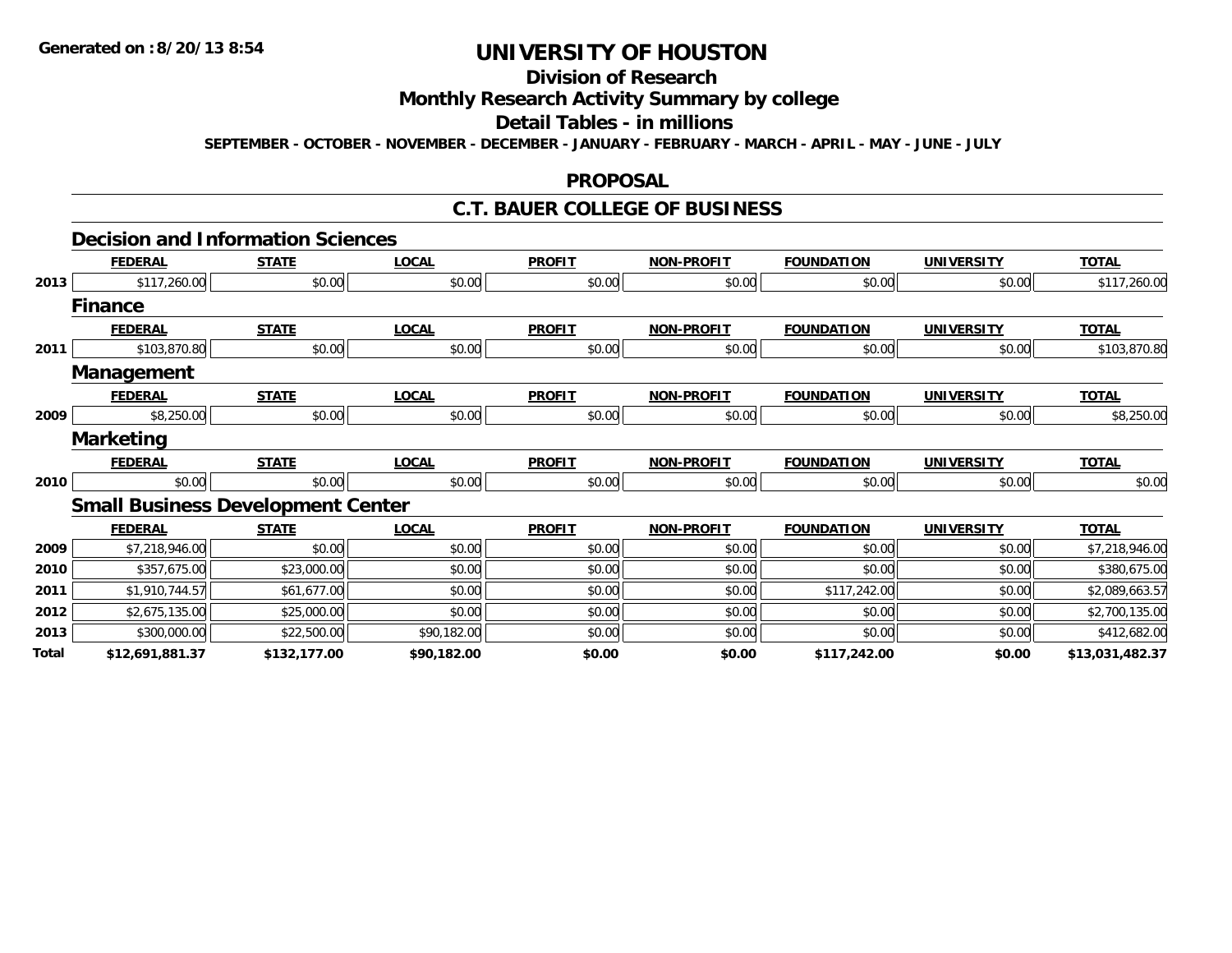## **Division of Research**

**Monthly Research Activity Summary by college**

#### **Detail Tables - in millions**

**SEPTEMBER - OCTOBER - NOVEMBER - DECEMBER - JANUARY - FEBRUARY - MARCH - APRIL - MAY - JUNE - JULY**

### **PROPOSAL**

### **COLLEGE OF ARCHITECTURE**

|      | <b>FEDERAL</b> | <b>STATE</b> | <b>LOCAL</b> | <b>PROFIT</b> | <b>NON-PROFIT</b> | <b>FOUNDATION</b> | <b>UNIVERSITY</b> | <b>TOTAL</b>   |
|------|----------------|--------------|--------------|---------------|-------------------|-------------------|-------------------|----------------|
| 2009 | \$25,000.00    | \$0.00       | \$0.00       | \$47,500.00   | \$0.00            | \$0.00            | \$49,500.00       | \$122,000.00   |
| 2010 | \$3,539,345.60 | \$0.00       | \$0.00       | \$0.00        | \$0.00            | \$0.00            | \$0.00            | \$3,539,345.60 |
| 2011 | \$1,587,604.88 | \$25,000.00  | \$0.00       | \$5,000.00    | \$5,000.00        | \$25,000.00       | \$0.00            | \$1,647,604.88 |
| 2012 | \$140,758.05   | \$0.00       | \$0.00       | \$0.00        | \$5,000.00        | \$8,200.00        | \$2,500.00        | \$156,458.05   |
| 2013 | \$89,843.25    | \$0.00       | \$0.00       | \$0.00        | \$24,714.50       | \$0.00            | \$0.00            | \$114,557.75   |

|              | <b>FEDERAL</b> | <b>STATE</b> | <b>OCAL</b>    | <b>PROFIT</b> | <b>NON</b><br><b>LPROFIT</b> | <b>FOUNDATION</b> | UNIVERSITY  | <b>TOTAL</b>   |
|--------------|----------------|--------------|----------------|---------------|------------------------------|-------------------|-------------|----------------|
| 2011         | nn nn<br>JU.UU | \$25,000.00  | ⊄n nn<br>JU.UU | 0000<br>JU.UU | \$0.00                       | ልስ ስስ<br>DU.UU    | \$0.00      | റററ<br>.uuu.ut |
| <b>Total</b> | \$5.382.551.78 | \$50,000.00  | \$0.00         | \$52,500.00   | .714.50<br>\$34,             | \$33,200.00       | \$52,000.00 | \$5,604,966.28 |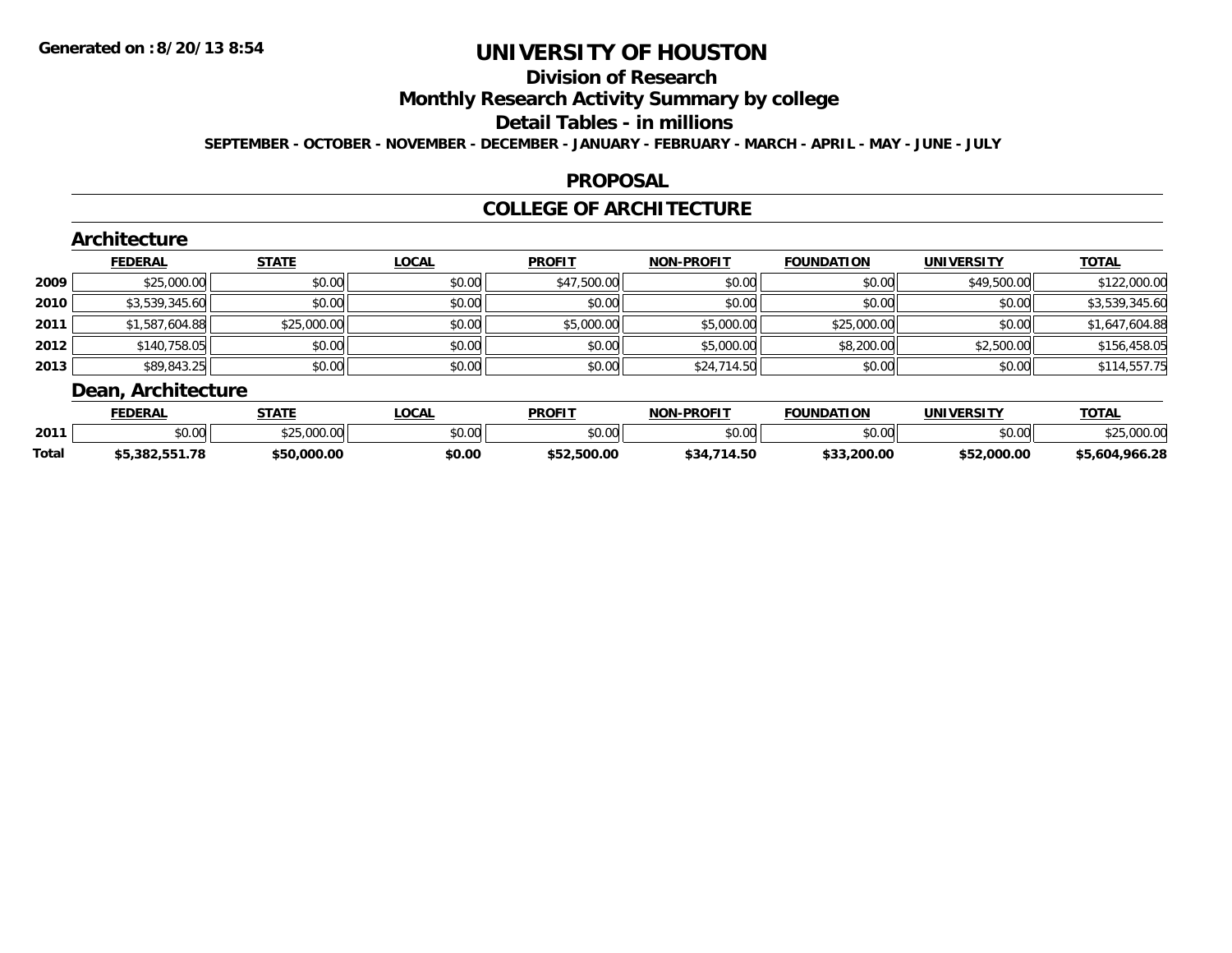## **Division of Research**

**Monthly Research Activity Summary by college**

### **Detail Tables - in millions**

**SEPTEMBER - OCTOBER - NOVEMBER - DECEMBER - JANUARY - FEBRUARY - MARCH - APRIL - MAY - JUNE - JULY**

#### **PROPOSAL**

### **COLLEGE OF EDUCATION**

### **Consistency Mgmt and Coop Disc**

|        | <u>FEDERAL</u> | <b>STATE</b> | <u>LOCAL</u> | <b>PROFIT</b> | <b>NON-PROFIT</b> | <b>FOUNDATION</b> | <b>UNIVERSITY</b> | <b>TOTAL</b>   |
|--------|----------------|--------------|--------------|---------------|-------------------|-------------------|-------------------|----------------|
| 2009   | \$96,471.00    | \$0.00       | \$35,197.00  | \$0.00        | \$447,650.54      | \$0.00            | \$0.00            | \$579,318.54   |
| ا 2010 | \$315,106.74   | \$0.00       | \$37,786.00  | \$0.00        | \$118,889.00      | \$0.00            | \$0.00            | \$471,781.74   |
| 2011   | \$450,357.70   | \$0.00       | \$295,410.00 | \$0.00        | \$155,374.00      | \$0.00            | \$0.00            | \$901,141.70   |
| 2012   | \$4,176,056.65 | \$0.00       | \$30,000.00  | \$0.00        | \$957,408.00      | \$0.00            | \$0.00            | \$5,163,464.65 |
| 2013   | \$2,480,018.64 | \$0.00       | \$0.00       | \$0.00        | \$3,500.00        | \$0.00            | \$0.00            | \$2,483,518.64 |

#### **Curriculum and Instruction**

|      | <u>FEDERAL</u> | <b>STATE</b>   | <b>LOCAL</b> | <b>PROFIT</b> | <b>NON-PROFIT</b> | <b>FOUNDATION</b> | <b>UNIVERSITY</b> | <b>TOTAL</b>   |
|------|----------------|----------------|--------------|---------------|-------------------|-------------------|-------------------|----------------|
| 2009 | \$2,215,479.80 | \$50,000.00    | \$0.00       | \$100,428.00  | \$100,000.00      | \$3,188,643.46    | \$156,791.00      | \$5,811,342.26 |
| 2010 | \$2,007,228.25 | \$747,537.00   | \$55,000.00  | \$0.00        | \$0.00            | \$39,952.00       | \$0.00            | \$2,849,717.25 |
| 2011 | \$6,359,263.00 | \$1,458,613.20 | \$0.00       | \$124,500.00  | \$75,000.00       | \$0.00            | \$246,279.00      | \$8,263,655.20 |
| 2012 | \$2,161,385.90 | \$714,991.00   | \$180,000.00 | \$0.00        | \$57,153.00       | \$0.00            | \$1,155,953.00    | \$4,269,482.90 |
| 2013 | \$4,385,964.50 | \$351,775.00   | \$0.00       | \$0.00        | \$116,595.98      | \$0.00            | \$258,964.50      | \$5,113,299.98 |

### **Dean, Education**

|      | <b>FEDERAL</b> | <b>STATE</b> | <b>.OCAL</b> | <b>PROFIT</b> | <b>NON-PROFIT</b> | <b>FOUNDATION</b> | <b>UNIVERSITY</b> | TOTAL        |
|------|----------------|--------------|--------------|---------------|-------------------|-------------------|-------------------|--------------|
| 2009 | \$0.00         | \$0.00       | \$0.00       | \$0.00        | \$0.00            | \$0.00            | \$0.00            | \$0.00       |
| 2010 | \$749.996.88   | \$0.00       | \$0.00       | \$0.00        | \$0.00            | \$0.00            | \$0.00            | \$749.996.88 |
| 2013 | 720,000.00     | \$0.00       | \$0.00       | \$0.00        | \$0.00            | \$0.00            | \$0.00            | 720,000.00   |

### **Educational Leadership & Cultural Studies**

|      | -----<br>. IN F       | 27.77                  | 001<br>UUMI          | <b>PROFIT</b>           | <b>DDOCLT</b><br>חחו | ΠΟΝ                                      | IINIVERSITV   | $T^{\prime}$ |
|------|-----------------------|------------------------|----------------------|-------------------------|----------------------|------------------------------------------|---------------|--------------|
| 2009 | ⊅034                  | $\sim$ 00<br>PU.UU     | 0.00<br>PU.UU        | 0 <sub>n</sub><br>vv.vv | $\sim$ 00<br>vv.vv   | 0000<br>DU.UU                            | 0.00<br>JU.UU | りひこ          |
| 2010 | <b>t494</b><br>300 RC | $\sim$ $\sim$<br>PU.UU | 0000<br><b>JU.UU</b> | 0000<br>vv.v            | $\sim$ 00<br>vu.uu   | $\sim$ $\sim$ $\sim$ $\sim$ $\sim$<br>ır | 0.00<br>JU.UU | 50C          |

## **Educational Psychology**

|      | <b>FEDERAL</b> | <u>STATE</u>   | <b>LOCAL</b> | <b>PROFIT</b> | <b>NON-PROFIT</b> | <b>FOUNDATION</b> | <b>UNIVERSITY</b> | <b>TOTAL</b>    |
|------|----------------|----------------|--------------|---------------|-------------------|-------------------|-------------------|-----------------|
| 2009 | \$2,574,370.30 | \$190,532.00   | \$0.00       | \$0.00        | \$15,494.00       | \$168,589.90      | \$389,000.00      | \$3,337,986.20  |
| 2010 | \$9,101,213.00 | \$1,608,227.90 | \$0.00       | \$118,211.00  | \$469,644.00      | \$288,840.26      | \$361,299.00      | \$11,947,435.16 |
| 2011 | \$5,999,059.50 | \$1,389,129.18 | \$0.00       | \$68,419.00   | \$12,133.00       | \$510,310.65      | \$20,758.00       | \$7,999,809.33  |
| 2012 | \$4,897,201.76 | \$1,562,159.00 | \$0.00       | \$0.00        | \$57,660.00       | \$87,667.00       | \$1,753,728.74    | \$8,358,416.50  |
| 2013 | \$3,500,597.00 | \$71,610.00    | \$0.00       | \$0.00        | \$19,530.53       | \$387,327.00      | \$865,678.00      | \$4,844,742.53  |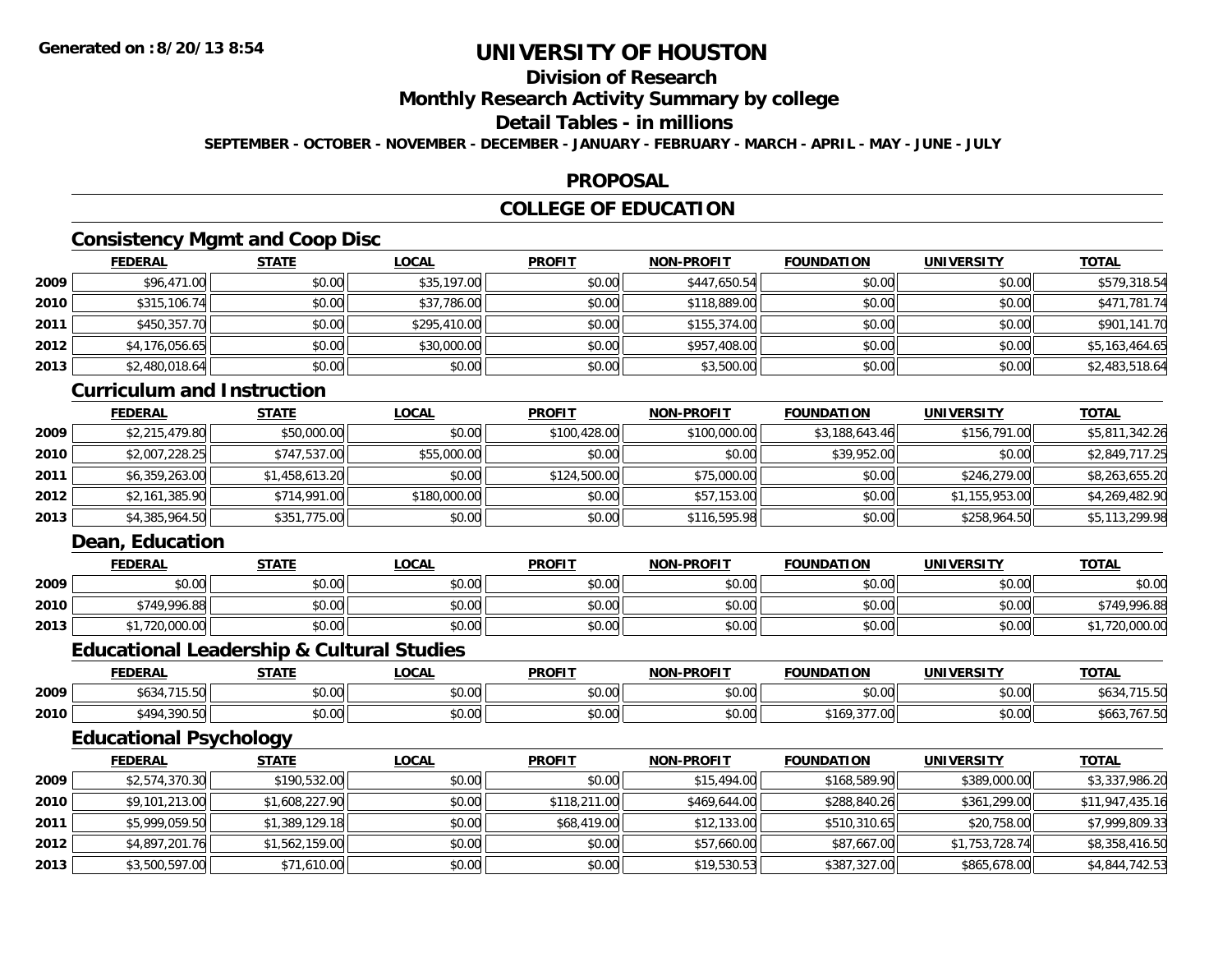## **Division of Research**

**Monthly Research Activity Summary by college**

**Detail Tables - in millions**

**SEPTEMBER - OCTOBER - NOVEMBER - DECEMBER - JANUARY - FEBRUARY - MARCH - APRIL - MAY - JUNE - JULY**

### **PROPOSAL**

## **COLLEGE OF EDUCATION**

#### **Institute for Urban Education**

|              | <b>FEDERAL</b>  | <u>STATE</u>   | <u>LOCAL</u> | <b>PROFIT</b> | <b>NON-PROFIT</b> | <b>FOUNDATION</b> | <b>UNIVERSITY</b> | <b>TOTAL</b>    |
|--------------|-----------------|----------------|--------------|---------------|-------------------|-------------------|-------------------|-----------------|
| 2009         | \$0.00          | \$0.00         | \$0.00       | \$0.00        | \$70,000.00       | \$0.00            | \$0.00            | \$70,000.00     |
| 2010         | \$20,000.00     | \$0.00         | \$0.00       | \$0.00        | \$90,000.00       | \$0.00            | \$0.00            | \$110,000.00    |
| 2011         | \$609,499.90    | \$0.00         | \$0.00       | \$0.00        | \$41,000,00       | \$0.00            | \$0.00            | \$650,499.90    |
| <b>Total</b> | \$54,948,376.52 | \$8,144,574.28 | \$633,393.00 | \$411,558.00  | \$2,807,032.05    | \$4,840,707.27    | \$5,208,451.24    | \$76,994,092.36 |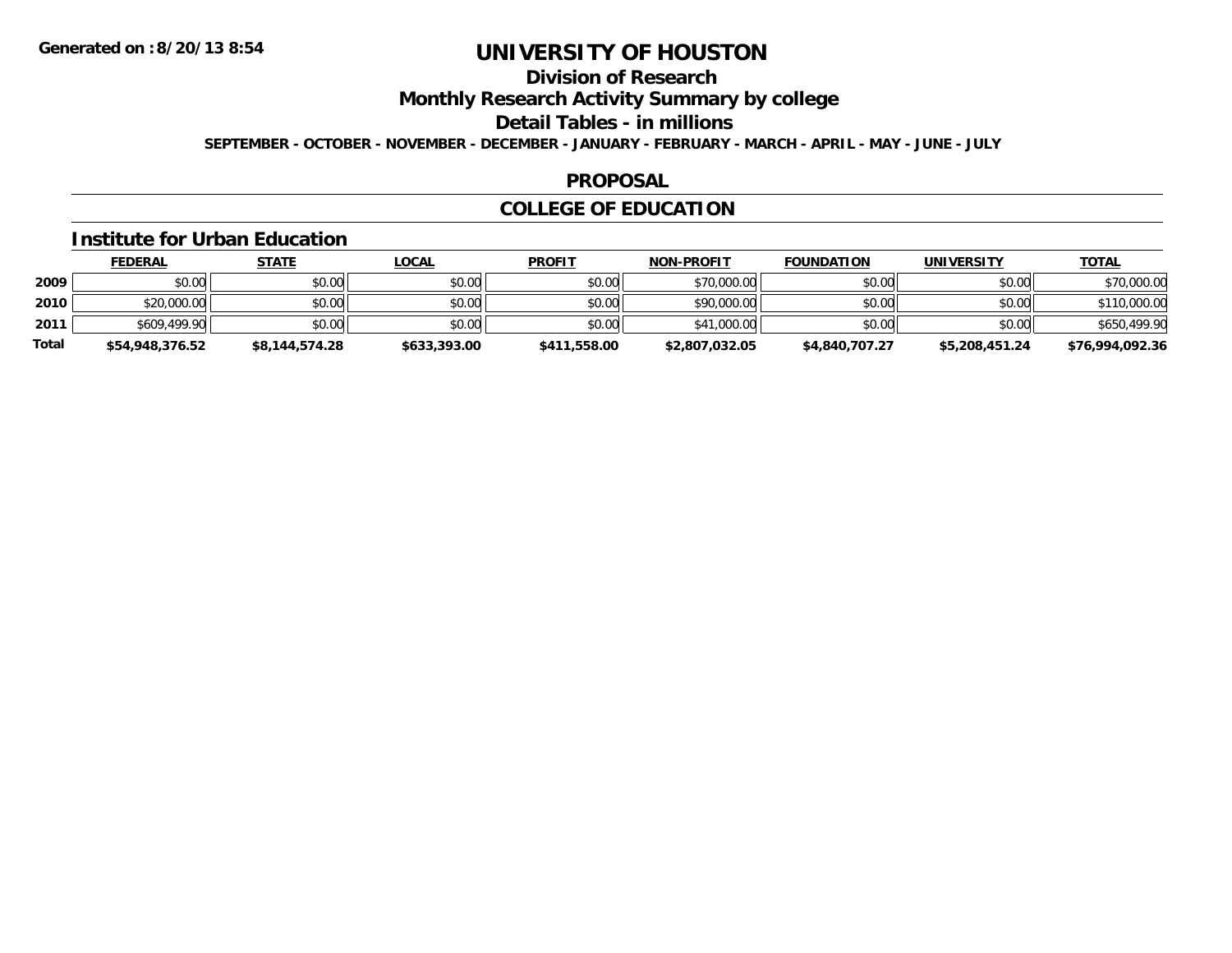## **Division of Research**

### **Monthly Research Activity Summary by college**

### **Detail Tables - in millions**

**SEPTEMBER - OCTOBER - NOVEMBER - DECEMBER - JANUARY - FEBRUARY - MARCH - APRIL - MAY - JUNE - JULY**

#### **PROPOSAL**

## **COLLEGE OF LIBERAL ARTS AND SOCIAL SCIENCES**

# **African-American Studies**

|      | <b>FEDERAL</b>                   | <b>STATE</b> | <b>LOCAL</b> | <b>PROFIT</b> | <b>NON-PROFIT</b> | <b>FOUNDATION</b> | <b>UNIVERSITY</b> | <b>TOTAL</b>   |
|------|----------------------------------|--------------|--------------|---------------|-------------------|-------------------|-------------------|----------------|
| 2013 | \$0.00                           | \$0.00       | \$0.00       | \$0.00        | \$9,537.00        | \$0.00            | \$0.00            | \$9,537.00     |
|      | Art                              |              |              |               |                   |                   |                   |                |
|      | <b>FEDERAL</b>                   | <b>STATE</b> | <b>LOCAL</b> | <b>PROFIT</b> | <b>NON-PROFIT</b> | <b>FOUNDATION</b> | <b>UNIVERSITY</b> | <b>TOTAL</b>   |
| 2010 | \$10,000.00                      | \$0.00       | \$0.00       | \$0.00        | \$0.00            | \$0.00            | \$0.00            | \$10,000.00    |
| 2011 | \$14,979.30                      | \$0.00       | \$0.00       | \$0.00        | \$0.00            | \$0.00            | \$0.00            | \$14,979.30    |
| 2012 | \$294,676.59                     | \$0.00       | \$0.00       | \$0.00        | \$35,000.00       | \$0.00            | \$0.00            | \$329,676.59   |
| 2013 | \$34,681.58                      | \$0.00       | \$0.00       | \$0.00        | \$1,400.00        | \$0.00            | \$0.00            | \$36,081.58    |
|      | <b>Arte Publico Press</b>        |              |              |               |                   |                   |                   |                |
|      | <b>FEDERAL</b>                   | <b>STATE</b> | <b>LOCAL</b> | <b>PROFIT</b> | <b>NON-PROFIT</b> | <b>FOUNDATION</b> | <b>UNIVERSITY</b> | <b>TOTAL</b>   |
| 2009 | \$125,000.00                     | \$0.00       | \$0.00       | \$0.00        | \$128,032.00      | \$400,000.00      | \$0.00            | \$653,032.00   |
| 2010 | \$100,000.00                     | \$180,000.00 | \$0.00       | \$0.00        | \$145,536.00      | \$75,000.00       | \$0.00            | \$500,536.00   |
| 2011 | \$100,000.00                     | \$15,000.00  | \$0.00       | \$0.00        | \$105,079.00      | \$120,000.00      | \$0.00            | \$340,079.00   |
| 2012 | \$373,497.00                     | \$20,000.00  | \$0.00       | \$0.00        | \$98,393.00       | \$400,000.00      | \$0.00            | \$891,890.00   |
| 2013 | \$272,599.00                     | \$55,000.00  | \$0.00       | \$0.00        | \$50,000.00       | \$200,000.00      | \$0.00            | \$577,599.00   |
|      | <b>Blaffer Gallery</b>           |              |              |               |                   |                   |                   |                |
|      | <b>FEDERAL</b>                   | <b>STATE</b> | <b>LOCAL</b> | <b>PROFIT</b> | <b>NON-PROFIT</b> | <b>FOUNDATION</b> | <b>UNIVERSITY</b> | <b>TOTAL</b>   |
| 2009 | \$50,000.00                      | \$3,000.00   | \$0.00       | \$0.00        | \$149,858.00      | \$0.00            | \$0.00            | \$202,858.00   |
| 2010 | \$35,000.00                      | \$8,500.00   | \$0.00       | \$0.00        | \$159,425.00      | \$0.00            | \$0.00            | \$202,925.00   |
| 2011 | \$50,000.00                      | \$8,500.00   | \$0.00       | \$0.00        | \$102,445.00      | \$0.00            | \$0.00            | \$160,945.00   |
| 2012 | \$0.00                           | \$5,132.00   | \$0.00       | \$0.00        | \$85,759.00       | \$0.00            | \$0.00            | \$90,891.00    |
| 2013 | \$50,000.00                      | \$10,000.00  | \$0.00       | \$0.00        | \$81,500.00       | \$0.00            | \$0.00            | \$141,500.00   |
|      | <b>Center for Public History</b> |              |              |               |                   |                   |                   |                |
|      | <b>FEDERAL</b>                   | <b>STATE</b> | <b>LOCAL</b> | <b>PROFIT</b> | <b>NON-PROFIT</b> | <b>FOUNDATION</b> | <b>UNIVERSITY</b> | <b>TOTAL</b>   |
| 2011 | \$250,000.00                     | \$0.00       | \$0.00       | \$0.00        | \$369,000.00      | \$0.00            | \$0.00            | \$619,000.00   |
|      | <b>Communication Disorders</b>   |              |              |               |                   |                   |                   |                |
|      | <b>FEDERAL</b>                   | <b>STATE</b> | <b>LOCAL</b> | <b>PROFIT</b> | <b>NON-PROFIT</b> | <b>FOUNDATION</b> | <b>UNIVERSITY</b> | <b>TOTAL</b>   |
| 2009 | \$0.00                           | \$305,085.00 | \$1,500.00   | \$0.00        | \$247,668.00      | \$89,981.00       | \$424,813.00      | \$1,069,047.00 |
| 2010 | \$2,294,587.00                   | \$227,907.00 | \$0.00       | \$0.00        | \$327,276.00      | \$10,000.00       | \$0.00            | \$2,859,770.00 |
| 2011 | \$148,670.00                     | \$17,940.10  | \$0.00       | \$0.00        | \$0.00            | \$10,000.00       | \$0.00            | \$176,610.10   |
| 2012 | \$447,207.00                     | \$11,723.40  | \$0.00       | \$0.00        | \$58,248.00       | \$22,770.00       | \$263,177.00      | \$803,125.40   |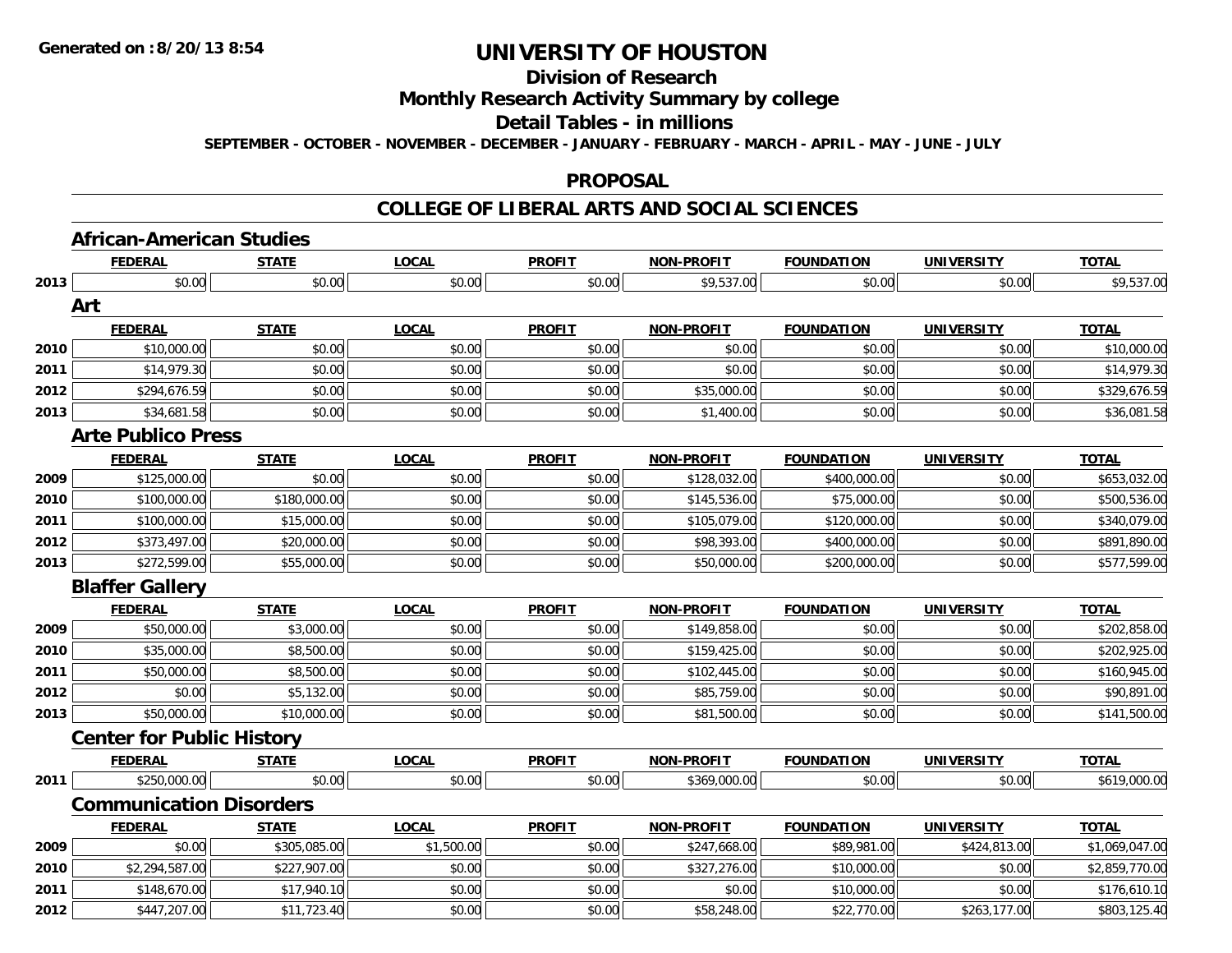#### **Division of Research**

# **Monthly Research Activity Summary by college**

#### **Detail Tables - in millions**

**SEPTEMBER - OCTOBER - NOVEMBER - DECEMBER - JANUARY - FEBRUARY - MARCH - APRIL - MAY - JUNE - JULY**

### **PROPOSAL**

### **COLLEGE OF LIBERAL ARTS AND SOCIAL SCIENCES**

|      | <b>Communication Disorders</b>                    |                |              |                |                   |                   |                   |                 |
|------|---------------------------------------------------|----------------|--------------|----------------|-------------------|-------------------|-------------------|-----------------|
|      | <b>FEDERAL</b>                                    | <b>STATE</b>   | <b>LOCAL</b> | <b>PROFIT</b>  | <b>NON-PROFIT</b> | <b>FOUNDATION</b> | <b>UNIVERSITY</b> | <b>TOTAL</b>    |
| 2013 | \$640,475.00                                      | \$77,569.00    | \$0.00       | \$0.00         | \$54,922.00       | \$24,500.00       | \$396,469.00      | \$1,193,935.00  |
|      | <b>Comparative Cultural Studies</b>               |                |              |                |                   |                   |                   |                 |
|      | <b>FEDERAL</b>                                    | <b>STATE</b>   | <b>LOCAL</b> | <b>PROFIT</b>  | <b>NON-PROFIT</b> | <b>FOUNDATION</b> | <b>UNIVERSITY</b> | <b>TOTAL</b>    |
| 2009 | \$74,500.00                                       | \$0.00         | \$0.00       | \$0.00         | \$40,000.00       | \$24,590.00       | \$0.00            | \$139,090.00    |
|      | <b>Cynthia Woods Mitchell Center for the Arts</b> |                |              |                |                   |                   |                   |                 |
|      | <b>FEDERAL</b>                                    | <b>STATE</b>   | <b>LOCAL</b> | <b>PROFIT</b>  | <b>NON-PROFIT</b> | <b>FOUNDATION</b> | <b>UNIVERSITY</b> | <b>TOTAL</b>    |
| 2010 | \$0.00                                            | \$0.00         | \$0.00       | \$0.00         | \$15,000.00       | \$0.00            | \$0.00            | \$15,000.00     |
| 2013 | \$0.00                                            | \$150,000.00   | \$0.00       | \$200,000.00   | \$35,000.00       | \$15,000.00       | \$0.00            | \$400,000.00    |
|      | Dean, Liberal Arts and Social Sciences            |                |              |                |                   |                   |                   |                 |
|      | <b>FEDERAL</b>                                    | <b>STATE</b>   | <b>LOCAL</b> | <b>PROFIT</b>  | <b>NON-PROFIT</b> | <b>FOUNDATION</b> | <b>UNIVERSITY</b> | <b>TOTAL</b>    |
| 2009 | \$2,313,197.50                                    | \$0.00         | \$0.00       | \$0.00         | \$0.00            | \$0.00            | \$0.00            | \$2,313,197.50  |
| 2010 | \$10,000.00                                       | \$0.00         | \$0.00       | \$0.00         | \$0.00            | \$0.00            | \$0.00            | \$10,000.00     |
| 2011 | \$0.00                                            | \$0.00         | \$0.00       | \$0.00         | \$0.00            | \$0.00            | \$0.00            | \$0.00          |
|      | <b>Economics</b>                                  |                |              |                |                   |                   |                   |                 |
|      |                                                   |                |              |                |                   |                   |                   | <b>TOTAL</b>    |
|      | <b>FEDERAL</b>                                    | <b>STATE</b>   | <b>LOCAL</b> | <b>PROFIT</b>  | <b>NON-PROFIT</b> | <b>FOUNDATION</b> | <b>UNIVERSITY</b> |                 |
| 2009 | \$379,871.00                                      | \$0.00         | \$0.00       | \$0.00         | \$0.00            | \$0.00            | \$0.00            | \$379,871.00    |
| 2010 | \$288,998.00                                      | \$0.00         | \$0.00       | \$0.00         | \$98,160.00       | \$62,000.00       | \$227,082.00      | \$676,240.00    |
| 2011 | \$0.00                                            | \$0.00         | \$0.00       | \$75,000.00    | \$78,014.00       | \$312,521.00      | \$75,000.00       | \$540,535.00    |
| 2012 | \$882,933.40                                      | \$0.00         | \$0.00       | \$0.00         | \$868,261.00      | \$248,086.00      | \$0.00            | \$1,999,280.40  |
| 2013 | \$243,160.00                                      | \$0.00         | \$0.00       | \$0.00         | \$0.00            | \$34,967.00       | \$0.00            | \$278,127.00    |
|      | <b>English</b>                                    |                |              |                |                   |                   |                   |                 |
|      | <b>FEDERAL</b>                                    | <b>STATE</b>   | <b>LOCAL</b> | <b>PROFIT</b>  | <b>NON-PROFIT</b> | <b>FOUNDATION</b> | <b>UNIVERSITY</b> | <b>TOTAL</b>    |
| 2010 | \$190,000.00                                      | \$0.00         | \$0.00       | \$0.00         | \$1,000.00        | \$0.00            | \$0.00            | \$191,000.00    |
| 2011 | \$0.00                                            | \$0.00         | \$0.00       | \$0.00         | \$1,500.00        | \$0.00            | \$0.00            | \$1,500.00      |
| 2012 | \$932,888.40                                      | \$0.00         | \$0.00       | \$0.00         | \$0.00            | \$0.00            | \$0.00            | \$932,888.40    |
|      | <b>Health and Human Performance</b>               |                |              |                |                   |                   |                   |                 |
|      | <b>FEDERAL</b>                                    | <b>STATE</b>   | <b>LOCAL</b> | <b>PROFIT</b>  | <b>NON-PROFIT</b> | <b>FOUNDATION</b> | <b>UNIVERSITY</b> | <b>TOTAL</b>    |
| 2009 | \$6,842,463.80                                    | \$66,240.00    | \$0.00       | \$2,335,270.50 | \$1,162,082.50    | \$557,460.00      | \$2,741,813.90    | \$13,705,330.70 |
| 2010 | \$11,401,210.50                                   | \$3,144,331.75 | \$0.00       | \$2,547,395.86 | \$1,080,000.00    | \$300,968.74      | \$271,482.00      | \$18,745,388.85 |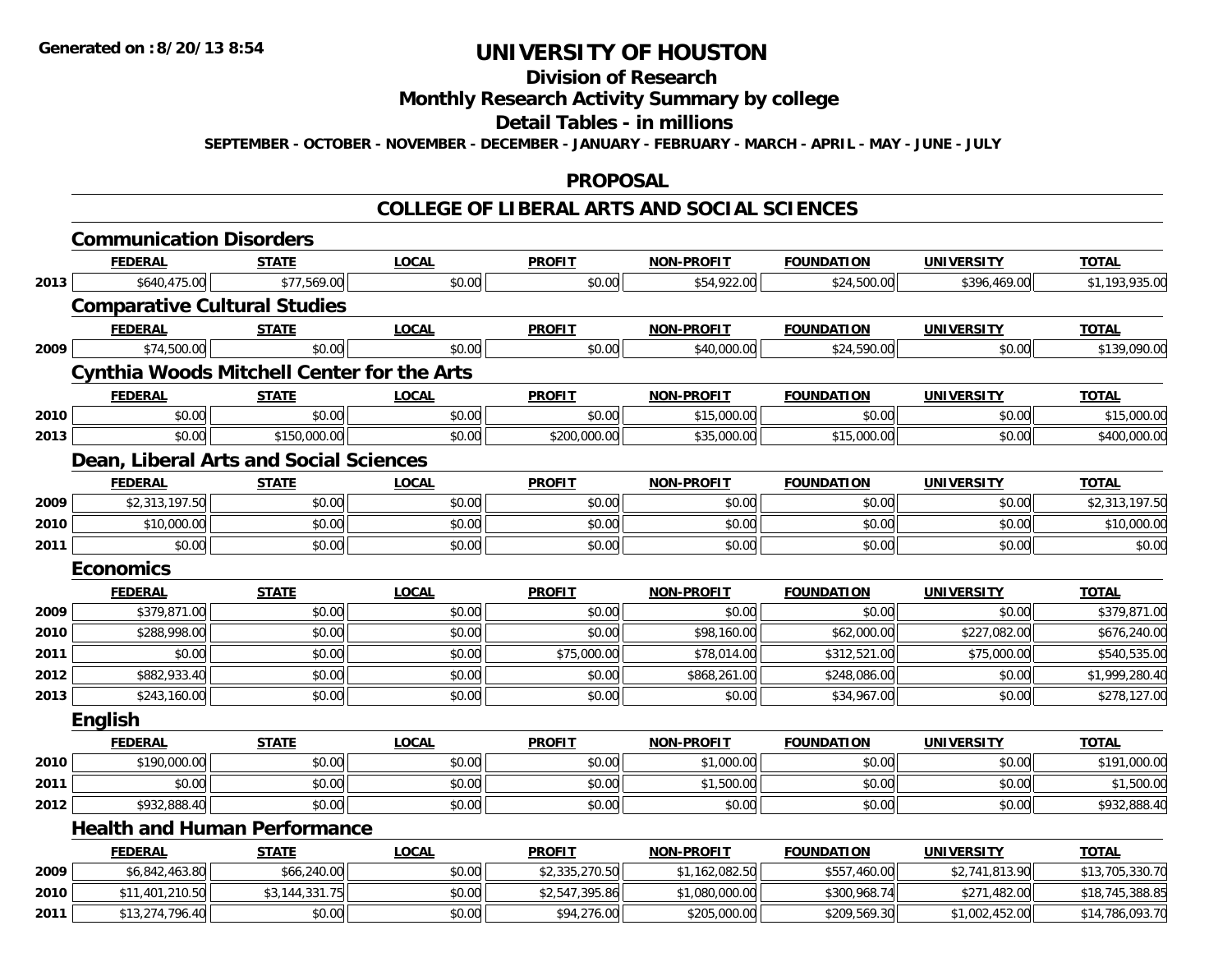## **Division of Research**

### **Monthly Research Activity Summary by college**

#### **Detail Tables - in millions**

**SEPTEMBER - OCTOBER - NOVEMBER - DECEMBER - JANUARY - FEBRUARY - MARCH - APRIL - MAY - JUNE - JULY**

#### **PROPOSAL**

### **COLLEGE OF LIBERAL ARTS AND SOCIAL SCIENCES**

### **Health and Human Performance**

|      | <u>FEDERAL</u>            | <u>STATE</u>                   | <u>LOCAL</u> | <b>PROFIT</b> | <b>NON-PROFIT</b>        | <b>FOUNDATION</b> | <b>UNIVERSITY</b> | <b>TOTAL</b>                                 |
|------|---------------------------|--------------------------------|--------------|---------------|--------------------------|-------------------|-------------------|----------------------------------------------|
| 2012 | 0.21775121<br>T.J         | $ATAA$ 010 00<br>\$502.818.001 | \$0.00       | 222,608.00    | 1.879.20<br>0.11<br>- 14 | \$39,428.00       | .179.339.00       | $$11$<br>0 <sup>0</sup><br>303<br>303.820.0. |
| 2013 | -----<br>\$7.090.<br>3.JZ | 50,000.00                      | \$0.00       | \$121,843.60  | 3,001.00<br>.038         | .400.00<br>\$104. | \$608,106.00      | \$10                                         |

<u> 1989 - Johann Stoff, deutscher Stoffen und der Stoffen und der Stoffen und der Stoffen und der Stoffen und de</u>

### **Hispanic Studies**

|      | <b>FEDERAL</b> | <u>STATE</u> | <b>LOCAL</b> | <b>PROFIT</b> | <b>NON-PROFIT</b> | <b>FOUNDATION</b> | <b>UNIVERSITY</b> | <b>TOTAL</b> |
|------|----------------|--------------|--------------|---------------|-------------------|-------------------|-------------------|--------------|
| 2009 | \$0.00         | \$0.00       | \$0.00       | \$0.00        | \$0.00            | \$134,861.40      | \$0.00            | \$134,861.40 |
| 2010 | \$0.00         | \$0.00       | \$0.00       | \$0.00        | \$0.00            | \$234,260.80      | \$0.00            | \$234,260.80 |
| 2012 | \$38,419.59    | \$0.00       | \$0.00       | \$0.00        | \$0.00            | \$0.00            | \$0.00            | \$38,419.59  |
| 2013 | \$100,000.00   | \$0.00       | \$0.00       | \$0.00        | \$0.00            | \$0.00            | \$11,992.50       | \$111,992.50 |

#### **History**

|      | <u>FEDERAL</u> | <b>STATE</b> | <b>LOCAL</b> | <b>PROFIT</b> | <b>NON-PROFIT</b> | <b>FOUNDATION</b> | <b>UNIVERSITY</b> | <b>TOTAL</b> |
|------|----------------|--------------|--------------|---------------|-------------------|-------------------|-------------------|--------------|
| 2009 | \$358,480.00   | \$0.00       | \$0.00       | \$0.00        | \$0.00            | \$0.00            | \$0.00            | \$358,480.00 |
| 2010 | \$919,406.00   | \$0.00       | \$0.00       | \$0.00        | \$12,500.00       | \$0.00            | \$0.00            | \$931,906.00 |
| 2011 | \$350,000.00   | \$0.00       | \$0.00       | \$0.00        | \$14,000.00       | \$0.00            | \$0.00            | \$364,000.00 |
| 2012 | \$136,664.82   | \$0.00       | \$0.00       | \$0.00        | \$0.00            | \$0.00            | \$0.00            | \$136,664.82 |
| 2013 | \$100,000.00   | \$0.00       | \$0.00       | \$0.00        | \$0.00            | \$0.00            | \$0.00            | \$100,000.00 |

#### **Hobby Center for Public Policy**

|      | <b>FEDERAL</b> | <b>STATE</b> | <u>LOCAL</u> | <b>PROFIT</b> | <b>NON-PROFIT</b> | <b>FOUNDATION</b> | <b>UNIVERSITY</b> | <b>TOTAL</b> |
|------|----------------|--------------|--------------|---------------|-------------------|-------------------|-------------------|--------------|
| 2009 | \$274,739.00   | \$0.00       | \$0.00       | \$0.00        | \$0.00            | \$0.00            | \$0.00            | \$274,739.00 |
| 2010 | \$396,959.68   | \$0.00       | \$0.00       | \$82,118.50   | \$0.00            | \$0.00            | \$10,925.00       | \$490,003.18 |
| 2011 | \$8,435.00     | \$0.00       | \$0.00       | \$0.00        | \$0.00            | \$0.00            | \$0.00            | \$8,435.00   |
| 2013 | \$164,250.00   | \$0.00       | \$0.00       | \$0.00        | \$0.00            | \$0.00            | \$0.00            | \$164,250.00 |

### **Modern/Classical Languages**

|      | <b>FEDERAL</b> | <b>STATE</b> | <u>LOCAL</u> | <b>PROFIT</b> | <b>NON-PROFIT</b> | <b>FOUNDATION</b> | UNIVERSITY | <b>TOTAL</b> |
|------|----------------|--------------|--------------|---------------|-------------------|-------------------|------------|--------------|
| 2009 | \$175,528.00   | \$0.00       | \$0.00       | \$0.00        | \$19,899.50       | \$0.00            | \$0.00     | \$195,427.50 |
| 2010 | \$0.00         | \$0.00       | \$0.00       | \$0.00        | \$7,000.00        | \$25,300.00       | \$0.00     | \$32,300.00  |
| 2011 | \$413,091.00   | \$0.00       | \$0.00       | \$0.00        | \$0.00            | \$0.00            | \$0.00     | \$413,091.00 |
| 2012 | \$396,977.00   | \$0.00       | \$0.00       | \$0.00        | \$0.00            | \$0.00            | \$0.00     | \$396,977.00 |
| 2013 | \$99,251.00    | \$0.00       | \$0.00       | \$0.00        | \$0.00            | \$0.00            | \$0.00     | \$99,251.00  |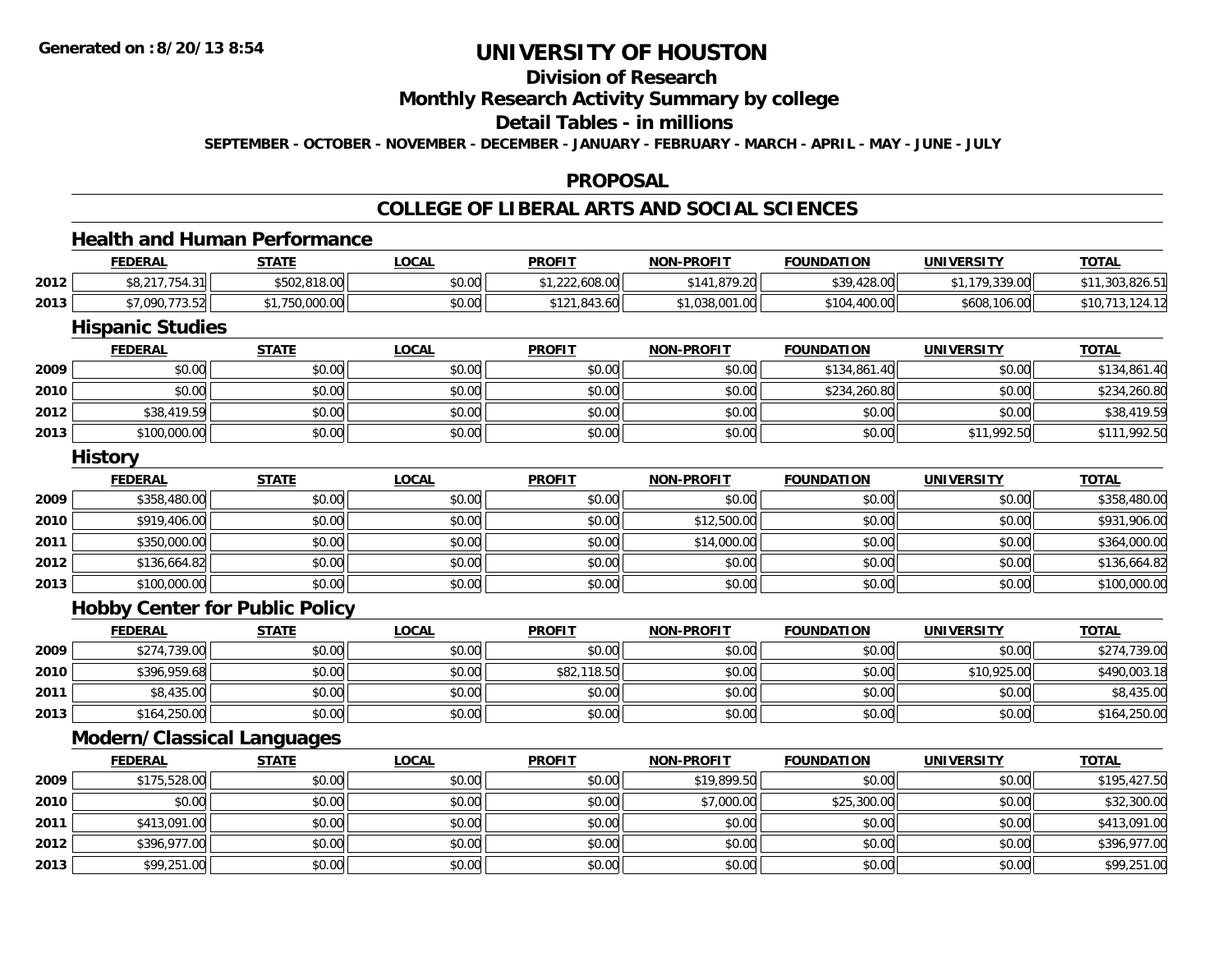# **Division of Research**

**Monthly Research Activity Summary by college**

#### **Detail Tables - in millions**

**SEPTEMBER - OCTOBER - NOVEMBER - DECEMBER - JANUARY - FEBRUARY - MARCH - APRIL - MAY - JUNE - JULY**

### **PROPOSAL**

### **COLLEGE OF LIBERAL ARTS AND SOCIAL SCIENCES**

|      | Philosophy                     |                 |              |               |                   |                   |                   |                 |
|------|--------------------------------|-----------------|--------------|---------------|-------------------|-------------------|-------------------|-----------------|
|      | <b>FEDERAL</b>                 | <b>STATE</b>    | <b>LOCAL</b> | <b>PROFIT</b> | <b>NON-PROFIT</b> | <b>FOUNDATION</b> | <b>UNIVERSITY</b> | <b>TOTAL</b>    |
| 2011 | \$29,932.50                    | \$0.00          | \$0.00       | \$0.00        | \$0.00            | \$0.00            | \$0.00            | \$29,932.50     |
| 2012 | \$23,229.00                    | \$0.00          | \$0.00       | \$0.00        | \$0.00            | \$0.00            | \$0.00            | \$23,229.00     |
| 2013 | \$83,949.42                    | \$0.00          | \$0.00       | \$0.00        | \$0.00            | \$0.00            | \$0.00            | \$83,949.42     |
|      | <b>Political Science</b>       |                 |              |               |                   |                   |                   |                 |
|      | <b>FEDERAL</b>                 | <b>STATE</b>    | <b>LOCAL</b> | <b>PROFIT</b> | <b>NON-PROFIT</b> | <b>FOUNDATION</b> | <b>UNIVERSITY</b> | <b>TOTAL</b>    |
| 2009 | \$89,420.00                    | \$0.00          | \$0.00       | \$0.00        | \$0.00            | \$59,998.00       | \$0.00            | \$149,418.00    |
| 2010 | \$156,642.00                   | \$0.00          | \$0.00       | \$82,118.50   | \$0.00            | \$0.00            | \$0.00            | \$238,760.50    |
| 2011 | \$1,953,313.50                 | \$0.00          | \$0.00       | \$0.00        | \$3,250.00        | \$0.00            | \$0.00            | \$1,956,563.50  |
| 2012 | \$962,484.00                   | \$77,296.00     | \$0.00       | \$0.00        | \$0.00            | \$2,000.00        | \$0.00            | \$1,041,780.00  |
| 2013 | \$877,697.00                   | \$0.00          | \$0.00       | \$0.00        | \$0.00            | \$0.00            | \$0.00            | \$877,697.00    |
|      | <b>Psychology</b>              |                 |              |               |                   |                   |                   |                 |
|      | <b>FEDERAL</b>                 | <b>STATE</b>    | <b>LOCAL</b> | <b>PROFIT</b> | <b>NON-PROFIT</b> | <b>FOUNDATION</b> | <b>UNIVERSITY</b> | <b>TOTAL</b>    |
| 2009 | \$26,544,782.71                | \$5,363,735.76  | \$0.00       | \$416,362.00  | \$1,733,534.00    | \$265,922.00      | \$1,486,152.10    | \$35,810,488.57 |
| 2010 | \$27,077,083.24                | \$11,531,091.15 | \$315,153.50 | \$66,000.00   | \$7,240,520.50    | \$31,672.00       | \$9,286,531.00    | \$55,548,051.39 |
| 2011 | \$23,102,054.20                | \$2,887,682.40  | \$472,984.00 | \$473,788.50  | \$425,817.00      | \$174,672.00      | \$2,244,027.80    | \$29,781,025.90 |
| 2012 | \$14,237,793.47                | \$2,333,529.15  | \$0.00       | \$857,913.00  | \$64,800.00       | \$70,367.00       | \$2,529,756.00    | \$20,094,158.62 |
| 2013 | \$20,897,291.95                | \$1,107,126.00  | \$0.00       | \$146,786.00  | \$144,345.00      | \$83,758.00       | \$3,548,047.00    | \$25,927,353.95 |
|      | <b>School of Communication</b> |                 |              |               |                   |                   |                   |                 |
|      | <b>FEDERAL</b>                 | <b>STATE</b>    | <b>LOCAL</b> | <b>PROFIT</b> | <b>NON-PROFIT</b> | <b>FOUNDATION</b> | <b>UNIVERSITY</b> | <b>TOTAL</b>    |
| 2011 | \$294,900.00                   | \$0.00          | \$0.00       | \$0.00        | \$0.00            | \$0.00            | \$0.00            | \$294,900.00    |
| 2012 | \$336,545.00                   | \$0.00          | \$0.00       | \$0.00        | \$0.00            | \$0.00            | \$0.00            | \$336,545.00    |
| 2013 | \$0.00                         | \$0.00          | \$0.00       | \$0.00        | \$9,800.00        | \$0.00            | \$76,763.00       | \$86,563.00     |
|      | <b>School of Music</b>         |                 |              |               |                   |                   |                   |                 |
|      | <b>FEDERAL</b>                 | <b>STATE</b>    | <b>LOCAL</b> | <b>PROFIT</b> | <b>NON-PROFIT</b> | <b>FOUNDATION</b> | <b>UNIVERSITY</b> | <b>TOTAL</b>    |
| 2009 | \$0.00                         | \$143,067.00    | \$0.00       | \$0.00        | \$98,060.00       | \$0.00            | \$0.00            | \$241,127.00    |
| 2010 | \$0.00                         | \$14,500.00     | \$0.00       | \$0.00        | \$0.00            | \$0.00            | \$0.00            | \$14,500.00     |
| 2011 | \$0.00                         | \$26,500.00     | \$0.00       | \$0.00        | \$0.00            | \$0.00            | \$0.00            | \$26,500.00     |
| 2012 | \$0.00                         | \$3,347.00      | \$0.00       | \$0.00        | \$0.00            | \$0.00            | \$0.00            | \$3,347.00      |
| 2013 | \$0.00                         | \$5,000.00      | \$0.00       | \$0.00        | \$10,000.00       | \$24,500.00       | \$0.00            | \$39,500.00     |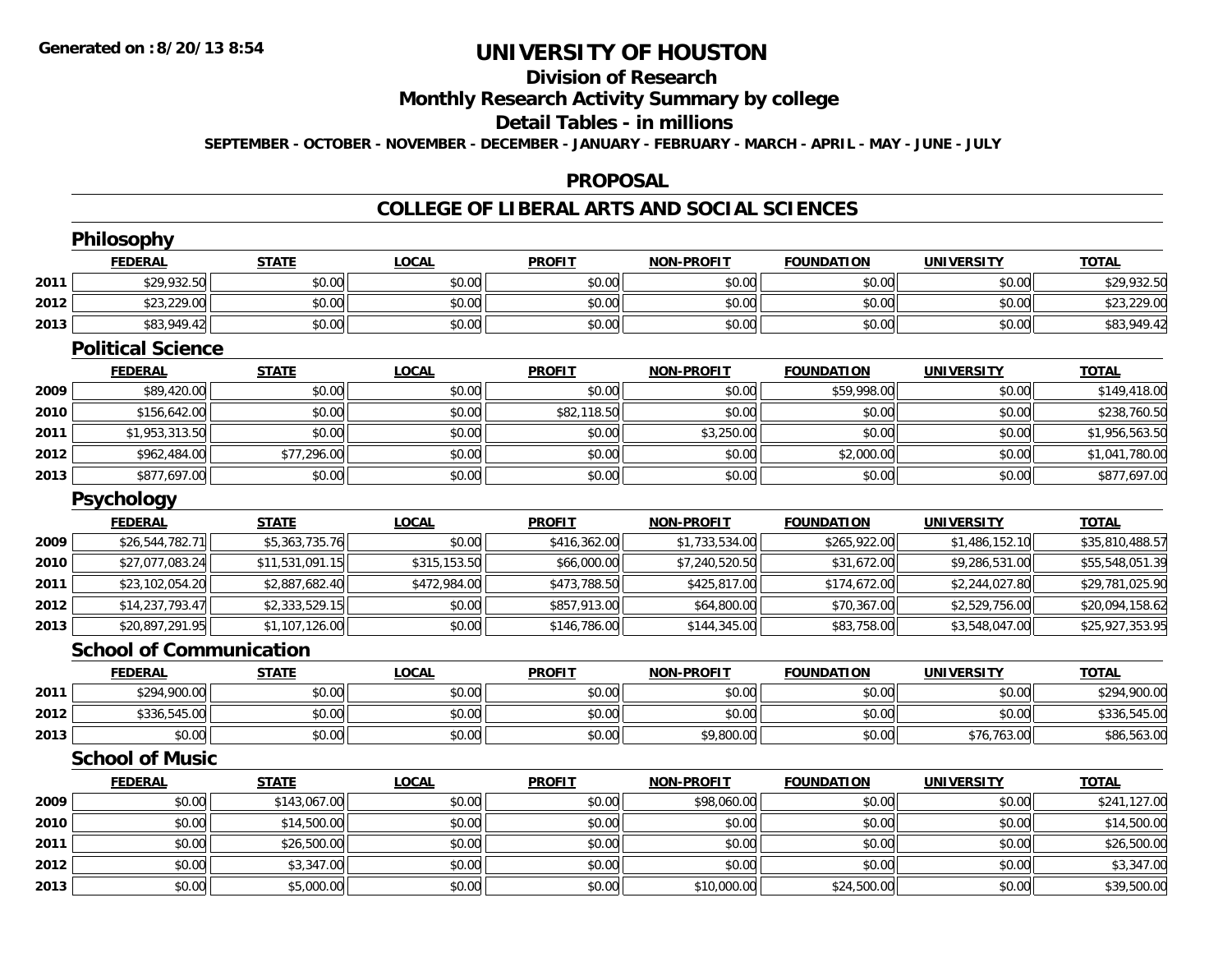# **Division of Research**

**Monthly Research Activity Summary by college**

#### **Detail Tables - in millions**

**SEPTEMBER - OCTOBER - NOVEMBER - DECEMBER - JANUARY - FEBRUARY - MARCH - APRIL - MAY - JUNE - JULY**

### **PROPOSAL**

### **COLLEGE OF LIBERAL ARTS AND SOCIAL SCIENCES**

|      | <b>Sociology</b> |              |              |               |                   |                   |                   |                |
|------|------------------|--------------|--------------|---------------|-------------------|-------------------|-------------------|----------------|
|      | <b>FEDERAL</b>   | <b>STATE</b> | <b>LOCAL</b> | <b>PROFIT</b> | <b>NON-PROFIT</b> | <b>FOUNDATION</b> | <b>UNIVERSITY</b> | <b>TOTAL</b>   |
| 2009 | \$1,631,052.04   | \$0.00       | \$60,000.00  | \$0.00        | \$32,000.00       | \$14,997.00       | \$0.00            | \$1,738,049.04 |
| 2010 | \$1,415,674.00   | \$0.00       | \$0.00       | \$0.00        | \$3,500.00        | \$0.00            | \$0.00            | \$1,419,174.00 |
| 2011 | \$796,309.80     | \$0.00       | \$0.00       | \$0.00        | \$4,500.00        | \$0.00            | \$0.00            | \$800,809.80   |
| 2012 | \$0.00           | \$0.00       | \$0.00       | \$0.00        | \$0.00            | \$16,808.00       | \$523,195.30      | \$540,003.30   |
| 2013 | \$160,063.00     | \$0.00       | \$18,000.00  | \$0.00        | \$0.00            | \$0.00            | \$0.00            | \$178,063.00   |
|      | <b>Theatre</b>   |              |              |               |                   |                   |                   |                |
|      | <b>FEDERAL</b>   | <b>STATE</b> | <b>LOCAL</b> | <b>PROFIT</b> | <b>NON-PROFIT</b> | <b>FOUNDATION</b> | <b>UNIVERSITY</b> | <b>TOTAL</b>   |
| 2009 | \$0.00           | \$0.00       | \$0.00       | \$0.00        | \$90,000.00       | \$0.00            | \$0.00            | \$90,000.00    |

| Total | \$184,505,015.22 | \$30.051.620.71 | \$867,637.50 | \$8,721,480.46 | \$17,196,528.70 | \$4,400,357,24 | \$26,907,123.60 | \$272,649,763.43 |
|-------|------------------|-----------------|--------------|----------------|-----------------|----------------|-----------------|------------------|
| 2013  | \$0.00           | \$0.00          | \$0.00       | \$0.00         | \$220,027.00    | \$0.00         | \$0.00          | \$220,027.00     |
| 2010  | \$2,468,678.00   | \$0.00          | \$0.00       | \$0.00         | \$90,000.00     | \$0.00         | \$0.00          | \$2,558,678.00   |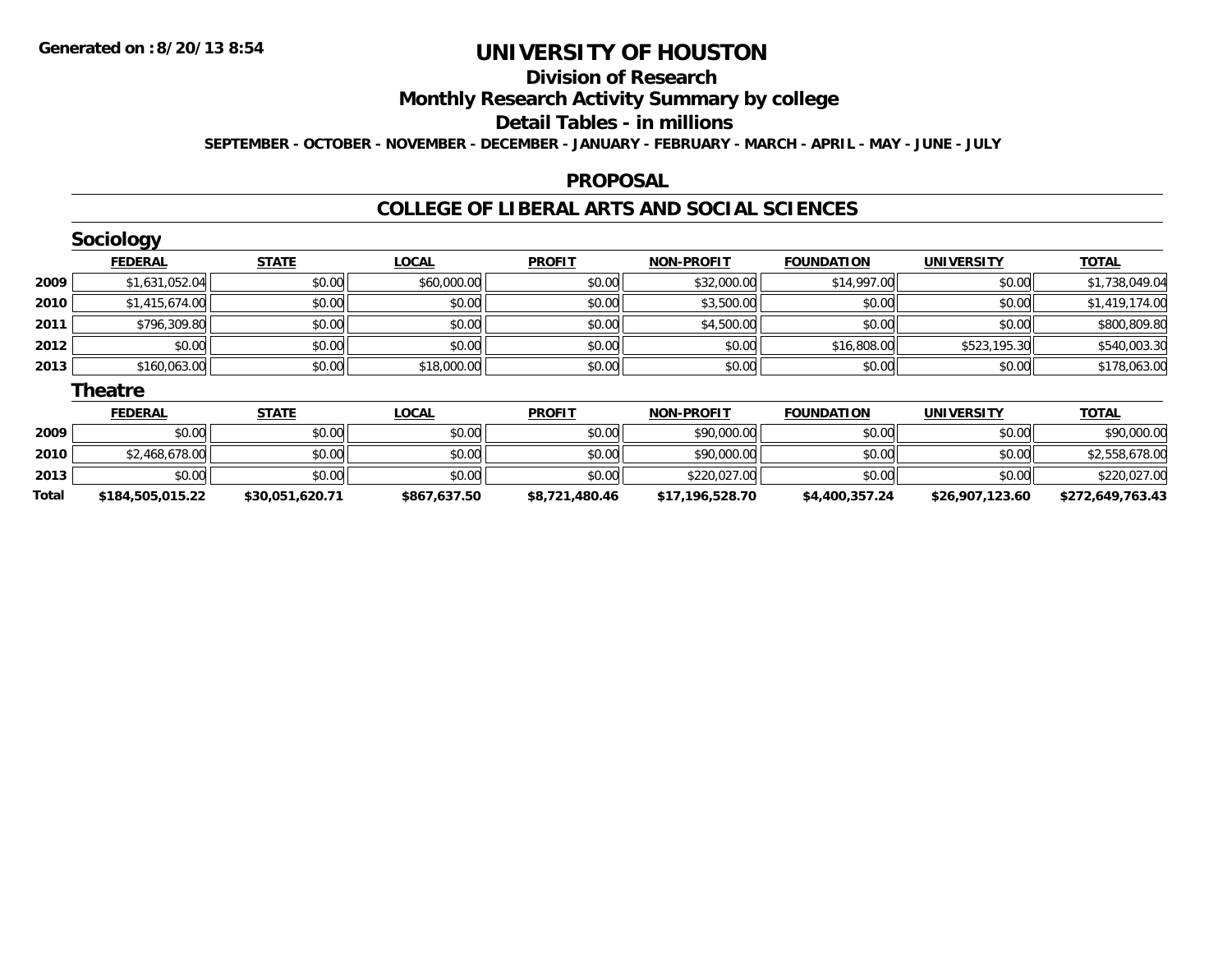## **Division of Research**

**Monthly Research Activity Summary by college**

#### **Detail Tables - in millions**

**SEPTEMBER - OCTOBER - NOVEMBER - DECEMBER - JANUARY - FEBRUARY - MARCH - APRIL - MAY - JUNE - JULY**

### **PROPOSAL**

## **COLLEGE OF NATURAL SCIENCES AND MATHEMATICS**

## **Biology/Biochemistry**

|      | <b>FEDERAL</b>  | <b>STATE</b>    | <u>LOCAL</u> | <b>PROFIT</b>  | <b>NON-PROFIT</b> | <b>FOUNDATION</b> | <b>UNIVERSITY</b> | <u>TOTAL</u>    |
|------|-----------------|-----------------|--------------|----------------|-------------------|-------------------|-------------------|-----------------|
| 2009 | \$34,197,866.17 | \$118,851.50    | \$0.00       | \$4,814,578.60 | \$1,884,300.00    | \$1,429,089.00    | \$3,939,580.70    | \$46,384,265.97 |
| 2010 | \$23,053,201.73 | \$11,270,425.73 | \$0.00       | \$1,373,628.00 | \$3,408,655.00    | \$4,053,761.80    | \$8,577,218.00    | \$51,736,890.26 |
| 2011 | \$47,985,387.70 | \$6,864,009.30  | \$0.00       | \$669,344.17   | \$1,450,243.31    | \$1,174,579.00    | \$1,580,754.50    | \$59,724,317.98 |
| 2012 | \$39,160,388.61 | \$5,208,747.46  | \$0.00       | \$564,411.70   | \$3,413,527.80    | \$2,432,312.00    | \$2,503,872.08    | \$53,283,259.65 |
| 2013 | \$32,872,302.40 | \$1,903,133.83  | \$0.00       | \$300,676.00   | \$529,253.00      | \$1,842,504.60    | \$1,480,712.40    | \$38,928,582.23 |

## **Center for Nuclear Receptors and Cell Signaling**

|      | <u>FEDERAL</u>  | <b>STATE</b>    | <b>LOCAL</b> | <b>PROFIT</b> | <b>NON-PROFIT</b> | <b>FOUNDATION</b> | <b>UNIVERSITY</b> | <b>TOTAL</b>    |
|------|-----------------|-----------------|--------------|---------------|-------------------|-------------------|-------------------|-----------------|
| 2009 | \$9,271,904.30  | \$2,750,000.00  | \$0.00       | \$0.00        | \$0.00            | \$0.00            | \$0.00            | \$12,021,904.30 |
| 2010 | \$14,506,438.50 | \$6,950,531.50  | \$0.00       | \$0.00        | \$676,323.00      | \$4,178,111.00    | \$659,826.00      | \$26,971,230.00 |
| 2011 | \$10,651,160.18 | \$12,665,627.70 | \$0.00       | \$240,000.00  | \$600,126.00      | \$1,359,011.00    | \$818,762.00      | \$26,334,686.88 |
| 2012 | \$8,037,504.00  | \$705,347.00    | \$0.00       | \$0.00        | \$403,096.00      | \$350,000.00      | \$37,500.00       | \$9,533,447.00  |
| 2013 | \$20,284,822.20 | \$211,499.00    | \$0.00       | \$197,414.00  | \$1,361,994.00    | \$1,764,346.00    | \$0.00            | \$23,820,075.20 |

### **Chemistry**

|      | <b>FEDERAL</b>  | <u>STATE</u>    | <u>LOCAL</u> | <b>PROFIT</b> | <b>NON-PROFIT</b> | <b>FOUNDATION</b> | <b>UNIVERSITY</b> | <b>TOTAL</b>    |
|------|-----------------|-----------------|--------------|---------------|-------------------|-------------------|-------------------|-----------------|
| 2009 | \$39,149,820.01 | \$3,768,672.50  | \$0.00       | \$156,904.00  | \$2,392,989.00    | \$2,835,430.00    | \$3,060,900.30    | \$51,364,715.81 |
| 2010 | \$20,670,468.15 | \$13,330,480.37 | \$0.00       | \$211,699.50  | \$2,930,116.26    | \$1,538,260.99    | \$855,992.00      | \$39,537,017.27 |
| 2011 | \$18,292,563.05 | \$1,010,807.00  | \$0.00       | \$130,000.00  | \$276,248.00      | \$1,009,965.00    | \$669,942.00      | \$21,389,525.05 |
| 2012 | \$19,211,281.99 | \$7,662,759.54  | \$0.00       | \$594,148.00  | \$1,114,109.00    | \$2,095,000.00    | \$450,581.60      | \$31,127,880.13 |
| 2013 | \$14,387,116.75 | \$2,688,596.00  | \$0.00       | \$0.00        | \$160,000.00      | \$2,674,460.00    | \$649,128.00      | \$20,559,300.75 |

#### **Computer Science**

|      | <b>FEDERAL</b>  | <b>STATE</b>   | <b>LOCAL</b> | <b>PROFIT</b>  | <b>NON-PROFIT</b> | <b>FOUNDATION</b> | <b>UNIVERSITY</b> | <b>TOTAL</b>    |
|------|-----------------|----------------|--------------|----------------|-------------------|-------------------|-------------------|-----------------|
| 2009 | \$25,670,951.48 | \$1,533,941.00 | \$0.00       | \$2,142,150.30 | \$2,850,196.61    | \$60,000.00       | \$1,325,837.05    | \$33,583,076.44 |
| 2010 | \$17,636,324.09 | \$4,701,502.00 | \$0.00       | \$3,670,611.14 | \$1,976,357.50    | \$0.00            | \$1,307,724.00    | \$29,292,518.73 |
| 2011 | \$26,040,650.20 | \$1,864,941.00 | \$0.00       | \$1,443,244.00 | \$1,527,419.16    | \$357,247.25      | \$34,145.00       | \$31,267,646.61 |
| 2012 | \$27,046,440.00 | \$1,486,949.00 | \$0.00       | \$550,379.00   | \$1,449,357.00    | \$195,918.20      | \$1,286,195.20    | \$32,015,238.40 |
| 2013 | \$30,781,709.49 | \$1,024,953.00 | \$0.00       | \$1,005,368.57 | \$1,841,700.00    | \$0.00            | \$592,552.00      | \$35,246,283.06 |

## **Dean, Natural Sciences and Mathematics**

|      | <b>FEDERAL</b>               | CTATI         | 00 <sub>n</sub><br>.UGAL  | <b>PROFIT</b>          | $\cdot$ <sub>J</sub> -PROF!<br><b>NICH</b> | <b>FOUNDATION</b> | EDCITY<br>UNIVE        | <b>TOTAL</b>          |
|------|------------------------------|---------------|---------------------------|------------------------|--------------------------------------------|-------------------|------------------------|-----------------------|
| 2009 | 000011<br>$\sim$<br>. .      | 200 $ED$      | ሐሴ ሰሰ<br>JU.UU            | $\sim$ $\sim$<br>טט.טע | $\sim$ $\sim$<br>vv.vv                     | \$0.00            | $\sim$ $\sim$<br>vu.vu | .<br>$\sim$ $-$<br>.  |
| 2010 | 0.00<br>3100.5<br>TU8.398.UU | 0000<br>ง∪.∪บ | $\sim$<br>$\sim$<br>vu.uu | ሶስ ሰሰ<br>טט.טע         | $\sim$ 00<br>vu.vu                         | \$0.00            | \$0.00                 | 0000<br>`10ઠ<br>70.UU |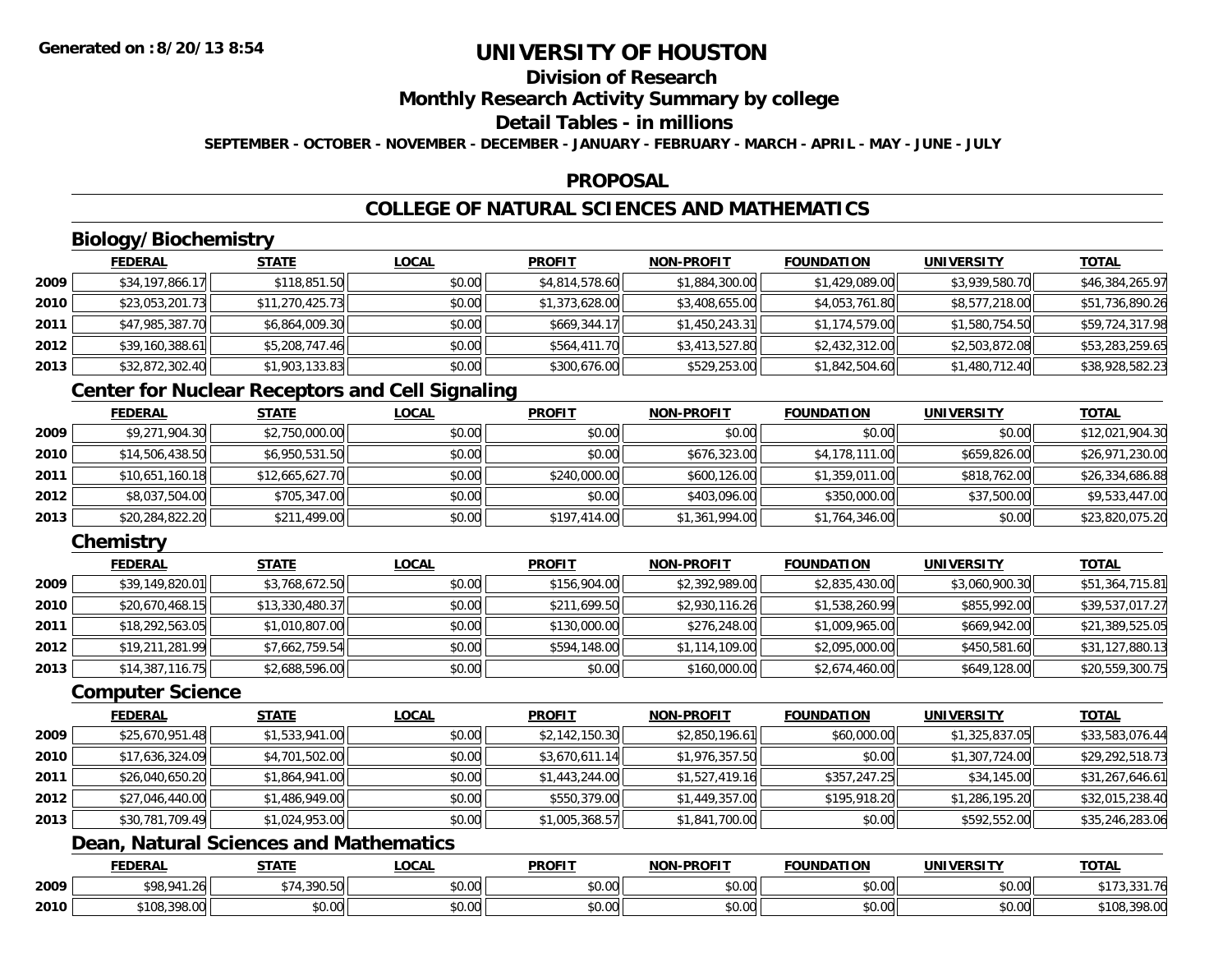## **Division of Research**

### **Monthly Research Activity Summary by college**

#### **Detail Tables - in millions**

**SEPTEMBER - OCTOBER - NOVEMBER - DECEMBER - JANUARY - FEBRUARY - MARCH - APRIL - MAY - JUNE - JULY**

### **PROPOSAL**

## **COLLEGE OF NATURAL SCIENCES AND MATHEMATICS**

### **Dean, Natural Sciences and Mathematics**

|      | <b>FEDERAL</b>        | STATE                                                       | LOCAL                | <b>PROFIT</b>   | <b>NON-PROFIT</b> | <b>FOUNDATION</b>  | <b>UNIVERSITY</b> | <b>TOTAL</b>                |
|------|-----------------------|-------------------------------------------------------------|----------------------|-----------------|-------------------|--------------------|-------------------|-----------------------------|
| 2011 | 13000<br>റി<br>128.UU | coot<br>$  \sim$<br>$\sim$ $\sim$ $\sim$<br>DOOZ.3<br>4.JZI | 0.00<br><b>JU.UU</b> | 60.00<br>\$U.UU | \$0.00            | 0000<br>งบ.บบ      | \$0.00            | ⊦∠.J∠                       |
| 2012 | \$499,922.50          | \$0.00                                                      | JU.UU                | \$0.00          | \$0.00            | $\sim$ 00<br>งบ.บบ | \$0.00            | <b>100 022 50</b><br>922.50 |

### **Earth & Atmospheric Sciences**

|      | <b>FEDERAL</b> | <b>STATE</b>   | <b>LOCAL</b> | <b>PROFIT</b>  | <b>NON-PROFIT</b> | <b>FOUNDATION</b> | <b>UNIVERSITY</b> | <b>TOTAL</b>    |
|------|----------------|----------------|--------------|----------------|-------------------|-------------------|-------------------|-----------------|
| 2009 | \$6,674,865.00 | \$727,378.00   | \$0.00       | \$1,946,977.88 | \$449,475.00      | \$0.00            | \$0.00            | \$9,798,695.88  |
| 2010 | \$4,412,465.50 | \$2,782,640.80 | \$0.00       | \$334,635.34   | \$591,664.00      | \$0.00            | \$1,132,394.00    | \$9,253,799.64  |
| 2011 | \$5,645,552.00 | \$990,980.20   | \$0.00       | \$3,161,957.00 | \$15,008,245.18   | \$0.00            | \$1,252,133.00    | \$26,058,867.38 |
| 2012 | \$6,754,495.10 | \$789,987.20   | \$0.00       | \$1,077,113.00 | \$151,387.00      | \$150,000.00      | \$505,768.00      | \$9,428,750.30  |
| 2013 | \$8,511,461.00 | \$653,818.00   | \$0.00       | \$1,528,894.07 | \$1,000,951.00    | \$180,000.00      | \$754,110.68      | \$12,629,234.75 |

### **Institute for Climate and Atmospheric Science**

|      | <b>FEDERAL</b>        | <b>STATE</b> | <u>LOCAL</u> | <b>PROFIT</b>          | <b>NON-PROFIT</b> | <b>FOUNDATION</b> | <b>UNIVERSITY</b> | <b>TOTAL</b> |
|------|-----------------------|--------------|--------------|------------------------|-------------------|-------------------|-------------------|--------------|
| 2009 | ሳ ሳ<br>pv.uu          | \$0.00       | \$0.00       | \$0.00<br><b>SU.UU</b> | \$0.00            | \$0.00            | \$0.00            | \$0.00       |
| 2011 | ልስ ሰሰ<br>PU.UU        | \$0.00       | \$0.00       | \$0.00                 | \$0.00            | \$0.00            | \$0.00            | \$0.00       |
| 2012 | ÷∩<br>$\cap$<br>DU.UU | \$0.00       | \$0.00       | \$0.00                 | \$0.00            | \$0.00            | \$0.00            | \$0.00       |

#### **Mathematics**

|      | <b>FEDERAL</b>  | <b>STATE</b>   | <u>LOCAL</u> | <b>PROFIT</b> | <b>NON-PROFIT</b> | <b>FOUNDATION</b> | <b>UNIVERSITY</b> | <b>TOTAL</b>    |
|------|-----------------|----------------|--------------|---------------|-------------------|-------------------|-------------------|-----------------|
| 2009 | \$13,766,916.25 | \$0.00         | \$0.00       | \$72,653.70   | \$2,359,574.20    | \$0.00            | \$54,880.95       | \$16,254,025.10 |
| 2010 | \$7,562,068.00  | \$1,543,437.00 | \$0.00       | \$604,786.50  | \$634,691.50      | \$80,000.00       | \$146,111,00      | \$10,571,094.00 |
| 2011 | \$6,270,560.28  | \$784,756.00   | \$0.00       | \$329,690.00  | \$22,622.00       | \$115,000.00      | \$64,383.00       | \$7,587,011.28  |
| 2012 | \$5,100,776.26  | \$264,163.50   | \$0.00       | \$210,000.00  | \$167,808.00      | \$222,725.00      | \$710,825.00      | \$6,676,297.76  |
| 2013 | \$6,368,284.05  | \$0.00         | \$0.00       | \$169,348.17  | \$0.00            | \$106,456.00      | \$0.00            | \$6,644,088.22  |

**Physics**

|              | <b>FEDERAL</b>   | <b>STATE</b>     | <u>LOCAL</u> | <b>PROFIT</b>   | <b>NON-PROFIT</b> | <b>FOUNDATION</b> | <b>UNIVERSITY</b> | <u>TOTAL</u>     |
|--------------|------------------|------------------|--------------|-----------------|-------------------|-------------------|-------------------|------------------|
| 2009         | \$15,386,235.09  | \$575,204.50     | \$0.00       | \$3,935,750.00  | \$839,019.00      | \$1,529,793.00    | \$5,246,820.00    | \$27,512,821.59  |
| 2010         | \$22,790,609.78  | \$3,307,000.00   | \$8,000.00   | \$1,990,004.00  | \$3,707,957.74    | \$945,990.21      | \$126,160.00      | \$32,875,721.73  |
| 2011         | \$19,927,049.28  | \$305,907.00     | \$6,000.00   | \$1,932,077.00  | \$3,153,209.20    | \$658,356.00      | \$0.00            | \$25,982,598.48  |
| 2012         | \$15,531,101.85  | \$594,016.00     | \$0.00       | \$4,056,187.00  | \$758,660.00      | \$1,498,628.30    | \$1,149,515.00    | \$23,588,108.15  |
| 2013         | \$18,437,101.83  | \$272,094.50     | \$0.00       | \$876,339.00    | \$2,402,114.60    | \$960,000.00      | \$2,616,131.00    | \$25,563,780.93  |
| <b>Total</b> | \$644.679.232.02 | \$102,269,862.15 | \$14,000.00  | \$40,290,969.64 | \$61,493,389.06   | \$35,796,944.35   | \$43,590,454.46   | \$928,134,851.68 |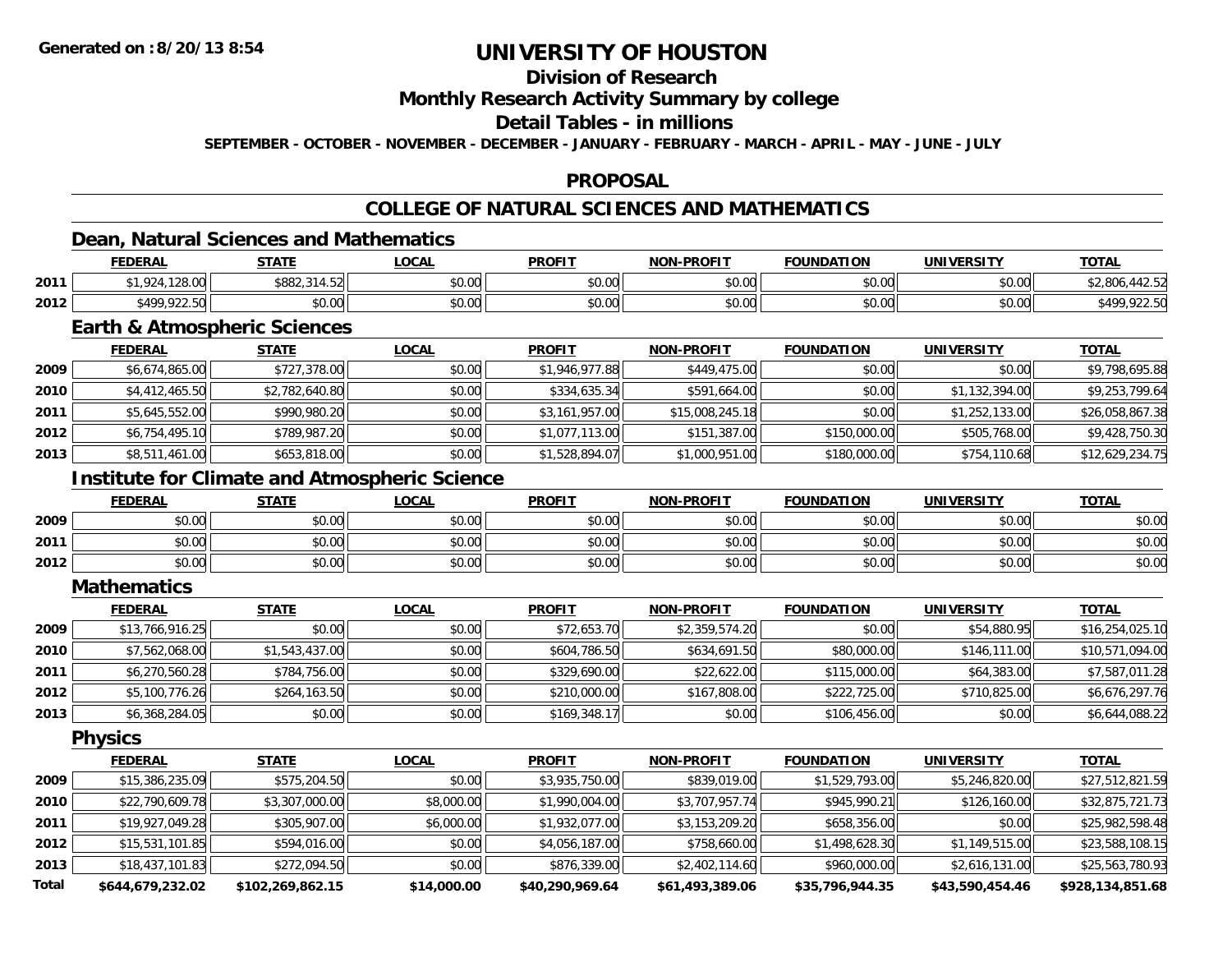## **Division of Research**

**Monthly Research Activity Summary by college**

**Detail Tables - in millions**

**SEPTEMBER - OCTOBER - NOVEMBER - DECEMBER - JANUARY - FEBRUARY - MARCH - APRIL - MAY - JUNE - JULY**

### **PROPOSAL**

### **COLLEGE OF OPTOMETRY**

## **Optometry, Community**

|       | ___             |                |              |                |                   |                   |                   |                 |
|-------|-----------------|----------------|--------------|----------------|-------------------|-------------------|-------------------|-----------------|
|       | <b>FEDERAL</b>  | <b>STATE</b>   | <b>LOCAL</b> | <b>PROFIT</b>  | <b>NON-PROFIT</b> | <b>FOUNDATION</b> | <b>UNIVERSITY</b> | <b>TOTAL</b>    |
| 2009  | \$18,470,417.35 | \$73,713.52    | \$0.00       | \$495,819.25   | \$21,563.00       | \$164,996.00      | \$356,044.00      | \$19,582,553.12 |
| 2010  | \$7,183,660.50  | \$832,859.00   | \$0.00       | \$552,733.40   | \$47,927.00       | \$0.00            | \$1,421,644.50    | \$10,038,824.40 |
| 2011  | \$14,835,594.25 | \$62,945.00    | \$0.00       | \$1,645,824.12 | \$328,078.00      | \$239,995.00      | \$546,158.00      | \$17,658,594.37 |
| 2012  | \$15,138,936.00 | \$140,433.12   | \$0.00       | \$492,167.50   | \$388,952.00      | \$0.00            | \$1,257,311.00    | \$17,417,799.62 |
| 2013  | \$14,334,999.00 | \$65,683.12    | \$0.00       | \$1,114,447.50 | \$0.00            | \$25,000.00       | \$752,931.00      | \$16,293,060.62 |
| Total | \$69,963,607.10 | \$1,175,633.76 | \$0.00       | \$4,300,991.77 | \$786,520.00      | \$429,991.00      | \$4,334,088.50    | \$80,990,832.13 |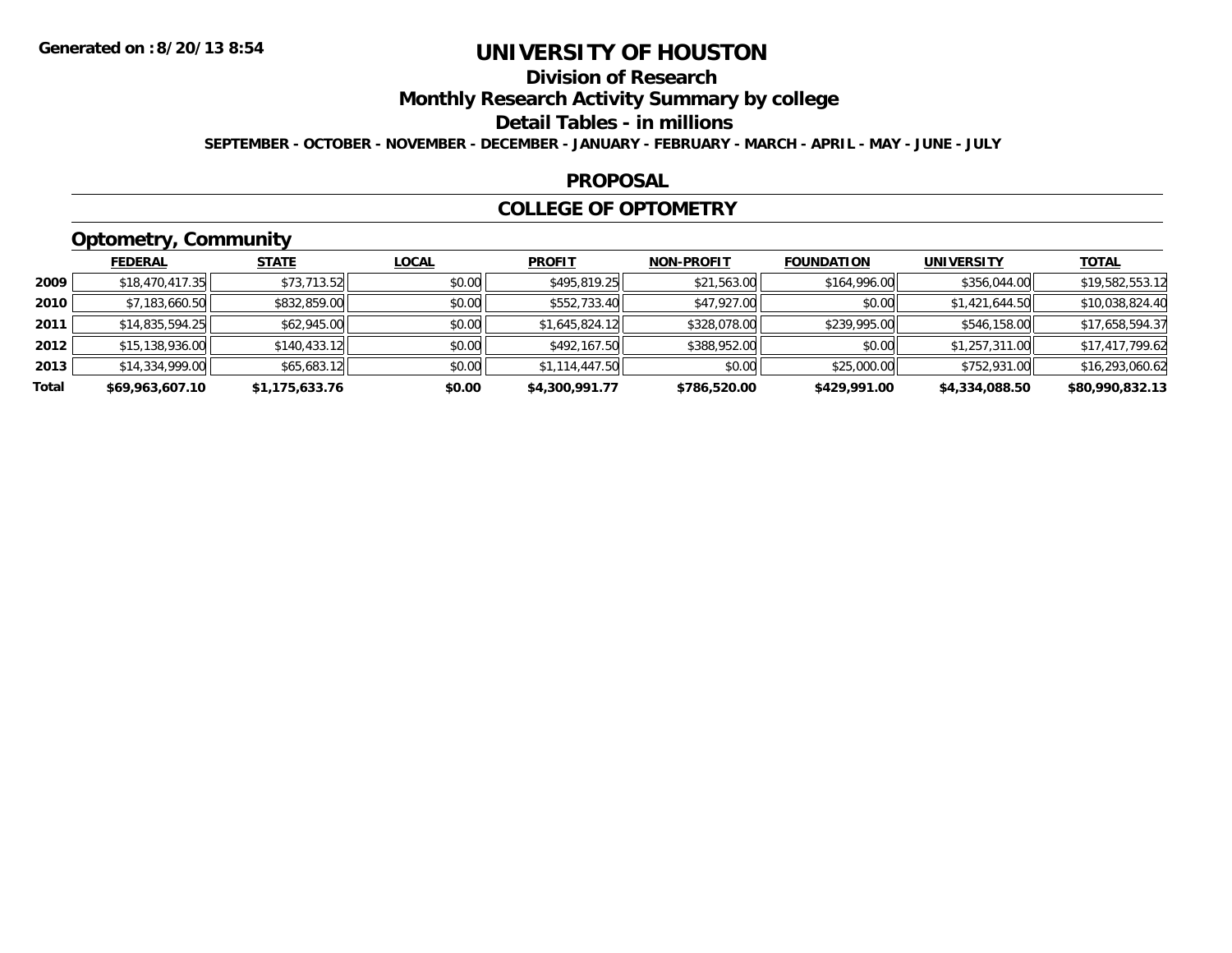## **Division of Research**

**Monthly Research Activity Summary by college**

## **Detail Tables - in millions**

**SEPTEMBER - OCTOBER - NOVEMBER - DECEMBER - JANUARY - FEBRUARY - MARCH - APRIL - MAY - JUNE - JULY**

### **PROPOSAL**

### **COLLEGE OF PHARMACY**

## **Clinical Sciences and Administration**

|      | <b>FEDERAL</b>  | <u>STATE</u> | <b>LOCAL</b> | <b>PROFIT</b>  | <b>NON-PROFIT</b> | <b>FOUNDATION</b> | UNIVERSITY   | <b>TOTAL</b>    |
|------|-----------------|--------------|--------------|----------------|-------------------|-------------------|--------------|-----------------|
| 2009 | \$5,421,187.02  | \$283,457.00 | \$0.00       | \$350,148.00   | \$56,500.00       | \$5,000.00        | \$58,519.01  | \$6,174,811.03  |
| 2010 | \$5,629,756.08  | \$521,897.80 | \$0.00       | \$1,235,575.97 | \$864,410.00      | \$5,000.00        | \$882,373.00 | \$9,139,012.85  |
| 2011 | \$7,767,012.06  | \$11,000.00  | \$0.00       | \$308,065.80   | \$416,854.50      | \$170,340.00      | \$208,550.50 | \$8,881,822.86  |
| 2012 | \$5,457,342.84  | \$35,547.00  | \$247,391.00 | \$769,780.00   | \$131,000.00      | \$195,130.00      | \$919,265.12 | \$7,755,455.96  |
| 2013 | \$13,204,491.29 | \$95,286.00  | \$144,311.00 | \$855,982.00   | \$210,000.00      | \$0.00            | \$528,418.00 | \$15,038,488.29 |

### **Dean, Pharmacy**

|      | <u>FEDERAL</u> | <b>STATE</b> | <u>LOCAL</u> | <b>PROFIT</b> | <b>NON-PROFIT</b> | <b>FOUNDATION</b> | <b>UNIVERSITY</b> | <b>TOTAL</b> |
|------|----------------|--------------|--------------|---------------|-------------------|-------------------|-------------------|--------------|
| 2009 | \$0.00         | \$0.00       | \$0.00       | \$0.00        | \$25,000.00       | \$0.00            | \$0.00            | \$25,000.00  |
| 2010 | \$0.00         | \$0.00       | \$0.00       | \$0.00        | \$0.00            | \$0.00            | \$0.00            | \$0.00       |
| 2011 | \$0.00         | \$0.00       | \$0.00       | \$0.00        | \$0.00            | \$0.00            | \$0.00            | \$0.00       |
| 2012 | \$0.00         | \$0.00       | \$0.00       | \$0.00        | \$0.00            | \$0.00            | \$0.00            | \$0.00       |
| 2013 | \$0.00         | \$0.00       | \$0.00       | \$0.00        | \$0.00            | \$0.00            | \$154,590.00      | \$154,590.00 |

## **Pharmacological and Pharmaceutical Sciences**

|       | <b>FEDERAL</b>   | <b>STATE</b>    | <u>LOCAL</u> | <b>PROFIT</b>  | <b>NON-PROFIT</b> | <b>FOUNDATION</b> | UNIVERSITY      | <b>TOTAL</b>     |
|-------|------------------|-----------------|--------------|----------------|-------------------|-------------------|-----------------|------------------|
| 2009  | \$24,980,813.24  | \$797,873.00    | \$0.00       | \$148,400.00   | \$2,295,680.00    | \$770,169.00      | \$2,419,130.99  | \$31,412,066.23  |
| 2010  | \$27,376,059.64  | \$7,460,115.20  | \$0.00       | \$71,200.00    | \$2,955,560.00    | \$306,178.00      | \$214,489.00    | \$38,383,601.84  |
| 2011  | \$29,095,444.94  | \$0.00          | \$0.00       | \$122,287.00   | \$997,169.50      | \$1,346,467.00    | \$1,149,378.00  | \$32,710,746.44  |
| 2012  | \$38,174,544.12  | \$509,889.00    | \$0.00       | \$282,500.00   | \$3,573,982.20    | \$203,976.00      | \$3,718,110.00  | \$46,463,001.32  |
| 2013  | \$30,783,904.84  | \$720,362.00    | \$0.00       | \$375,268.00   | \$1,654,608.00    | \$944,000.00      | \$3,262,893.00  | \$37,741,035.84  |
| Total | \$187,890,556.07 | \$10,435,427.00 | \$391,702.00 | \$4,519,206.77 | \$13,180,764.20   | \$3,946,260.00    | \$13,515,716.62 | \$233,879,632.66 |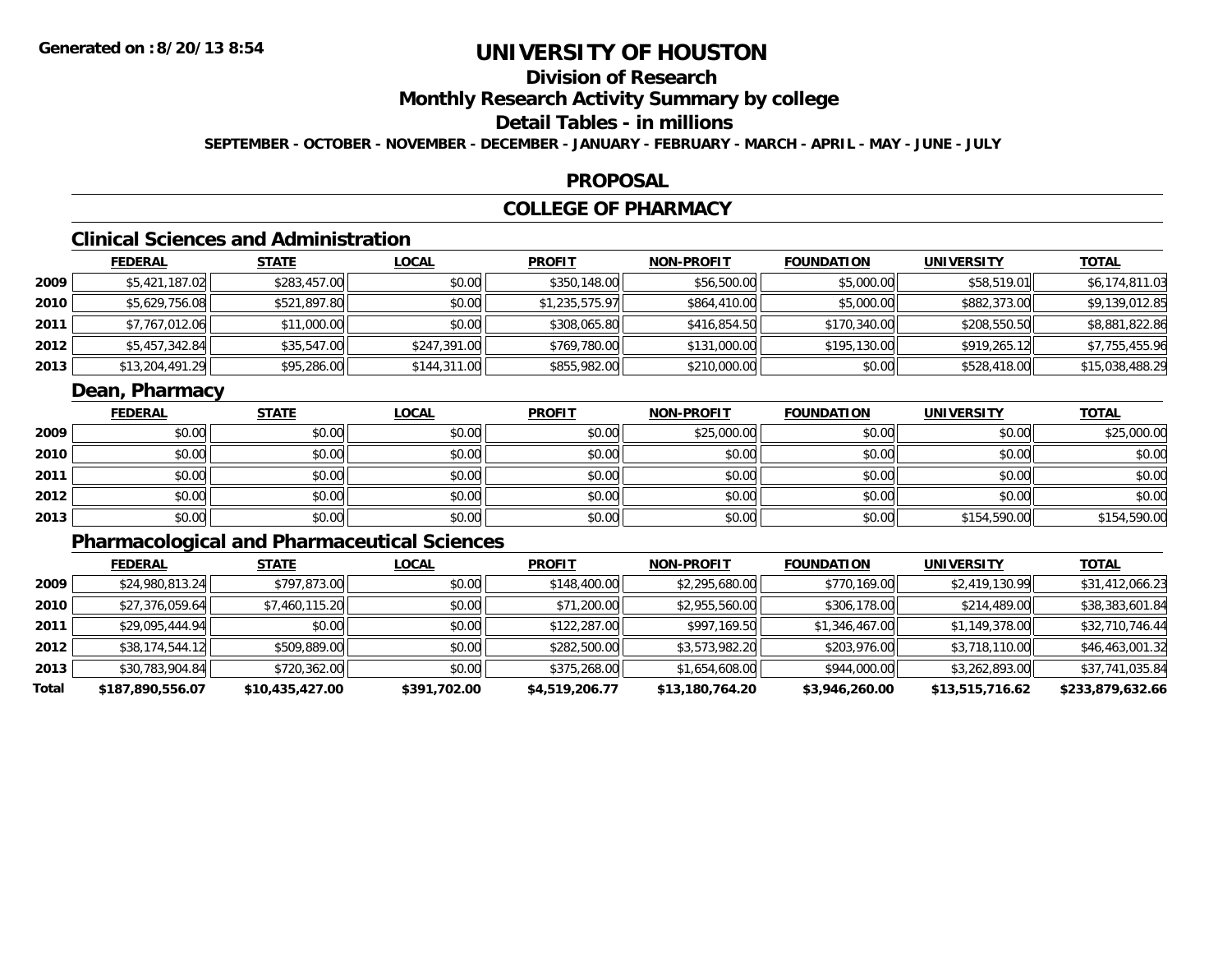# **Division of Research**

**Monthly Research Activity Summary by college**

**Detail Tables - in millions**

**SEPTEMBER - OCTOBER - NOVEMBER - DECEMBER - JANUARY - FEBRUARY - MARCH - APRIL - MAY - JUNE - JULY**

### **PROPOSAL**

#### **COLLEGE OF TECHNOLOGY**

|      | <b>Center for Life Sciences Technology</b>    |                |              |                |                   |                   |                   |                 |
|------|-----------------------------------------------|----------------|--------------|----------------|-------------------|-------------------|-------------------|-----------------|
|      | <b>FEDERAL</b>                                | <b>STATE</b>   | <b>LOCAL</b> | <b>PROFIT</b>  | <b>NON-PROFIT</b> | <b>FOUNDATION</b> | <b>UNIVERSITY</b> | <b>TOTAL</b>    |
| 2009 | \$0.00                                        | \$0.00         | \$0.00       | \$0.00         | \$0.00            | \$0.00            | \$0.00            | \$0.00          |
|      | <b>Center for Technology Literacy</b>         |                |              |                |                   |                   |                   |                 |
|      | <b>FEDERAL</b>                                | <b>STATE</b>   | <b>LOCAL</b> | <b>PROFIT</b>  | <b>NON-PROFIT</b> | <b>FOUNDATION</b> | <b>UNIVERSITY</b> | <b>TOTAL</b>    |
| 2009 | \$16,800.00                                   | \$0.00         | \$0.00       | \$0.00         | \$0.00            | \$0.00            | \$0.00            | \$16,800.00     |
| 2010 | \$2,499,903.90                                | \$0.00         | \$0.00       | \$0.00         | \$376,947.50      | \$0.00            | \$0.00            | \$2,876,851.40  |
| 2011 | \$59,903.20                                   | \$0.00         | \$0.00       | \$230,106.00   | \$0.00            | \$0.00            | \$0.00            | \$290,009.20    |
| 2012 | \$0.00                                        | \$111,690.00   | \$0.00       | \$0.00         | \$0.00            | \$0.00            | \$0.00            | \$111,690.00    |
| 2013 | \$0.00                                        | \$994,528.00   | \$477,809.00 | \$0.00         | \$0.00            | \$0.00            | \$0.00            | \$1,472,337.00  |
|      | Dean, Technology                              |                |              |                |                   |                   |                   |                 |
|      | <b>FEDERAL</b>                                | <b>STATE</b>   | <b>LOCAL</b> | <b>PROFIT</b>  | <b>NON-PROFIT</b> | <b>FOUNDATION</b> | <b>UNIVERSITY</b> | <b>TOTAL</b>    |
| 2009 | \$44,855.10                                   | \$761,051.00   | \$0.00       | \$0.00         | \$318,769.50      | \$0.00            | \$0.00            | \$1,124,675.60  |
| 2010 | \$0.00                                        | \$1,460,115.00 | \$0.00       | \$0.00         | \$0.00            | \$0.00            | \$0.00            | \$1,460,115.00  |
| 2011 | \$501,908.50                                  | \$1,185,600.00 | \$0.00       | \$0.00         | \$0.00            | \$0.00            | \$31,415.00       | \$1,718,923.50  |
| 2012 | \$514,128.64                                  | \$784,578.80   | \$0.00       | \$0.00         | \$100,000.00      | \$0.00            | \$0.00            | \$1,398,707.44  |
| 2013 | \$510,234.00                                  | \$231,436.00   | \$0.00       | \$0.00         | \$20,000.00       | \$0.00            | \$50,633.00       | \$812,303.00    |
|      | <b>Engineering Technology</b>                 |                |              |                |                   |                   |                   |                 |
|      | <b>FEDERAL</b>                                | <b>STATE</b>   | <b>LOCAL</b> | <b>PROFIT</b>  | <b>NON-PROFIT</b> | <b>FOUNDATION</b> | <b>UNIVERSITY</b> | <b>TOTAL</b>    |
| 2009 | \$12,560,386.15                               | \$874,336.00   | \$0.00       | \$1,977,642.20 | \$503,296.25      | \$14,984.60       | \$0.00            | \$15,930,645.20 |
| 2010 | \$8,516,304.75                                | \$3,463,067.00 | \$0.00       | \$89,928.00    | \$566,570.00      | \$41,690.20       | \$201,163.92      | \$12,878,723.87 |
| 2011 | \$5,023,440.88                                | \$1,466,429.00 | \$0.00       | \$134,702.00   | \$1,132,124.58    | \$189,434.30      | \$0.00            | \$7,946,130.76  |
| 2012 | \$7,022,789.75                                | \$196,336.20   | \$0.00       | \$120,000.00   | \$269,852.00      | \$194,810.00      | \$624,509.00      | \$8,428,296.95  |
| 2013 | \$5,269,013.70                                | \$0.00         | \$0.00       | \$704,132.00   | \$232,690.00      | \$179,046.00      | \$3,746,730.00    | \$10,131,611.70 |
|      | <b>Human Development and Consumer Science</b> |                |              |                |                   |                   |                   |                 |
|      | <b>FEDERAL</b>                                | <b>STATE</b>   | <b>LOCAL</b> | <b>PROFIT</b>  | <b>NON-PROFIT</b> | <b>FOUNDATION</b> | <b>UNIVERSITY</b> | <b>TOTAL</b>    |
| 2009 | \$127,020.40                                  | \$120,000.00   | \$0.00       | \$0.00         | \$189,631.00      | \$19,999.00       | \$169,226.00      | \$625,876.40    |
| 2010 | \$1,155,242.75                                | \$0.00         | \$0.00       | \$75,704.00    | \$0.00            | \$66,442.00       | \$0.00            | \$1,297,388.75  |
| 2011 | \$115,500.00                                  | \$0.00         | \$0.00       | \$0.00         | \$0.00            | \$0.00            | \$0.00            | \$115,500.00    |
| 2012 | \$898,718.00                                  | \$46,549.08    | \$0.00       | \$0.00         | \$0.00            | \$0.00            | \$0.00            | \$945,267.08    |
| 2013 | \$119,995.20                                  | \$0.00         | \$0.00       | \$0.00         | \$0.00            | \$0.00            | \$0.00            | \$119,995.20    |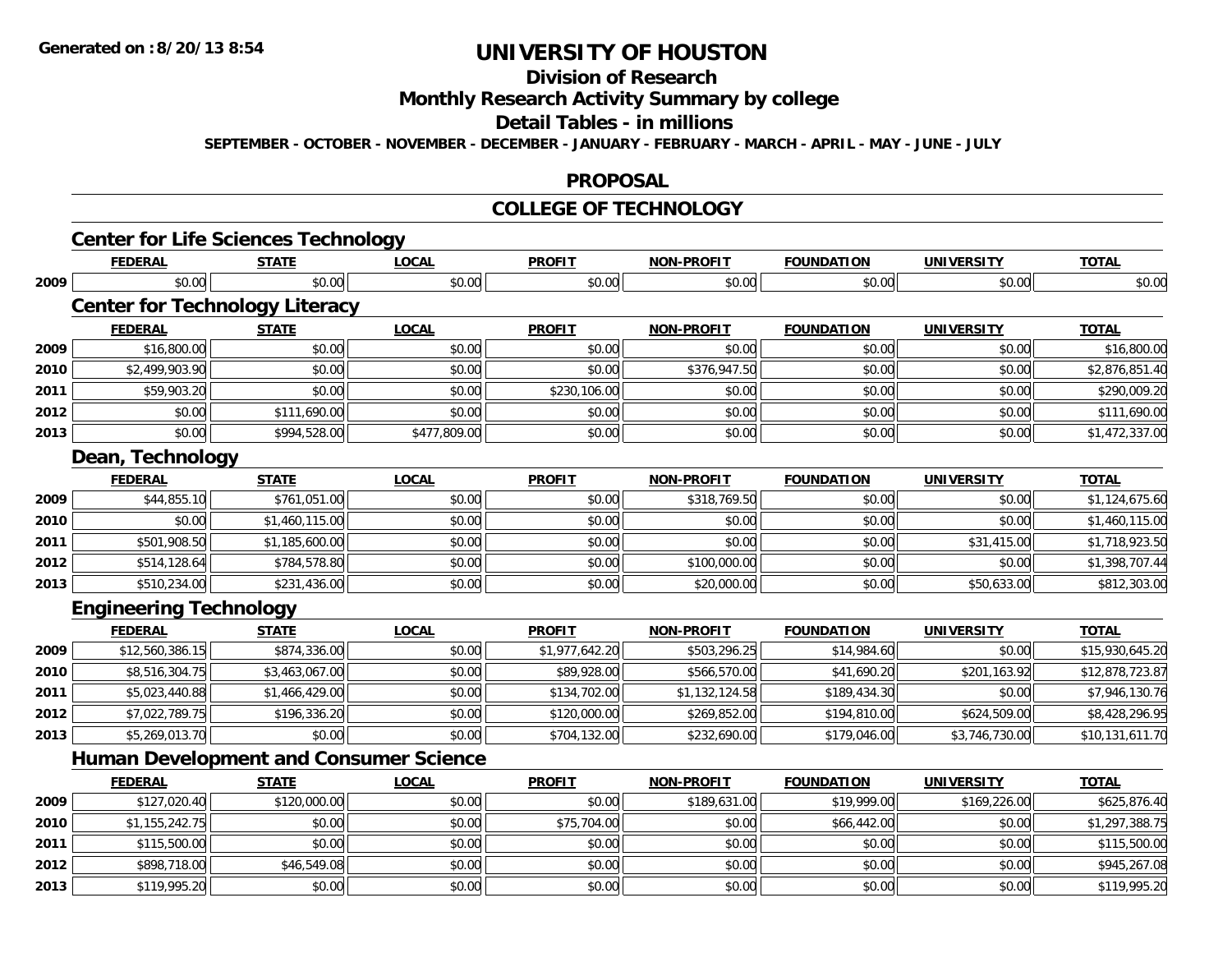## **Division of Research**

**Monthly Research Activity Summary by college**

#### **Detail Tables - in millions**

**SEPTEMBER - OCTOBER - NOVEMBER - DECEMBER - JANUARY - FEBRUARY - MARCH - APRIL - MAY - JUNE - JULY**

### **PROPOSAL**

### **COLLEGE OF TECHNOLOGY**

## **Information & Logistics Technology**

|      | <b>FEDERAL</b> | <b>STATE</b> | <b>LOCAL</b> | <b>PROFIT</b>  | <b>NON-PROFIT</b> | <b>FOUNDATION</b> | <b>UNIVERSITY</b> | <b>TOTAL</b>    |
|------|----------------|--------------|--------------|----------------|-------------------|-------------------|-------------------|-----------------|
| 2009 | \$1,289,448.00 | \$180,000.00 | \$0.00       | \$0.00         | \$20,094.00       | \$19,999,00       | \$0.00            | \$1,509,541.00  |
| 2010 | \$7,410,092.00 | \$200,000.00 | \$0.00       | \$6,377,367.00 | \$301,947.50      | \$19,999.00       | \$0.00            | \$14,309,405.50 |
| 2011 | \$4,048,700.90 | \$31,800.00  | \$0.00       | \$0.00         | \$0.00            | \$0.00            | \$0.00            | \$4,080,500.90  |
| 2012 | \$15,784.60    | \$81,029.88  | \$0.00       | \$141,250.00   | \$50,000.00       | \$0.00            | \$111,934.00      | \$399,998.48    |
| 2013 | \$348,075.00   | \$0.00       | \$0.00       | \$0.00         | \$50,000.00       | \$0.00            | \$0.00            | \$398,075.00    |

## **Texas Manufacturing Assistance Center**

|              | <u>FEDERAL</u>  | <b>STATE</b>    | <u>LOCAL</u> | <b>PROFIT</b>  | <b>NON-PROFIT</b> | <b>FOUNDATION</b> | <b>UNIVERSITY</b> | <b>TOTAL</b>    |
|--------------|-----------------|-----------------|--------------|----------------|-------------------|-------------------|-------------------|-----------------|
| 2009         | \$1,132,551.00  | \$0.00          | \$0.00       | \$0.00         | \$0.00            | \$0.00            | \$0.00            | \$1,132,551.00  |
| 2010         | \$0.00          | \$0.00          | \$0.00       | \$0.00         | \$0.00            | \$0.00            | \$0.00            | \$0.00          |
| 2011         | \$0.00          | \$0.00          | \$0.00       | \$0.00         | \$0.00            | \$0.00            | \$0.00            | \$0.00          |
| 2012         | \$0.00          | \$0.00          | \$0.00       | \$0.00         | \$0.00            | \$0.00            | \$0.00            | \$0.00          |
| 2013         | \$0.00          | \$0.00          | \$0.00       | \$0.00         | \$0.00            | \$0.00            | \$0.00            | \$0.00          |
| <b>Total</b> | \$59,200,796.42 | \$12,188,545.96 | \$477,809.00 | \$9,850,831.20 | \$4,131,922.33    | \$746,404.10      | \$4,935,610.92    | \$91,531,919.93 |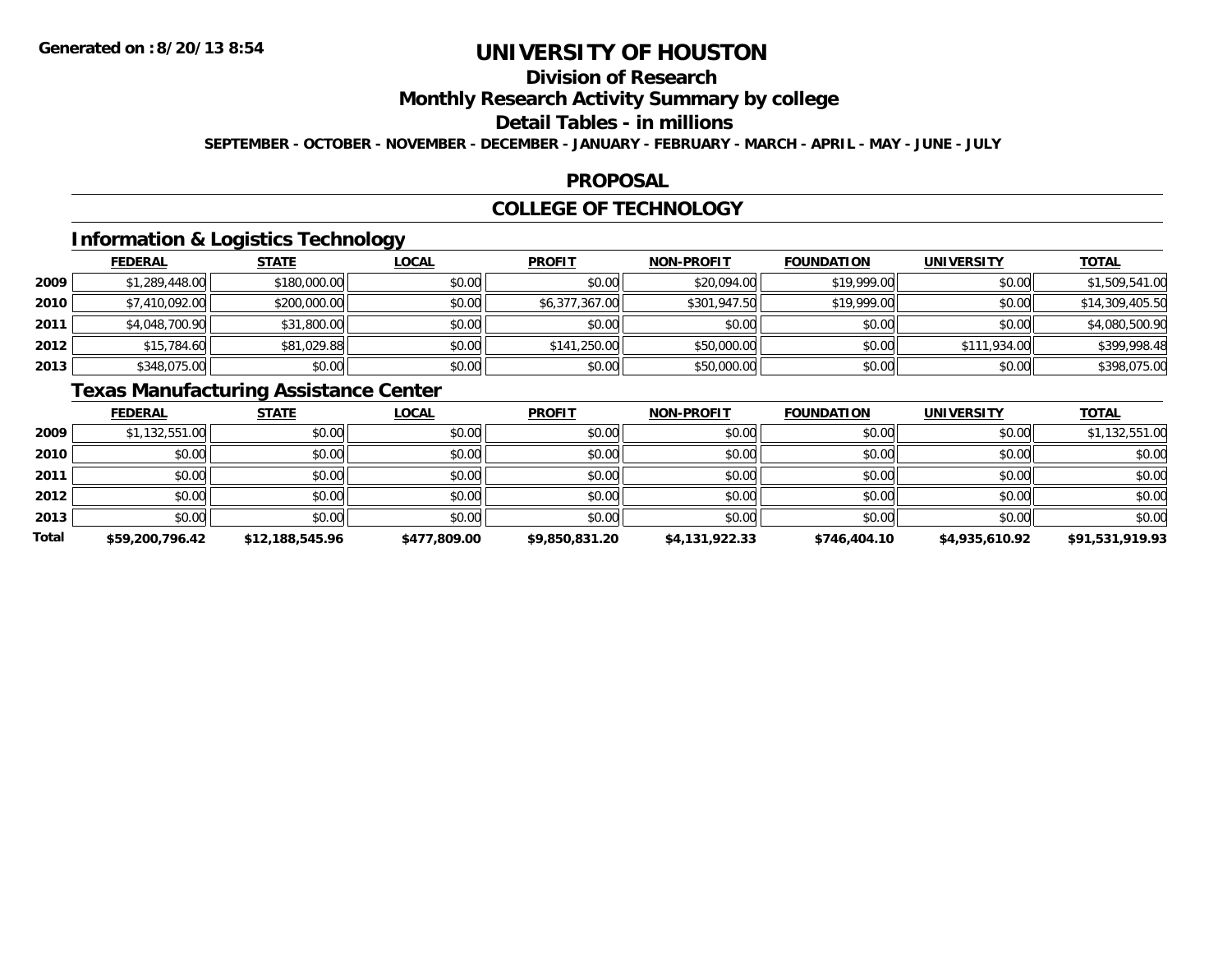## **Division of Research**

### **Monthly Research Activity Summary by college**

### **Detail Tables - in millions**

**SEPTEMBER - OCTOBER - NOVEMBER - DECEMBER - JANUARY - FEBRUARY - MARCH - APRIL - MAY - JUNE - JULY**

### **PROPOSAL**

## **CULLEN COLLEGE OF ENGINEERING**

## **Biomedical Engineering**

|        | <b>FEDERAL</b>  | <b>STATE</b> | <u>LOCAL</u> | <b>PROFIT</b> | <b>NON-PROFIT</b> | <b>FOUNDATION</b> | <b>UNIVERSITY</b> | <b>TOTAL</b>    |
|--------|-----------------|--------------|--------------|---------------|-------------------|-------------------|-------------------|-----------------|
| 2009   | \$3,350,822.10  | \$0.00       | \$0.00       | \$0.00        | \$75,000.00       | \$139,900.36      | \$1,677,048.00    | \$5,242,770.46  |
| ا 2010 | \$1,883,761.98  | \$200,000.00 | \$0.00       | \$0.00        | \$525,000.00      | \$0.00            | \$206,250.00      | \$2,815,011.98  |
| 2011   | \$7,771,469.95  | \$0.00       | \$0.00       | \$0.00        | \$0.00            | \$0.00            | \$1,383,750.00    | \$9,155,219.95  |
| 2012   | \$15,008,613.10 | \$872,750.00 | \$0.00       | \$185,731.00  | \$0.00            | \$0.00            | \$1,403,125.00    | \$17,470,219.10 |
| 2013   | \$13,442,656.58 | \$202,500.00 | \$0.00       | \$66,477.00   | \$2,000.00        | \$250,003.00      | \$921,081.00      | \$14,884,717.58 |

### **Center for Innovative Grouting Materials and Tech**

|      | <u>FEDERAL</u> | <b>STATE</b> | <u>LOCAL</u> | <b>PROFIT</b> | <b>NON-PROFIT</b> | <b>FOUNDATION</b> | <b>UNIVERSITY</b> | <b>TOTAL</b> |
|------|----------------|--------------|--------------|---------------|-------------------|-------------------|-------------------|--------------|
| 2009 | \$0.00         | \$0.00       | \$0.00       | \$0.00        | \$0.00            | \$0.00            | \$0.00            | \$0.00       |
| 2010 | \$0.00         | \$0.00       | \$0.00       | \$0.00        | \$0.00            | \$0.00            | \$0.00            | \$0.00       |
| 2011 | \$0.00         | \$0.00       | \$0.00       | \$0.00        | \$0.00            | \$0.00            | \$0.00            | \$0.00       |
| 2012 | \$0.00         | \$0.00       | \$0.00       | \$0.00        | \$0.00            | \$0.00            | \$0.00            | \$0.00       |

### **Chemical Engineering**

|      | <b>FEDERAL</b>  | <b>STATE</b>   | <b>LOCAL</b> | <b>PROFIT</b>  | <b>NON-PROFIT</b> | <b>FOUNDATION</b> | <b>UNIVERSITY</b> | <b>TOTAL</b>    |
|------|-----------------|----------------|--------------|----------------|-------------------|-------------------|-------------------|-----------------|
| 2009 | \$40,762,468.70 | \$2,903,093.15 | \$0.00       | \$2,553,099.52 | \$2,340,685.00    | \$535,230.00      | \$2,784,313.00    | \$51,878,889.37 |
| 2010 | \$16,338,033.41 | \$5,145,941.50 | \$94,400.00  | \$1,369,515.43 | \$475,000.00      | \$704,140.00      | \$1,210,315.00    | \$25,337,345.34 |
| 2011 | \$23,187,501.50 | \$764,512.00   | \$153,000.00 | \$5,661,098.61 | \$7,648,527.76    | \$899,695.00      | \$711,805.00      | \$39,026,139.87 |
| 2012 | \$15,252,433.58 | \$4,355,373.60 | \$0.00       | \$2,576,733.30 | \$1,493,238.75    | \$3,282,448.00    | \$1,338,226.60    | \$28,298,453.83 |
| 2013 | \$18,527,339.91 | \$2,116,578.30 | \$0.00       | \$5,290,986.00 | \$1,523,550.00    | \$1,878,668.40    | \$4,255,434.60    | \$33,592,557.21 |

### **Civil Engineering**

|      | <u>FEDERAL</u>  | <b>STATE</b>   | <b>LOCAL</b> | <b>PROFIT</b>  | <b>NON-PROFIT</b> | <b>FOUNDATION</b> | UNIVERSITY     | <u>TOTAL</u>    |
|------|-----------------|----------------|--------------|----------------|-------------------|-------------------|----------------|-----------------|
| 2009 | \$10,627,495.63 | \$1,687,575.73 | \$165,000.00 | \$370,823.00   | \$217,499.60      | \$150,000.00      | \$649,306.00   | \$13,867,699.96 |
| 2010 | \$11,843,003.00 | \$4,454,363.00 | \$0.00       | \$238,488.20   | \$163,246.00      | \$0.00            | \$3,087,108.00 | \$19,786,208.20 |
| 2011 | \$26,350,154.05 | \$4,303,984.20 | \$100,000.00 | \$83,500.00    | \$12,886,587.80   | \$112,854.25      | \$931,819.00   | \$44,768,899.30 |
| 2012 | \$9,790,514.75  | \$2,489,252.60 | \$0.00       | \$2,263,602.90 | \$3,407,359.50    | \$701,202.70      | \$2,552,136.00 | \$21,204,068.45 |
| 2013 | \$14,854,113.08 | \$2,137,398.00 | \$0.00       | \$633,602.40   | \$1,418,473.40    | \$3,015,570.00    | \$2,286,489.00 | \$24,345,645.88 |

## **Composites Engineering and Applications Center**

|      | EEDEDAI<br>ULRA | 27.77     | 0.01<br>$\mathbf{v}$<br>.w. | <b>PROFIT</b> | <b>-PROFIT</b><br>. | .<br>IINDAT | ----          | <b>TOTAL</b> |
|------|-----------------|-----------|-----------------------------|---------------|---------------------|-------------|---------------|--------------|
| 2010 | $\sim$          | $\sim$ 00 | $\sim$ $\sim$               | $\cdots$      | $\sim$ 0.00 $\sim$  | $\sim$ 00   | $\sim$ $\sim$ | . r          |
|      | ,,,,            | ט.טע      | pu.uu                       | JU.UU         | pu.uu               | וט.טי       | DU.UU         | 70.U         |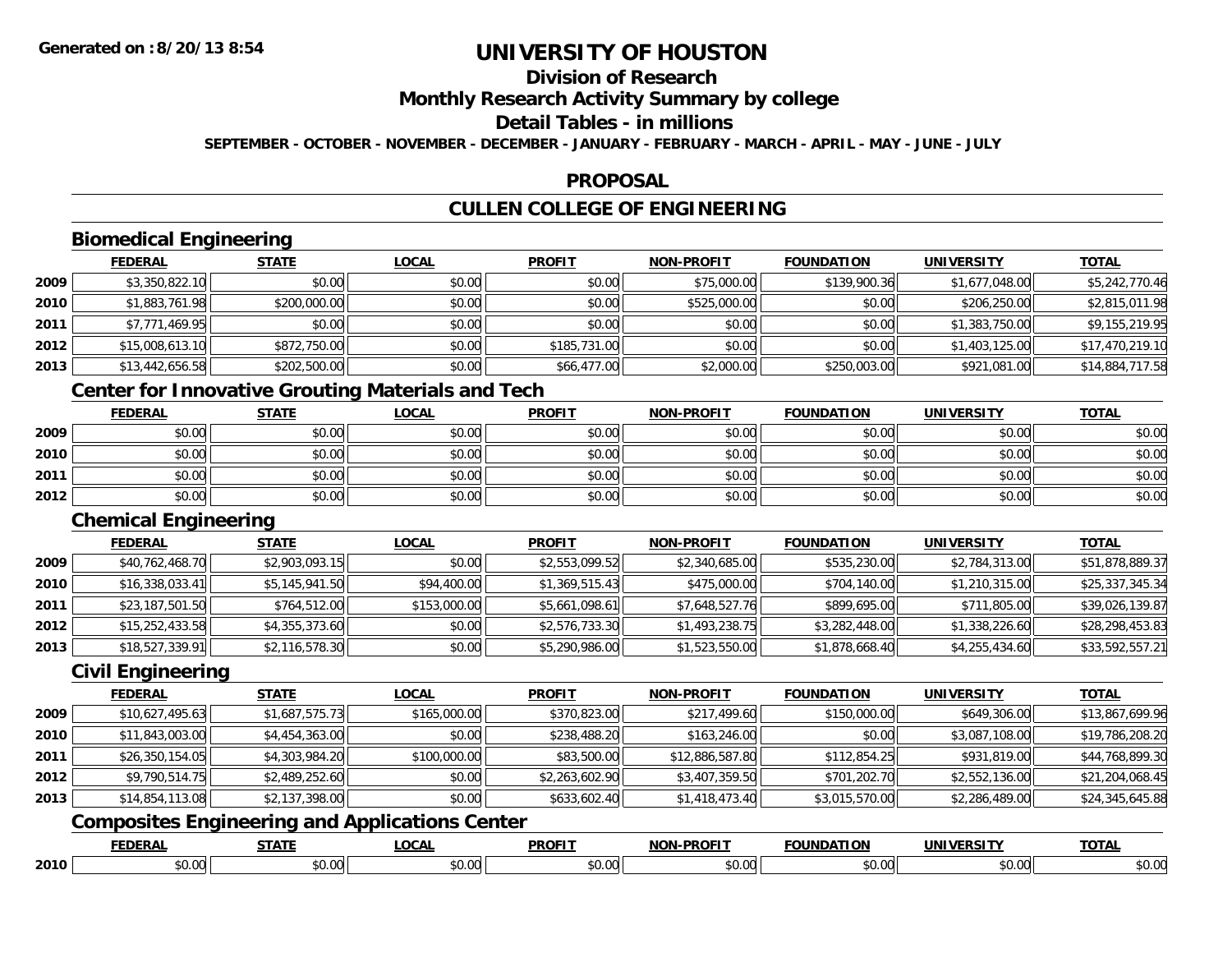## **Division of Research**

### **Monthly Research Activity Summary by college**

### **Detail Tables - in millions**

**SEPTEMBER - OCTOBER - NOVEMBER - DECEMBER - JANUARY - FEBRUARY - MARCH - APRIL - MAY - JUNE - JULY**

### **PROPOSAL**

## **CULLEN COLLEGE OF ENGINEERING**

### **Dean, Engineering**

|      | <b>FEDERAL</b> | <b>STATE</b> | <u>LOCAL</u> | <b>PROFIT</b> | <b>NON-PROFIT</b> | <b>FOUNDATION</b> | <b>UNIVERSITY</b> | <b>TOTAL</b>                  |
|------|----------------|--------------|--------------|---------------|-------------------|-------------------|-------------------|-------------------------------|
| 2009 | \$325,710.00   | \$0.00       | \$0.00       | \$0.00        | \$0.00            | \$0.00            | \$0.00            | \$325<br>ັ 710.0 <del>ບ</del> |
| 2010 | \$0.00         | \$0.00       | \$0.00       | \$0.00        | \$0.00            | \$12,465.50       | \$0.00            | \$12,465.50                   |
| 2012 | \$882,933.40   | \$0.00       | \$0.00       | \$0.00        | \$0.00            | \$0.00            | \$0.00            | \$882,933.40                  |

<u> 1980 - Johann Stoff, amerikansk politik (d. 1980)</u>

### **Electrical & Computer Engineering**

<u> 1989 - Johann Barbara, martxa amerikan per</u>

|      | <b>FEDERAL</b>  | <b>STATE</b>   | <u>LOCAL</u> | <b>PROFIT</b>  | <b>NON-PROFIT</b> | <b>FOUNDATION</b> | UNIVERSITY     | <u>TOTAL</u>    |
|------|-----------------|----------------|--------------|----------------|-------------------|-------------------|----------------|-----------------|
| 2009 | \$18,687,853.13 | \$666,789.00   | \$0.00       | \$366,553,00   | \$82,000.00       | \$349,786.00      | \$397,430.00   | \$20,550,411.13 |
| 2010 | \$12,995,296.55 | \$4,352,478.70 | \$204,000.00 | \$3,426,330.00 | \$758,835.00      | \$288,721.06      | \$2,040,489.08 | \$24,066,150.39 |
| 2011 | \$17,809,191.39 | \$80,000.00    | \$0.00       | \$2,407,064.81 | \$9,183,865.00    | \$320,524.00      | \$1,464,899.00 | \$31,265,544.20 |
| 2012 | \$27,636,324.77 | \$1,784,905.03 | \$0.00       | \$1,749,402.00 | \$1,073,562.25    | \$1,425,800.00    | \$3,405,425.00 | \$37,075,419.05 |
| 2013 | \$23,865,715.17 | \$1,209,528.40 | \$0.00       | \$1,220,814.00 | \$1,753,872.00    | \$1,014,395.00    | \$4,322,978.00 | \$33,387,302.57 |

### **Industrial Engineering**

|        | <b>FEDERAL</b> | <b>STATE</b> | <u>LOCAL</u> | <b>PROFIT</b> | <b>NON-PROFIT</b> | <b>FOUNDATION</b> | <b>UNIVERSITY</b> | <b>TOTAL</b>   |
|--------|----------------|--------------|--------------|---------------|-------------------|-------------------|-------------------|----------------|
| 2009   | \$2,205,194.90 | \$292,071.00 | \$31,554.00  | \$0.00        | \$549,945.00      | \$0.00            | \$1,056,426.00    | \$4,135,190.90 |
| ا 2010 | \$1,997,316.68 | \$409,080.00 | \$404,701.00 | \$0.00        | \$0.00            | \$85,502.50       | \$20,000.00       | \$2,916,600.18 |
| 2011   | \$574,762.38   | \$403,829.00 | \$0.00       | \$11,317.00   | \$0.00            | \$336,822.00      | \$0.00            | \$1,326,730.38 |
| 2012   | \$4,621,172.80 | \$460,544.60 | \$32,326.00  | \$102,143.50  | \$0.00            | \$0.00            | \$0.00            | \$5,216,186.90 |
| 2013   | \$560,968.25   | \$147,482.00 | \$0.00       | \$0.00        | \$24,714.50       | \$413,072.00      | \$0.00            | \$1,146,236.75 |

<u> 1989 - Johann Stoff, deutscher Stoffen und der Stoffen und der Stoffen und der Stoffen und der Stoffen und de</u>

### **Mechanical Engineering**

|      | <b>FEDERAL</b>  | <b>STATE</b>    | <b>LOCAL</b> | <b>PROFIT</b>  | <b>NON-PROFIT</b> | <b>FOUNDATION</b> | <b>UNIVERSITY</b> | <u>TOTAL</u>    |
|------|-----------------|-----------------|--------------|----------------|-------------------|-------------------|-------------------|-----------------|
| 2009 | \$37,038,806.87 | \$2,922,793.00  | \$0.00       | \$1,807,187.00 | \$1,047,196.40    | \$242,453.64      | \$2,461,005.00    | \$45,519,441.91 |
| 2010 | \$22,266,335.34 | \$10,621,267.40 | \$0.00       | \$2,497,460.80 | \$463,098.00      | \$2,711,972.44    | \$530,219.00      | \$39,090,352.98 |
| 2011 | \$30,575,536.24 | \$226,312.00    | \$0.00       | \$3,701,259.50 | \$5,061,318.62    | \$1,338,678.20    | \$1,165,283.00    | \$42,068,387.56 |
| 2012 | \$32,476,427.52 | \$530,790.14    | \$0.00       | \$2,094,666.10 | \$1,743,748.76    | \$975,274.60      | \$1,750,244.00    | \$39,571,151.12 |
| 2013 | \$5,578,577.59  | \$710,530.00    | \$0.00       | \$3,597,594.60 | \$184,422.00      | \$814,713.16      | \$567,007.00      | \$11,452,844.35 |

### **National Wind Energy Center**

|      | -------<br>LINA | -----                   | $\bigcap$       | <b>PROFIT</b>                 | <b>PROFIT</b><br>. | <b>INDA</b>        | <b>INIVE</b> | <b>TOTA</b> |
|------|-----------------|-------------------------|-----------------|-------------------------------|--------------------|--------------------|--------------|-------------|
| 2010 | ט.טי            | $\sim$<br>$\sim$<br>ט.ט | $\sim$<br>vu.uu | 0.00<br>$\hat{v}$<br>้ง . ง ง | $\sim$<br>וט.טע    | <b>↑∩</b><br>JU.UU | 00.U         | 40.06       |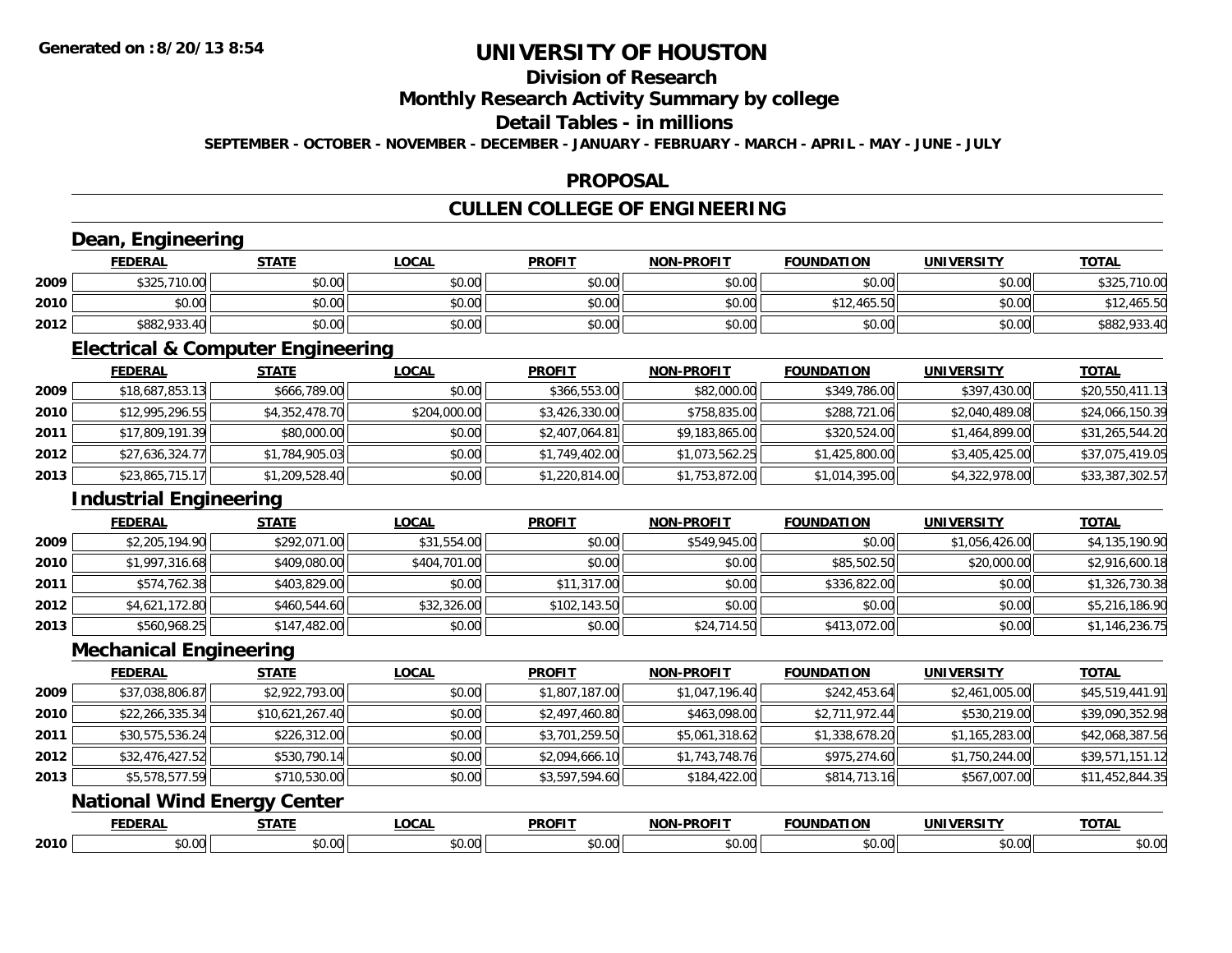## **Division of Research**

**Monthly Research Activity Summary by college**

**Detail Tables - in millions**

**SEPTEMBER - OCTOBER - NOVEMBER - DECEMBER - JANUARY - FEBRUARY - MARCH - APRIL - MAY - JUNE - JULY**

### **PROPOSAL**

## **CULLEN COLLEGE OF ENGINEERING**

### **SW Public Safety Technology Center**

|              | <b>FEDERAL</b>        | <b>STATE</b>        | LOCAL          | <b>PROFIT</b>   | <b>NON-PROFIT</b>   | <b>FOUNDATION</b>   | UNIVERSITY      | TOTAL                 |
|--------------|-----------------------|---------------------|----------------|-----------------|---------------------|---------------------|-----------------|-----------------------|
| 2009         | <sup>₹78,000.4∪</sup> | \$0.00              | \$0.00         | \$0.00          | \$0.00              | \$0.00              | \$0.00          | \$78,000.40           |
| <b>Total</b> | \$469.166.504.69      | .722.35<br>\$56.451 | \$1,184,981.00 | \$44,275,449.66 | 102.745.34<br>\$54. | 1.999.891.81<br>ሐጣብ | \$44.579.611.28 | .760.906.14<br>\$691. |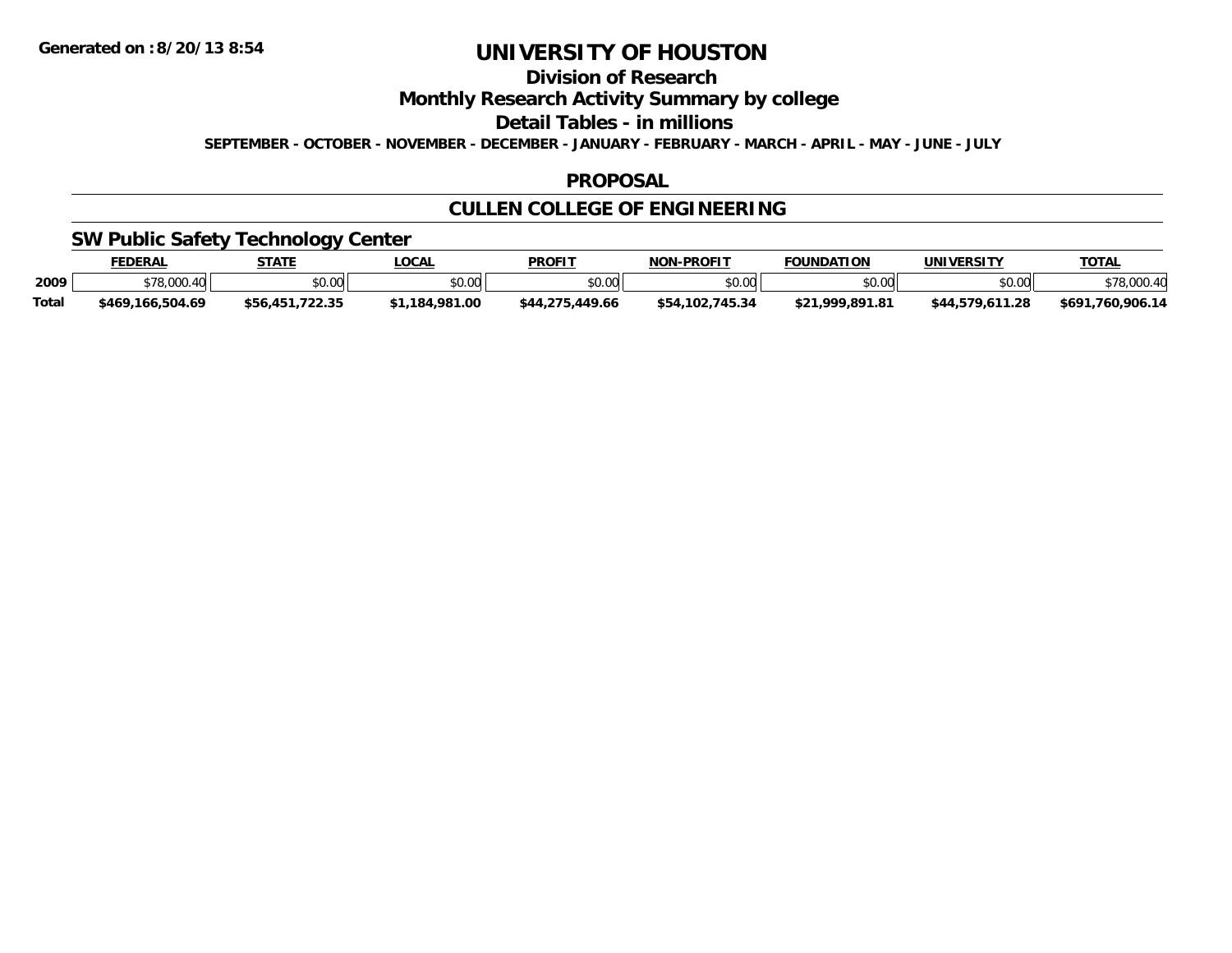# **Division of Research**

**Monthly Research Activity Summary by college**

#### **Detail Tables - in millions**

**SEPTEMBER - OCTOBER - NOVEMBER - DECEMBER - JANUARY - FEBRUARY - MARCH - APRIL - MAY - JUNE - JULY**

#### **PROPOSAL**

## **DIVISION OF RESEARCH**

|                                                                                                                              | <b>Allied Geophysical Laboratories</b>                    |              |              |               |                   |                   |                   |                |
|------------------------------------------------------------------------------------------------------------------------------|-----------------------------------------------------------|--------------|--------------|---------------|-------------------|-------------------|-------------------|----------------|
|                                                                                                                              | <b>FEDERAL</b>                                            | <b>STATE</b> | <b>LOCAL</b> | <b>PROFIT</b> | <b>NON-PROFIT</b> | <b>FOUNDATION</b> | <b>UNIVERSITY</b> | <b>TOTAL</b>   |
| 2011<br>2009<br>2010<br>2009<br>2010<br>2011<br>2012<br>2009<br>2010<br>2011<br>2012<br>2013<br>2009<br>2010<br>2011<br>2012 | \$0.00                                                    | \$0.00       | \$0.00       | \$70,000.00   | \$0.00            | \$0.00            | \$0.00            | \$70,000.00    |
|                                                                                                                              | <b>Animal Care Operations</b>                             |              |              |               |                   |                   |                   |                |
|                                                                                                                              | <b>FEDERAL</b>                                            | <b>STATE</b> | <b>LOCAL</b> | <b>PROFIT</b> | <b>NON-PROFIT</b> | <b>FOUNDATION</b> | <b>UNIVERSITY</b> | <b>TOTAL</b>   |
|                                                                                                                              | \$494,653.00                                              | \$0.00       | \$0.00       | \$0.00        | \$0.00            | \$0.00            | \$0.00            | \$494,653.00   |
|                                                                                                                              | \$7,546,514.00                                            | \$0.00       | \$0.00       | \$0.00        | \$0.00            | \$0.00            | \$0.00            | \$7,546,514.00 |
|                                                                                                                              | <b>Center for Advanced Materials</b>                      |              |              |               |                   |                   |                   |                |
|                                                                                                                              | <b>FEDERAL</b>                                            | <b>STATE</b> | <b>LOCAL</b> | <b>PROFIT</b> | <b>NON-PROFIT</b> | <b>FOUNDATION</b> | <b>UNIVERSITY</b> | <b>TOTAL</b>   |
|                                                                                                                              | \$820,397.60                                              | \$0.00       | \$0.00       | \$0.00        | \$0.00            | \$0.00            | \$272,644.00      | \$1,093,041.60 |
|                                                                                                                              | \$33,000.00                                               | \$485,594.19 | \$0.00       | \$10,000.00   | \$0.00            | \$0.00            | \$0.00            | \$528,594.19   |
|                                                                                                                              | \$952,781.50                                              | \$0.00       | \$0.00       | \$409,411.00  | \$26,098.50       | \$0.00            | \$0.00            | \$1,388,291.00 |
|                                                                                                                              | \$1,008,717.64                                            | \$0.00       | \$0.00       | \$0.00        | \$0.00            | \$109,222.20      | \$0.00            | \$1,117,939.84 |
|                                                                                                                              | <b>Center for Biomedical &amp; Environmental Genomics</b> |              |              |               |                   |                   |                   |                |
|                                                                                                                              | <b>FEDERAL</b>                                            | <b>STATE</b> | <b>LOCAL</b> | <b>PROFIT</b> | <b>NON-PROFIT</b> | <b>FOUNDATION</b> | <b>UNIVERSITY</b> | <b>TOTAL</b>   |
|                                                                                                                              | \$0.00                                                    | \$0.00       | \$0.00       | \$0.00        | \$0.00            | \$0.00            | \$0.00            | \$0.00         |
|                                                                                                                              | \$0.00                                                    | \$0.00       | \$0.00       | \$0.00        | \$0.00            | \$0.00            | \$0.00            | \$0.00         |
|                                                                                                                              | \$0.00                                                    | \$0.00       | \$0.00       | \$0.00        | \$0.00            | \$0.00            | \$0.00            | \$0.00         |
|                                                                                                                              | \$0.00                                                    | \$0.00       | \$0.00       | \$0.00        | \$0.00            | \$0.00            | \$0.00            | \$0.00         |
|                                                                                                                              | \$0.00                                                    | \$0.00       | \$0.00       | \$0.00        | \$0.00            | \$0.00            | \$0.00            | \$0.00         |
|                                                                                                                              | <b>Center for Industrial Partnerships</b>                 |              |              |               |                   |                   |                   |                |
|                                                                                                                              | <b>FEDERAL</b>                                            | <b>STATE</b> | <b>LOCAL</b> | <b>PROFIT</b> | <b>NON-PROFIT</b> | <b>FOUNDATION</b> | <b>UNIVERSITY</b> | <b>TOTAL</b>   |
|                                                                                                                              | \$945,246.20                                              | \$0.00       | \$0.00       | \$50,250.00   | \$9,973.50        | \$100,000.00      | \$0.00            | \$1,105,469.70 |
|                                                                                                                              | \$0.00                                                    | \$0.00       | \$0.00       | \$44,000.00   | \$0.00            | \$0.00            | \$0.00            | \$44,000.00    |
|                                                                                                                              | \$160,371.95                                              | \$0.00       | \$0.00       | \$0.00        | \$0.00            | \$0.00            | \$0.00            | \$160,371.95   |
|                                                                                                                              | \$696,294.00                                              | \$0.00       | \$0.00       | \$100,500.00  | \$0.00            | \$0.00            | \$0.00            | \$796,794.00   |
| 2013                                                                                                                         | \$574,253.00                                              | \$0.00       | \$0.00       | \$0.00        | \$0.00            | \$0.00            | \$0.00            | \$574,253.00   |
|                                                                                                                              | <b>Center for Neuromotor &amp; Biomechanics Research</b>  |              |              |               |                   |                   |                   |                |
|                                                                                                                              | <b>FEDERAL</b>                                            | <b>STATE</b> | <b>LOCAL</b> | <b>PROFIT</b> | <b>NON-PROFIT</b> | <b>FOUNDATION</b> | <b>UNIVERSITY</b> | <b>TOTAL</b>   |
| 2010                                                                                                                         | \$0.00                                                    | \$0.00       | \$0.00       | \$0.00        | \$0.00            | \$0.00            | \$0.00            | \$0.00         |
| 2011                                                                                                                         | \$0.00                                                    | \$0.00       | \$0.00       | \$0.00        | \$0.00            | \$0.00            | \$0.00            | \$0.00         |
| 2012                                                                                                                         | \$0.00                                                    | \$0.00       | \$0.00       | \$0.00        | \$0.00            | \$0.00            | \$0.00            | \$0.00         |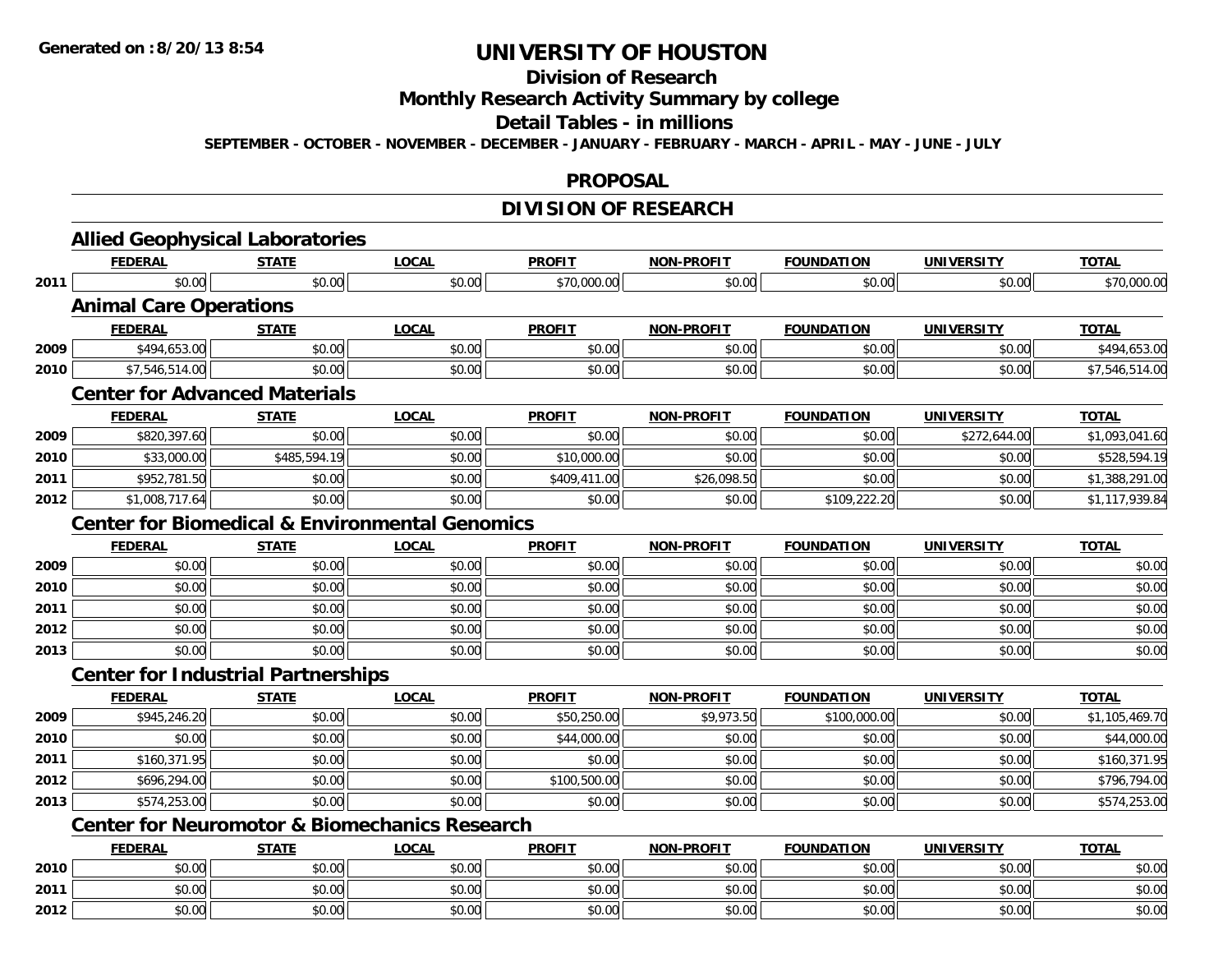#### **Division of Research**

**Monthly Research Activity Summary by college**

#### **Detail Tables - in millions**

**SEPTEMBER - OCTOBER - NOVEMBER - DECEMBER - JANUARY - FEBRUARY - MARCH - APRIL - MAY - JUNE - JULY**

#### **PROPOSAL**

### **DIVISION OF RESEARCH**

|      | <b>Division of Research</b>              |              |              |               |                   |                   |                   |                |
|------|------------------------------------------|--------------|--------------|---------------|-------------------|-------------------|-------------------|----------------|
|      | <b>FEDERAL</b>                           | <b>STATE</b> | <b>LOCAL</b> | <b>PROFIT</b> | <b>NON-PROFIT</b> | <b>FOUNDATION</b> | <b>UNIVERSITY</b> | <b>TOTAL</b>   |
| 2009 | \$3,241,558.00                           | \$0.00       | \$0.00       | \$0.00        | \$0.00            | \$0.00            | \$0.00            | \$3,241,558.00 |
|      | <b>Institute for Nanoenergy</b>          |              |              |               |                   |                   |                   |                |
|      | <b>FEDERAL</b>                           | <b>STATE</b> | <b>LOCAL</b> | <b>PROFIT</b> | <b>NON-PROFIT</b> | <b>FOUNDATION</b> | <b>UNIVERSITY</b> | <b>TOTAL</b>   |
| 2010 | \$0.00                                   | \$0.00       | \$0.00       | \$0.00        | \$0.00            | \$0.00            | \$0.00            | \$0.00         |
| 2011 | \$0.00                                   | \$0.00       | \$0.00       | \$0.00        | \$0.00            | \$0.00            | \$0.00            | \$0.00         |
| 2012 | \$0.00                                   | \$0.00       | \$0.00       | \$0.00        | \$0.00            | \$0.00            | \$0.00            | \$0.00         |
|      | <b>Office of Contracts and Grants</b>    |              |              |               |                   |                   |                   |                |
|      | <b>FEDERAL</b>                           | <b>STATE</b> | <b>LOCAL</b> | <b>PROFIT</b> | <b>NON-PROFIT</b> | <b>FOUNDATION</b> | <b>UNIVERSITY</b> | <b>TOTAL</b>   |
| 2009 | \$0.00                                   | \$0.00       | \$0.00       | \$0.00        | \$0.00            | \$2,300,000.00    | \$0.00            | \$2,300,000.00 |
|      | <b>TcSAM</b>                             |              |              |               |                   |                   |                   |                |
|      | <b>FEDERAL</b>                           | <b>STATE</b> | <b>LOCAL</b> | <b>PROFIT</b> | <b>NON-PROFIT</b> | <b>FOUNDATION</b> | <b>UNIVERSITY</b> | <b>TOTAL</b>   |
| 2009 | \$0.00                                   | \$0.00       | \$0.00       | \$0.00        | \$0.00            | \$0.00            | \$0.00            | \$0.00         |
|      | <b>TcSUH</b>                             |              |              |               |                   |                   |                   |                |
|      | <b>FEDERAL</b>                           | <b>STATE</b> | <b>LOCAL</b> | <b>PROFIT</b> | <b>NON-PROFIT</b> | <b>FOUNDATION</b> | <b>UNIVERSITY</b> | <b>TOTAL</b>   |
| 2009 | \$1,523,369.08                           | \$556,454.50 | \$0.00       | \$150,270.00  | \$94,655.75       | \$311,313.00      | \$0.00            | \$2,636,062.33 |
| 2010 | \$418,260.00                             | \$689,508.00 | \$0.00       | \$188,006.00  | \$0.00            | \$98,596.00       | \$65,718.00       | \$1,460,088.00 |
| 2011 | \$518,946.76                             | \$0.00       | \$0.00       | \$40,000.00   | \$72,000.00       | \$0.00            | \$0.00            | \$630,946.76   |
| 2012 | \$2,304,745.15                           | \$0.00       | \$0.00       | \$70,000.00   | \$37,926.00       | \$0.00            | \$80,077.00       | \$2,492,748.15 |
| 2013 | \$646,173.70                             | \$50,000.00  | \$0.00       | \$178,821.00  | \$0.00            | \$0.00            | \$0.00            | \$874,994.70   |
|      | <b>Texas Learning/Computation Center</b> |              |              |               |                   |                   |                   |                |
|      | <b>FEDERAL</b>                           | <b>STATE</b> | <b>LOCAL</b> | <b>PROFIT</b> | <b>NON-PROFIT</b> | <b>FOUNDATION</b> | UNIVERSITY        | <b>TOTAL</b>   |
| 2009 | \$0.00                                   | \$0.00       | \$0.00       | \$0.00        | \$0.00            | \$0.00            | \$0.00            | \$0.00         |
| 2010 | \$0.00                                   | \$0.00       | \$0.00       | \$71,992.20   | \$0.00            | \$0.00            | \$0.00            | \$71,992.20    |
| 2011 | \$0.00                                   | \$0.00       | \$0.00       | \$0.00        | \$0.00            | \$0.00            | \$0.00            | \$0.00         |
| 2012 | \$0.00                                   | \$0.00       | \$0.00       | \$0.00        | \$0.00            | \$0.00            | \$0.00            | \$0.00         |
| 2013 | \$0.00                                   | \$0.00       | \$0.00       | \$0.00        | \$0.00            | \$0.00            | \$14,474.00       | \$14,474.00    |
|      | <b>Texas Obesity Research Center</b>     |              |              |               |                   |                   |                   |                |
|      | <b>FEDERAL</b>                           | <b>STATE</b> | <b>LOCAL</b> | <b>PROFIT</b> | <b>NON-PROFIT</b> | <b>FOUNDATION</b> | <b>UNIVERSITY</b> | <b>TOTAL</b>   |
| 2009 | \$0.00                                   | \$0.00       | \$0.00       | \$0.00        | \$0.00            | \$0.00            | \$0.00            | \$0.00         |
| 2010 | \$0.00                                   | \$0.00       | \$0.00       | \$0.00        | \$0.00            | \$0.00            | \$0.00            | \$0.00         |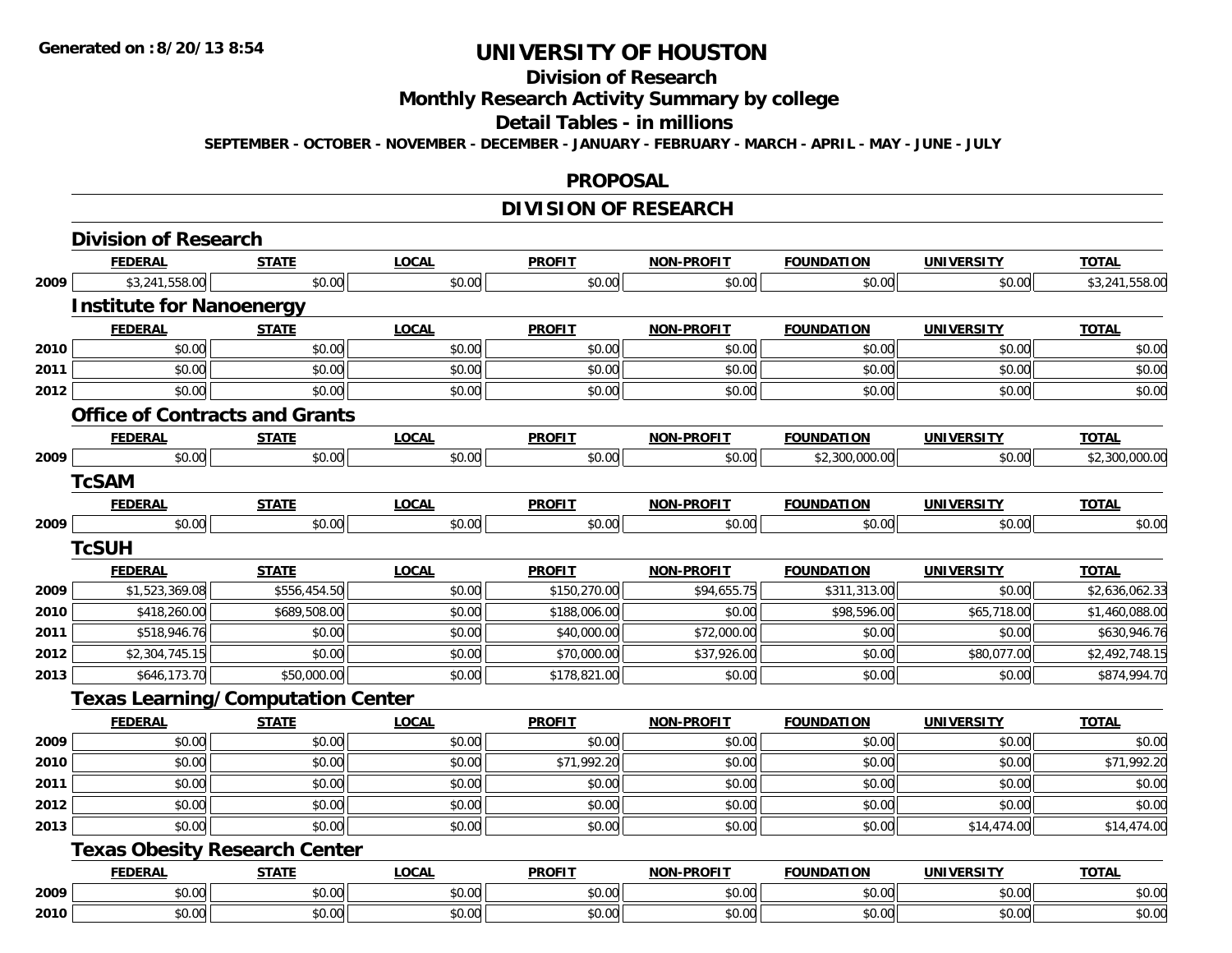## **Division of Research**

**Monthly Research Activity Summary by college**

#### **Detail Tables - in millions**

**SEPTEMBER - OCTOBER - NOVEMBER - DECEMBER - JANUARY - FEBRUARY - MARCH - APRIL - MAY - JUNE - JULY**

### **PROPOSAL**

### **DIVISION OF RESEARCH**

### **Texas Obesity Research Center**

|      | -------         | <b>CTATE</b>   | $\sim$<br>ww           | <b>DDOEIT</b> | <b>DDAEIT</b><br><b>NON</b>                           |                   | INIL                   | $-2 -$         |
|------|-----------------|----------------|------------------------|---------------|-------------------------------------------------------|-------------------|------------------------|----------------|
| 2011 | $\sim$<br>ט. ט  | ሐሴ ሰሰ<br>JU.UU | $\sim$ $\sim$<br>vu.vu | JU.UU         | 0000<br>JU.UU                                         | ሶስ ሰሰ<br>וטט.טי   | $\sim$ 00<br>וטט.טע    | ሶስ ሰ<br>pu.uu  |
| 2012 | $\sim$<br>,,,,, | ሐሴ ሰሰ<br>DU.UU | 0000<br>JU.UU          |               | $\mathsf{A} \cap \mathsf{A} \cap \mathsf{A}$<br>JU.UL | $\sim$ 00<br>. UU | $\sim$ 00<br>ww<br>ּשׁ | ሶስ ሰሰ<br>PU.UU |

**TIMES**

|       | <b>FEDERAL</b>  | <b>STATE</b>   | <b>LOCAL</b> | <b>PROFIT</b>  | <b>NON-PROFIT</b> | <b>FOUNDATION</b> | <b>UNIVERSITY</b> | <b>TOTAL</b>    |
|-------|-----------------|----------------|--------------|----------------|-------------------|-------------------|-------------------|-----------------|
| 2009  | \$5,088,339.00  | \$454,560.00   | \$0.00       | \$0.00         | \$0.00            | \$0.00            | \$344,290.00      | \$5,887,189.00  |
| 2010  | \$13,317,089.00 | \$440,426.20   | \$315,153.50 | \$408,000.00   | \$451,504.50      | \$0.00            | \$100,151.00      | \$15,032,324.20 |
| 2011  | \$8,259,986.60  | \$168,985.70   | \$0.00       | \$1,019,462.90 | \$0.00            | \$0.00            | \$819,111.00      | \$10,267,546.20 |
| 2012  | \$0.00          | \$44,000.00    | \$0.00       | \$434,658.00   | \$119,028.00      | \$0.00            | \$406,624,00      | \$1,004,310.00  |
| 2013  | \$4,736,666.20  | \$0.00         | \$0.00       | \$0.00         | \$0.00            | \$0.00            | \$58,161.00       | \$4,794,827.20  |
| Total | \$53,287,362.38 | \$2,889,528.59 | \$315,153.50 | \$3,245,371.10 | \$811,186.25      | \$2,919,131.20    | \$2,161,250.00    | \$65,628,983.01 |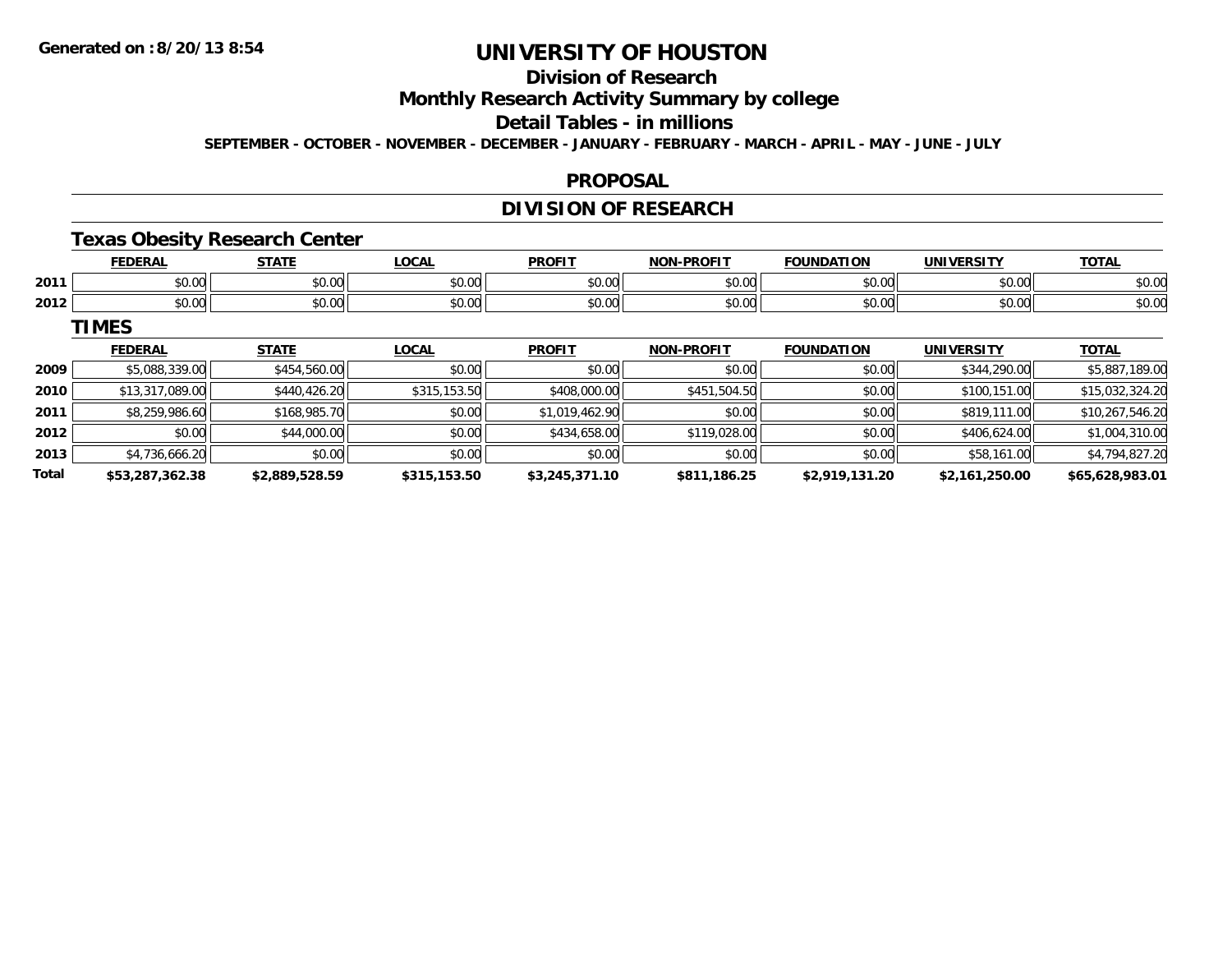**2009**

# **UNIVERSITY OF HOUSTON**

### **Division of Research**

#### **Monthly Research Activity Summary by college**

#### **Detail Tables - in millions**

**SEPTEMBER - OCTOBER - NOVEMBER - DECEMBER - JANUARY - FEBRUARY - MARCH - APRIL - MAY - JUNE - JULY**

#### **PROPOSAL**

#### **GRADUATE COLLEGE OF SOCIAL WORKCenter for Drug and Social Policy Research FEDERAL STATE LOCAL PROFIT NON-PROFIT FOUNDATION UNIVERSITY TOTALTOTAL 2009** \$0.00 \$0.00 \$0.00 \$0.00 \$0.00 \$0.00 \$0.00 \$0.00 **2012**2 | \$0.00 | \$0.00 | \$0.00 | \$0.00 | \$108,944.00 | \$108,944.00 | \$108,944.00 | \$108,944.00 | \$108,944.00 **2013**3 | \$0.00 \$0.00 \$0.00 \$0.00 \$0.00 \$0.00 \$0.00 \$0.00 \$0.00 \$0.00 \$19,250.00 \$19,250.00 \$0.00 \$19,250.00 \$19,250 **Center for Health Equities & Evaluation Research FEDERAL STATE LOCAL PROFIT NON-PROFIT FOUNDATION UNIVERSITY TOTAL2011** \$1,892,000.00 \$0.00 \$228,236.00 \$0.00 \$0.00 \$0.00 \$0.00 \$2,120,236.00 **2012** \$163,277.00 \$0.00 \$0.00 \$0.00 \$0.00 \$0.00 \$464,380.00 \$627,657.00 **Child & Family for Innovative Research FEDERAL STATE LOCAL PROFIT NON-PROFIT FOUNDATION UNIVERSITY TOTAL2009** \$0.00 \$0.00 \$0.00 \$0.00 \$40,333.00 \$0.00 \$0.00 \$40,333.00 **2010** \$0.00 \$0.00 \$0.00 \$0.00 \$41,440.00 \$137,829.00 \$0.00 \$179,269.00 **2011** \$0.00 \$17,940.10 \$0.00 \$176,505.00 \$25,000.00 \$0.00 \$0.00 \$219,445.10 **2012** $\bm{2} \parallel 30.00 \parallel 40.342.00 \parallel 556,704.00 \parallel 556,704.00 \parallel 50.00 \parallel 528,560.00 \parallel 50.00 \parallel 50.00 \parallel 5195,606.00 \parallel 5195,606.00 \parallel 5195,606.00 \parallel 5195,606.00 \parallel 5195,606.00 \parallel 5195,606.00 \parallel 5195,606.00 \parallel 5195,606.00 \parallel 5195,606.00 \parallel 519$ **2013** $\bf{3} \mid 3 \mid 372,274.60 \mid 47372,274.60$  \$1,372,274.60  $\mid 56,928.00 \mid 56,928.00 \mid 51,372,274.60$ **Community Projects - Social Work FEDERAL STATE LOCAL PROFIT NON-PROFIT FOUNDATION UNIVERSITY TOTAL2009** \$396,000.00 \$0.00 \$0.00 \$0.00 \$0.00 \$0.00 \$0.00 \$396,000.00 **2010**0 \$0.00 \$0.00 \$0.00 \$0.00 \$0.00 \$0.00 \$0.00 \$0.00 \$0.00 \$0.00 \$0.00 \$0.00 \$0.00 \$0.00 \$0.00 \$0.00 \$0.00 **2011** \$2,420,245.00 \$17,940.10 \$0.00 \$0.00 \$0.00 \$0.00 \$0.00 \$2,438,185.10 **Dean, Social Work FEDERAL STATE LOCAL PROFIT NON-PROFIT FOUNDATION UNIVERSITY TOTAL20099** \$7,818,513.26 \$2,108,187.10 \$2,108,187.10 \$0.00 \$0.00 \$545,459.00 \$545,459.00 \$0.00 \$0.00 \$10,684,938.26 **2010** $\textsf{0} \parallel \textsf{2} \parallel \textsf{3} \parallel \textsf{4} \parallel \textsf{5}, 22, 784.00 \parallel \textsf{4} \parallel \textsf{5} \parallel \textsf{6} \parallel \textsf{6} \parallel \textsf{6} \parallel \textsf{6} \parallel \textsf{6} \parallel \textsf{6} \parallel \textsf{6} \parallel \textsf{6} \parallel \textsf{6} \parallel \textsf{6} \parallel \textsf{6} \parallel \textsf{6} \parallel \textsf{6} \parallel \textsf{6} \parallel \textsf{6} \parallel \textsf{6} \parallel \textsf{6} \parallel \textsf{6} \parallel \textsf{6} \parallel \text$ **2011** \$9,978,050.80 \$984,400.20 \$0.00 \$100,982.00 \$0.00 \$19,979.05 \$154,609.00 \$11,238,021.05 **2012** $\textbf{2} \mid \textbf{3} \mid \textbf{5},781,973.12 | \textbf{1} \mid \textbf{3},738,356.00 | \textbf{4},7385,334.92 | \textbf{5},7385,334.92 | \textbf{6},7385,334.92 | \textbf{7},7385,334.92 | \textbf{8},7385,334.92 | \textbf{9},7385,334.92 | \textbf{10},7385,334.92 | \textbf{11},7385,334.92 | \textbf{12},7385,334.9$ **2013** \$5,933,465.91 \$2,243,957.00 \$0.00 \$39,755.90 \$50,822.00 \$60,000.00 \$0.00 \$8,328,000.81 **Office for Drug SPR FEDERAL STATE LOCAL PROFIT NON-PROFIT FOUNDATION UNIVERSITY TOTALTOTAL**

\$0.00 \$0.00 \$0.00 \$0.00 \$0.00 \$0.00 \$0.00 \$0.00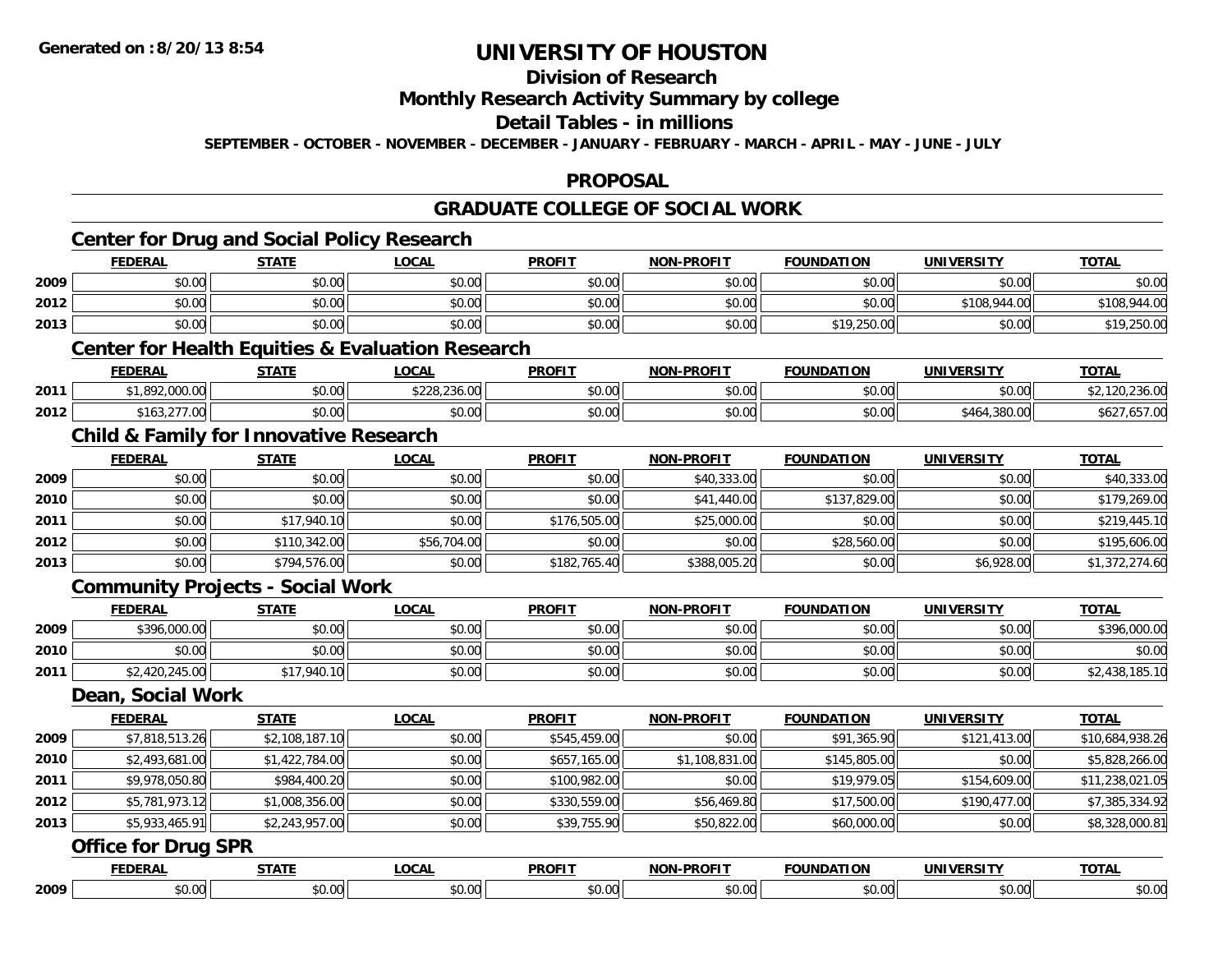**Division of Research**

**Monthly Research Activity Summary by college**

**Detail Tables - in millions**

**SEPTEMBER - OCTOBER - NOVEMBER - DECEMBER - JANUARY - FEBRUARY - MARCH - APRIL - MAY - JUNE - JULY**

### **PROPOSAL**

### **GRADUATE COLLEGE OF SOCIAL WORK**

### **Office for Drug SPR**

|              | <b>FEDERAL</b>  | STATE          | _OCAL        | <b>PROFIT</b>  | <b>NON-PROFIT</b> | <b>FOUNDATION</b> | <b>UNIVERSITY</b> | <u>TOTAL</u>    |
|--------------|-----------------|----------------|--------------|----------------|-------------------|-------------------|-------------------|-----------------|
| 2010         | \$0.00          | \$0.00         | DU.UU        | \$0.00         | 0000<br>\$U.UU    | \$0.00            | \$0.00            | \$0.00          |
| <b>Total</b> | \$36,877,206.09 | \$8,708,482.50 | \$284,940.00 | \$2,033,191.30 | \$1,710,901.00    | \$520.288.95      | \$1.046.751.00    | \$51.181.760.84 |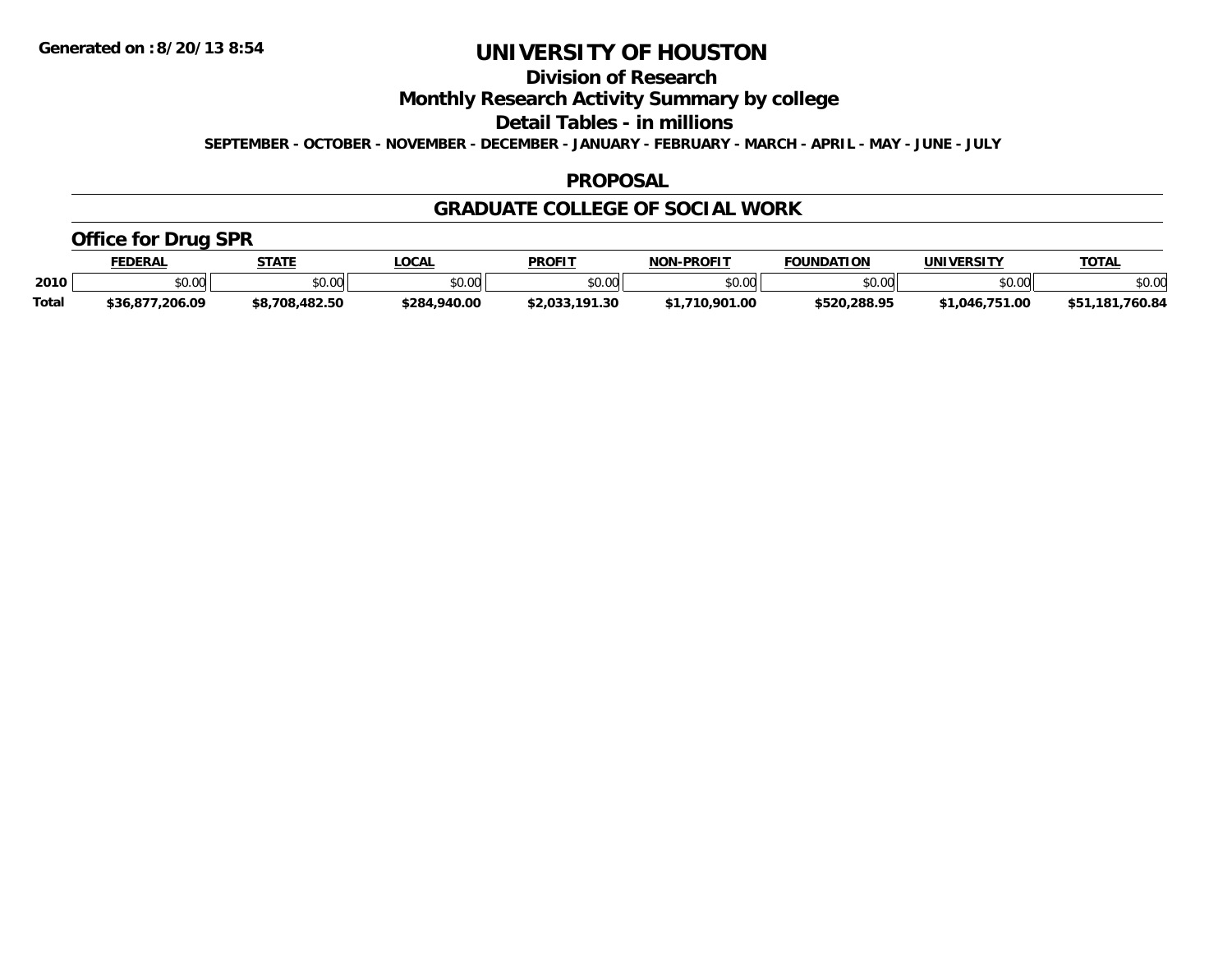## **Division of Research**

### **Monthly Research Activity Summary by college**

#### **Detail Tables - in millions**

**SEPTEMBER - OCTOBER - NOVEMBER - DECEMBER - JANUARY - FEBRUARY - MARCH - APRIL - MAY - JUNE - JULY**

### **PROPOSAL**

### **HILTON COLLEGE OF HOTEL AND RESTAURANT MANAGEMENT**

### **Hotel and Restaurant Management**

|       | <b>FEDERAL</b> | <b>STATE</b> | <u>LOCAL</u> | <b>PROFIT</b> | <b>NON-PROFIT</b> | <b>FOUNDATION</b> | <b>UNIVERSITY</b> | <b>TOTAL</b>   |
|-------|----------------|--------------|--------------|---------------|-------------------|-------------------|-------------------|----------------|
| 2009  | \$0.00         | \$0.00       | \$60,000.00  | \$9,047.50    | \$135,002.00      | \$0.00            | \$0.00            | \$204,049.50   |
| 2010  | \$560,802.00   | \$178,158.00 | \$70,000.00  | \$82,548.00   | \$0.00            | \$0.00            | \$163,662.00      | \$1,055,170.00 |
| 2011  | \$2,191,266.00 | \$73,547.00  | \$0.00       | \$223,500.00  | \$43,271.00       | \$11,640.00       | \$312,542.00      | \$2,855,766.00 |
| 2012  | \$85,444.00    | \$174,830.00 | \$49,847.00  | \$0.00        | \$118,422.00      | \$0.00            | \$37,354.00       | \$465,897.00   |
| 2013  | \$553,755.00   | \$73,774.00  | \$16,154.00  | \$0.00        | \$10,987.00       | \$111,711.00      | \$143,232.00      | \$909,613.00   |
| Total | \$3,391,267.00 | \$500,309.00 | \$196,001.00 | \$315,095.50  | \$307,682.00      | \$123,351.00      | \$656,790.00      | \$5,490,495.50 |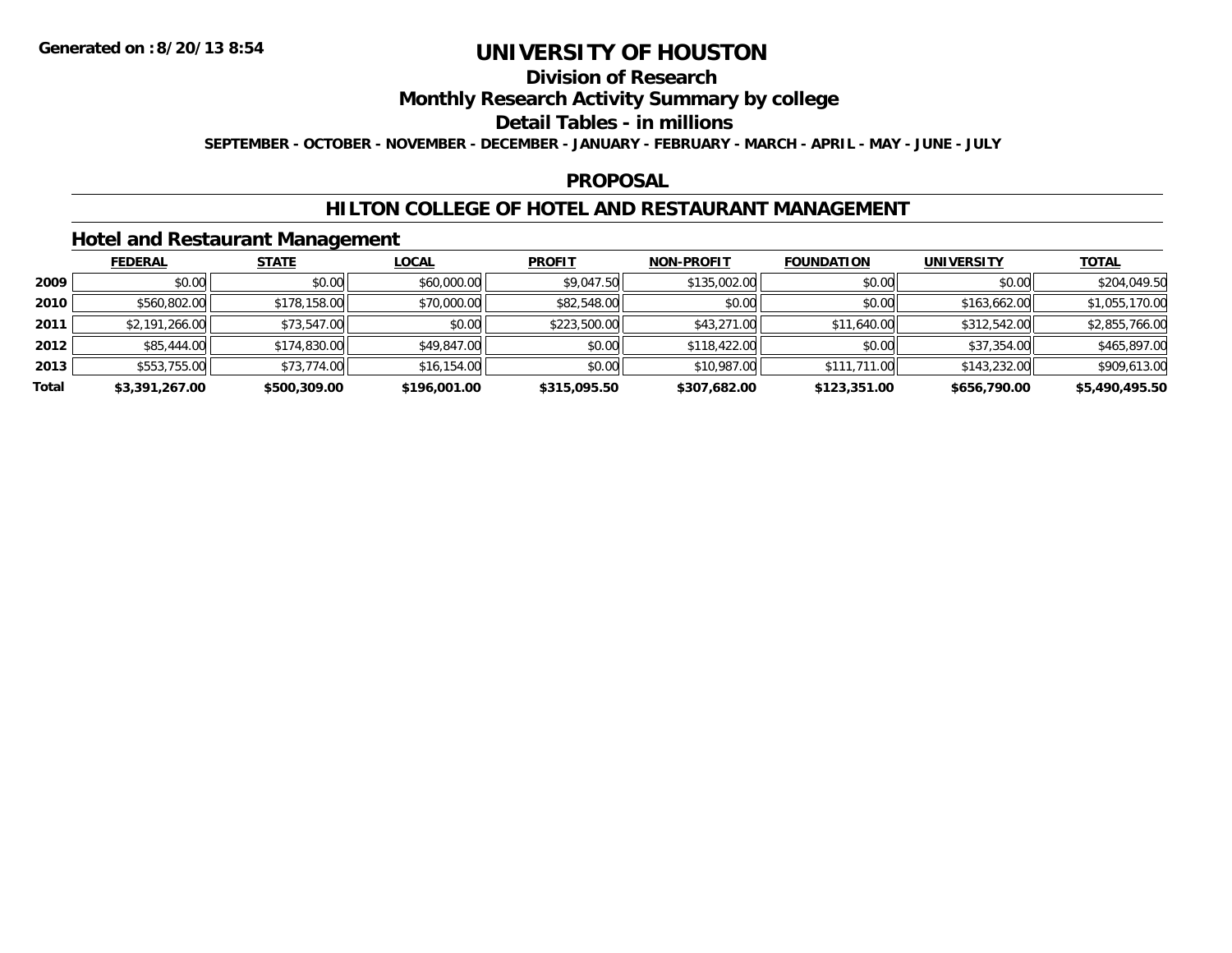## **Division of Research**

**Monthly Research Activity Summary by college**

#### **Detail Tables - in millions**

**SEPTEMBER - OCTOBER - NOVEMBER - DECEMBER - JANUARY - FEBRUARY - MARCH - APRIL - MAY - JUNE - JULY**

### **PROPOSAL**

#### **HONORS COLLEGE**

## **Dean, Honors College**

|      | <b>FEDERAL</b> | <b>STATE</b> | <b>LOCAL</b> | <b>PROFIT</b> | <b>NON-PROFIT</b> | <b>FOUNDATION</b> | UNIVERSITY | <b>TOTAL</b> |
|------|----------------|--------------|--------------|---------------|-------------------|-------------------|------------|--------------|
| 2009 | \$894,435.50   | \$0.00       | \$0.00       | \$0.00        | \$0.00            | \$0.00            | \$0.00     | \$894,435.50 |
| 2010 | \$530,851.00   | \$25,000.00  | \$0.00       | \$54,637.32   | \$0.00            | \$0.00            | \$0.00     | \$610,488.32 |
| 2011 | \$182,908.70   | \$0.00       | \$0.00       | \$0.00        | \$53,185.20       | \$0.00            | \$0.00     | \$236,093.90 |
| 2013 | \$0.00         | \$0.00       | \$0.00       | \$341,900.74  | \$0.00            | \$100,000.00      | \$9,150.32 | \$451,051.06 |

#### **Houston Teachers Institute**

|       | <b>FEDERAL</b>     | STATE       | <b>_OCAL</b> | <b>PROFIT</b>    | <b>J-PROFIT</b><br>NON- | <b>FOUNDATION</b> | UNIVERSITY | <b>TOTAL</b>        |
|-------|--------------------|-------------|--------------|------------------|-------------------------|-------------------|------------|---------------------|
| 2009  | $\sim$ 00<br>vu.uu | \$0.00      | \$0.00       | \$0.00           | 0.10000<br>.5U          | \$0.00            | \$0.00     | 000E                |
| Total | .,608,195.20       | \$25.000.00 | \$0.00       | .538.06<br>\$396 | \$58,084.70             | \$100,000.00      | \$9.150.32 | ,968.28<br>$+2.106$ |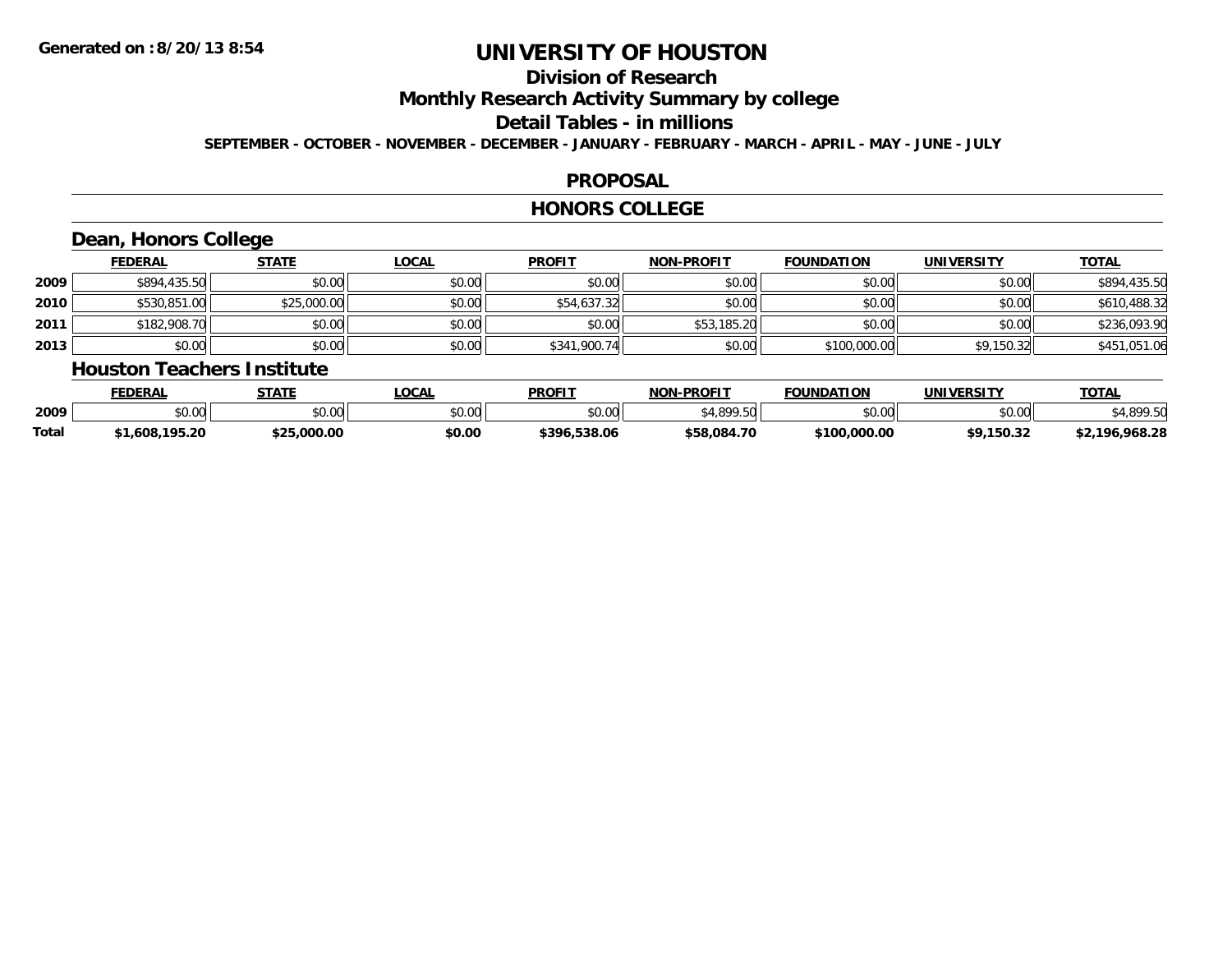### **Division of ResearchMonthly Research Activity Summary by college Detail Tables - in millions SEPTEMBER - OCTOBER - NOVEMBER - DECEMBER - JANUARY - FEBRUARY - MARCH - APRIL - MAY - JUNE - JULY**

#### **PROPOSAL**

#### **LIBRARY**

### **Administration, Library**

|       | <b>FEDERAL</b> | <u>STATE</u> | <u>LOCAL</u> | <b>PROFIT</b> | <b>NON-PROFIT</b> | <b>FOUNDATION</b> | <b>UNIVERSITY</b> | <b>TOTAL</b> |
|-------|----------------|--------------|--------------|---------------|-------------------|-------------------|-------------------|--------------|
| 2009  | \$0.00         | \$0.00       | \$0.00       | \$0.00        | \$0.00            | \$0.00            | \$0.00            | \$0.00       |
| 2010  | \$0.00         | \$19,863.00  | \$0.00       | \$0.00        | \$0.00            | \$0.00            | \$0.00            | \$19,863.00  |
| 2011  | \$242,982.00   | \$0.00       | \$0.00       | \$0.00        | \$0.00            | \$0.00            | \$0.00            | \$242,982.00 |
| Total | \$242,982.00   | \$19,863.00  | \$0.00       | \$0.00        | \$0.00            | \$0.00            | \$0.00            | \$262,845.00 |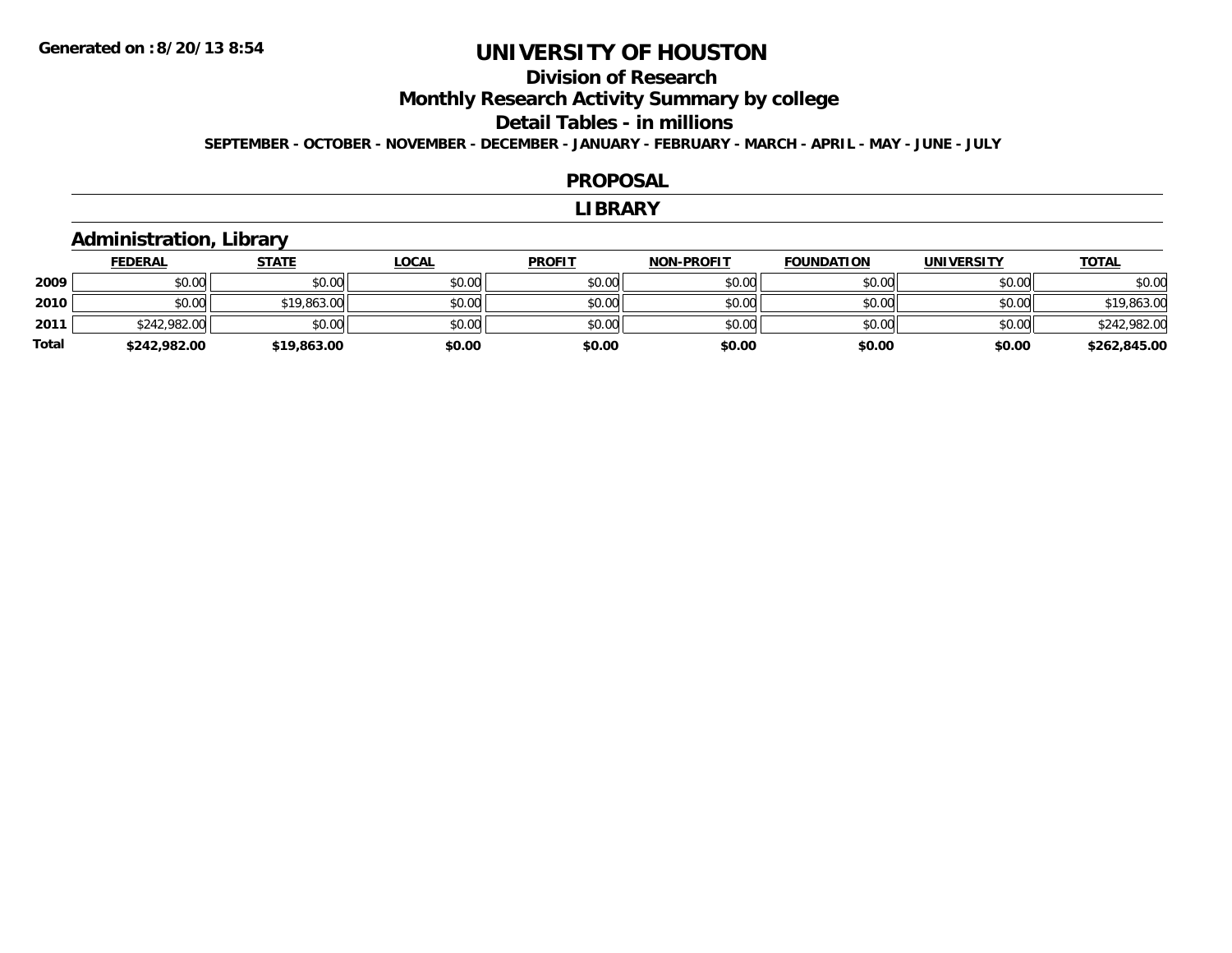## **Division of Research**

**Monthly Research Activity Summary by college**

#### **Detail Tables - in millions**

**SEPTEMBER - OCTOBER - NOVEMBER - DECEMBER - JANUARY - FEBRUARY - MARCH - APRIL - MAY - JUNE - JULY**

#### **PROPOSAL**

#### **PRESIDENT**

#### **Office of the President**

|      | <b>FEDERAL</b>                      | <b>STATE</b> | <b>LOCAL</b> | <b>PROFIT</b> | <b>NON-PROFIT</b> | <b>FOUNDATION</b> | <b>UNIVERSITY</b> | <b>TOTAL</b>   |
|------|-------------------------------------|--------------|--------------|---------------|-------------------|-------------------|-------------------|----------------|
| 2009 | \$0.00                              | \$0.00       | \$0.00       | \$0.00        | \$0.00            | \$0.00            | \$0.00            | \$0.00         |
|      | <b>Vice President Admin/Finance</b> |              |              |               |                   |                   |                   |                |
|      |                                     |              |              |               |                   |                   |                   |                |
|      | <b>FEDERAL</b>                      | <b>STATE</b> | <b>LOCAL</b> | <b>PROFIT</b> | <b>NON-PROFIT</b> | <b>FOUNDATION</b> | <b>UNIVERSITY</b> | <b>TOTAL</b>   |
| 2011 | \$1,935,000.00                      | \$0.00       | \$0.00       | \$0.00        | \$0.00            | \$0.00            | \$0.00            | \$1,935,000.00 |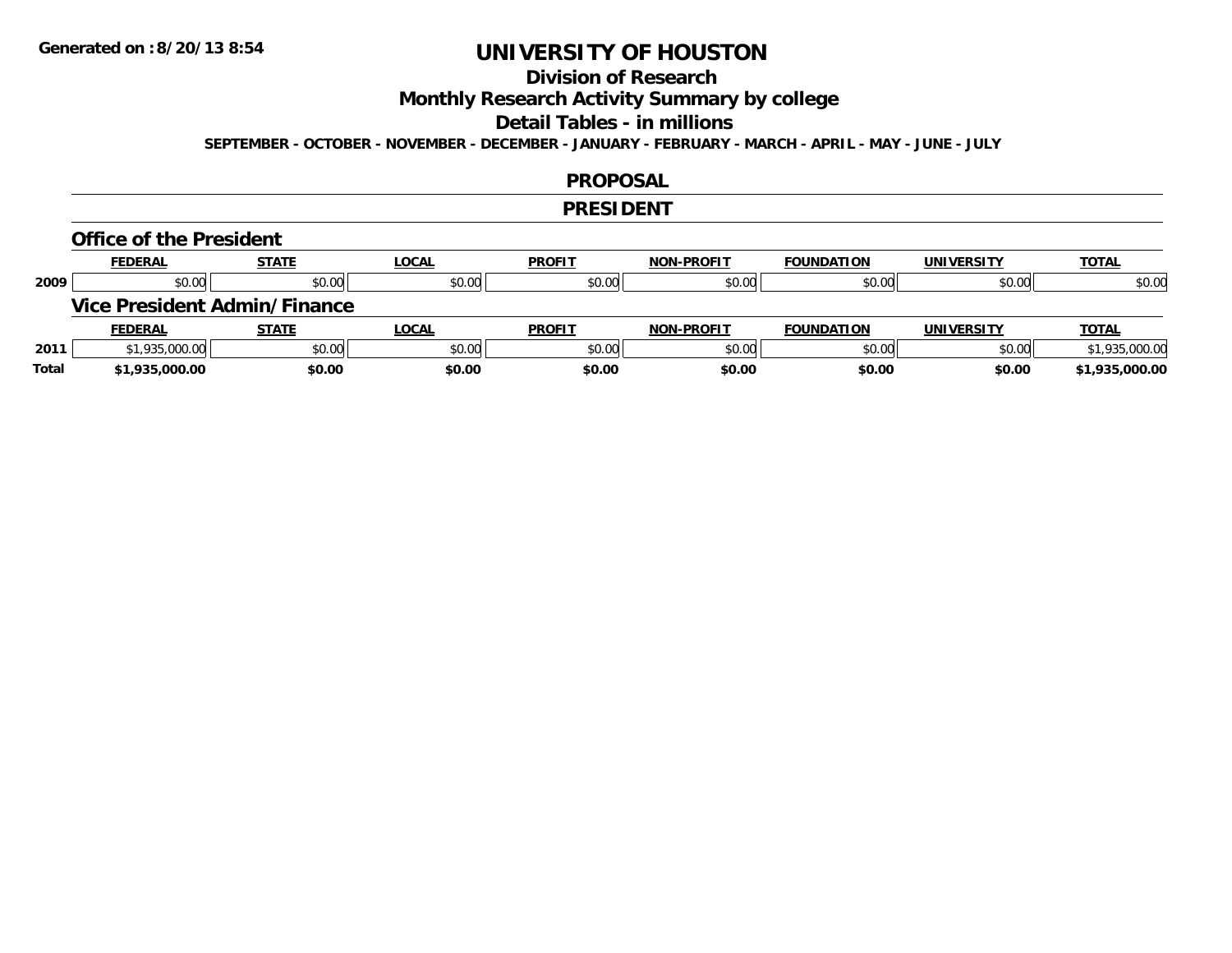**2013**

# **UNIVERSITY OF HOUSTON**

## **Division of Research**

### **Monthly Research Activity Summary by college**

#### **Detail Tables - in millions**

**SEPTEMBER - OCTOBER - NOVEMBER - DECEMBER - JANUARY - FEBRUARY - MARCH - APRIL - MAY - JUNE - JULY**

#### **PROPOSAL**

### **SENIOR V.P. FOR ACADEMIC AFFAIRS AND PROVOST**

|      | <b>KUHF - Radio</b>              |                                         |                                              |               |                   |                   |                   |                |
|------|----------------------------------|-----------------------------------------|----------------------------------------------|---------------|-------------------|-------------------|-------------------|----------------|
|      | <b>FEDERAL</b>                   | <b>STATE</b>                            | <b>LOCAL</b>                                 | <b>PROFIT</b> | NON-PROFIT        | <b>FOUNDATION</b> | <b>UNIVERSITY</b> | <b>TOTAL</b>   |
| 2009 | \$101,338.00                     | \$250,000.00                            | \$0.00                                       | \$0.00        | \$465,086.00      | \$87,660.00       | \$0.00            | \$904,084.00   |
| 2010 | \$192,564.00                     | \$12,500.00                             | \$0.00                                       | \$0.00        | \$699,308.46      | \$0.00            | \$0.00            | \$904,372.46   |
| 2011 | \$0.00                           | \$12,500.00                             | \$0.00                                       | \$0.00        | \$623,146.00      | \$0.00            | \$0.00            | \$635,646.00   |
| 2012 | \$24,500.00                      | \$0.00                                  | \$0.00                                       | \$0.00        | \$2,261,596.00    | \$0.00            | \$0.00            | \$2,286,096.00 |
| 2013 | \$0.00                           | \$0.00                                  | \$0.00                                       | \$0.00        | \$2,193,199.00    | \$0.00            | \$0.00            | \$2,193,199.00 |
|      |                                  | <b>Learning and Assessment Services</b> |                                              |               |                   |                   |                   |                |
|      | <b>FEDERAL</b>                   | <b>STATE</b>                            | <b>LOCAL</b>                                 | <b>PROFIT</b> | <b>NON-PROFIT</b> | <b>FOUNDATION</b> | <b>UNIVERSITY</b> | <b>TOTAL</b>   |
| 2009 | \$0.00                           | \$166,043.09                            | \$0.00                                       | \$0.00        | \$0.00            | \$0.00            | \$0.00            | \$166,043.09   |
| 2010 | \$1,869,569.00                   | \$148,029.00                            | \$0.00                                       | \$0.00        | \$0.00            | \$10,000.00       | \$0.00            | \$2,027,598.00 |
| 2011 | \$0.00                           | \$219,384.00                            | \$0.00                                       | \$0.00        | \$430,048.00      | \$0.00            | \$0.00            | \$649,432.00   |
| 2012 | \$0.00                           | \$134,767.00                            | \$0.00                                       | \$0.00        | \$0.00            | \$0.00            | \$0.00            | \$134,767.00   |
| 2013 | \$0.00                           | \$137,647.00                            | \$0.00                                       | \$0.00        | \$0.00            | \$0.00            | \$0.00            | \$137,647.00   |
|      | <b>Learning Support Services</b> |                                         |                                              |               |                   |                   |                   |                |
|      | <b>FEDERAL</b>                   | <b>STATE</b>                            | <b>LOCAL</b>                                 | <b>PROFIT</b> | NON-PROFIT        | <b>FOUNDATION</b> | <b>UNIVERSITY</b> | <b>TOTAL</b>   |
| 2009 | \$0.00                           | \$0.00                                  | \$0.00                                       | \$0.00        | \$1,500.00        | \$0.00            | \$0.00            | \$1,500.00     |
| 2010 | \$47,250.25                      | \$17,755.00                             | \$0.00                                       | \$0.00        | \$0.00            | \$0.00            | \$0.00            | \$65,005.25    |
| 2011 | \$0.00                           | \$0.00                                  | \$0.00                                       | \$0.00        | \$0.00            | \$0.00            | \$0.00            | \$0.00         |
| 2012 | \$19,609.50                      | \$0.00                                  | \$0.00                                       | \$0.00        | \$0.00            | \$0.00            | \$0.00            | \$19,609.50    |
| 2013 | \$299,811.00                     | \$0.00                                  | \$0.00                                       | \$0.00        | \$0.00            | \$0.00            | \$0.00            | \$299,811.00   |
|      | <b>Office of Admissions</b>      |                                         |                                              |               |                   |                   |                   |                |
|      | <b>FEDERAL</b>                   | <b>STATE</b>                            | <b>LOCAL</b>                                 | <b>PROFIT</b> | NON-PROFIT        | <b>FOUNDATION</b> | <b>UNIVERSITY</b> | <b>TOTAL</b>   |
| 2011 | \$0.00                           | \$0.00                                  | \$0.00                                       | \$0.00        | \$0.00            | \$0.00            | \$0.00            | \$0.00         |
|      |                                  |                                         | Senior V.P. for Academic Affairs and Provost |               |                   |                   |                   |                |
|      | <b>FEDERAL</b>                   | <b>STATE</b>                            | <b>LOCAL</b>                                 | <b>PROFIT</b> | <b>NON-PROFIT</b> | <b>FOUNDATION</b> | <b>UNIVERSITY</b> | <b>TOTAL</b>   |
| 2009 | \$649,461.15                     | \$0.00                                  | \$0.00                                       | \$0.00        | \$189,990.69      | \$0.00            | \$0.00            | \$839,451.84   |
| 2010 | \$4,981,470.00                   | \$0.00                                  | \$0.00                                       | \$0.00        | \$0.00            | \$0.00            | \$0.00            | \$4,981,470.00 |
| 2011 | \$0.00                           | \$0.00                                  | \$0.00                                       | \$0.00        | \$0.00            | \$0.00            | \$0.00            | \$0.00         |
| 2012 | \$0.00                           | \$75,000.00                             | \$0.00                                       | \$0.00        | \$0.00            | \$0.00            | \$234,196.00      | \$309,196.00   |

3 | \$0.00 \$0.00 \$0.00 \$0.00 \$0.00 \$0.00 \$0.00 \$0.00 \$0.00 \$149,488.00 \$149,488.00 \$0.00 \$0.00 \$149,488.00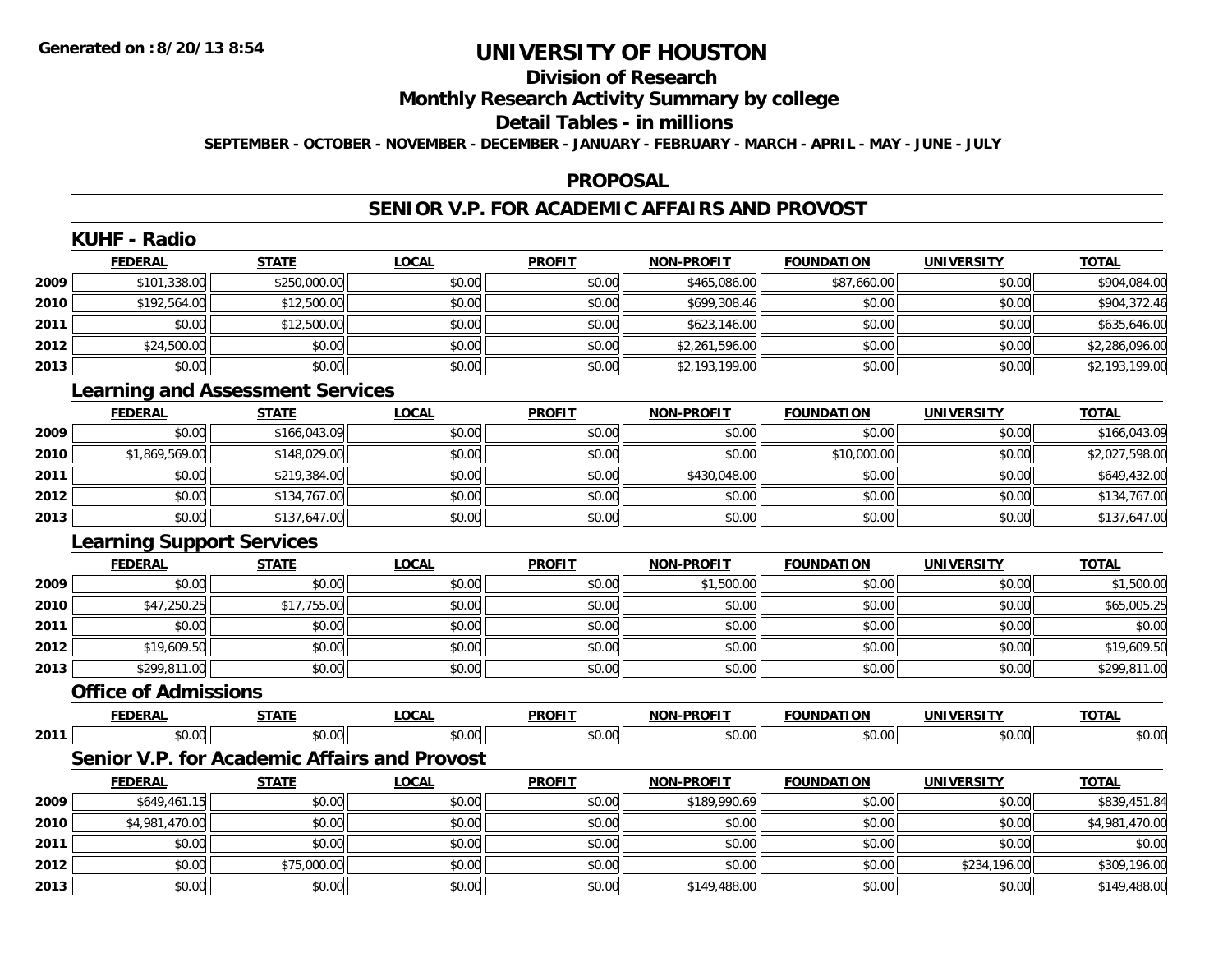#### **Division of Research**

### **Monthly Research Activity Summary by college**

#### **Detail Tables - in millions**

**SEPTEMBER - OCTOBER - NOVEMBER - DECEMBER - JANUARY - FEBRUARY - MARCH - APRIL - MAY - JUNE - JULY**

#### **PROPOSAL**

### **SENIOR V.P. FOR ACADEMIC AFFAIRS AND PROVOST**

|       | <b>Student Support Services</b> |                |              |               |                   |                   |                   |                 |
|-------|---------------------------------|----------------|--------------|---------------|-------------------|-------------------|-------------------|-----------------|
|       | <b>FEDERAL</b>                  | <b>STATE</b>   | <b>LOCAL</b> | <b>PROFIT</b> | <b>NON-PROFIT</b> | <b>FOUNDATION</b> | <b>UNIVERSITY</b> | <b>TOTAL</b>    |
| 2012  | \$198,944.00                    | \$0.00         | \$0.00       | \$0.00        | \$0.00            | \$0.00            | \$0.00            | \$198,944.00    |
|       | <b>UH Charter School</b>        |                |              |               |                   |                   |                   |                 |
|       | <b>FEDERAL</b>                  | <b>STATE</b>   | <b>LOCAL</b> | <b>PROFIT</b> | <b>NON-PROFIT</b> | <b>FOUNDATION</b> | <b>UNIVERSITY</b> | <b>TOTAL</b>    |
| 2011  | \$0.00                          | \$44,864.00    | \$0.00       | \$0.00        | \$0.00            | \$0.00            | \$0.00            | \$44,864.00     |
| 2012  | \$0.00                          | \$7,150.00     | \$0.00       | \$0.00        | \$0.00            | \$0.00            | \$0.00            | \$7,150.00      |
| 2013  | \$0.00                          | \$1,489.55     | \$0.00       | \$0.00        | \$0.00            | \$0.00            | \$0.00            | \$1,489.55      |
|       | <b>Undergraduate Scholars</b>   |                |              |               |                   |                   |                   |                 |
|       | <b>FEDERAL</b>                  | <b>STATE</b>   | <b>LOCAL</b> | <b>PROFIT</b> | <b>NON-PROFIT</b> | <b>FOUNDATION</b> | <b>UNIVERSITY</b> | <b>TOTAL</b>    |
| 2009  | \$0.00                          | \$15,000.00    | \$0.00       | \$0.00        | \$0.00            | \$0.00            | \$0.00            | \$15,000.00     |
| 2010  | \$0.00                          | \$15,000.00    | \$0.00       | \$0.00        | \$0.00            | \$0.00            | \$0.00            | \$15,000.00     |
| 2011  | \$0.00                          | \$29,456.00    | \$0.00       | \$0.00        | \$0.00            | \$0.00            | \$0.00            | \$29,456.00     |
| 2012  | \$0.00                          | \$38,101.00    | \$0.00       | \$0.00        | \$0.00            | \$0.00            | \$0.00            | \$38,101.00     |
|       | <b>Undergraduate Studies</b>    |                |              |               |                   |                   |                   |                 |
|       | <b>FEDERAL</b>                  | <b>STATE</b>   | <b>LOCAL</b> | <b>PROFIT</b> | <b>NON-PROFIT</b> | <b>FOUNDATION</b> | <b>UNIVERSITY</b> | <b>TOTAL</b>    |
| 2009  | \$0.00                          | \$15,000.00    | \$0.00       | \$0.00        | \$0.00            | \$0.00            | \$0.00            | \$15,000.00     |
| 2010  | \$0.00                          | \$10,000.00    | \$0.00       | \$0.00        | \$0.00            | \$28,750.00       | \$0.00            | \$38,750.00     |
| 2011  | \$0.00                          | \$350,500.00   | \$0.00       | \$0.00        | \$0.00            | \$0.00            | \$0.00            | \$350,500.00    |
| 2012  | \$0.00                          | \$0.00         | \$0.00       | \$0.00        | \$0.00            | \$0.00            | \$0.00            | \$0.00          |
| 2013  | \$0.00                          | \$30,000.00    | \$0.00       | \$0.00        | \$0.00            | \$0.00            | \$0.00            | \$30,000.00     |
| Total | \$8,384,516.90                  | \$1,730,185.64 | \$0.00       | \$0.00        | \$7,013,362.15    | \$126,410.00      | \$234,196.00      | \$17,488,670.69 |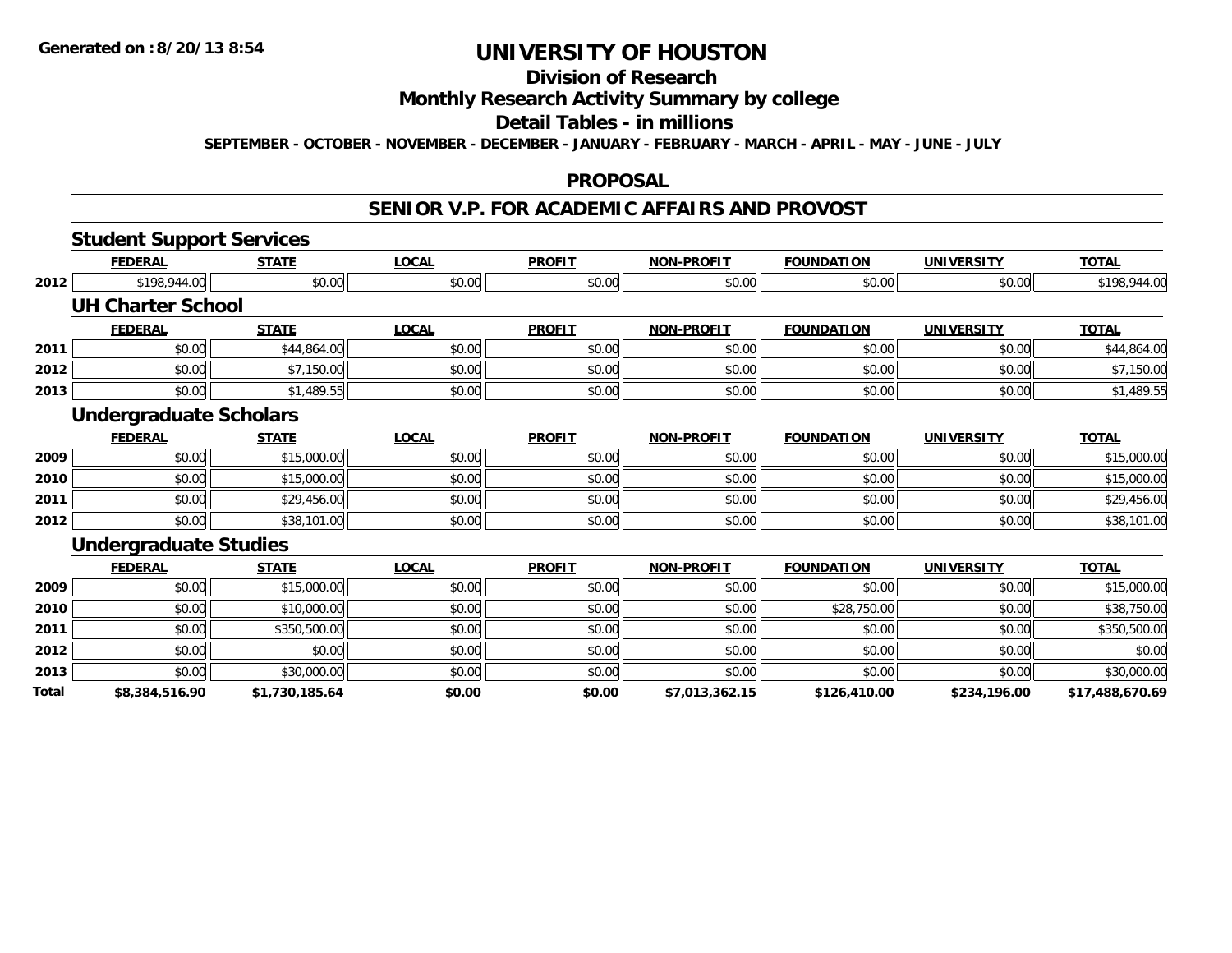## **Division of Research**

**Monthly Research Activity Summary by college**

#### **Detail Tables - in millions**

**SEPTEMBER - OCTOBER - NOVEMBER - DECEMBER - JANUARY - FEBRUARY - MARCH - APRIL - MAY - JUNE - JULY**

### **PROPOSAL**

#### **UH LAW CENTER**

|       | Dean, Law      |              |              |               |                   |                   |                   |                |
|-------|----------------|--------------|--------------|---------------|-------------------|-------------------|-------------------|----------------|
|       | <b>FEDERAL</b> | <b>STATE</b> | <b>LOCAL</b> | <b>PROFIT</b> | <b>NON-PROFIT</b> | <b>FOUNDATION</b> | <b>UNIVERSITY</b> | <b>TOTAL</b>   |
| 2009  | \$1,495,475.50 | \$100,000.00 | \$0.00       | \$0.00        | \$0.00            | \$0.00            | \$0.00            | \$1,595,475.50 |
| 2012  | \$0.00         | \$0.00       | \$0.00       | \$0.00        | \$0.00            | \$0.00            | \$0.00            | \$0.00         |
| 2013  | \$0.00         | \$0.00       | \$0.00       | \$71,560.62   | \$0.00            | \$0.00            | \$0.00            | \$71,560.62    |
|       | Law-UH         |              |              |               |                   |                   |                   |                |
|       | <b>FEDERAL</b> | <b>STATE</b> | <b>LOCAL</b> | <b>PROFIT</b> | <b>NON-PROFIT</b> | <b>FOUNDATION</b> | UNIVERSITY        | <b>TOTAL</b>   |
| 2009  | \$1,050,565.28 | \$20,000.00  | \$0.00       | \$10,704.00   | \$0.00            | \$384,268.00      | \$420,062.00      | \$1,885,599.28 |
| 2010  | \$0.40         | \$200,000.00 | \$0.00       | \$0.00        | \$14,137.00       | \$279,068.00      | \$0.00            | \$493,205.40   |
| 2011  | \$0.00         | \$121,906.10 | \$0.00       | \$10,063.00   | \$0.00            | \$201,639.00      | \$68,956.00       | \$402,564.10   |
| 2012  | \$0.00         | \$246,386.00 | \$0.00       | \$0.00        | \$0.00            | \$0.00            | \$0.00            | \$246,386.00   |
| 2013  | \$1,000,000.00 | \$114,000.00 | \$0.00       | \$0.00        | \$76,904.80       | \$0.00            | \$0.00            | \$1,190,904.80 |
| Total | \$3,546,041.18 | \$802,292.10 | \$0.00       | \$92,327.62   | \$91,041.80       | \$864,975.00      | \$489,018.00      | \$5,885,695.70 |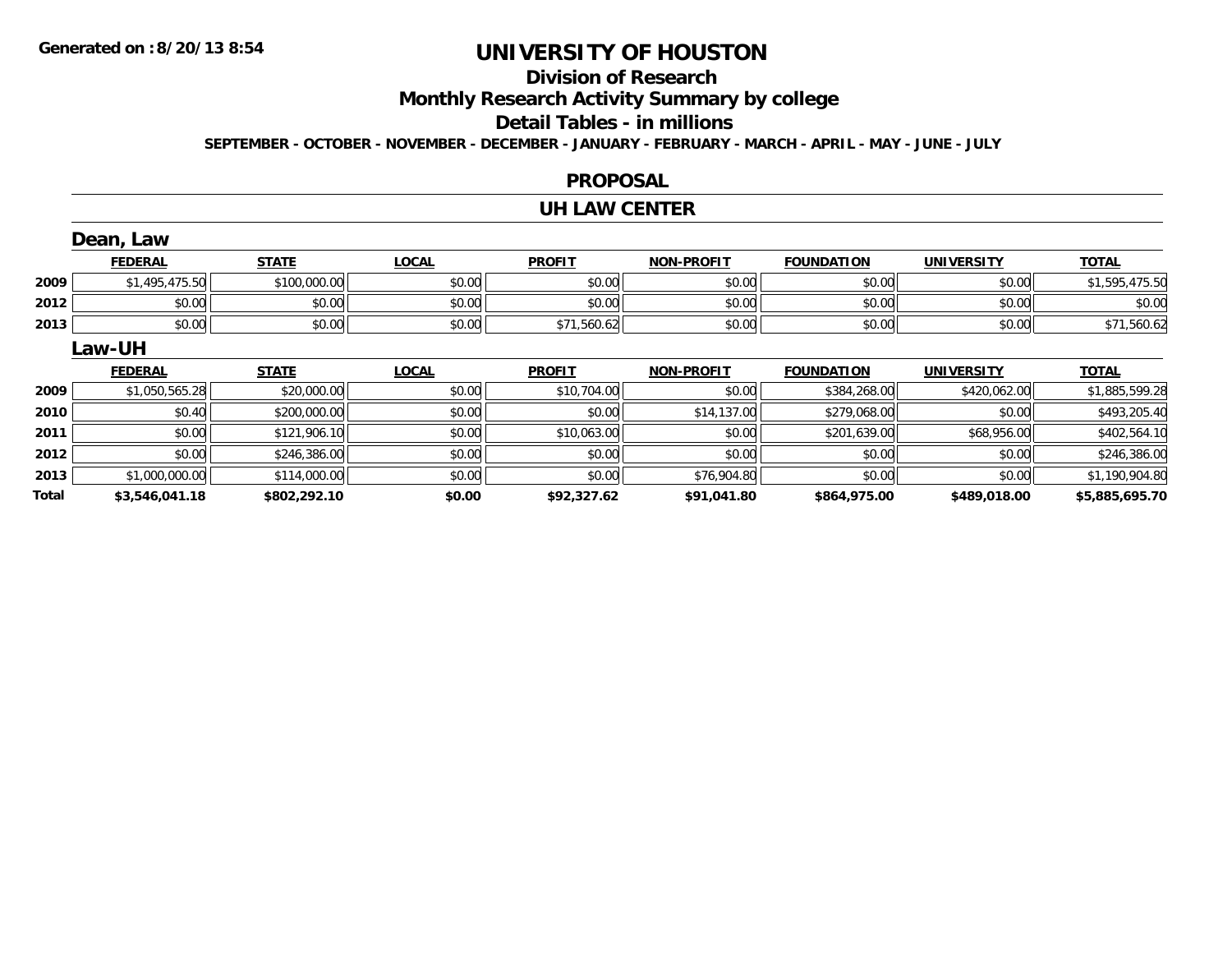#### **Division of Research**

**Monthly Research Activity Summary by college**

#### **Detail Tables - in millions**

**SEPTEMBER - OCTOBER - NOVEMBER - DECEMBER - JANUARY - FEBRUARY - MARCH - APRIL - MAY - JUNE - JULY**

#### **PROPOSAL**

### **UH SYSTEM**

| <b>KUHT</b> |
|-------------|
|-------------|

|       | <b>FEDERAL</b> | <b>STATE</b> | <b>LOCAL</b> | <b>PROFIT</b> | <b>NON-PROFIT</b> | <b>FOUNDATION</b> | <b>UNIVERSITY</b> | <b>TOTAL</b>   |
|-------|----------------|--------------|--------------|---------------|-------------------|-------------------|-------------------|----------------|
| 2009  | \$0.00         | \$0.00       | \$0.00       | \$0.00        | \$1,701,386.00    | \$0.00            | \$0.00            | \$1,701,386.00 |
| 2010  | \$104,421.00   | \$0.00       | \$0.00       | \$0.00        | \$1,483,936.12    | \$0.00            | \$0.00            | \$1,588,357.12 |
| 2011  | \$0.00         | \$0.00       | \$0.00       | \$0.00        | \$1,606,903.00    | \$0.00            | \$0.00            | \$1,606,903.00 |
| 2012  | \$0.00         | \$0.00       | \$0.00       | \$0.00        | \$14,132.00       | \$0.00            | \$0.00            | \$14,132.00    |
| Total | \$104,421.00   | \$0.00       | \$0.00       | \$0.00        | \$4,806,357.12    | \$0.00            | \$0.00            | \$4,910,778.12 |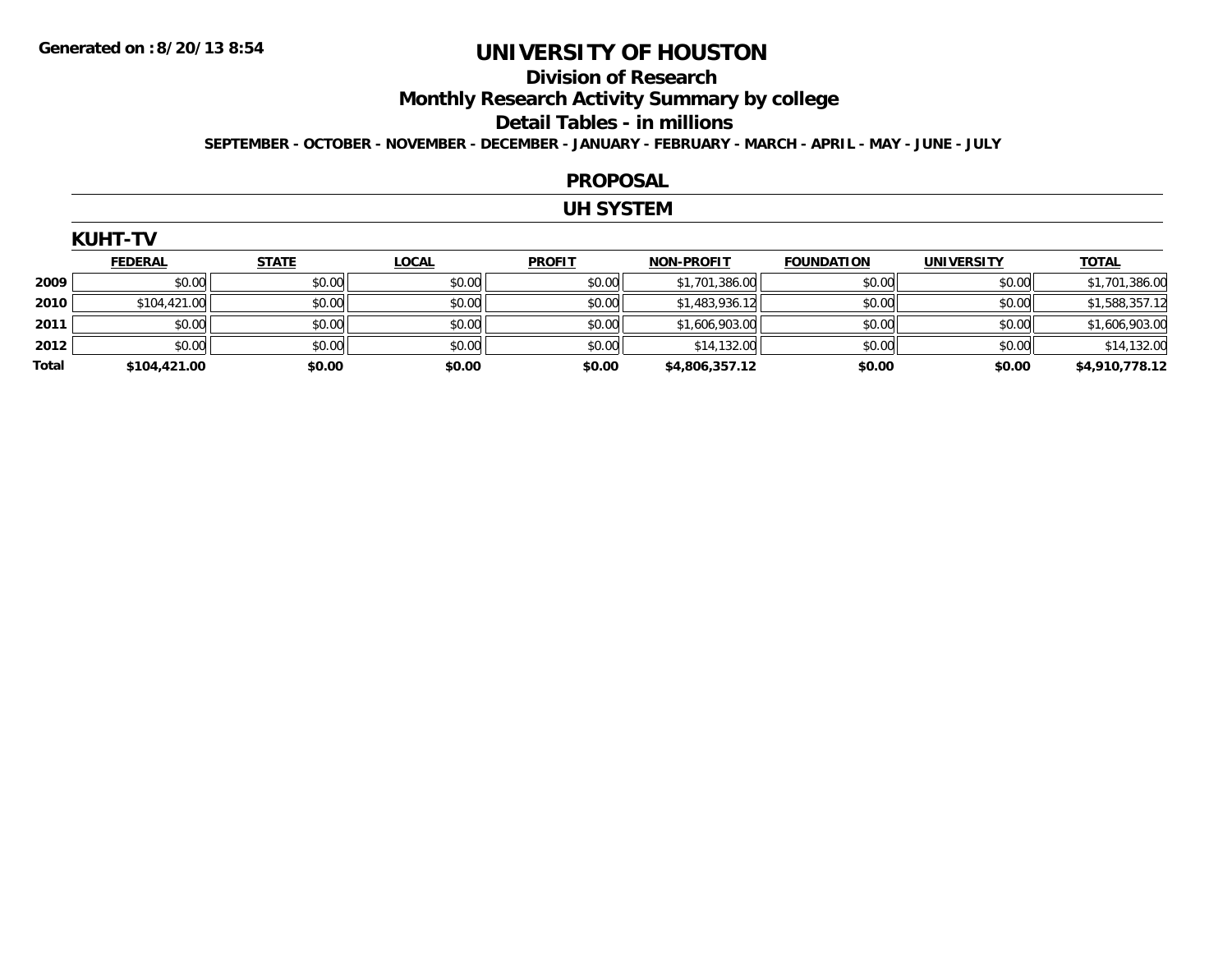# **Division of Research**

### **Monthly Research Activity Summary by college**

#### **Detail Tables - in millions**

**SEPTEMBER - OCTOBER - NOVEMBER - DECEMBER - JANUARY - FEBRUARY - MARCH - APRIL - MAY - JUNE - JULY**

### **PROPOSAL**

## **VICE PRESIDENT FOR ADMINISTRATION**

## **Physical Plant**

|       | <b>FEDERAL</b>              | <b>STATE</b> | LOCAL  | <b>PROFIT</b> | <b>NON-PROFIT</b> | <b>FOUNDATION</b> | <b>UNIVERSITY</b> | <b>TOTAL</b> |
|-------|-----------------------------|--------------|--------|---------------|-------------------|-------------------|-------------------|--------------|
| 2009  | \$0.00                      | \$0.00       | \$0.00 | \$0.00        | \$0.00            | \$0.00            | \$0.00            | \$0.00       |
|       | <b>UH Police Department</b> |              |        |               |                   |                   |                   |              |
|       | <b>FEDERAL</b>              | <b>STATE</b> | LOCAL  | <b>PROFIT</b> | <b>NON-PROFIT</b> | <b>FOUNDATION</b> | <b>UNIVERSITY</b> | <b>TOTAL</b> |
| 2009  | \$0.00                      | \$227,432.50 | \$0.00 | \$0.00        | \$0.00            | \$0.00            | \$0.00            | \$227,432.50 |
| 2010  | \$88,917.00                 | \$0.00       | \$0.00 | \$0.00        | \$0.00            | \$0.00            | \$0.00            | \$88,917.00  |
| 2011  | \$53,805.00                 | \$4,755.00   | \$0.00 | \$0.00        | \$0.00            | \$0.00            | \$0.00            | \$58,560.00  |
| Total | \$142,722.00                | \$232,187.50 | \$0.00 | \$0.00        | \$0.00            | \$0.00            | \$0.00            | \$374,909.50 |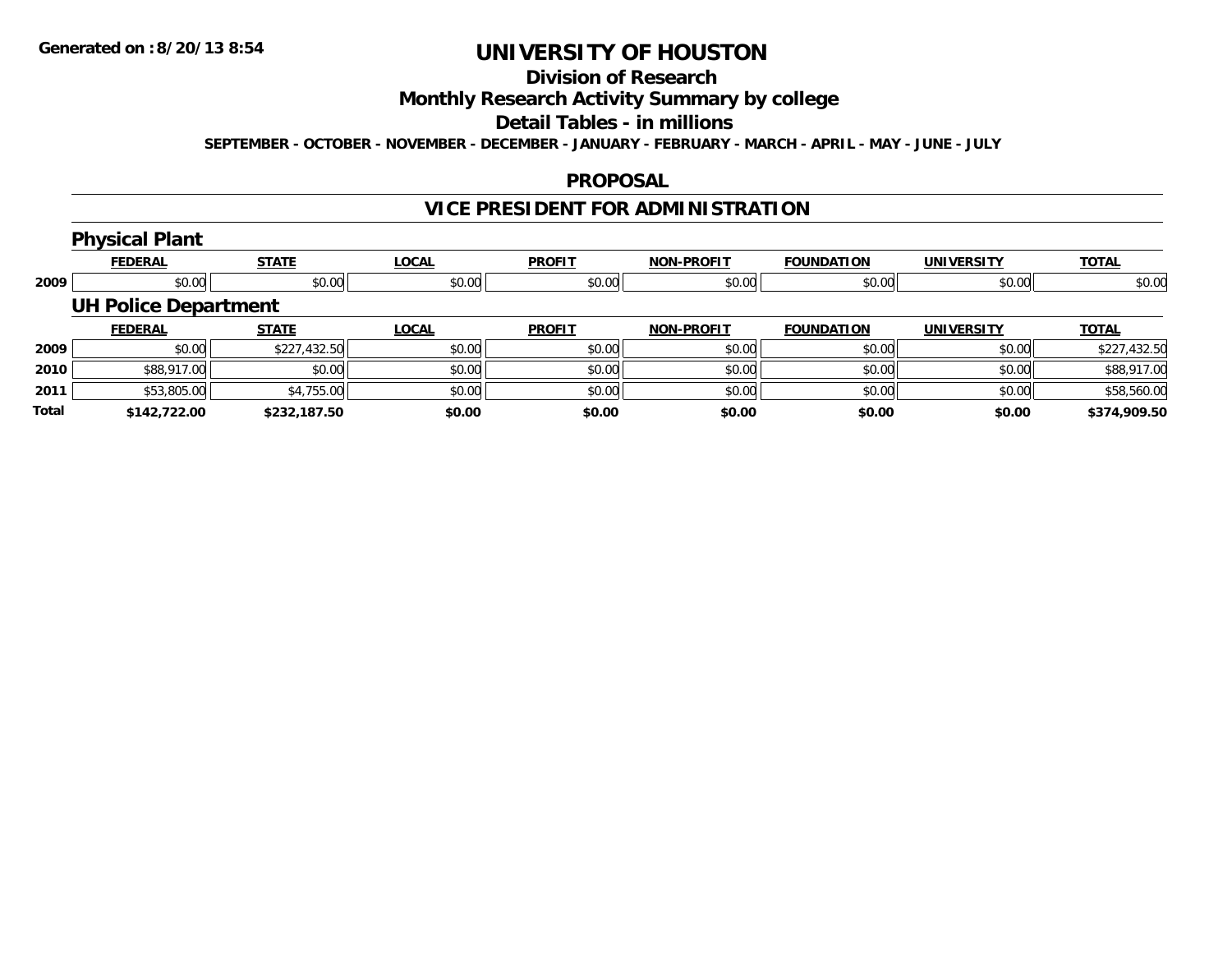## **Division of Research**

**Monthly Research Activity Summary by college**

**Detail Tables - in millions**

**SEPTEMBER - OCTOBER - NOVEMBER - DECEMBER - JANUARY - FEBRUARY - MARCH - APRIL - MAY - JUNE - JULY**

### **PROPOSAL**

## **VICE PRESIDENT FOR COMPUTING**

## **Central Computing Services**

|              | DERAI  | <b>STATE</b>       | <b>OCAL</b> | <b>PROFIT</b> | -PROFIT<br><b>NON</b> | <b>FOUNDATION</b> | 'JNIV.<br><b>JEDCIT</b> | TOTA.  |
|--------------|--------|--------------------|-------------|---------------|-----------------------|-------------------|-------------------------|--------|
| 2009         | \$0.00 | $\sqrt{2}$<br>ሐ へへ | \$0.00      | 0000<br>JU.UU | $\sim$ 00<br>pu.uu    | 0000<br>w.w       | \$0.00                  |        |
| <b>Total</b> | \$0.00 |                    | \$0.00      | \$0.00        | \$0.00                | \$0.00            | \$0.00                  | $\sim$ |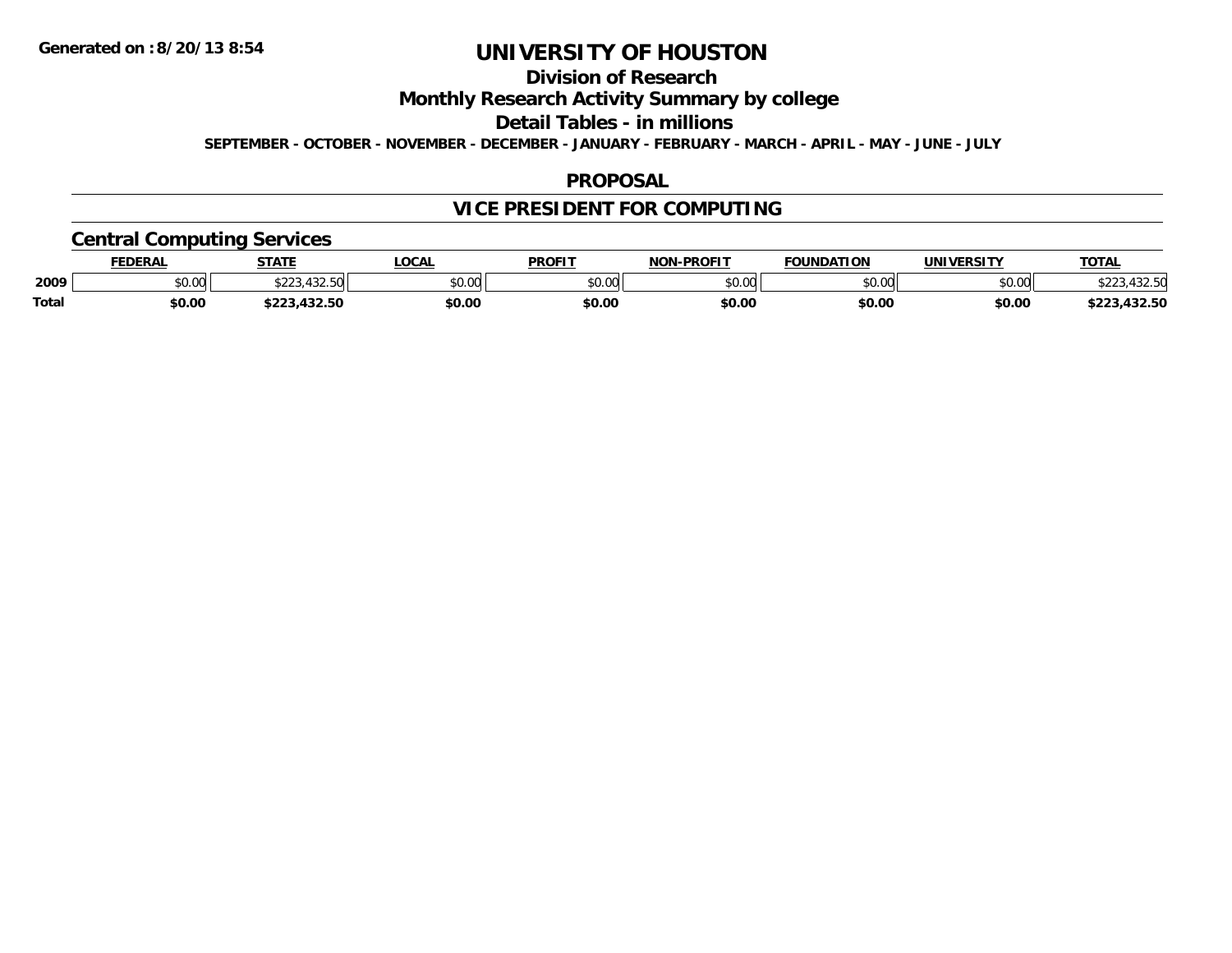# **Division of Research**

### **Monthly Research Activity Summary by college**

#### **Detail Tables - in millions**

**SEPTEMBER - OCTOBER - NOVEMBER - DECEMBER - JANUARY - FEBRUARY - MARCH - APRIL - MAY - JUNE - JULY**

### **PROPOSAL**

### **VICE PRESIDENT FOR STUDENT AFFAIRS**

### **Childrens Learning Centers**

|      |                       | --                                     |              |               |                   |                   |                   |                |
|------|-----------------------|----------------------------------------|--------------|---------------|-------------------|-------------------|-------------------|----------------|
|      | <b>FEDERAL</b>        | <b>STATE</b>                           | <b>LOCAL</b> | <b>PROFIT</b> | <b>NON-PROFIT</b> | <b>FOUNDATION</b> | <b>UNIVERSITY</b> | <b>TOTAL</b>   |
| 2013 | \$2,182,848.00        | \$0.00                                 | \$0.00       | \$0.00        | \$0.00            | \$0.00            | \$0.00            | \$2,182,848.00 |
|      | Dean, Student Affairs |                                        |              |               |                   |                   |                   |                |
|      | <b>FEDERAL</b>        | <b>STATE</b>                           | <b>LOCAL</b> | <b>PROFIT</b> | <b>NON-PROFIT</b> | <b>FOUNDATION</b> | <b>UNIVERSITY</b> | <b>TOTAL</b>   |
| 2010 | \$141,750.75          | \$0.00                                 | \$0.00       | \$0.00        | \$0.00            | \$0.00            | \$0.00            | \$141,750.75   |
| 2012 | \$58,828.50           | \$0.00                                 | \$0.00       | \$0.00        | \$0.00            | \$0.00            | \$0.00            | \$58,828.50    |
|      |                       | <b>Vice President, Student Affairs</b> |              |               |                   |                   |                   |                |
|      | <b>FEDERAL</b>        | <b>STATE</b>                           | LOCAL        | <b>PROFIT</b> | <b>NON-PROFIT</b> | <b>FOUNDATION</b> | <b>UNIVERSITY</b> | <b>TOTAL</b>   |

|              | . LVLIVAL      | <u>JIMIL</u> | LVVNL  | .      | ו ושנו דיושון | ויחשונט ו | <u>UNIVLIVJI I I</u> | 10175           |
|--------------|----------------|--------------|--------|--------|---------------|-----------|----------------------|-----------------|
| 2009         | \$982,444.00   | \$0.00       | \$0.00 | \$0.00 | \$0.00        | \$0.00    | \$0.00               | \$982<br>444.00 |
| 2012         | \$0.00         | \$224,837.00 | \$0.00 | \$0.00 | \$0.00        | \$0.00    | \$0.00               | \$224,837.00    |
| <b>Total</b> | \$3,365,871.25 | \$224,837.00 | \$0.00 | \$0.00 | \$0.00        | \$0.00    | \$0.00               | \$3,590,708.25  |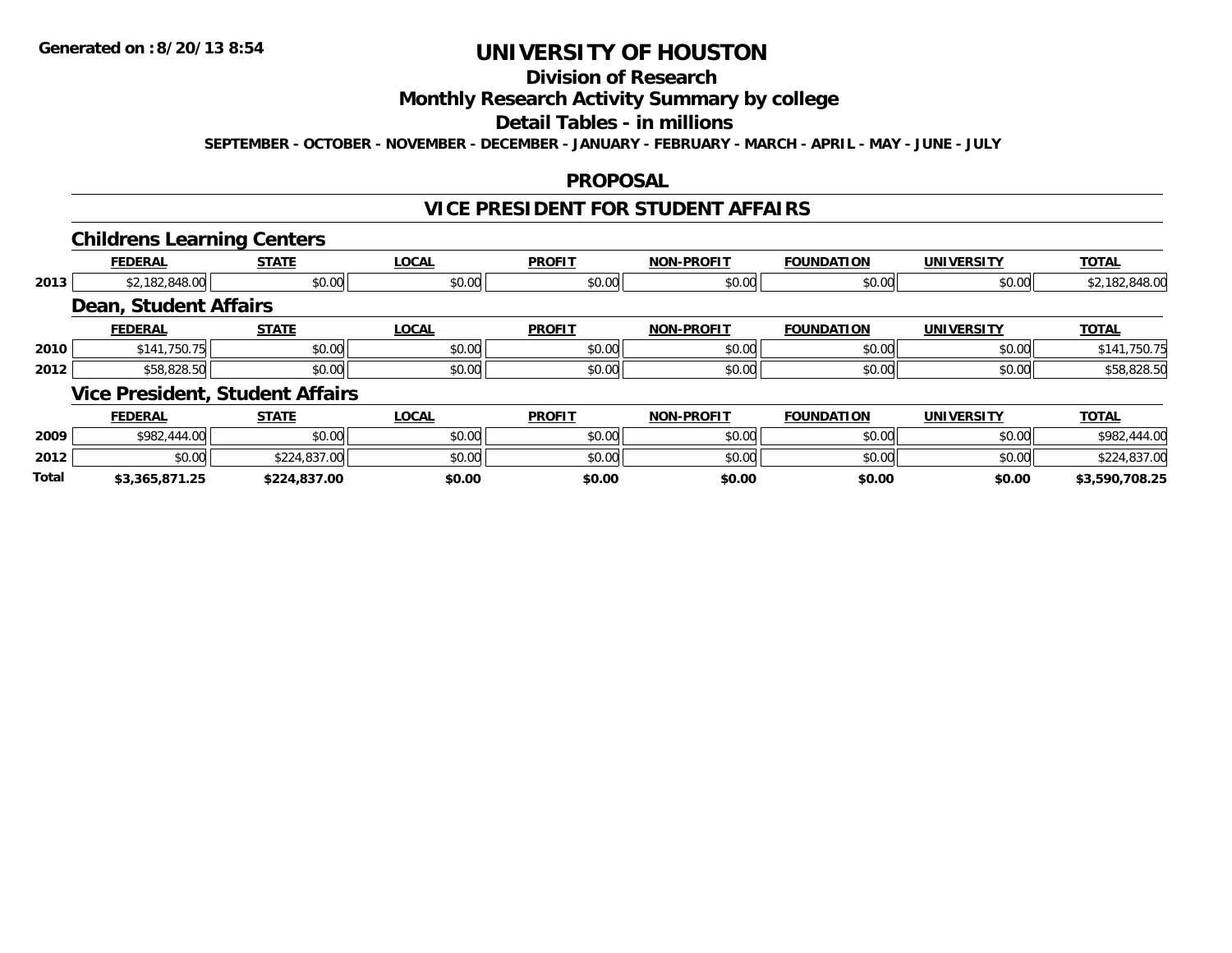## **Division of Research**

**Monthly Research Activity Summary by college**

**Detail Tables - in millions**

**SEPTEMBER - OCTOBER - NOVEMBER - DECEMBER - JANUARY - FEBRUARY - MARCH - APRIL - MAY - JUNE - JULY**

### **PROPOSAL**

## **VP for Community Relations and Institutional Acces**

#### **Center for Student's with Disabilities**

|       | <b>FEDERAL</b> | <b>CTATE</b><br>5 I A I | <b>LOCA</b>   | <b>PROFIT</b> | <b>-PROFIT</b><br>חרות | <b>FOUNDATION</b> | <b>IINIVEDSITV</b> | <b>TOTAL</b>     |
|-------|----------------|-------------------------|---------------|---------------|------------------------|-------------------|--------------------|------------------|
| 2011  | \$0.00         | 04.VV                   | nn nn<br>ט.טע | \$0.00        | nn nn<br>pu.uu         | ሶስ ሰሰ<br>JU.UU    | \$0.00             |                  |
| Total | \$0.00         | 110.384.00              | \$0.00        | \$0.00        | \$0.00                 | \$0.00            | \$0.00             | .384.00<br>\$110 |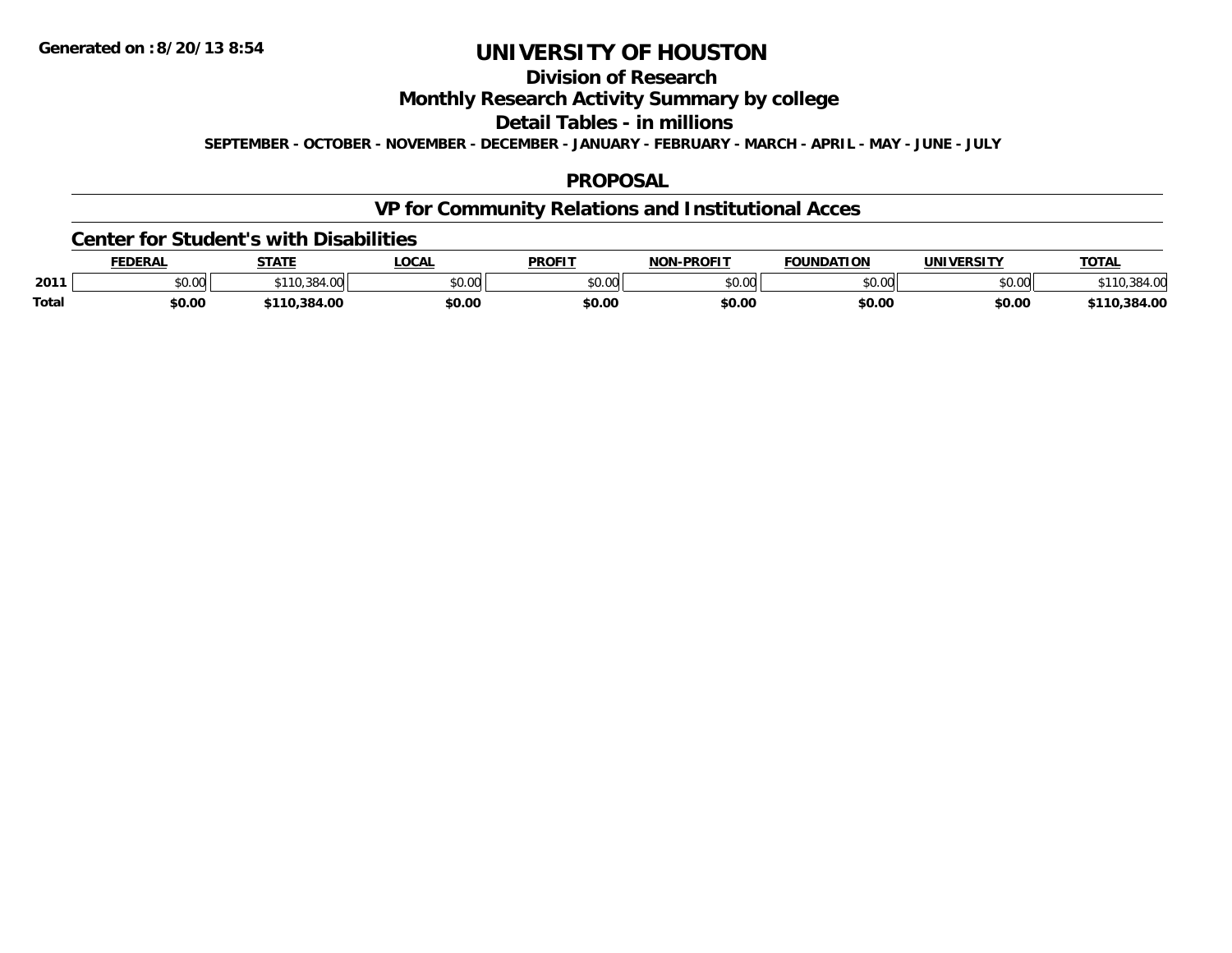# **Division of Research**

**Monthly Research Activity Summary by college**

#### **Detail Tables - in millions**

**SEPTEMBER - OCTOBER - NOVEMBER - DECEMBER - JANUARY - FEBRUARY - MARCH - APRIL - MAY - JUNE - JULY**

### **AWARD**

#### **C.T. BAUER COLLEGE OF BUSINESS**

|       | <b>Finance</b>                           |              |              |               |                   |                   |                   |                 |
|-------|------------------------------------------|--------------|--------------|---------------|-------------------|-------------------|-------------------|-----------------|
|       | <b>FEDERAL</b>                           | <b>STATE</b> | <b>LOCAL</b> | <b>PROFIT</b> | <b>NON-PROFIT</b> | <b>FOUNDATION</b> | <b>UNIVERSITY</b> | <b>TOTAL</b>    |
| 2010  | \$284,428.00                             | \$0.00       | \$0.00       | \$0.00        | \$0.00            | \$0.00            | \$0.00            | \$284,428.00    |
| 2011  | \$230,759.80                             | \$0.00       | \$0.00       | \$0.00        | \$0.00            | \$0.00            | \$0.00            | \$230,759.80    |
|       | Management                               |              |              |               |                   |                   |                   |                 |
|       | <b>FEDERAL</b>                           | <b>STATE</b> | <b>LOCAL</b> | <b>PROFIT</b> | <b>NON-PROFIT</b> | <b>FOUNDATION</b> | <b>UNIVERSITY</b> | <b>TOTAL</b>    |
| 2010  | \$8,250.00                               | \$0.00       | \$0.00       | \$0.00        | \$0.00            | \$0.00            | \$0.00            | \$8,250.00      |
|       | <b>Marketing</b>                         |              |              |               |                   |                   |                   |                 |
|       | <b>FEDERAL</b>                           | <b>STATE</b> | <b>LOCAL</b> | <b>PROFIT</b> | <b>NON-PROFIT</b> | <b>FOUNDATION</b> | <b>UNIVERSITY</b> | <b>TOTAL</b>    |
| 2012  | \$0.00                                   | \$0.00       | \$0.00       | \$0.00        | \$0.00            | \$0.00            | \$0.00            | \$0.00          |
|       | <b>Small Business Development Center</b> |              |              |               |                   |                   |                   |                 |
|       | <b>FEDERAL</b>                           | <b>STATE</b> | <b>LOCAL</b> | <b>PROFIT</b> | <b>NON-PROFIT</b> | <b>FOUNDATION</b> | <b>UNIVERSITY</b> | <b>TOTAL</b>    |
| 2009  | \$6,072,855.00                           | \$0.00       | \$0.00       | \$0.00        | \$0.00            | \$0.00            | \$0.00            | \$6,072,855.00  |
| 2010  | \$3,723,450.00                           | \$0.00       | \$0.00       | \$0.00        | \$0.00            | \$0.00            | \$0.00            | \$3,723,450.00  |
| 2011  | \$2,152,548.00                           | \$61,677.00  | \$0.00       | \$0.00        | \$0.00            | \$0.00            | \$0.00            | \$2,214,225.00  |
| 2012  | \$3,847,748.95                           | \$0.00       | \$0.00       | \$0.00        | \$0.00            | \$117,242.00      | \$0.00            | \$3,964,990.95  |
| 2013  | \$2,191,968.00                           | \$0.00       | \$0.00       | \$0.00        | \$0.00            | \$0.00            | \$0.00            | \$2,191,968.00  |
| Total | \$18,512,007.75                          | \$61,677.00  | \$0.00       | \$0.00        | \$0.00            | \$117,242.00      | \$0.00            | \$18,690,926.75 |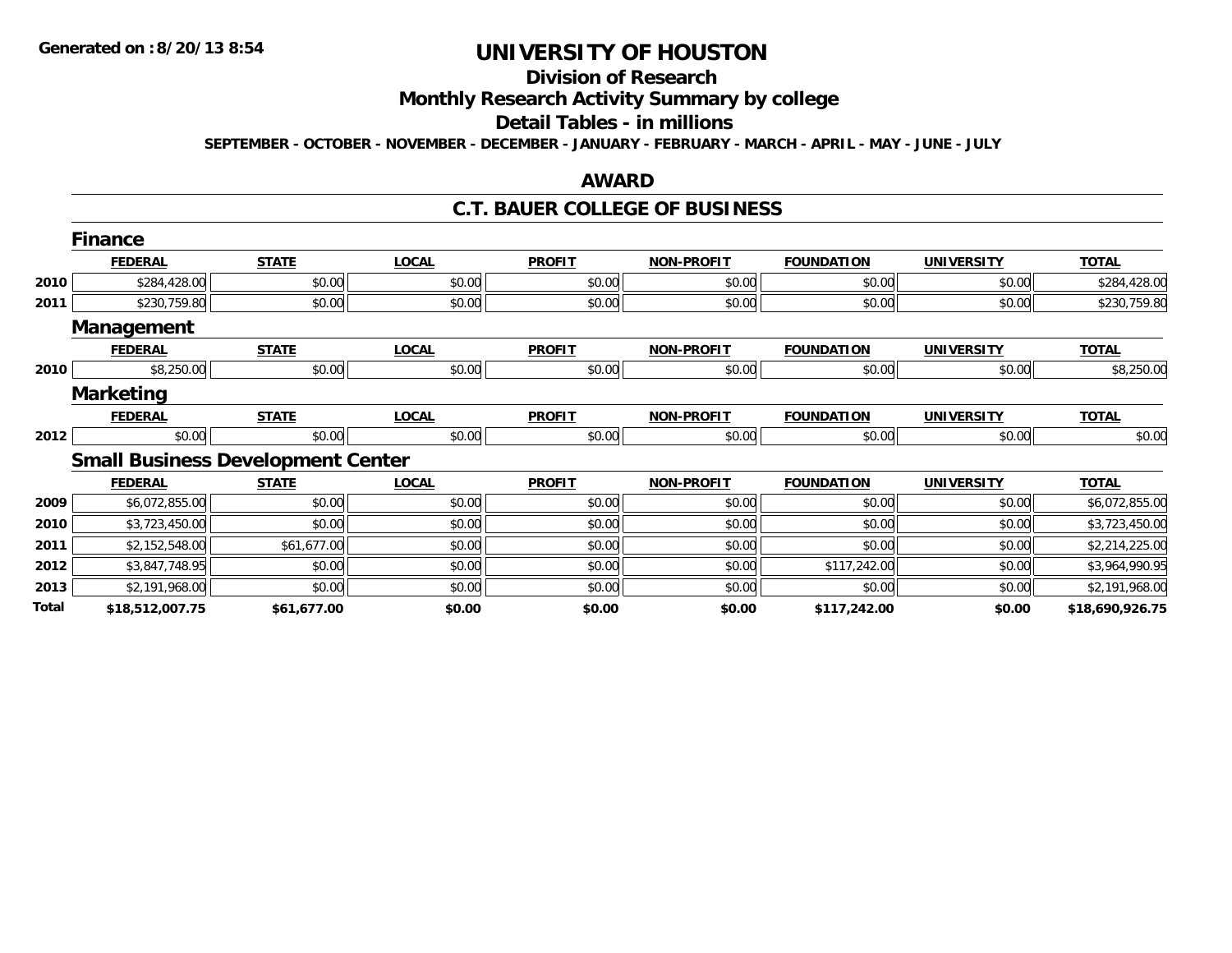# **Division of Research**

**Monthly Research Activity Summary by college**

#### **Detail Tables - in millions**

**SEPTEMBER - OCTOBER - NOVEMBER - DECEMBER - JANUARY - FEBRUARY - MARCH - APRIL - MAY - JUNE - JULY**

## **AWARD**

### **COLLEGE OF ARCHITECTURE**

|       | ALCHILCOLUI C  |              |              |               |                   |                   |                   |              |
|-------|----------------|--------------|--------------|---------------|-------------------|-------------------|-------------------|--------------|
|       | <b>FEDERAL</b> | <b>STATE</b> | <b>LOCAL</b> | <b>PROFIT</b> | <b>NON-PROFIT</b> | <b>FOUNDATION</b> | <b>UNIVERSITY</b> | <b>TOTAL</b> |
| 2009  | \$0.00         | \$0.00       | \$0.00       | \$40,000.00   | \$0.00            | \$0.00            | \$0.00            | \$40,000.00  |
| 2010  | \$0.00         | \$0.00       | \$0.00       | \$0.00        | \$0.00            | \$24,750.00       | \$0.00            | \$24,750.00  |
| 2011  | \$25,000.00    | \$0.00       | \$0.00       | \$7,500.00    | \$0.00            | \$0.00            | \$0.00            | \$32,500.00  |
| 2012  | \$0.00         | \$0.00       | \$0.00       | \$0.00        | \$5,000.00        | \$0.00            | \$2,500.00        | \$7,500.00   |
| 2013  | \$25,000.00    | \$0.00       | \$0.00       | \$0.00        | \$0.00            | \$0.00            | \$0.00            | \$25,000.00  |
| Total | \$50,000.00    | \$0.00       | \$0.00       | \$47,500.00   | \$5,000.00        | \$24,750.00       | \$2,500.00        | \$129,750.00 |
|       |                |              |              |               |                   |                   |                   |              |

#### **Architecture**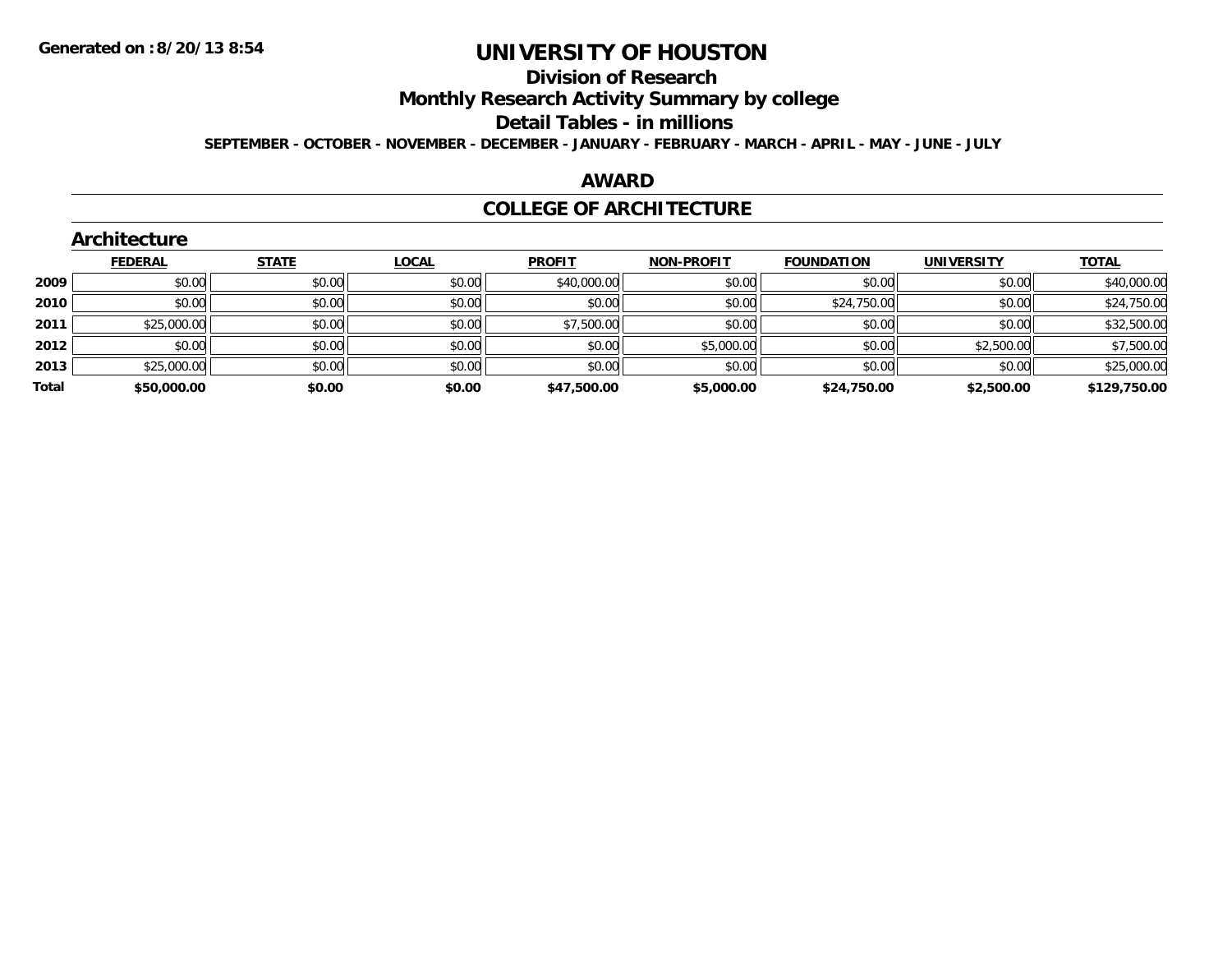# **Division of Research**

**Monthly Research Activity Summary by college**

## **Detail Tables - in millions**

**SEPTEMBER - OCTOBER - NOVEMBER - DECEMBER - JANUARY - FEBRUARY - MARCH - APRIL - MAY - JUNE - JULY**

## **AWARD**

## **COLLEGE OF EDUCATION**

## **Consistency Mgmt and Coop Disc**

|      | <b>FEDERAL</b> | <b>STATE</b> | <u>LOCAL</u> | <b>PROFIT</b> | <b>NON-PROFIT</b> | <b>FOUNDATION</b> | <b>UNIVERSITY</b> | <b>TOTAL</b> |
|------|----------------|--------------|--------------|---------------|-------------------|-------------------|-------------------|--------------|
| 2009 | \$0.00         | \$0.00       | \$24,522.00  | \$397.76      | \$448,506.00      | \$0.00            | \$0.00            | \$473,425.76 |
| 2010 | \$38,889.00    | \$0.00       | \$37,786.06  | \$120.61      | \$119,206.00      | \$0.00            | \$0.00            | \$196,001.67 |
| 2011 | \$40,276.75    | \$0.00       | \$0.00       | \$0.00        | \$153,107.00      | \$0.00            | \$0.00            | \$193,383.75 |
| 2012 | \$30,000.00    | \$0.00       | \$0.00       | \$0.00        | \$84,725.00       | \$0.00            | \$0.00            | \$114,725.00 |
| 2013 | \$17,324.58    | \$0.00       | \$0.00       | \$4.26        | \$3,500.00        | \$0.00            | \$0.00            | \$20,828.84  |

### **Curriculum and Instruction**

|      | <b>FEDERAL</b> | <b>STATE</b> | <b>LOCAL</b> | <b>PROFIT</b> | <b>NON-PROFIT</b> | <b>FOUNDATION</b> | <b>UNIVERSITY</b> | <b>TOTAL</b>   |
|------|----------------|--------------|--------------|---------------|-------------------|-------------------|-------------------|----------------|
| 2009 | \$549,918.90   | \$55,000.00  | \$0.00       | \$0.00        | \$68,133.15       | \$3,023,207.00    | \$0.00            | \$3,696,259.05 |
| 2010 | \$447,853,20   | \$50,000.00  | \$0.00       | \$0.00        | \$90,000.00       | \$0.00            | \$0.00            | \$587,853.20   |
| 2011 | \$1,058,461.40 | \$279,999.00 | \$0.00       | \$0.00        | \$165,000.00      | \$0.00            | \$0.00            | \$1,503,460.40 |
| 2012 | \$192,872.20   | \$0.00       | \$0.00       | \$0.00        | \$0.00            | \$18,400.00       | \$0.00            | \$211,272.20   |
| 2013 | \$935,468.20   | \$15,999.00  | \$0.00       | \$0.00        | \$15,825.00       | \$3,997.75        | \$0.00            | \$971,289.95   |

## **Dean, Education**

**2010**

**2011**

|      | <b>FEDERAL</b>                                       | <b>STATE</b> | <b>LOCAL</b> | <b>PROFIT</b> | <b>NON-PROFIT</b> | <b>FOUNDATION</b> | <b>UNIVERSITY</b> | <b>TOTAL</b> |
|------|------------------------------------------------------|--------------|--------------|---------------|-------------------|-------------------|-------------------|--------------|
| 2009 | \$0.00                                               | \$0.00       | \$0.00       | \$0.00        | \$0.00            | \$0.00            | \$0.00            | \$0.00       |
|      | <b>Educational Leadership &amp; Cultural Studies</b> |              |              |               |                   |                   |                   |              |
|      | <b>FEDERAL</b>                                       | <b>STATE</b> | <b>LOCAL</b> | <b>PROFIT</b> | <b>NON-PROFIT</b> | <b>FOUNDATION</b> | <b>UNIVERSITY</b> | <b>TOTAL</b> |
| 2009 | \$39,988.00                                          | \$0.00       | \$0.00       | \$0.00        | \$0.00            | \$0.00            | \$0.00            | \$39,988.00  |
|      | <b>Educational Psychology</b>                        |              |              |               |                   |                   |                   |              |
|      | <b>FEDERAL</b>                                       | <b>STATE</b> | <b>LOCAL</b> | <b>PROFIT</b> | <b>NON-PROFIT</b> | <b>FOUNDATION</b> | <b>UNIVERSITY</b> | <b>TOTAL</b> |
| 2009 | \$0.00                                               | \$49,999.00  | \$0.00       | \$0.00        | \$0.00            | \$162,702.00      | \$0.00            | \$212,701.00 |
| 2010 | \$254,938.00                                         | \$185,995.00 | \$0.00       | \$0.00        | \$0.00            | \$96,244.00       | \$0.00            | \$537,177.00 |
| 2011 | \$315,757.50                                         | \$186,748.00 | \$0.00       | \$0.00        | \$0.00            | \$84,221.90       | \$0.00            | \$586,727.40 |
| 2012 | \$344,588.40                                         | \$17,595.00  | \$0.00       | \$0.00        | \$22,262.04       | \$0.00            | \$930.00          | \$385,375.44 |
| 2013 | \$786,887.50                                         | \$0.00       | \$0.00       | \$0.00        | \$34,960.00       | \$0.00            | \$23,378.00       | \$845,225.50 |
|      | <b>Institute for Urban Education</b>                 |              |              |               |                   |                   |                   |              |
|      | <b>FEDERAL</b>                                       | <b>STATE</b> | <b>LOCAL</b> | <b>PROFIT</b> | <b>NON-PROFIT</b> | <b>FOUNDATION</b> | <b>UNIVERSITY</b> | <b>TOTAL</b> |
| 2009 | \$250,000.00                                         | \$0.00       | \$0.00       | \$0.00        | \$70,000.00       | \$0.00            | \$0.00            | \$320,000.00 |

0 \$250,000.00 \$0.00 \$0.00 \$0.00 \$0.00 \$0.00 \$0.00 \$0.00 \$0.00 \$0.00 \$0.00 \$0.00 \$0.00 \$0.00 \$250,000.00

1 \$469,169.00 \$0.00 \$0.00 \$0.00 \$0.00 \$0.00 \$0.00 \$0.00 \$0.00 \$0.00 \$0.00 \$0.00 \$0.00 \$0.00 \$469,169.00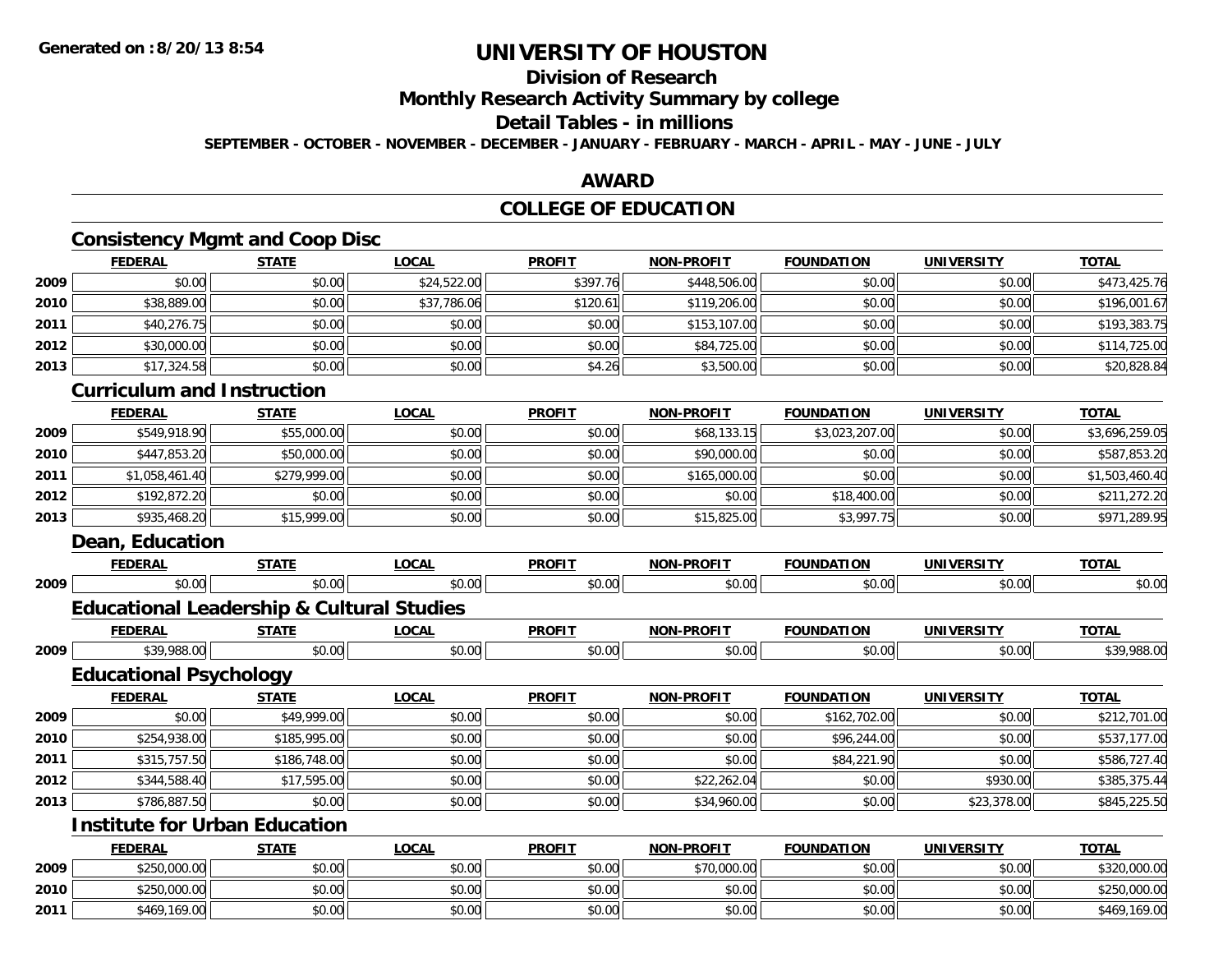**Division of Research**

**Monthly Research Activity Summary by college**

**Detail Tables - in millions**

**SEPTEMBER - OCTOBER - NOVEMBER - DECEMBER - JANUARY - FEBRUARY - MARCH - APRIL - MAY - JUNE - JULY**

## **AWARD**

## **COLLEGE OF EDUCATION**

#### **Institute for Urban Education**

|              | <b>FEDERAL</b> | <b>STATE</b> | <b>_OCAL</b>           | <b>PROFIT</b> | <b>NON-PROFIT</b> | <b>FOUNDATION</b> | UNIVERSITY  | <b>TOTA</b> |
|--------------|----------------|--------------|------------------------|---------------|-------------------|-------------------|-------------|-------------|
| 2012         | 0.10500        | \$0.00       | $\sim$ $\sim$<br>JU.UU | \$0.00        | en nn<br>ง∪.∪บ    | \$0.00            | \$0.00      | \$19,558.00 |
| <b>Total</b> | \$6,041,950.63 | \$841,335.00 | \$62,308.06            | \$522.63      | .275.224.19       | \$3.388.772.65    | \$24,308.00 | .634.421.16 |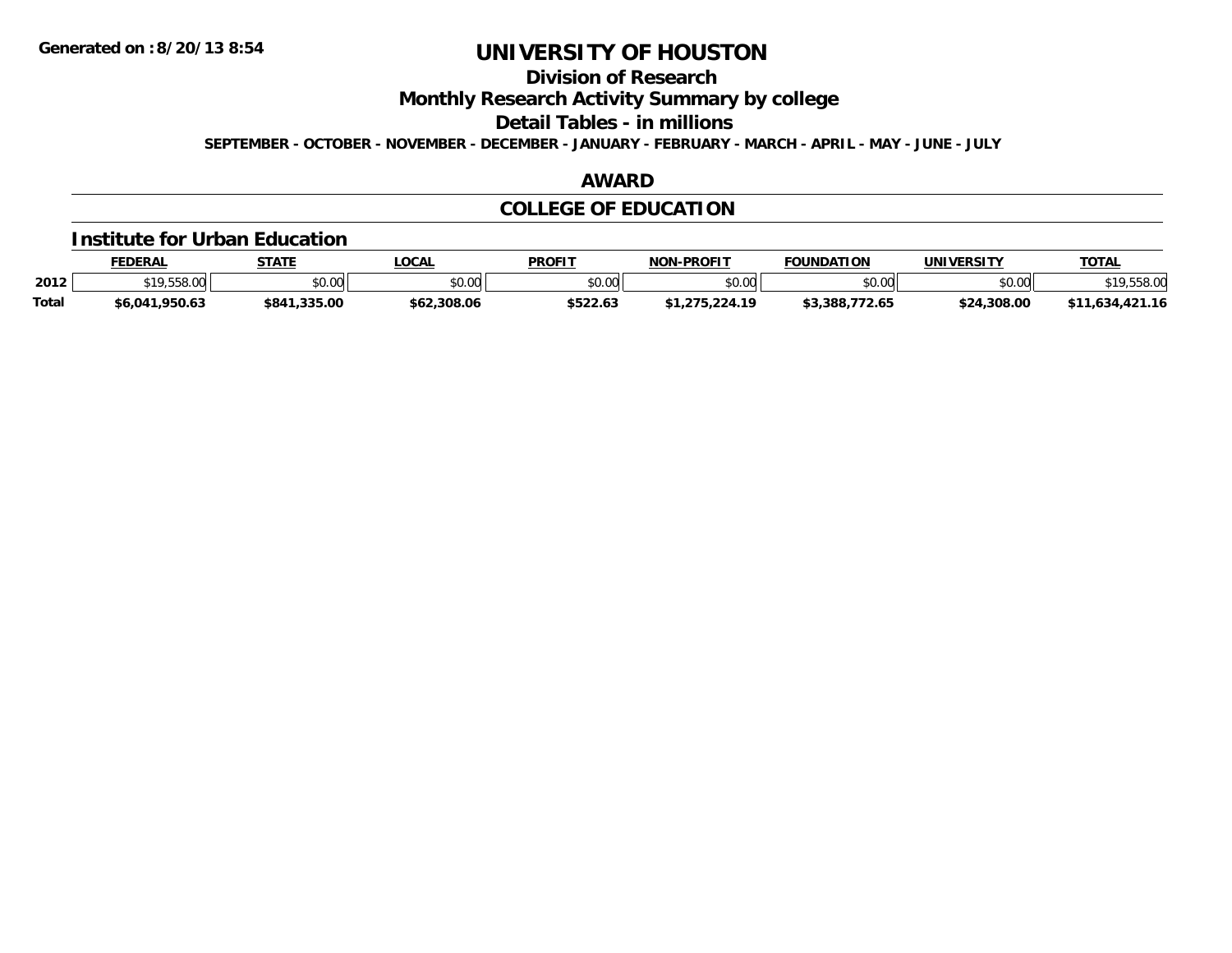# **Division of Research**

**Monthly Research Activity Summary by college**

#### **Detail Tables - in millions**

**SEPTEMBER - OCTOBER - NOVEMBER - DECEMBER - JANUARY - FEBRUARY - MARCH - APRIL - MAY - JUNE - JULY**

### **AWARD**

#### **COLLEGE OF LIBERAL ARTS AND SOCIAL SCIENCES**

|      | Art                              |                                                   |              |               |                   |                   |                   |              |
|------|----------------------------------|---------------------------------------------------|--------------|---------------|-------------------|-------------------|-------------------|--------------|
|      | <b>FEDERAL</b>                   | <b>STATE</b>                                      | <b>LOCAL</b> | <b>PROFIT</b> | NON-PROFIT        | <b>FOUNDATION</b> | <b>UNIVERSITY</b> | <b>TOTAL</b> |
| 2012 | \$14,979.30                      | \$0.00                                            | \$0.00       | \$0.00        | \$0.00            | \$0.00            | \$0.00            | \$14,979.30  |
|      | <b>Arte Publico Press</b>        |                                                   |              |               |                   |                   |                   |              |
|      | <b>FEDERAL</b>                   | <b>STATE</b>                                      | <b>LOCAL</b> | <b>PROFIT</b> | NON-PROFIT        | <b>FOUNDATION</b> | <b>UNIVERSITY</b> | <b>TOTAL</b> |
| 2009 | \$0.00                           | \$0.00                                            | \$0.00       | \$0.00        | \$56,800.00       | \$200,000.00      | \$0.00            | \$256,800.00 |
| 2010 | \$30,000.00                      | \$0.00                                            | \$0.00       | \$0.00        | \$51,200.00       | \$275,000.00      | \$0.00            | \$356,200.00 |
| 2011 | \$30,000.00                      | \$9,500.00                                        | \$0.00       | \$0.00        | \$56,600.00       | \$0.00            | \$0.00            | \$96,100.00  |
| 2012 | \$6,000.00                       | \$3,000.00                                        | \$0.00       | \$0.00        | \$39,100.00       | \$0.00            | \$0.00            | \$48,100.00  |
| 2013 | \$25,000.00                      | \$2,535.00                                        | \$0.00       | \$0.00        | \$33,200.00       | \$150,000.00      | \$0.00            | \$210,735.00 |
|      | <b>Blaffer Gallery</b>           |                                                   |              |               |                   |                   |                   |              |
|      | <b>FEDERAL</b>                   | <b>STATE</b>                                      | <b>LOCAL</b> | <b>PROFIT</b> | <b>NON-PROFIT</b> | <b>FOUNDATION</b> | <b>UNIVERSITY</b> | <b>TOTAL</b> |
| 2009 | \$20,000.00                      | \$4,007.00                                        | \$0.00       | \$0.00        | \$64,400.00       | \$0.00            | \$0.00            | \$88,407.00  |
| 2010 | \$60,000.00                      | \$8,500.00                                        | \$0.00       | \$0.00        | \$67,300.00       | \$0.00            | \$0.00            | \$135,800.00 |
| 2011 | \$0.00                           | \$11,500.00                                       | \$0.00       | \$0.00        | \$70,200.00       | \$0.00            | \$0.00            | \$81,700.00  |
| 2012 | \$20,000.00                      | \$5,132.00                                        | \$0.00       | \$0.00        | \$50,800.00       | \$0.00            | \$0.00            | \$75,932.00  |
| 2013 | \$1,500.00                       | \$5,132.00                                        | \$0.00       | \$0.00        | \$0.00            | \$0.00            | \$0.00            | \$6,632.00   |
|      | <b>Center for Public History</b> |                                                   |              |               |                   |                   |                   |              |
|      | <b>FEDERAL</b>                   | <b>STATE</b>                                      | <b>LOCAL</b> | <b>PROFIT</b> | <b>NON-PROFIT</b> | <b>FOUNDATION</b> | <b>UNIVERSITY</b> | <b>TOTAL</b> |
| 2012 | \$100,000.00                     | \$0.00                                            | \$0.00       | \$0.00        | \$0.00            | \$0.00            | \$0.00            | \$100,000.00 |
|      | <b>Communication Disorders</b>   |                                                   |              |               |                   |                   |                   |              |
|      | <b>FEDERAL</b>                   | <b>STATE</b>                                      | <b>LOCAL</b> | <b>PROFIT</b> | NON-PROFIT        | <b>FOUNDATION</b> | <b>UNIVERSITY</b> | <b>TOTAL</b> |
| 2009 | \$27,007.00                      | \$0.00                                            | \$1,500.00   | \$0.00        | \$235,161.00      | \$0.00            | \$0.00            | \$263,668.00 |
| 2010 | \$38,723.00                      | \$0.00                                            | \$0.00       | \$0.00        | \$231,398.00      | \$10,000.00       | \$0.00            | \$280,121.00 |
| 2011 | \$0.00                           | \$0.00                                            | \$0.00       | \$0.00        | \$233,713.00      | \$0.00            | \$0.00            | \$233,713.00 |
| 2012 | \$2,942.90                       | \$0.00                                            | \$0.00       | \$0.00        | \$233,712.00      | \$0.00            | \$0.00            | \$236,654.90 |
| 2013 | \$146,809.32                     | \$0.00                                            | \$0.00       | \$0.00        | \$54,922.00       | \$10,000.00       | \$0.00            | \$211,731.32 |
|      |                                  | <b>Cynthia Woods Mitchell Center for the Arts</b> |              |               |                   |                   |                   |              |
|      | <b>FEDERAL</b>                   | <b>STATE</b>                                      | <b>LOCAL</b> | <b>PROFIT</b> | <b>NON-PROFIT</b> | <b>FOUNDATION</b> | <b>UNIVERSITY</b> | <b>TOTAL</b> |
| 2011 | \$0.00                           | \$0.00                                            | \$0.00       | \$0.00        | \$15,000.00       | \$0.00            | \$0.00            | \$15,000.00  |
| 2013 | \$0.00                           | \$6,000.00                                        | \$0.00       | \$0.00        | \$0.00            | \$0.00            | \$0.00            | \$6,000.00   |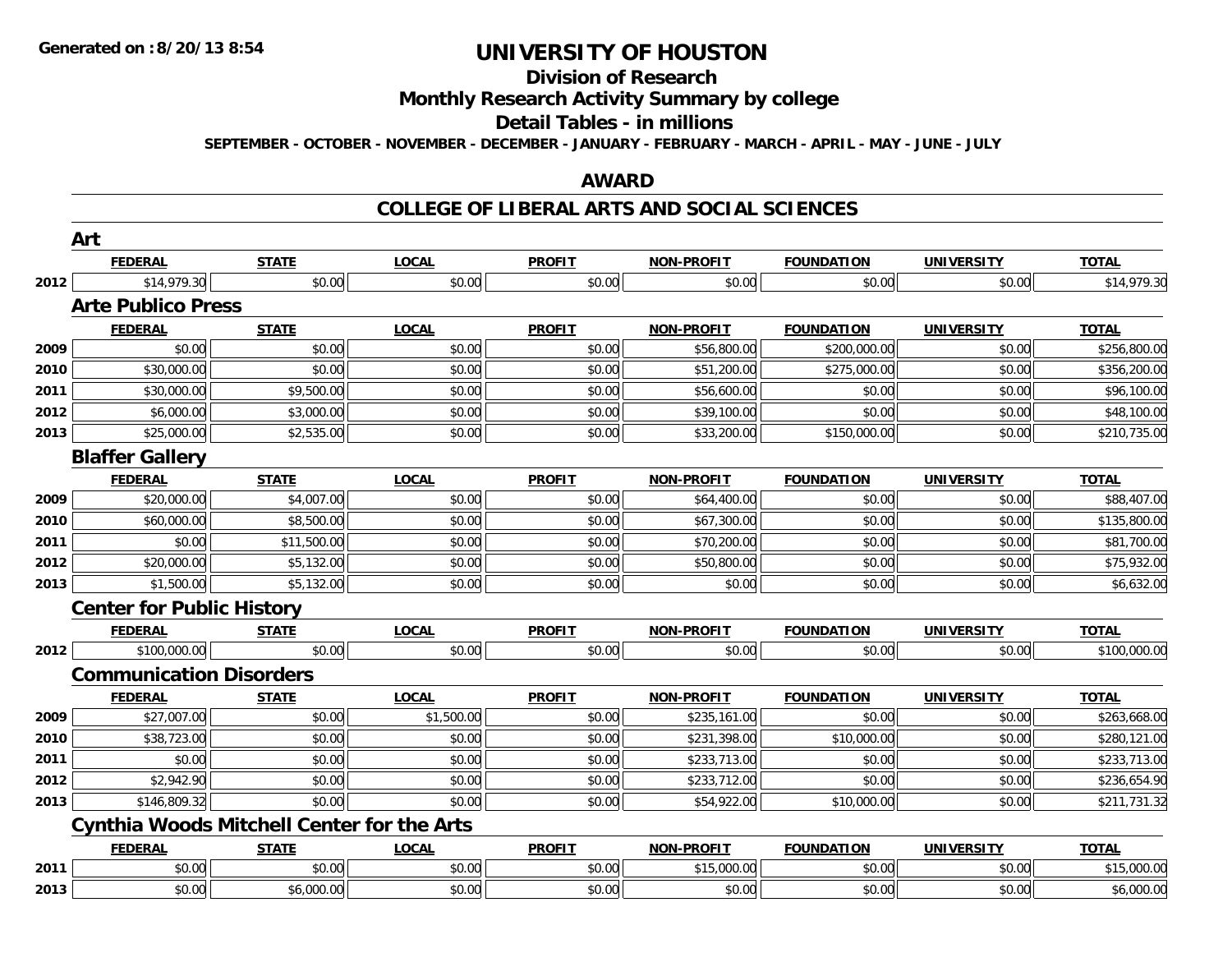# **Division of Research**

**Monthly Research Activity Summary by college**

#### **Detail Tables - in millions**

**SEPTEMBER - OCTOBER - NOVEMBER - DECEMBER - JANUARY - FEBRUARY - MARCH - APRIL - MAY - JUNE - JULY**

## **AWARD**

### **COLLEGE OF LIBERAL ARTS AND SOCIAL SCIENCES**

## **Dean, Liberal Arts and Social Sciences**

|      | <b>FEDERAL</b>          | <b>STATE</b>                        | <b>LOCAL</b> | <b>PROFIT</b> | <b>NON-PROFIT</b> | <b>FOUNDATION</b> | <b>UNIVERSITY</b> | <b>TOTAL</b>   |
|------|-------------------------|-------------------------------------|--------------|---------------|-------------------|-------------------|-------------------|----------------|
| 2010 | \$8,250.00              | \$0.00                              | \$0.00       | \$0.00        | \$0.00            | \$0.00            | \$0.00            | \$8,250.00     |
| 2012 | \$0.00                  | \$0.00                              | \$0.00       | \$0.00        | \$0.00            | \$0.00            | \$0.00            | \$0.00         |
| 2013 | \$0.00                  | \$0.00                              | \$0.00       | \$0.00        | \$0.00            | \$0.00            | \$0.00            | \$0.00         |
|      | <b>Economics</b>        |                                     |              |               |                   |                   |                   |                |
|      | <b>FEDERAL</b>          | <b>STATE</b>                        | <b>LOCAL</b> | <b>PROFIT</b> | <b>NON-PROFIT</b> | <b>FOUNDATION</b> | <b>UNIVERSITY</b> | <b>TOTAL</b>   |
| 2009 | \$24,750.00             | \$0.00                              | \$0.00       | \$0.00        | \$0.00            | \$0.00            | \$0.00            | \$24,750.00    |
| 2010 | \$0.00                  | \$0.00                              | \$0.00       | \$0.00        | \$0.00            | \$25,000.00       | \$0.00            | \$25,000.00    |
| 2011 | \$0.00                  | \$0.00                              | \$0.00       | \$75,000.00   | \$55,000.00       | \$0.00            | \$0.00            | \$130,000.00   |
| 2012 | \$0.00                  | \$0.00                              | \$0.00       | \$0.00        | \$0.00            | \$38,500.00       | \$0.00            | \$38,500.00    |
| 2013 | \$144,046.00            | \$0.00                              | \$0.00       | \$0.00        | \$141,899.60      | \$30,000.00       | \$0.00            | \$315,945.60   |
|      | English                 |                                     |              |               |                   |                   |                   |                |
|      | <b>FEDERAL</b>          | <b>STATE</b>                        | <b>LOCAL</b> | <b>PROFIT</b> | <b>NON-PROFIT</b> | <b>FOUNDATION</b> | <b>UNIVERSITY</b> | <b>TOTAL</b>   |
| 2009 | \$7,500.00              | \$0.00                              | \$0.00       | \$0.00        | \$0.00            | \$0.00            | \$0.00            | \$7,500.00     |
| 2010 | \$1,000.00              | \$0.00                              | \$0.00       | \$14,264.60   | \$0.00            | \$0.00            | \$0.00            | \$15,264.60    |
| 2011 | \$1,000.00              | \$0.00                              | \$0.00       | \$0.00        | \$0.00            | \$0.00            | \$0.00            | \$1,000.00     |
| 2012 | \$49,955.00             | \$0.00                              | \$0.00       | \$0.00        | \$0.00            | \$0.00            | \$0.00            | \$49,955.00    |
| 2013 | \$0.00                  | \$0.00                              | \$0.00       | \$0.00        | \$0.00            | \$0.00            | \$0.00            | \$0.00         |
|      |                         | <b>Health and Human Performance</b> |              |               |                   |                   |                   |                |
|      | <b>FEDERAL</b>          | <b>STATE</b>                        | <b>LOCAL</b> | <b>PROFIT</b> | <b>NON-PROFIT</b> | <b>FOUNDATION</b> | <b>UNIVERSITY</b> | <b>TOTAL</b>   |
| 2009 | \$1,525,529.94          | \$0.00                              | \$0.00       | \$366,750.00  | \$0.00            | \$12,234.00       | \$0.00            | \$1,904,513.94 |
| 2010 | \$2,517,609.66          | \$0.00                              | \$0.00       | \$146,304.00  | \$0.00            | \$0.00            | \$800.00          | \$2,664,713.66 |
| 2011 | \$1,095,129.00          | \$0.00                              | \$0.00       | \$98,370.00   | \$0.00            | \$56,877.80       | \$0.00            | \$1,250,376.80 |
| 2012 | \$1,965,388.26          | \$0.00                              | \$0.00       | \$543,469.00  | \$0.00            | \$0.00            | \$0.00            | \$2,508,857.26 |
| 2013 | \$3,028,941.23          | \$0.00                              | \$0.00       | \$6,759.60    | \$0.00            | \$38,628.00       | \$0.00            | \$3,074,328.83 |
|      | <b>Hispanic Studies</b> |                                     |              |               |                   |                   |                   |                |

|      | <b>FEDERAL</b> | <b>STATE</b> | <b>LOCAL</b> | <b>PROFIT</b> | <b>NON-PROFIT</b> | <b>FOUNDATION</b> | <b>UNIVERSITY</b> | <b>TOTAL</b> |
|------|----------------|--------------|--------------|---------------|-------------------|-------------------|-------------------|--------------|
| 2010 | \$0.00         | \$0.00       | \$0.00       | \$0.00        | \$0.00            | \$0.00            | \$0.00            | \$0.00       |
| 2011 | \$0.00         | \$0.00       | \$0.00       | \$0.00        | \$0.00            | \$72,400.00       | \$0.00            | \$72,400.00  |
| 2012 | \$0.00         | \$0.00       | \$0.00       | \$0.00        | \$0.00            | \$55,200.00       | \$0.00            | \$55,200.00  |
| 2013 | \$0.00         | \$0.00       | \$0.00       | \$0.00        | \$0.00            | \$11,993.25       | \$0.00            | \$11,993.25  |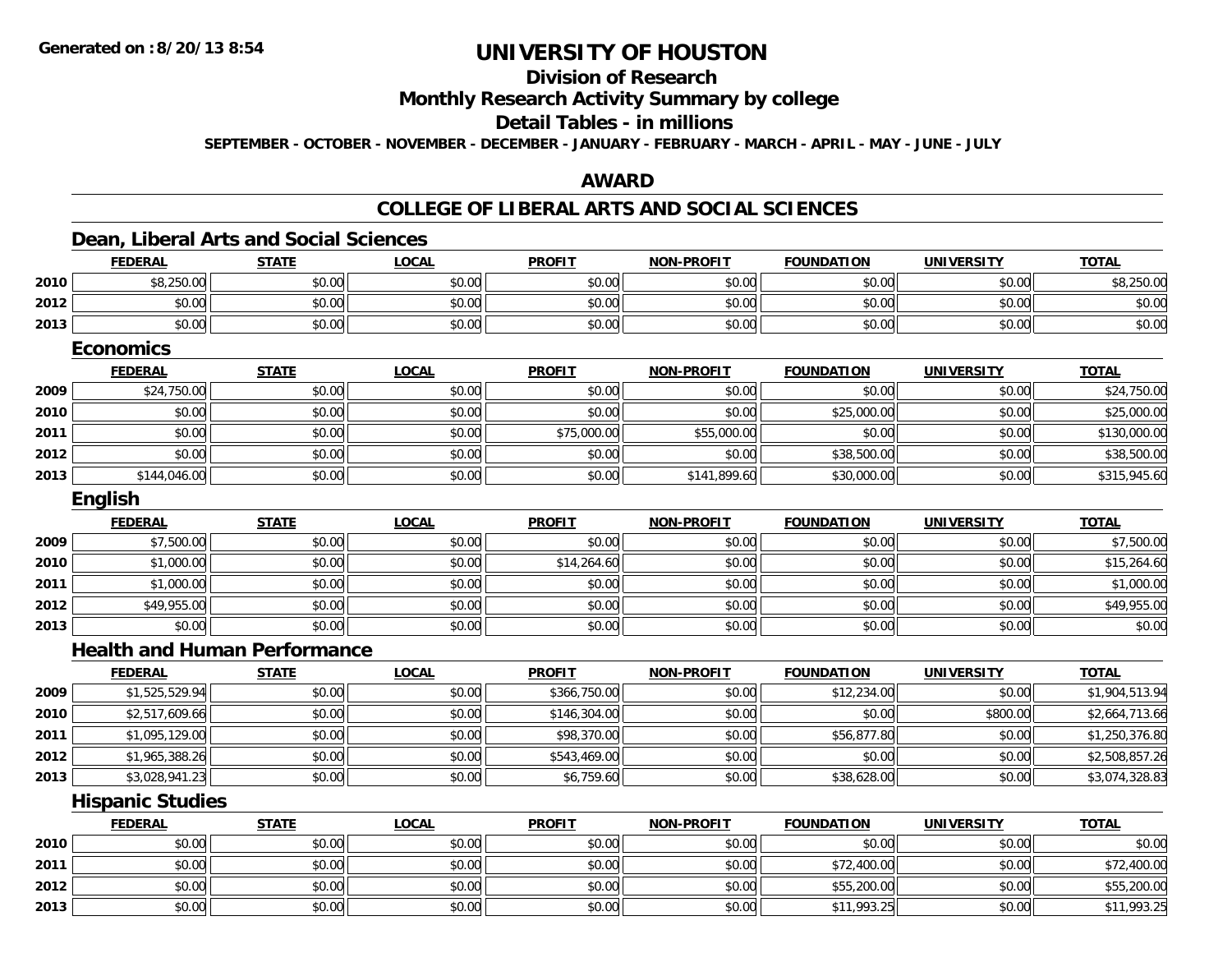# **Division of Research**

**Monthly Research Activity Summary by college**

#### **Detail Tables - in millions**

**SEPTEMBER - OCTOBER - NOVEMBER - DECEMBER - JANUARY - FEBRUARY - MARCH - APRIL - MAY - JUNE - JULY**

## **AWARD**

### **COLLEGE OF LIBERAL ARTS AND SOCIAL SCIENCES**

|      | <b>FEDERAL</b>                        | <b>STATE</b>   | <b>LOCAL</b> | <b>PROFIT</b> | <b>NON-PROFIT</b> | <b>FOUNDATION</b> | <b>UNIVERSITY</b> | <b>TOTAL</b>   |
|------|---------------------------------------|----------------|--------------|---------------|-------------------|-------------------|-------------------|----------------|
| 2009 | \$0.00                                | \$0.00         | \$0.00       | \$87,646.04   | \$0.00            | \$0.00            | \$0.00            | \$87,646.04    |
| 2010 | \$21,000.00                           | \$0.00         | \$0.00       | \$47,990.42   | \$0.00            | \$0.00            | \$0.00            | \$68,990.42    |
| 2011 | \$18,125.00                           | \$0.00         | \$0.00       | \$19,256.96   | \$0.00            | \$0.00            | \$0.00            | \$37,381.96    |
| 2012 | \$0.00                                | \$0.00         | \$0.00       | \$16,965.60   | \$0.00            | \$0.00            | \$0.00            | \$16,965.60    |
| 2013 | \$0.00                                | \$0.00         | \$0.00       | \$73,662.21   | \$0.00            | \$0.00            | \$0.00            | \$73,662.21    |
|      | <b>Hobby Center for Public Policy</b> |                |              |               |                   |                   |                   |                |
|      | <b>FEDERAL</b>                        | <b>STATE</b>   | <b>LOCAL</b> | <b>PROFIT</b> | <b>NON-PROFIT</b> | <b>FOUNDATION</b> | <b>UNIVERSITY</b> | <b>TOTAL</b>   |
| 2009 | \$24,750.00                           | \$0.00         | \$0.00       | \$0.00        | \$0.00            | \$0.00            | \$0.00            | \$24,750.00    |
| 2010 | \$259,986.00                          | \$0.00         | \$0.00       | \$0.00        | \$0.00            | \$0.00            | \$0.00            | \$259,986.00   |
|      | <b>Modern/Classical Languages</b>     |                |              |               |                   |                   |                   |                |
|      | <b>FEDERAL</b>                        | <b>STATE</b>   | <b>LOCAL</b> | <b>PROFIT</b> | <b>NON-PROFIT</b> | <b>FOUNDATION</b> | <b>UNIVERSITY</b> | <b>TOTAL</b>   |
| 2011 | \$0.00                                | \$0.00         | \$0.00       | \$0.00        | \$0.00            | \$0.00            | \$0.00            | \$0.00         |
| 2012 | \$120,862.20                          | \$0.00         | \$0.00       | \$0.00        | \$0.00            | \$0.00            | \$0.00            | \$120,862.20   |
| 2013 | \$368,165.80                          | \$0.00         | \$0.00       | \$0.00        | \$0.00            | \$0.00            | \$0.00            | \$368,165.80   |
|      | Philosophy                            |                |              |               |                   |                   |                   |                |
|      | <b>FEDERAL</b>                        | <b>STATE</b>   | <b>LOCAL</b> | <b>PROFIT</b> | <b>NON-PROFIT</b> | <b>FOUNDATION</b> | <b>UNIVERSITY</b> | <b>TOTAL</b>   |
| 2009 | \$0.00                                | \$0.00         | \$0.00       | \$0.00        | \$0.00            | \$0.00            | \$0.00            | \$0.00         |
| 2010 | \$0.00                                | \$0.00         | \$0.00       | \$0.00        | \$0.00            | \$0.00            | \$0.00            | \$0.00         |
| 2012 | \$29,932.50                           | \$0.00         | \$0.00       | \$0.00        | \$0.00            | \$0.00            | \$0.00            | \$29,932.50    |
|      | <b>Political Science</b>              |                |              |               |                   |                   |                   |                |
|      | <b>FEDERAL</b>                        | <b>STATE</b>   | <b>LOCAL</b> | <b>PROFIT</b> | <b>NON-PROFIT</b> | <b>FOUNDATION</b> | <b>UNIVERSITY</b> | <b>TOTAL</b>   |
| 2009 | \$34,995.00                           | \$0.00         | \$0.00       | \$0.00        | \$0.00            | \$0.00            | \$19,200.00       | \$54,195.00    |
| 2010 | \$0.00                                | \$0.00         | \$0.00       | \$0.00        | \$0.00            | \$0.00            | \$0.00            | \$0.00         |
| 2011 | \$11,941.00                           | \$0.00         | \$0.00       | \$0.00        | \$3,250.00        | \$0.00            | \$0.00            | \$15,191.00    |
| 2012 | \$0.00                                | \$0.00         | \$0.00       | \$0.00        | \$0.00            | \$2,000.00        | \$0.00            | \$2,000.00     |
| 2013 | \$0.00                                | \$0.00         | \$0.00       | \$0.00        | \$0.00            | \$0.00            | \$0.00            | \$0.00         |
|      | <b>Psychology</b>                     |                |              |               |                   |                   |                   |                |
|      | <b>FEDERAL</b>                        | <b>STATE</b>   | <b>LOCAL</b> | <b>PROFIT</b> | <b>NON-PROFIT</b> | <b>FOUNDATION</b> | <b>UNIVERSITY</b> | <b>TOTAL</b>   |
| 2009 | \$4,387,891.52                        | \$4,408,569.20 | \$0.00       | \$99,355.00   | \$134,730.00      | \$0.00            | \$100,460.00      | \$9,131,005.72 |
| 2010 | \$7,009,977.14                        | \$1,040,901.98 | \$0.00       | \$102,067.00  | \$825,556.00      | \$138,704.77      | \$70,496.92       | \$9,187,703.81 |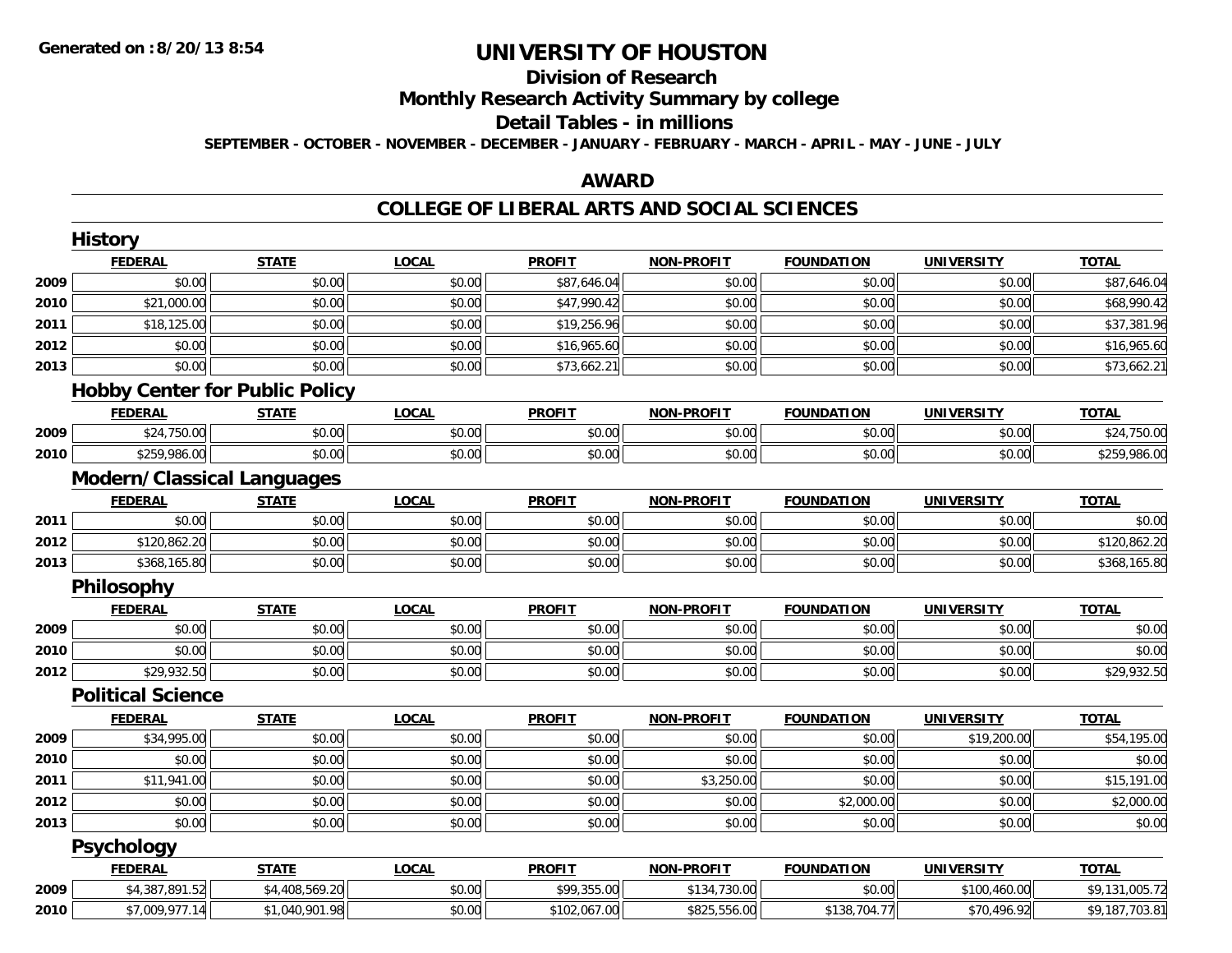# **Division of Research**

**Monthly Research Activity Summary by college**

#### **Detail Tables - in millions**

**SEPTEMBER - OCTOBER - NOVEMBER - DECEMBER - JANUARY - FEBRUARY - MARCH - APRIL - MAY - JUNE - JULY**

## **AWARD**

## **COLLEGE OF LIBERAL ARTS AND SOCIAL SCIENCES**

|       | <b>Psychology</b>              |                |              |                |                   |                   |                   |                 |
|-------|--------------------------------|----------------|--------------|----------------|-------------------|-------------------|-------------------|-----------------|
|       | <b>FEDERAL</b>                 | <b>STATE</b>   | <b>LOCAL</b> | <b>PROFIT</b>  | <b>NON-PROFIT</b> | <b>FOUNDATION</b> | <b>UNIVERSITY</b> | <b>TOTAL</b>    |
| 2011  | \$5,223,719.82                 | \$558,920.00   | \$0.00       | \$168,730.00   | \$123,522.04      | \$229,331.15      | \$22,695.19       | \$6,326,918.20  |
| 2012  | \$5,215,875.65                 | \$89,920.16    | \$0.00       | \$38,168.00    | \$304,641.00      | \$114,465.00      | \$36,531.00       | \$5,799,600.81  |
| 2013  | \$3,303,952.91                 | \$48,666.05    | \$0.00       | \$75,255.00    | \$224,135.48      | \$61,218.00       | \$0.00            | \$3,713,227.44  |
|       | <b>School of Communication</b> |                |              |                |                   |                   |                   |                 |
|       | <b>FEDERAL</b>                 | <b>STATE</b>   | <b>LOCAL</b> | <b>PROFIT</b>  | <b>NON-PROFIT</b> | <b>FOUNDATION</b> | <b>UNIVERSITY</b> | <b>TOTAL</b>    |
| 2009  | \$0.00                         | \$0.00         | \$0.00       | \$0.00         | \$0.00            | \$0.00            | \$0.00            | \$0.00          |
| 2011  | \$0.00                         | \$0.00         | \$0.00       | \$0.00         | \$0.00            | \$0.00            | \$0.00            | \$0.00          |
| 2012  | \$0.00                         | \$0.00         | \$0.00       | \$0.00         | \$0.00            | \$0.00            | \$0.00            | \$0.00          |
| 2013  | \$0.00                         | \$0.00         | \$0.00       | \$0.00         | \$9,800.00        | \$0.00            | \$0.00            | \$9,800.00      |
|       | <b>School of Music</b>         |                |              |                |                   |                   |                   |                 |
|       | <b>FEDERAL</b>                 | <b>STATE</b>   | <b>LOCAL</b> | <b>PROFIT</b>  | <b>NON-PROFIT</b> | <b>FOUNDATION</b> | <b>UNIVERSITY</b> | <b>TOTAL</b>    |
| 2010  | \$14,500.00                    | \$0.00         | \$0.00       | \$0.00         | \$40,900.00       | \$0.00            | \$0.00            | \$55,400.00     |
| 2011  | \$0.00                         | \$15,865.00    | \$0.00       | \$0.00         | \$0.00            | \$0.00            | \$0.00            | \$15,865.00     |
| 2012  | \$0.00                         | \$3,347.00     | \$0.00       | \$0.00         | \$0.00            | \$0.00            | \$0.00            | \$3,347.00      |
| 2013  | \$0.00                         | \$3,347.00     | \$0.00       | \$0.00         | \$0.00            | \$0.00            | \$0.00            | \$3,347.00      |
|       | Sociology                      |                |              |                |                   |                   |                   |                 |
|       | <b>FEDERAL</b>                 | <b>STATE</b>   | <b>LOCAL</b> | <b>PROFIT</b>  | <b>NON-PROFIT</b> | <b>FOUNDATION</b> | <b>UNIVERSITY</b> | <b>TOTAL</b>    |
| 2009  | \$285,994.24                   | \$0.00         | \$60,000.00  | \$0.00         | \$32,000.00       | \$0.00            | \$0.00            | \$377,994.24    |
| 2010  | \$149,982.60                   | \$0.00         | \$0.00       | \$0.00         | \$0.00            | \$0.00            | \$0.00            | \$149,982.60    |
| 2011  | \$110,257.00                   | \$0.00         | \$0.00       | \$0.00         | \$3,500.00        | \$0.00            | \$0.00            | \$113,757.00    |
| 2012  | \$54,502.40                    | \$0.00         | \$0.00       | \$0.00         | \$0.00            | \$0.00            | \$0.00            | \$54,502.40     |
| 2013  | \$14,728.00                    | \$0.00         | \$18,000.00  | \$0.00         | \$0.00            | \$0.00            | \$0.00            | \$32,728.00     |
|       | <b>Theatre</b>                 |                |              |                |                   |                   |                   |                 |
|       | <b>FEDERAL</b>                 | <b>STATE</b>   | <b>LOCAL</b> | <b>PROFIT</b>  | <b>NON-PROFIT</b> | <b>FOUNDATION</b> | <b>UNIVERSITY</b> | <b>TOTAL</b>    |
| 2010  | \$0.00                         | \$0.00         | \$0.00       | \$0.00         | \$46,537.16       | \$0.00            | \$0.00            | \$46,537.16     |
| 2011  | \$0.00                         | \$0.00         | \$0.00       | \$0.00         | \$83,010.37       | \$0.00            | \$0.00            | \$83,010.37     |
| Total | \$37,553,199.39                | \$6,224,842.39 | \$79,500.00  | \$1,980,013.43 | \$3,521,987.65    | \$1,531,551.97    | \$250,183.11      | \$51,141,277.93 |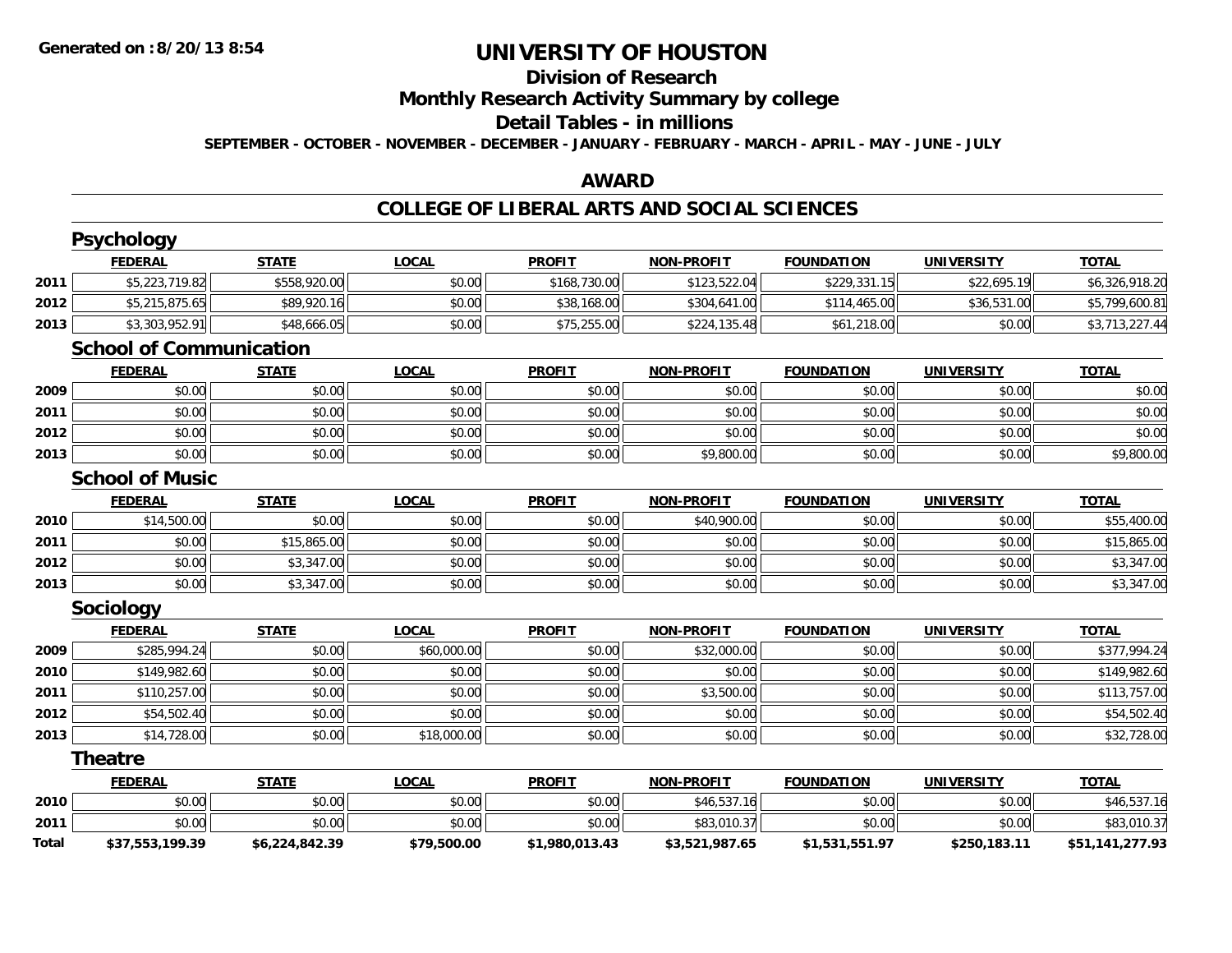## **Division of Research**

**Monthly Research Activity Summary by college**

# **Detail Tables - in millions**

**SEPTEMBER - OCTOBER - NOVEMBER - DECEMBER - JANUARY - FEBRUARY - MARCH - APRIL - MAY - JUNE - JULY**

## **AWARD**

# **COLLEGE OF NATURAL SCIENCES AND MATHEMATICS**

# **Biology/Biochemistry**

**2012**

**2013**

|      | <b>FEDERAL</b>                                  | <b>STATE</b>   | <b>LOCAL</b>                                           | <b>PROFIT</b> | <b>NON-PROFIT</b> | <b>FOUNDATION</b> | <b>UNIVERSITY</b> | <b>TOTAL</b>   |
|------|-------------------------------------------------|----------------|--------------------------------------------------------|---------------|-------------------|-------------------|-------------------|----------------|
| 2009 | \$4,150,279.20                                  | \$0.00         | \$0.00                                                 | \$0.00        | \$90,417.00       | \$366,871.42      | \$0.00            | \$4,607,567.62 |
| 2010 | \$4,768,530.69                                  | \$507,527.00   | \$0.00                                                 | \$0.00        | \$478,616.00      | \$294,352.89      | \$0.00            | \$6,049,026.58 |
| 2011 | \$3,705,211.08                                  | \$445,435.75   | \$0.00                                                 | \$5,600.00    | \$1,082,413.11    | \$234,378.25      | \$0.00            | \$5,473,038.19 |
| 2012 | \$3,128,518.76                                  | \$343,840.00   | \$0.00                                                 | \$30,000.00   | \$301,000.00      | \$300,800.00      | \$0.00            | \$4,104,158.76 |
| 2013 | \$2,058,816.69                                  | \$267,414.00   | \$0.00                                                 | \$641,662.00  | \$817,310.00      | \$220,000.00      | \$0.00            | \$4,005,202.69 |
|      | <b>Center for Applied Geoscience Excellence</b> |                |                                                        |               |                   |                   |                   |                |
|      | <b>FEDERAL</b>                                  | <b>STATE</b>   | <b>LOCAL</b>                                           | <b>PROFIT</b> | <b>NON-PROFIT</b> | <b>FOUNDATION</b> | <b>UNIVERSITY</b> | <b>TOTAL</b>   |
| 2009 | \$0.00                                          | \$0.00         | \$0.00                                                 | \$0.00        | \$0.00            | \$0.00            | \$0.00            | \$0.00         |
|      |                                                 |                | <b>Center for Nuclear Receptors and Cell Signaling</b> |               |                   |                   |                   |                |
|      | <b>FEDERAL</b>                                  | <b>STATE</b>   | <b>LOCAL</b>                                           | <b>PROFIT</b> | <b>NON-PROFIT</b> | <b>FOUNDATION</b> | <b>UNIVERSITY</b> | <b>TOTAL</b>   |
| 2009 | \$0.00                                          | \$2,750,000.00 | \$0.00                                                 | \$0.00        | \$0.00            | \$1.00            | \$0.00            | \$2,750,001.00 |
| 2010 | \$3,378,493.00                                  | \$0.00         | \$0.00                                                 | \$0.00        | \$100,000.00      | \$0.00            | \$0.00            | \$3,478,493.00 |
| 2011 | \$692,056.09                                    | \$2,630,323.00 | \$0.00                                                 | \$240,000.00  | \$0.00            | \$0.00            | \$0.00            | \$3,562,379.09 |
| 2012 | \$429,072.00                                    | \$1,035,286.00 | \$0.00                                                 | \$0.00        | \$20,000.00       | \$0.00            | \$0.00            | \$1,484,358.00 |
| 2013 | \$254,658.00                                    | \$0.00         | \$0.00                                                 | \$0.00        | \$14,000.00       | \$0.00            | \$0.00            | \$268,658.00   |
|      | Chemistry                                       |                |                                                        |               |                   |                   |                   |                |
|      | <b>FEDERAL</b>                                  | <b>STATE</b>   | <b>LOCAL</b>                                           | <b>PROFIT</b> | <b>NON-PROFIT</b> | <b>FOUNDATION</b> | <b>UNIVERSITY</b> | <b>TOTAL</b>   |
| 2009 | \$3,789,862.30                                  | \$2,772,222.00 | \$0.00                                                 | \$30,634.40   | \$151,579.00      | \$1,165,841.99    | \$159,770.00      | \$8,069,909.69 |
| 2010 | \$4,824,868.60                                  | \$2,030,300.00 | \$0.00                                                 | \$211,700.00  | \$100,000.00      | \$1,231,623.61    | \$226,934.00      | \$8,625,426.21 |
| 2011 | \$5,672,085.39                                  | \$0.00         | \$0.00                                                 | \$80,000.00   | \$0.00            | \$1,385,149.58    | \$200,000.00      | \$7,337,234.97 |
| 2012 | \$2,799,917.84                                  | \$0.00         | \$0.00                                                 | \$0.00        | \$30,000.00       | \$1,968,096.46    | \$0.00            | \$4,798,014.30 |
| 2013 | \$1,693,164.79                                  | \$0.00         | \$0.00                                                 | \$0.00        | \$30,000.00       | \$1,441,039.62    | \$29,030.00       | \$3,193,234.41 |
|      | <b>Computer Science</b>                         |                |                                                        |               |                   |                   |                   |                |
|      | <b>FEDERAL</b>                                  | <b>STATE</b>   | <b>LOCAL</b>                                           | <b>PROFIT</b> | <b>NON-PROFIT</b> | <b>FOUNDATION</b> | <b>UNIVERSITY</b> | <b>TOTAL</b>   |
| 2009 | \$5,443,333.78                                  | \$0.00         | \$0.00                                                 | \$134,801.00  | \$162,262.00      | \$0.00            | \$0.00            | \$5,740,396.78 |
| 2010 | \$6,743,477.22                                  | \$88,746.00    | \$0.00                                                 | \$152,865.00  | \$134,364.18      | \$0.00            | \$0.00            | \$7,119,452.40 |
| 2011 | \$2,176,051.80                                  | \$37,442.00    | \$0.00                                                 | \$571,416.00  | \$343,999.62      | \$0.00            | \$0.00            | \$3,128,909.42 |

\$2,735,335.38 \$61,050.00 \$0.00 \$293,843.00 \$358,565.75 \$65,940.00 \$25,000.00 \$3,539,734.13

\$3,744,097.33 \$0.00 \$0.00 \$357,776.00 \$33,840.00 \$0.00 \$25,000.00 \$4,160,713.33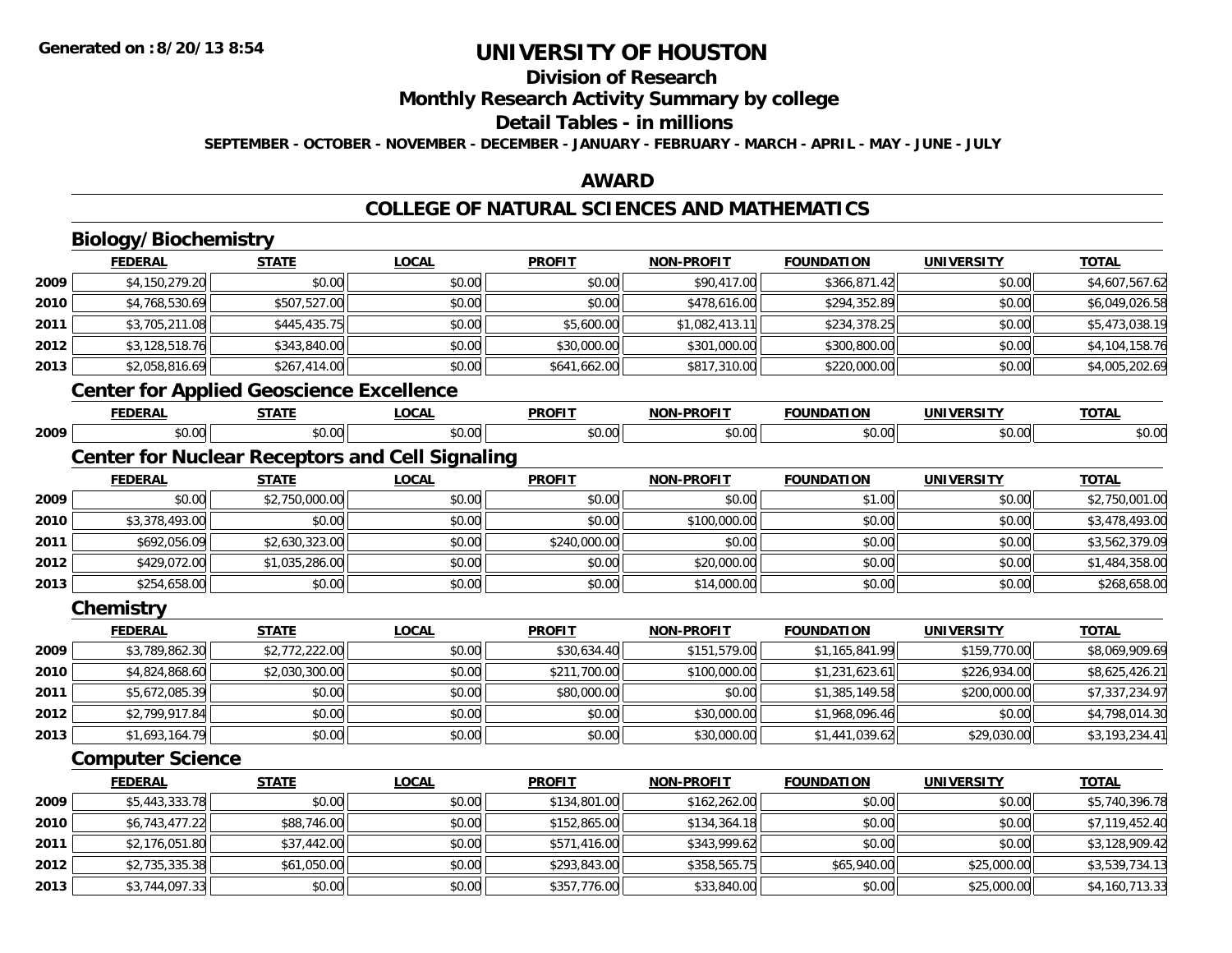# **Division of Research**

## **Monthly Research Activity Summary by college**

## **Detail Tables - in millions**

**SEPTEMBER - OCTOBER - NOVEMBER - DECEMBER - JANUARY - FEBRUARY - MARCH - APRIL - MAY - JUNE - JULY**

## **AWARD**

# **COLLEGE OF NATURAL SCIENCES AND MATHEMATICS**

## **Dean, Natural Sciences and Mathematics**

|      | <b>FEDERAL</b> | <b>STATE</b> | <u>LOCAL</u> | <b>PROFIT</b> | <b>NON-PROFIT</b> | <b>FOUNDATION</b> | <b>UNIVERSITY</b> | <b>TOTAL</b> |
|------|----------------|--------------|--------------|---------------|-------------------|-------------------|-------------------|--------------|
| 2009 | \$0.00         | \$0.00       | \$0.00       | \$0.00        | \$0.00            | \$0.00            | \$0.00            | \$0.00       |
| 2010 | \$0.00         | \$0.00       | \$0.00       | \$0.00        | \$0.00            | \$0.00            | \$0.00            | \$0.00       |
| 2011 | \$0.00         | \$0.00       | \$0.00       | \$0.00        | \$0.00            | \$0.00            | \$0.00            | \$0.00       |
| 2012 | \$119,730.00   | \$0.00       | \$0.00       | \$0.00        | \$0.00            | \$0.00            | \$0.00            | \$119,730.00 |
| 2013 | \$113,412.00   | \$0.00       | \$0.00       | \$0.00        | \$0.00            | \$0.00            | \$0.00            | \$113,412.00 |

### **Earth & Atmospheric Sciences**

|      | <b>FEDERAL</b> | <b>STATE</b>   | <b>LOCAL</b> | <b>PROFIT</b>  | <b>NON-PROFIT</b> | <b>FOUNDATION</b> | <b>UNIVERSITY</b> | <b>TOTAL</b>   |
|------|----------------|----------------|--------------|----------------|-------------------|-------------------|-------------------|----------------|
| 2009 | \$1,699,130.00 | \$619,482.00   | \$0.00       | \$1,964,238.00 | \$1,655,265.00    | \$0.00            | \$0.00            | \$5,938,115.00 |
| 2010 | \$811,141.00   | \$1,008,850.00 | \$0.00       | \$964,435.00   | \$287,560.00      | \$0.00            | \$0.00            | \$3,071,986.00 |
| 2011 | \$2,417,229.58 | \$1,107,477.00 | \$0.00       | \$1,171,766.00 | \$35,457.00       | \$0.00            | \$0.00            | \$4,731,929.58 |
| 2012 | \$945,715.00   | \$288,450.00   | \$0.00       | \$4,171,450.53 | \$262,752.00      | \$0.00            | \$0.00            | \$5,668,367.53 |
| 2013 | \$1,738,692.53 | \$569,854.00   | \$0.00       | \$2,758,857.65 | \$100,000.00      | \$145,695.36      | \$0.00            | \$5,313,099.54 |

## **Institute for Climate and Atmospheric Science**

|      | <b>FEDERAL</b> | <b>STATE</b> | <b>LOCAL</b> | <b>PROFIT</b> | <b>NON-PROFIT</b> | <b>FOUNDATION</b> | <b>UNIVERSITY</b> | <b>TOTAL</b> |
|------|----------------|--------------|--------------|---------------|-------------------|-------------------|-------------------|--------------|
| 2009 | \$0.00         | \$0.00       | \$0.00       | \$0.00        | \$0.00            | \$0.00            | \$0.00            | \$0.00       |
| 2010 | \$0.00         | \$0.00       | \$0.00       | \$0.00        | \$0.00            | \$0.00            | \$0.00            | \$0.00       |
| 2011 | \$0.00         | \$0.00       | \$0.00       | \$0.00        | \$0.00            | \$0.00            | \$0.00            | \$0.00       |
| 2012 | \$0.00         | \$0.00       | \$0.00       | \$0.00        | \$0.00            | \$0.00            | \$0.00            | \$0.00       |
| 2013 | \$0.00         | \$0.00       | \$0.00       | \$0.00        | \$0.00            | \$0.00            | \$0.00            | \$0.00       |

## **Mathematics**

|      | <b>FEDERAL</b> | <b>STATE</b> | <b>LOCAL</b> | <b>PROFIT</b> | <b>NON-PROFIT</b> | <b>FOUNDATION</b> | <b>UNIVERSITY</b> | <b>TOTAL</b>   |
|------|----------------|--------------|--------------|---------------|-------------------|-------------------|-------------------|----------------|
| 2009 | \$801,000.50   | \$396,181.00 | \$0.00       | \$0.00        | \$228,913.00      | \$57,563.53       | \$0.00            | \$1,483,658.03 |
| 2010 | \$755,433.66   | \$845,660.00 | \$0.00       | \$511,700.00  | \$137,087.00      | \$127,436.75      | \$0.00            | \$2,377,317.41 |
| 2011 | \$1,094,090.70 | \$100,036.00 | \$0.00       | \$150,000.00  | \$22,622.00       | \$111,708.69      | \$41,958.00       | \$1,520,415.39 |
| 2012 | \$1,496,034.92 | \$147,407.00 | \$0.00       | \$210,000.00  | \$99,312.00       | \$80,000.00       | \$10,000.00       | \$2,042,753.92 |
| 2013 | \$1,346,375.32 | \$0.00       | \$0.00       | \$90,000.00   | \$0.00            | \$101,000.00      | \$0.00            | \$1,537,375.32 |

## **Physics**

|      | <b>FEDERAL</b>               | STATE                       | _OCAL  | <b>PROFIT</b>            | <b>NON-PROFIT</b>       | <b>FOUNDATION</b>            | UNIVERSITY | <b>TOTAL</b>                |
|------|------------------------------|-----------------------------|--------|--------------------------|-------------------------|------------------------------|------------|-----------------------------|
| 2009 | $F^{\wedge}$                 | 0000<br>JU.UU               | \$0.00 | 1.10000<br>JU.UU         | $+1-$<br>178.481<br>.02 | \$300,000.00                 | \$0.00     | 120<br>106<br>,,,,<br>. د ب |
| 2010 | 10000<br>\$2,700<br>7.023.UU | 198.25<br>AAA<br>- 7 J.L.J. | \$0.00 | 01000<br>9.00<br>$\cdot$ | \$69,704.10<br>. .      | <b>CO OOO OOO</b><br>LUUU.UU | \$0.00     | ┱、 <i>រ . ∠</i>             |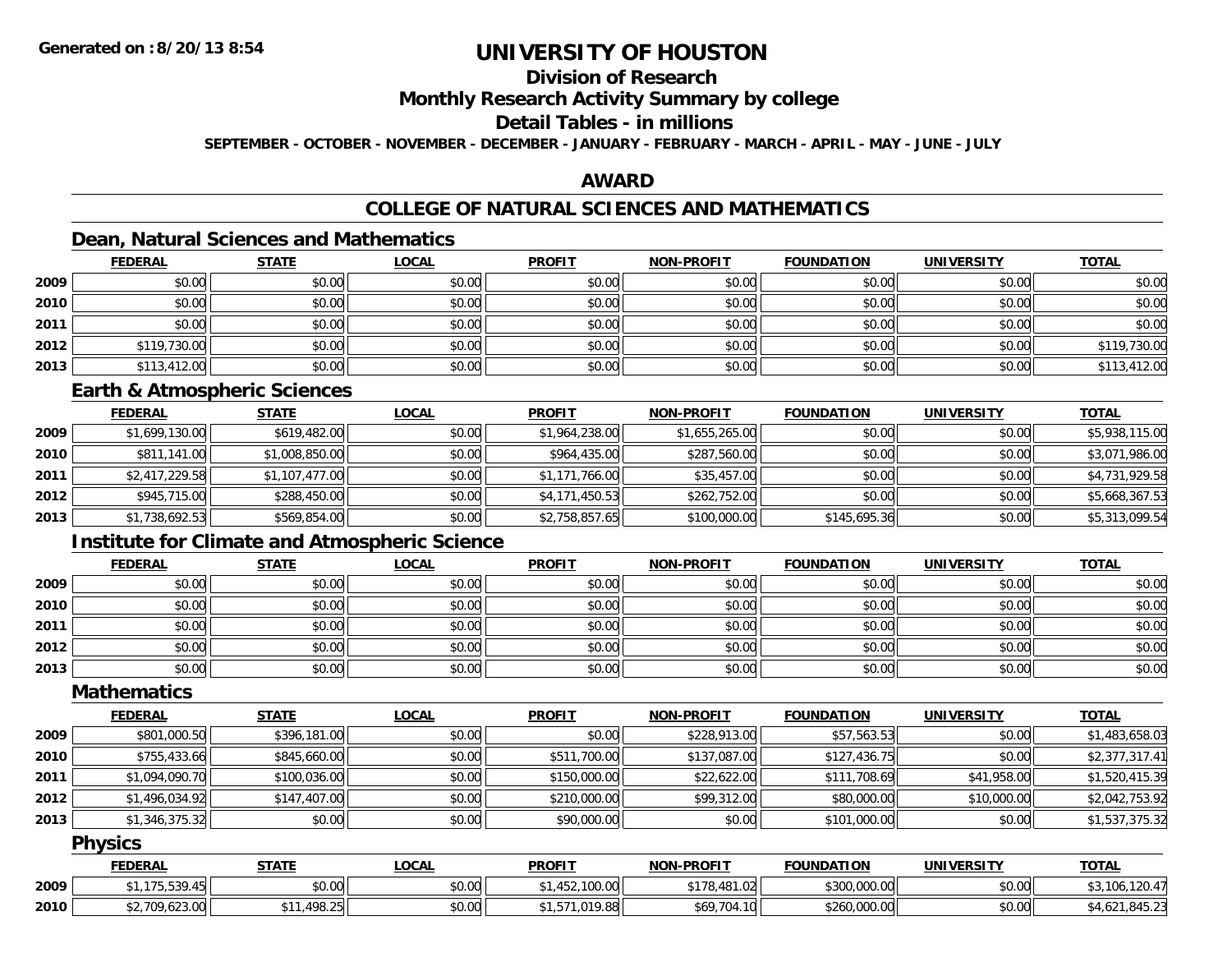#### **Division of Research**

**Monthly Research Activity Summary by college**

#### **Detail Tables - in millions**

**SEPTEMBER - OCTOBER - NOVEMBER - DECEMBER - JANUARY - FEBRUARY - MARCH - APRIL - MAY - JUNE - JULY**

#### **AWARD**

### **COLLEGE OF NATURAL SCIENCES AND MATHEMATICS**

|       | <b>Physics</b>  |                 |              |                 |                   |                   |                   |                  |  |  |  |  |
|-------|-----------------|-----------------|--------------|-----------------|-------------------|-------------------|-------------------|------------------|--|--|--|--|
|       | <b>FEDERAL</b>  | <b>STATE</b>    | <b>LOCAL</b> | <b>PROFIT</b>   | <b>NON-PROFIT</b> | <b>FOUNDATION</b> | <b>UNIVERSITY</b> | <u>TOTAL</u>     |  |  |  |  |
| 2011  | \$4,160,073.03  | \$0.00          | \$0.00       | \$897,550.00    | \$5,333.00        | \$210,000.00      | \$0.00            | \$5,272,956.03   |  |  |  |  |
| 2012  | \$2,810,464.94  | \$0.00          | \$0.00       | \$4,660,107.00  | \$49,225.00       | \$150,000.00      | \$0.00            | \$7,669,796.94   |  |  |  |  |
| 2013  | \$4,348,295.88  | \$0.00          | \$0.00       | \$1,020,573.00  | \$107,264.56      | \$160,000.00      | \$0.00            | \$5,636,133.44   |  |  |  |  |
| Total | \$90,729,811.45 | \$18,064,481.00 | \$0.00       | \$24,344,094.46 | \$7,487,342.34    | \$10,377,499.15   | \$717,692.00      | \$151,720,920.40 |  |  |  |  |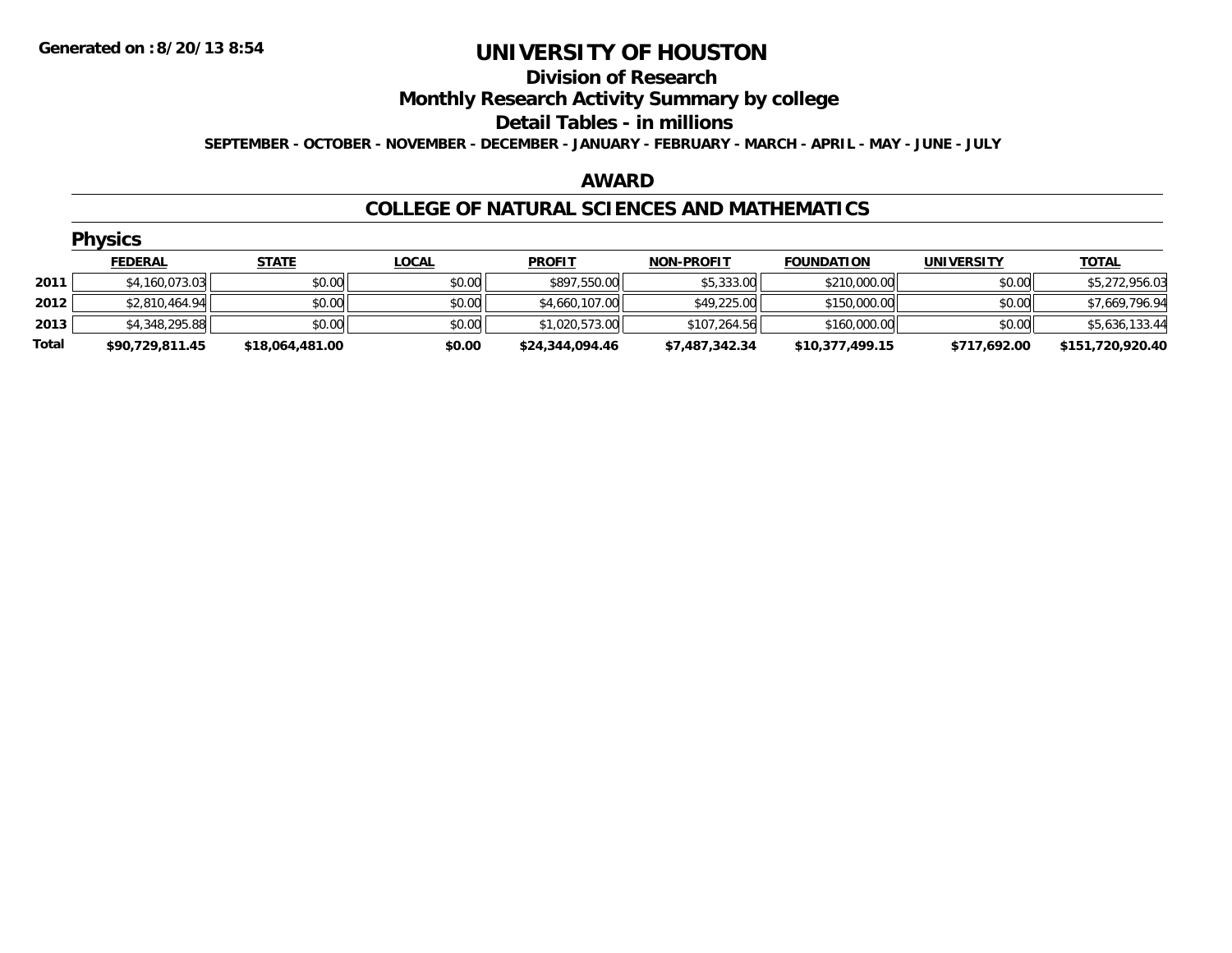# **Division of Research**

**Monthly Research Activity Summary by college**

#### **Detail Tables - in millions**

**SEPTEMBER - OCTOBER - NOVEMBER - DECEMBER - JANUARY - FEBRUARY - MARCH - APRIL - MAY - JUNE - JULY**

## **AWARD**

### **COLLEGE OF OPTOMETRY**

# **Optometry, Community**

|       | .               |              |              |                |                   |                   |                   |                 |
|-------|-----------------|--------------|--------------|----------------|-------------------|-------------------|-------------------|-----------------|
|       | <b>FEDERAL</b>  | <b>STATE</b> | <b>LOCAL</b> | <b>PROFIT</b>  | <b>NON-PROFIT</b> | <b>FOUNDATION</b> | <b>UNIVERSITY</b> | <b>TOTAL</b>    |
| 2009  | \$4,795,982.47  | \$73,714.00  | \$0.00       | \$218,570.00   | \$19,463.00       | \$40,000.00       | \$153,622.86      | \$5,301,352.33  |
| 2010  | \$4,776,067.96  | \$37,297.00  | \$0.00       | \$518,757.00   | \$2,100.00        | \$0.00            | \$302,194.48      | \$5,636,416.44  |
| 2011  | \$3,168,233.00  | \$0.00       | \$0.00       | \$361,543.22   | \$0.00            | \$20,000.00       | \$398,380.00      | \$3,948,156.22  |
| 2012  | \$3,795,967.94  | \$0.00       | \$0.00       | \$631,892.54   | \$0.00            | \$40,000.00       | \$402,970.00      | \$4,870,830.48  |
| 2013  | \$2,961,241.60  | \$0.00       | \$0.00       | \$1,911,840.90 | \$0.00            | \$0.00            | \$310,650.00      | \$5,183,732.50  |
| Total | \$19,497,492.97 | \$111.011.00 | \$0.00       | \$3,642,603.66 | \$21,563.00       | \$100,000.00      | \$1,567,817.34    | \$24,940,487.97 |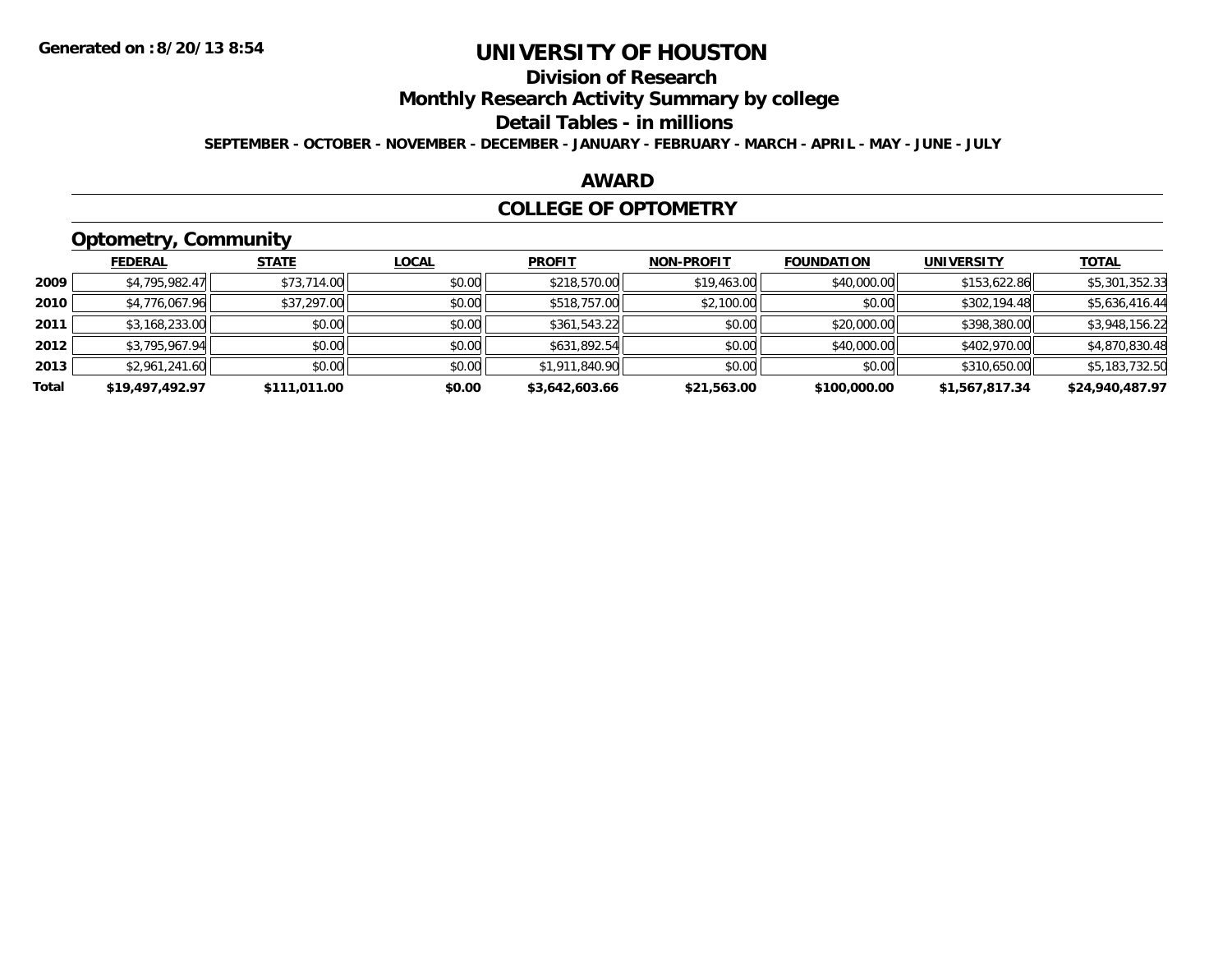# **Division of Research**

**Monthly Research Activity Summary by college**

# **Detail Tables - in millions**

**SEPTEMBER - OCTOBER - NOVEMBER - DECEMBER - JANUARY - FEBRUARY - MARCH - APRIL - MAY - JUNE - JULY**

## **AWARD**

# **COLLEGE OF PHARMACY**

# **Clinical Sciences and Administration**

|      | <b>FEDERAL</b> | <b>STATE</b> | <b>LOCAL</b> | <b>PROFIT</b> | <b>NON-PROFIT</b> | <b>FOUNDATION</b> | <b>UNIVERSITY</b> | <u>TOTAL</u>   |
|------|----------------|--------------|--------------|---------------|-------------------|-------------------|-------------------|----------------|
| 2009 | \$82,966.00    | \$0.00       | \$0.00       | \$247,946.00  | \$398,160.00      | \$0.00            | \$1,485.00        | \$730,557.00   |
| 2010 | \$305,908.85   | \$0.00       | \$0.00       | \$652,105.25  | \$66,001.00       | \$0.00            | \$0.00            | \$1,024,015.10 |
| 2011 | \$73,572.60    | \$14,886.00  | \$0.00       | \$174,463.80  | \$413,568.00      | \$25,000.00       | \$0.00            | \$701,490.40   |
| 2012 | \$299,290.30   | \$17,618.62  | \$0.00       | \$218,750.00  | \$17,081.95       | \$0.00            | \$0.00            | \$552,740.87   |
| 2013 | \$225,015.00   | \$0.00       | \$0.00       | \$599,897.46  | \$30,000.00       | \$2,500.00        | \$0.00            | \$857,412.46   |

## **Dean, Pharmacy**

|      | <u>FEDERAL</u> | <u>STATE</u> | <u>LOCAL</u> | <b>PROFIT</b> | <b>NON-PROFIT</b> | <b>FOUNDATION</b> | <b>UNIVERSITY</b> | <b>TOTAL</b> |
|------|----------------|--------------|--------------|---------------|-------------------|-------------------|-------------------|--------------|
| 2009 | \$0.00         | \$0.00       | \$0.00       | \$0.00        | \$0.00            | \$0.00            | \$0.00            | \$0.00       |
| 2010 | \$0.00         | \$0.00       | \$0.00       | \$0.00        | \$0.00            | \$0.00            | \$0.00            | \$0.00       |
| 2011 | \$0.00         | \$0.00       | \$0.00       | \$0.00        | \$0.00            | \$0.00            | \$0.00            | \$0.00       |
| 2012 | \$0.00         | \$0.00       | \$0.00       | \$0.00        | \$0.00            | \$0.00            | \$0.00            | \$0.00       |
| 2013 | \$0.00         | \$0.00       | \$0.00       | \$0.00        | \$0.00            | \$0.00            | \$0.00            | \$0.00       |

# **Pharmacological and Pharmaceutical Sciences**

|       | <b>FEDERAL</b>  | <b>STATE</b> | <b>LOCAL</b> | <b>PROFIT</b>  | <b>NON-PROFIT</b> | <b>FOUNDATION</b> | <b>UNIVERSITY</b> | <u>TOTAL</u>    |
|-------|-----------------|--------------|--------------|----------------|-------------------|-------------------|-------------------|-----------------|
| 2009  | \$2,045,738.92  | \$0.00       | \$0.00       | \$140,516.00   | \$176,970.00      | \$90,775.00       | \$0.00            | \$2,453,999.92  |
| 2010  | \$4,431,864.40  | \$36,660.00  | \$0.00       | \$19,200.00    | \$77,000.00       | \$75,000.00       | \$0.00            | \$4,639,724.40  |
| 2011  | \$2,274,296.40  | \$0.00       | \$0.00       | \$25,760.00    | \$0.00            | \$149,133.00      | \$0.00            | \$2,449,189.40  |
| 2012  | \$2,354,122.70  | \$0.00       | \$0.00       | \$16,000.00    | \$147,000.00      | \$88,961.00       | \$0.00            | \$2,606,083.70  |
| 2013  | \$1,763,408.49  | \$0.00       | \$0.00       | \$34,684.00    | \$10,000.00       | \$0.00            | \$0.00            | \$1,808,092.49  |
| Total | \$13,856,183.66 | \$69,164.62  | \$0.00       | \$2,129,322.51 | \$1,335,780.95    | \$431,369.00      | \$1,485.00        | \$17,823,305.74 |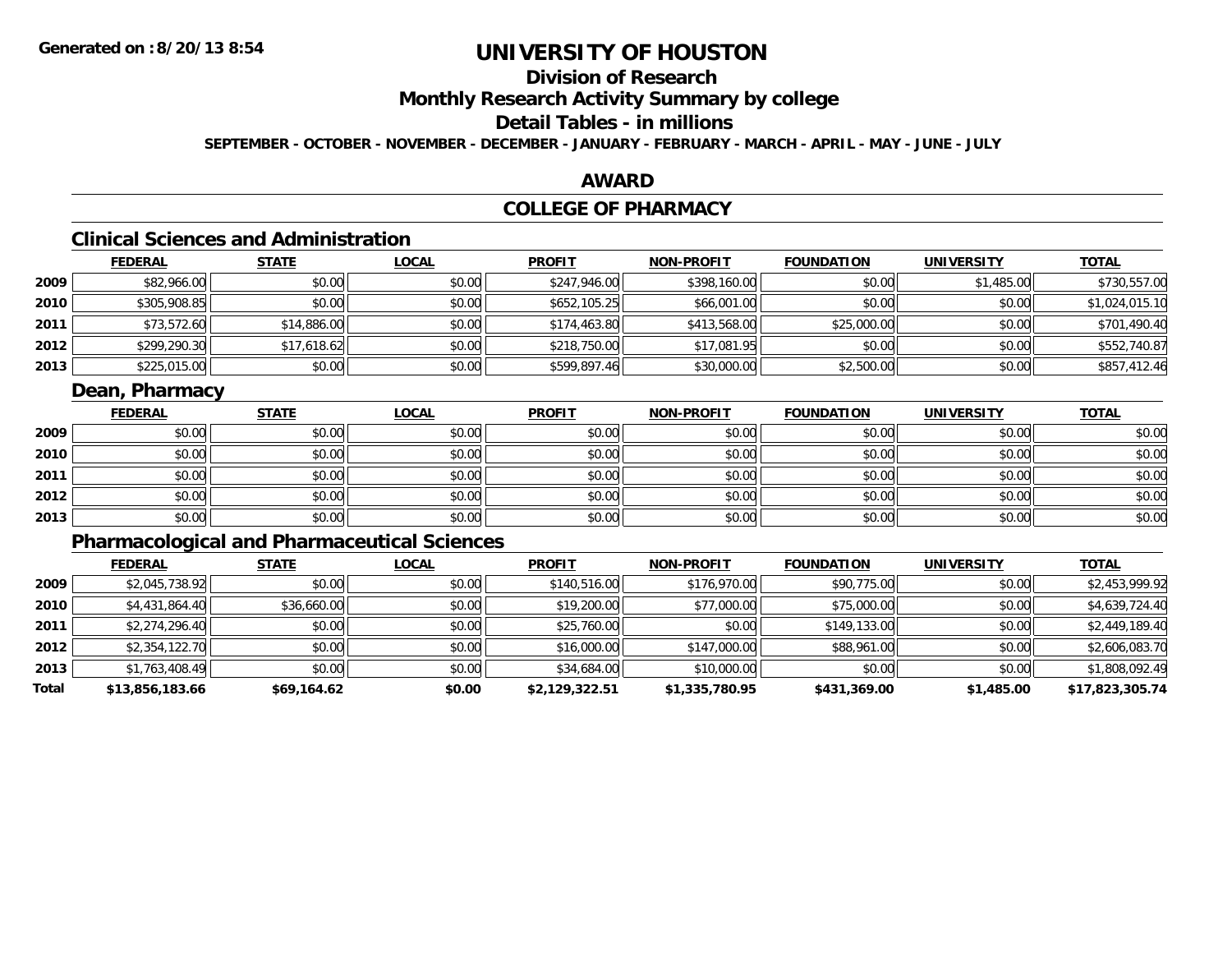#### **Division of Research**

**Monthly Research Activity Summary by college**

#### **Detail Tables - in millions**

**SEPTEMBER - OCTOBER - NOVEMBER - DECEMBER - JANUARY - FEBRUARY - MARCH - APRIL - MAY - JUNE - JULY**

## **AWARD**

### **COLLEGE OF TECHNOLOGY**

|      | <b>FEDERAL</b>                                | <b>STATE</b> | <b>LOCAL</b>                                  | <b>PROFIT</b> | <b>NON-PROFIT</b> | <b>FOUNDATION</b> | <b>UNIVERSITY</b> | <b>TOTAL</b> |
|------|-----------------------------------------------|--------------|-----------------------------------------------|---------------|-------------------|-------------------|-------------------|--------------|
| 2009 | \$0.00                                        | \$0.00       | \$0.00                                        | \$0.00        | \$0.00            | \$0.00            | \$0.00            | \$0.00       |
| 2011 | \$0.00                                        | \$0.00       | \$0.00                                        | \$0.00        | \$0.00            | \$0.00            | \$0.00            | \$0.00       |
|      | <b>Center for Technology Literacy</b>         |              |                                               |               |                   |                   |                   |              |
|      | <b>FEDERAL</b>                                | <b>STATE</b> | <b>LOCAL</b>                                  | <b>PROFIT</b> | <b>NON-PROFIT</b> | <b>FOUNDATION</b> | <b>UNIVERSITY</b> | <b>TOTAL</b> |
| 2010 | \$16,800.00                                   | \$0.00       | \$0.00                                        | \$0.00        | \$0.00            | \$0.00            | \$0.00            | \$16,800.00  |
| 2011 | \$79,253.50                                   | \$0.00       | \$0.00                                        | \$0.00        | \$0.00            | \$0.00            | \$0.00            | \$79,253.50  |
| 2012 | \$111,690.00                                  | \$0.00       | \$0.00                                        | \$0.00        | \$0.00            | \$0.00            | \$0.00            | \$111,690.00 |
| 2013 | \$203,427.00                                  | \$0.00       | \$0.00                                        | \$0.00        | \$0.00            | \$0.00            | \$0.00            | \$203,427.00 |
|      | Dean, Technology                              |              |                                               |               |                   |                   |                   |              |
|      | <b>FEDERAL</b>                                | <b>STATE</b> | <b>LOCAL</b>                                  | <b>PROFIT</b> | <b>NON-PROFIT</b> | <b>FOUNDATION</b> | <b>UNIVERSITY</b> | <b>TOTAL</b> |
| 2009 | \$470,639.00                                  | \$0.00       | \$0.00                                        | \$0.00        | \$0.00            | \$0.00            | \$0.00            | \$470,639.00 |
| 2010 | \$429,651.10                                  | \$0.00       | \$0.00                                        | \$0.00        | \$0.00            | \$0.00            | \$0.00            | \$429,651.10 |
| 2011 | \$144,483.49                                  | \$0.00       | \$0.00                                        | \$0.00        | \$0.00            | \$0.00            | \$0.00            | \$144,483.49 |
| 2012 | \$342,089.00                                  | \$21,144.00  | \$0.00                                        | \$0.00        | \$0.00            | \$0.00            | \$0.00            | \$363,233.00 |
| 2013 | \$0.00                                        | \$59,654.40  | \$0.00                                        | \$0.00        | \$0.00            | \$0.00            | \$0.00            | \$59,654.40  |
|      | <b>Engineering Technology</b>                 |              |                                               |               |                   |                   |                   |              |
|      | <b>FEDERAL</b>                                | <b>STATE</b> | <b>LOCAL</b>                                  | <b>PROFIT</b> | <b>NON-PROFIT</b> | <b>FOUNDATION</b> | <b>UNIVERSITY</b> | <b>TOTAL</b> |
| 2009 | \$770,324.39                                  | \$0.00       | \$0.00                                        | \$71,000.00   | \$55,603.00       | \$0.00            | \$0.00            | \$896,927.39 |
| 2010 | \$650,060.70                                  | \$0.00       | \$0.00                                        | \$111,000.00  | \$0.00            | \$0.00            | \$0.00            | \$761,060.70 |
| 2011 | \$593,491.00                                  | \$183.93     | \$0.00                                        | \$0.00        | \$28,702.00       | \$18,100.00       | \$0.00            | \$640,476.93 |
| 2012 | \$173,699.31                                  | \$0.00       | \$0.00                                        | \$0.00        | \$48,974.00       | \$63,210.00       | \$0.00            | \$285,883.31 |
| 2013 | \$324,391.44                                  | \$14,913.60  | \$0.00                                        | \$128,797.00  | \$0.00            | \$0.00            | \$0.00            | \$468,102.04 |
|      |                                               |              | <b>Human Development and Consumer Science</b> |               |                   |                   |                   |              |
|      | <b>FEDERAL</b>                                | <b>STATE</b> | <b>LOCAL</b>                                  | <b>PROFIT</b> | <b>NON-PROFIT</b> | <b>FOUNDATION</b> | <b>UNIVERSITY</b> | <b>TOTAL</b> |
| 2009 | \$0.00                                        | \$0.00       | \$0.00                                        | \$10,000.00   | \$0.00            | \$0.00            | \$0.00            | \$10,000.00  |
| 2010 | \$1,000.00                                    | \$0.00       | \$0.00                                        | \$75,704.00   | \$0.00            | \$0.00            | \$0.00            | \$76,704.00  |
| 2013 | \$5,000.00                                    | \$0.00       | \$0.00                                        | \$0.00        | \$0.00            | \$0.00            | \$0.00            | \$5,000.00   |
|      | <b>Information &amp; Logistics Technology</b> |              |                                               |               |                   |                   |                   |              |
|      | <b>FEDERAL</b>                                | <b>STATE</b> | <b>LOCAL</b>                                  | <b>PROFIT</b> | <b>NON-PROFIT</b> | <b>FOUNDATION</b> | <b>UNIVERSITY</b> | <b>TOTAL</b> |
| 2009 | \$199,117.20                                  | \$0.00       | \$0.00                                        | \$0.00        | \$20,094.00       | \$0.00            | \$0.00            | \$219,211.20 |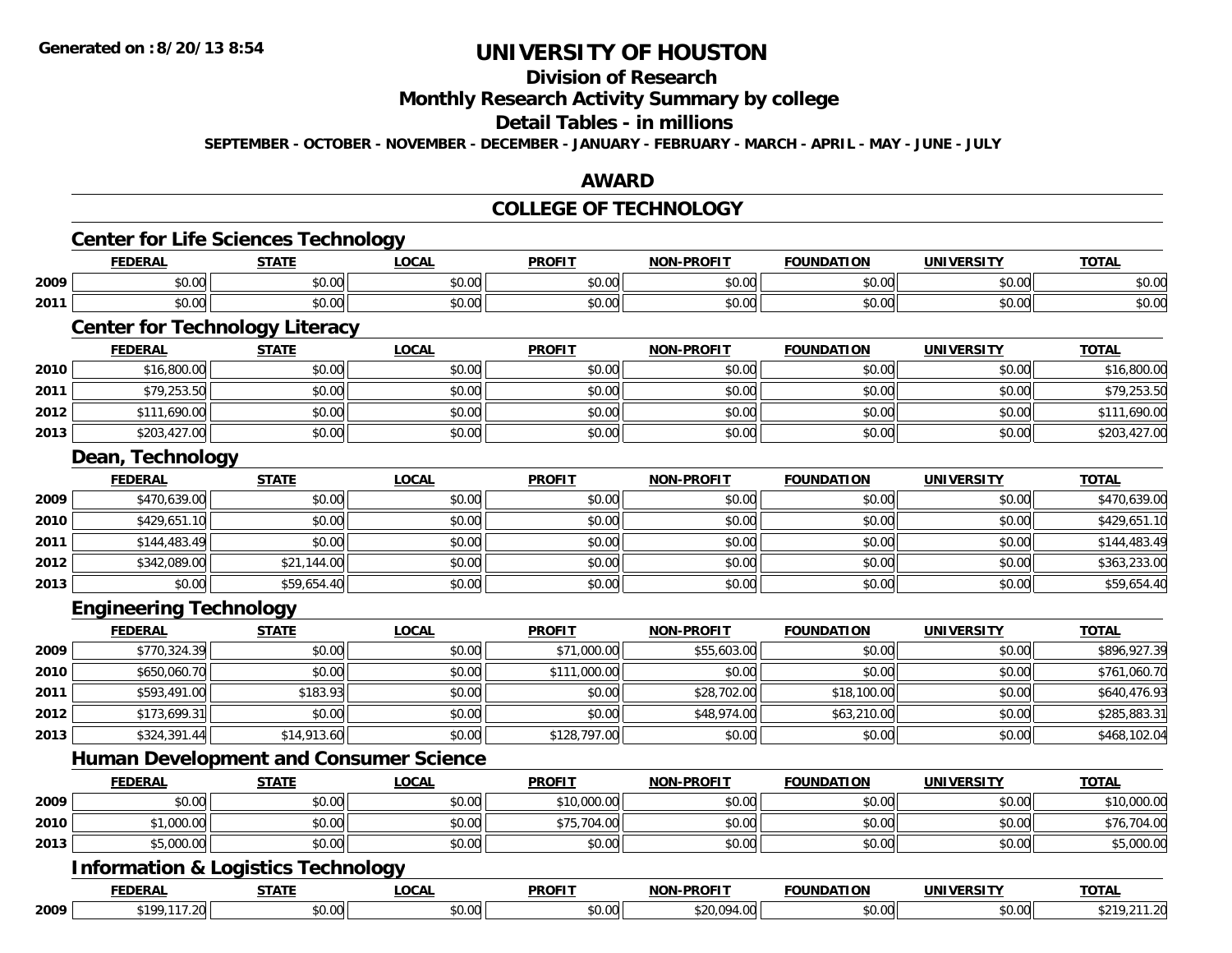# **Division of Research**

**Monthly Research Activity Summary by college**

# **Detail Tables - in millions**

**SEPTEMBER - OCTOBER - NOVEMBER - DECEMBER - JANUARY - FEBRUARY - MARCH - APRIL - MAY - JUNE - JULY**

## **AWARD**

## **COLLEGE OF TECHNOLOGY**

## **Information & Logistics Technology**

|      | <u>FEDERAL</u> | <b>STATE</b> | <b>_OCAL</b>             | <b>PROFIT</b> | <b>NON-PROFIT</b> | <b>FOUNDATION</b> | UNIVERSITY | <b>TOTAL</b>        |
|------|----------------|--------------|--------------------------|---------------|-------------------|-------------------|------------|---------------------|
| 2010 | \$121,248.00   | \$0.00       | $\circ$ $\circ$<br>DU.UU | \$0.00        | 400.00<br>ሖ       | \$0.00            | \$0.00     | 0.648.00<br>$^{24}$ |
| 2011 | \$144,253.50   | \$0.00       | \$0.00                   | \$0.00        | .100.00<br>ΨF.    | \$0.00            | \$0.00     |                     |
| 2012 | \$5,000.00     | \$0.00       | \$0.00                   | \$0.00        | \$0.00            | \$0.00            | \$0.00     | \$5,000.00          |

# **Texas Manufacturing Assistance Center**

|       | <b>FEDERAL</b> | <b>STATE</b> | <b>LOCAL</b> | <b>PROFIT</b> | <b>NON-PROFIT</b> | <b>FOUNDATION</b> | <b>UNIVERSITY</b> | <b>TOTAL</b>   |
|-------|----------------|--------------|--------------|---------------|-------------------|-------------------|-------------------|----------------|
| 2009  | \$0.00         | \$0.00       | \$0.00       | \$0.00        | \$0.00            | \$0.00            | \$0.00            | \$0.00         |
| 2010  | \$0.00         | \$0.00       | \$0.00       | \$0.00        | \$0.00            | \$0.00            | \$0.00            | \$0.00         |
| 2011  | \$0.00         | \$0.00       | \$0.00       | \$0.00        | \$0.00            | \$0.00            | \$0.00            | \$0.00         |
| 2012  | \$0.00         | \$0.00       | \$0.00       | \$0.00        | \$0.00            | \$0.00            | \$0.00            | \$0.00         |
| 2013  | \$0.00         | \$0.00       | \$0.00       | \$0.00        | \$0.00            | \$0.00            | \$0.00            | \$0.00         |
| Total | \$4,785,618.63 | \$95,895.93  | \$0.00       | \$396,501.00  | \$161,873.00      | \$81,310.00       | \$0.00            | \$5,521,198.56 |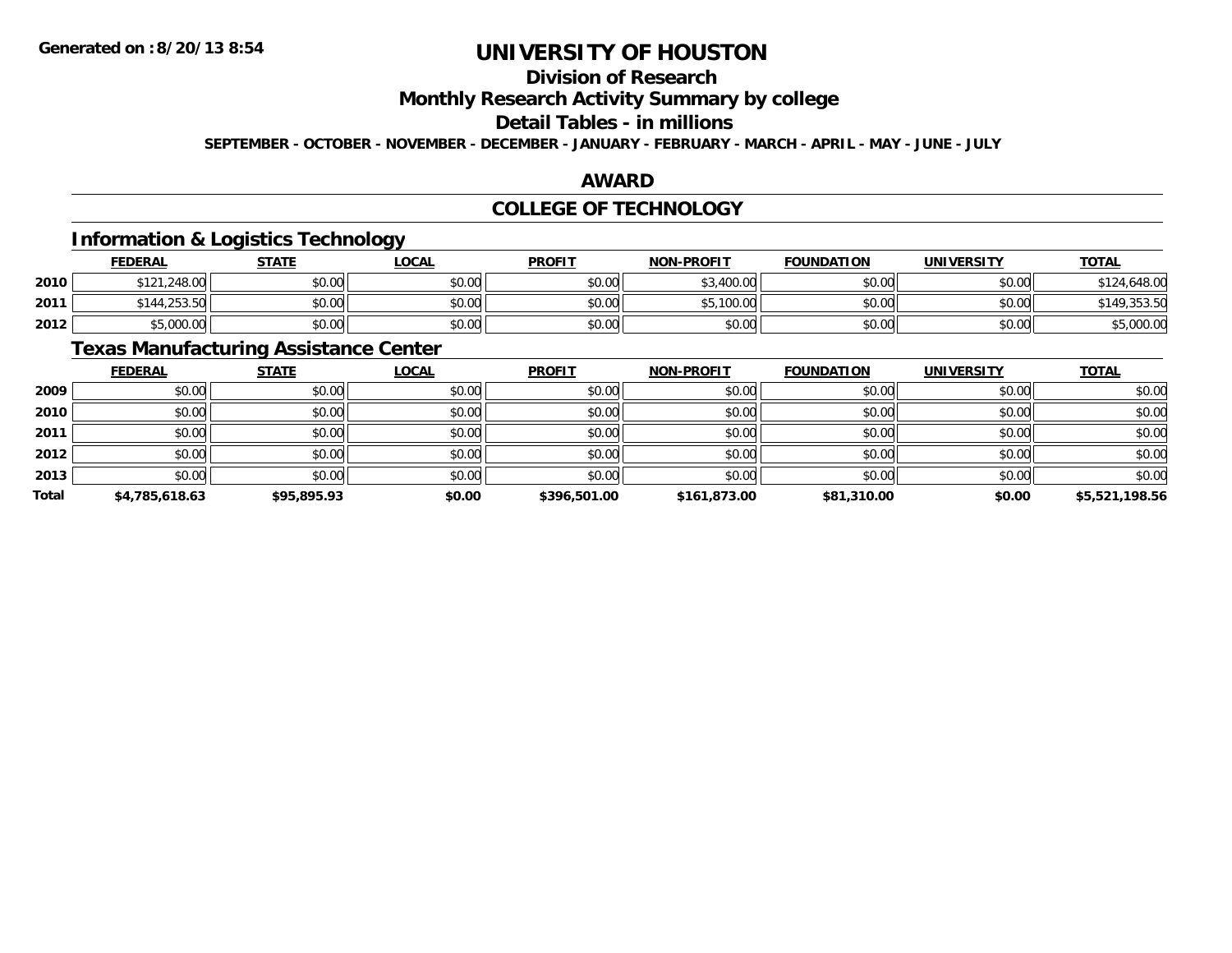**2010**

**2011**

# **UNIVERSITY OF HOUSTON**

# **Division of Research**

**Monthly Research Activity Summary by college**

#### **Detail Tables - in millions**

**SEPTEMBER - OCTOBER - NOVEMBER - DECEMBER - JANUARY - FEBRUARY - MARCH - APRIL - MAY - JUNE - JULY**

## **AWARD**

# **CULLEN COLLEGE OF ENGINEERING**

|      | <b>FEDERAL</b>              | <b>STATE</b>                                             | <b>LOCAL</b> | <b>PROFIT</b>  | <b>NON-PROFIT</b> | <b>FOUNDATION</b> | <b>UNIVERSITY</b> | <b>TOTAL</b>   |
|------|-----------------------------|----------------------------------------------------------|--------------|----------------|-------------------|-------------------|-------------------|----------------|
| 2009 | \$582,924.48                | \$0.00                                                   | \$0.00       | \$0.00         | \$100,000.00      | \$0.00            | \$0.00            | \$682,924.48   |
| 2010 | \$335,629.00                | \$0.00                                                   | \$0.00       | \$0.00         | \$0.00            | \$4,594.00        | \$0.00            | \$340,223.00   |
| 2011 | \$301,016.00                | \$0.00                                                   | \$0.00       | \$0.00         | \$0.00            | \$0.00            | \$0.00            | \$301,016.00   |
| 2012 | \$2,405,394.86              | \$0.00                                                   | \$0.00       | \$0.00         | \$0.00            | \$0.00            | \$0.00            | \$2,405,394.86 |
| 2013 | \$1,393,746.00              | \$0.00                                                   | \$0.00       | \$0.00         | \$2,000.00        | \$0.00            | \$0.00            | \$1,395,746.00 |
|      |                             | <b>Center for Innovative Grouting Materials and Tech</b> |              |                |                   |                   |                   |                |
|      | <b>FEDERAL</b>              | <b>STATE</b>                                             | <b>LOCAL</b> | <b>PROFIT</b>  | <b>NON-PROFIT</b> | <b>FOUNDATION</b> | <b>UNIVERSITY</b> | <b>TOTAL</b>   |
| 2010 | \$0.00                      | \$0.00                                                   | \$0.00       | \$0.00         | \$0.00            | \$0.00            | \$0.00            | \$0.00         |
| 2011 | \$0.00                      | \$0.00                                                   | \$0.00       | \$0.00         | \$0.00            | \$0.00            | \$0.00            | \$0.00         |
| 2012 | \$0.00                      | \$0.00                                                   | \$0.00       | \$0.00         | \$0.00            | \$0.00            | \$0.00            | \$0.00         |
| 2013 | \$0.00                      | \$0.00                                                   | \$0.00       | \$0.00         | \$0.00            | \$0.00            | \$0.00            | \$0.00         |
|      | <b>Chemical Engineering</b> |                                                          |              |                |                   |                   |                   |                |
|      | <b>FEDERAL</b>              | <b>STATE</b>                                             | <b>LOCAL</b> | <b>PROFIT</b>  | <b>NON-PROFIT</b> | <b>FOUNDATION</b> | <b>UNIVERSITY</b> | <b>TOTAL</b>   |
| 2009 | \$1,810,660.64              | \$7,072,059.00                                           | \$100,000.00 | \$322,140.00   | \$40,000.00       | \$119,499.84      | \$160,200.00      | \$9,624,559.48 |
| 2010 | \$8,404,846.95              | \$289,970.00                                             | \$95,588.00  | \$561,766.79   | \$0.00            | \$112,200.00      | \$40,818.00       | \$9,505,189.74 |
| 2011 | \$4,787,394.38              | \$301,766.25                                             | \$70,000.00  | \$918,657.00   | \$0.00            | \$160,900.00      | \$114,642.00      | \$6,353,359.63 |
| 2012 | \$2,975,028.56              | \$160,000.00                                             | \$0.00       | \$1,351,246.57 | \$100,000.00      | \$220,900.00      | \$126,280.00      | \$4,933,455.13 |
| 2013 | \$3,387,683.20              | \$90,813.00                                              | \$0.00       | \$2,068,272.00 | \$425,000.00      | \$170,000.00      | \$195,940.00      | \$6,337,708.20 |
|      | <b>Civil Engineering</b>    |                                                          |              |                |                   |                   |                   |                |
|      | <b>FEDERAL</b>              | <b>STATE</b>                                             | <b>LOCAL</b> | <b>PROFIT</b>  | <b>NON-PROFIT</b> | <b>FOUNDATION</b> | <b>UNIVERSITY</b> | <b>TOTAL</b>   |
| 2009 | \$1,442,172.00              | \$581,409.73                                             | \$0.00       | \$104,000.00   | \$75,752.00       | \$100,000.00      | \$20,000.00       | \$2,323,333.73 |
| 2010 | \$3,278,569.82              | \$678,715.81                                             | \$0.00       | \$30,359.20    | \$13,000.00       | \$50,250.00       | \$0.00            | \$4,050,894.83 |
| 2011 | \$2,581,260.88              | \$573,794.98                                             | \$100,000.00 | \$214,311.80   | \$75,623.00       | \$0.00            | \$65,000.00       | \$3,609,990.66 |
| 2012 | \$3,806,856.31              | \$612,633.00                                             | \$0.00       | \$393,753.10   | \$186,885.00      | \$133,334.00      | \$16,002.00       | \$5,149,463.40 |
| 2013 | \$3,353,045.63              | \$367,006.00                                             | \$0.00       | \$260,215.00   | \$114,953.70      | \$360,295.00      | \$0.00            | \$4,455,515.33 |
|      |                             | <b>Composites Engineering and Applications Center</b>    |              |                |                   |                   |                   |                |
|      | <b>FEDERAL</b>              | <b>STATE</b>                                             | <b>LOCAL</b> | <b>PROFIT</b>  | <b>NON-PROFIT</b> | <b>FOUNDATION</b> | <b>UNIVERSITY</b> | <b>TOTAL</b>   |

0 \$0.00 \$0.00 \$0.00 \$0.00 \$0.00 \$0.00 \$0.00 \$0.00 \$0.00 \$0.00 \$0.00 \$0.00 \$0.00 \$0.00 \$0.00 \$0.00 \$0.00 \$0.00

\$0.00 \$0.00 \$0.00 \$0.00 \$0.00 \$0.00 \$0.00 \$0.00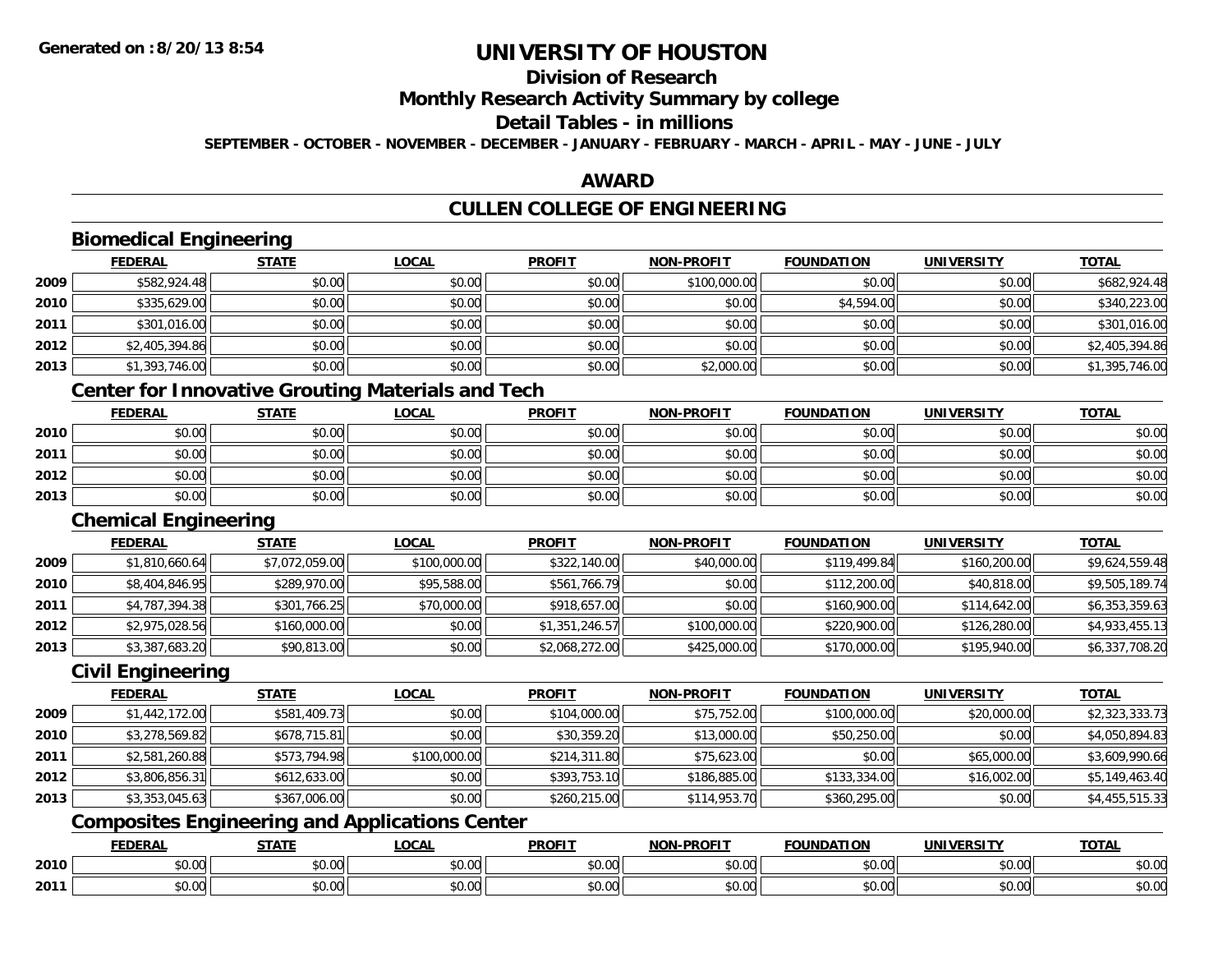# **Division of Research**

**Monthly Research Activity Summary by college**

#### **Detail Tables - in millions**

**SEPTEMBER - OCTOBER - NOVEMBER - DECEMBER - JANUARY - FEBRUARY - MARCH - APRIL - MAY - JUNE - JULY**

### **AWARD**

# **CULLEN COLLEGE OF ENGINEERING**

|      | Dean, Engineering                            |                |              |                |                   |                   |                   |                |
|------|----------------------------------------------|----------------|--------------|----------------|-------------------|-------------------|-------------------|----------------|
|      | <b>FEDERAL</b>                               | <b>STATE</b>   | <b>LOCAL</b> | <b>PROFIT</b>  | <b>NON-PROFIT</b> | <b>FOUNDATION</b> | <b>UNIVERSITY</b> | <b>TOTAL</b>   |
| 2009 | \$0.00                                       | \$0.00         | \$0.00       | \$0.00         | \$0.00            | \$0.00            | \$0.00            | \$0.00         |
| 2010 | \$0.00                                       | \$0.00         | \$0.00       | \$0.00         | \$0.00            | \$0.00            | \$0.00            | \$0.00         |
| 2011 | \$0.00                                       | \$0.00         | \$0.00       | \$0.00         | \$0.00            | \$0.00            | \$0.00            | \$0.00         |
| 2013 | \$39,999.10                                  | \$0.00         | \$0.00       | \$0.00         | \$0.00            | \$0.00            | \$0.00            | \$39,999.10    |
|      | <b>Electrical &amp; Computer Engineering</b> |                |              |                |                   |                   |                   |                |
|      | <b>FEDERAL</b>                               | <b>STATE</b>   | <b>LOCAL</b> | <b>PROFIT</b>  | <b>NON-PROFIT</b> | <b>FOUNDATION</b> | <b>UNIVERSITY</b> | <b>TOTAL</b>   |
| 2009 | \$3,357,897.89                               | \$59,985.00    | \$0.00       | \$502,293.00   | \$267,012.28      | \$0.00            | \$19,800.00       | \$4,206,988.17 |
| 2010 | \$3,788,371.29                               | \$410,294.51   | \$0.00       | \$415,000.00   | \$131,500.00      | \$50,000.00       | \$0.00            | \$4,795,165.80 |
| 2011 | \$5,494,479.80                               | \$63,391.24    | \$0.00       | \$478,533.00   | \$0.00            | \$50,000.00       | \$0.00            | \$6,086,404.04 |
| 2012 | \$6,016,470.59                               | \$44,704.20    | \$0.00       | \$470,157.50   | \$27,500.00       | \$50,000.00       | \$0.00            | \$6,608,832.29 |
| 2013 | \$2,240,671.96                               | \$35,263.20    | \$0.00       | \$640,698.00   | \$228,367.30      | \$123,591.00      | \$5,000.00        | \$3,273,591.46 |
|      | <b>Industrial Engineering</b>                |                |              |                |                   |                   |                   |                |
|      | <b>FEDERAL</b>                               | <b>STATE</b>   | <b>LOCAL</b> | <b>PROFIT</b>  | <b>NON-PROFIT</b> | <b>FOUNDATION</b> | <b>UNIVERSITY</b> | <b>TOTAL</b>   |
| 2009 | \$260,381.00                                 | \$50,685.00    | \$0.00       | \$0.00         | \$0.00            | \$0.00            | \$0.00            | \$311,066.00   |
| 2010 | \$569,322.00                                 | \$144,351.00   | \$431,266.00 | \$0.00         | \$0.00            | \$0.00            | \$0.00            | \$1,144,939.00 |
| 2011 | \$171,276.00                                 | \$16,828.00    | \$0.00       | \$0.00         | \$0.00            | \$0.00            | \$0.00            | \$188,104.00   |
| 2012 | \$0.00                                       | \$0.00         | \$0.00       | \$0.00         | \$0.00            | \$0.00            | \$0.00            | \$0.00         |
| 2013 | \$0.00                                       | \$39,855.00    | \$0.00       | \$0.00         | \$0.00            | \$40,218.65       | \$0.00            | \$80,073.65    |
|      | <b>Mechanical Engineering</b>                |                |              |                |                   |                   |                   |                |
|      | <b>FEDERAL</b>                               | <b>STATE</b>   | <b>LOCAL</b> | <b>PROFIT</b>  | <b>NON-PROFIT</b> | <b>FOUNDATION</b> | <b>UNIVERSITY</b> | <b>TOTAL</b>   |
| 2009 | \$3,290,554.71                               | \$0.00         | \$0.00       | \$340,873.00   | \$149,293.00      | \$0.00            | \$44,809.00       | \$3,825,529.71 |
| 2010 | \$5,102,062.40                               | \$2,104,214.75 | \$0.00       | \$1,083,162.80 | \$114,965.00      | \$153,964.00      | \$0.00            | \$8,558,368.95 |
| 2011 | \$2,176,550.30                               | \$0.00         | \$0.00       | \$546,708.20   | \$0.00            | \$0.00            | \$0.00            | \$2,723,258.50 |
| 2012 | \$4,317,172.40                               | \$0.00         | \$0.00       | \$125,339.43   | \$0.00            | \$258,945.64      | \$0.00            | \$4,701,457.47 |
| 2013 | \$3,888,320.53                               | \$122,500.00   | \$0.00       | \$833,261.00   | \$22,000.00       | \$266,789.08      | \$0.00            | \$5,132,870.61 |
|      | <b>National Wind Energy Center</b>           |                |              |                |                   |                   |                   |                |
|      | <b>FEDERAL</b>                               | <b>STATE</b>   | <b>LOCAL</b> | <b>PROFIT</b>  | <b>NON-PROFIT</b> | <b>FOUNDATION</b> | <b>UNIVERSITY</b> | <b>TOTAL</b>   |
| 2010 | \$0.00                                       | \$0.00         | \$0.00       | \$0.00         | \$0.00            | \$0.00            | \$0.00            | \$0.00         |
| 2011 | \$0.00                                       | \$0.00         | \$0.00       | \$0.00         | \$0.00            | \$0.00            | \$0.00            | \$0.00         |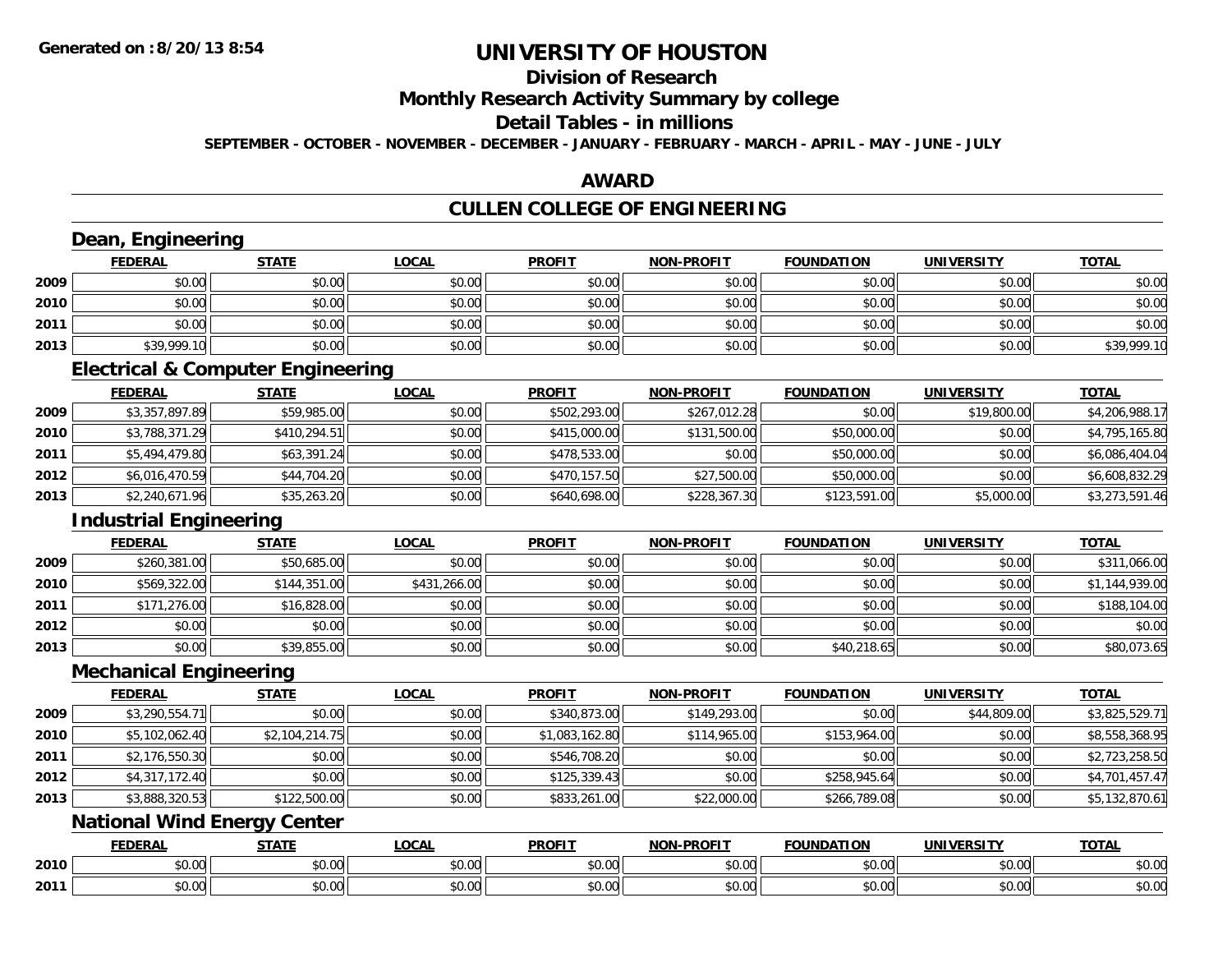# **Division of Research**

**Monthly Research Activity Summary by college**

**Detail Tables - in millions**

**SEPTEMBER - OCTOBER - NOVEMBER - DECEMBER - JANUARY - FEBRUARY - MARCH - APRIL - MAY - JUNE - JULY**

## **AWARD**

# **CULLEN COLLEGE OF ENGINEERING**

## **SW Public Safety Technology Center**

|              | <b>FEDERAL</b>  | <b>STATE</b>    | <u>LOCAL</u> | <b>PROFIT</b>   | <b>NON-PROFIT</b> | <b>FOUNDATION</b> | UNIVERSITY   | <u>TOTAL</u>     |
|--------------|-----------------|-----------------|--------------|-----------------|-------------------|-------------------|--------------|------------------|
| 2009         | \$0.00          | \$0.00          | \$0.00       | \$0.00          | \$0.00            | \$0.00            | \$0.00       | \$0.00           |
| 2010         | \$0.00          | \$0.00          | \$0.00       | \$0.00          | \$0.00            | \$0.00            | \$0.00       | \$0.00           |
| <b>Total</b> | \$81,559,758.66 | \$13,820,239.67 | \$796,854.00 | \$11,660,747.39 | \$2,073,851.28    | \$2,425,481.21    | \$808,491.00 | \$113.145.423.21 |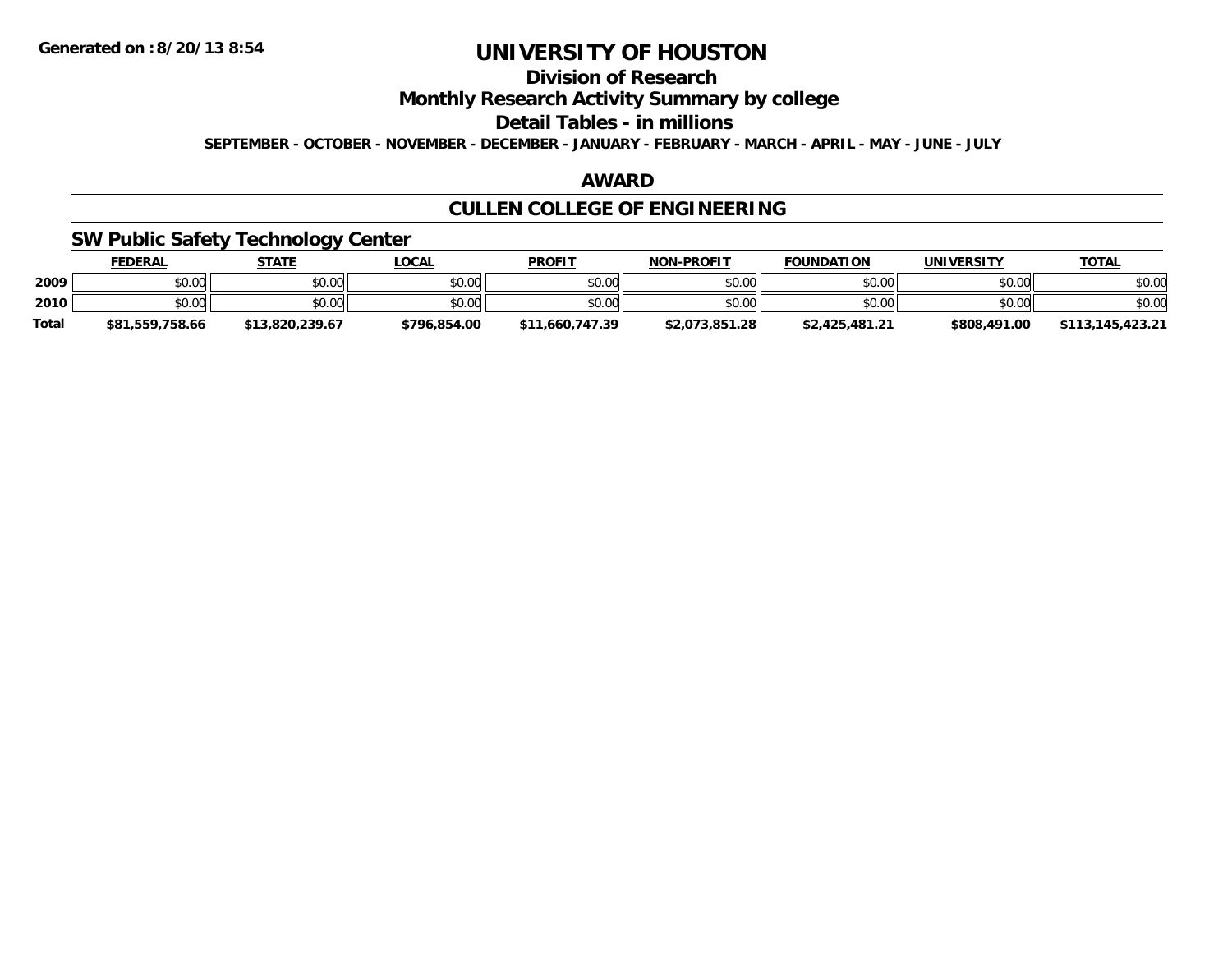# **Division of Research**

**Monthly Research Activity Summary by college**

#### **Detail Tables - in millions**

**SEPTEMBER - OCTOBER - NOVEMBER - DECEMBER - JANUARY - FEBRUARY - MARCH - APRIL - MAY - JUNE - JULY**

## **AWARD**

# **DIVISION OF RESEARCH**

|      | <b>FEDERAL</b>                                            | <b>STATE</b> | <b>LOCAL</b> | <b>PROFIT</b> | <b>NON-PROFIT</b> | <b>FOUNDATION</b> | <b>UNIVERSITY</b> | <b>TOTAL</b> |  |  |  |
|------|-----------------------------------------------------------|--------------|--------------|---------------|-------------------|-------------------|-------------------|--------------|--|--|--|
| 2011 | \$0.00                                                    | \$0.00       | \$0.00       | \$70,000.00   | \$0.00            | \$0.00            | \$0.00            | \$70,000.00  |  |  |  |
|      | <b>Center for Advanced Materials</b>                      |              |              |               |                   |                   |                   |              |  |  |  |
|      | <b>FEDERAL</b>                                            | <b>STATE</b> | <b>LOCAL</b> | <b>PROFIT</b> | <b>NON-PROFIT</b> | <b>FOUNDATION</b> | <b>UNIVERSITY</b> | <b>TOTAL</b> |  |  |  |
| 2009 | \$0.00                                                    | \$0.00       | \$0.00       | \$0.00        | \$0.00            | \$0.00            | \$0.00            | \$0.00       |  |  |  |
| 2010 | \$10,000.00                                               | \$68,153.35  | \$0.00       | \$10,000.00   | \$0.00            | \$0.00            | \$0.00            | \$88,153.35  |  |  |  |
| 2011 | \$40,000.00                                               | \$2,229.90   | \$0.00       | \$0.00        | \$0.00            | \$0.00            | \$0.00            | \$42,229.90  |  |  |  |
| 2012 | \$0.00                                                    | \$0.00       | \$0.00       | \$0.00        | \$0.00            | \$0.00            | \$0.00            | \$0.00       |  |  |  |
| 2013 | \$0.00                                                    | \$0.00       | \$0.00       | \$0.00        | \$0.00            | \$0.00            | \$0.00            | \$0.00       |  |  |  |
|      | <b>Center for Biomedical &amp; Environmental Genomics</b> |              |              |               |                   |                   |                   |              |  |  |  |
|      | <b>FEDERAL</b>                                            | <b>STATE</b> | <b>LOCAL</b> | <b>PROFIT</b> | <b>NON-PROFIT</b> | <b>FOUNDATION</b> | <b>UNIVERSITY</b> | <b>TOTAL</b> |  |  |  |
| 2009 | \$0.00                                                    | \$0.00       | \$0.00       | \$0.00        | \$0.00            | \$0.00            | \$0.00            | \$0.00       |  |  |  |
| 2010 | \$0.00                                                    | \$0.00       | \$0.00       | \$0.00        | \$0.00            | \$0.00            | \$0.00            | \$0.00       |  |  |  |
| 2011 | \$0.00                                                    | \$0.00       | \$0.00       | \$0.00        | \$0.00            | \$0.00            | \$0.00            | \$0.00       |  |  |  |
| 2012 | \$0.00                                                    | \$0.00       | \$0.00       | \$0.00        | \$0.00            | \$0.00            | \$0.00            | \$0.00       |  |  |  |
| 2013 | \$0.00                                                    | \$0.00       | \$0.00       | \$0.00        | \$0.00            | \$0.00            | \$0.00            | \$0.00       |  |  |  |
|      | <b>Center for Industrial Partnerships</b>                 |              |              |               |                   |                   |                   |              |  |  |  |
|      | <b>FEDERAL</b>                                            | <b>STATE</b> | <b>LOCAL</b> | <b>PROFIT</b> | <b>NON-PROFIT</b> | <b>FOUNDATION</b> | <b>UNIVERSITY</b> | <b>TOTAL</b> |  |  |  |
| 2009 | \$249,000.00                                              | \$0.00       | \$0.00       | \$50,250.00   | \$0.00            | \$0.00            | \$0.00            | \$299,250.00 |  |  |  |
| 2012 | \$10,571.52                                               | \$0.00       | \$0.00       | \$100,500.00  | \$0.00            | \$0.00            | \$0.00            | \$111,071.52 |  |  |  |
| 2013 | \$9,370.49                                                | \$0.00       | \$0.00       | \$0.00        | \$0.00            | \$0.00            | \$0.00            | \$9,370.49   |  |  |  |
|      | <b>Center for Neuromotor &amp; Biomechanics Research</b>  |              |              |               |                   |                   |                   |              |  |  |  |
|      | <b>FEDERAL</b>                                            | <b>STATE</b> | <b>LOCAL</b> | <b>PROFIT</b> | NON-PROFIT        | <b>FOUNDATION</b> | <b>UNIVERSITY</b> | <b>TOTAL</b> |  |  |  |
| 2009 | \$0.00                                                    | \$0.00       | \$0.00       | \$0.00        | \$0.00            | \$0.00            | \$0.00            | \$0.00       |  |  |  |
| 2010 | \$0.00                                                    | \$0.00       | \$0.00       | \$0.00        | \$0.00            | \$0.00            | \$0.00            | \$0.00       |  |  |  |
| 2012 | \$0.00                                                    | \$0.00       | \$0.00       | \$0.00        | \$0.00            | \$0.00            | \$0.00            | \$0.00       |  |  |  |
| 2013 | \$0.00                                                    | \$0.00       | \$0.00       | \$0.00        | \$0.00            | \$0.00            | \$0.00            | \$0.00       |  |  |  |
|      | <b>Division of Research</b>                               |              |              |               |                   |                   |                   |              |  |  |  |
|      | <b>FEDERAL</b>                                            | <b>STATE</b> | <b>LOCAL</b> | <b>PROFIT</b> | <b>NON-PROFIT</b> | <b>FOUNDATION</b> | <b>UNIVERSITY</b> | <b>TOTAL</b> |  |  |  |
| 2009 | \$49,134.96                                               | \$0.00       | \$0.00       | \$0.00        | \$0.00            | \$0.00            | \$0.00            | \$49,134.96  |  |  |  |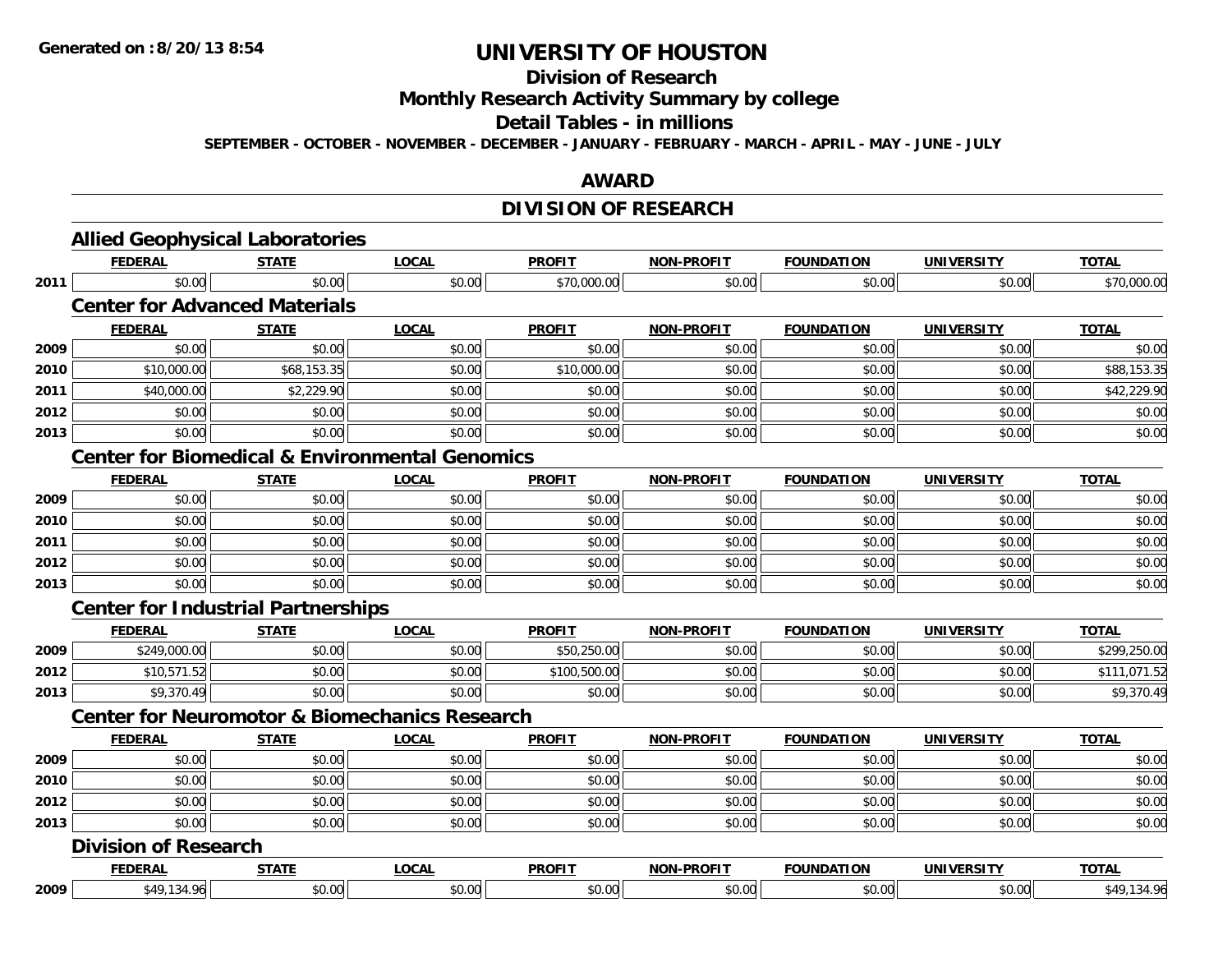# **Division of Research**

**Monthly Research Activity Summary by college**

#### **Detail Tables - in millions**

**SEPTEMBER - OCTOBER - NOVEMBER - DECEMBER - JANUARY - FEBRUARY - MARCH - APRIL - MAY - JUNE - JULY**

## **AWARD**

# **DIVISION OF RESEARCH**

|      | <b>Institute for Molecular Design</b>    |              |              |               |                   |                   |                   |              |
|------|------------------------------------------|--------------|--------------|---------------|-------------------|-------------------|-------------------|--------------|
|      | <b>FEDERAL</b>                           | <b>STATE</b> | <b>LOCAL</b> | <b>PROFIT</b> | <b>NON-PROFIT</b> | <b>FOUNDATION</b> | <b>UNIVERSITY</b> | <b>TOTAL</b> |
| 2011 | \$0.00                                   | \$0.00       | \$0.00       | \$0.00        | \$0.00            | \$0.00            | \$0.00            | \$0.00       |
|      | <b>Institute for Nanoenergy</b>          |              |              |               |                   |                   |                   |              |
|      | <b>FEDERAL</b>                           | <b>STATE</b> | <b>LOCAL</b> | <b>PROFIT</b> | <b>NON-PROFIT</b> | <b>FOUNDATION</b> | <b>UNIVERSITY</b> | <b>TOTAL</b> |
| 2010 | \$0.00                                   | \$0.00       | \$0.00       | \$0.00        | \$0.00            | \$0.00            | \$0.00            | \$0.00       |
| 2011 | \$0.00                                   | \$0.00       | \$0.00       | \$0.00        | \$0.00            | \$0.00            | \$0.00            | \$0.00       |
| 2012 | \$0.00                                   | \$0.00       | \$0.00       | \$0.00        | \$0.00            | \$0.00            | \$0.00            | \$0.00       |
| 2013 | \$0.00                                   | \$0.00       | \$0.00       | \$0.00        | \$0.00            | \$0.00            | \$0.00            | \$0.00       |
|      | <b>Office of Contracts and Grants</b>    |              |              |               |                   |                   |                   |              |
|      | <b>FEDERAL</b>                           | <b>STATE</b> | <b>LOCAL</b> | <b>PROFIT</b> | <b>NON-PROFIT</b> | <b>FOUNDATION</b> | <b>UNIVERSITY</b> | <b>TOTAL</b> |
| 2009 | \$0.00                                   | \$0.00       | \$0.00       | \$0.00        | \$0.00            | \$323,353.56      | \$0.00            | \$323,353.56 |
| 2010 | \$0.00                                   | \$0.00       | \$0.00       | \$0.00        | \$0.00            | \$565,426.64      | \$0.00            | \$565,426.64 |
| 2011 | \$0.00                                   | \$0.00       | \$0.00       | \$0.00        | \$0.00            | \$367,340.00      | \$0.00            | \$367,340.00 |
| 2012 | \$0.00                                   | \$0.00       | \$0.00       | \$0.00        | \$0.00            | \$11,942.60       | \$0.00            | \$11,942.60  |
| 2013 | \$0.00                                   | \$0.00       | \$0.00       | \$0.00        | \$0.00            | \$420,136.15      | \$0.00            | \$420,136.15 |
|      | <b>TcSAM</b>                             |              |              |               |                   |                   |                   |              |
|      | <b>FEDERAL</b>                           | <b>STATE</b> | <b>LOCAL</b> | <b>PROFIT</b> | <b>NON-PROFIT</b> | <b>FOUNDATION</b> | <b>UNIVERSITY</b> | <b>TOTAL</b> |
| 2009 | \$0.00                                   | \$0.00       | \$0.00       | \$0.00        | \$0.00            | \$0.00            | \$0.00            | \$0.00       |
| 2010 | \$0.00                                   | \$0.00       | \$0.00       | \$0.00        | \$0.00            | \$0.00            | \$0.00            | \$0.00       |
|      | <b>TcSUH</b>                             |              |              |               |                   |                   |                   |              |
|      | <b>FEDERAL</b>                           | <b>STATE</b> | <b>LOCAL</b> | <b>PROFIT</b> | <b>NON-PROFIT</b> | <b>FOUNDATION</b> | <b>UNIVERSITY</b> | <b>TOTAL</b> |
| 2009 | \$108,139.00                             | \$0.00       | \$0.00       | \$150,270.00  | \$35,780.00       | \$0.00            | \$0.00            | \$294,189.00 |
| 2010 | \$70,000.00                              | \$0.00       | \$0.00       | \$0.00        | \$0.00            | \$0.00            | \$0.00            | \$70,000.00  |
| 2011 | \$40,000.00                              | \$60,000.00  | \$0.00       | \$200,227.00  | \$0.00            | \$0.00            | \$0.00            | \$300,227.00 |
| 2012 | \$70,000.00                              | \$37,894.80  | \$0.00       | \$100,554.00  | \$0.00            | \$0.00            | \$0.00            | \$208,448.80 |
| 2013 | \$195,000.00                             | \$37,894.80  | \$0.00       | \$99,321.00   | \$0.00            | \$0.00            | \$0.00            | \$332,215.80 |
|      | <b>Texas Learning/Computation Center</b> |              |              |               |                   |                   |                   |              |
|      | <b>FEDERAL</b>                           | <b>STATE</b> | <b>LOCAL</b> | <b>PROFIT</b> | <b>NON-PROFIT</b> | <b>FOUNDATION</b> | <b>UNIVERSITY</b> | <b>TOTAL</b> |
| 2009 | \$0.00                                   | \$0.00       | \$0.00       | \$0.00        | \$0.00            | \$0.00            | \$0.00            | \$0.00       |
| 2010 | \$0.00                                   | \$0.00       | \$0.00       | \$0.00        | \$0.00            | \$0.00            | \$0.00            | \$0.00       |
| 2011 | \$38,806.50                              | \$0.00       | \$0.00       | \$0.00        | \$0.00            | \$0.00            | \$0.00            | \$38,806.50  |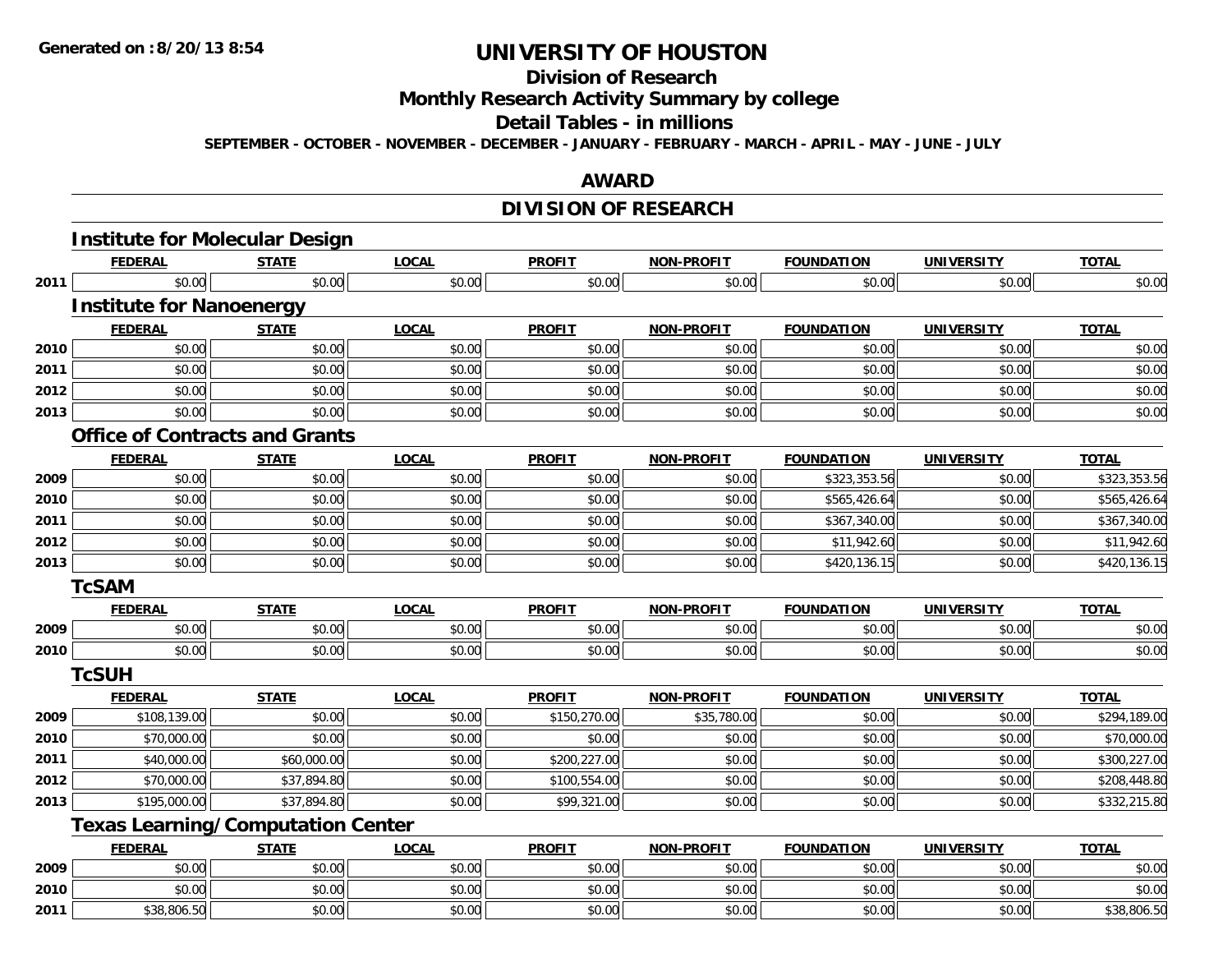# **Division of Research**

**Monthly Research Activity Summary by college**

## **Detail Tables - in millions**

**SEPTEMBER - OCTOBER - NOVEMBER - DECEMBER - JANUARY - FEBRUARY - MARCH - APRIL - MAY - JUNE - JULY**

## **AWARD**

## **DIVISION OF RESEARCH**

## **Texas Learning/Computation Center**

|      | <b>FEDERAL</b>                           | <b>STATE</b>                     | <b>_OCAI</b>  | <b>PROFIT</b> | <b>N-PROFIT</b><br><b>MAN</b> | <b>FOUNDATION</b> | UNIVERSITY    | TOTA.                                    |
|------|------------------------------------------|----------------------------------|---------------|---------------|-------------------------------|-------------------|---------------|------------------------------------------|
| 2012 | 205.70<br>$\sim$ $\sim$<br>ں ب<br>.      | $\sim$<br>$\sim$ $\sim$<br>vv.vv | 0.00<br>vv.vv | \$0.00        | \$0.00                        | 0000<br>JU.UU     | m up<br>pu.uu | $\cdots$<br>$\sim$ $\sim$<br>\$33,185.70 |
| 2013 | $\uparrow$ $\uparrow$<br>$\sim$<br>DU.UU | <b>↑∩</b><br>PU.UU               | 0000<br>PO.OO | \$0.00        | \$0.00                        | 0000<br>JU.UU     | m up<br>JU.UU | \$0.00                                   |

## **Texas Obesity Research Center**

|      | <u>FEDERAL</u> | <b>STATE</b> | <u>LOCAL</u> | <b>PROFIT</b> | <b>NON-PROFIT</b> | <b>FOUNDATION</b> | <b>UNIVERSITY</b> | <b>TOTAL</b> |
|------|----------------|--------------|--------------|---------------|-------------------|-------------------|-------------------|--------------|
| 2010 | \$0.00         | \$0.00       | \$0.00       | \$0.00        | \$0.00            | \$0.00            | \$0.00            | \$0.00       |
| 2011 | \$0.00         | \$0.00       | \$0.00       | \$0.00        | \$0.00            | \$0.00            | \$0.00            | \$0.00       |
| 2012 | \$0.00         | \$0.00       | \$0.00       | \$0.00        | \$0.00            | \$0.00            | \$0.00            | \$0.00       |
| 2013 | \$0.00         | \$0.00       | \$0.00       | \$0.00        | \$0.00            | \$0.00            | \$0.00            | \$0.00       |

#### **TIMES**

|       | <b>FEDERAL</b> | <b>STATE</b> | <u>LOCAL</u> | <b>PROFIT</b> | <b>NON-PROFIT</b> | <b>FOUNDATION</b> | <b>UNIVERSITY</b> | <b>TOTAL</b>   |
|-------|----------------|--------------|--------------|---------------|-------------------|-------------------|-------------------|----------------|
| 2009  | \$292,556.02   | \$0.00       | \$0.00       | \$0.00        | \$0.00            | \$0.00            | \$45,259.00       | \$337,815.02   |
| 2010  | \$168,752.59   | \$0.00       | \$0.00       | \$0.00        | \$0.00            | \$0.00            | \$0.00            | \$168,752.59   |
| 2011  | \$944,034.14   | \$8,000.00   | \$0.00       | \$0.00        | \$0.00            | \$0.00            | \$0.00            | \$952,034.14   |
| 2012  | \$2,178,403.00 | \$0.00       | \$0.00       | \$0.00        | \$0.00            | \$0.00            | \$0.00            | \$2,178,403.00 |
| 2013  | \$2,084,220.30 | \$0.00       | \$0.00       | \$0.00        | \$0.00            | \$0.00            | \$0.00            | \$2,084,220.30 |
| Total | \$6,591,174.22 | \$214,172.85 | \$0.00       | \$781,122.00  | \$35,780.00       | \$1,688,198.95    | \$45,259.00       | \$9,355,707.02 |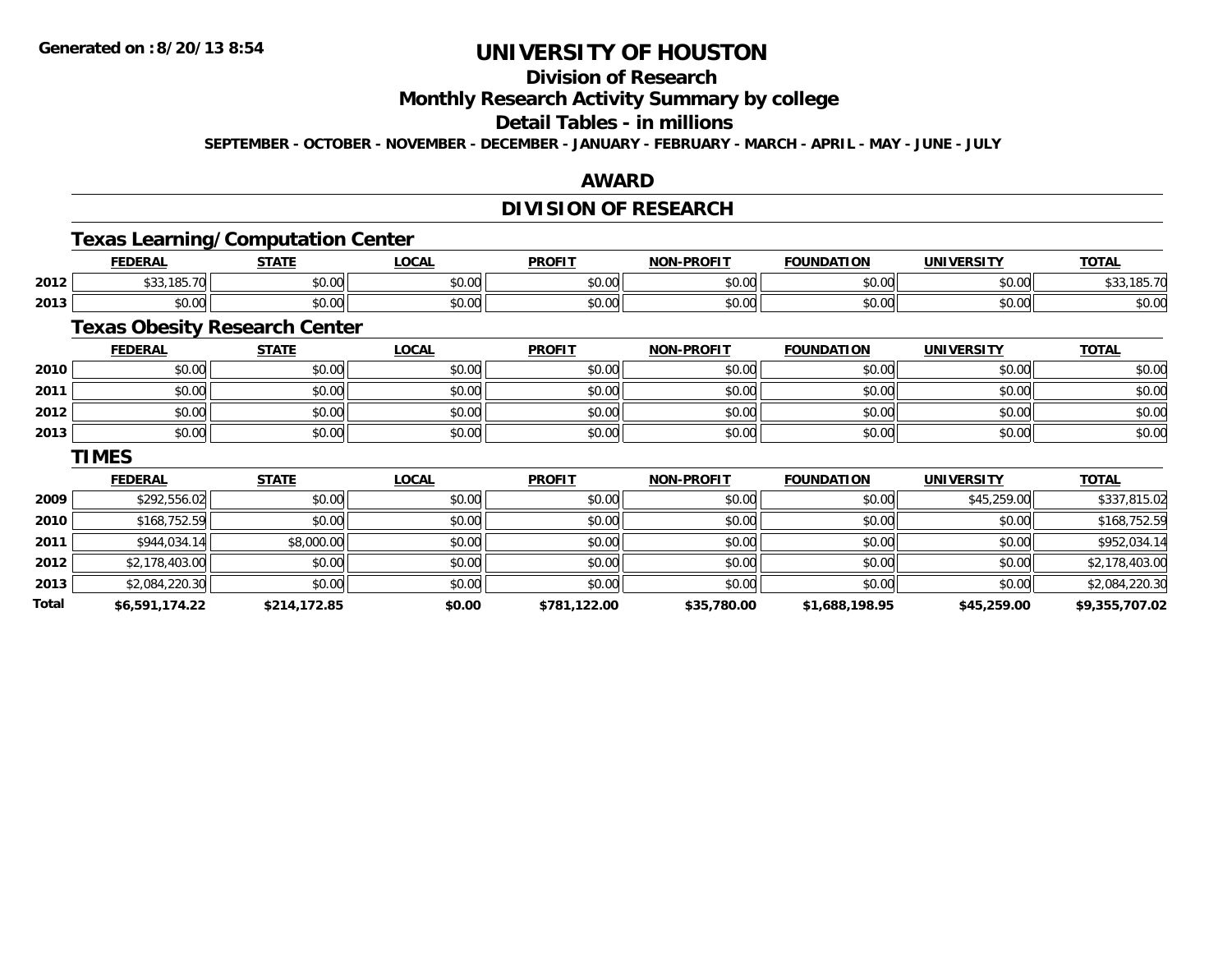# **Division of Research**

## **Monthly Research Activity Summary by college**

#### **Detail Tables - in millions**

**SEPTEMBER - OCTOBER - NOVEMBER - DECEMBER - JANUARY - FEBRUARY - MARCH - APRIL - MAY - JUNE - JULY**

## **AWARD**

# **GRADUATE COLLEGE OF SOCIAL WORK**

# **Center for Drug and Social Policy Research**

|      | <b>FEDERAL</b>                                                                                                                                       | <b>STATE</b> | <b>LOCAL</b> | <b>PROFIT</b> | <b>NON-PROFIT</b> | <b>FOUNDATION</b> | <b>UNIVERSITY</b> | <b>TOTAL</b> |
|------|------------------------------------------------------------------------------------------------------------------------------------------------------|--------------|--------------|---------------|-------------------|-------------------|-------------------|--------------|
| 2009 | \$0.00                                                                                                                                               | \$0.00       | \$0.00       | \$0.00        | \$0.00            | \$0.00            | \$0.00            | \$0.00       |
| 2010 | \$0.00                                                                                                                                               | \$0.00       | \$0.00       | \$0.00        | \$0.00            | \$0.00            | \$0.00            | \$0.00       |
| 2011 | \$0.00                                                                                                                                               | \$0.00       | \$0.00       | \$0.00        | \$0.00            | \$0.00            | \$0.00            | \$0.00       |
| 2012 | \$0.00                                                                                                                                               | \$0.00       | \$0.00       | \$0.00        | \$0.00            | \$0.00            | \$0.00            | \$0.00       |
| 2013 | \$0.00                                                                                                                                               | \$0.00       | \$0.00       | \$0.00        | \$0.00            | \$0.00            | \$0.00            | \$0.00       |
|      | <b>Contract Contract Contract</b><br>the contract of the contract of the contract of the contract of the contract of the contract of the contract of |              |              |               |                   |                   |                   |              |

### **Center for Health Equities & Evaluation Research**

|      | ------<br>- 88                   | <b>CTATE</b>       | <b>OCAL</b>   | <b>PROFIT</b> | <b>DDOEIT</b><br><b>MON</b>             | <b>FOUNDATION</b>  | <b>IINIVEDSIT</b>       | <b>TOTA</b> |
|------|----------------------------------|--------------------|---------------|---------------|-----------------------------------------|--------------------|-------------------------|-------------|
| 2012 | $\sim$ $\sim$ $\sim$<br>$\cdots$ | $\sim$ 00<br>JU.UU | 0.00<br>າບ.ບບ | \$0.00        | $\uparrow$ $\wedge$ $\uparrow$<br>pv.uu | $\sim$ $\sim$<br>  | .<br>$\sim$ $\sim$<br>. |             |
| 2013 | 0.00<br>$\sim$ 000.0             | $\sim$ 00<br>pu.uu | \$0.00        | \$0.00        | ስ ለሰ<br>pu.uu                           | $\sim$ 00<br>vu.uu | $\sim$ 00<br>JU.UU      | uuu.u       |

## **Child & Family for Innovative Research**

|      | <b>FEDERAL</b> | <b>STATE</b> | <u>LOCAL</u> | <b>PROFIT</b> | <b>NON-PROFIT</b> | <b>FOUNDATION</b> | <b>UNIVERSITY</b> | <b>TOTAL</b> |
|------|----------------|--------------|--------------|---------------|-------------------|-------------------|-------------------|--------------|
| 2009 | \$39,595.15    | \$0.00       | \$0.00       | \$0.00        | \$32,073.00       | \$0.00            | \$0.00            | \$71,668.15  |
| 2010 | \$25,000.00    | \$0.00       | \$0.00       | \$0.00        | \$17,000.00       | \$0.00            | \$0.00            | \$42,000.00  |
| 2011 | \$25,000.00    | \$0.00       | \$0.00       | \$0.00        | \$0.00            | \$0.00            | \$0.00            | \$25,000.00  |
| 2012 | \$2,942.90     | \$0.00       | \$56,704.00  | \$176,507.00  | \$0.00            | \$0.00            | \$0.00            | \$236,153.90 |
| 2013 | \$25,292.00    | \$120,342.00 | \$0.00       | \$0.00        | \$0.00            | \$0.00            | \$0.00            | \$145,634.00 |

### **Community Projects - Social Work**

|      | <b>FEDERAL</b>         | <b>STATE</b> | <b>LOCAL</b>                                       | <b>PROFIT</b> | <b>NON-PROFIT</b> | <b>FOUNDATION</b> | <b>UNIVERSITY</b> | <u>TOTAL</u>        |
|------|------------------------|--------------|----------------------------------------------------|---------------|-------------------|-------------------|-------------------|---------------------|
| 2009 | \$36,900.00            | \$0.00       | $\mathfrak{c}\cap\mathfrak{a}\cap$<br><b>DU.UG</b> | \$0.00        | \$0.00            | \$0.00            | \$0.00            | \$36,900.00         |
| 2010 | $\sim$ $\sim$<br>vu.uu | \$0.00       | \$0.00                                             | \$0.00        | \$0.00            | \$0.00            | \$0.00            | \$0.00              |
| 2012 | 0.0100<br>\$2,942.90   | \$0.00       | \$0.00                                             | \$0.00        | \$0.00            | \$0.00            | \$0.00            | OAD ON<br>\$2,942.S |

#### **Dean, Social Work**

|      | <b>FEDERAL</b> | <b>STATE</b> | <b>LOCAL</b> | <b>PROFIT</b> | <b>NON-PROFIT</b> | <b>FOUNDATION</b> | UNIVERSITY  | <b>TOTAL</b>   |
|------|----------------|--------------|--------------|---------------|-------------------|-------------------|-------------|----------------|
| 2009 | \$1,873,224.15 | \$788,888.96 | \$0.00       | \$0.00        | \$0.00            | \$0.00            | \$31,117.00 | \$2,693,230.11 |
| 2010 | \$2,471,027.51 | \$728,648.89 | \$0.00       | \$0.00        | \$0.00            | \$0.00            | \$0.00      | \$3,199,676.40 |
| 2011 | \$2,139,230.62 | \$0.00       | \$0.00       | \$0.00        | \$0.00            | \$1,146.30        | \$0.00      | \$2,140,376.92 |
| 2012 | \$301,382.94   | \$0.00       | \$0.00       | \$0.00        | \$0.00            | \$0.00            | \$0.00      | \$301,382.94   |
| 2013 | \$652,586.88   | \$0.00       | \$0.00       | \$100,000.00  | \$0.00            | \$0.00            | \$0.00      | \$752,586.88   |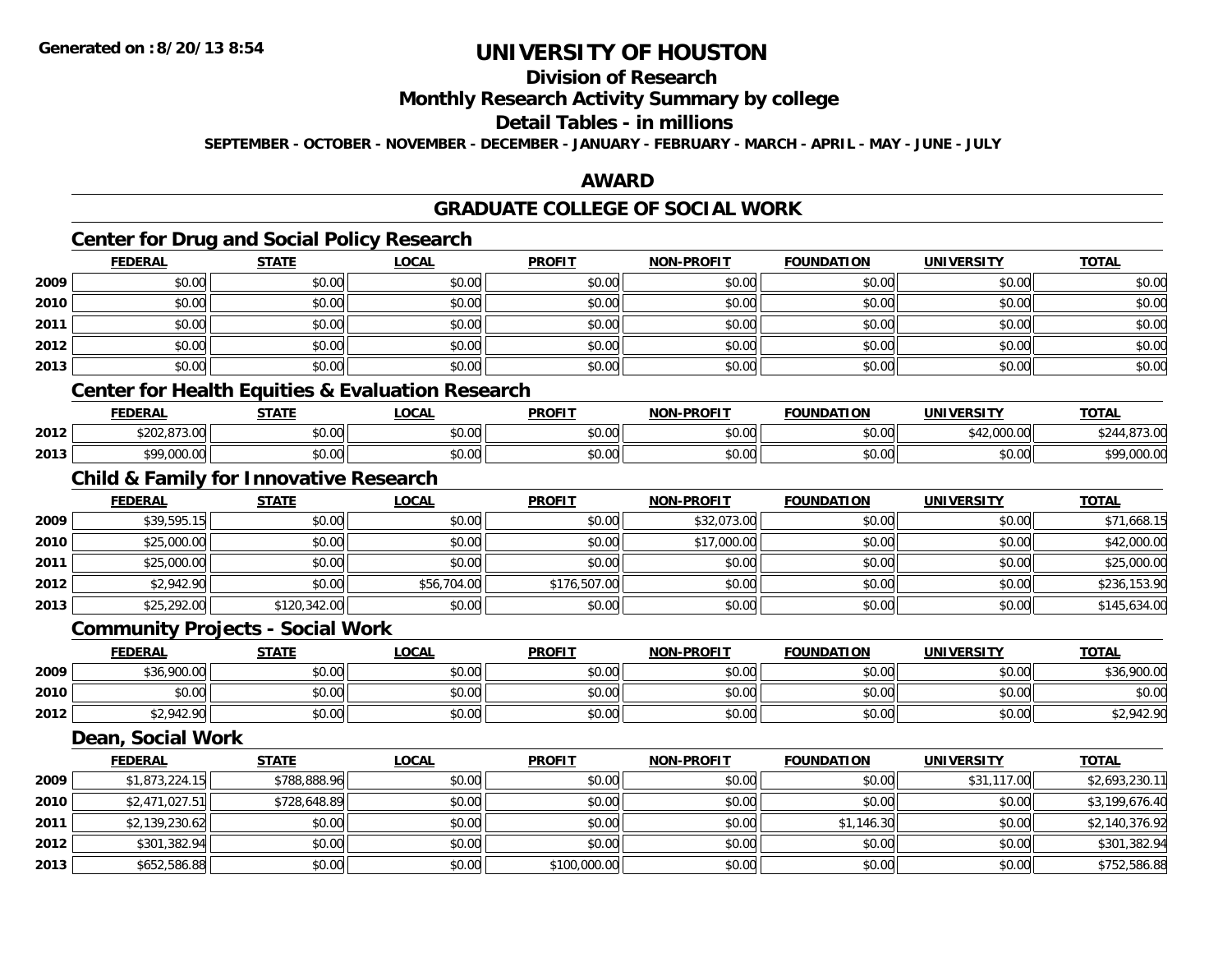# **Division of Research**

**Monthly Research Activity Summary by college**

**Detail Tables - in millions**

**SEPTEMBER - OCTOBER - NOVEMBER - DECEMBER - JANUARY - FEBRUARY - MARCH - APRIL - MAY - JUNE - JULY**

## **AWARD**

### **GRADUATE COLLEGE OF SOCIAL WORK**

# **Office for Drug SPR**

|              | <b>FEDERAL</b> | <b>STATE</b>   | <u>LOCAL</u> | <b>PROFIT</b> | <b>NON-PROFIT</b> | <b>FOUNDATION</b> | <b>UNIVERSITY</b> | <b>TOTAL</b>   |
|--------------|----------------|----------------|--------------|---------------|-------------------|-------------------|-------------------|----------------|
| 2009         | \$0.00         | \$0.00         | \$0.00       | \$0.00        | \$0.00            | \$0.00            | \$0.00            | \$0.00         |
| 2010         | \$0.00         | \$0.00         | \$0.00       | \$0.00        | \$0.00            | \$0.00            | \$0.00            | \$0.00         |
| 2011         | \$0.00         | \$0.00         | \$0.00       | \$0.00        | \$0.00            | \$0.00            | \$0.00            | \$0.00         |
| <b>Total</b> | \$7,896,998.05 | \$1,637,879.85 | \$56,704.00  | \$276,507.00  | \$49,073.00       | \$1,146.30        | \$73,117.00       | \$9,991,425.20 |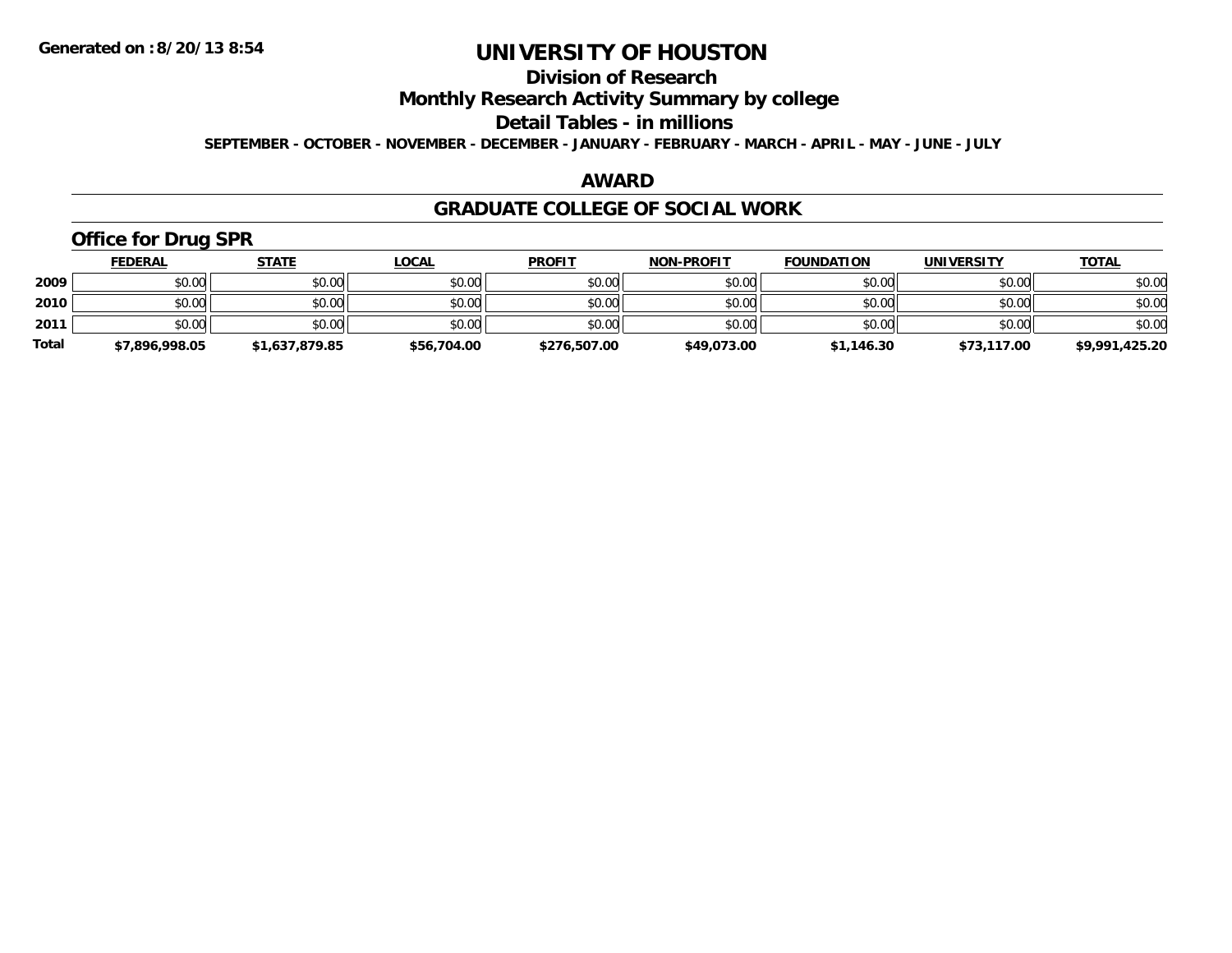# **Division of Research**

## **Monthly Research Activity Summary by college**

#### **Detail Tables - in millions**

**SEPTEMBER - OCTOBER - NOVEMBER - DECEMBER - JANUARY - FEBRUARY - MARCH - APRIL - MAY - JUNE - JULY**

## **AWARD**

## **HILTON COLLEGE OF HOTEL AND RESTAURANT MANAGEMENT**

### **Hotel and Restaurant Management**

|       | <b>FEDERAL</b> | <b>STATE</b> | <u>LOCAL</u> | <b>PROFIT</b> | <b>NON-PROFIT</b> | <b>FOUNDATION</b> | <b>UNIVERSITY</b> | <b>TOTAL</b> |
|-------|----------------|--------------|--------------|---------------|-------------------|-------------------|-------------------|--------------|
| 2009  | \$60,000.00    | \$0.00       | \$0.00       | \$9,047.50    | \$0.00            | \$0.00            | \$0.00            | \$69,047.50  |
| 2010  | \$70,000.00    | \$0.00       | \$0.00       | \$82,548.00   | \$0.00            | \$0.00            | \$0.00            | \$152,548.00 |
| 2011  | \$173,995.00   | \$0.00       | \$0.00       | \$0.00        | \$27,280.00       | \$0.00            | \$0.00            | \$201,275.00 |
| 2012  | \$58,837.68    | \$103,763.44 | \$0.00       | \$1,500.00    | \$10,887.00       | \$0.00            | \$0.00            | \$174,988.12 |
| 2013  | \$106,747.00   | \$0.00       | \$0.00       | \$0.00        | \$0.00            | \$0.00            | \$0.00            | \$106,747.00 |
| Total | \$469,579.68   | \$103,763.44 | \$0.00       | \$93,095.50   | \$38,167.00       | \$0.00            | \$0.00            | \$704,605.62 |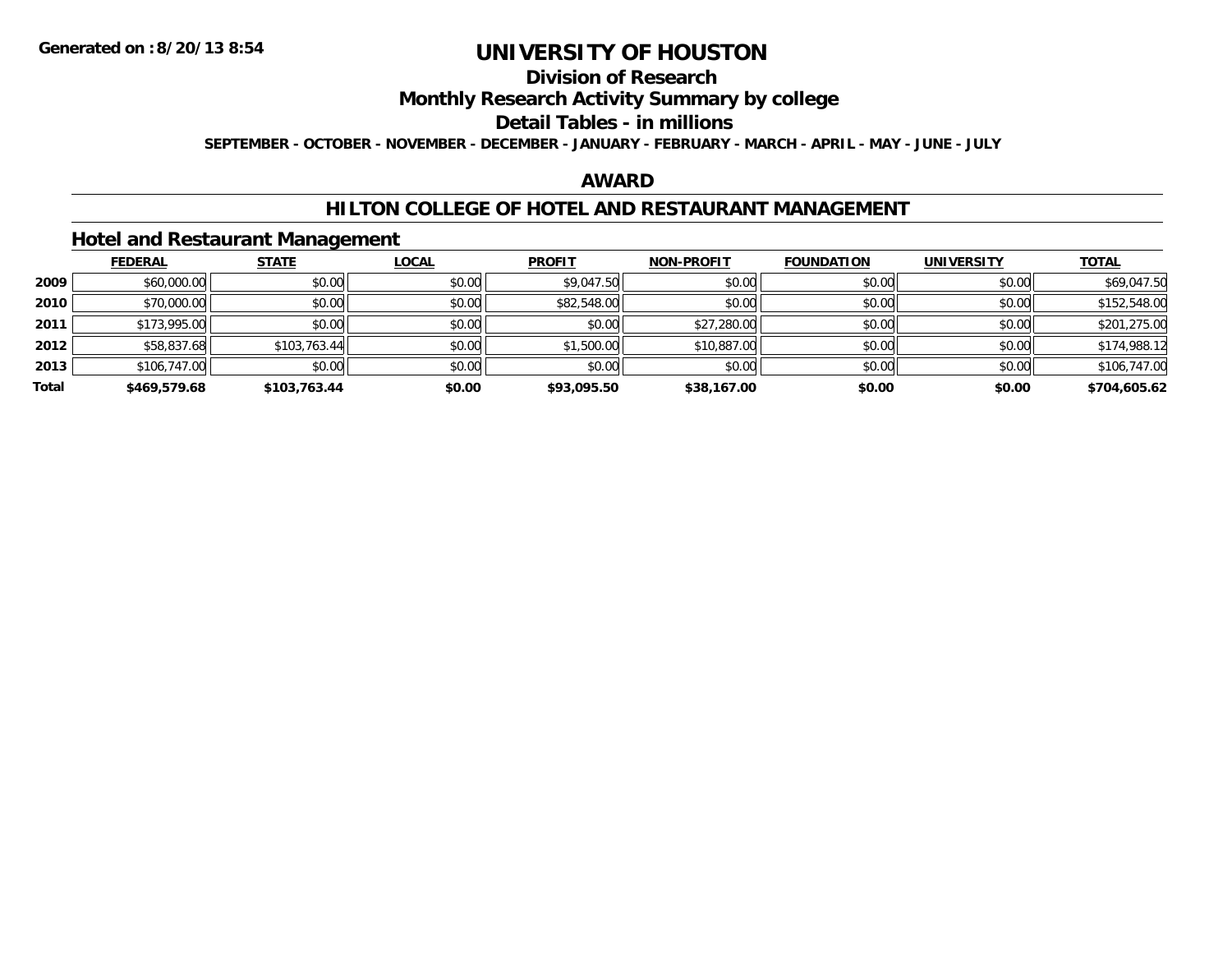# **Division of Research**

**Monthly Research Activity Summary by college**

**Detail Tables - in millions**

**SEPTEMBER - OCTOBER - NOVEMBER - DECEMBER - JANUARY - FEBRUARY - MARCH - APRIL - MAY - JUNE - JULY**

## **AWARD**

#### **HONORS COLLEGE**

# **Dean, Honors College**

|       | <b>FEDERAL</b> | <b>STATE</b> | <u>LOCAL</u> | <b>PROFIT</b> | <b>NON-PROFIT</b> | <b>FOUNDATION</b> | <b>UNIVERSITY</b> | <b>TOTAL</b> |
|-------|----------------|--------------|--------------|---------------|-------------------|-------------------|-------------------|--------------|
| 2009  | \$138,000.00   | \$0.00       | \$0.00       | \$0.00        | \$0.00            | \$0.00            | \$0.00            | \$138,000.00 |
| 2011  | \$0.00         | \$0.00       | \$0.00       | \$0.00        | \$53,185.50       | \$0.00            | \$0.00            | \$53,185.50  |
| 2012  | \$34,951.70    | \$0.00       | \$0.00       | \$0.00        | \$0.00            | \$0.00            | \$0.00            | \$34,951.70  |
| 2013  | \$0.00         | \$0.00       | \$0.00       | \$0.00        | \$0.00            | \$6,070.64        | \$0.00            | \$6,070.64   |
| Total | \$172,951.70   | \$0.00       | \$0.00       | \$0.00        | \$53,185.50       | \$6,070.64        | \$0.00            | \$232,207.84 |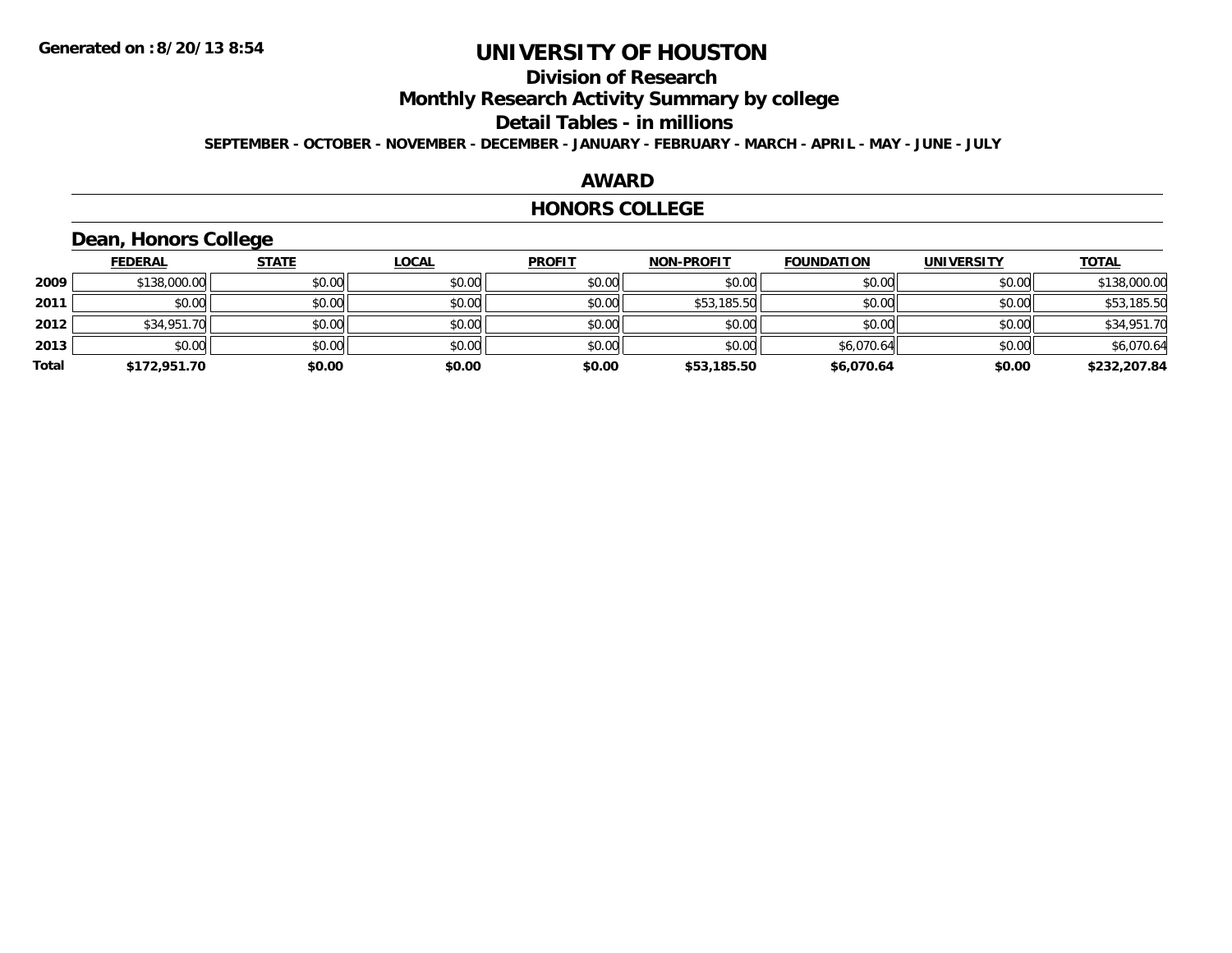# **Division of Research**

**Monthly Research Activity Summary by college**

**Detail Tables - in millions**

**SEPTEMBER - OCTOBER - NOVEMBER - DECEMBER - JANUARY - FEBRUARY - MARCH - APRIL - MAY - JUNE - JULY**

## **AWARD**

#### **INSTITUTIONAL**

#### **Associate Vice Chancellor**

|              | <b>FEDERAL</b> | <b>STATE</b> | <b>OCAL</b> | <b>PROFIT</b> | <b>NON-PROFIT</b> | <b>FOUNDATION</b>    | <b>UNIVERSITY</b>     | <b>TOTAL</b> |
|--------------|----------------|--------------|-------------|---------------|-------------------|----------------------|-----------------------|--------------|
| 2010         | 192.36<br>⊿ ്  | \$0.00       | vv.vv       | \$0.00        | 0000<br>PU.UU     | \$0.00<br><u>، ب</u> | <b>co</b> on<br>ง∪.∪บ | 492.36       |
| <b>Total</b> | 1022<br>92.30  | \$0.00       | \$0.00      | \$0.00        | \$0.00            | \$0.00               | \$0.00                | 492.36       |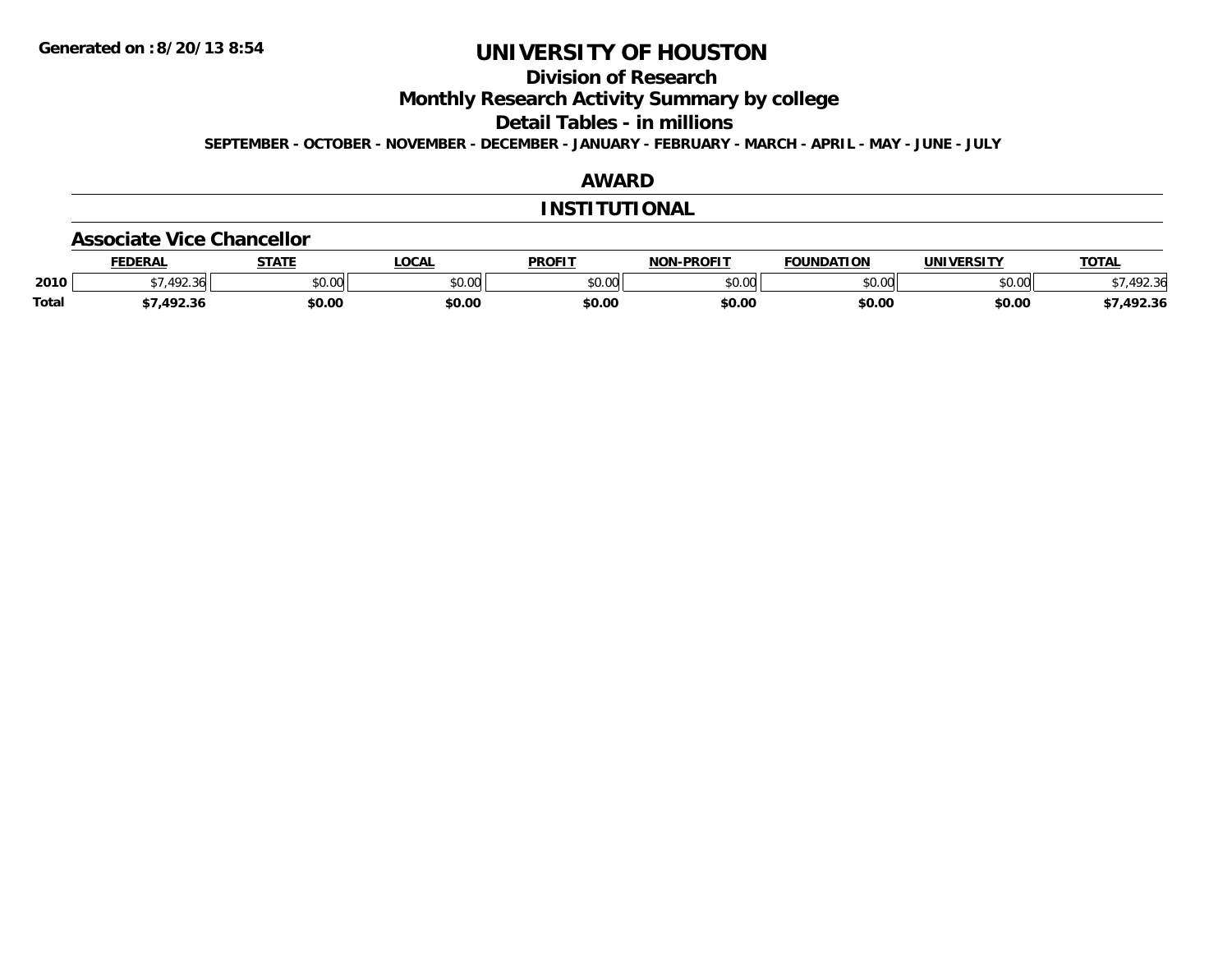# **Division of ResearchMonthly Research Activity Summary by college Detail Tables - in millions**

**SEPTEMBER - OCTOBER - NOVEMBER - DECEMBER - JANUARY - FEBRUARY - MARCH - APRIL - MAY - JUNE - JULY**

### **AWARD**

#### **LIBRARY**

## **Administration, Library**

|       | <b>FEDERAL</b> | <b>STATE</b> | <u>LOCAL</u> | <b>PROFIT</b> | <b>NON-PROFIT</b> | <b>FOUNDATION</b> | <b>UNIVERSITY</b> | <b>TOTAL</b> |
|-------|----------------|--------------|--------------|---------------|-------------------|-------------------|-------------------|--------------|
| 2009  | \$33,605.00    | \$0.00       | \$0.00       | \$0.00        | \$0.00            | \$0.00            | \$0.00            | \$33,605.00  |
| 2010  | \$34,475.00    | \$0.00       | \$0.00       | \$0.00        | \$0.00            | \$0.00            | \$0.00            | \$34,475.00  |
| 2011  | \$19,863.00    | \$0.00       | \$0.00       | \$0.00        | \$0.00            | \$0.00            | \$0.00            | \$19,863.00  |
| 2013  | \$0.00         | \$0.00       | \$0.00       | \$0.00        | \$0.00            | \$0.00            | \$0.00            | \$0.00       |
| Total | \$87,943.00    | \$0.00       | \$0.00       | \$0.00        | \$0.00            | \$0.00            | \$0.00            | \$87,943.00  |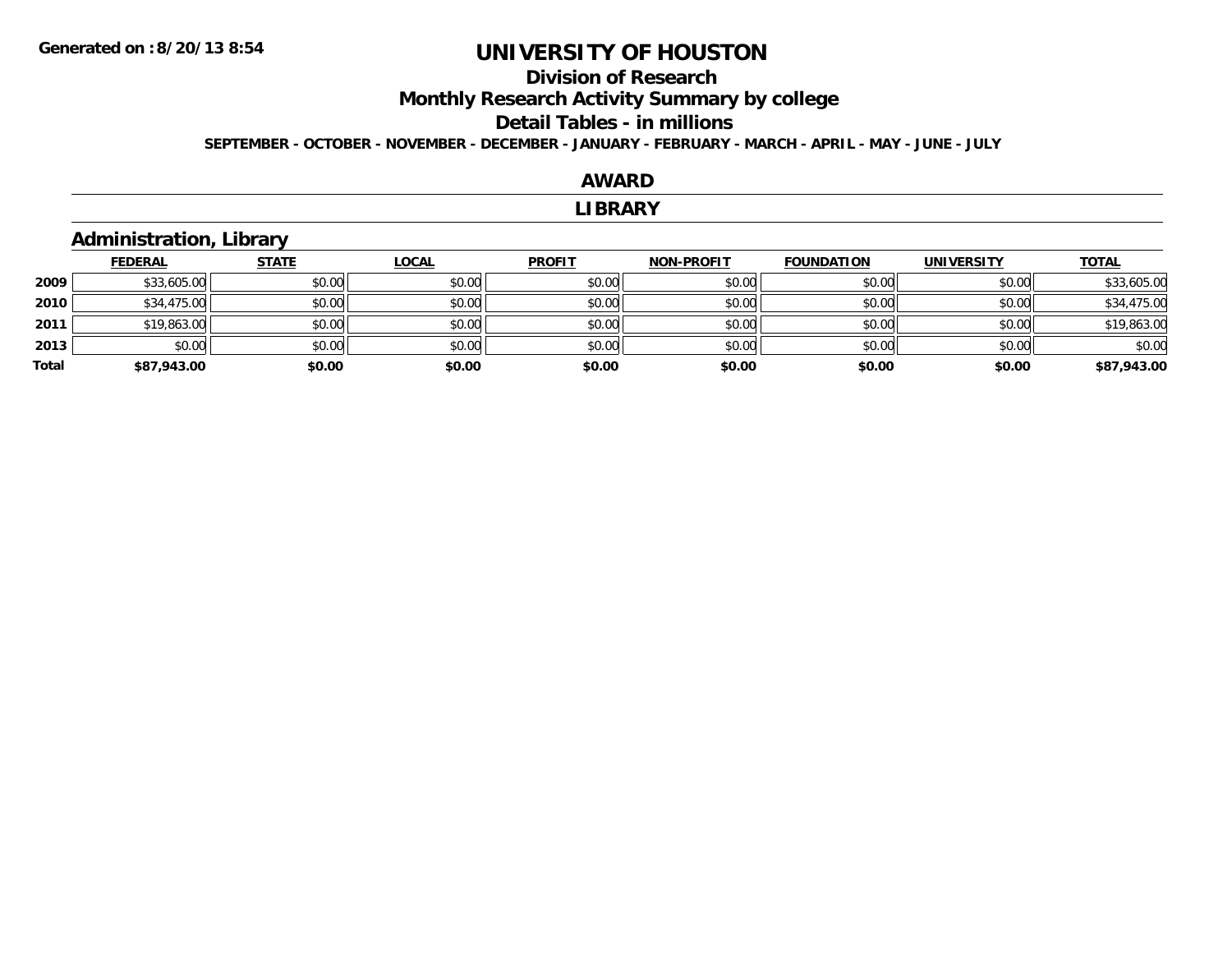## **Division of Research**

**Monthly Research Activity Summary by college**

**Detail Tables - in millions**

**SEPTEMBER - OCTOBER - NOVEMBER - DECEMBER - JANUARY - FEBRUARY - MARCH - APRIL - MAY - JUNE - JULY**

## **AWARD**

#### **PRESIDENT**

#### **Office of the President**

|              | <b>FEDERAL</b> | STATE  | <u>LOCAL</u> | <b>PROFIT</b> | <b>NON-PROFIT</b> | <b>FOUNDATION</b> | <b>UNIVERSITY</b> | <b>TOTAL</b> |
|--------------|----------------|--------|--------------|---------------|-------------------|-------------------|-------------------|--------------|
| 2009         | \$0.00         | \$0.00 | \$0.00       | \$0.00        | \$0.00            | \$0.00            | \$0.00            | \$0.00       |
| 2011         | \$0.00         | \$0.00 | \$0.00       | \$0.00        | \$0.00            | \$0.00            | \$0.00            | \$0.00       |
| <b>Total</b> | \$0.00         | \$0.00 | \$0.00       | \$0.00        | \$0.00            | \$0.00            | \$0.00            | \$0.00       |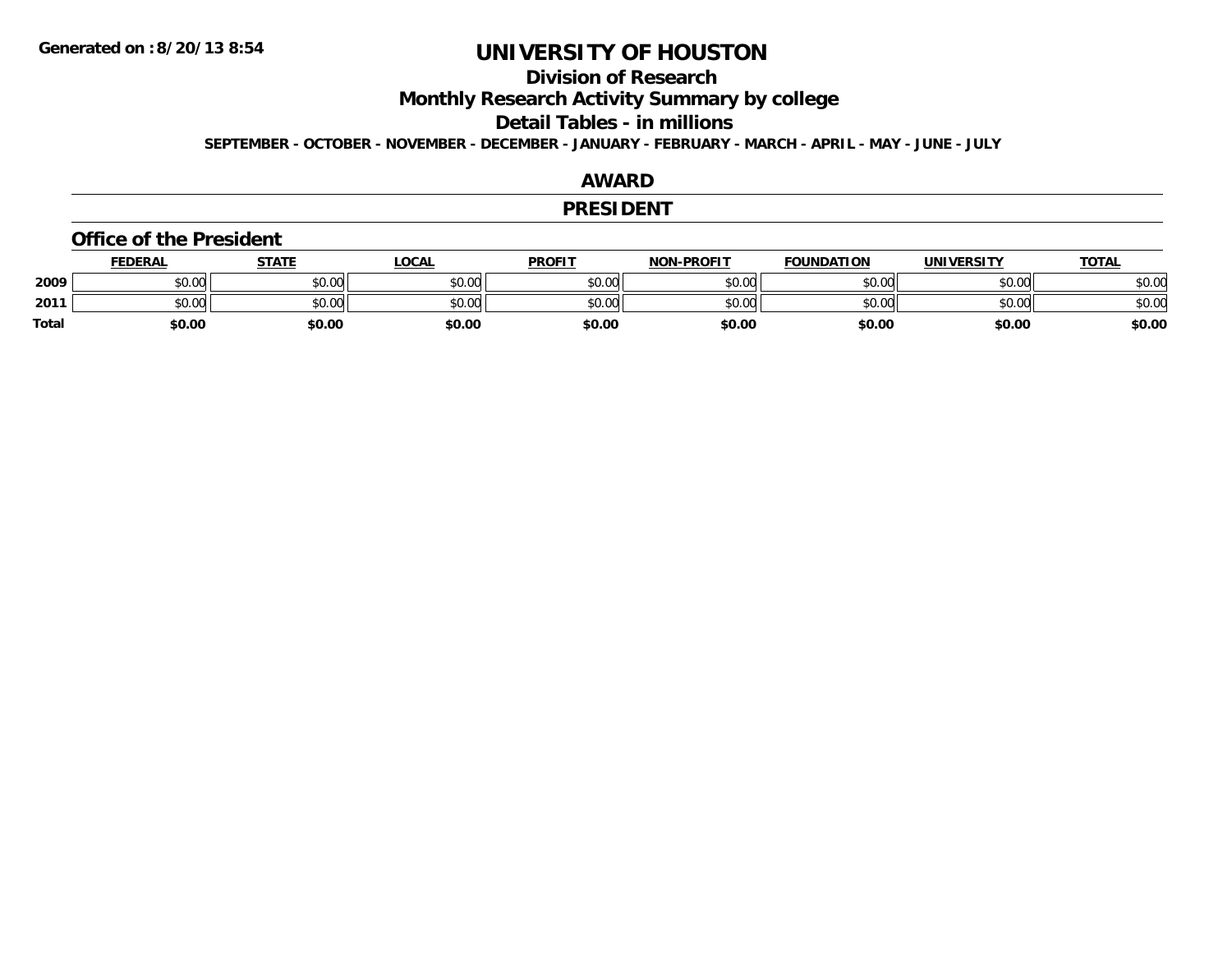# **Division of Research**

**Monthly Research Activity Summary by college**

#### **Detail Tables - in millions**

**SEPTEMBER - OCTOBER - NOVEMBER - DECEMBER - JANUARY - FEBRUARY - MARCH - APRIL - MAY - JUNE - JULY**

## **AWARD**

### **SENIOR V.P. FOR ACADEMIC AFFAIRS AND PROVOST**

|      | <b>KUHF - Radio</b>                     |              |                                                     |               |                   |                   |                   |                |
|------|-----------------------------------------|--------------|-----------------------------------------------------|---------------|-------------------|-------------------|-------------------|----------------|
|      | <b>FEDERAL</b>                          | <b>STATE</b> | <b>LOCAL</b>                                        | <b>PROFIT</b> | <b>NON-PROFIT</b> | <b>FOUNDATION</b> | <b>UNIVERSITY</b> | <b>TOTAL</b>   |
| 2009 | \$38,352.00                             | \$0.00       | \$0.00                                              | \$0.00        | \$455,086.00      | \$0.00            | \$0.00            | \$493,438.00   |
| 2010 | \$0.00                                  | \$12,500.00  | \$0.00                                              | \$0.00        | \$654,309.46      | \$0.00            | \$0.00            | \$666,809.46   |
| 2011 | \$38,616.00                             | \$12,500.00  | \$0.00                                              | \$0.00        | \$623,146.00      | \$0.00            | \$0.00            | \$674,262.00   |
| 2012 | \$0.00                                  | \$0.00       | \$0.00                                              | \$0.00        | \$2,266,596.00    | \$0.00            | \$0.00            | \$2,266,596.00 |
| 2013 | \$0.00                                  | \$0.00       | \$0.00                                              | \$0.00        | \$2,123,324.00    | \$0.00            | \$0.00            | \$2,123,324.00 |
|      | <b>Learning and Assessment Services</b> |              |                                                     |               |                   |                   |                   |                |
|      | <b>FEDERAL</b>                          | <b>STATE</b> | <b>LOCAL</b>                                        | <b>PROFIT</b> | <b>NON-PROFIT</b> | <b>FOUNDATION</b> | <b>UNIVERSITY</b> | <b>TOTAL</b>   |
| 2009 | \$301,959.00                            | \$140,895.00 | \$0.00                                              | \$0.00        | \$67,500.00       | \$4,000.00        | \$0.00            | \$514,354.00   |
| 2010 | \$227,609.00                            | \$148,027.00 | \$0.00                                              | \$0.00        | \$67,500.00       | \$10,000.00       | \$0.00            | \$453,136.00   |
| 2011 | \$311,018.00                            | \$0.00       | \$0.00                                              | \$0.00        | \$75,759.00       | \$0.00            | \$0.00            | \$386,777.00   |
| 2012 | \$301,376.00                            | \$134,767.00 | \$0.00                                              | \$0.00        | \$77,158.00       | \$0.00            | \$0.00            | \$513,301.00   |
| 2013 | \$378,534.00                            | \$134,767.00 | \$0.00                                              | \$0.00        | \$0.00            | \$0.00            | \$0.00            | \$513,301.00   |
|      | <b>Learning Support Services</b>        |              |                                                     |               |                   |                   |                   |                |
|      | <b>FEDERAL</b>                          | <b>STATE</b> | <b>LOCAL</b>                                        | <b>PROFIT</b> | <b>NON-PROFIT</b> | <b>FOUNDATION</b> | <b>UNIVERSITY</b> | <b>TOTAL</b>   |
| 2009 | \$124,000.00                            | \$0.00       | \$0.00                                              | \$0.00        | \$0.00            | \$0.00            | \$0.00            | \$124,000.00   |
| 2012 | \$0.00                                  | \$0.00       | \$0.00                                              | \$0.00        | \$0.00            | \$0.00            | \$0.00            | \$0.00         |
| 2013 | \$0.00                                  | \$0.00       | \$0.00                                              | \$0.00        | \$0.00            | \$0.00            | \$0.00            | \$0.00         |
|      | <b>Office of Admissions</b>             |              |                                                     |               |                   |                   |                   |                |
|      | <b>FEDERAL</b>                          | <b>STATE</b> | <b>LOCAL</b>                                        | <b>PROFIT</b> | <b>NON-PROFIT</b> | <b>FOUNDATION</b> | <b>UNIVERSITY</b> | <b>TOTAL</b>   |
| 2011 | \$0.00                                  | \$0.00       | \$0.00                                              | \$0.00        | \$0.00            | \$0.00            | \$0.00            | \$0.00         |
|      |                                         |              | <b>Senior V.P. for Academic Affairs and Provost</b> |               |                   |                   |                   |                |
|      | <b>FEDERAL</b>                          | <b>STATE</b> | <b>LOCAL</b>                                        | <b>PROFIT</b> | <b>NON-PROFIT</b> | <b>FOUNDATION</b> | <b>UNIVERSITY</b> | <b>TOTAL</b>   |
| 2012 | \$0.00                                  | \$0.00       | \$0.00                                              | \$75,000.00   | \$0.00            | \$0.00            | \$0.00            | \$75,000.00    |
| 2013 | \$0.00                                  | \$0.00       | \$0.00                                              | \$0.00        | \$0.00            | \$0.00            | \$0.00            | \$0.00         |
|      | <b>UH Charter School</b>                |              |                                                     |               |                   |                   |                   |                |
|      | <b>FEDERAL</b>                          | <b>STATE</b> | <b>LOCAL</b>                                        | <b>PROFIT</b> | NON-PROFIT        | <b>FOUNDATION</b> | <b>UNIVERSITY</b> | <b>TOTAL</b>   |
| 2011 | \$44,864.00                             | \$0.00       | \$0.00                                              | \$0.00        | \$0.00            | \$0.00            | \$0.00            | \$44,864.00    |
| 2012 | \$49,900.01                             | \$974,797.00 | \$0.00                                              | \$0.00        | \$0.00            | \$0.00            | \$0.00            | \$1,024,697.01 |
| 2013 | \$3,084.60                              | \$986,335.61 | \$0.00                                              | \$0.00        | \$0.00            | \$0.00            | \$0.00            | \$989,420.21   |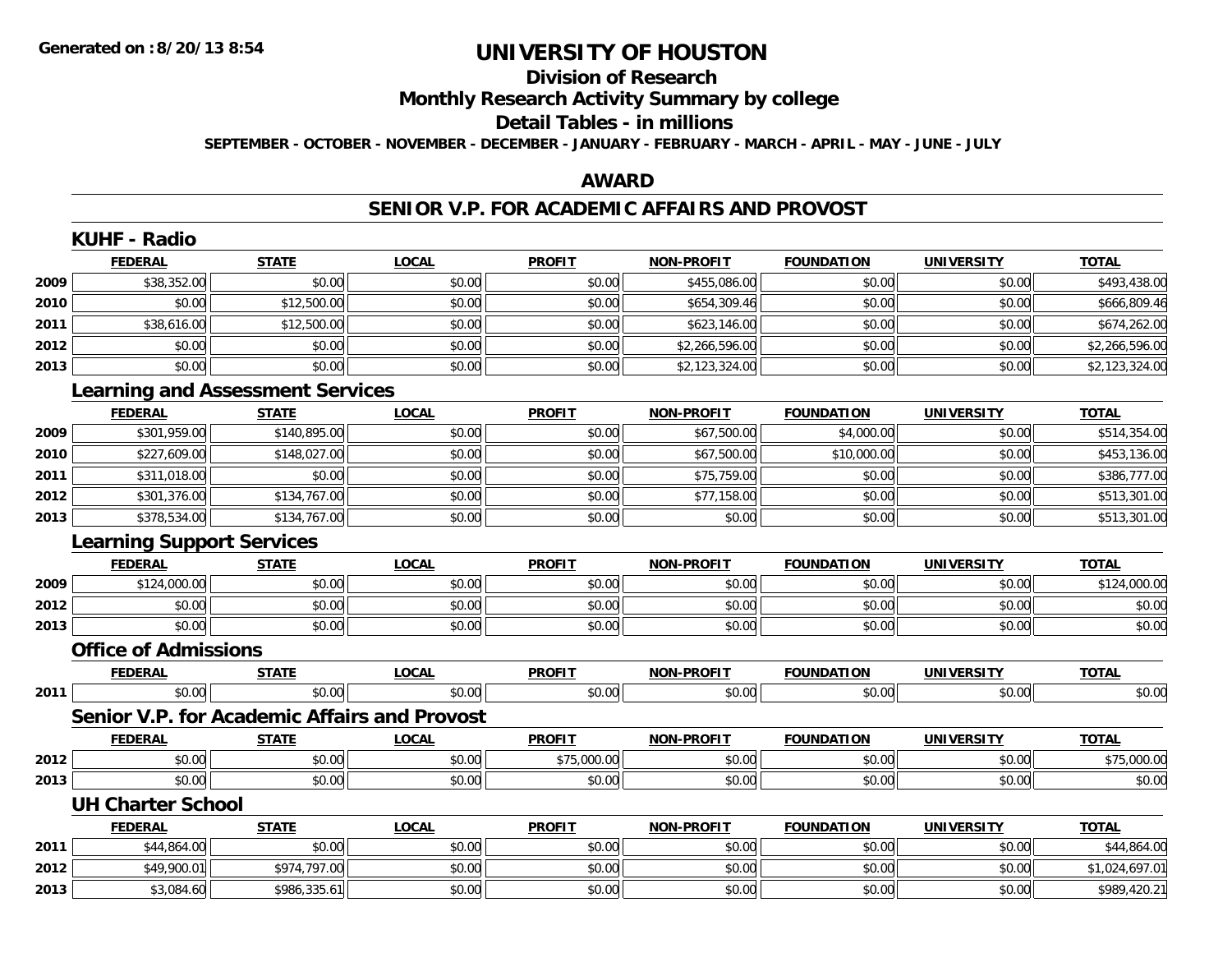# **Division of Research**

**Monthly Research Activity Summary by college**

#### **Detail Tables - in millions**

**SEPTEMBER - OCTOBER - NOVEMBER - DECEMBER - JANUARY - FEBRUARY - MARCH - APRIL - MAY - JUNE - JULY**

## **AWARD**

## **SENIOR V.P. FOR ACADEMIC AFFAIRS AND PROVOST**

## **Undergraduate Scholars**

|      | <b>FEDERAL</b> | <b>STATE</b> | <u>LOCAL</u> | <b>PROFIT</b> | <b>NON-PROFIT</b> | <b>FOUNDATION</b> | <b>UNIVERSITY</b> | <b>TOTAL</b> |
|------|----------------|--------------|--------------|---------------|-------------------|-------------------|-------------------|--------------|
| 2009 | \$0.00         | \$15,000.00  | \$0.00       | \$0.00        | \$0.00            | \$0.00            | \$0.00            | \$15,000.00  |
| 2010 | \$0.00         | \$15,000.00  | \$0.00       | \$0.00        | \$0.00            | \$0.00            | \$0.00            | \$15,000.00  |
| 2011 | \$0.00         | \$29,456.00  | \$0.00       | \$0.00        | \$0.00            | \$0.00            | \$0.00            | \$29,456.00  |
| 2012 | \$0.00         | \$19,051.00  | \$0.00       | \$0.00        | \$0.00            | \$0.00            | \$0.00            | \$19,051.00  |
| 2013 | \$0.00         | \$19,050.00  | \$0.00       | \$0.00        | \$0.00            | \$0.00            | \$0.00            | \$19,050.00  |

## **Undergraduate Studies**

|       | <b>FEDERAL</b> | <b>STATE</b>   | <b>LOCAL</b> | <b>PROFIT</b> | <b>NON-PROFIT</b> | <b>FOUNDATION</b> | <b>UNIVERSITY</b> | <b>TOTAL</b>    |
|-------|----------------|----------------|--------------|---------------|-------------------|-------------------|-------------------|-----------------|
| 2009  | \$0.00         | \$45,000.00    | \$0.00       | \$0.00        | \$0.00            | \$0.00            | \$0.00            | \$45,000.00     |
| 2010  | \$0.00         | \$210,000.00   | \$0.00       | \$0.00        | \$0.00            | \$28,750.00       | \$0.00            | \$238,750.00    |
| 2011  | \$0.00         | \$190,500.00   | \$0.00       | \$0.00        | \$0.00            | \$0.00            | \$0.00            | \$190,500.00    |
| 2012  | \$0.00         | \$0.00         | \$0.00       | \$0.00        | \$0.00            | \$0.00            | \$0.00            | \$0.00          |
| 2013  | \$0.00         | \$130,000.00   | \$0.00       | \$0.00        | \$0.00            | \$0.00            | \$0.00            | \$130,000.00    |
| Total | \$1,819,312.61 | \$3,217,645.61 | \$0.00       | \$75,000.00   | \$6,410,378.46    | \$42,750.00       | \$0.00            | \$11,565,086.68 |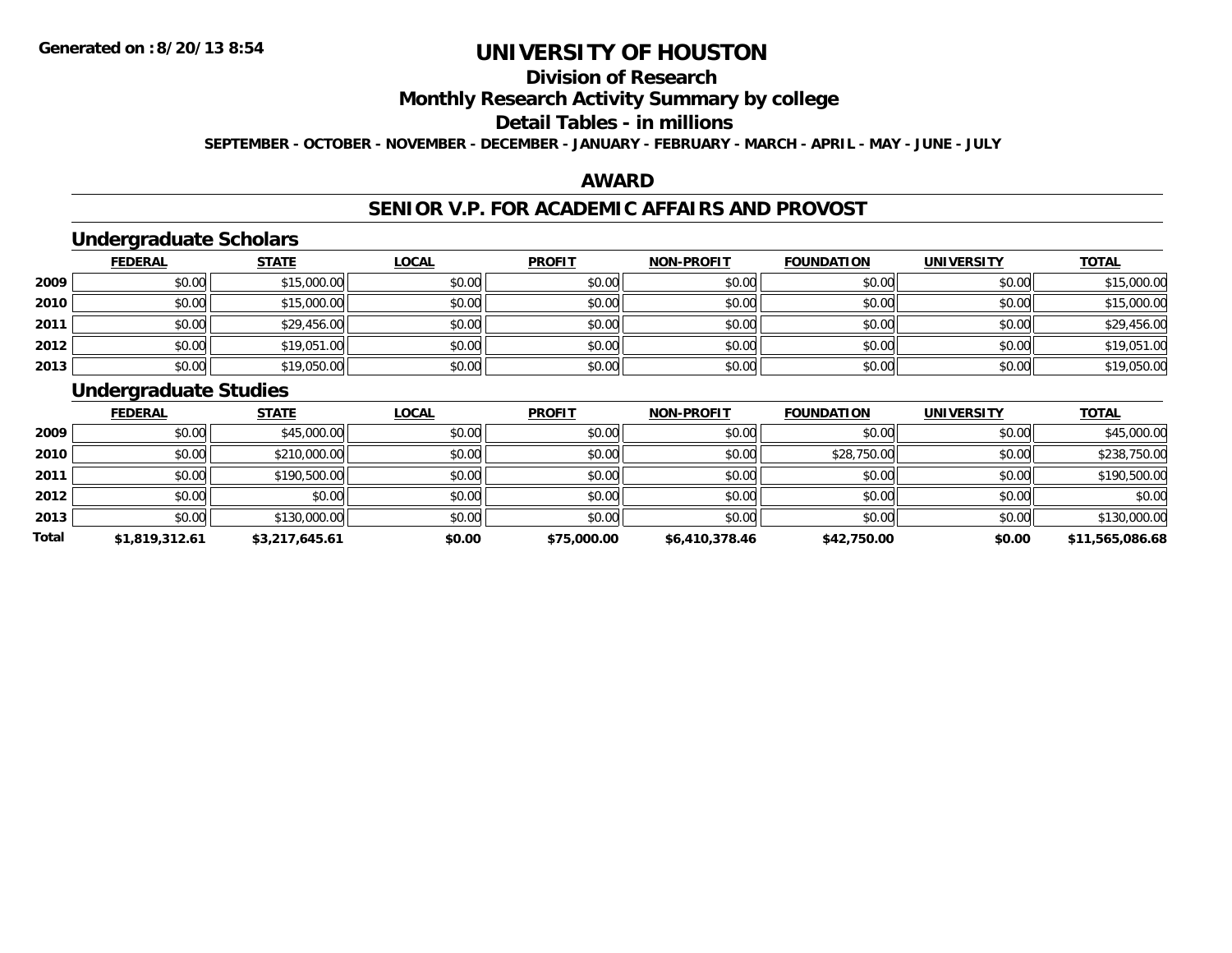**2013**

**Total**

# **UNIVERSITY OF HOUSTON**

# **Division of Research**

**Monthly Research Activity Summary by college**

#### **Detail Tables - in millions**

**SEPTEMBER - OCTOBER - NOVEMBER - DECEMBER - JANUARY - FEBRUARY - MARCH - APRIL - MAY - JUNE - JULY**

# **AWARD**

#### **UH LAW CENTER**

|      | Dean, Law      |              |              |               |                   |                   |                   |              |
|------|----------------|--------------|--------------|---------------|-------------------|-------------------|-------------------|--------------|
|      | <b>FEDERAL</b> | <b>STATE</b> | <b>LOCAL</b> | <b>PROFIT</b> | <b>NON-PROFIT</b> | <b>FOUNDATION</b> | <b>UNIVERSITY</b> | <b>TOTAL</b> |
| 2009 | \$564,427.00   | \$0.00       | \$0.00       | \$0.00        | \$0.00            | \$0.00            | \$0.00            | \$564,427.00 |
| 2013 | \$0.00         | \$0.00       | \$0.00       | \$0.00        | \$0.00            | \$0.00            | \$0.00            | \$0.00       |
|      | <b>Law-UH</b>  |              |              |               |                   |                   |                   |              |
|      |                |              |              |               |                   |                   |                   |              |
|      | <b>FEDERAL</b> | <b>STATE</b> | <b>LOCAL</b> | <b>PROFIT</b> | <b>NON-PROFIT</b> | <b>FOUNDATION</b> | <b>UNIVERSITY</b> | <b>TOTAL</b> |
| 2009 | \$10,704.00    | \$45,717.00  | \$0.00       | \$0.00        | \$0.00            | \$70.78           | \$0.00            | \$56,491.78  |
| 2010 | \$20,000.00    | \$200,000.00 | \$0.00       | \$0.00        | \$0.00            | \$90,455.72       | \$0.00            | \$310,455.72 |
| 2011 | \$78,170.00    | \$50,000.00  | \$0.00       | \$0.00        | \$0.00            | \$0.00            | \$0.00            | \$128,170.00 |

\$126,266.60 \$114,000.00 \$0.00 \$0.00 \$0.00 \$0.00 \$0.00 \$240,266.60

**\$819,075.50 \$569,717.00 \$0.00 \$0.00 \$0.00 \$90,526.50 \$0.00 \$1,479,319.00**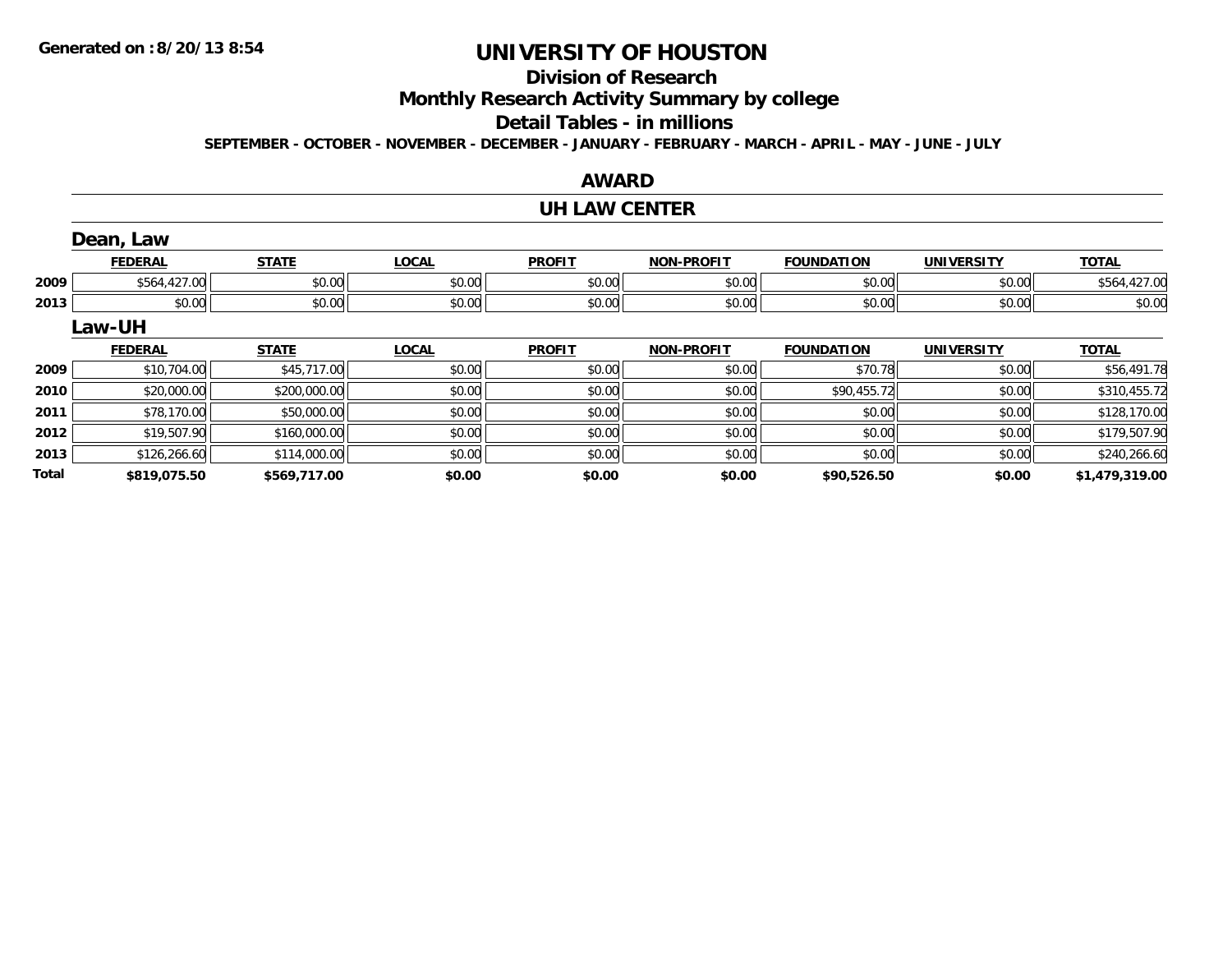# **Division of Research**

**Monthly Research Activity Summary by college**

#### **Detail Tables - in millions**

**SEPTEMBER - OCTOBER - NOVEMBER - DECEMBER - JANUARY - FEBRUARY - MARCH - APRIL - MAY - JUNE - JULY**

## **AWARD**

### **UH SYSTEM**

|       | <b>KUHT-TV</b> |              |              |               |                   |                   |                   |                |  |  |  |  |
|-------|----------------|--------------|--------------|---------------|-------------------|-------------------|-------------------|----------------|--|--|--|--|
|       | <b>FEDERAL</b> | <b>STATE</b> | <b>LOCAL</b> | <b>PROFIT</b> | <b>NON-PROFIT</b> | <b>FOUNDATION</b> | <b>UNIVERSITY</b> | <b>TOTAL</b>   |  |  |  |  |
| 2009  | \$0.00         | \$0.00       | \$0.00       | \$0.00        | \$1,386,560.00    | \$0.00            | \$0.00            | \$1,386,560.00 |  |  |  |  |
| 2010  | \$0.00         | \$0.00       | \$0.00       | \$0.00        | \$1,483,936.12    | \$0.00            | \$0.00            | \$1,483,936.12 |  |  |  |  |
| 2011  | \$0.00         | \$0.00       | \$0.00       | \$0.00        | \$1,606,903.00    | \$0.00            | \$0.00            | \$1,606,903.00 |  |  |  |  |
| 2012  | \$0.00         | \$0.00       | \$0.00       | \$0.00        | \$14,132.00       | \$0.00            | \$0.00            | \$14,132.00    |  |  |  |  |
| Total | \$0.00         | \$0.00       | \$0.00       | \$0.00        | \$4,491,531.12    | \$0.00            | \$0.00            | \$4,491,531.12 |  |  |  |  |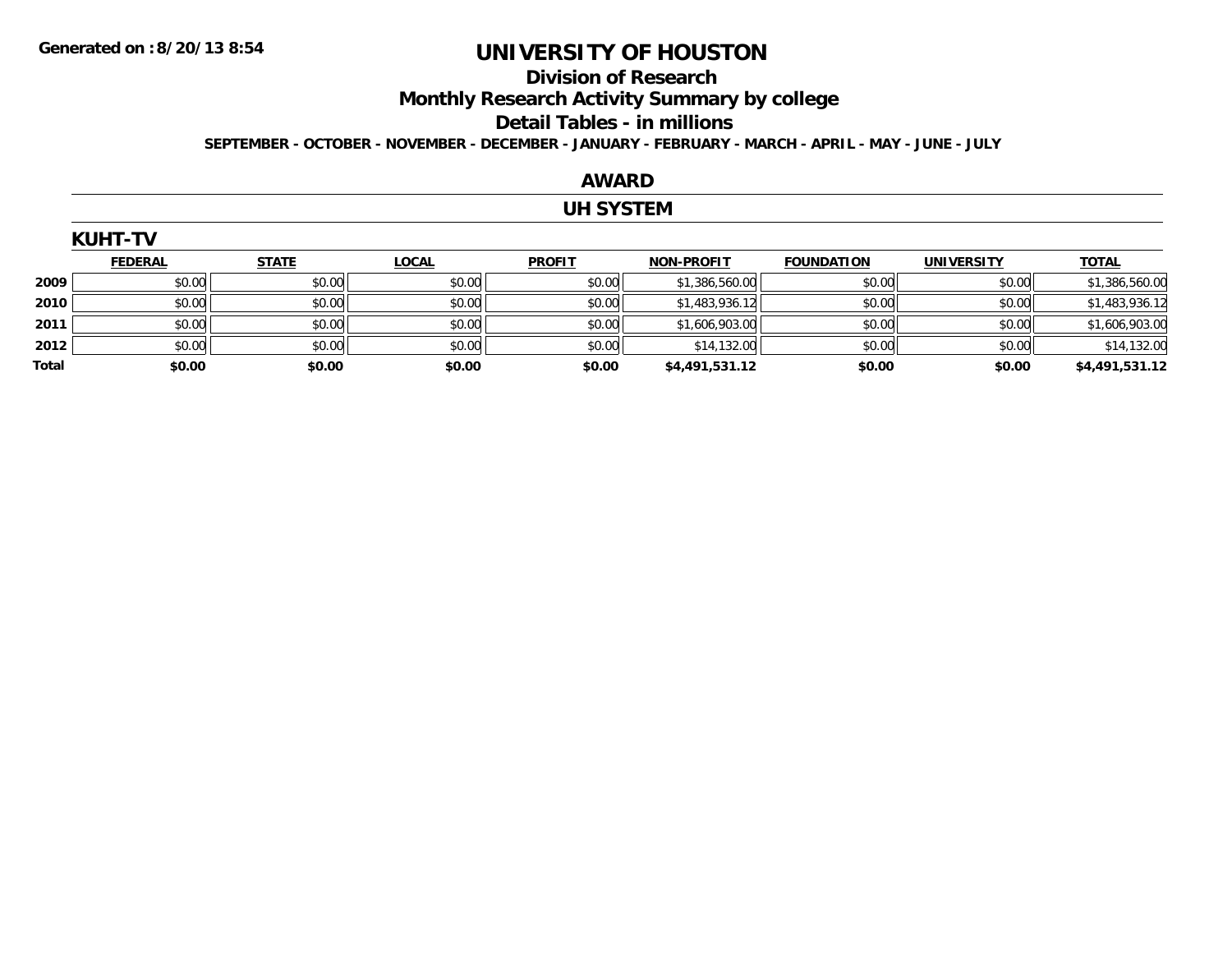# **Division of Research**

**Monthly Research Activity Summary by college**

**Detail Tables - in millions**

**SEPTEMBER - OCTOBER - NOVEMBER - DECEMBER - JANUARY - FEBRUARY - MARCH - APRIL - MAY - JUNE - JULY**

#### **AWARD**

#### **UKNOWN COLLEGE**

## **Unknown Department**

|              | <b>FEDERAL</b> | <b>STATE</b> | LOCAL  | <b>PROFIT</b> | <b>NON-PROFIT</b> | <b>FOUNDATION</b> | UNIVERSITY | <b>TOTAL</b> |
|--------------|----------------|--------------|--------|---------------|-------------------|-------------------|------------|--------------|
| 2010         | \$0.00         | \$0.00       | \$0.00 | \$0.00        | \$0.00            | \$0.00            | \$0.00     | \$0.00       |
| 2011         | \$0.00         | \$0.00       | \$0.00 | \$0.00        | \$0.00            | \$0.00            | \$0.00     | \$0.00       |
| <b>Total</b> | \$0.00         | \$0.00       | \$0.00 | \$0.00        | \$0.00            | \$0.00            | \$0.00     | \$0.00       |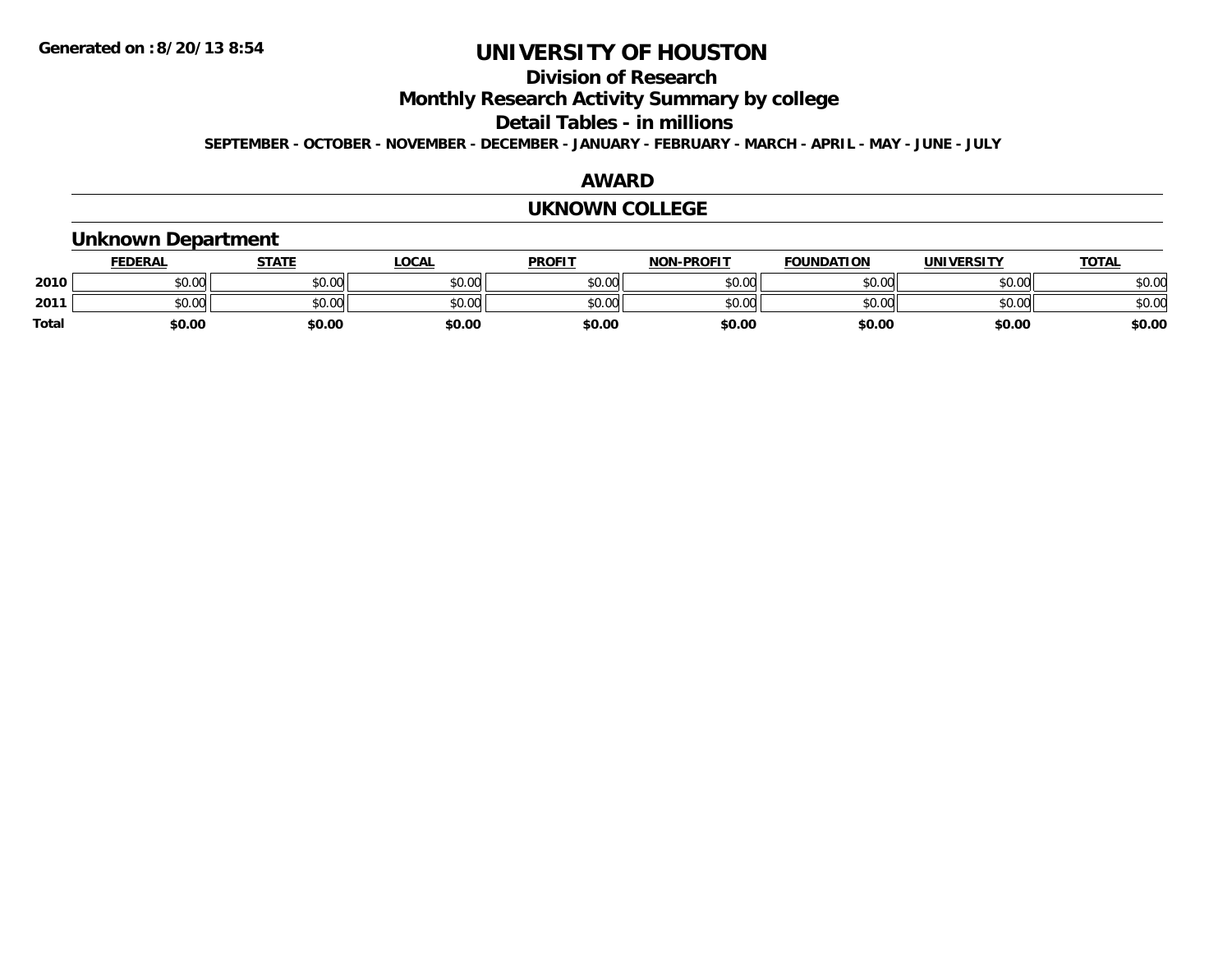# **Division of Research**

**Monthly Research Activity Summary by college**

**Detail Tables - in millions**

**SEPTEMBER - OCTOBER - NOVEMBER - DECEMBER - JANUARY - FEBRUARY - MARCH - APRIL - MAY - JUNE - JULY**

## **AWARD**

# **VICE PRESIDENT FOR ADMINISTRATION**

## **UH Police Department**

|       | <b>FEDERAL</b> | <b>STATE</b>                | <b>LOCAL</b>  | <b>PROFIT</b> | -PROFIT<br>חחו | <b>FOUNDATION</b> | UNIVERSITY | <b>TOTA</b>      |
|-------|----------------|-----------------------------|---------------|---------------|----------------|-------------------|------------|------------------|
| 2009  | ሶስ ሰሰ<br>vv.vv | $^{\ast}$ 1.000.00<br>uuu.u | 0.00<br>PU.UU | 0000<br>JU.UU | 0000<br>ט.טע   | \$0.00            | \$0.00     | מח החו<br>UUU.UU |
| Total | \$0.00         | .000.00                     | \$0.00        | \$0.00        | \$0.00         | \$0.00            | \$0.00     | ,000.00          |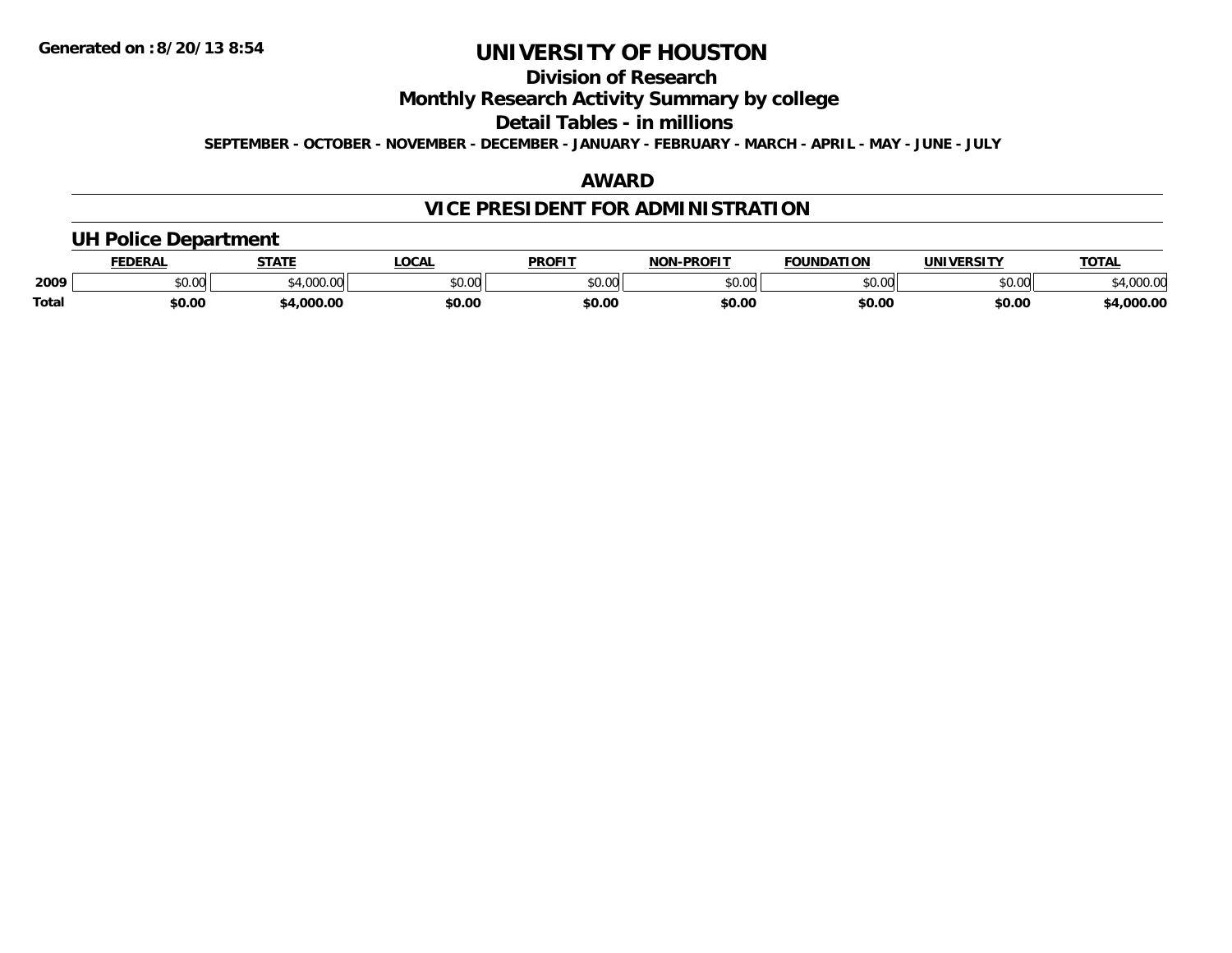# **Division of Research**

**Monthly Research Activity Summary by college**

**Detail Tables - in millions**

**SEPTEMBER - OCTOBER - NOVEMBER - DECEMBER - JANUARY - FEBRUARY - MARCH - APRIL - MAY - JUNE - JULY**

## **AWARD**

## **VICE PRESIDENT FOR STUDENT AFFAIRS**

### **Vice President, Student Affairs**

|       | <b>FEDERAL</b> | <b>STATE</b> | <b>LOCAL</b> | <b>PROFIT</b> | <b>NON-PROFIT</b> | <b>FOUNDATION</b> | <b>UNIVERSITY</b> | <b>TOTAL</b>   |
|-------|----------------|--------------|--------------|---------------|-------------------|-------------------|-------------------|----------------|
| 2009  | \$236,300.00   | \$0.00       | \$0.00       | \$0.00        | \$0.00            | \$0.00            | \$0.00            | \$236,300.00   |
| 2010  | \$236,300.00   | \$0.00       | \$0.00       | \$0.00        | \$0.00            | \$0.00            | \$0.00            | \$236,300.00   |
| 2011  | \$236,300.00   | \$0.00       | \$0.00       | \$0.00        | \$0.00            | \$0.00            | \$0.00            | \$236,300.00   |
| 2012  | \$236,559.00   | \$0.00       | \$0.00       | \$0.00        | \$0.00            | \$0.00            | \$0.00            | \$236,559.00   |
| 2013  | \$250,891.00   | \$0.00       | \$0.00       | \$0.00        | \$0.00            | \$0.00            | \$0.00            | \$250,891.00   |
| Total | \$1,196,350.00 | \$0.00       | \$0.00       | \$0.00        | \$0.00            | \$0.00            | \$0.00            | \$1,196,350.00 |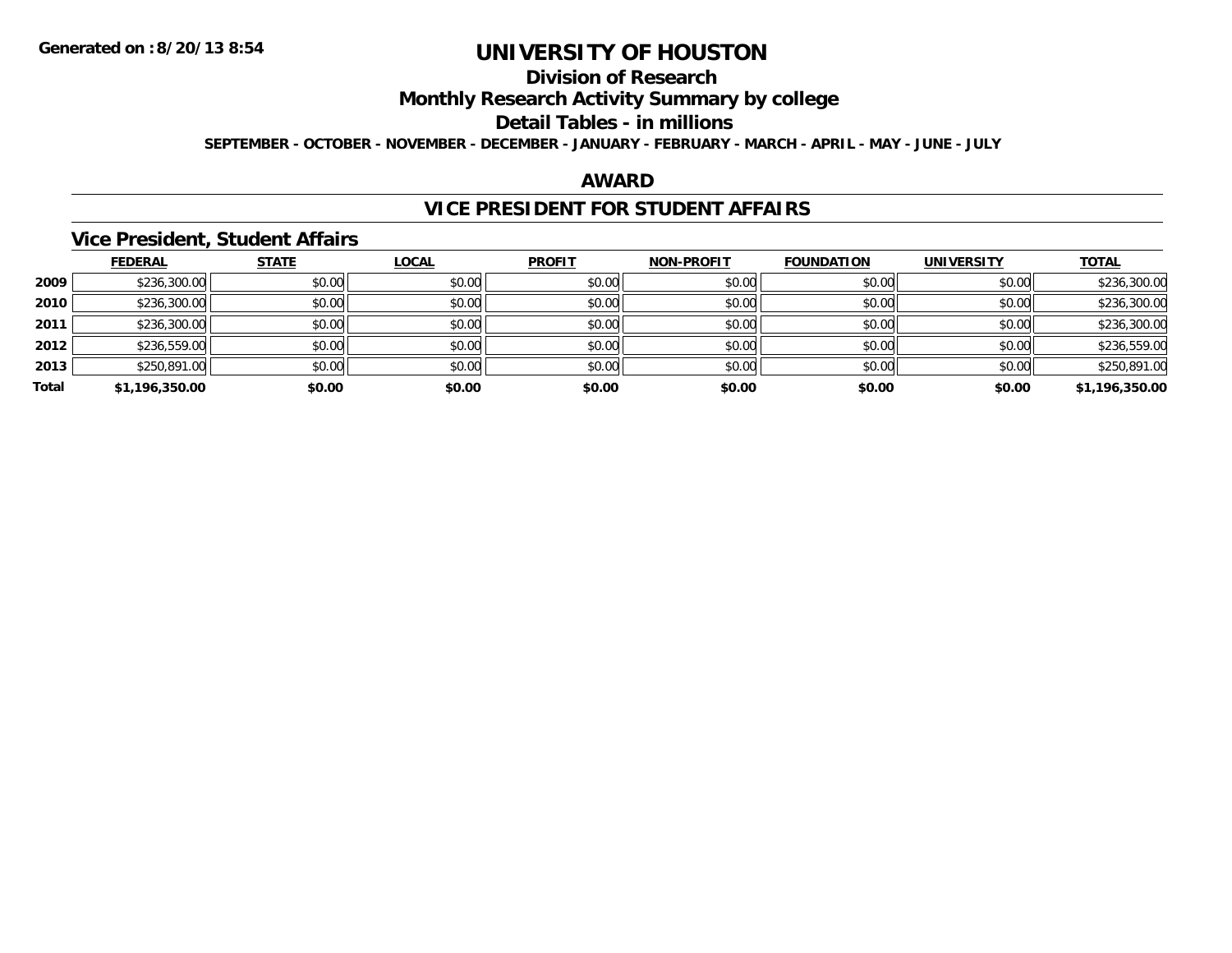# **Division of Research**

**Monthly Research Activity Summary by college**

**Detail Tables - in millions**

**SEPTEMBER - OCTOBER - NOVEMBER - DECEMBER - JANUARY - FEBRUARY - MARCH - APRIL - MAY - JUNE - JULY**

## **TOTAL EXPENDITURE**

## **C.T. BAUER COLLEGE OF BUSINESS**

|       | Finance                                  |              |              |               |                   |                   |                   |                 |
|-------|------------------------------------------|--------------|--------------|---------------|-------------------|-------------------|-------------------|-----------------|
|       | <b>FEDERAL</b>                           | <b>STATE</b> | <b>LOCAL</b> | <b>PROFIT</b> | <b>NON-PROFIT</b> | <b>FOUNDATION</b> | <b>UNIVERSITY</b> | <b>TOTAL</b>    |
| 2009  | \$313,315.16                             | \$0.00       | \$0.00       | \$0.00        | \$0.00            | \$0.00            | \$0.00            | \$313,315.16    |
| 2010  | \$297,279.87                             | \$0.00       | \$0.00       | \$0.00        | \$0.00            | \$0.00            | \$0.00            | \$297,279.87    |
| 2011  | \$237,034.47                             | \$0.00       | \$0.00       | \$0.00        | \$0.00            | \$0.00            | \$0.00            | \$237,034.47    |
| 2012  | \$41,345.84                              | \$0.00       | \$0.00       | \$0.00        | \$0.00            | \$0.00            | \$0.00            | \$41,345.84     |
| 2013  | \$10,850.00                              | \$0.00       | \$0.00       | \$0.00        | \$0.00            | \$0.00            | \$0.00            | \$10,850.00     |
|       | Management                               |              |              |               |                   |                   |                   |                 |
|       | <b>FEDERAL</b>                           | <b>STATE</b> | <b>LOCAL</b> | <b>PROFIT</b> | <b>NON-PROFIT</b> | <b>FOUNDATION</b> | <b>UNIVERSITY</b> | <b>TOTAL</b>    |
| 2009  | \$0.00                                   | \$0.00       | \$0.00       | \$0.00        | \$0.00            | \$0.00            | \$0.00            | \$0.00          |
| 2010  | \$3,772.87                               | \$0.00       | \$0.00       | \$0.00        | \$0.00            | \$68,750.00       | \$0.00            | \$72,522.87     |
| 2011  | \$1,651.73                               | \$0.00       | \$0.00       | \$0.00        | \$0.00            | \$55,000.00       | \$0.00            | \$56,651.73     |
| 2012  | \$2,794.57                               | \$0.00       | \$0.00       | \$0.00        | \$0.00            | \$81,250.00       | \$0.00            | \$84,044.57     |
| 2013  | \$17.40                                  | \$0.00       | \$0.00       | \$0.00        | \$0.00            | \$0.00            | \$0.00            | \$17.40         |
|       | <b>Marketing</b>                         |              |              |               |                   |                   |                   |                 |
|       | <b>FEDERAL</b>                           | <b>STATE</b> | <b>LOCAL</b> | <b>PROFIT</b> | <b>NON-PROFIT</b> | <b>FOUNDATION</b> | <b>UNIVERSITY</b> | <b>TOTAL</b>    |
| 2012  | \$0.00                                   | \$0.00       | \$0.00       | \$0.00        | \$0.00            | \$0.00            | \$0.00            | \$0.00          |
| 2013  | \$0.00                                   | \$0.00       | \$0.00       | \$0.00        | \$0.00            | \$0.00            | \$0.00            | \$0.00          |
|       | <b>Small Business Development Center</b> |              |              |               |                   |                   |                   |                 |
|       | <b>FEDERAL</b>                           | <b>STATE</b> | <b>LOCAL</b> | <b>PROFIT</b> | <b>NON-PROFIT</b> | <b>FOUNDATION</b> | <b>UNIVERSITY</b> | <b>TOTAL</b>    |
| 2009  | \$2,083,305.55                           | \$0.00       | \$0.00       | \$0.00        | \$0.00            | \$0.00            | \$0.00            | \$2,083,305.55  |
| 2010  | \$2,726,728.90                           | \$0.00       | \$0.00       | \$0.00        | \$0.00            | \$0.00            | \$0.00            | \$2,726,728.90  |
| 2011  | \$2,854,579.78                           | \$42,560.19  | \$0.00       | \$0.00        | \$0.00            | \$0.00            | \$0.00            | \$2,897,139.97  |
| 2012  | \$4,422,857.57                           | \$788.82     | \$0.00       | \$0.00        | \$0.00            | \$2,604.95        | \$0.00            | \$4,426,251.34  |
| 2013  | \$3,860,507.13                           | \$0.00       | \$0.00       | \$0.00        | \$0.00            | \$53,626.96       | \$0.00            | \$3,914,134.09  |
| Total | \$16,856,040.84                          | \$43,349.01  | \$0.00       | \$0.00        | \$0.00            | \$261,231.91      | \$0.00            | \$17,160,621.76 |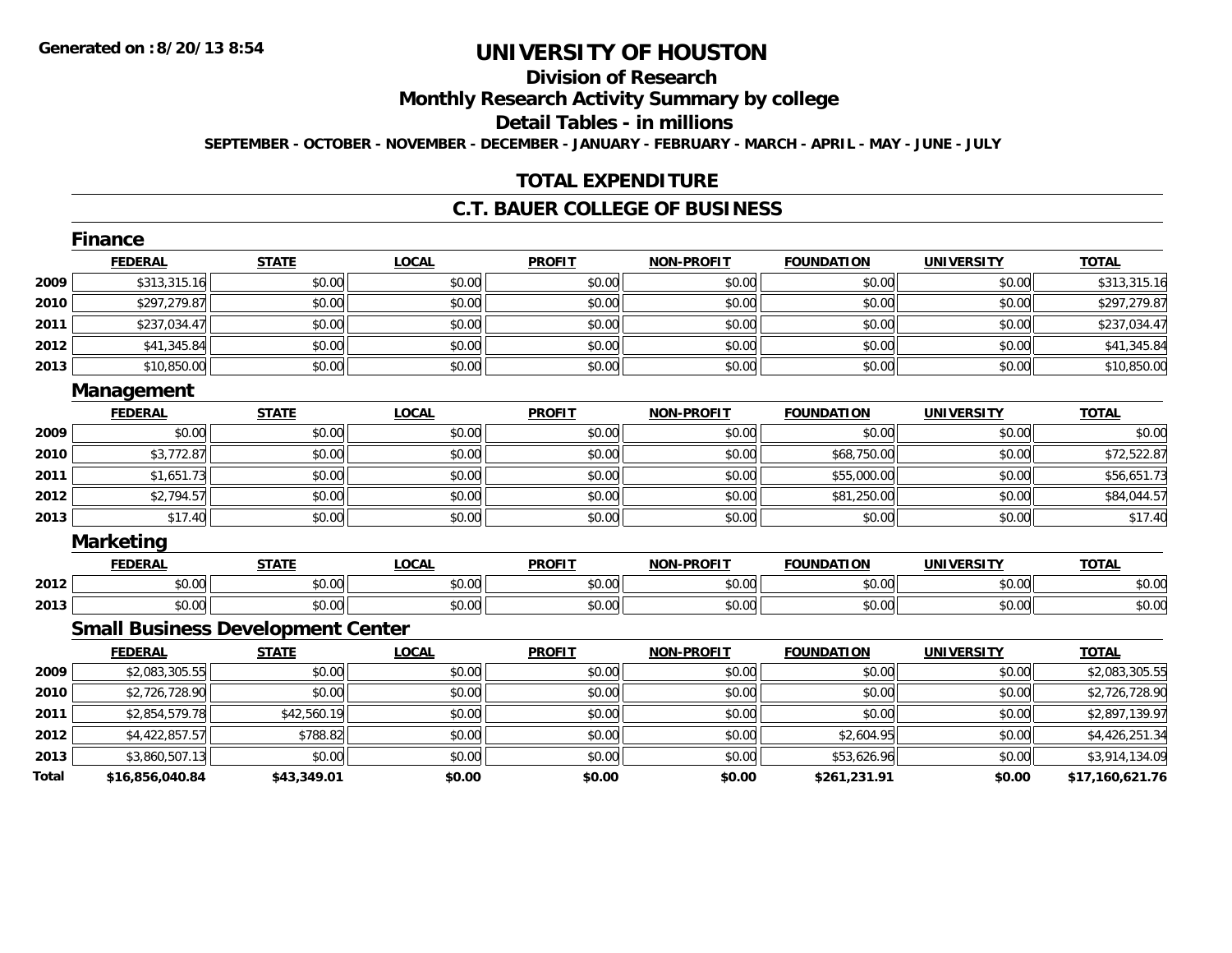# **Division of Research**

**Monthly Research Activity Summary by college**

**Detail Tables - in millions**

**SEPTEMBER - OCTOBER - NOVEMBER - DECEMBER - JANUARY - FEBRUARY - MARCH - APRIL - MAY - JUNE - JULY**

## **TOTAL EXPENDITURE**

### **COLLEGE OF ARCHITECTURE**

|       | ALCHILECTULE   |              |        |               |                   |                   |                   |              |
|-------|----------------|--------------|--------|---------------|-------------------|-------------------|-------------------|--------------|
|       | <b>FEDERAL</b> | <b>STATE</b> | LOCAL  | <b>PROFIT</b> | <b>NON-PROFIT</b> | <b>FOUNDATION</b> | <b>UNIVERSITY</b> | <b>TOTAL</b> |
| 2009  | \$6,255.81     | \$0.00       | \$0.00 | \$39,974.90   | \$0.00            | \$0.00            | \$0.00            | \$46,230.71  |
| 2010  | \$4,005.49     | \$0.00       | \$0.00 | \$0.00        | \$0.00            | \$27,620.62       | \$0.00            | \$31,626.11  |
| 2011  | \$9,011.21     | \$0.00       | \$0.00 | \$0.00        | \$0.00            | \$20,349.71       | \$0.00            | \$29,360.92  |
| 2012  | \$15,988.79    | \$0.00       | \$0.00 | \$0.00        | \$5,000.00        | \$8,018.70        | \$0.00            | \$29,007.49  |
| 2013  | \$0.00         | \$0.00       | \$0.00 | \$0.00        | \$0.00            | \$9,136.34        | \$2,498.75        | \$11,635.09  |
| Total | \$35,261.30    | \$0.00       | \$0.00 | \$39,974.90   | \$5,000.00        | \$65,125.37       | \$2,498.75        | \$147,860.32 |
|       |                |              |        |               |                   |                   |                   |              |

#### **Architecture**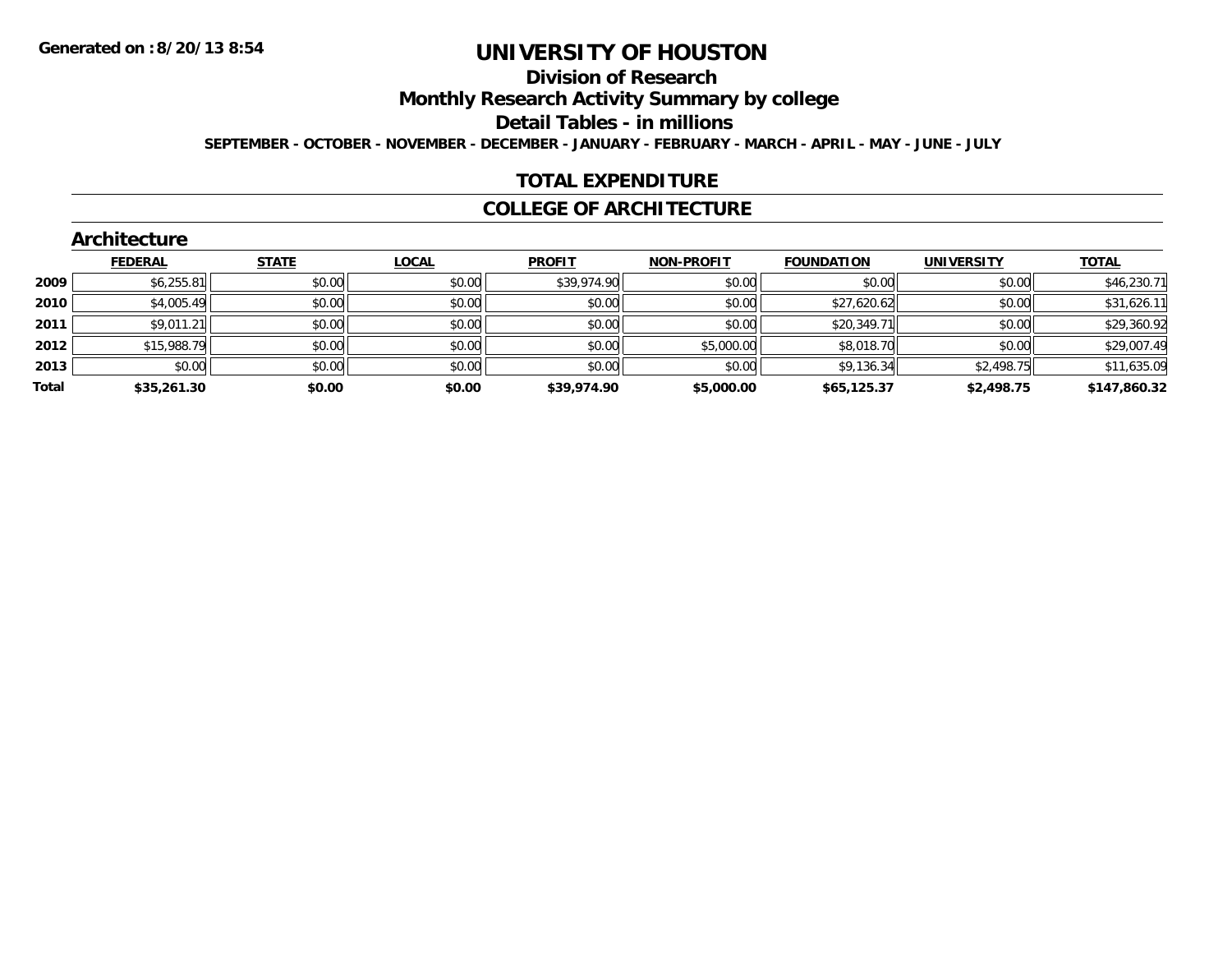# **Division of Research**

**Monthly Research Activity Summary by college**

**Detail Tables - in millions**

**SEPTEMBER - OCTOBER - NOVEMBER - DECEMBER - JANUARY - FEBRUARY - MARCH - APRIL - MAY - JUNE - JULY**

### **TOTAL EXPENDITURE**

#### **COLLEGE OF EDUCATION**

## **Consistency Mgmt and Coop Disc**

|      | <b>FEDERAL</b> | <b>STATE</b> | <u>LOCAL</u> | <b>PROFIT</b> | <b>NON-PROFIT</b> | <b>FOUNDATION</b> | <b>UNIVERSITY</b> | <b>TOTAL</b> |
|------|----------------|--------------|--------------|---------------|-------------------|-------------------|-------------------|--------------|
| 2009 | \$27,912.76    | \$0.00       | \$22,714.43  | \$0.00        | \$451,540.26      | \$0.00            | \$0.00            | \$502,167.45 |
| 2010 | \$6,079.84     | \$0.00       | \$16,180.61  | \$0.00        | \$446,063.75      | \$0.00            | \$0.00            | \$468,324.20 |
| 2011 | \$15,656.03    | \$0.00       | \$0.00       | \$0.00        | \$73,666.05       | \$0.00            | \$0.00            | \$89,322.08  |
| 2012 | \$2,573.46     | \$0.00       | \$0.00       | \$0.00        | \$78,809.94       | \$0.00            | \$0.00            | \$81,383.40  |
| 2013 | \$2,230.29     | \$0.00       | \$0.00       | \$0.00        | \$46,418.78       | \$0.00            | \$0.00            | \$48,649.07  |

### **Curriculum and Instruction**

|      | <b>FEDERAL</b> | <b>STATE</b> | <u>LOCAL</u> | <b>PROFIT</b> | <b>NON-PROFIT</b> | <b>FOUNDATION</b> | <b>UNIVERSITY</b> | <b>TOTAL</b>   |
|------|----------------|--------------|--------------|---------------|-------------------|-------------------|-------------------|----------------|
| 2009 | \$717,212.24   | \$65,458.08  | \$0.00       | \$0.00        | \$116,399.62      | \$9,672.83        | \$0.00            | \$908,742.77   |
| 2010 | \$478,942.04   | \$33,136.86  | \$0.00       | \$56.36       | \$151,135.26      | \$197,744.13      | \$0.00            | \$861,014.65   |
| 2011 | \$819,156.99   | \$39,771.68  | \$0.00       | \$1,792.18    | \$135,418.97      | \$359,340.01      | \$0.00            | \$1,355,479.83 |
| 2012 | \$1,170,325.13 | \$200,415.17 | \$0.00       | \$0.00        | \$93,429.73       | \$409,866.43      | \$0.00            | \$1,874,036.46 |
| 2013 | \$938,575.42   | \$52,200.22  | \$0.00       | \$0.00        | \$96,296.03       | \$391,181.23      | \$0.00            | \$1,478,252.90 |

## **Dean, Education**

|      | <b>FEDERAL</b> | <b>STATE</b> | <u>LOCAL</u> | <b>PROFIT</b> | <b>NON-PROFIT</b> | <b>FOUNDATION</b> | <b>UNIVERSITY</b> | <b>TOTAL</b> |
|------|----------------|--------------|--------------|---------------|-------------------|-------------------|-------------------|--------------|
| 2009 | \$0.00         | \$0.00       | \$0.00       | \$0.00        | \$0.00            | \$0.00            | \$0.00            | \$0.00       |
| 2010 | \$0.00         | \$0.00       | \$0.00       | \$0.00        | \$0.00            | \$0.00            | \$0.00            | \$0.00       |
| 2011 | \$0.00         | \$0.00       | \$0.00       | \$0.00        | \$0.00            | \$0.00            | \$0.00            | \$0.00       |
| 2012 | \$0.00         | \$0.00       | \$0.00       | \$0.00        | \$0.00            | \$0.00            | \$0.00            | \$0.00       |
| 2013 | \$0.00         | \$0.00       | \$0.00       | \$0.00        | \$0.00            | \$0.00            | \$0.00            | \$0.00       |

#### **Educational Leadership & Cultural Studies**

|      | <b>FEDERAL</b> | <b>STATE</b> | <u>LOCAL</u> | <b>PROFIT</b> | <b>NON-PROFIT</b> | <b>FOUNDATION</b> | <b>UNIVERSITY</b> | <u>TOTAL</u> |
|------|----------------|--------------|--------------|---------------|-------------------|-------------------|-------------------|--------------|
| 2009 | \$31,654.31    | \$0.00       | \$0.00       | \$0.00        | \$0.00            | \$0.00            | \$0.00            | \$31,654.31  |
| 2010 | \$0.00         | JJJ.ZU       | \$0.00       | \$0.00        | \$0.00            | \$0.00            | \$0.00            |              |
| 2011 | \$0.00         |              | \$0.00       | \$0.00        | \$0.00            | \$0.00            | \$0.00            |              |

#### **Educational Psychology**

|      | <b>FEDERAL</b> | <b>STATE</b> | <u>LOCAL</u> | <b>PROFIT</b> | <b>NON-PROFIT</b> | <b>FOUNDATION</b> | UNIVERSITY | <b>TOTAL</b> |
|------|----------------|--------------|--------------|---------------|-------------------|-------------------|------------|--------------|
| 2009 | \$195,250.84   | \$36,600.38  | \$0.00       | \$0.00        | \$0.00            | \$140,671.38      | \$0.00     | \$372,522.60 |
| 2010 | \$59,082.59    | \$47,606.38  | \$0.00       | \$0.00        | \$10,231.26       | \$92,781.55       | \$0.00     | \$209,701.78 |
| 2011 | \$91,095.95    | \$157,469.00 | \$0.00       | \$0.00        | \$1,243.67        | \$94,409.69       | \$0.00     | \$344,218.30 |
| 2012 | \$401,828.15   | \$103,089.12 | \$0.00       | \$0.00        | \$12,867.67       | \$1,656.63        | \$0.00     | \$519,441.57 |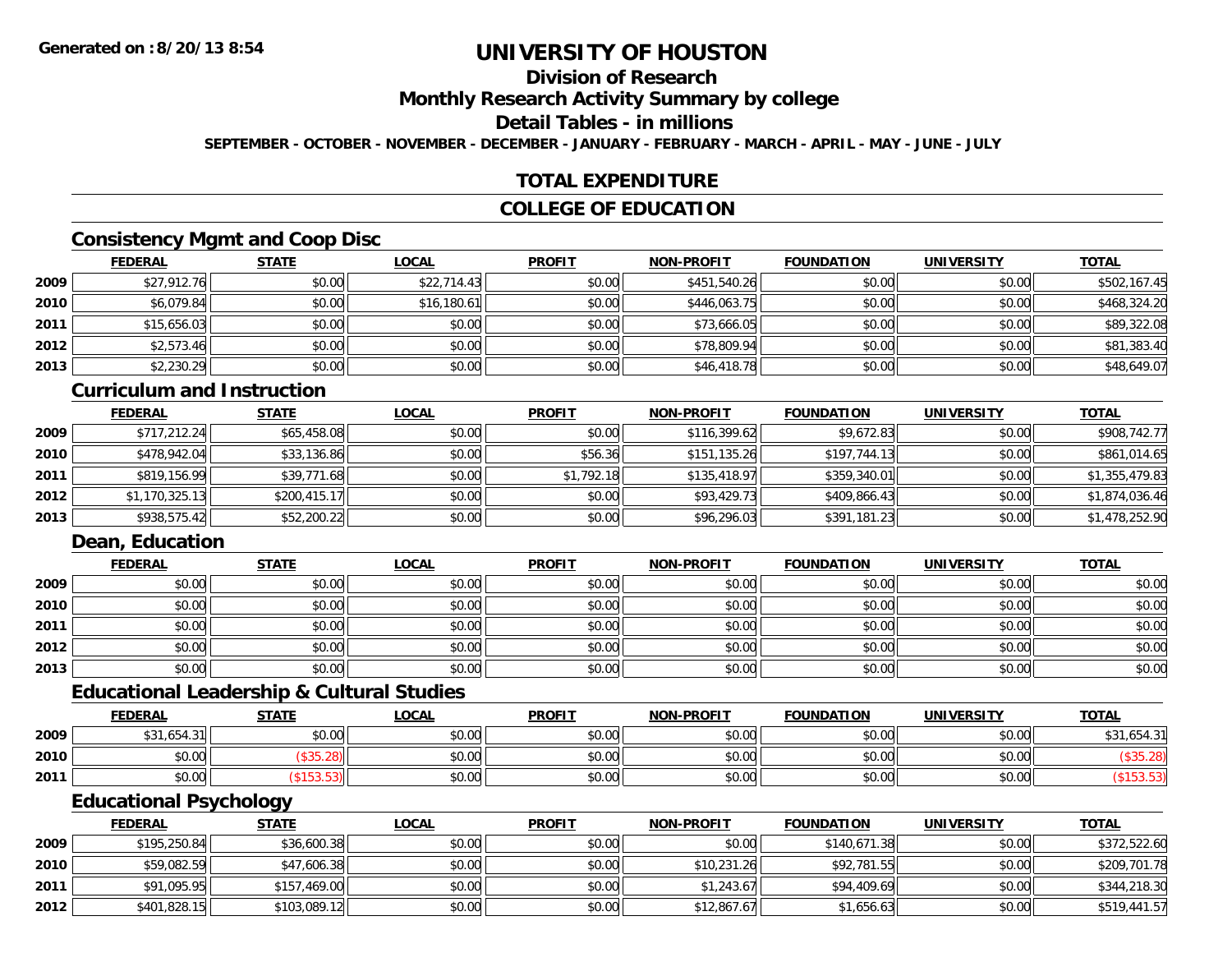# **Division of Research**

**Monthly Research Activity Summary by college**

**Detail Tables - in millions**

**SEPTEMBER - OCTOBER - NOVEMBER - DECEMBER - JANUARY - FEBRUARY - MARCH - APRIL - MAY - JUNE - JULY**

## **TOTAL EXPENDITURE**

## **COLLEGE OF EDUCATION**

# **Educational Psychology**

|       | <b>FEDERAL</b>                       | <b>STATE</b> | <b>LOCAL</b> | <b>PROFIT</b> | <b>NON-PROFIT</b> | <b>FOUNDATION</b> | <b>UNIVERSITY</b> | <b>TOTAL</b>    |
|-------|--------------------------------------|--------------|--------------|---------------|-------------------|-------------------|-------------------|-----------------|
| 2013  | \$525,452.03                         | \$119.78     | \$0.00       | \$0.00        | \$35,042.86       | (\$214.71)        | \$10,904.64       | \$571,304.60    |
|       | <b>Institute for Urban Education</b> |              |              |               |                   |                   |                   |                 |
|       | <b>FEDERAL</b>                       | <b>STATE</b> | <b>LOCAL</b> | <b>PROFIT</b> | <b>NON-PROFIT</b> | <b>FOUNDATION</b> | <b>UNIVERSITY</b> | <b>TOTAL</b>    |
| 2009  | \$408,346.05                         | \$0.00       | \$0.00       | \$0.00        | \$0.00            | \$0.00            | \$0.00            | \$408,346.05    |
| 2010  | \$412,902.83                         | \$0.00       | \$0.00       | \$0.00        | \$6.60            | \$0.00            | \$0.00            | \$412,909.43    |
| 2011  | \$243,379.88                         | \$0.00       | \$0.00       | \$0.00        | \$0.00            | \$0.00            | \$0.00            | \$243,379.88    |
| 2012  | \$176,338.31                         | \$0.00       | \$0.00       | \$0.00        | \$0.00            | \$0.00            | \$0.00            | \$176,338.31    |
| 2013  | \$56,765.00                          | \$0.00       | \$0.00       | \$0.00        | \$0.00            | \$0.00            | \$0.00            | \$56,765.00     |
| Total | \$6,780,760.12                       | \$735,677.86 | \$38,895.04  | \$1,848.54    | \$1,748,570.45    | \$1,697,109.17    | \$10,904.64       | \$11,013,765.81 |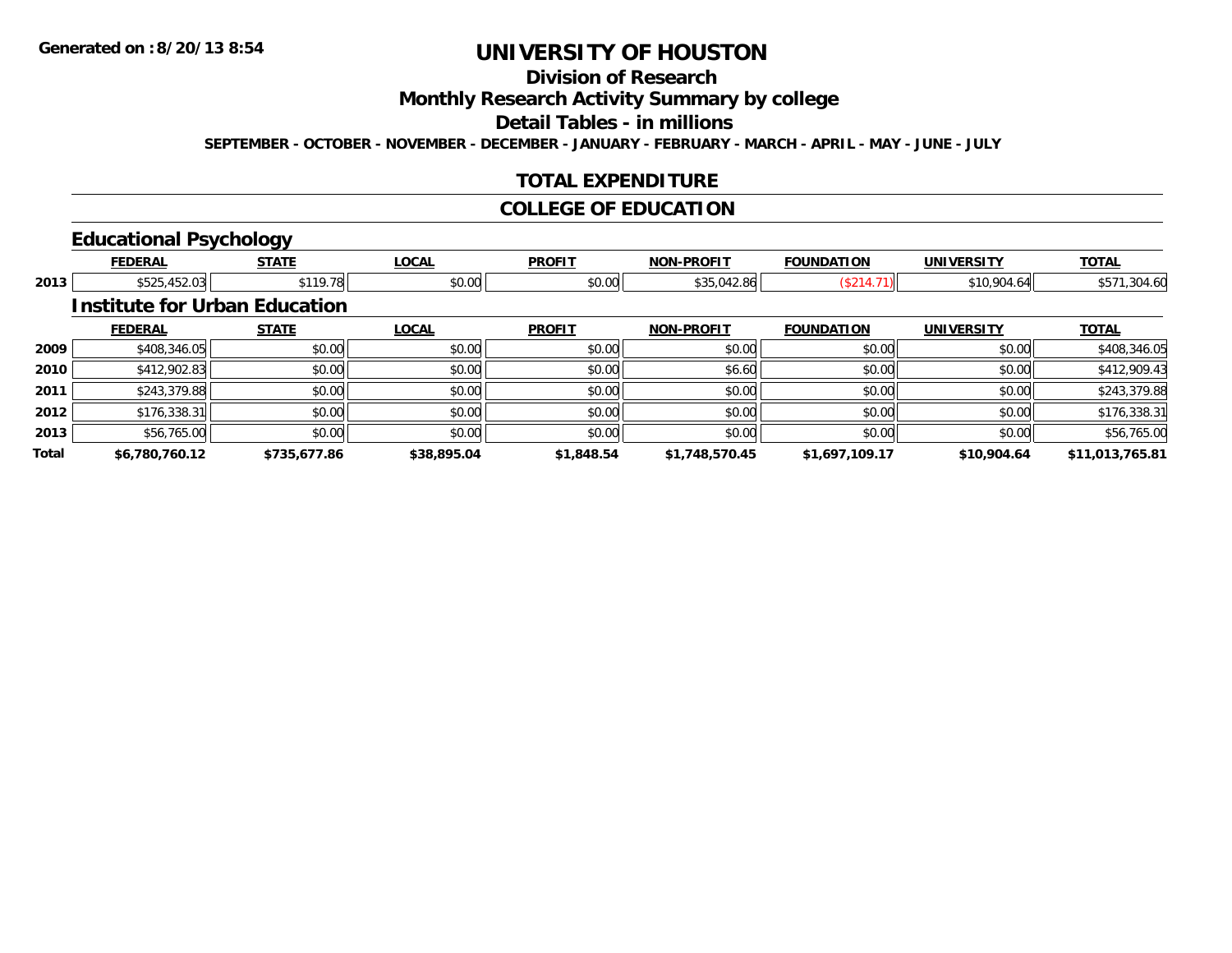# **Division of Research**

**Monthly Research Activity Summary by college**

**Detail Tables - in millions**

**SEPTEMBER - OCTOBER - NOVEMBER - DECEMBER - JANUARY - FEBRUARY - MARCH - APRIL - MAY - JUNE - JULY**

## **TOTAL EXPENDITURE**

#### **COLLEGE OF LIBERAL ARTS AND SOCIAL SCIENCES**

|      | Art                              |              |              |               |                   |                   |                   |              |
|------|----------------------------------|--------------|--------------|---------------|-------------------|-------------------|-------------------|--------------|
|      | <b>FEDERAL</b>                   | <b>STATE</b> | <b>LOCAL</b> | <b>PROFIT</b> | <b>NON-PROFIT</b> | <b>FOUNDATION</b> | <b>UNIVERSITY</b> | <b>TOTAL</b> |
| 2009 | \$0.00                           | \$0.00       | \$0.00       | \$0.00        | \$8,272.99        | \$0.00            | \$0.00            | \$8,272.99   |
| 2012 | \$2,871.14                       | \$0.00       | \$0.00       | \$0.00        | \$0.00            | \$0.00            | \$0.00            | \$2,871.14   |
| 2013 | \$7,414.08                       | \$0.00       | \$0.00       | \$0.00        | \$0.00            | \$0.00            | \$0.00            | \$7,414.08   |
|      | <b>Arte Publico Press</b>        |              |              |               |                   |                   |                   |              |
|      | <b>FEDERAL</b>                   | <b>STATE</b> | <b>LOCAL</b> | <b>PROFIT</b> | <b>NON-PROFIT</b> | <b>FOUNDATION</b> | <b>UNIVERSITY</b> | <b>TOTAL</b> |
| 2009 | \$10,092.15                      | \$0.00       | \$0.00       | \$0.00        | \$29,448.97       | \$12,004.01       | \$0.00            | \$51,545.13  |
| 2010 | \$51,812.45                      | \$0.00       | \$0.00       | \$0.00        | \$51,200.00       | \$150,426.23      | \$0.00            | \$253,438.68 |
| 2011 | \$25,875.16                      | \$9,505.94   | \$0.00       | \$0.00        | \$56,600.00       | \$279,860.68      | \$0.00            | \$371,841.78 |
| 2012 | \$44,538.19                      | \$3,000.00   | \$0.00       | \$0.00        | \$39,100.00       | \$17,752.00       | \$0.00            | \$104,390.19 |
| 2013 | \$35,380.05                      | \$2,535.00   | \$0.00       | \$0.00        | \$33,200.00       | \$295,519.61      | \$0.00            | \$366,634.66 |
|      | <b>Blaffer Gallery</b>           |              |              |               |                   |                   |                   |              |
|      | <b>FEDERAL</b>                   | <b>STATE</b> | <b>LOCAL</b> | <b>PROFIT</b> | <b>NON-PROFIT</b> | <b>FOUNDATION</b> | <b>UNIVERSITY</b> | <b>TOTAL</b> |
| 2009 | \$31,548.32                      | \$4,007.00   | \$0.00       | \$0.00        | \$64,400.00       | \$0.00            | \$0.00            | \$99,955.32  |
| 2010 | \$110,252.87                     | \$8,140.00   | \$0.00       | \$0.00        | \$67,300.00       | \$0.00            | \$0.00            | \$185,692.87 |
| 2011 | \$9,352.22                       | \$5,794.82   | \$0.00       | \$0.00        | \$70,114.00       | \$0.00            | \$0.00            | \$85,261.04  |
| 2012 | \$3,818.28                       | \$4,689.91   | \$0.00       | \$0.00        | \$50,800.00       | \$0.00            | \$0.00            | \$59,308.19  |
| 2013 | \$6,647.16                       | \$3,605.30   | \$0.00       | \$0.00        | \$0.00            | \$0.00            | \$0.00            | \$10,252.46  |
|      | <b>Center for Public History</b> |              |              |               |                   |                   |                   |              |
|      | <b>FEDERAL</b>                   | <b>STATE</b> | <b>LOCAL</b> | <b>PROFIT</b> | <b>NON-PROFIT</b> | <b>FOUNDATION</b> | <b>UNIVERSITY</b> | <b>TOTAL</b> |
| 2012 | \$46,615.73                      | \$0.00       | \$0.00       | \$0.00        | \$0.00            | \$0.00            | \$0.00            | \$46,615.73  |
| 2013 | \$48,542.50                      | \$0.00       | \$0.00       | \$0.00        | \$0.00            | \$0.00            | \$0.00            | \$48,542.50  |
|      | <b>Communication Disorders</b>   |              |              |               |                   |                   |                   |              |
|      | <b>FEDERAL</b>                   | <b>STATE</b> | <b>LOCAL</b> | <b>PROFIT</b> | <b>NON-PROFIT</b> | <b>FOUNDATION</b> | <b>UNIVERSITY</b> | <b>TOTAL</b> |
| 2009 | (\$8,852.73)                     | \$0.00       | \$0.00       | \$0.00        | \$170,665.41      | \$0.00            | \$52,412.04       | \$214,224.72 |
| 2010 | \$26,467.10                      | \$0.00       | \$0.00       | \$0.00        | \$305,211.16      | \$4,590.00        | \$0.00            | \$336,268.26 |
| 2011 | \$3,634.04                       | \$0.00       | (\$259.55)   | (\$7,078.90)  | \$69,425.65       | \$0.00            | \$0.00            | \$65,721.24  |
| 2012 | \$8,131.58                       | \$0.00       | \$0.00       | \$0.00        | \$210,931.99      | \$0.00            | \$0.00            | \$219,063.57 |
| 2013 | \$2,270.03                       | \$0.00       | \$0.00       | \$0.00        | \$144,200.98      | \$3,100.00        | \$0.00            | \$149,571.01 |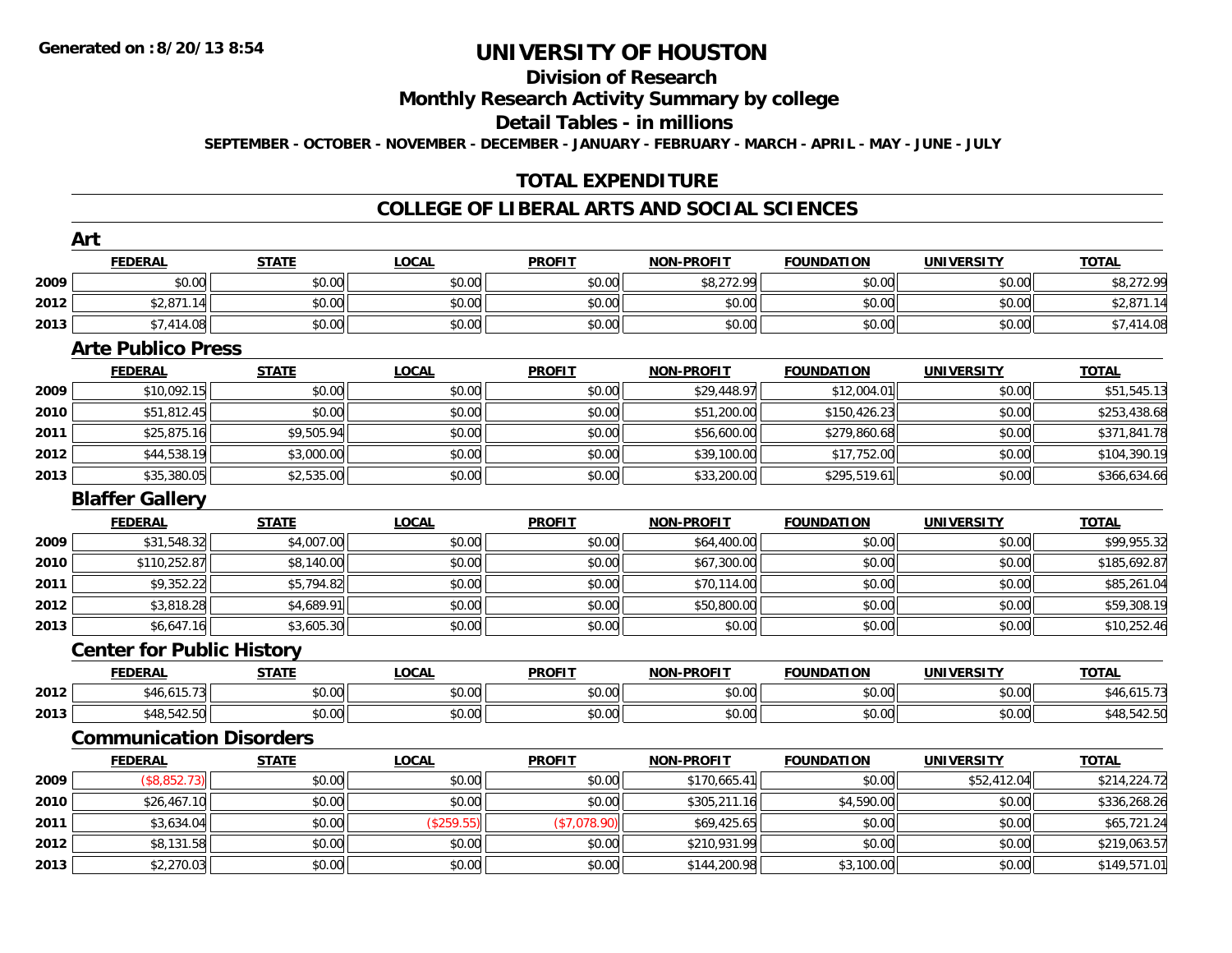# **Division of Research**

**Monthly Research Activity Summary by college**

**Detail Tables - in millions**

**SEPTEMBER - OCTOBER - NOVEMBER - DECEMBER - JANUARY - FEBRUARY - MARCH - APRIL - MAY - JUNE - JULY**

# **TOTAL EXPENDITURE**

#### **COLLEGE OF LIBERAL ARTS AND SOCIAL SCIENCES**

|      |                  | <b>Comparative Cultural Studies</b>               |              |               |                   |                   |                   |              |
|------|------------------|---------------------------------------------------|--------------|---------------|-------------------|-------------------|-------------------|--------------|
|      | <b>FEDERAL</b>   | <b>STATE</b>                                      | <b>LOCAL</b> | <b>PROFIT</b> | <b>NON-PROFIT</b> | <b>FOUNDATION</b> | <b>UNIVERSITY</b> | <b>TOTAL</b> |
| 2009 | \$0.00           | \$0.00                                            | \$0.00       | \$0.00        | (\$1,891.44)      | \$0.00            | \$0.00            | (\$1,891.44) |
| 2010 | \$0.00           | \$0.00                                            | \$0.00       | \$0.00        | (\$88.94)         | \$0.00            | \$0.00            | (\$88.94)    |
| 2011 | \$0.00           | \$0.00                                            | \$0.00       | (\$125.65)    | \$0.00            | \$0.00            | \$0.00            | (\$125.65)   |
| 2012 | \$0.00           | \$166.38                                          | \$0.00       | \$0.00        | \$0.00            | \$0.00            | \$0.00            | \$166.38     |
|      |                  | <b>Cynthia Woods Mitchell Center for the Arts</b> |              |               |                   |                   |                   |              |
|      | <b>FEDERAL</b>   | <b>STATE</b>                                      | <b>LOCAL</b> | <b>PROFIT</b> | <b>NON-PROFIT</b> | <b>FOUNDATION</b> | <b>UNIVERSITY</b> | <b>TOTAL</b> |
| 2011 | \$0.00           | \$0.00                                            | \$0.00       | \$0.00        | \$15,000.00       | \$0.00            | \$0.00            | \$15,000.00  |
| 2013 | \$0.00           | \$6,000.00                                        | \$0.00       | \$0.00        | \$10,000.00       | \$0.00            | \$0.00            | \$16,000.00  |
|      |                  | Dean, Liberal Arts and Social Sciences            |              |               |                   |                   |                   |              |
|      | <b>FEDERAL</b>   | <b>STATE</b>                                      | <b>LOCAL</b> | <b>PROFIT</b> | <b>NON-PROFIT</b> | <b>FOUNDATION</b> | <b>UNIVERSITY</b> | <b>TOTAL</b> |
| 2009 | \$108,185.22     | \$0.00                                            | \$0.00       | \$0.00        | \$0.00            | \$0.00            | \$0.00            | \$108,185.22 |
| 2010 | \$4,858.19       | \$0.00                                            | \$0.00       | \$0.00        | \$0.00            | \$0.00            | \$0.00            | \$4,858.19   |
| 2011 | (\$494.56)       | \$0.00                                            | \$0.00       | \$0.00        | \$0.00            | \$0.00            | \$0.00            | (\$494.56)   |
| 2012 | \$2,794.57       | \$0.00                                            | \$0.00       | \$0.00        | \$0.00            | \$0.00            | \$0.00            | \$2,794.57   |
| 2013 | \$17.40          | \$0.00                                            | \$0.00       | \$0.00        | \$0.00            | \$0.00            | \$0.00            | \$17.40      |
|      | <b>Economics</b> |                                                   |              |               |                   |                   |                   |              |
|      | <b>FEDERAL</b>   | <b>STATE</b>                                      | <b>LOCAL</b> | <b>PROFIT</b> | NON-PROFIT        | <b>FOUNDATION</b> | <b>UNIVERSITY</b> | <b>TOTAL</b> |
| 2009 | \$57,156.73      | \$0.00                                            | \$0.00       | \$0.00        | \$0.00            | \$0.00            | \$0.00            | \$57,156.73  |
| 2010 | \$31,643.44      | \$0.00                                            | \$0.00       | \$0.00        | \$0.00            | \$0.00            | \$0.00            | \$31,643.44  |
| 2011 | (\$2,023.11)     | \$0.00                                            | \$0.00       | \$1,962.49    | \$35,978.91       | \$24,978.62       | \$0.00            | \$60,896.91  |
| 2012 | \$1,876.56       | \$0.00                                            | \$0.00       | \$21,270.81   | \$4,369.51        | \$35,864.38       | \$0.00            | \$63,381.26  |
| 2013 | \$149,488.84     | \$0.00                                            | \$0.00       | \$0.00        | \$245,033.46      | \$26,863.14       | \$0.00            | \$421,385.44 |
|      | <b>English</b>   |                                                   |              |               |                   |                   |                   |              |
|      | <b>FEDERAL</b>   | <b>STATE</b>                                      | <b>LOCAL</b> | <b>PROFIT</b> | <b>NON-PROFIT</b> | <b>FOUNDATION</b> | <b>UNIVERSITY</b> | <b>TOTAL</b> |
| 2009 | \$7,500.00       | \$0.00                                            | \$0.00       | \$0.00        | \$0.00            | \$0.00            | \$0.00            | \$7,500.00   |
| 2010 | \$1,051.76       | \$0.00                                            | \$0.00       | \$0.00        | \$0.00            | \$0.00            | \$0.00            | \$1,051.76   |
| 2011 | (\$51.76)        | (\$0.09)                                          | \$0.00       | \$0.00        | (\$287.50)        | \$0.00            | \$0.00            | (\$339.35)   |
| 2012 | \$1,000.00       | \$0.00                                            | \$0.00       | \$0.00        | \$0.00            | \$0.00            | \$0.00            | \$1,000.00   |
| 2013 | \$23,172.51      | \$0.00                                            | \$0.00       | \$0.00        | \$0.00            | \$0.00            | \$0.00            | \$23,172.51  |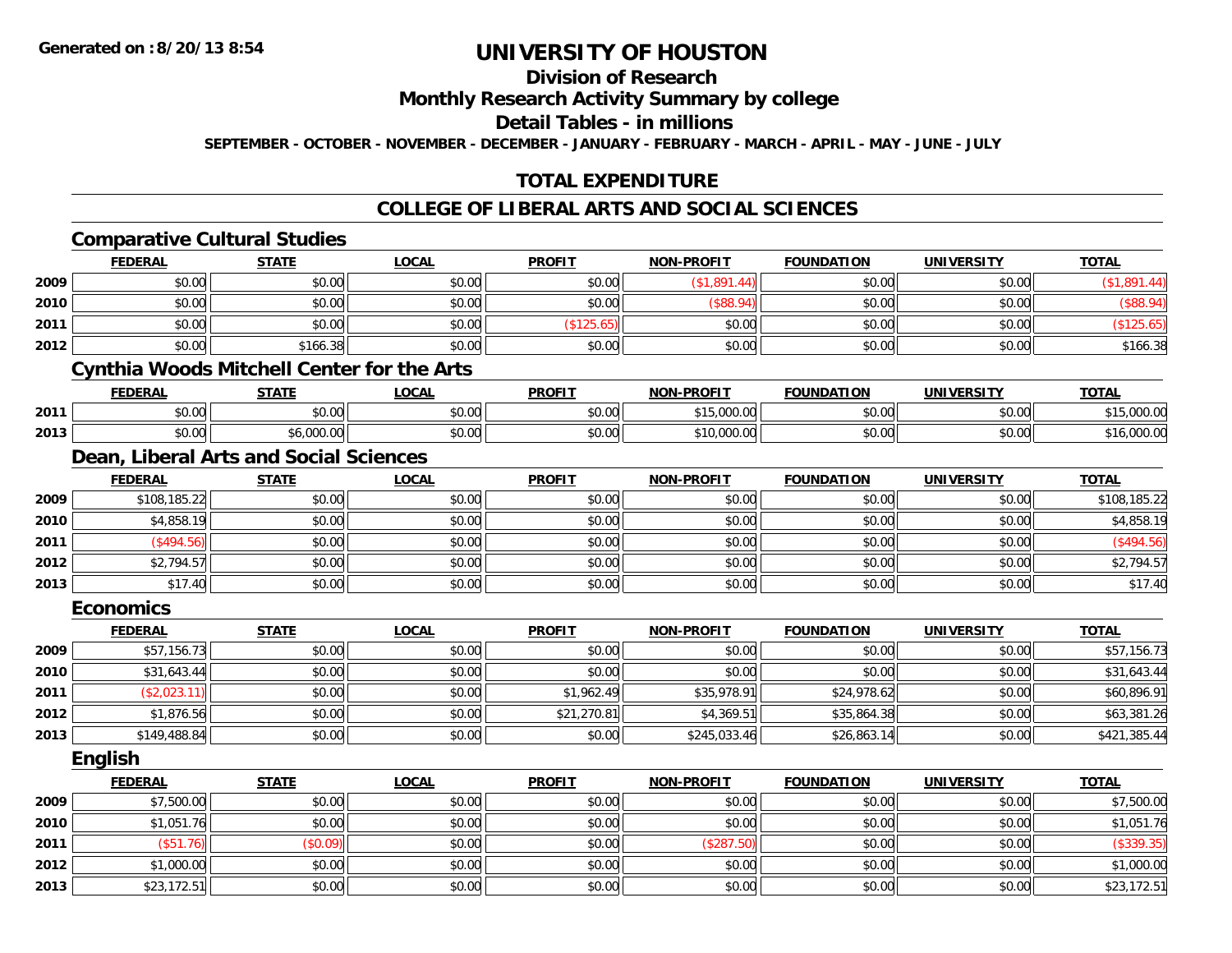# **Division of Research**

**Monthly Research Activity Summary by college**

**Detail Tables - in millions**

**SEPTEMBER - OCTOBER - NOVEMBER - DECEMBER - JANUARY - FEBRUARY - MARCH - APRIL - MAY - JUNE - JULY**

# **TOTAL EXPENDITURE**

## **COLLEGE OF LIBERAL ARTS AND SOCIAL SCIENCES**

## **Health and Human Performance**

|      | <b>FEDERAL</b> | <b>STATE</b> | <u>LOCAL</u> | <b>PROFIT</b> | <b>NON-PROFIT</b> | <b>FOUNDATION</b> | <b>UNIVERSITY</b> | <b>TOTAL</b>   |
|------|----------------|--------------|--------------|---------------|-------------------|-------------------|-------------------|----------------|
| 2009 | \$1,604,084.55 | \$0.00       | \$0.00       | \$25,386.79   | \$0.00            | \$16,857.53       | \$0.00            | \$1,646,328.87 |
| 2010 | \$1,438,269.77 | \$0.00       | \$0.00       | \$43,207.53   | \$0.00            | \$13,487.35       | \$800.00          | \$1,495,764.65 |
| 2011 | \$957,021.69   | \$0.00       | \$0.00       | \$313,048.80  | \$0.00            | \$24,427.91       | \$0.00            | \$1,294,498.40 |
| 2012 | \$988,755.32   | \$0.00       | \$0.00       | \$305,700.99  | \$0.00            | \$16,089.96       | \$0.00            | \$1,310,546.27 |
| 2013 | \$2,631,555.44 | \$0.00       | \$0.00       | \$72,768.83   | \$0.00            | \$5,819.60        | \$0.00            | \$2,710,143.87 |
|      | $  -$<br>.     |              |              |               |                   |                   |                   |                |

#### **Hispanic Studies**

|      | <b>FEDERAL</b> | <b>STATE</b> | <u>LOCAL</u>         | <b>PROFIT</b> | <b>NON-PROFIT</b> | <b>FOUNDATION</b> | <b>UNIVERSITY</b> | <u>TOTAL</u>                        |
|------|----------------|--------------|----------------------|---------------|-------------------|-------------------|-------------------|-------------------------------------|
| 2011 | \$0.00         | \$0.00       | 0000<br><b>DU.UU</b> | \$0.00        | \$0.00            | 2.465<br>4,       | \$0.00            | $\uparrow$<br><sup>∕</sup> 2,400.4≁ |
| 2012 | \$0.00         | \$0.00       | \$0.00               | \$0.00        | \$0.00            | \$81,116.04       | \$0.00            | \$81<br>.16.04                      |
| 2013 | \$0.00         | \$0.00       | \$0.00               | \$0.00        | \$0.00            | \$21,516.99       | \$0.00            | $↓$ ∠1,516.9 <sup>∩</sup>           |

#### **History**

|      | <b>FEDERAL</b> | STATE  | <u>LOCAL</u> | <b>PROFIT</b> | <b>NON-PROFIT</b> | <b>FOUNDATION</b> | <b>UNIVERSITY</b> | <b>TOTAL</b> |
|------|----------------|--------|--------------|---------------|-------------------|-------------------|-------------------|--------------|
| 2009 | \$0.00         | \$0.00 | \$0.00       | \$66,988.80   | \$0.00            | \$0.00            | \$0.00            | \$66,988.80  |
| 2010 | \$13,194.63    | \$0.00 | \$0.00       | \$93,819.27   | \$0.00            | \$0.00            | \$0.00            | \$107,013.90 |
| 2011 | \$8,112.13     | \$0.00 | \$0.00       | \$26,036.81   | \$0.00            | \$0.00            | \$0.00            | \$34,148.94  |
| 2012 | \$2,879.25     | \$0.00 | \$0.00       | \$16,396.53   | (\$332.43)        | \$0.00            | \$0.00            | \$18,943.35  |
| 2013 | (\$6,738.83)   | \$0.00 | \$0.00       | \$59,486.04   | (\$13,435.64)     | \$0.00            | \$0.00            | \$39,311.57  |

#### **Hobby Center for Public Policy**

|      | <u>FEDERAL</u> | <b>STATE</b> | <b>LOCAL</b> | <b>PROFIT</b> | <b>NON-PROFIT</b> | <b>FOUNDATION</b> | <b>UNIVERSITY</b> | <b>TOTAL</b> |
|------|----------------|--------------|--------------|---------------|-------------------|-------------------|-------------------|--------------|
| 2009 | \$21,025.82    | \$0.00       | \$0.00       | \$0.00        | \$0.00            | \$0.00            | \$0.00            | \$21,025.82  |
| 2010 | \$14,222.17    | \$0.00       | \$0.00       | \$0.00        | \$0.00            | \$0.00            | \$0.00            | \$14,222.17  |
| 2011 | \$29,535.82    | \$0.00       | \$0.00       | \$0.00        | \$0.00            | \$0.00            | \$0.00            | \$29,535.82  |
| 2012 | \$47,797.83    | \$0.00       | \$0.00       | \$0.00        | \$0.00            | \$0.00            | \$0.00            | \$47,797.83  |
| 2013 | \$82,629.38    | \$0.00       | \$0.00       | \$0.00        | \$0.00            | \$0.00            | \$0.00            | \$82,629.38  |

<u> 1980 - Johann Barbara, martxa alemaniar amerikan basar da da a shekara 1980 - Andrew Maria Barbara, mash</u>

## **Modern/Classical Languages**

|      | <b>FEDERAL</b> | <b>STATE</b> | <u>LOCAL</u> | <b>PROFIT</b> | <b>NON-PROFIT</b> | <b>FOUNDATION</b> | UNIVERSITY | <b>TOTAL</b> |
|------|----------------|--------------|--------------|---------------|-------------------|-------------------|------------|--------------|
| 2011 | \$250.48       | \$0.00       | \$0.00       | \$0.00        | \$0.00            | \$0.00            | \$0.00     | \$250.48     |
| 2012 | \$82,615.84    | \$0.00       | \$0.00       | \$0.00        | \$0.00            | \$0.00            | \$0.00     | \$82,615.84  |
| 2013 | \$108,385.73   | \$0.00       | \$0.00       | \$0.00        | \$0.00            | \$0.00            | \$0.00     | \$108,385.73 |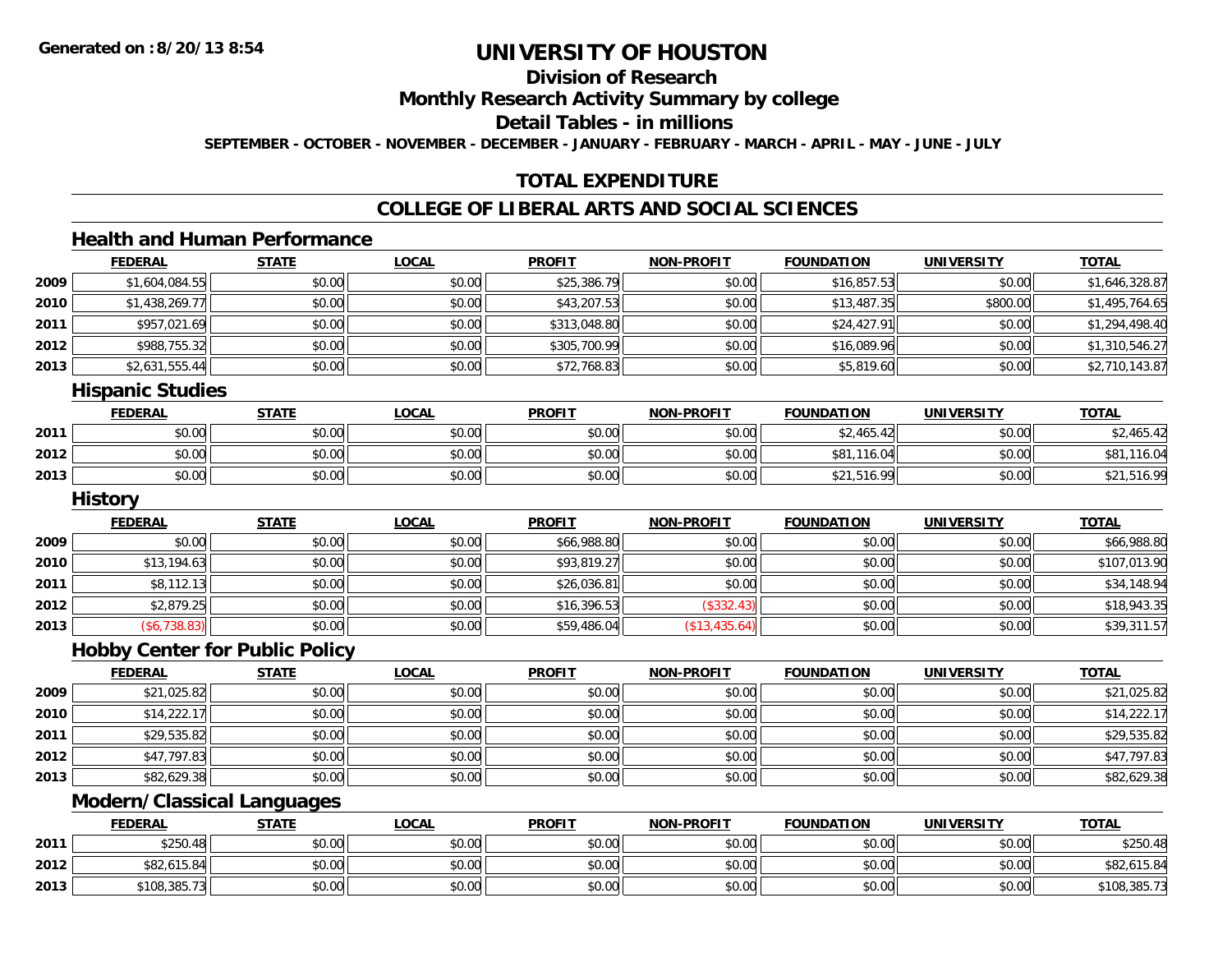# **Division of Research**

**Monthly Research Activity Summary by college**

**Detail Tables - in millions**

**SEPTEMBER - OCTOBER - NOVEMBER - DECEMBER - JANUARY - FEBRUARY - MARCH - APRIL - MAY - JUNE - JULY**

## **TOTAL EXPENDITURE**

#### **COLLEGE OF LIBERAL ARTS AND SOCIAL SCIENCES**

|      | Philosophy                     |                |              |               |                   |                   |                   |                |
|------|--------------------------------|----------------|--------------|---------------|-------------------|-------------------|-------------------|----------------|
|      | <b>FEDERAL</b>                 | <b>STATE</b>   | <b>LOCAL</b> | <b>PROFIT</b> | <b>NON-PROFIT</b> | <b>FOUNDATION</b> | <b>UNIVERSITY</b> | <b>TOTAL</b>   |
| 2009 | \$0.00                         | \$0.00         | \$0.00       | \$0.00        | \$0.00            | \$0.00            | \$0.00            | \$0.00         |
| 2010 | \$0.00                         | \$0.00         | \$0.00       | \$0.00        | \$0.00            | \$0.00            | \$0.00            | \$0.00         |
| 2011 | \$0.00                         | \$0.00         | \$0.00       | \$0.00        | \$0.00            | \$0.00            | \$0.00            | \$0.00         |
| 2012 | \$6,522.46                     | \$0.00         | \$0.00       | \$0.00        | \$0.00            | \$0.00            | \$0.00            | \$6,522.46     |
| 2013 | \$7,013.21                     | \$0.00         | \$0.00       | \$0.00        | \$0.00            | \$0.00            | \$0.00            | \$7,013.21     |
|      | <b>Political Science</b>       |                |              |               |                   |                   |                   |                |
|      | <b>FEDERAL</b>                 | <b>STATE</b>   | <b>LOCAL</b> | <b>PROFIT</b> | <b>NON-PROFIT</b> | <b>FOUNDATION</b> | <b>UNIVERSITY</b> | <b>TOTAL</b>   |
| 2009 | \$255,527.85                   | \$0.00         | \$0.00       | \$0.00        | \$0.00            | \$0.00            | \$26,965.11       | \$282,492.96   |
| 2010 | \$4,227.71                     | \$0.00         | \$0.00       | \$0.00        | \$0.00            | \$0.00            | \$0.00            | \$4,227.71     |
| 2011 | \$5,450.05                     | (\$637.93)     | \$0.00       | (\$179.60)    | \$0.00            | \$0.00            | \$0.00            | \$4,632.52     |
| 2012 | \$0.00                         | \$0.00         | \$0.00       | \$0.00        | \$0.00            | \$0.00            | \$0.00            | \$0.00         |
| 2013 | \$29,077.12                    | \$0.00         | \$0.00       | \$0.00        | \$0.00            | \$2,000.00        | \$0.00            | \$31,077.12    |
|      | Psychology                     |                |              |               |                   |                   |                   |                |
|      | <b>FEDERAL</b>                 | <b>STATE</b>   | <b>LOCAL</b> | <b>PROFIT</b> | <b>NON-PROFIT</b> | <b>FOUNDATION</b> | <b>UNIVERSITY</b> | <b>TOTAL</b>   |
| 2009 | \$6,365,728.39                 | \$3,129,622.22 | \$1,690.44   | \$130,646.19  | \$66,586.90       | \$44,438.83       | \$77,985.13       | \$9,816,698.10 |
| 2010 | \$7,115,001.02                 | \$1,852,878.73 | \$0.00       | \$166,549.08  | \$154,784.65      | \$29,325.73       | \$62,259.44       | \$9,380,798.65 |
| 2011 | \$6,444,194.88                 | \$499,168.90   | \$0.00       | \$95,756.10   | \$217,558.91      | \$209,426.28      | \$13,896.90       | \$7,480,001.97 |
| 2012 | \$6,026,461.91                 | \$82,024.03    | \$0.00       | \$92,370.95   | \$224,071.28      | \$172,790.45      | (\$9,680.69)      | \$6,588,037.93 |
| 2013 | \$5,674,833.50                 | \$58,884.80    | \$0.00       | \$60,560.72   | \$258,930.46      | \$78,980.95       | \$0.00            | \$6,132,190.43 |
|      | <b>School of Communication</b> |                |              |               |                   |                   |                   |                |
|      | <b>FEDERAL</b>                 | <b>STATE</b>   | <b>LOCAL</b> | <b>PROFIT</b> | <b>NON-PROFIT</b> | <b>FOUNDATION</b> | <b>UNIVERSITY</b> | <b>TOTAL</b>   |
| 2009 | \$0.00                         | \$0.00         | \$0.00       | \$0.00        | \$0.00            | \$0.00            | \$0.00            | \$0.00         |
| 2010 | \$0.00                         | \$0.00         | \$0.00       | \$0.00        | \$0.00            | \$0.00            | \$0.00            | \$0.00         |
| 2011 | \$0.00                         | \$0.00         | \$0.00       | \$0.00        | \$0.00            | \$0.00            | \$0.00            | \$0.00         |
| 2012 | \$0.00                         | \$0.00         | \$0.00       | \$0.00        | \$0.00            | \$0.00            | \$0.00            | \$0.00         |
| 2013 | \$0.00                         | \$0.00         | \$0.00       | \$0.00        | \$4,471.57        | \$0.00            | \$0.00            | \$4,471.57     |
|      | <b>School of Music</b>         |                |              |               |                   |                   |                   |                |
|      | <b>FEDERAL</b>                 | <b>STATE</b>   | <b>LOCAL</b> | <b>PROFIT</b> | <b>NON-PROFIT</b> | <b>FOUNDATION</b> | <b>UNIVERSITY</b> | <b>TOTAL</b>   |
| 2010 | \$14,485.00                    | \$0.00         | \$0.00       | \$0.00        | \$41,572.21       | \$0.00            | \$0.00            | \$56,057.21    |
| 2011 | \$0.00                         | \$1,365.00     | \$0.00       | \$0.00        | (\$666.97)        | \$0.00            | \$0.00            | \$698.03       |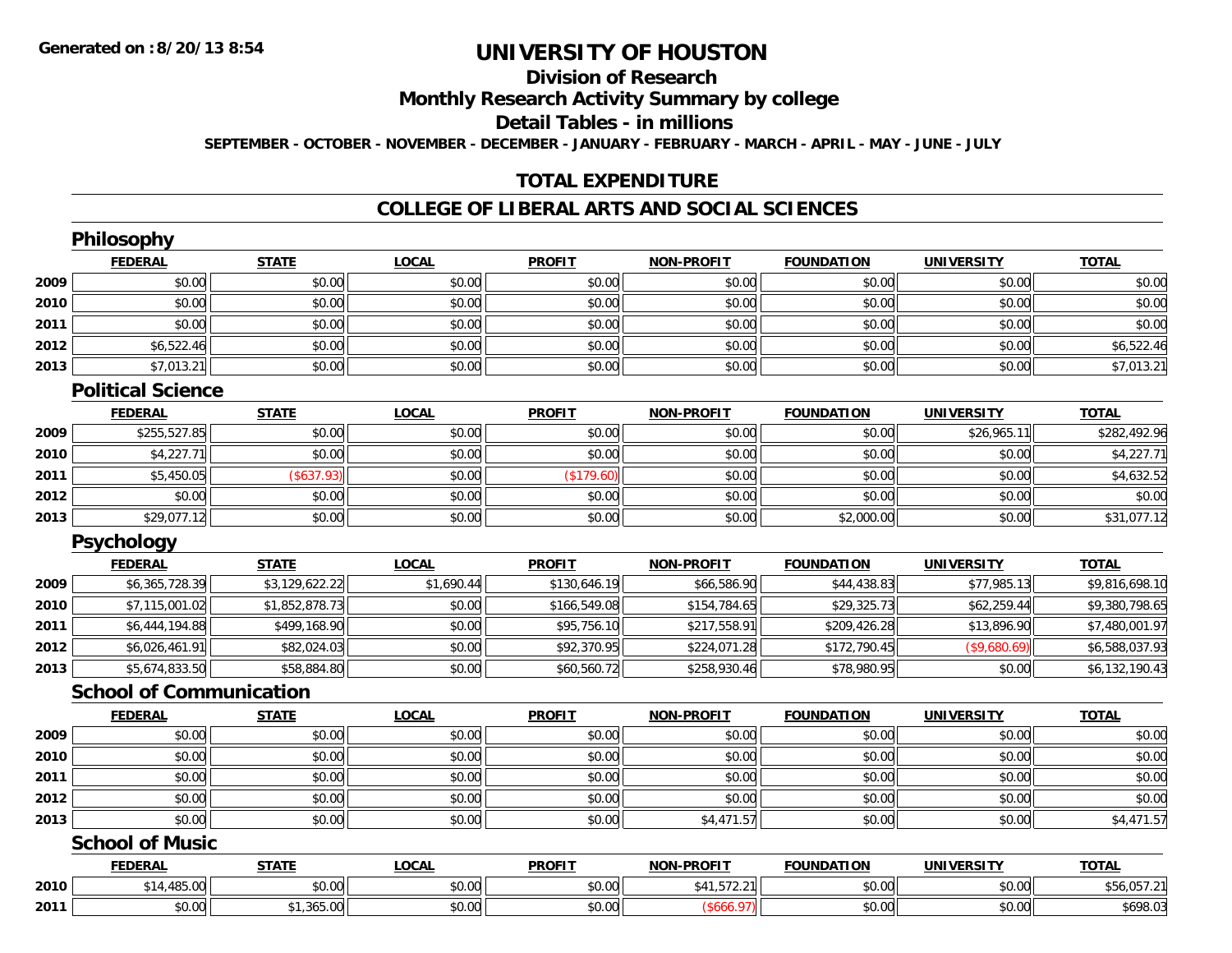**2013**

**Total**

# **UNIVERSITY OF HOUSTON**

# **Division of Research**

**Monthly Research Activity Summary by college**

**Detail Tables - in millions**

**SEPTEMBER - OCTOBER - NOVEMBER - DECEMBER - JANUARY - FEBRUARY - MARCH - APRIL - MAY - JUNE - JULY**

# **TOTAL EXPENDITURE**

#### **COLLEGE OF LIBERAL ARTS AND SOCIAL SCIENCES**

|      | <b>Sociology</b> |              |              |               |                   |                   |                   |              |
|------|------------------|--------------|--------------|---------------|-------------------|-------------------|-------------------|--------------|
|      | <b>FEDERAL</b>   | <b>STATE</b> | <b>LOCAL</b> | <b>PROFIT</b> | <b>NON-PROFIT</b> | <b>FOUNDATION</b> | <b>UNIVERSITY</b> | <b>TOTAL</b> |
| 2009 | \$122,524.44     | \$0.00       | \$60,498.78  | \$0.00        | \$6.47            | \$0.00            | \$0.00            | \$183,029.69 |
| 2010 | \$172,807.95     | \$0.00       | \$5,405.91   | \$0.00        | \$20,181.63       | \$0.00            | \$0.00            | \$198,395.49 |
| 2011 | \$142,573.07     | \$0.00       | \$0.00       | \$0.00        | \$0.00            | \$0.00            | \$0.00            | \$142,573.07 |
| 2012 | \$11,893.13      | \$0.00       | \$0.00       | \$0.00        | \$0.00            | \$0.00            | \$0.00            | \$11,893.13  |
| 2013 | (\$5,703.98)     | \$0.00       | \$7,554.77   | \$0.00        | \$0.00            | \$0.00            | \$0.00            | \$1,850.79   |
|      | <b>Theatre</b>   |              |              |               |                   |                   |                   |              |
|      | <b>FEDERAL</b>   | <b>STATE</b> | <b>LOCAL</b> | <b>PROFIT</b> | <b>NON-PROFIT</b> | <b>FOUNDATION</b> | <b>UNIVERSITY</b> | <b>TOTAL</b> |
| 2010 | \$0.00           | \$0.00       | \$0.00       | \$0.00        | \$46,537.16       | (\$819.30)        | \$0.00            | \$45,717.86  |
| 2011 | \$0.00           | \$0.00       | \$0.00       | \$0.00        | \$47,028.06       | (\$45.63)         | \$0.00            | \$46,982.43  |
| 2012 | \$0.00           | \$0.00       | \$0.00       | \$0.00        | (\$8,884.27)      | \$0.00            | \$0.00            | (\$8,884.27) |

 $\textbf{3} \quad \textbf{\textcolor{blue}{\textbf{50.00}}} \quad \textbf{\textcolor{blue}{\textbf{50.00}}} \quad \textbf{\textcolor{blue}{\textbf{50.00}}} \quad \textbf{\textcolor{blue}{\textbf{50.00}}} \quad \textbf{\textcolor{blue}{\textbf{50.00}}} \quad \textbf{\textcolor{blue}{\textbf{50.00}}} \quad \textbf{\textcolor{blue}{\textbf{50.00}}} \quad \textbf{\textcolor{blue}{\textbf{50.00}}} \quad \textbf{\textcolor{blue}{\textbf{50.00}}} \quad \textbf{\textcolor{blue}{\textbf{50.00}}} \quad \text$ 

**\$41,268,800.82 \$5,670,750.01 \$74,890.35 \$1,584,572.57 \$2,737,395.14 \$1,568,836.79 \$224,637.93 \$53,129,883.61**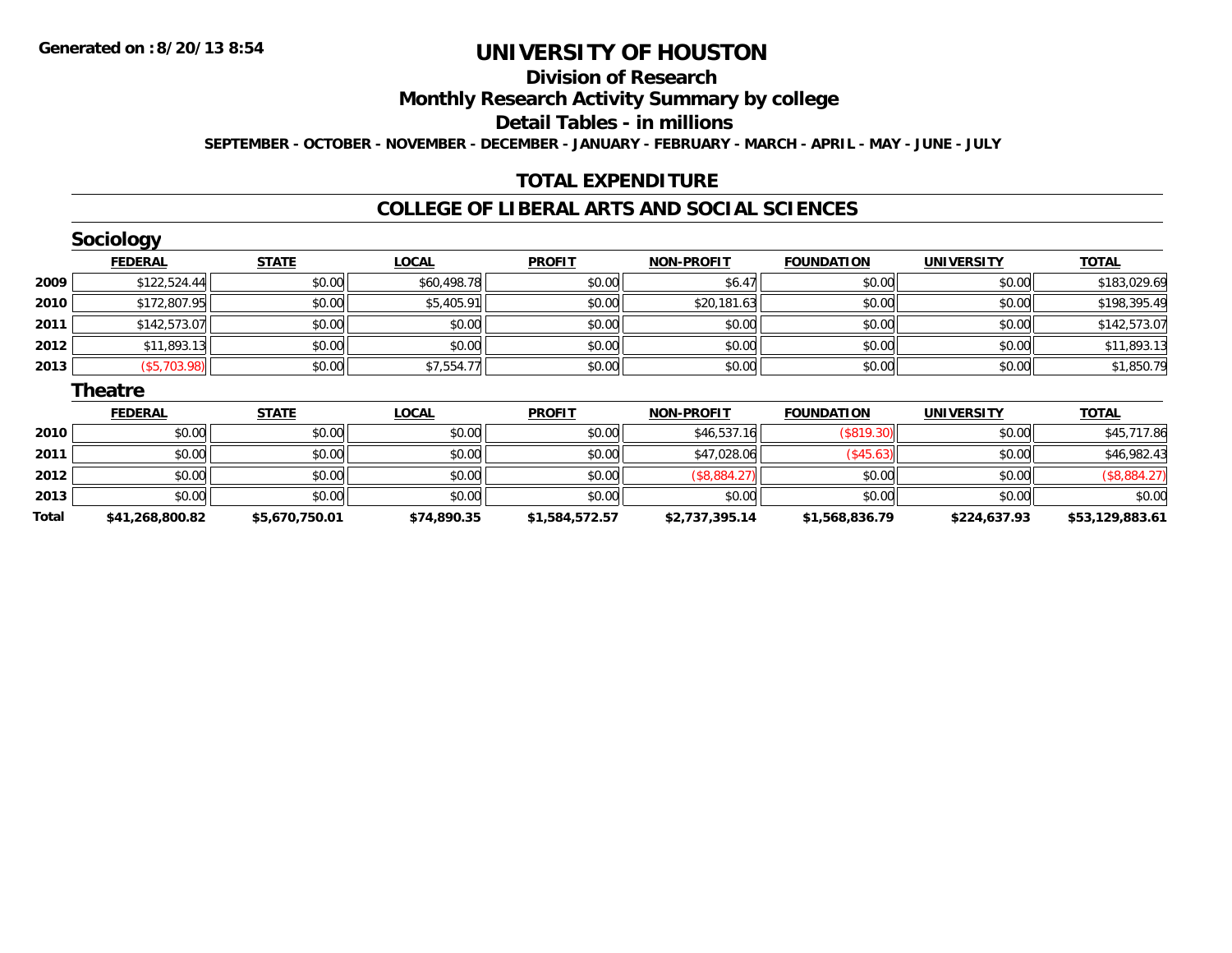# **Division of Research**

**Monthly Research Activity Summary by college**

**Detail Tables - in millions**

**SEPTEMBER - OCTOBER - NOVEMBER - DECEMBER - JANUARY - FEBRUARY - MARCH - APRIL - MAY - JUNE - JULY**

# **TOTAL EXPENDITURE**

## **COLLEGE OF NATURAL SCIENCES AND MATHEMATICS**

# **Biology/Biochemistry**

|        | <b>FEDERAL</b> | <b>STATE</b> | <u>LOCAL</u> | <b>PROFIT</b> | <b>NON-PROFIT</b> | <b>FOUNDATION</b> | <b>UNIVERSITY</b> | <b>TOTAL</b>   |
|--------|----------------|--------------|--------------|---------------|-------------------|-------------------|-------------------|----------------|
| 2009   | \$2,256,901.57 | \$123,178.41 | \$0.00       | \$0.00        | \$42,957.24       | \$573,006.09      | \$0.00            | \$2,996,043.31 |
| ا 2010 | \$4,113,015.51 | \$107,109.37 | \$0.00       | \$0.00        | \$476,393.52      | \$194,195.57      | \$0.00            | \$4,890,713.96 |
| 2011   | \$4,233,612.34 | \$462,164.23 | \$0.00       | \$5,599.99    | \$694,198.16      | \$229,504.64      | \$0.00            | \$5,625,079.35 |
| 2012   | \$3,652,502.31 | \$513,249.78 | \$0.00       | \$5,568.85    | \$783,622.17      | \$177,893.67      | \$0.00            | \$5,132,836.78 |
| 2013   | \$3,229,115.28 | \$286,305.24 | \$0.00       | \$199,461.14  | \$783,640.38      | \$183,216.81      | \$0.00            | \$4,681,738.85 |
|        |                |              |              |               |                   |                   |                   |                |

#### **Center for Applied Geoscience Excellence**

|      | EEDEDAL<br>---- | <b>CTATE</b>       | 001<br>UUMI               | <b>PROFI</b> | -PROFIT<br>NON               | חסו־<br><b>COUNIDAT</b> | JNI\<br><b>TDCITY</b> | <b>TOTAL</b> |
|------|-----------------|--------------------|---------------------------|--------------|------------------------------|-------------------------|-----------------------|--------------|
| 2009 | $\sim$<br>70.U  | 0000<br>vu.vu      | 0.00<br>vu.vu             | vv.vu        | 0000<br>vv.vv                | 0000<br>,u.uu           | 0000<br>JU.UU         | \$0.00       |
| 2010 | ÷Λ.<br>טט.      | $\sim$ 00<br>vu.vu | $\sim$<br>$\sim$<br>JU.UU | JU.UU        | $*$ $\circ$ $\circ$<br>vv.vv | 0000<br>⊸∪.∪u           | \$0.00                | \$0.00       |

## **Center for Nuclear Receptors and Cell Signaling**

|      | <b>FEDERAL</b> | <b>STATE</b>   | <b>LOCAL</b> | <b>PROFIT</b> | <b>NON-PROFIT</b> | <b>FOUNDATION</b> | <b>UNIVERSITY</b> | <b>TOTAL</b>   |
|------|----------------|----------------|--------------|---------------|-------------------|-------------------|-------------------|----------------|
| 2009 | \$0.00         | \$10,008.42    | \$0.00       | \$0.00        | \$0.00            | \$0.00            | \$0.00            | \$10,008.42    |
| 2010 | \$416,630.71   | \$1,306,855.25 | \$0.00       | \$0.00        | \$0.00            | \$119,135.53      | \$0.00            | \$1,842,621.49 |
| 2011 | \$1,214,513.89 | \$186,042.78   | \$0.00       | \$7,523.43    | \$99,550.87       | \$82,818.74       | \$0.00            | \$1,590,449.70 |
| 2012 | \$1,254,142.67 | \$1,391,448.24 | \$0.00       | \$232,972.54  | \$964.34          | \$317,140.72      | \$0.00            | \$3,196,668.51 |
| 2013 | \$947,703.23   | \$676,425.70   | \$0.00       | \$3,626.63    | \$5,939.10        | \$26,980.75       | \$0.00            | \$1,660,675.40 |

#### **Chemistry**

|      | <b>FEDERAL</b> | <b>STATE</b>   | <b>LOCAL</b> | <b>PROFIT</b> | <b>NON-PROFIT</b> | <b>FOUNDATION</b> | <b>UNIVERSITY</b> | <b>TOTAL</b>   |
|------|----------------|----------------|--------------|---------------|-------------------|-------------------|-------------------|----------------|
| 2009 | \$4,314,380.45 | \$133,745.85   | \$0.00       | \$91,752.45   | \$203,803,31      | \$1,035,138.73    | \$174,459.51      | \$5,953,280.30 |
| 2010 | \$4,854,116.34 | \$1,640,657.19 | \$0.00       | \$109,268.69  | \$47,354.82       | \$1,094,349.58    | \$205,532.49      | \$7,951,279.10 |
| 2011 | \$3,536,978.65 | \$974,478.17   | \$0.00       | \$35,786.43   | \$56,365.23       | \$1,811,321.03    | \$135,108.67      | \$6,550,038.17 |
| 2012 | \$3,367,154.41 | \$1,572,787.28 | \$0.00       | \$48,770.82   | \$69,681.73       | \$1,618,378.64    | \$130,579.61      | \$6,807,352.49 |
| 2013 | \$3,090,966.63 | \$1,191,836.23 | \$0.00       | \$97,554.24   | \$9,945.11        | \$1,236,248.60    | (\$43,851.79)     | \$5,582,699.02 |

### **Computer Science**

|      | <b>FEDERAL</b> | <b>STATE</b> | <b>LOCAL</b> | <b>PROFIT</b> | <b>NON-PROFIT</b> | <b>FOUNDATION</b> | <b>UNIVERSITY</b> | <u>TOTAL</u>   |
|------|----------------|--------------|--------------|---------------|-------------------|-------------------|-------------------|----------------|
| 2009 | \$3,212,183.38 | \$195,646.04 | \$0.00       | \$129,106.74  | \$170,386.63      | \$0.00            | \$0.00            | \$3,707,322.79 |
| 2010 | \$4,149,020.95 | \$134,135.71 | \$0.00       | \$93,323.48   | \$158,441.58      | \$0.00            | \$0.00            | \$4,534,921.72 |
| 2011 | \$4,509,577.25 | \$107,880.97 | \$0.00       | \$318,867.23  | \$435,826.80      | \$0.00            | (\$769.35)        | \$5,371,382.90 |
| 2012 | \$2,874,267.58 | \$46,804.60  | \$0.00       | \$421,442.98  | \$328,406.81      | \$38,911.98       | \$0.00            | \$3,709,833.94 |
| 2013 | \$2,655,661.99 | \$27,590.06  | \$0.00       | \$477,924.58  | \$71,598.71       | \$18,961.93       | \$31,742.81       | \$3,283,480.07 |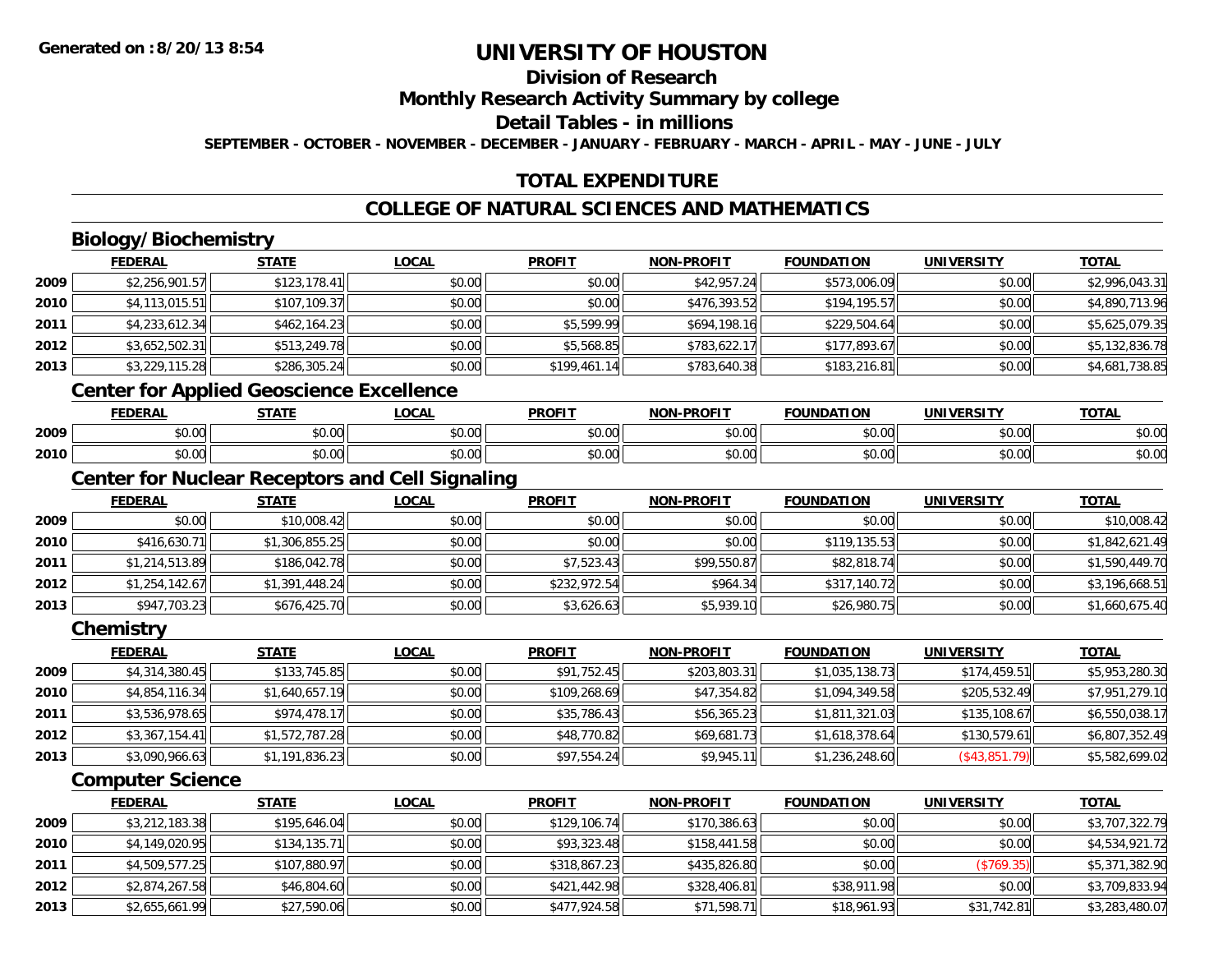# **Division of Research**

#### **Monthly Research Activity Summary by college**

### **Detail Tables - in millions**

**SEPTEMBER - OCTOBER - NOVEMBER - DECEMBER - JANUARY - FEBRUARY - MARCH - APRIL - MAY - JUNE - JULY**

# **TOTAL EXPENDITURE**

# **COLLEGE OF NATURAL SCIENCES AND MATHEMATICS**

# **Dean, Natural Sciences and Mathematics**

|      | <b>FEDERAL</b> | <b>STATE</b> | <b>LOCAL</b> | <b>PROFIT</b> | <b>NON-PROFIT</b> | <b>FOUNDATION</b> | <b>UNIVERSITY</b> | <b>TOTAL</b> |
|------|----------------|--------------|--------------|---------------|-------------------|-------------------|-------------------|--------------|
| 2009 | \$0.00         | \$0.00       | \$0.00       | \$0.00        | \$0.00            | \$0.00            | \$0.00            | \$0.00       |
| 2010 | \$0.00         | \$0.00       | \$0.00       | \$0.00        | \$0.00            | \$0.00            | \$0.00            | \$0.00       |
| 2011 | \$0.00         | \$0.00       | \$0.00       | \$0.00        | \$0.00            | \$0.00            | \$0.00            | \$0.00       |
| 2012 | \$26,089.85    | \$0.00       | \$0.00       | \$0.00        | \$0.00            | \$0.00            | \$0.00            | \$26,089.85  |
| 2013 | \$136,395.45   | \$0.00       | \$0.00       | \$0.00        | \$0.00            | \$0.00            | \$0.00            | \$136,395.45 |

#### **Earth & Atmospheric Sciences**

|      | <b>FEDERAL</b> | <b>STATE</b>   | <b>LOCAL</b> | <b>PROFIT</b>  | <b>NON-PROFIT</b> | <b>FOUNDATION</b> | <b>UNIVERSITY</b> | <b>TOTAL</b>   |
|------|----------------|----------------|--------------|----------------|-------------------|-------------------|-------------------|----------------|
| 2009 | \$1,473,390.25 | \$393,322.94   | \$0.00       | \$1,349,768.42 | \$916,592.12      | \$0.00            | \$52.00           | \$4,133,125.73 |
| 2010 | \$1,414,431.49 | \$433,201.34   | \$0.00       | \$1,767,241.37 | \$704,858.98      | \$0.00            | \$0.00            | \$4,319,733.18 |
| 2011 | \$1,657,303.73 | \$1,146,534.38 | \$0.00       | \$1,467,881.23 | \$178,433.49      | \$0.00            | \$0.00            | \$4,450,152.82 |
| 2012 | \$1,568,888.83 | \$511,261.92   | \$0.00       | \$1,898,740.33 | \$171,879.23      | \$0.00            | \$0.00            | \$4,150,770.31 |
| 2013 | \$1,412,327.84 | \$308,410.58   | \$0.00       | \$2,413,103.71 | \$108,735.20      | \$2,248.22        | \$0.00            | \$4,244,825.56 |

# **Institute for Climate and Atmospheric Science**

|      | <b>FEDERAL</b> | <b>STATE</b> | <b>LOCAL</b> | <b>PROFIT</b> | <b>NON-PROFIT</b> | <b>FOUNDATION</b> | <b>UNIVERSITY</b> | <b>TOTAL</b> |
|------|----------------|--------------|--------------|---------------|-------------------|-------------------|-------------------|--------------|
| 2009 | \$0.00         | \$0.00       | \$0.00       | \$0.00        | \$0.00            | \$0.00            | \$0.00            | \$0.00       |
| 2010 | \$0.00         | \$0.00       | \$0.00       | \$0.00        | \$0.00            | \$0.00            | \$0.00            | \$0.00       |
| 2011 | \$0.00         | \$0.00       | \$0.00       | \$0.00        | \$0.00            | \$0.00            | \$0.00            | \$0.00       |
| 2012 | \$0.00         | \$0.00       | \$0.00       | \$0.00        | \$0.00            | \$0.00            | \$0.00            | \$0.00       |
| 2013 | \$0.00         | \$0.00       | \$0.00       | \$0.00        | \$0.00            | \$0.00            | \$0.00            | \$0.00       |

# **Mathematics**

|      | <b>FEDERAL</b> | <b>STATE</b> | <b>LOCAL</b> | <b>PROFIT</b> | <b>NON-PROFIT</b> | <b>FOUNDATION</b> | <b>UNIVERSITY</b> | <u>TOTAL</u>   |
|------|----------------|--------------|--------------|---------------|-------------------|-------------------|-------------------|----------------|
| 2009 | \$745,775.17   | \$428,096.92 | \$0.00       | (\$7,575.87)  | \$147,177,14      | \$33,102.78       | \$0.00            | \$1,346,576.14 |
| 2010 | \$1,311,718.81 | \$220,290.24 | \$0.00       | \$129,021.03  | \$115,700.57      | \$48,456.55       | \$0.00            | \$1,825,187.20 |
| 2011 | \$988,947.13   | \$316,128.23 | \$0.00       | \$127,417.40  | \$115,737.15      | \$91,536.20       | \$10,000.00       | \$1,649,766.11 |
| 2012 | \$1,021,448.67 | \$304,114.46 | \$7,488.83   | \$215,216.26  | \$87,661.08       | \$59,866.07       | \$17,125.74       | \$1,712,921.11 |
| 2013 | \$1,489,565.95 | \$89,752.78  | \$0.00       | \$161,435.87  | \$467.88          | \$61,372.49       | \$21,338.70       | \$1,823,933.67 |

### **Physics**

|      | <b>FEDERAL</b>                | STATE                       | .OCAL  | <b>PROFIT</b>                           | <b>NON-PROFIT</b>               | <b>FOUNDATION</b>       | <b>UNIVERSITY</b> | <b>TOTAL</b>         |
|------|-------------------------------|-----------------------------|--------|-----------------------------------------|---------------------------------|-------------------------|-------------------|----------------------|
| 2009 | $\overline{A}$<br>I.586.<br>. | $ATO$ $QCD$ $QQ$<br>,858.03 | \$0.00 | $\sim$ $\sim$ $\sim$<br>$\sim$ 4<br>10. | <b>O2O OF</b><br>$A - A$<br>ر ر | \$297,988.23            | \$0.00            | ,,,,,,<br>200.U      |
| 2010 | רכ 10ת פצח י<br>u.ju.z        | .383.92                     | \$0.00 | $1 - 7 - 7$                             | $\sqrt{2}$<br>.<br>-∠0.         | $\sim$<br>ن ے ت<br>. 21 | \$0.00            | - 697. ده<br>92,200. |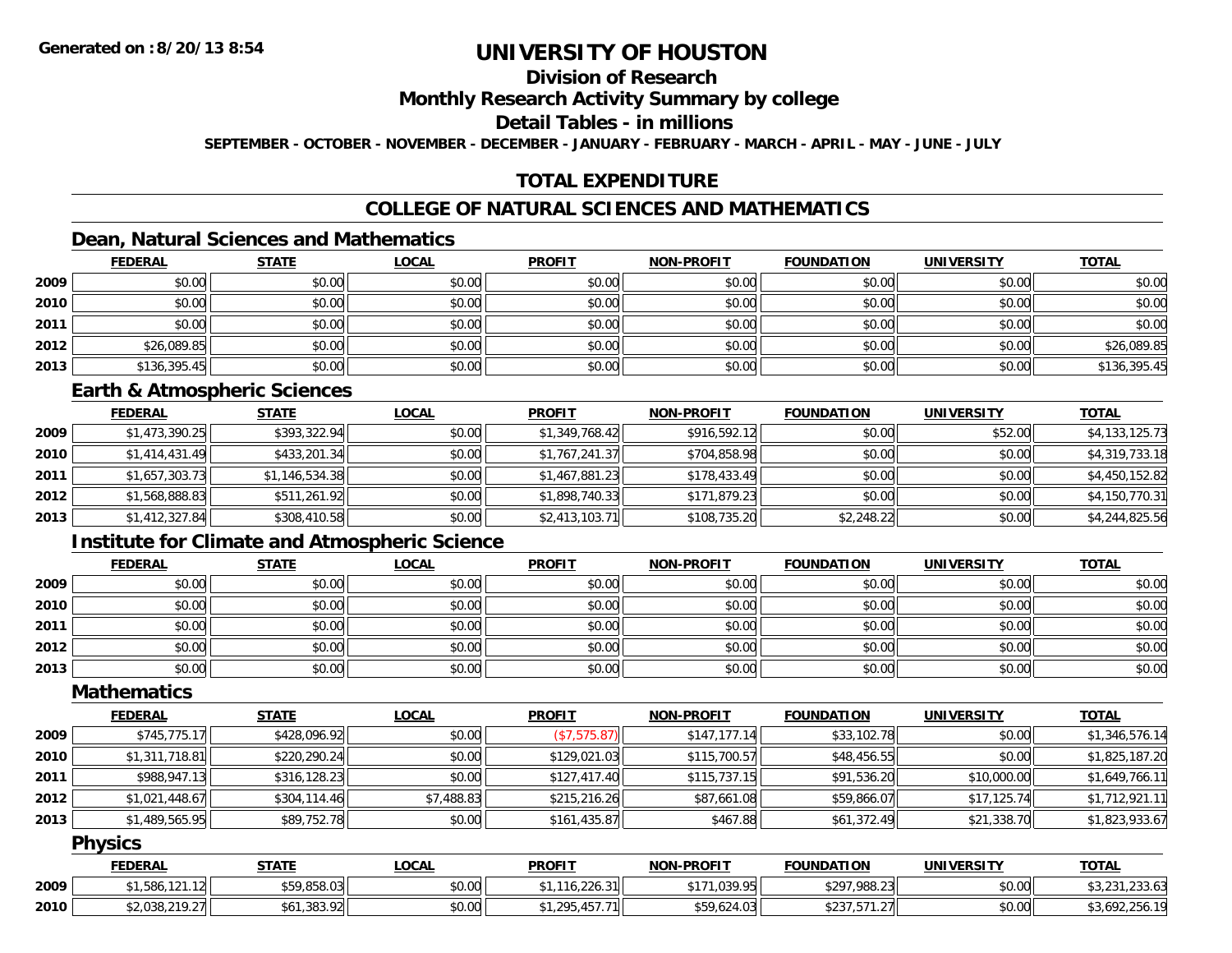# **Division of Research**

**Monthly Research Activity Summary by college**

**Detail Tables - in millions**

**SEPTEMBER - OCTOBER - NOVEMBER - DECEMBER - JANUARY - FEBRUARY - MARCH - APRIL - MAY - JUNE - JULY**

### **TOTAL EXPENDITURE**

#### **COLLEGE OF NATURAL SCIENCES AND MATHEMATICS**

|       | <b>Physics</b>  |                 |              |                 |                   |                   |                   |                  |
|-------|-----------------|-----------------|--------------|-----------------|-------------------|-------------------|-------------------|------------------|
|       | <b>FEDERAL</b>  | <b>STATE</b>    | <b>LOCAL</b> | <b>PROFIT</b>   | <b>NON-PROFIT</b> | <b>FOUNDATION</b> | <b>UNIVERSITY</b> | <u>TOTAL</u>     |
| 2011  | \$2,882,024.90  | \$18,080.15     | \$0.00       | \$1,211,414.62  | \$28,174.38       | \$223,784.80      | \$0.00            | \$4,363,478.85   |
| 2012  | \$3,634,058.08  | (\$2,933.99)    | \$0.00       | \$1,242,056.21  | \$46,283.58       | \$227,823.14      | \$0.00            | \$5,147,287.03   |
| 2013  | \$4,044,189.84  | \$0.00          | \$0.00       | \$1,633,245.60  | \$53,144.77       | \$150,991.71      | \$0.00            | \$5,881,571.92   |
| Total | \$85,313,341.51 | \$15,375,851.37 | \$7,488.83   | \$18,299,200.38 | \$7,344,586.05    | \$10,191,944.47   | \$681,318.39      | \$137,213,731.00 |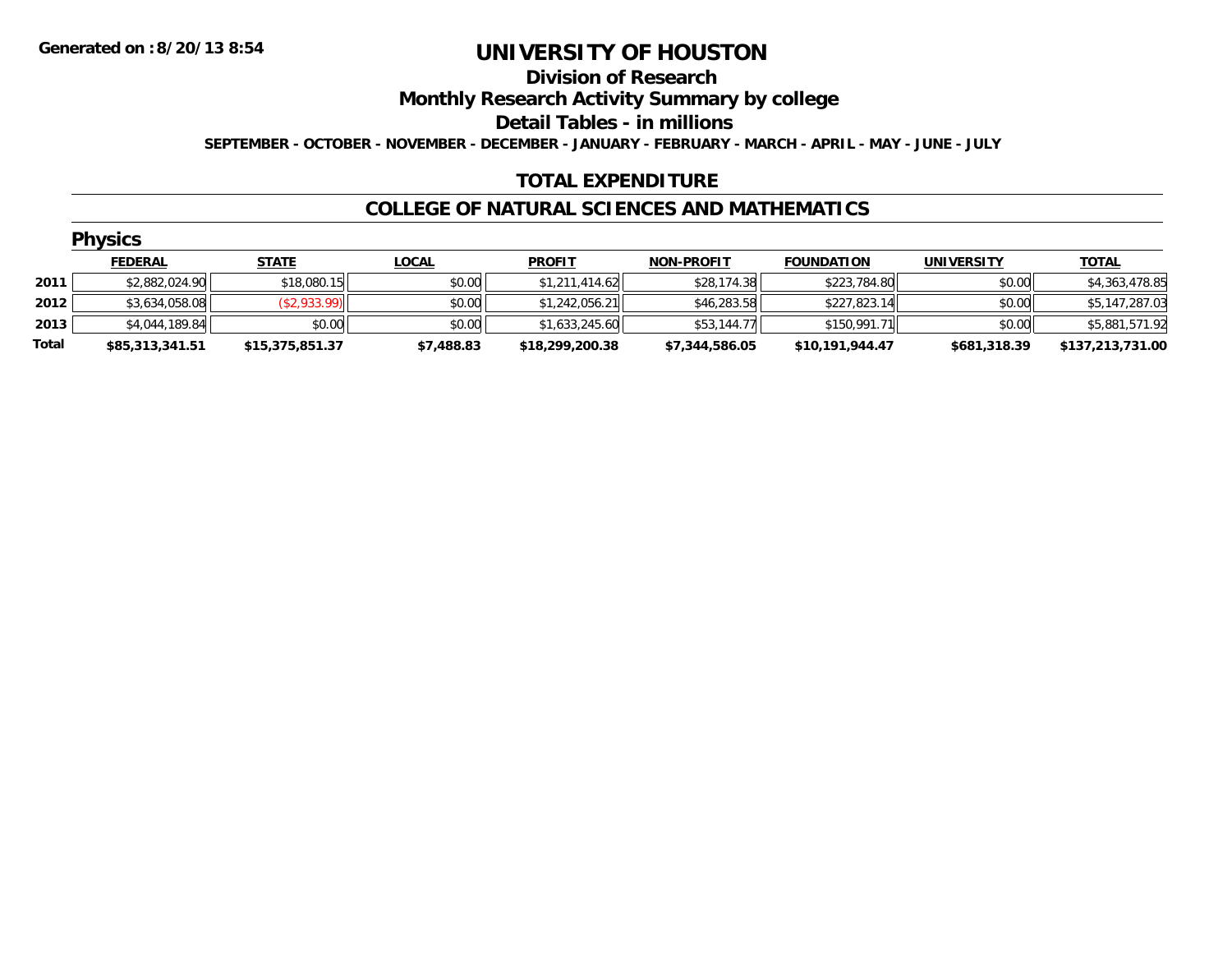# **Division of Research**

**Monthly Research Activity Summary by college**

**Detail Tables - in millions**

**SEPTEMBER - OCTOBER - NOVEMBER - DECEMBER - JANUARY - FEBRUARY - MARCH - APRIL - MAY - JUNE - JULY**

### **TOTAL EXPENDITURE**

#### **COLLEGE OF OPTOMETRY**

# **Optometry, Community**

|       | .               |              |              |                |                   |                   |                   |                 |
|-------|-----------------|--------------|--------------|----------------|-------------------|-------------------|-------------------|-----------------|
|       | <b>FEDERAL</b>  | <b>STATE</b> | <u>LOCAL</u> | <b>PROFIT</b>  | <b>NON-PROFIT</b> | <b>FOUNDATION</b> | <b>UNIVERSITY</b> | <b>TOTAL</b>    |
| 2009  | \$3,497,248.91  | \$124,597.76 | \$0.00       | \$187,322.42   | \$1,093.86        | \$17,973.15       | \$208,995.55      | \$4,037,231.65  |
| 2010  | \$4,206,809.18  | \$162,537.88 | \$0.00       | \$465,371.83   | \$12,775.38       | \$29,746.15       | \$112,064.31      | \$4,989,304.73  |
| 2011  | \$3,702,588.46  | \$69,853.96  | \$0.00       | \$257,647.10   | (\$103.90)        | \$0.00            | \$112,966.96      | \$4,142,952.58  |
| 2012  | \$3,961,328.38  | (\$3,381.12) | \$0.00       | \$319,970.45   | (\$105.00)        | \$31,640.77       | \$264,309.94      | \$4,573,763.42  |
| 2013  | \$4,067,825.78  | \$44,466.09  | \$0.00       | \$921,162.36   | \$0.00            | \$23,632.58       | \$335,376.78      | \$5,392,463.59  |
| Total | \$19,435,800.71 | \$398,074.57 | \$0.00       | \$2,151,474.16 | \$13,660.34       | \$102,992.65      | \$1,033,713.54    | \$23,135,715.97 |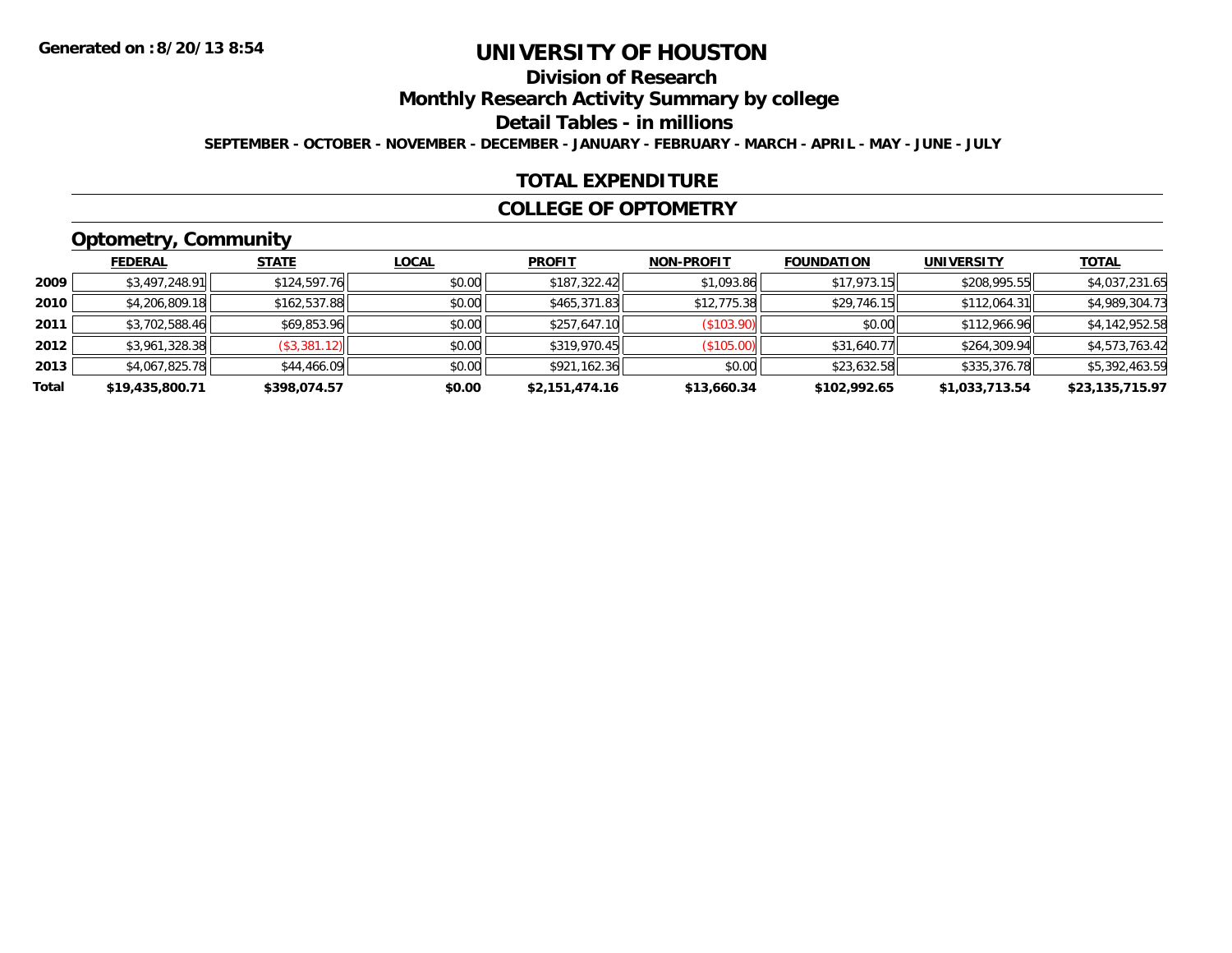# **Division of Research**

**Monthly Research Activity Summary by college**

**Detail Tables - in millions**

**SEPTEMBER - OCTOBER - NOVEMBER - DECEMBER - JANUARY - FEBRUARY - MARCH - APRIL - MAY - JUNE - JULY**

### **TOTAL EXPENDITURE**

#### **COLLEGE OF PHARMACY**

# **Clinical Sciences and Administration**

|      | <b>FEDERAL</b> | <b>STATE</b> | <b>LOCAL</b> | <b>PROFIT</b> | <b>NON-PROFIT</b> | <b>FOUNDATION</b> | <b>UNIVERSITY</b> | <b>TOTAL</b> |
|------|----------------|--------------|--------------|---------------|-------------------|-------------------|-------------------|--------------|
| 2009 | \$187,681.83   | \$0.00       | \$0.00       | \$420,955.13  | \$83,378.92       | \$53,573.46       | \$360.86          | \$745,950.20 |
| 2010 | \$99,213.02    | (\$5,736.94) | \$0.00       | \$311,494.59  | \$191,747.18      | \$4,319.59        | \$1,061.43        | \$602,098.87 |
| 2011 | \$148,161.05   | \$4,027.14   | \$0.00       | \$359,445.77  | \$255,588.86      | \$0.00            | \$24.85           | \$767,247.67 |
| 2012 | \$238,617.45   | \$14,931.88  | \$0.00       | \$315,977.76  | \$47,168.28       | \$18,320.86       | \$0.00            | \$635,016.23 |
| 2013 | \$353,354.70   | \$0.00       | \$0.00       | \$444,802.44  | \$31,108.07       | \$4,103.00        | \$0.00            | \$833,368.21 |

### **Dean, Pharmacy**

|      | <b>FEDERAL</b> | <b>STATE</b> | <u>LOCAL</u> | <b>PROFIT</b> | <b>NON-PROFIT</b> | <b>FOUNDATION</b> | <b>UNIVERSITY</b> | <b>TOTAL</b> |
|------|----------------|--------------|--------------|---------------|-------------------|-------------------|-------------------|--------------|
| 2009 | \$0.00         | \$0.00       | \$0.00       | \$0.00        | \$0.00            | \$0.00            | \$0.00            | \$0.00       |
| 2010 | \$0.00         | \$0.00       | \$0.00       | \$0.00        | \$0.00            | \$0.00            | \$0.00            | \$0.00       |
| 2011 | \$0.00         | \$0.00       | \$0.00       | \$0.00        | \$0.00            | \$0.00            | \$0.00            | \$0.00       |
| 2012 | \$0.00         | \$0.00       | \$0.00       | \$0.00        | \$0.00            | \$0.00            | \$0.00            | \$0.00       |
| 2013 | \$0.00         | \$0.00       | \$0.00       | \$0.00        | \$0.00            | \$0.00            | \$0.00            | \$0.00       |

# **Pharmacological and Pharmaceutical Sciences**

|       | <b>FEDERAL</b>  | <b>STATE</b> | <b>LOCAL</b> | <b>PROFIT</b>  | <b>NON-PROFIT</b> | <b>FOUNDATION</b> | <b>UNIVERSITY</b> | <b>TOTAL</b>    |
|-------|-----------------|--------------|--------------|----------------|-------------------|-------------------|-------------------|-----------------|
| 2009  | \$1,590,430.69  | \$73,039.58  | \$0.00       | \$77,404.54    | \$169,748.34      | \$76,027.29       | \$0.00            | \$1,986,650.44  |
| 2010  | \$2,564,999.96  | \$138,691.45 | \$0.00       | \$17,472.43    | \$153,199.02      | \$54,580.18       | \$0.00            | \$2,928,943.04  |
| 2011  | \$3,105,275.51  | \$82,402.91  | \$0.00       | \$15,263.21    | \$151,535.88      | \$33,141.83       | \$0.00            | \$3,387,619.34  |
| 2012  | \$1,655,795.85  | \$0.01       | \$0.00       | \$7,482.80     | \$90,138.46       | \$89,973.60       | \$0.00            | \$1,843,390.72  |
| 2013  | \$2,121,688.94  | \$0.00       | \$0.00       | \$17,311.50    | \$67,450.14       | \$60,097.15       | \$0.00            | \$2,266,547.73  |
| Total | \$12,065,219.00 | \$307,356.03 | \$0.00       | \$1,987,610.17 | \$1,241,063.15    | \$394,136.96      | \$1,447.14        | \$15,996,832.44 |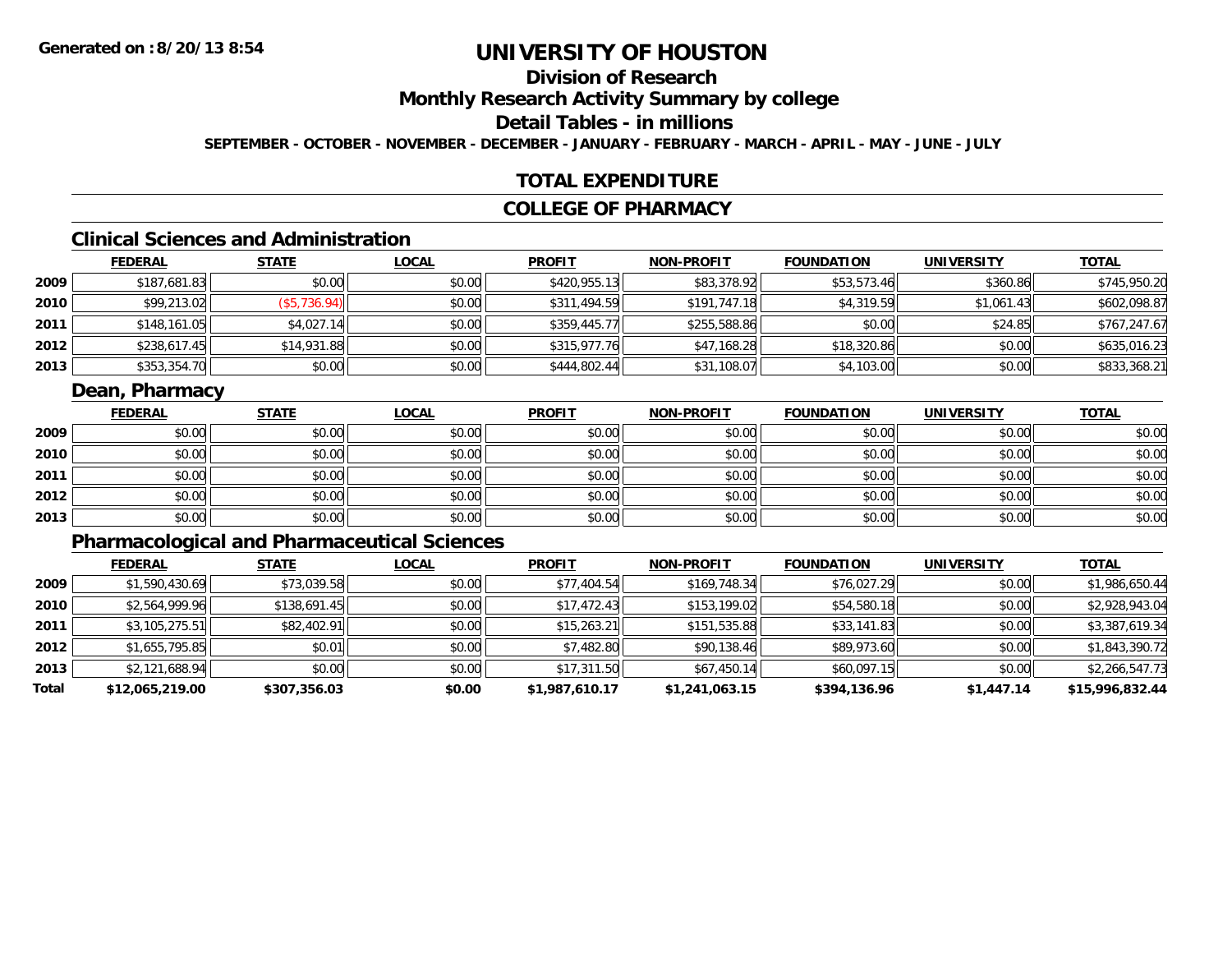# **Division of Research**

**Monthly Research Activity Summary by college**

**Detail Tables - in millions**

**SEPTEMBER - OCTOBER - NOVEMBER - DECEMBER - JANUARY - FEBRUARY - MARCH - APRIL - MAY - JUNE - JULY**

## **TOTAL EXPENDITURE**

## **COLLEGE OF TECHNOLOGY**

### **Center for Life Sciences Technology**

|      | <b>FEDERAL</b> | <b>STATE</b> | <b>LOCAL</b> | <b>PROFIT</b> | <b>NON-PROFIT</b> | <b>FOUNDATION</b> | <b>UNIVERSITY</b> | <b>TOTAL</b> |
|------|----------------|--------------|--------------|---------------|-------------------|-------------------|-------------------|--------------|
| 2009 | \$0.00         | \$0.00       | \$0.00       | \$0.00        | \$0.00            | \$0.00            | \$0.00            | \$0.00       |
| 2010 | \$0.00         | \$0.00       | \$0.00       | \$0.00        | \$0.00            | \$0.00            | \$0.00            | \$0.00       |
| 2011 | \$0.00         | \$0.00       | \$0.00       | \$0.00        | \$0.00            | \$0.00            | \$0.00            | \$0.00       |
| 2012 | \$0.00         | \$0.00       | \$0.00       | \$0.00        | \$0.00            | \$0.00            | \$0.00            | \$0.00       |

### **Center for Technology Literacy**

|      | <b>FEDERAL</b> | <b>STATE</b> | <b>LOCAL</b> | <b>PROFIT</b> | <b>NON-PROFIT</b> | <b>FOUNDATION</b> | <b>UNIVERSITY</b> | <b>TOTAL</b> |
|------|----------------|--------------|--------------|---------------|-------------------|-------------------|-------------------|--------------|
| 2009 | \$0.00         | \$0.00       | \$0.00       | \$0.00        | \$0.00            | \$0.00            | \$0.00            | \$0.00       |
| 2010 | \$12,315.42    | \$0.00       | \$0.00       | \$0.00        | \$0.00            | \$0.00            | \$0.00            | \$12,315.42  |
| 2011 | \$703,586.52   | \$0.00       | \$0.00       | \$0.00        | \$0.00            | \$0.00            | \$0.00            | \$703,586.52 |
| 2012 | \$750,300.98   | \$0.00       | \$0.00       | \$0.00        | \$0.00            | \$0.00            | \$0.00            | \$750,300.98 |
| 2013 | \$295,919.44   | \$0.00       | \$0.00       | \$0.00        | \$0.00            | \$0.00            | \$0.00            | \$295,919.44 |

### **Dean, Technology**

|      | <u>FEDERAL</u> | <b>STATE</b> | <b>LOCAL</b> | <b>PROFIT</b> | <b>NON-PROFIT</b> | <b>FOUNDATION</b> | <b>UNIVERSITY</b> | <b>TOTAL</b> |
|------|----------------|--------------|--------------|---------------|-------------------|-------------------|-------------------|--------------|
| 2009 | \$404,403.41   | \$0.00       | \$0.00       | \$0.00        | \$0.00            | \$0.00            | \$0.00            | \$404,403.41 |
| 2010 | \$236,346.24   | \$0.00       | \$0.00       | \$0.00        | \$0.00            | \$0.00            | \$0.00            | \$236,346.24 |
| 2011 | \$218,131.18   | \$0.00       | \$0.00       | \$0.00        | \$0.00            | \$0.00            | \$0.00            | \$218,131.18 |
| 2012 | \$204,157.25   | \$20,354.40  | \$0.00       | \$0.00        | \$0.00            | \$0.00            | \$0.00            | \$224,511.65 |
| 2013 | \$33,703.59    | \$42,432.14  | \$0.00       | \$0.00        | \$0.00            | \$0.00            | \$0.00            | \$76,135.74  |

#### **Engineering Technology**

|      | <b>FEDERAL</b> | <b>STATE</b> | <u>LOCAL</u> | <b>PROFIT</b> | <b>NON-PROFIT</b> | <b>FOUNDATION</b> | <b>UNIVERSITY</b> | <b>TOTAL</b> |
|------|----------------|--------------|--------------|---------------|-------------------|-------------------|-------------------|--------------|
| 2009 | \$576,028.65   | \$0.00       | \$0.00       | \$23,663.81   | \$46,491.41       | \$0.00            | \$19,894.00       | \$666,077.87 |
| 2010 | \$743,207.13   | \$0.00       | \$0.00       | \$39,659.43   | \$11,072.17       | \$46,383.40       | \$229.32          | \$840,551.45 |
| 2011 | \$501,692.22   | \$0.00       | \$0.00       | \$30,111.43   | \$21,968.85       | \$25,934.26       | \$0.00            | \$579,706.76 |
| 2012 | \$476,201.52   | \$0.00       | \$0.00       | \$51,124.86   | \$27,044.54       | \$36,170.57       | \$0.00            | \$590,541.49 |
| 2013 | \$419,944.78   | \$10,608.04  | \$0.00       | \$89,745.48   | \$6,345.05        | \$36,203.15       | \$0.00            | \$562,846.50 |

# **Human Development and Consumer Science**

|      | <b>FEDERAL</b> | <b>STATE</b>                            | <u>LOCAL</u> | <b>PROFIT</b> | <b>NON-PROFIT</b> | <b>FOUNDATION</b> | <b>UNIVERSITY</b> | <b>TOTAL</b> |
|------|----------------|-----------------------------------------|--------------|---------------|-------------------|-------------------|-------------------|--------------|
| 2009 | ,878.78        | /12,127.96 <sup>1</sup><br>$A^{\prime}$ | \$0.00       | \$2,036.28    | \$0.00            | \$0.00            | \$0.00            | \$66,043.02  |
| 2010 | \$7,361.21     | \$0.00                                  | \$0.00       | \$36,150.91   | \$0.00            | \$0.00            | \$0.00            | \$43,512.12  |
| 2011 | \$952.48       | \$0.00                                  | \$0.00       | \$6,269.59    | \$0.00            | \$0.00            | \$0.00            | \$7,222.07   |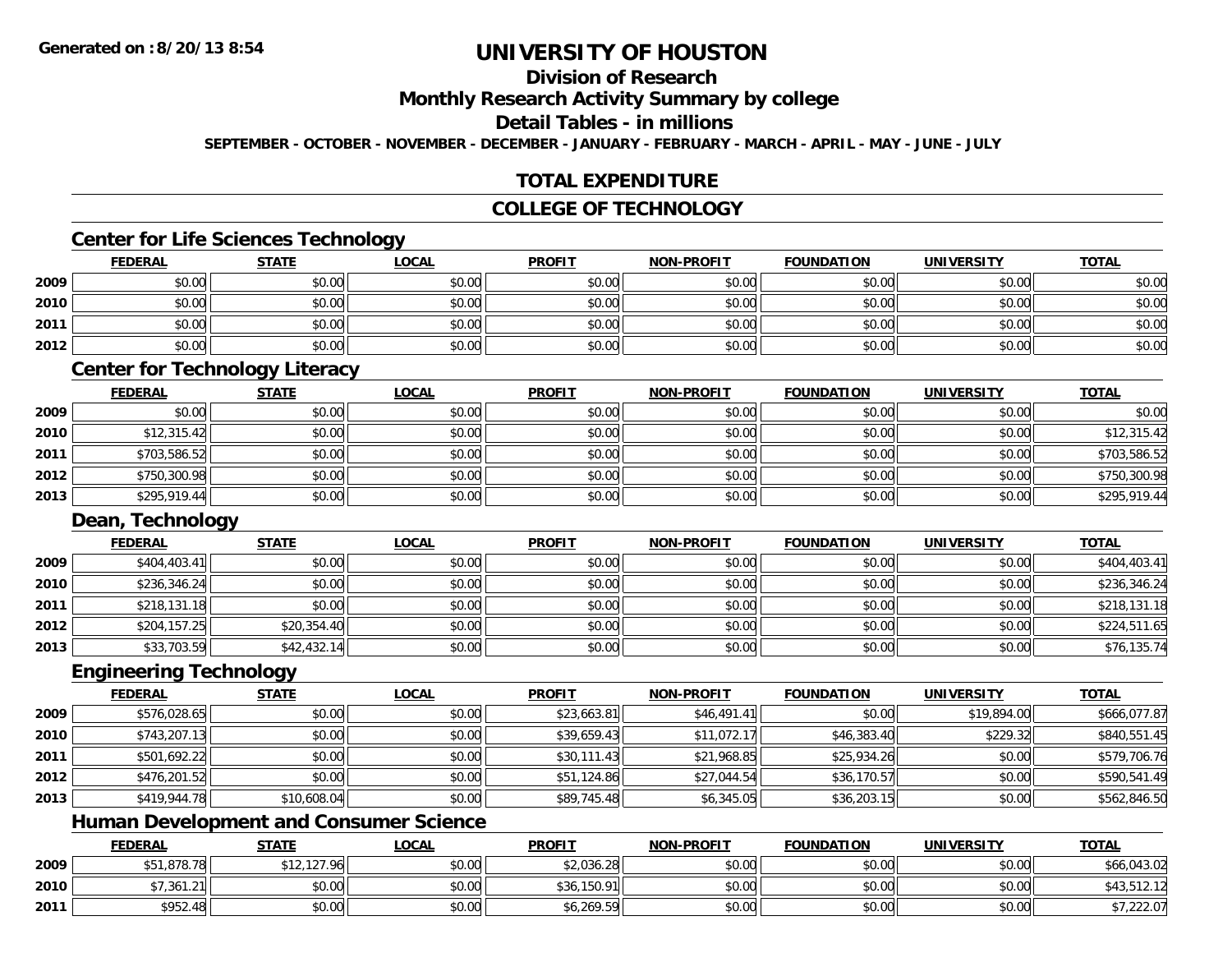# **Division of Research**

**Monthly Research Activity Summary by college**

**Detail Tables - in millions**

**SEPTEMBER - OCTOBER - NOVEMBER - DECEMBER - JANUARY - FEBRUARY - MARCH - APRIL - MAY - JUNE - JULY**

# **TOTAL EXPENDITURE**

#### **COLLEGE OF TECHNOLOGY**

# **Human Development and Consumer Science**

|      | EENEDA<br>LI\ <i>r</i> | <b>CTATE</b>       | $\sim$<br>.UUAI | <b>PROFIT</b>          | -PROFIT<br>NON- | <b>FOUNDATION</b> | <b>UNIVERSITY</b> | <b>TOTAL</b>    |
|------|------------------------|--------------------|-----------------|------------------------|-----------------|-------------------|-------------------|-----------------|
| 2012 | 324 I.UU               |                    | 0.00<br>pu.uu   |                        | 0000<br>PU.UU   | \$0.00            | \$0.00            |                 |
| 2013 | .<br>,460.68           | $\sim$ 00<br>JU.UU | 0.00<br>JU.UU   | $\sim$ $\sim$<br>JU.UU | 0000<br>JU.UU   | \$0.00            | \$0.00            | 5.11<br>ა460.65 |

<u> 1989 - Johann Stoff, deutscher Stoffen und der Stoffen und der Stoffen und der Stoffen und der Stoffen und der</u>

# **Information & Logistics Technology**

|      | <b>FEDERAL</b> | <b>STATE</b> | <u>LOCAL</u> | <b>PROFIT</b> | <b>NON-PROFIT</b> | <b>FOUNDATION</b> | <b>UNIVERSITY</b> | <b>TOTAL</b>  |
|------|----------------|--------------|--------------|---------------|-------------------|-------------------|-------------------|---------------|
| 2009 | \$160,841.58   | \$4,042.65   | \$0.00       | \$404.00      | \$13,504.46       | \$0.00            | \$0.00            | \$178,792.68  |
| 2010 | \$60,125.93    | \$0.00       | \$0.00       | \$0.00        | \$3,781.16        | \$0.00            | \$0.00            | \$63,907.09   |
| 2011 | \$49,463.75    | \$0.00       | \$0.00       | \$0.00        | \$5,096.70        | \$0.00            | \$0.00            | \$54,560.45   |
| 2012 | \$53,697.51    | (\$7,298.05) | \$0.00       | \$0.00        | \$0.00            | \$0.00            | \$0.00            | \$46,399.46   |
| 2013 | (\$10,735.08)  | \$0.00       | \$0.00       | \$0.00        | \$0.00            | \$0.00            | \$0.00            | (\$10,735.08) |

## **Texas Manufacturing Assistance Center**

|       | <b>FEDERAL</b> | <b>STATE</b> | <u>LOCAL</u> | <b>PROFIT</b> | <b>NON-PROFIT</b> | <b>FOUNDATION</b> | <b>UNIVERSITY</b> | <b>TOTAL</b>   |
|-------|----------------|--------------|--------------|---------------|-------------------|-------------------|-------------------|----------------|
| 2009  | \$0.00         | \$0.00       | \$0.00       | \$0.00        | \$0.00            | \$0.00            | \$0.00            | \$0.00         |
| 2010  | \$0.00         | \$0.00       | \$0.00       | \$0.00        | \$0.00            | \$0.00            | \$0.00            | \$0.00         |
| 2011  | \$0.00         | \$0.00       | \$0.00       | \$0.00        | \$0.00            | \$0.00            | \$0.00            | \$0.00         |
| 2012  | \$0.00         | \$0.00       | \$0.00       | \$0.00        | \$0.00            | \$0.00            | \$0.00            | \$0.00         |
| 2013  | \$0.00         | \$0.00       | \$0.00       | \$0.00        | \$0.00            | \$0.00            | \$0.00            | \$0.00         |
| Total | \$5,950,226.17 | \$77,752.61  | \$0.00       | \$276,599.05  | \$135,304.33      | \$144,691.38      | \$20,123.32       | \$6,604,696.87 |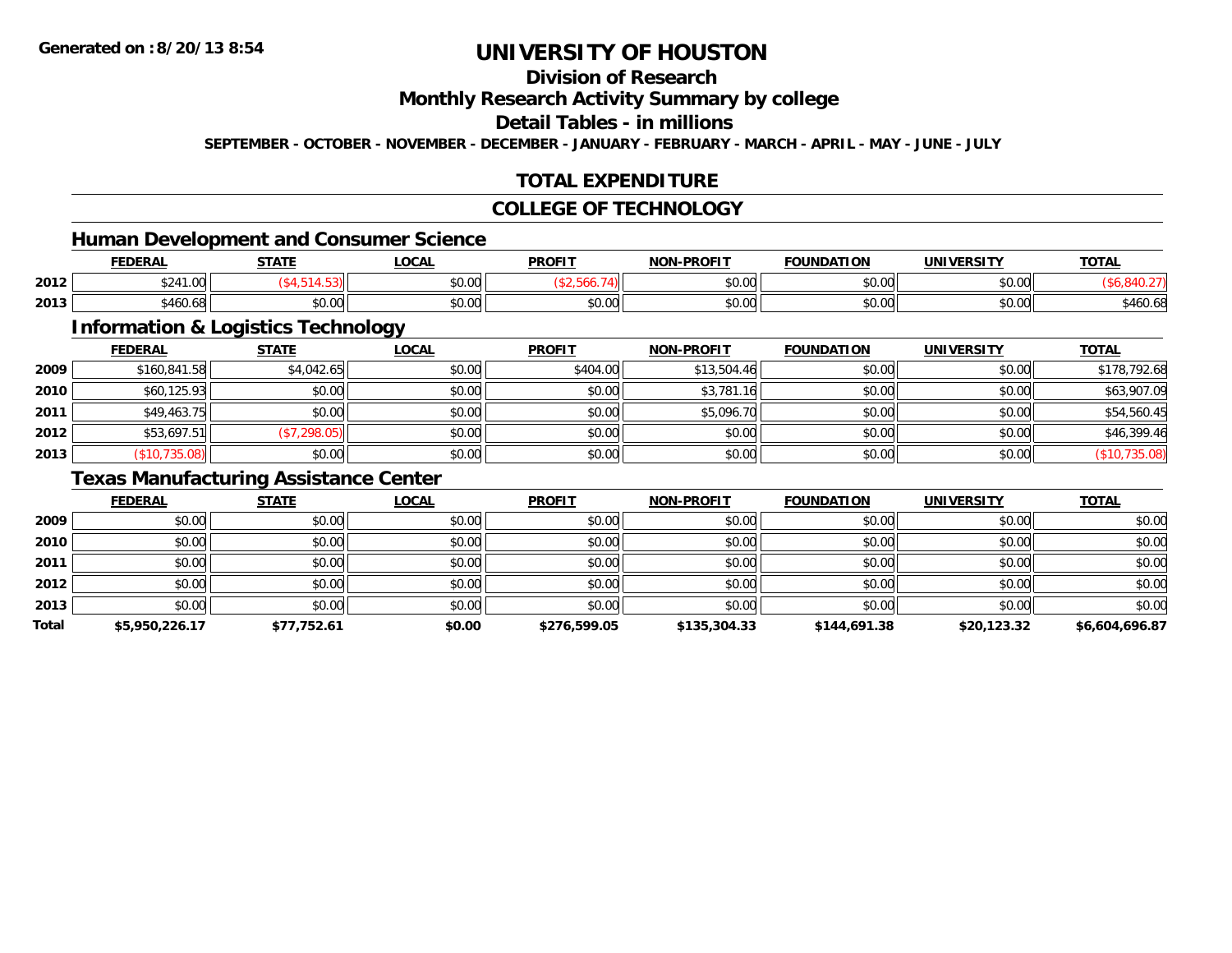# **Division of Research**

**Monthly Research Activity Summary by college**

**Detail Tables - in millions**

**SEPTEMBER - OCTOBER - NOVEMBER - DECEMBER - JANUARY - FEBRUARY - MARCH - APRIL - MAY - JUNE - JULY**

# **TOTAL EXPENDITURE**

## **CULLEN COLLEGE OF ENGINEERING**

## **Biomedical Engineering**

|      | <b>FEDERAL</b> | <b>STATE</b> | <u>LOCAL</u> | <b>PROFIT</b> | <b>NON-PROFIT</b> | <b>FOUNDATION</b> | <b>UNIVERSITY</b> | <b>TOTAL</b>   |
|------|----------------|--------------|--------------|---------------|-------------------|-------------------|-------------------|----------------|
| 2009 | \$357,467.79   | \$0.00       | \$0.00       | \$0.00        | \$30,621.81       | \$3,268.70        | \$0.00            | \$391,358.30   |
| 2010 | \$322,407.13   | \$0.00       | \$0.00       | \$0.00        | \$32,603.62       | \$158.1           | \$0.00            | \$354,852.64   |
| 2011 | \$277,679.01   | \$0.00       | \$0.00       | \$0.00        | \$0.00            | \$0.00            | \$0.00            | \$277,679.01   |
| 2012 | \$411,195.00   | \$0.00       | \$0.00       | \$0.00        | \$0.00            | \$0.00            | \$0.00            | \$411,195.00   |
| 2013 | \$1,230,325.39 | \$0.00       | \$0.00       | \$0.00        | \$2,000.00        | \$0.00            | \$0.00            | \$1,232,325.39 |

# **Center for Innovative Grouting Materials and Tech**

|      | <b>FEDERAL</b> | <b>STATE</b> | <u>LOCAL</u> | <b>PROFIT</b> | <b>NON-PROFIT</b> | <b>FOUNDATION</b> | <b>UNIVERSITY</b> | <b>TOTAL</b> |
|------|----------------|--------------|--------------|---------------|-------------------|-------------------|-------------------|--------------|
| 2010 | \$0.00         | \$0.00       | \$0.00       | \$0.00        | \$0.00            | \$0.00            | \$0.00            | \$0.00       |
| 2011 | \$0.00         | \$0.00       | \$0.00       | \$0.00        | \$0.00            | \$0.00            | \$0.00            | \$0.00       |
| 2012 | \$0.00         | \$0.00       | \$0.00       | \$0.00        | \$0.00            | \$0.00            | \$0.00            | \$0.00       |
| 2013 | \$0.00         | \$0.00       | \$0.00       | \$0.00        | \$0.00            | \$0.00            | \$0.00            | \$0.00       |

#### **Chemical Engineering**

|      | <b>FEDERAL</b> | <b>STATE</b>   | <b>LOCAL</b> | <b>PROFIT</b> | <b>NON-PROFIT</b> | <b>FOUNDATION</b> | <b>UNIVERSITY</b> | <b>TOTAL</b>   |
|------|----------------|----------------|--------------|---------------|-------------------|-------------------|-------------------|----------------|
| 2009 | \$1,794,245.31 | \$6,289,441.82 | \$40,812.39  | \$658,569.43  | \$45,868.64       | \$136,215.36      | \$18,636.07       | \$8,983,789.02 |
| 2010 | \$3,668,607.35 | \$2,240,841.63 | \$14,115.61  | \$294,906.30  | \$0.00            | \$91,731.94       | \$119,383.31      | \$6,429,586.14 |
| 2011 | \$4,574,627.16 | \$647,887.13   | \$6,838.80   | \$720,043.75  | \$0.00            | \$91,601.24       | \$125,157.83      | \$6,166,155.91 |
| 2012 | \$4,219,353.33 | \$202,269.67   | \$6,322.40   | \$794.512.23  | \$0.00            | \$133,158.27      | \$7,804.02        | \$5,363,419.92 |
| 2013 | \$3,720,676.99 | \$192,582.02   | \$0.00       | \$661,932.24  | \$127,873.67      | \$204,860.60      | \$18,531.85       | \$4,926,457.38 |

## **Civil Engineering**

|      | <b>FEDERAL</b> | <b>STATE</b> | <b>LOCAL</b> | <b>PROFIT</b> | <b>NON-PROFIT</b> | <b>FOUNDATION</b> | <b>UNIVERSITY</b> | <b>TOTAL</b>   |
|------|----------------|--------------|--------------|---------------|-------------------|-------------------|-------------------|----------------|
| 2009 | \$1,494,343.19 | \$443,039.97 | \$58,636.62  | \$696.26      | \$42,168.20       | \$88,327.94       | \$0.00            | \$2,127,212.18 |
| 2010 | \$1,136,377.68 | \$474,373.18 | \$66,736.85  | \$81,383.63   | \$39,252.72       | \$114,871.86      | \$741.78          | \$1,913,737.71 |
| 2011 | \$1,509,406.17 | \$434,416.13 | \$35,295.28  | \$202,481.23  | \$78,615.99       | \$41,316.07       | \$15,995.64       | \$2,317,526.51 |
| 2012 | \$2,464,039.60 | \$565,504.76 | \$53,401.96  | \$113,453.95  | \$54,498.03       | \$32,681.30       | (\$490.00)        | \$3,283,089.60 |
| 2013 | \$2,985,529.86 | \$367,261.66 | \$7,961.18   | \$192,884.68  | \$121,429.35      | \$94,415.60       | \$15,139.49       | \$3,784,621.83 |

# **Composites Engineering and Applications Center**

|      | <u>FEDERAL</u> | <b>STATE</b> | <u>LOCAL</u> | <b>PROFIT</b> | <b>NON-PROFIT</b> | <b>FOUNDATION</b> | <b>UNIVERSITY</b> | <b>TOTAL</b> |
|------|----------------|--------------|--------------|---------------|-------------------|-------------------|-------------------|--------------|
| 2010 | \$0.00         | \$0.00       | \$0.00       | \$0.00        | \$0.00            | \$0.00            | \$0.00            | \$0.00       |
| 2011 | \$0.00         | \$0.00       | \$0.00       | \$0.00        | \$0.00            | \$0.00            | \$0.00            | \$0.00       |
| 2012 | \$0.00         | \$0.00       | \$0.00       | \$0.00        | \$0.00            | \$0.00            | \$0.00            | \$0.00       |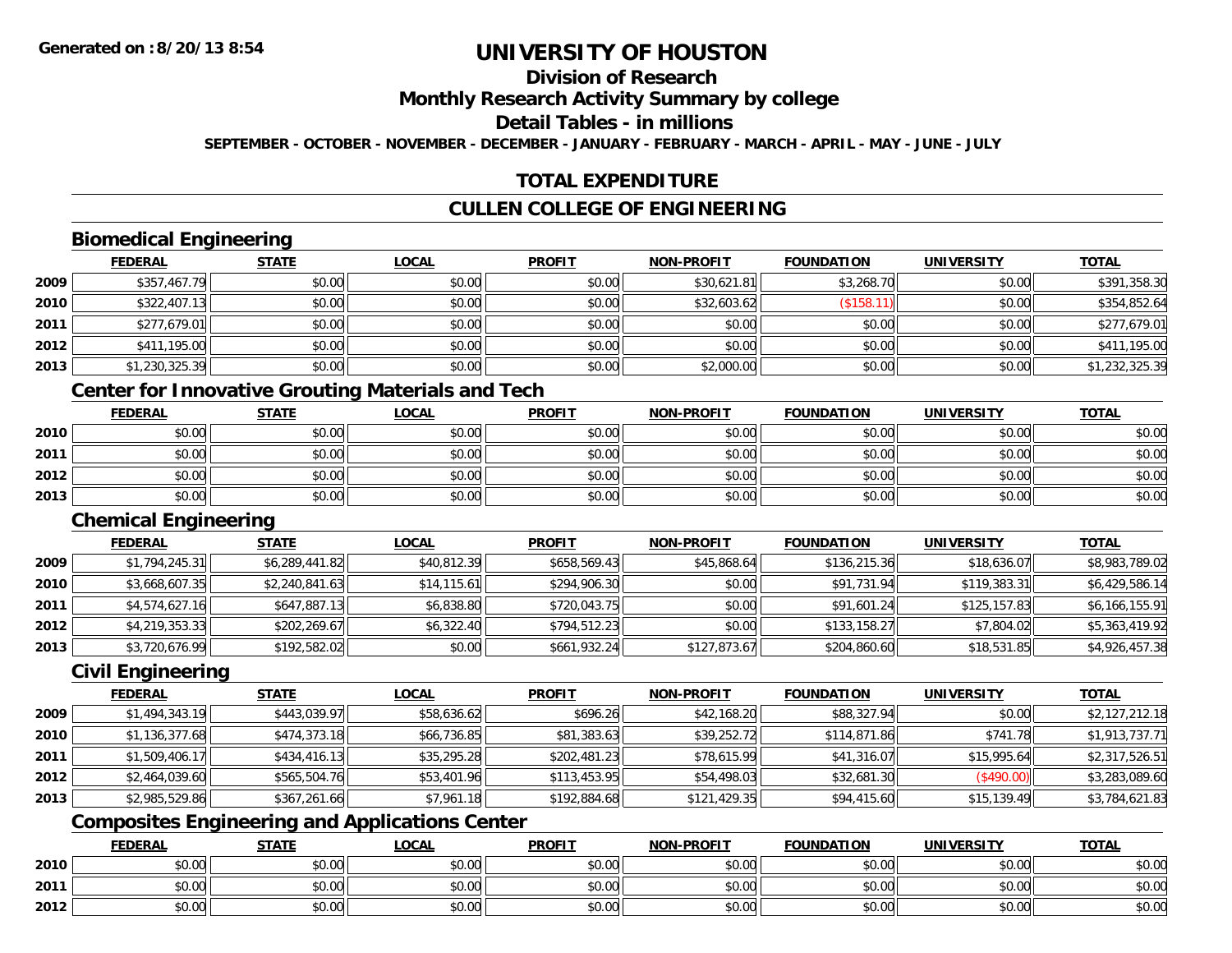**2013**

# **UNIVERSITY OF HOUSTON**

# **Division of Research**

### **Monthly Research Activity Summary by college**

#### **Detail Tables - in millions**

**SEPTEMBER - OCTOBER - NOVEMBER - DECEMBER - JANUARY - FEBRUARY - MARCH - APRIL - MAY - JUNE - JULY**

## **TOTAL EXPENDITURE**

### **CULLEN COLLEGE OF ENGINEERING**

# **Composites Engineering and Applications Center**

|      | <b>FEDERAL</b>                               | <b>STATE</b> | <b>LOCAL</b> | <b>PROFIT</b> | <b>NON-PROFIT</b> | <b>FOUNDATION</b> | <b>UNIVERSITY</b> | <b>TOTAL</b>   |
|------|----------------------------------------------|--------------|--------------|---------------|-------------------|-------------------|-------------------|----------------|
| 2013 | \$0.00                                       | \$0.00       | \$0.00       | \$0.00        | \$0.00            | \$0.00            | \$0.00            | \$0.00         |
|      | Dean, Engineering                            |              |              |               |                   |                   |                   |                |
|      | <b>FEDERAL</b>                               | <b>STATE</b> | <b>LOCAL</b> | <b>PROFIT</b> | <b>NON-PROFIT</b> | <b>FOUNDATION</b> | <b>UNIVERSITY</b> | <b>TOTAL</b>   |
| 2009 | \$44,029.94                                  | (\$48.96)    | \$0.00       | \$0.00        | \$0.00            | \$0.00            | \$0.00            | \$43,980.98    |
| 2010 | \$109,455.61                                 | \$0.00       | \$0.00       | \$0.00        | \$0.00            | \$0.00            | \$0.00            | \$109,455.61   |
| 2011 | \$143,280.77                                 | \$0.00       | \$0.00       | \$0.00        | \$0.00            | \$0.00            | \$0.00            | \$143,280.77   |
| 2012 | \$178,264.85                                 | \$0.00       | \$0.00       | \$0.00        | \$0.00            | \$0.00            | \$0.00            | \$178,264.85   |
| 2013 | \$54,459.51                                  | \$0.00       | \$0.00       | \$0.00        | \$0.00            | \$0.00            | \$0.00            | \$54,459.51    |
|      | <b>Electrical &amp; Computer Engineering</b> |              |              |               |                   |                   |                   |                |
|      | <b>FEDERAL</b>                               | <b>STATE</b> | <b>LOCAL</b> | <b>PROFIT</b> | <b>NON-PROFIT</b> | <b>FOUNDATION</b> | <b>UNIVERSITY</b> | <b>TOTAL</b>   |
| 2009 | \$2,578,879.30                               | \$236,326.64 | \$0.00       | \$358,971.41  | \$295,602.10      | \$0.00            | \$66,236.25       | \$3,536,015.70 |
| 2010 | \$2,753,967.55                               | \$343,918.85 | \$0.00       | \$552,980.12  | \$272,866.35      | \$0.00            | \$465.12          | \$3,924,197.99 |
| 2011 | \$4,105,122.87                               | \$176,006.53 | \$0.00       | \$213,415.70  | \$76,976.09       | \$32,020.45       | \$8,999.79        | \$4,612,541.43 |
| 2012 | \$4,346,152.04                               | \$78,181.24  | \$0.00       | \$547,506.94  | (\$24, 109.55)    | \$17,355.07       | \$0.21            | \$4,965,085.96 |
| 2013 | \$3,851,259.84                               | \$64,672.44  | \$0.00       | \$504,496.03  | \$95,666.13       | \$122,877.96      | \$629.89          | \$4,639,602.29 |
|      | <b>Industrial Engineering</b>                |              |              |               |                   |                   |                   |                |
|      | <b>FEDERAL</b>                               | <b>STATE</b> | <b>LOCAL</b> | <b>PROFIT</b> | <b>NON-PROFIT</b> | <b>FOUNDATION</b> | <b>UNIVERSITY</b> | <b>TOTAL</b>   |
| 2009 | \$168,875.96                                 | \$10,786.36  | \$0.00       | \$2,158.44    | \$0.00            | \$0.00            | \$0.00            | \$181,820.76   |
| 2010 | \$177,583.00                                 | \$24,716.34  | \$0.00       | \$0.00        | \$0.00            | \$0.00            | \$0.00            | \$202,299.34   |
| 2011 | \$234,530.12                                 | \$35,296.15  | \$92,364.55  | \$0.00        | \$0.00            | \$0.00            | \$0.00            | \$362,190.82   |
| 2012 | \$182,433.08                                 | \$2,731.60   | \$53,812.33  | \$0.00        | \$0.00            | \$0.00            | \$0.00            | \$238,977.01   |
| 2013 | \$181,500.35                                 | \$63,992.35  | \$10,929.90  | \$0.00        | \$0.00            | \$28,834.46       | \$0.00            | \$285,257.06   |
|      | <b>Mechanical Engineering</b>                |              |              |               |                   |                   |                   |                |
|      | <b>FEDERAL</b>                               | <b>STATE</b> | <b>LOCAL</b> | <b>PROFIT</b> | <b>NON-PROFIT</b> | <b>FOUNDATION</b> | <b>UNIVERSITY</b> | <b>TOTAL</b>   |
| 2009 | \$1,438,841.41                               | \$69,250.33  | \$0.00       | \$345,762.09  | \$108,808.67      | \$0.00            | \$40,271.87       | \$2,002,934.37 |
| 2010 | \$2,446,650.69                               | \$283,139.91 | \$0.00       | \$245,583.92  | \$194,690.74      | \$0.00            | \$23,108.57       | \$3,193,173.83 |
| 2011 | \$3,552,166.41                               | \$781,122.48 | \$0.00       | \$531,425.44  | \$120,428.98      | \$64,784.12       | (\$77.37)         | \$5,049,850.06 |
| 2012 | \$2,911,514.54                               | \$521,203.44 | \$0.00       | \$371,516.70  | \$68,044.00       | \$77,173.39       | \$0.00            | \$3,949,452.07 |

\$3,661,349.75 \$534,275.32 \$0.00 \$365,784.71 \$17,922.74 \$232,542.18 \$0.00 \$4,811,874.70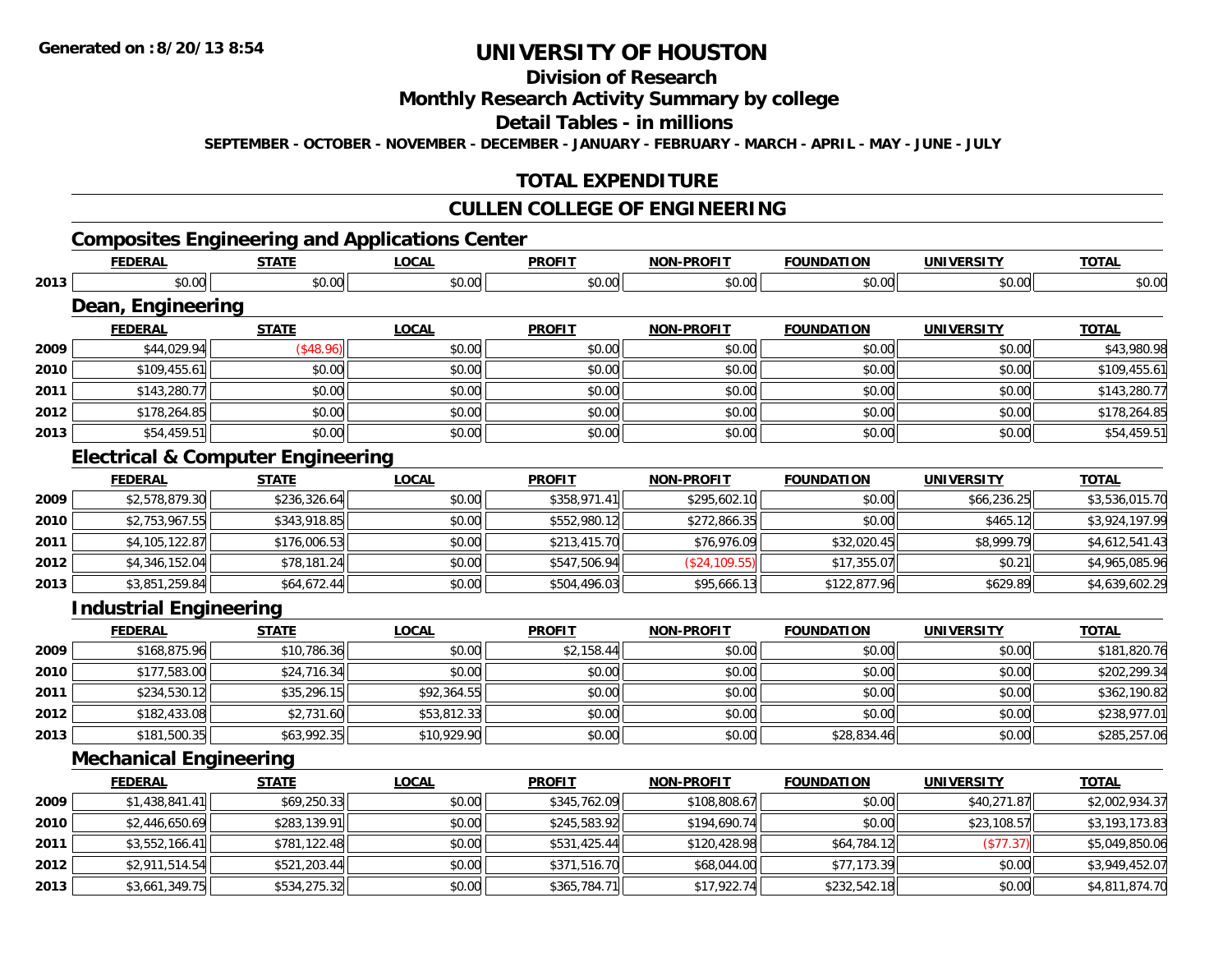# **Division of Research**

**Monthly Research Activity Summary by college**

**Detail Tables - in millions**

**SEPTEMBER - OCTOBER - NOVEMBER - DECEMBER - JANUARY - FEBRUARY - MARCH - APRIL - MAY - JUNE - JULY**

# **TOTAL EXPENDITURE**

## **CULLEN COLLEGE OF ENGINEERING**

### **National Wind Energy Center**

|      | <b>FEDERAL</b> | <b>STATE</b> | <b>LOCAL</b> | <b>PROFIT</b> | <b>NON-PROFIT</b> | <b>FOUNDATION</b> | <b>UNIVERSITY</b> | <b>TOTAL</b> |
|------|----------------|--------------|--------------|---------------|-------------------|-------------------|-------------------|--------------|
| 2010 | \$0.00         | \$0.00       | \$0.00       | \$0.00        | \$0.00            | \$0.00            | \$0.00            | \$0.00       |
| 2011 | \$0.00         | \$0.00       | \$0.00       | \$0.00        | \$0.00            | \$0.00            | \$0.00            | \$0.00       |
| 2012 | \$0.00         | \$0.00       | \$0.00       | \$0.00        | \$0.00            | \$0.00            | \$0.00            | \$0.00       |
| 2013 | \$0.00         | \$0.00       | \$0.00       | \$0.00        | \$0.00            | \$0.00            | \$0.00            | \$0.00       |

### **SW Public Safety Technology Center**

|              | <b>FEDERAL</b>  | STATE           | _OCAL        | <b>PROFIT</b>  | <b>NON-PROFIT</b> | <b>FOUNDATION</b> | UNIVERSITY   | <u>TOTAL</u>    |
|--------------|-----------------|-----------------|--------------|----------------|-------------------|-------------------|--------------|-----------------|
| 2009         | \$0.00          | \$0.00          | \$0.00       | \$0.00         | \$0.00            | \$0.00            | \$0.00       | \$0.00          |
| 2010         | \$0.00          | \$0.00          | \$0.00       | \$0.00         | \$0.00            | \$0.00            | \$0.00       | \$0.00          |
| <b>Total</b> | \$63,286,598.58 | \$15,083,188.99 | \$447,227.87 | \$7.760.465.21 | \$1,801,828.28    | \$1,607,878.40    | \$460,534.32 | \$90,447,721.64 |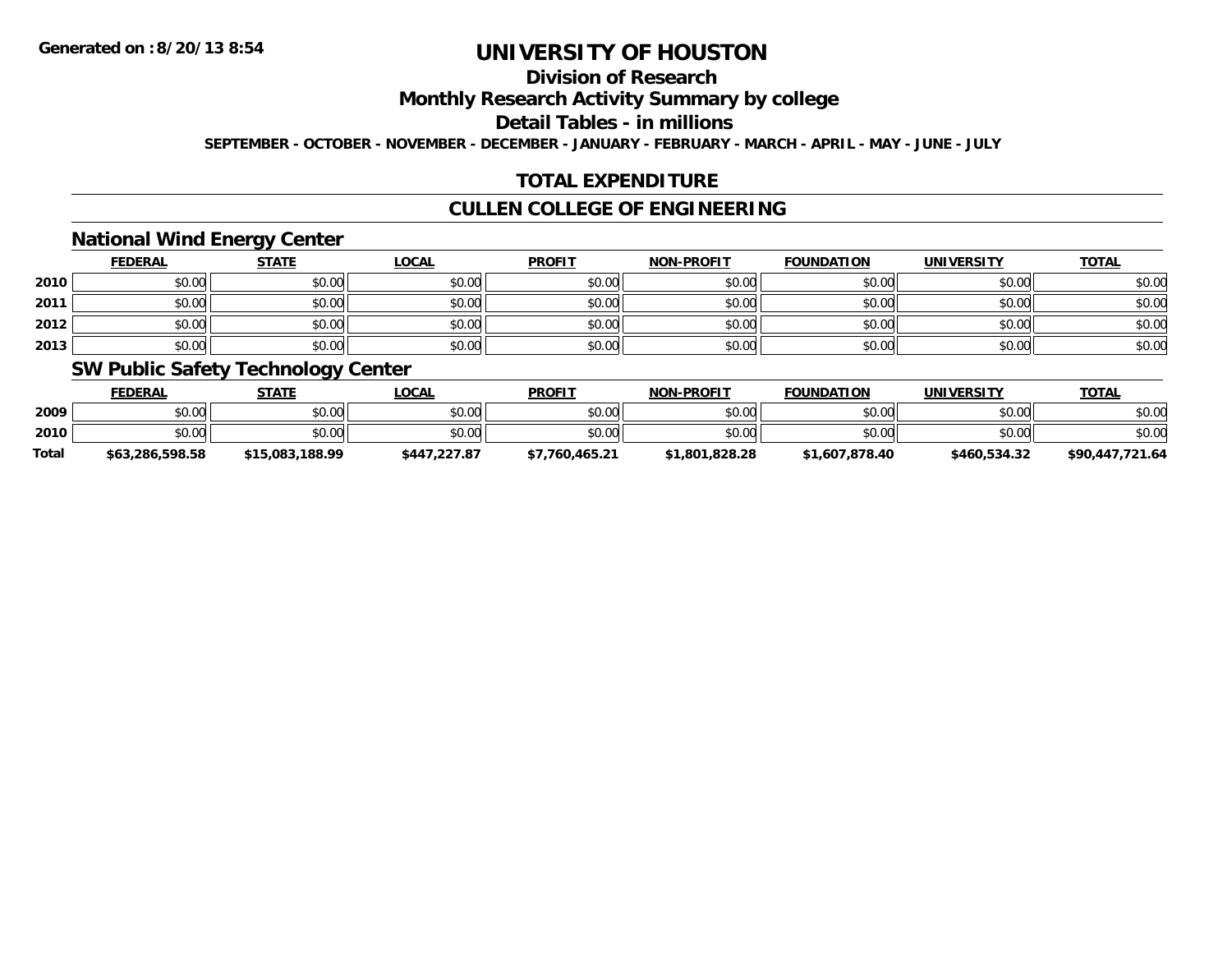# **Division of Research**

**Monthly Research Activity Summary by college**

**Detail Tables - in millions**

**SEPTEMBER - OCTOBER - NOVEMBER - DECEMBER - JANUARY - FEBRUARY - MARCH - APRIL - MAY - JUNE - JULY**

# **TOTAL EXPENDITURE**

#### **DIVISION OF RESEARCH**

## **Allied Geophysical Laboratories**

|      | <b>FEDERAL</b> | <b>STATE</b> | <u>LOCAL</u> | <b>PROFIT</b>    | <b>NON-PROFIT</b> | <b>FOUNDATION</b> | <b>UNIVERSITY</b> | <b>TOTAL</b> |
|------|----------------|--------------|--------------|------------------|-------------------|-------------------|-------------------|--------------|
| 2011 | \$0.00         | \$0.00       | \$0.00       | ,736.64<br>よつ1   | \$0.00            | \$0.00            | \$0.00            | \$21,736.64  |
| 2012 | \$0.00         | \$0.00       | \$0.00       | \$28.952.<br>17. | \$0.00            | \$0.00            | \$0.00            | \$28,952.17  |
| 2013 | \$0.00         | \$0.00       | \$0.00       | 14,909.15        | \$0.00            | \$0.00            | \$0.00            | \$14,909.15  |

#### **Center for Advanced Materials**

|      | <b>FEDERAL</b> | <b>STATE</b> | <b>LOCAL</b> | <b>PROFIT</b> | <b>NON-PROFIT</b> | <b>FOUNDATION</b> | <b>UNIVERSITY</b> | <b>TOTAL</b> |
|------|----------------|--------------|--------------|---------------|-------------------|-------------------|-------------------|--------------|
| 2009 | \$39,521.12    | \$0.00       | \$0.00       | \$4,935.22    | \$0.00            | \$0.00            | \$0.00            | \$44,456.34  |
| 2010 | \$112.61       | \$40,459.78  | \$0.00       | \$1,454.10    | \$0.00            | \$0.00            | \$0.00            | \$42,026.48  |
| 2011 | \$42,247.90    | \$25,146.09  | \$0.00       | \$8,418.81    | \$0.00            | \$0.00            | \$0.00            | \$75,812.80  |
| 2012 | \$14,331.73    | \$0.00       | \$0.00       | \$0.00        | \$0.00            | \$0.00            | \$0.00            | \$14,331.73  |
| 2013 | \$2,076.59     | \$0.00       | \$0.00       | \$0.00        | \$0.00            | \$0.00            | \$0.00            | \$2,076.59   |

# **Center for Biomedical & Environmental Genomics**

|      | <u>FEDERAL</u> | <b>STATE</b> | <u>LOCAL</u> | <b>PROFIT</b> | <b>NON-PROFIT</b> | <b>FOUNDATION</b> | <b>UNIVERSITY</b> | <b>TOTAL</b> |
|------|----------------|--------------|--------------|---------------|-------------------|-------------------|-------------------|--------------|
| 2009 | \$0.00         | \$0.00       | \$0.00       | \$0.00        | \$0.00            | \$0.00            | \$0.00            | \$0.00       |
| 2010 | \$0.00         | \$0.00       | \$0.00       | \$0.00        | \$0.00            | \$0.00            | \$0.00            | \$0.00       |
| 2011 | \$0.00         | \$0.00       | \$0.00       | \$0.00        | \$0.00            | \$0.00            | \$0.00            | \$0.00       |
| 2012 | \$0.00         | \$0.00       | \$0.00       | \$0.00        | \$0.00            | \$0.00            | \$0.00            | \$0.00       |
| 2013 | \$0.00         | \$0.00       | \$0.00       | \$0.00        | \$0.00            | \$0.00            | \$0.00            | \$0.00       |

#### **Center for Industrial Partnerships**

|      | <b>FEDERAL</b> | <b>STATE</b> | <u>LOCAL</u> | <b>PROFIT</b> | <b>NON-PROFIT</b> | <b>FOUNDATION</b> | <b>UNIVERSITY</b> | <b>TOTAL</b> |
|------|----------------|--------------|--------------|---------------|-------------------|-------------------|-------------------|--------------|
| 2009 | \$90,155.37    | \$0.00       | \$0.00       | \$757.        | \$0.00            | \$0.00            | \$0.00            | \$90,912.48  |
| 2010 | \$205,924.59   | \$0.00       | \$0.00       | \$4,832.08    | \$0.00            | \$0.00            | \$0.00            | \$210,756.67 |
| 2011 | \$225,890.67   | \$0.00       | \$0.00       | \$57,224.97   | \$0.00            | \$0.00            | \$0.00            | \$283,115.64 |
| 2012 | \$64,686.16    | \$0.00       | \$0.00       | \$24,860.65   | \$0.00            | \$0.00            | \$0.00            | \$89,546.81  |
| 2013 | \$9,110.33     | \$0.00       | \$0.00       | \$19,622.47   | \$0.00            | \$0.00            | \$0.00            | \$28,732.80  |

# **Center for Neuromotor & Biomechanics Research**

|      | <b>FEDERAL</b> | <b>STATE</b> | <u>LOCAL</u> | <b>PROFIT</b> | <b>NON-PROFIT</b> | <b>FOUNDATION</b> | <b>UNIVERSITY</b> | <b>TOTAL</b> |
|------|----------------|--------------|--------------|---------------|-------------------|-------------------|-------------------|--------------|
| 2009 | \$0.00         | \$0.00       | \$0.00       | \$0.00        | \$0.00            | \$0.00            | \$0.00            | \$0.00       |
| 2010 | \$0.00         | \$0.00       | \$0.00       | \$0.00        | \$0.00            | \$0.00            | \$0.00            | \$0.00       |
| 2011 | \$0.00         | \$0.00       | \$0.00       | \$0.00        | \$0.00            | \$0.00            | \$0.00            | \$0.00       |
| 2012 | \$0.00         | \$0.00       | \$0.00       | \$0.00        | \$0.00            | \$0.00            | \$0.00            | \$0.00       |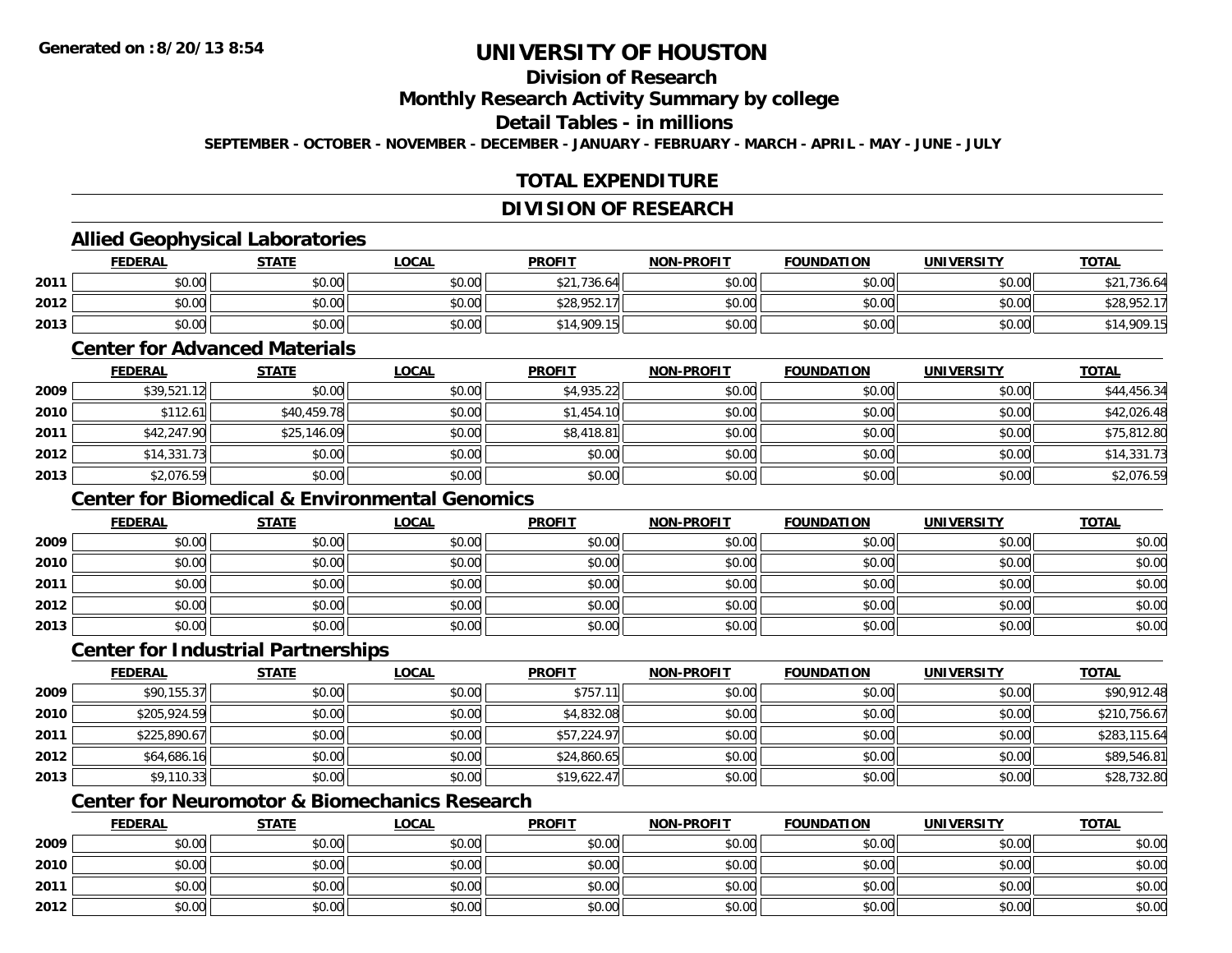# **Division of Research**

**Monthly Research Activity Summary by college**

**Detail Tables - in millions**

**SEPTEMBER - OCTOBER - NOVEMBER - DECEMBER - JANUARY - FEBRUARY - MARCH - APRIL - MAY - JUNE - JULY**

### **TOTAL EXPENDITURE**

#### **DIVISION OF RESEARCH**

|      | <b>FEDERAL</b>                        | <b>STATE</b> | <b>LOCAL</b> | <b>PROFIT</b> | <b>NON-PROFIT</b> | <b>FOUNDATION</b> | <b>UNIVERSITY</b> | <b>TOTAL</b> |
|------|---------------------------------------|--------------|--------------|---------------|-------------------|-------------------|-------------------|--------------|
| 2013 | \$0.00                                | \$0.00       | \$0.00       | \$0.00        | \$0.00            | \$0.00            | \$0.00            | \$0.00       |
|      | <b>Division of Research</b>           |              |              |               |                   |                   |                   |              |
|      | <b>FEDERAL</b>                        | <b>STATE</b> | <b>LOCAL</b> | <b>PROFIT</b> | <b>NON-PROFIT</b> | <b>FOUNDATION</b> | <b>UNIVERSITY</b> | <b>TOTAL</b> |
| 2009 | \$12,800.45                           | \$0.00       | \$0.00       | \$0.00        | \$0.00            | \$0.00            | \$0.00            | \$12,800.45  |
| 2010 | \$28,354.22                           | \$0.00       | \$0.00       | \$0.00        | \$0.00            | \$0.00            | \$0.00            | \$28,354.22  |
| 2011 | (\$2,152.43)                          | \$0.00       | \$0.00       | \$0.00        | \$0.00            | \$0.00            | \$0.00            | (\$2,152.43) |
| 2012 | (\$0.00)                              | \$0.00       | \$0.00       | \$0.00        | \$0.00            | \$0.00            | \$0.00            | (\$0.00)     |
| 2013 | (\$206.22)                            | \$0.00       | \$0.00       | \$0.00        | \$0.00            | \$0.00            | \$0.00            | (\$206.22)   |
|      | <b>Institute for Molecular Design</b> |              |              |               |                   |                   |                   |              |
|      | <b>FEDERAL</b>                        | <b>STATE</b> | <b>LOCAL</b> | <b>PROFIT</b> | <b>NON-PROFIT</b> | <b>FOUNDATION</b> | <b>UNIVERSITY</b> | <b>TOTAL</b> |
| 2011 | \$0.00                                | \$0.00       | \$0.00       | \$0.00        | \$0.00            | \$0.00            | \$0.00            | \$0.00       |
| 2012 | \$0.00                                | \$0.00       | \$0.00       | \$0.00        | \$0.00            | \$0.00            | \$0.00            | \$0.00       |
|      | <b>Institute for Nanoenergy</b>       |              |              |               |                   |                   |                   |              |
|      | <b>FEDERAL</b>                        | <b>STATE</b> | <b>LOCAL</b> | <b>PROFIT</b> | <b>NON-PROFIT</b> | <b>FOUNDATION</b> | <b>UNIVERSITY</b> | <b>TOTAL</b> |
| 2009 | \$0.00                                | \$0.00       | \$0.00       | \$0.00        | \$0.00            | \$0.00            | \$0.00            | \$0.00       |
| 2010 | \$0.00                                | \$0.00       | \$0.00       | \$0.00        | \$0.00            | \$0.00            | \$0.00            | \$0.00       |
| 2011 | \$0.00                                | \$0.00       | \$0.00       | \$0.00        | \$0.00            | \$0.00            | \$0.00            | \$0.00       |
| 2012 | \$0.00                                | \$0.00       | \$0.00       | \$0.00        | \$0.00            | \$0.00            | \$0.00            | \$0.00       |
| 2013 | \$0.00                                | \$0.00       | \$0.00       | \$0.00        | \$0.00            | \$0.00            | \$0.00            | \$0.00       |
|      | <b>Office of Contracts and Grants</b> |              |              |               |                   |                   |                   |              |
|      | <b>FEDERAL</b>                        | <b>STATE</b> | <b>LOCAL</b> | <b>PROFIT</b> | <b>NON-PROFIT</b> | <b>FOUNDATION</b> | <b>UNIVERSITY</b> | <b>TOTAL</b> |
| 2009 | \$0.00                                | \$0.00       | \$0.00       | \$0.00        | \$0.00            | \$0.00            | \$0.00            | \$0.00       |
| 2010 | \$0.00                                | \$0.00       | \$0.00       | \$0.00        | \$0.00            | \$0.00            | \$0.00            | \$0.00       |
| 2011 | \$702.69                              | \$0.00       | \$0.00       | \$0.00        | \$0.00            | \$0.00            | \$0.00            | \$702.69     |
| 2012 | \$0.00                                | \$0.00       | \$0.00       | \$0.00        | \$0.00            | \$0.00            | \$0.00            | \$0.00       |
| 2013 | \$0.00                                | \$0.00       | \$0.00       | \$0.00        | \$0.00            | \$0.00            | \$0.00            | \$0.00       |
|      | <b>TcSAM</b>                          |              |              |               |                   |                   |                   |              |
|      | <b>FEDERAL</b>                        | <b>STATE</b> | <b>LOCAL</b> | <b>PROFIT</b> | <b>NON-PROFIT</b> | <b>FOUNDATION</b> | <b>UNIVERSITY</b> | <b>TOTAL</b> |
| 2009 | \$0.00                                | \$0.00       | \$0.00       | \$0.00        | \$0.00            | \$0.00            | \$0.00            | \$0.00       |
| 2010 | \$0.00                                | \$0.00       | \$0.00       | \$0.00        | \$0.00            | \$0.00            | \$0.00            | \$0.00       |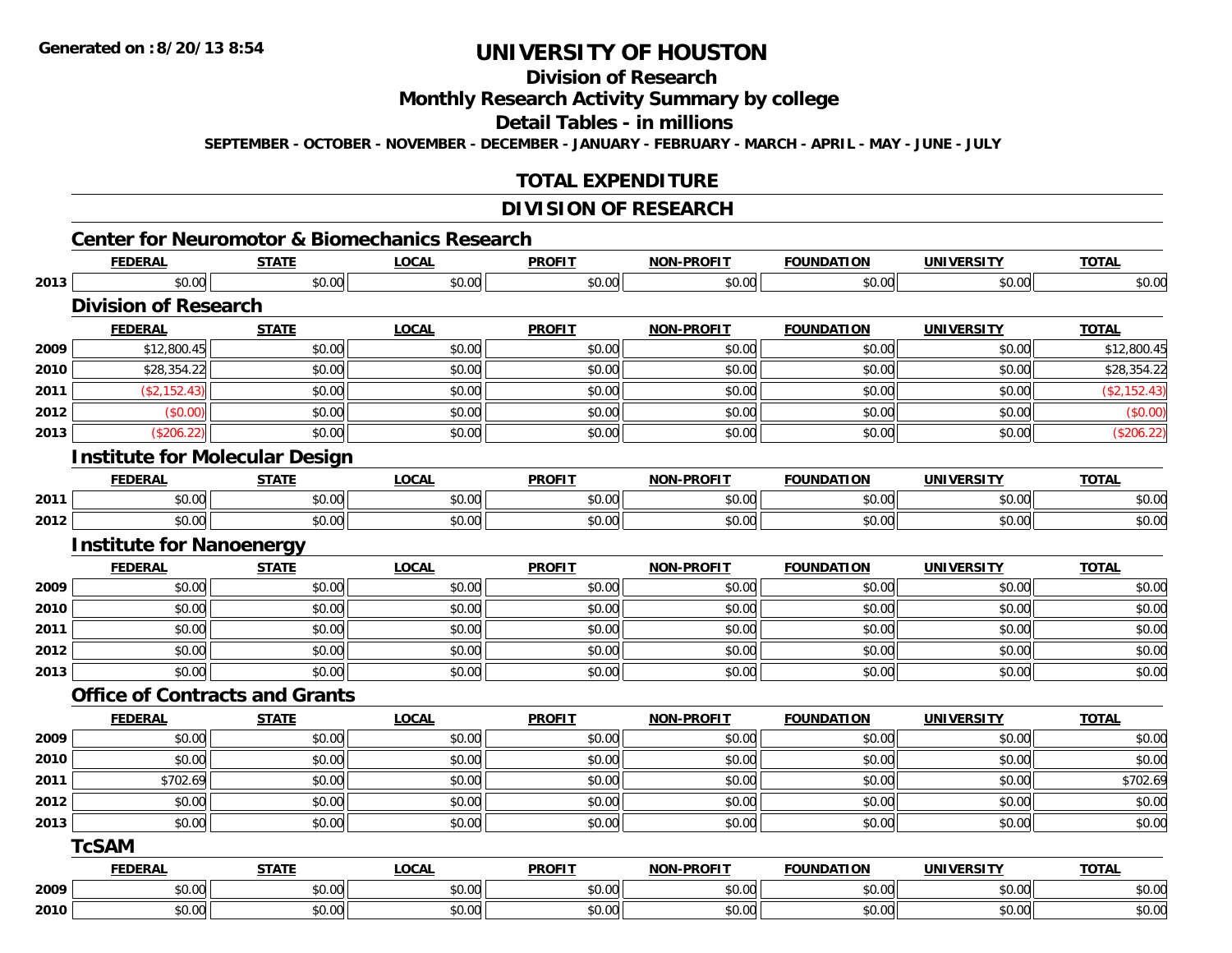# **Division of Research**

**Monthly Research Activity Summary by college**

**Detail Tables - in millions**

**SEPTEMBER - OCTOBER - NOVEMBER - DECEMBER - JANUARY - FEBRUARY - MARCH - APRIL - MAY - JUNE - JULY**

## **TOTAL EXPENDITURE**

## **DIVISION OF RESEARCH**

|       | <b>FEDERAL</b> | <b>STATE</b>                             | <b>LOCAL</b> | <b>PROFIT</b> | <b>NON-PROFIT</b> | <b>FOUNDATION</b> | <b>UNIVERSITY</b> | <b>TOTAL</b>   |
|-------|----------------|------------------------------------------|--------------|---------------|-------------------|-------------------|-------------------|----------------|
| 2011  | \$0.00         | \$0.00                                   | \$0.00       | \$0.00        | \$0.00            | \$0.00            | \$0.00            | \$0.00         |
| 2012  | \$0.00         | \$0.00                                   | \$0.00       | \$0.00        | \$0.00            | \$0.00            | \$0.00            | \$0.00         |
|       | <b>TcSUH</b>   |                                          |              |               |                   |                   |                   |                |
|       | <b>FEDERAL</b> | <b>STATE</b>                             | <b>LOCAL</b> | <b>PROFIT</b> | <b>NON-PROFIT</b> | <b>FOUNDATION</b> | <b>UNIVERSITY</b> | <b>TOTAL</b>   |
| 2009  | \$84,107.03    | \$0.00                                   | \$0.00       | \$26,114.10   | \$35,773.32       | \$1,957.79        | \$0.00            | \$147,952.24   |
| 2010  | \$65,660.57    | \$0.00                                   | \$0.00       | \$94,893.15   | \$0.00            | \$0.00            | \$0.00            | \$160,553.72   |
| 2011  | \$37,882.42    | \$22,175.51                              | \$0.00       | \$115,897.84  | \$0.00            | \$0.00            | \$0.00            | \$175,955.77   |
| 2012  | \$82,421.94    | \$63,968.26                              | \$0.00       | \$85,963.44   | \$0.00            | \$0.00            | \$0.00            | \$232,353.64   |
| 2013  | \$84,001.07    | \$30,765.35                              | \$0.00       | \$63,196.99   | \$0.00            | \$0.00            | \$0.00            | \$177,963.41   |
|       |                | <b>Texas Learning/Computation Center</b> |              |               |                   |                   |                   |                |
|       | <b>FEDERAL</b> | <b>STATE</b>                             | <b>LOCAL</b> | <b>PROFIT</b> | <b>NON-PROFIT</b> | <b>FOUNDATION</b> | <b>UNIVERSITY</b> | <b>TOTAL</b>   |
| 2009  | \$0.00         | \$0.00                                   | \$0.00       | \$0.00        | \$0.00            | \$0.00            | \$0.00            | \$0.00         |
| 2010  | \$0.00         | \$0.00                                   | \$0.00       | \$0.00        | \$0.00            | \$0.00            | \$0.00            | \$0.00         |
| 2011  | \$25,532.47    | \$0.00                                   | \$0.00       | \$0.00        | \$0.00            | \$0.00            | \$0.00            | \$25,532.47    |
| 2012  | \$38,699.41    | \$0.00                                   | \$0.00       | \$0.00        | \$0.00            | \$0.00            | \$0.00            | \$38,699.41    |
| 2013  | \$954.07       | \$0.00                                   | \$0.00       | \$0.00        | \$0.00            | \$0.00            | \$0.00            | \$954.07       |
|       |                | <b>Texas Obesity Research Center</b>     |              |               |                   |                   |                   |                |
|       | <b>FEDERAL</b> | <b>STATE</b>                             | <b>LOCAL</b> | <b>PROFIT</b> | <b>NON-PROFIT</b> | <b>FOUNDATION</b> | <b>UNIVERSITY</b> | <b>TOTAL</b>   |
| 2010  | \$0.00         | \$0.00                                   | \$0.00       | \$0.00        | \$0.00            | \$0.00            | \$0.00            | \$0.00         |
| 2011  | \$0.00         | \$0.00                                   | \$0.00       | \$0.00        | \$0.00            | \$0.00            | \$0.00            | \$0.00         |
| 2012  | \$0.00         | \$0.00                                   | \$0.00       | \$0.00        | \$0.00            | \$0.00            | \$0.00            | \$0.00         |
| 2013  | \$0.00         | \$0.00                                   | \$0.00       | \$0.00        | \$0.00            | \$0.00            | \$0.00            | \$0.00         |
|       | <b>TIMES</b>   |                                          |              |               |                   |                   |                   |                |
|       | <b>FEDERAL</b> | <b>STATE</b>                             | <b>LOCAL</b> | <b>PROFIT</b> | <b>NON-PROFIT</b> | <b>FOUNDATION</b> | <b>UNIVERSITY</b> | <b>TOTAL</b>   |
| 2009  | \$62,553.80    | \$0.00                                   | \$0.00       | \$0.00        | \$0.00            | \$0.00            | \$42,793.70       | \$105,347.50   |
| 2010  | \$201,346.53   | \$0.00                                   | \$0.00       | \$0.00        | \$0.00            | \$0.00            | (\$530.24)        | \$200,816.29   |
| 2011  | \$381,910.32   | \$7,981.92                               | \$0.00       | \$0.00        | \$0.00            | \$0.00            | \$0.00            | \$389,892.24   |
| 2012  | \$1,448,155.26 | \$0.00                                   | \$0.00       | \$0.00        | \$0.00            | \$0.00            | \$0.00            | \$1,448,155.26 |
| 2013  | \$2,407,644.97 | \$0.00                                   | \$0.00       | \$0.00        | \$0.00            | \$0.00            | \$0.00            | \$2,407,644.97 |
| Total | \$5,654,425.62 | \$190,496.91                             | \$0.00       | \$573,768.89  | \$35,773.32       | \$1,957.79        | \$42,263.46       | \$6,498,685.99 |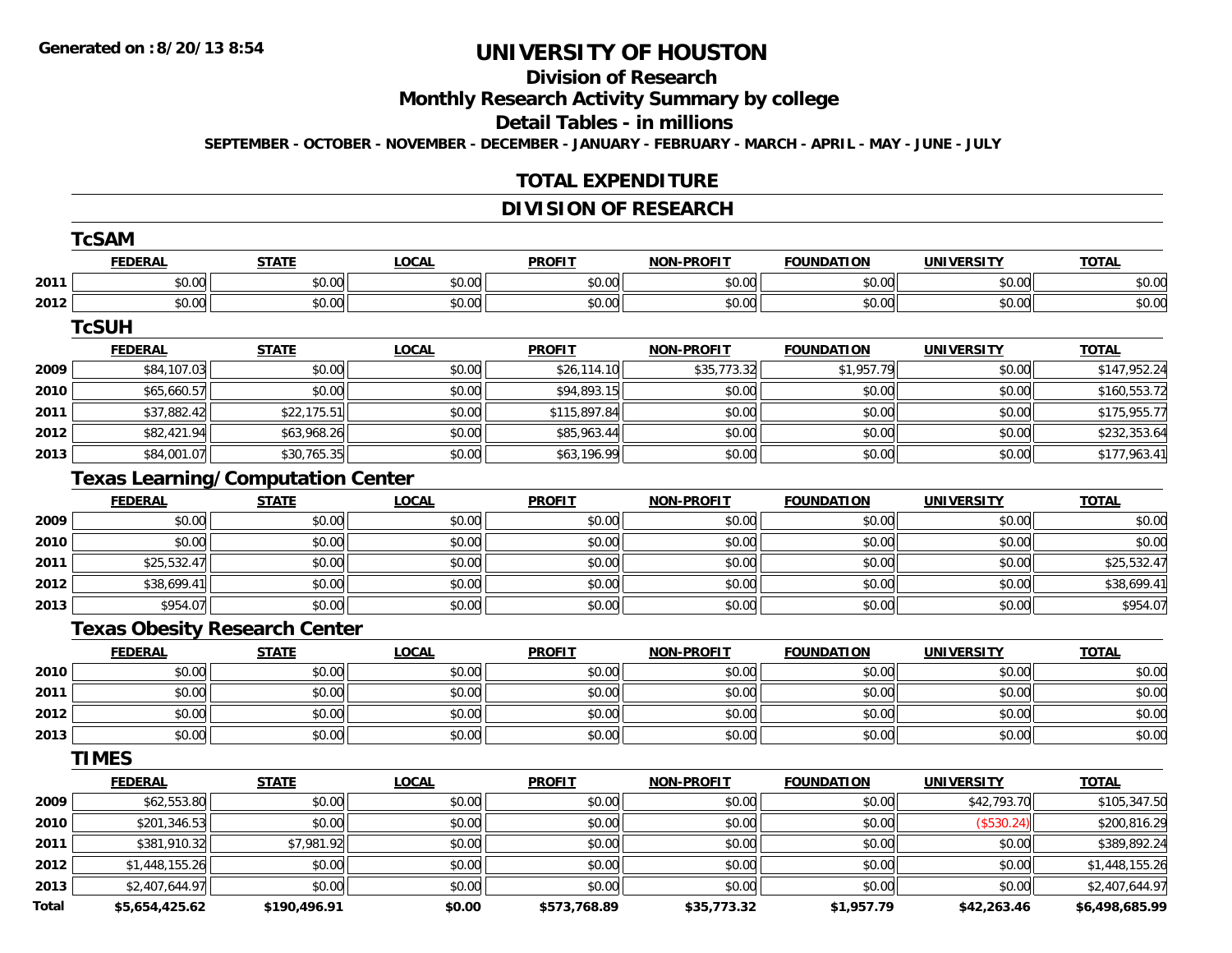# **Division of Research**

#### **Monthly Research Activity Summary by college**

#### **Detail Tables - in millions**

**SEPTEMBER - OCTOBER - NOVEMBER - DECEMBER - JANUARY - FEBRUARY - MARCH - APRIL - MAY - JUNE - JULY**

# **TOTAL EXPENDITURE**

#### **GRADUATE COLLEGE OF SOCIAL WORK**

# **Center for Drug and Social Policy Research**

|      | <b>FEDERAL</b> | <b>STATE</b> | <u>LOCAL</u> | <b>PROFIT</b> | <b>NON-PROFIT</b> | <b>FOUNDATION</b> | <b>UNIVERSITY</b> | <b>TOTAL</b> |
|------|----------------|--------------|--------------|---------------|-------------------|-------------------|-------------------|--------------|
| 2009 | \$0.00         | \$0.00       | \$0.00       | \$0.00        | \$0.00            | \$0.00            | \$0.00            | \$0.00       |
| 2010 | \$0.00         | \$0.00       | \$0.00       | \$0.00        | \$0.00            | \$0.00            | \$0.00            | \$0.00       |
| 2011 | \$0.00         | \$0.00       | \$0.00       | \$0.00        | \$0.00            | \$0.00            | \$0.00            | \$0.00       |
| 2012 | \$0.00         | \$0.00       | \$0.00       | \$0.00        | \$0.00            | \$0.00            | \$0.00            | \$0.00       |
| 2013 | \$0.00         | \$0.00       | \$0.00       | \$0.00        | \$0.00            | \$0.00            | \$0.00            | \$0.00       |

### **Center for Health Equities & Evaluation Research**

|      | <b>FEDERAL</b>                   | <b>CTATE</b><br>,,,,, | 00 <sub>n</sub><br>UUAI             | <b>PROFIT</b>                              | <b>NON-PROFIT</b> | <b>FOUNDATION</b> | UNIVERSITY  | <b>TOTAL</b>   |
|------|----------------------------------|-----------------------|-------------------------------------|--------------------------------------------|-------------------|-------------------|-------------|----------------|
| 2012 | 004 70<br>---                    | nn no<br>DU.UU        | 0.00<br>pu.uu                       | $\sim$ $\sim$<br>JU.UU                     | 40.00<br>PO.OO    | \$0.00            | \$0.00      | <b>427 00/</b> |
| 2013 | $\mathsf{A}$<br>১। ০১<br>.964.84 | \$0.00                | $\theta$ $\theta$ $\theta$<br>pu.uu | $\mathsf{A} \cap \mathsf{A} \cap$<br>JU.UU | \$0.00            | \$0.00            | \$42,000.00 | 0Á<br>$+0.00$  |

## **Child & Family for Innovative Research**

|      | <b>FEDERAL</b> | <b>STATE</b> | <u>LOCAL</u> | <b>PROFIT</b> | <b>NON-PROFIT</b> | <b>FOUNDATION</b> | UNIVERSITY | <b>TOTAL</b> |
|------|----------------|--------------|--------------|---------------|-------------------|-------------------|------------|--------------|
| 2009 | \$18,430.80    | \$197,503.18 | \$0.00       | \$0.00        | \$53,700.88       | \$0.00            | \$0.00     | \$269,634.86 |
| 2010 | \$33,895.03    | \$10,648.79  | \$0.00       | \$0.00        | \$17,434.11       | \$0.00            | \$0.00     | \$61,977.93  |
| 2011 | \$22,543.86    | \$0.00       | \$0.00       | \$0.00        | (\$461.81)        | \$0.00            | \$0.00     | \$22,082.05  |
| 2012 | \$3,088.42     | \$0.00       | \$0.00       | \$38,698.54   | \$0.00            | \$0.00            | \$0.00     | \$41,786.96  |
| 2013 | \$52,835.00    | \$114,150.81 | \$35,649.89  | (\$1,781.27)  | \$0.00            | \$0.00            | \$0.00     | \$200,854.43 |

#### **Community Projects - Social Work**

|      | <b>FEDERAL</b> | <b>STATE</b> | <u>LOCAL</u> | <b>PROFIT</b> | <b>NON-PROFIT</b> | <b>FOUNDATION</b> | <b>UNIVERSITY</b> | <b>TOTAL</b> |
|------|----------------|--------------|--------------|---------------|-------------------|-------------------|-------------------|--------------|
| 2009 | \$78,657.70    | \$0.00       | \$0.00       | \$0.00        | \$528.41          | \$0.00            | \$0.00            | \$79,186.11  |
| 2010 | \$0.00         | \$0.00       | \$0.00       | \$0.00        | \$0.00            | \$0.00            | \$0.00            | \$0.00       |
| 2011 | \$0.00         | (\$2,280.14) | \$0.00       | \$0.00        | (\$440.00)        | \$12.48           | \$0.00            | (\$2,732.62) |
| 2012 | \$3,088.42     | \$0.00       | \$0.00       | \$0.00        | \$0.00            | \$0.00            | \$0.00            | \$3,088.42   |
| 2013 | \$0.01)        | \$0.00       | \$0.00       | \$0.00        | \$0.00            | \$0.00            | \$0.00            | (\$0.01)     |

#### **Dean, Social Work**

|      | <b>FEDERAL</b> | <b>STATE</b> | <u>LOCAL</u> | <b>PROFIT</b> | <b>NON-PROFIT</b> | <b>FOUNDATION</b> | <b>UNIVERSITY</b> | <b>TOTAL</b>   |
|------|----------------|--------------|--------------|---------------|-------------------|-------------------|-------------------|----------------|
| 2009 | \$1,509,518.48 | \$863,171.15 | \$0.00       | \$0.00        | \$2,225.57        | \$114.37          | \$23,338.02       | \$2,398,367.59 |
| 2010 | \$2,299,384.73 | \$622,915.89 | \$0.00       | \$0.00        | \$0.00            | \$1,763.14        | \$0.00            | \$2,924,063.77 |
| 2011 | \$2,392,734.74 | \$13,797.90  | \$0.00       | \$0.00        | \$0.00            | \$40,098.38       | \$0.00            | \$2,446,631.02 |
| 2012 | \$1,415,995.90 | \$107.66     | \$0.00       | \$0.00        | \$0.00            | \$50,455.87       | \$2,978.52        | \$1,469,322.63 |
| 2013 | \$1,257,935.70 | \$0.00       | \$0.00       | \$10,169.87   | \$9.17            | \$9,643.34        | \$1,021.48        | \$1,278,779.56 |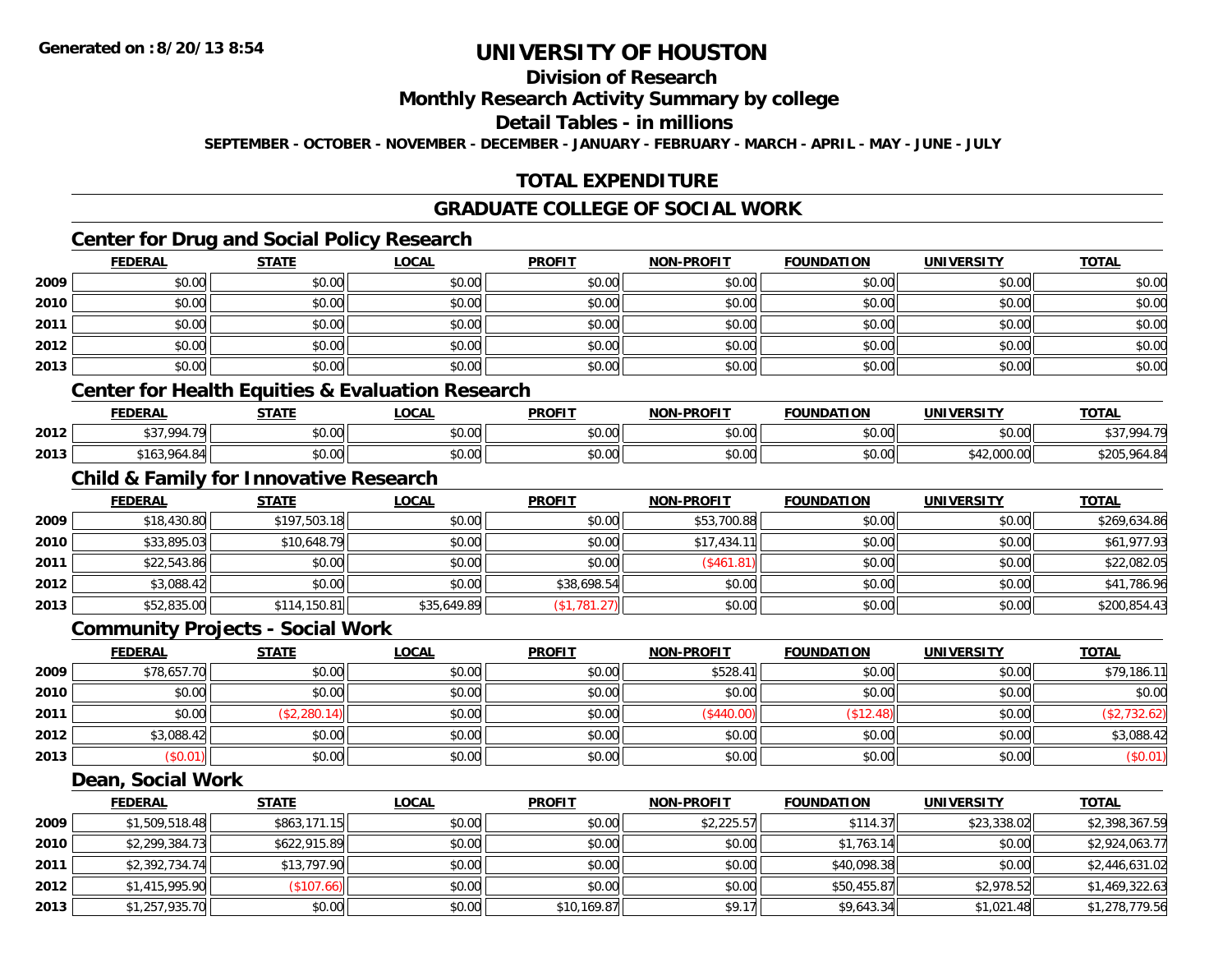# **Division of Research**

**Monthly Research Activity Summary by college**

**Detail Tables - in millions**

**SEPTEMBER - OCTOBER - NOVEMBER - DECEMBER - JANUARY - FEBRUARY - MARCH - APRIL - MAY - JUNE - JULY**

## **TOTAL EXPENDITURE**

#### **GRADUATE COLLEGE OF SOCIAL WORK**

# **Office for Drug SPR**

|       | <b>FEDERAL</b> | <b>STATE</b>   | <u>LOCAL</u> | <b>PROFIT</b> | <b>NON-PROFIT</b> | <b>FOUNDATION</b> | <b>UNIVERSITY</b> | <b>TOTAL</b>    |
|-------|----------------|----------------|--------------|---------------|-------------------|-------------------|-------------------|-----------------|
| 2009  | \$0.00         | \$0.00         | \$0.00       | \$0.00        | \$0.00            | \$0.00            | \$0.00            | \$0.00          |
| 2010  | \$0.00         | \$0.00         | \$0.00       | \$0.00        | \$0.00            | \$0.00            | \$0.00            | \$0.00          |
| 2011  | $$0.00$        | \$0.00         | \$0.00       | \$0.00        | \$0.00            | \$0.00            | \$0.00            | \$0.00          |
| 2012  | \$0.00         | \$0.00         | \$0.00       | \$0.00        | \$0.00            | \$0.00            | \$0.00            | \$0.00          |
| 2013  | \$0.00         | \$0.00         | \$0.00       | \$0.00        | \$0.00            | \$0.00            | \$0.00            | \$0.00          |
| Total | \$9,290,068.38 | \$1,819,799.92 | \$35,649.89  | \$47,087.14   | \$72,996.33       | \$102,062.63      | \$69,338.02       | \$11,437,002.31 |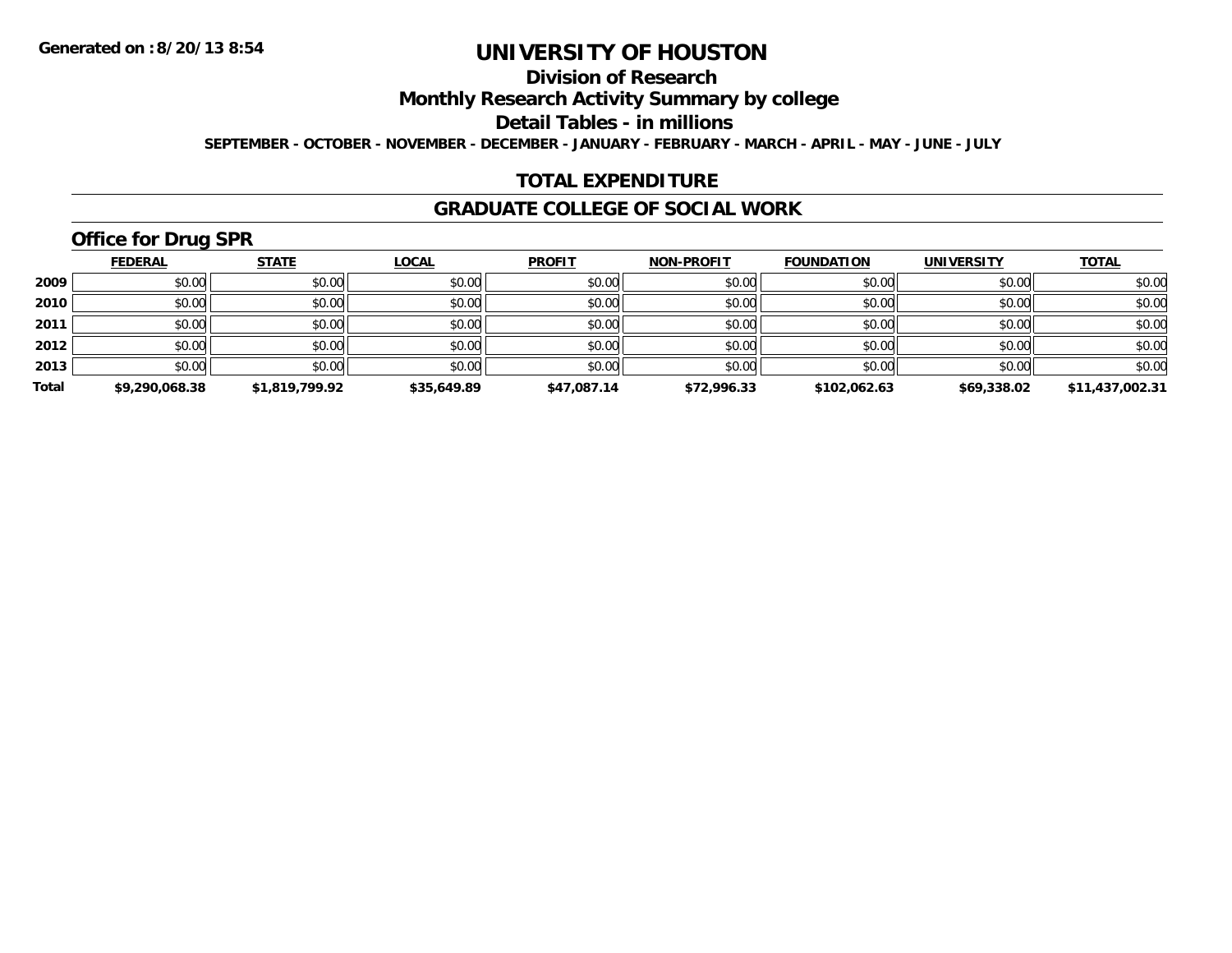### **Division of Research**

**Monthly Research Activity Summary by college**

**Detail Tables - in millions**

**SEPTEMBER - OCTOBER - NOVEMBER - DECEMBER - JANUARY - FEBRUARY - MARCH - APRIL - MAY - JUNE - JULY**

## **TOTAL EXPENDITURE**

### **HILTON COLLEGE OF HOTEL AND RESTAURANT MANAGEMENT**

### **Hotel and Restaurant Management**

|       | <b>FEDERAL</b> | <b>STATE</b> | <b>LOCAL</b> | <b>PROFIT</b> | <b>NON-PROFIT</b> | <b>FOUNDATION</b> | <b>UNIVERSITY</b> | <b>TOTAL</b> |
|-------|----------------|--------------|--------------|---------------|-------------------|-------------------|-------------------|--------------|
| 2009  | \$17,843.20    | \$0.00       | \$0.00       | \$1,730.27    | \$0.00            | \$0.00            | \$0.00            | \$19,573.47  |
| 2010  | \$27,439.86    | \$0.00       | \$0.00       | \$35,253.70   | \$0.00            | \$0.00            | \$0.00            | \$62,693.56  |
| 2011  | \$62,382.35    | \$0.00       | \$0.00       | \$1,065.30    | \$15,908.15       | \$0.00            | \$0.00            | \$79,355.80  |
| 2012  | \$48,737.54    | \$99,759.29  | \$0.00       | \$25.76       | \$8,813.27        | \$0.00            | \$0.00            | \$157,335.86 |
| 2013  | \$60,327.05    | \$2,429.38   | \$0.00       | \$0.00        | \$0.00            | \$0.00            | \$0.00            | \$62,756.43  |
| Total | \$216,730.00   | \$102.188.67 | \$0.00       | \$38,075.03   | \$24,721.42       | \$0.00            | \$0.00            | \$381,715.12 |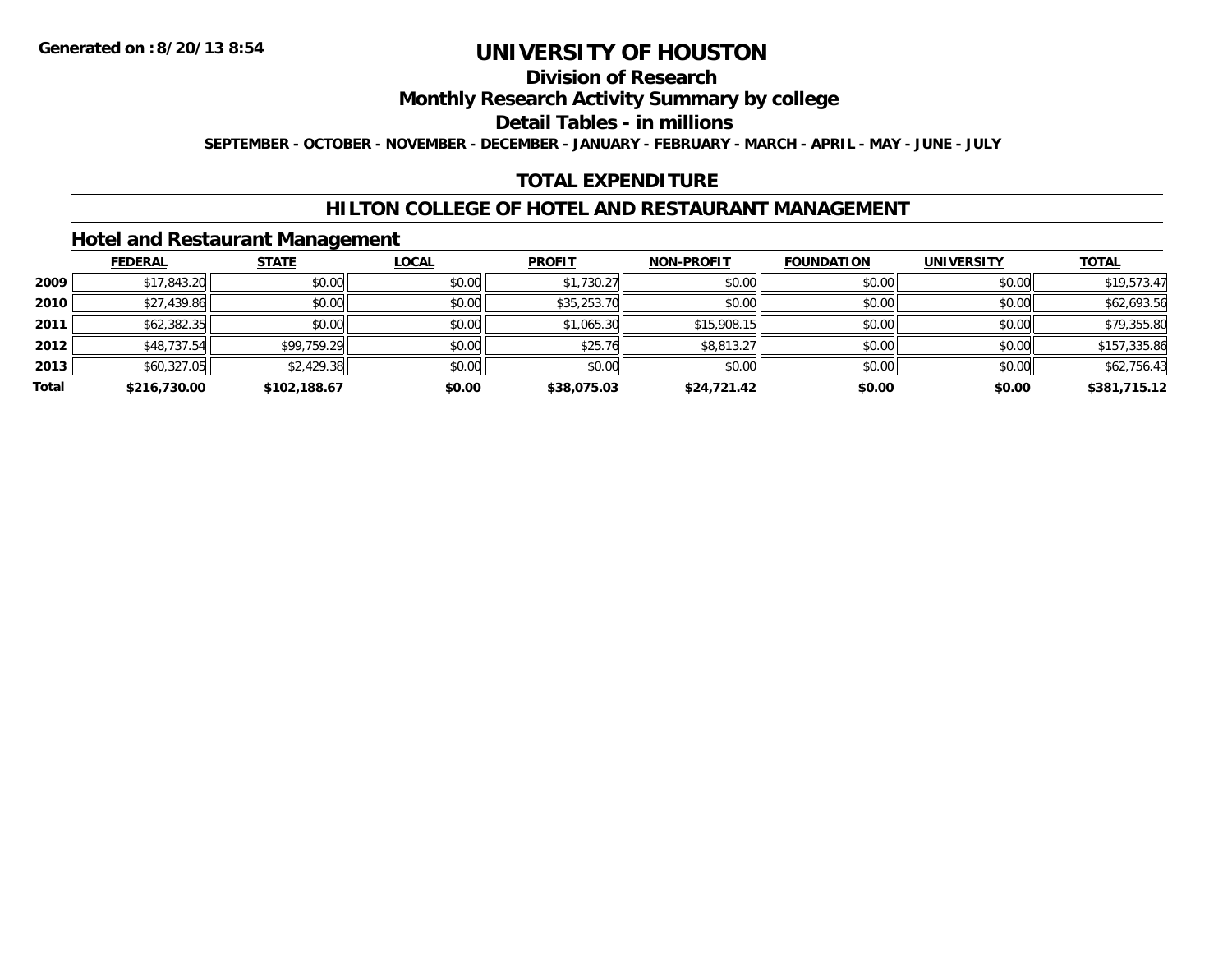# **Division of Research**

**Monthly Research Activity Summary by college**

**Detail Tables - in millions**

**SEPTEMBER - OCTOBER - NOVEMBER - DECEMBER - JANUARY - FEBRUARY - MARCH - APRIL - MAY - JUNE - JULY**

#### **TOTAL EXPENDITURE**

#### **HONORS COLLEGE**

# **Dean, Honors College**

|       | <b>FEDERAL</b> | <b>STATE</b> | <b>LOCAL</b> | <b>PROFIT</b> | <b>NON-PROFIT</b> | <b>FOUNDATION</b> | <b>UNIVERSITY</b> | <b>TOTAL</b> |
|-------|----------------|--------------|--------------|---------------|-------------------|-------------------|-------------------|--------------|
| 2009  | \$25,999.94    | \$0.00       | \$0.00       | \$0.00        | \$0.00            | \$0.00            | \$0.00            | \$25,999.94  |
| 2010  | \$45,473.87    | \$0.00       | \$0.00       | \$0.00        | \$0.00            | \$0.00            | \$0.00            | \$45,473.87  |
| 2011  | \$16,643.81    | \$0.00       | \$0.00       | \$0.00        | \$4,336.34        | \$0.00            | \$0.00            | \$20,980.15  |
| 2012  | \$28,337.53    | \$0.00       | \$0.00       | \$0.00        | \$21,212.15       | \$0.00            | \$0.00            | \$49,549.67  |
| 2013  | \$17,124.08    | \$0.00       | \$0.00       | \$0.00        | \$9,481.67        | \$93.68           | \$0.00            | \$26,699.42  |
| Total | \$133,579.22   | \$0.00       | \$0.00       | \$0.00        | \$35,030.15       | \$93.68           | \$0.00            | \$168,703.05 |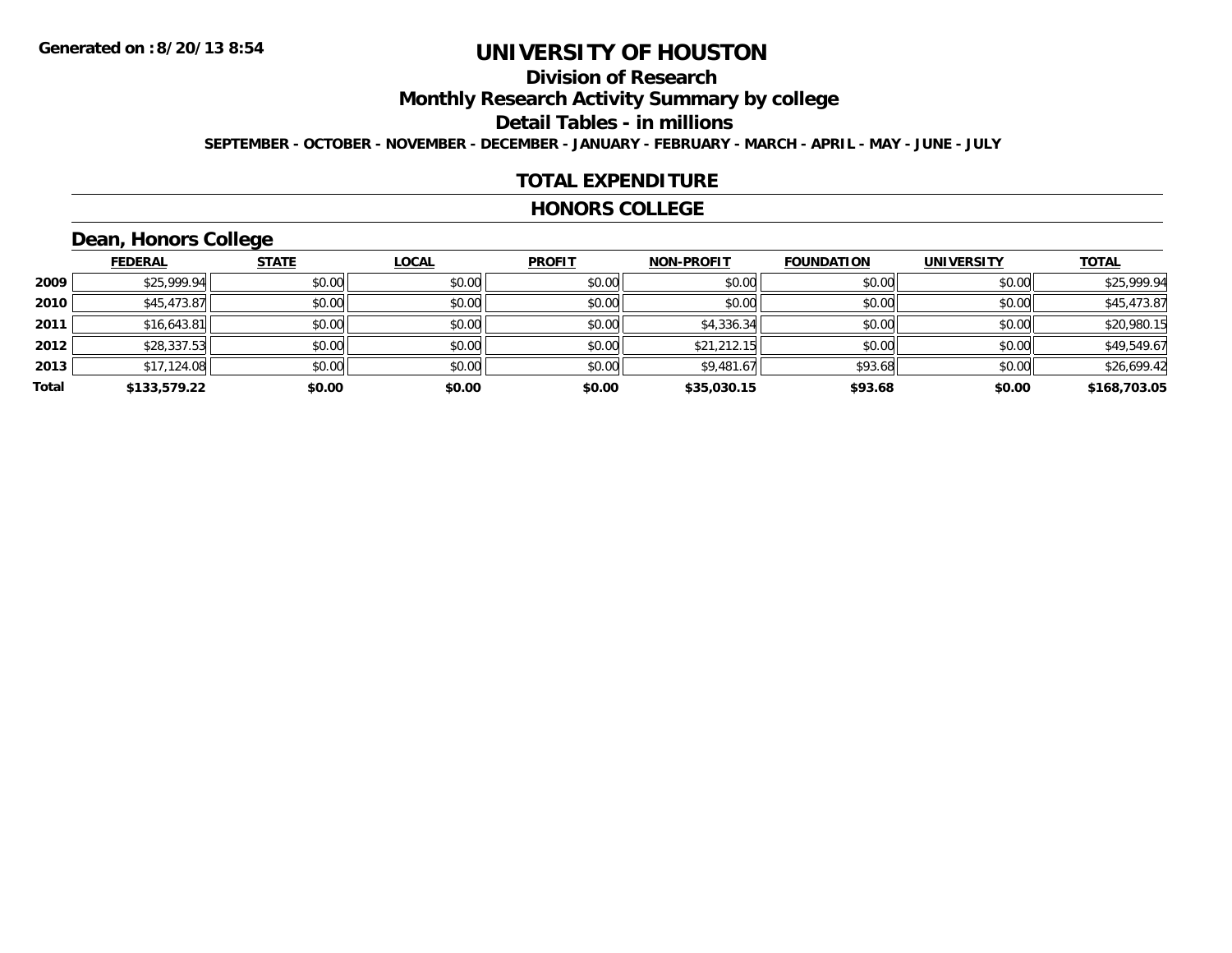# **Division of Research**

**Monthly Research Activity Summary by college**

**Detail Tables - in millions**

**SEPTEMBER - OCTOBER - NOVEMBER - DECEMBER - JANUARY - FEBRUARY - MARCH - APRIL - MAY - JUNE - JULY**

#### **TOTAL EXPENDITURE**

#### **LIBRARY**

### **Administration, Library**

|       | <b>FEDERAL</b> | <b>STATE</b> | <u>LOCAL</u> | <b>PROFIT</b> | <b>NON-PROFIT</b> | <b>FOUNDATION</b> | <b>UNIVERSITY</b> | <b>TOTAL</b> |
|-------|----------------|--------------|--------------|---------------|-------------------|-------------------|-------------------|--------------|
| 2009  | \$30,798.      | \$0.00       | \$0.00       | \$0.00        | \$0.00            | \$0.00            | \$0.00            | \$30,798.11  |
| 2010  | \$28,831.15    | \$0.00       | \$0.00       | \$0.00        | \$0.00            | \$0.00            | \$0.00            | \$28,831.15  |
| 2011  | \$19,122.25    | \$0.00       | \$0.00       | \$0.00        | \$0.00            | \$0.00            | \$0.00            | \$19,122.25  |
| 2012  | \$43.40        | \$0.00       | \$0.00       | \$0.00        | \$0.00            | \$0.00            | \$0.00            | \$43.40      |
| 2013  | \$0.00         | \$0.00       | \$0.00       | \$0.00        | \$0.00            | \$0.00            | \$0.00            | \$0.00       |
| Total | \$78,794.91    | \$0.00       | \$0.00       | \$0.00        | \$0.00            | \$0.00            | \$0.00            | \$78,794.91  |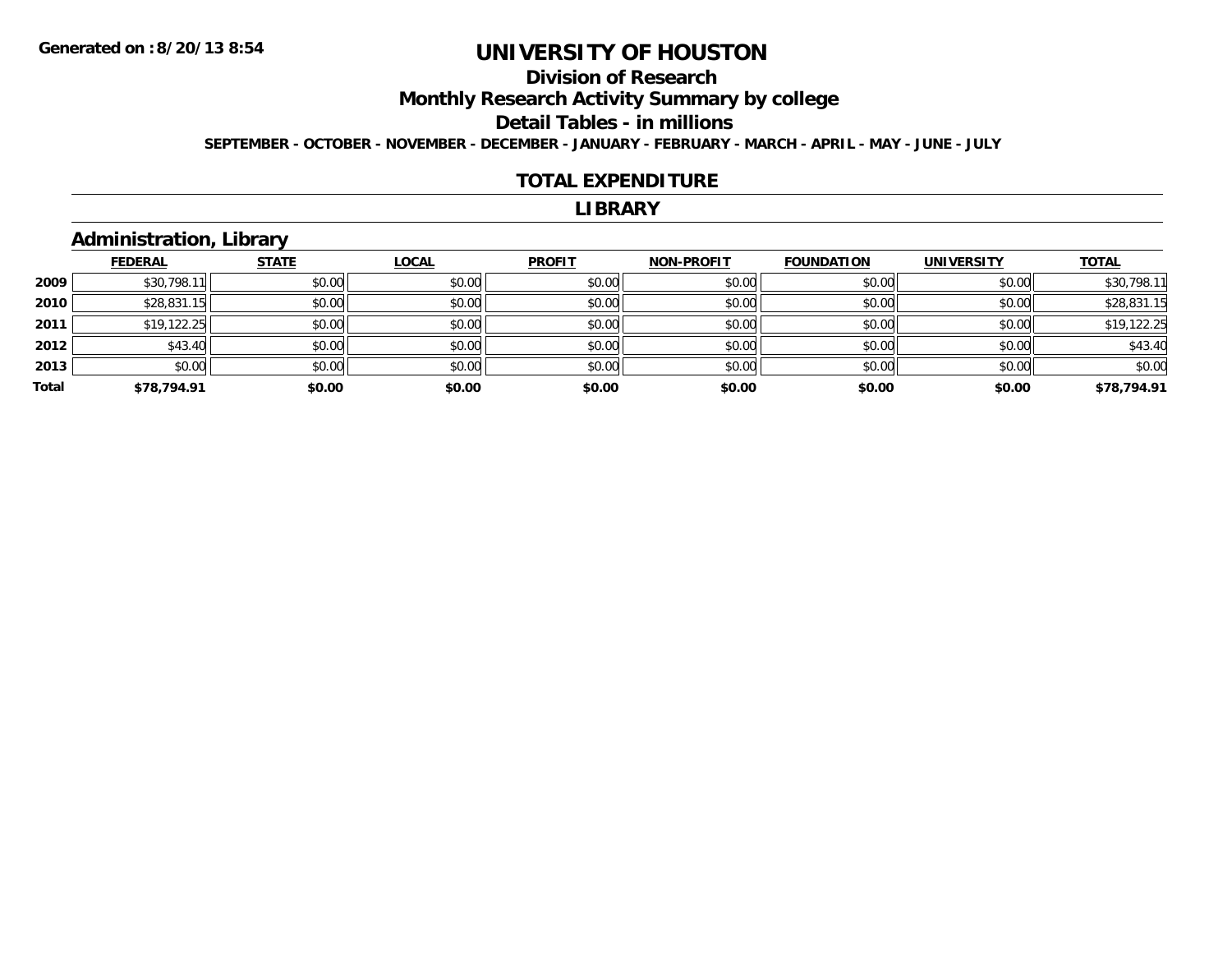# **Division of Research**

**Monthly Research Activity Summary by college**

**Detail Tables - in millions**

**SEPTEMBER - OCTOBER - NOVEMBER - DECEMBER - JANUARY - FEBRUARY - MARCH - APRIL - MAY - JUNE - JULY**

#### **TOTAL EXPENDITURE**

#### **PRESIDENT**

#### **Office of the President**

|       | <u>FEDERAL</u> | <b>STATE</b> | <b>LOCAL</b> | <b>PROFIT</b> | <b>NON-PROFIT</b> | <b>FOUNDATION</b> | <b>UNIVERSITY</b> | <b>TOTAL</b> |
|-------|----------------|--------------|--------------|---------------|-------------------|-------------------|-------------------|--------------|
| 2010  | \$0.00         | \$0.00       | \$0.00       | \$0.00        | \$0.00            | \$0.00            | \$0.00            | \$0.00       |
| 2011  | \$0.00         | \$0.00       | \$0.00       | \$0.00        | \$0.00            | \$0.00            | \$0.00            | \$0.00       |
| 2012  | \$0.00         | \$0.00       | \$0.00       | \$0.00        | \$0.00            | \$0.00            | \$0.00            | \$0.00       |
| 2013  | \$0.00         | \$0.00       | \$0.00       | \$0.00        | \$0.00            | \$0.00            | \$0.00            | \$0.00       |
| Total | \$0.00         | \$0.00       | \$0.00       | \$0.00        | \$0.00            | \$0.00            | \$0.00            | \$0.00       |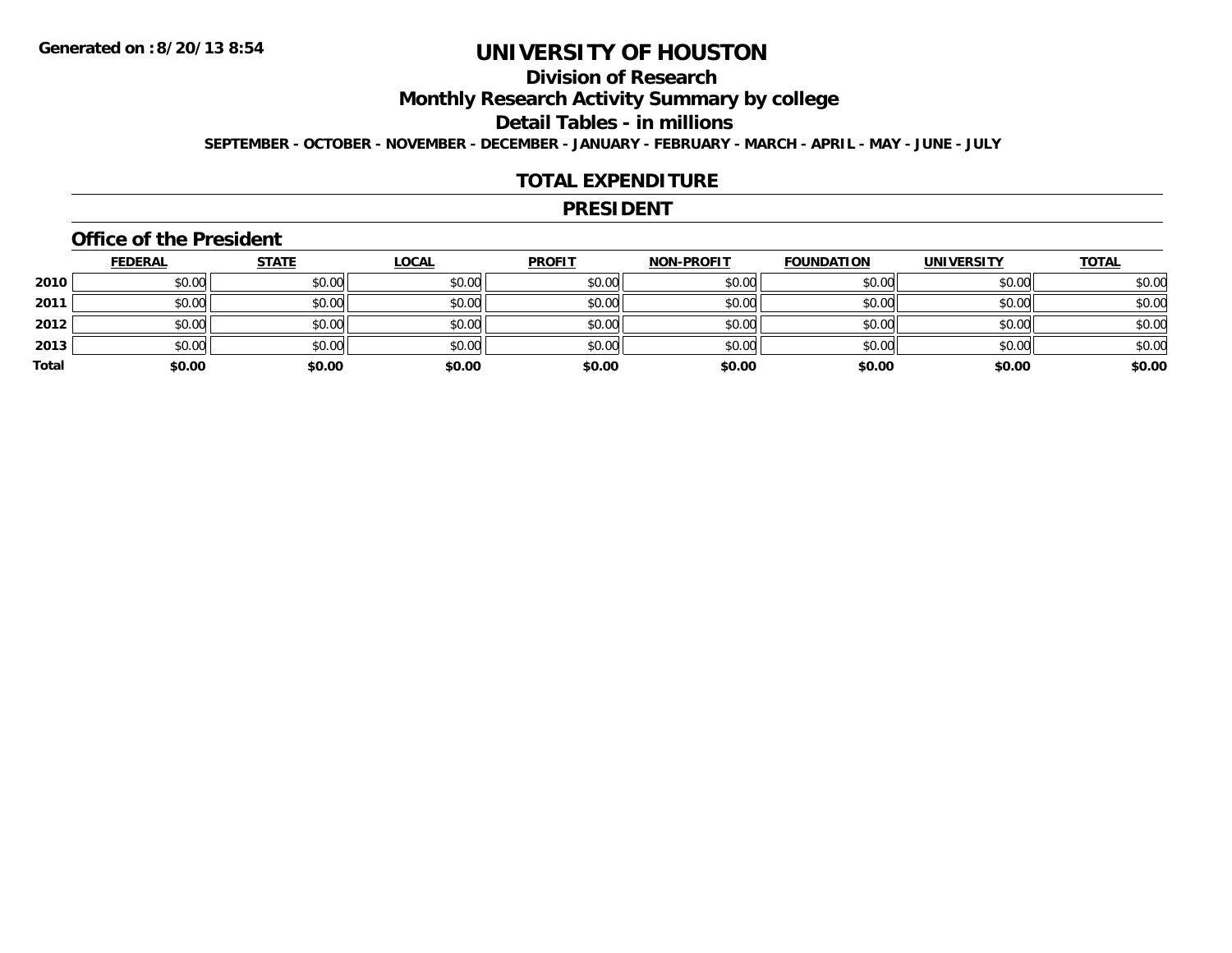# **Division of Research**

# **Monthly Research Activity Summary by college**

**Detail Tables - in millions**

**SEPTEMBER - OCTOBER - NOVEMBER - DECEMBER - JANUARY - FEBRUARY - MARCH - APRIL - MAY - JUNE - JULY**

## **TOTAL EXPENDITURE**

#### **SENIOR V.P. FOR ACADEMIC AFFAIRS AND PROVOST**

|      | <b>Continuing Education</b>                         |              |              |               |                   |                   |                   |                |
|------|-----------------------------------------------------|--------------|--------------|---------------|-------------------|-------------------|-------------------|----------------|
|      | <b>FEDERAL</b>                                      | <b>STATE</b> | <b>LOCAL</b> | <b>PROFIT</b> | NON-PROFIT        | <b>FOUNDATION</b> | <b>UNIVERSITY</b> | <b>TOTAL</b>   |
| 2011 | \$0.00                                              | \$1,068.06   | \$0.00       | \$0.00        | \$0.00            | \$0.00            | \$0.00            | \$1,068.06     |
|      | <b>KUHF - Radio</b>                                 |              |              |               |                   |                   |                   |                |
|      | <b>FEDERAL</b>                                      | <b>STATE</b> | <b>LOCAL</b> | <b>PROFIT</b> | NON-PROFIT        | <b>FOUNDATION</b> | <b>UNIVERSITY</b> | <b>TOTAL</b>   |
| 2009 | \$19,800.00                                         | \$0.00       | \$0.00       | \$0.00        | \$459,585.99      | \$0.00            | \$0.00            | \$479,385.99   |
| 2010 | \$11,640.00                                         | \$0.00       | \$0.00       | \$0.00        | \$646,809.16      | \$0.00            | \$0.00            | \$658,449.16   |
| 2011 | \$6,272.82                                          | \$0.00       | \$0.00       | \$0.00        | \$623,379.11      | \$0.00            | \$0.00            | \$629,651.93   |
| 2012 | (\$758.32)                                          | \$10,153.66  | \$0.00       | \$0.00        | \$2,261,362.61    | \$0.00            | \$0.00            | \$2,270,757.95 |
| 2013 | \$0.00                                              | (\$153.66)   | \$0.00       | \$0.00        | \$2,123,324.28    | \$0.00            | \$0.00            | \$2,123,170.62 |
|      | <b>Learning and Assessment Services</b>             |              |              |               |                   |                   |                   |                |
|      | <b>FEDERAL</b>                                      | <b>STATE</b> | <b>LOCAL</b> | <b>PROFIT</b> | <b>NON-PROFIT</b> | <b>FOUNDATION</b> | <b>UNIVERSITY</b> | <b>TOTAL</b>   |
| 2009 | \$252,852.93                                        | \$110,327.39 | \$0.00       | \$0.00        | \$58,454.13       | \$2,509.12        | \$0.00            | \$424,143.57   |
| 2010 | \$298,341.10                                        | \$113,522.61 | \$0.00       | \$0.00        | \$60,889.24       | \$4,642.14        | \$0.00            | \$477,395.09   |
| 2011 | \$273,321.62                                        | \$123,987.60 | \$0.00       | \$0.00        | \$65,919.66       | \$6,652.35        | \$0.00            | \$469,881.23   |
| 2012 | \$274,177.67                                        | \$117,251.95 | \$0.00       | \$0.00        | \$67,687.50       | \$0.00            | \$0.00            | \$459,117.12   |
| 2013 | \$331,783.72                                        | \$123,208.47 | \$0.00       | \$0.00        | (\$534.53)        | \$0.00            | \$0.00            | \$454,457.66   |
|      | <b>Learning Support Services</b>                    |              |              |               |                   |                   |                   |                |
|      | <b>FEDERAL</b>                                      | <b>STATE</b> | <b>LOCAL</b> | <b>PROFIT</b> | <b>NON-PROFIT</b> | <b>FOUNDATION</b> | <b>UNIVERSITY</b> | <b>TOTAL</b>   |
| 2009 | \$80,015.01                                         | \$0.00       | \$0.00       | \$0.00        | \$0.00            | \$0.00            | \$0.00            | \$80,015.01    |
| 2010 | \$51,452.22                                         | \$0.00       | \$0.00       | \$0.00        | \$0.00            | \$0.00            | \$0.00            | \$51,452.22    |
| 2011 | \$20,339.20                                         | \$0.00       | \$0.00       | \$0.00        | \$0.00            | \$0.00            | \$0.00            | \$20,339.20    |
| 2012 | \$22,784.28                                         | \$0.00       | \$0.00       | \$0.00        | \$0.00            | \$0.00            | \$0.00            | \$22,784.28    |
| 2013 | \$1,240.50                                          | \$0.00       | \$0.00       | \$0.00        | \$0.00            | \$0.00            | \$0.00            | \$1,240.50     |
|      | <b>Office of Admissions</b>                         |              |              |               |                   |                   |                   |                |
|      | <b>FEDERAL</b>                                      | <b>STATE</b> | <b>LOCAL</b> | <b>PROFIT</b> | NON-PROFIT        | <b>FOUNDATION</b> | <b>UNIVERSITY</b> | <b>TOTAL</b>   |
| 2012 | \$0.00                                              | \$0.00       | \$0.00       | \$0.00        | \$0.00            | \$0.00            | \$0.00            | \$0.00         |
|      | <b>Senior V.P. for Academic Affairs and Provost</b> |              |              |               |                   |                   |                   |                |
|      | <b>FEDERAL</b>                                      | <b>STATE</b> | <b>LOCAL</b> | <b>PROFIT</b> | <b>NON-PROFIT</b> | <b>FOUNDATION</b> | <b>UNIVERSITY</b> | <b>TOTAL</b>   |
| 2009 | (\$110.11)                                          | \$0.00       | \$0.00       | \$0.00        | \$0.00            | \$0.00            | \$0.00            | (\$110.11)     |
| 2012 | \$0.00                                              | \$0.00       | \$0.00       | \$36,232.62   | \$0.00            | \$0.00            | \$0.00            | \$36,232.62    |
| 2013 | \$0.00                                              | \$0.00       | \$0.00       | \$0.00        | \$0.00            | \$0.00            | \$0.00            | \$0.00         |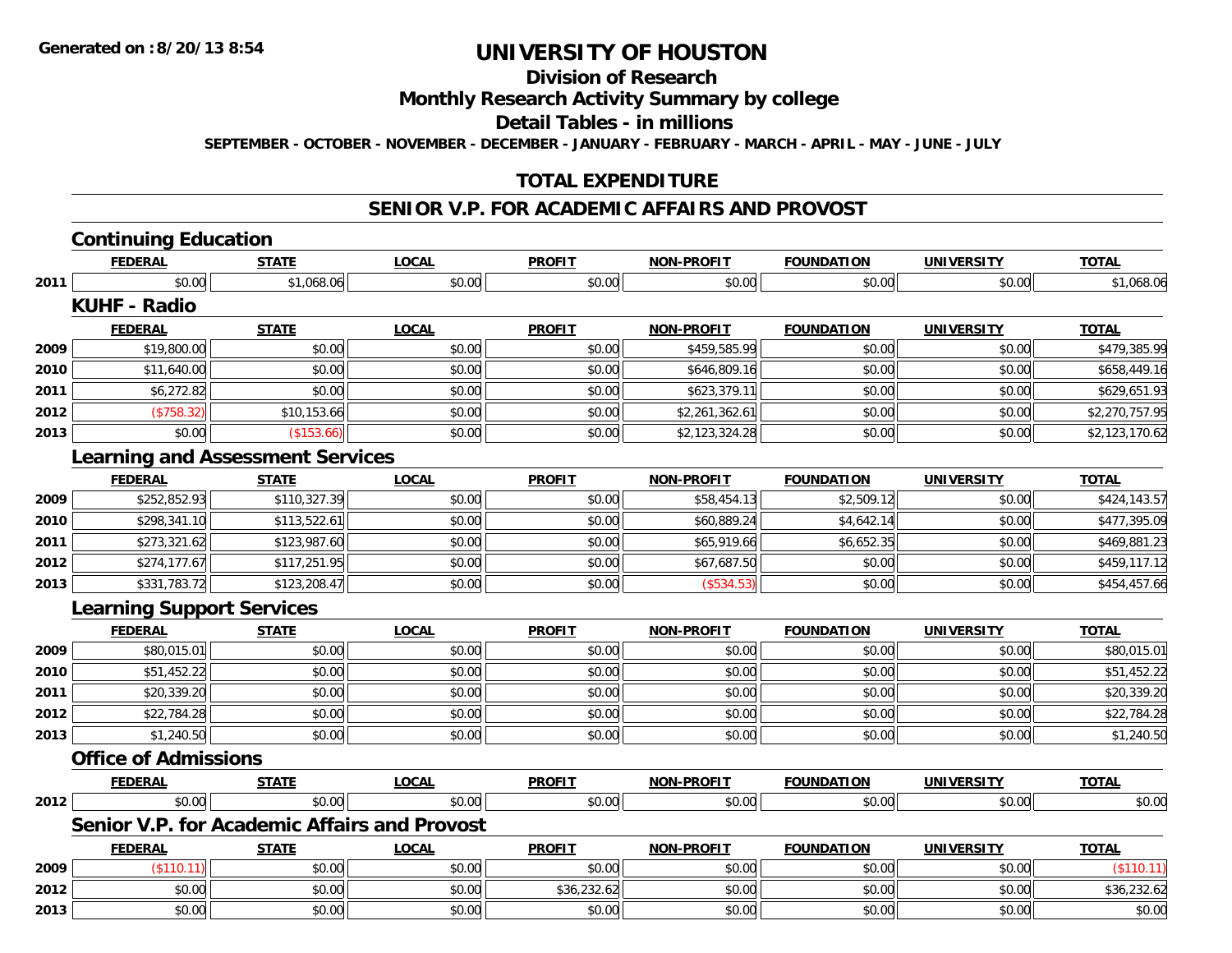# **Division of Research**

**Monthly Research Activity Summary by college**

**Detail Tables - in millions**

**SEPTEMBER - OCTOBER - NOVEMBER - DECEMBER - JANUARY - FEBRUARY - MARCH - APRIL - MAY - JUNE - JULY**

# **TOTAL EXPENDITURE**

## **SENIOR V.P. FOR ACADEMIC AFFAIRS AND PROVOST**

#### **UH Charter School**

|      | <b>FEDERAL</b> | <u>STATE</u> | <b>LOCAL</b> | <b>PROFIT</b> | <b>NON-PROFIT</b> | <b>FOUNDATION</b> | <b>UNIVERSITY</b> | <u>TOTAL</u> |
|------|----------------|--------------|--------------|---------------|-------------------|-------------------|-------------------|--------------|
| 2011 | \$20,579.65    | \$0.00       | \$0.00       | \$0.00        | \$0.00            | \$0.00            | \$0.00            | \$20,579.65  |
| 2012 | \$67,867.19    | \$809,441.61 | \$0.00       | \$0.00        | \$0.00            | \$0.00            | \$0.00            | \$877,308.80 |
| 2013 | \$50,279.01    | \$849,821.31 | \$0.00       | \$0.00        | \$0.00            | \$0.00            | \$0.00            | \$900,100.32 |

#### **Undergraduate Scholars**

|      | <b>FEDERAL</b> | <b>STATE</b> | <b>LOCAL</b> | <b>PROFIT</b> | <b>NON-PROFIT</b> | <b>FOUNDATION</b> | <b>UNIVERSITY</b> | <b>TOTAL</b> |
|------|----------------|--------------|--------------|---------------|-------------------|-------------------|-------------------|--------------|
| 2009 | \$0.00         | \$8,599.79   | \$0.00       | \$0.00        | \$0.00            | \$0.00            | \$0.00            | \$8,599.79   |
| 2010 | \$0.00         | \$5,434.08   | \$0.00       | \$0.00        | \$0.00            | \$0.00            | \$0.00            | \$5,434.08   |
| 2011 | \$0.00         | \$23,992.72  | \$0.00       | \$0.00        | \$0.00            | \$0.00            | \$0.00            | \$23,992.72  |
| 2012 | \$0.00         | \$18,807.12  | \$0.00       | \$0.00        | \$0.00            | \$0.00            | \$0.00            | \$18,807.12  |
| 2013 | \$0.00         | \$13,567.75  | \$0.00       | \$0.00        | \$0.00            | \$0.00            | \$0.00            | \$13,567.75  |

#### **Undergraduate Studies**

|       | <b>FEDERAL</b> | <b>STATE</b>   | <u>LOCAL</u> | <b>PROFIT</b> | <b>NON-PROFIT</b> | <b>FOUNDATION</b> | <b>UNIVERSITY</b> | <b>TOTAL</b>    |
|-------|----------------|----------------|--------------|---------------|-------------------|-------------------|-------------------|-----------------|
| 2009  | \$0.00         | \$7,359.97     | \$0.00       | \$0.00        | \$0.00            | \$0.00            | \$0.00            | \$7,359.97      |
| 2010  | \$0.00         | \$94,446.07    | \$0.00       | \$0.00        | \$0.00            | \$23,215.29       | \$0.00            | \$117,661.36    |
| 2011  | \$0.00         | \$131,973.70   | \$0.00       | \$0.00        | \$0.00            | \$0.00            | \$0.00            | \$131,973.70    |
| 2012  | \$0.00         | \$137,884.77   | \$0.00       | \$0.00        | \$0.00            | \$0.00            | \$0.00            | \$137,884.77    |
| 2013  | \$0.00         | \$73,704.31    | \$0.00       | \$0.00        | \$0.00            | \$0.00            | \$0.00            | \$73,704.31     |
| Total | \$1,781,878.49 | \$2,774,399.28 | \$0.00       | \$36,232.62   | \$6,366,877.15    | \$37,018.90       | \$0.00            | \$10,996,406.44 |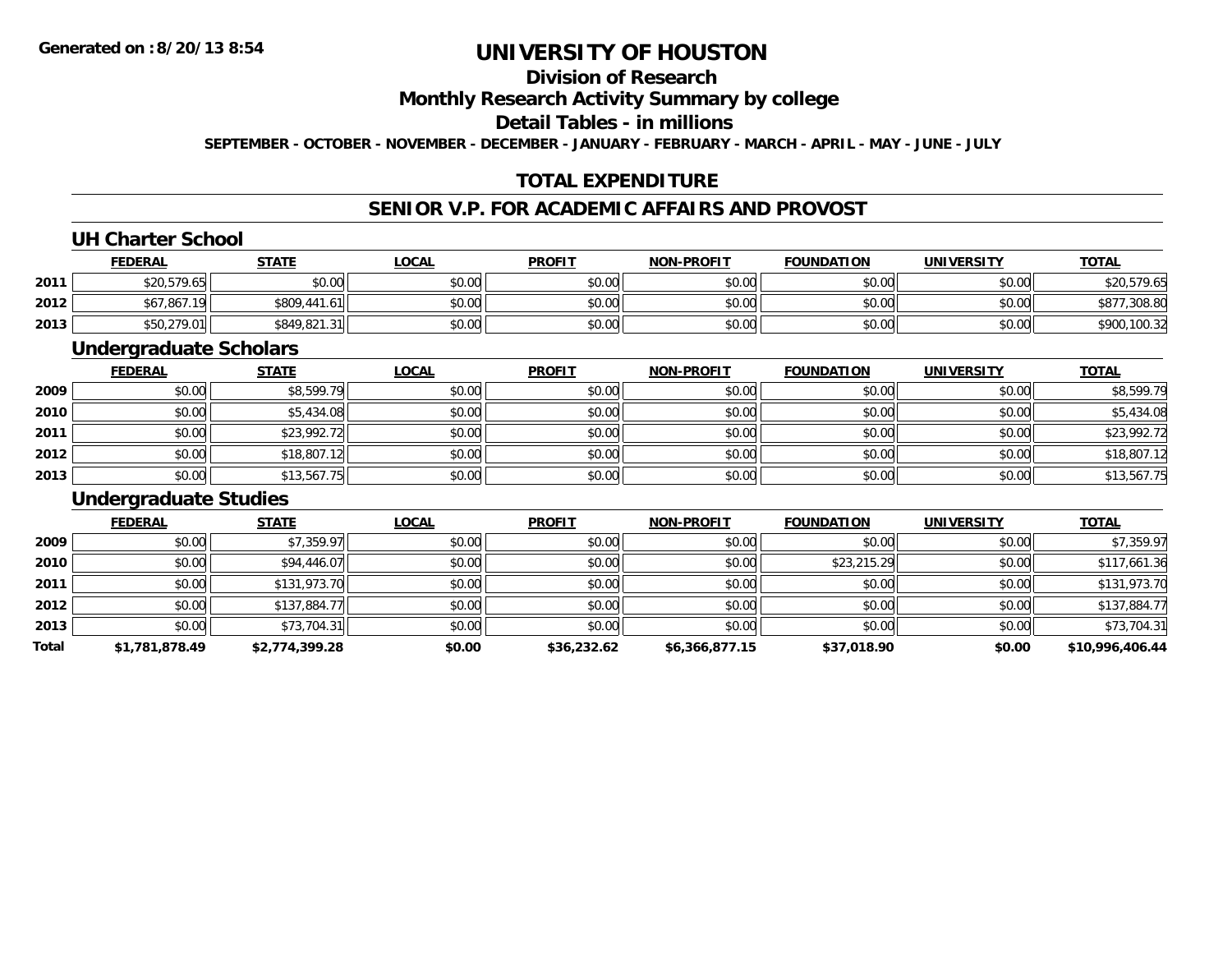# **Division of Research**

**Monthly Research Activity Summary by college**

**Detail Tables - in millions**

**SEPTEMBER - OCTOBER - NOVEMBER - DECEMBER - JANUARY - FEBRUARY - MARCH - APRIL - MAY - JUNE - JULY**

## **TOTAL EXPENDITURE**

#### **UH LAW CENTER**

|       | Dean, Law          |              |              |               |                   |                   |                   |                |
|-------|--------------------|--------------|--------------|---------------|-------------------|-------------------|-------------------|----------------|
|       | <b>FEDERAL</b>     | <b>STATE</b> | <b>LOCAL</b> | <b>PROFIT</b> | <b>NON-PROFIT</b> | <b>FOUNDATION</b> | <b>UNIVERSITY</b> | <b>TOTAL</b>   |
| 2009  | \$73,230.79        | \$0.00       | \$0.00       | \$0.00        | \$0.00            | \$0.00            | \$0.00            | \$73,230.79    |
| 2010  | \$194,328.28       | \$0.00       | \$0.00       | \$0.00        | \$0.00            | \$0.00            | \$0.00            | \$194,328.28   |
| 2011  | \$32,056.18        | \$0.00       | \$0.00       | \$0.00        | \$0.00            | \$0.00            | \$0.00            | \$32,056.18    |
| 2012  | (\$221,005.68)     | \$0.00       | \$0.00       | \$0.00        | \$0.00            | \$0.00            | \$0.00            | (\$221,005.68) |
| 2013  | \$0.00             | \$0.00       | \$0.00       | \$0.00        | \$0.00            | \$0.00            | \$0.00            | \$0.00         |
|       | <b>Law Library</b> |              |              |               |                   |                   |                   |                |
|       | <b>FEDERAL</b>     | <b>STATE</b> | <b>LOCAL</b> | <b>PROFIT</b> | <b>NON-PROFIT</b> | <b>FOUNDATION</b> | <b>UNIVERSITY</b> | <b>TOTAL</b>   |
| 2009  | \$1.62]            | \$0.00       | \$0.00       | \$0.00        | \$0.00            | \$0.00            | \$0.00            | (\$1.62)       |
|       | Law-UH             |              |              |               |                   |                   |                   |                |
|       | <b>FEDERAL</b>     | <b>STATE</b> | <b>LOCAL</b> | <b>PROFIT</b> | <b>NON-PROFIT</b> | <b>FOUNDATION</b> | <b>UNIVERSITY</b> | <b>TOTAL</b>   |
| 2009  | \$67,220.68        | \$41,835.56  | \$0.00       | \$0.00        | \$0.00            | \$0.00            | \$0.00            | \$109,056.24   |
| 2010  | \$709.58           | \$197,954.06 | \$0.00       | \$0.00        | \$0.00            | \$0.00            | \$0.00            | \$198,663.64   |
| 2011  | \$67,317.58        | \$63,133.79  | \$0.00       | \$0.00        | \$0.00            | \$77,241.48       | \$0.00            | \$207,692.85   |
| 2012  | \$8,749.01         | \$127,221.62 | \$0.00       | \$0.00        | \$0.00            | \$71,099.96       | \$0.00            | \$207,070.59   |
| 2013  | \$143,307.81       | \$173,667.58 | \$0.00       | \$0.00        | \$0.00            | \$54,691.24       | \$0.00            | \$371,666.63   |
| Total | \$365,912.61       | \$603,812.61 | \$0.00       | \$0.00        | \$0.00            | \$203,032.68      | \$0.00            | \$1,172,757.90 |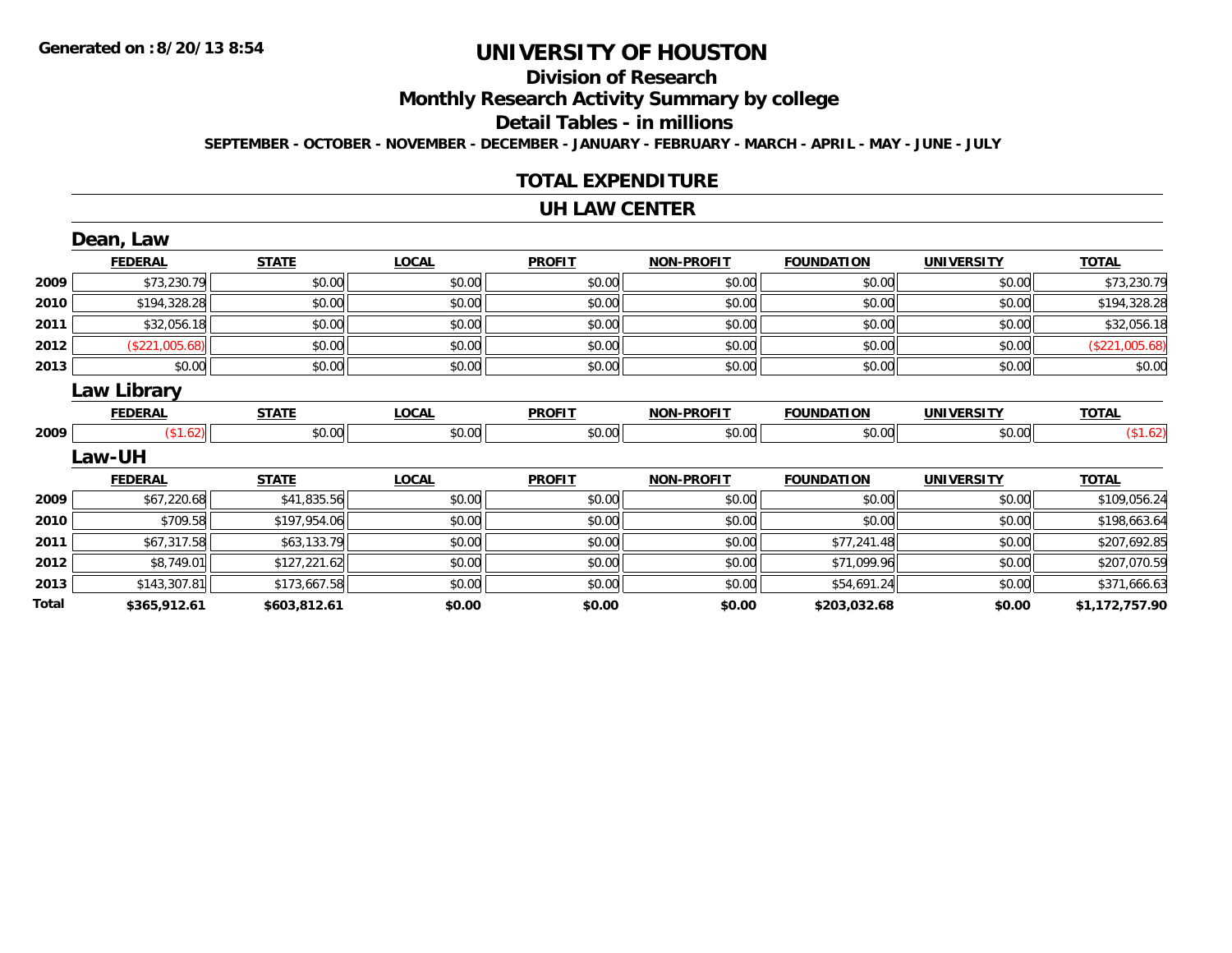#### **Division of Research**

**Monthly Research Activity Summary by college**

**Detail Tables - in millions**

**SEPTEMBER - OCTOBER - NOVEMBER - DECEMBER - JANUARY - FEBRUARY - MARCH - APRIL - MAY - JUNE - JULY**

#### **TOTAL EXPENDITURE**

## **UH SYSTEM**

| N | . .<br>I<br>н |  |
|---|---------------|--|
|   |               |  |

|       | <b>FEDERAL</b> | <b>STATE</b> | <b>LOCAL</b> | <b>PROFIT</b> | <b>NON-PROFIT</b> | <b>FOUNDATION</b> | <b>UNIVERSITY</b> | <b>TOTAL</b>   |
|-------|----------------|--------------|--------------|---------------|-------------------|-------------------|-------------------|----------------|
| 2009  | \$311,867.89   | \$0.00       | \$0.00       | \$0.00        | \$1,612,951.12    | \$0.00            | \$0.00            | \$1,924,819.01 |
| 2010  | \$2,503.85     | \$0.00       | \$0.00       | \$0.00        | \$1,509,403.12    | \$0.00            | \$0.00            | \$1,506,899.27 |
| 2011  | \$4,505.73     | \$0.00       | \$0.00       | \$0.00        | \$1,606,903.00    | \$0.00            | \$0.00            | \$1,602,397.27 |
| 2012  | \$0.00         | \$0.00       | \$0.00       | \$0.00        | \$0.02            | \$0.00            | \$0.00            | \$0.02         |
| Total | \$304,858.31   | \$0.00       | \$0.00       | \$0.00        | \$4,729,257.26    | \$0.00            | \$0.00            | \$5,034,115.57 |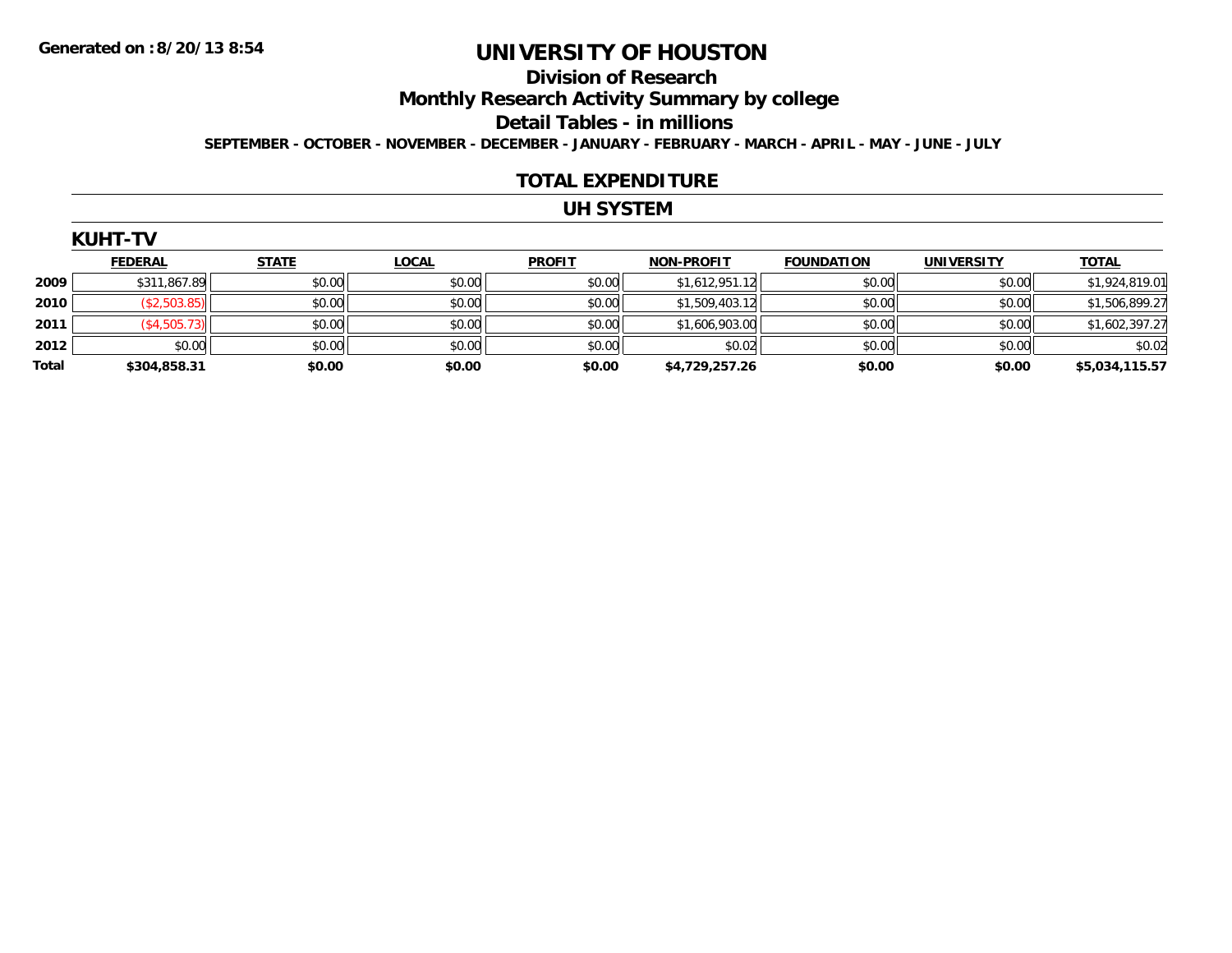# **Division of Research**

**Monthly Research Activity Summary by college**

**Detail Tables - in millions**

**SEPTEMBER - OCTOBER - NOVEMBER - DECEMBER - JANUARY - FEBRUARY - MARCH - APRIL - MAY - JUNE - JULY**

#### **TOTAL EXPENDITURE**

#### **UKNOWN COLLEGE**

### **Unknown Department**

|       | <b>FEDERAL</b> | <b>STATE</b> | <u>LOCAL</u> | <b>PROFIT</b> | <b>NON-PROFIT</b> | <b>FOUNDATION</b> | <b>UNIVERSITY</b> | <b>TOTAL</b> |
|-------|----------------|--------------|--------------|---------------|-------------------|-------------------|-------------------|--------------|
| 2009  | \$0.00         | \$0.00       | \$0.00       | \$24,850.99   | \$0.00            | \$0.00            | \$0.00            | \$24,850.99  |
| 2010  | \$0.00         | \$0.00       | \$0.00       | \$0.00        | \$0.00            | \$0.00            | \$0.00            | \$0.00       |
| 2011  | \$0.00         | \$0.00       | \$0.00       | \$0.00        | \$0.00            | \$0.00            | \$0.00            | \$0.00       |
| 2012  | \$0.00         | \$0.00       | \$0.00       | \$0.00        | \$0.00            | \$0.00            | \$0.00            | \$0.00       |
| 2013  | \$0.00         | \$0.00       | \$0.00       | \$0.00        | \$0.00            | \$0.00            | \$0.00            | \$0.00       |
| Total | \$0.00         | \$0.00       | \$0.00       | \$24,850.99   | \$0.00            | \$0.00            | \$0.00            | \$24,850.99  |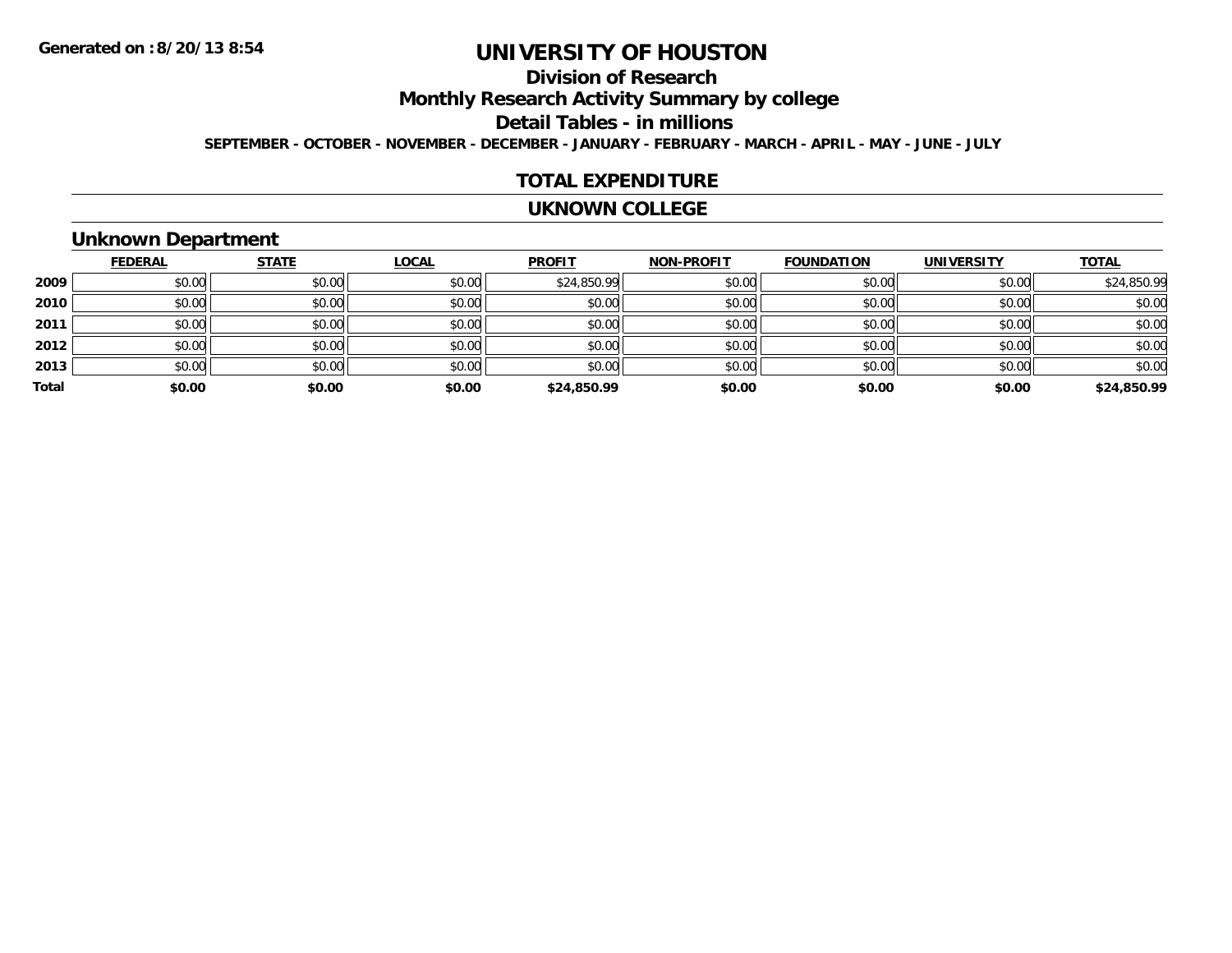# **Division of Research**

**Monthly Research Activity Summary by college**

**Detail Tables - in millions**

**SEPTEMBER - OCTOBER - NOVEMBER - DECEMBER - JANUARY - FEBRUARY - MARCH - APRIL - MAY - JUNE - JULY**

# **TOTAL EXPENDITURE**

## **VICE PRESIDENT FOR ADMINISTRATION**

### **UH Police Department**

|       | <b>FEDERAI</b> | <b>STATE</b>                     | <b>LOCA</b>   | <b>PROFIT</b>                    | <b>J-PROFIT</b><br><b>NON</b> | <b>FOUNDATION</b> | UNIVERSITY | TOTA.              |
|-------|----------------|----------------------------------|---------------|----------------------------------|-------------------------------|-------------------|------------|--------------------|
| 2009  | \$0.00         | <b>000</b><br>$\sim$<br>,,,,,,,, | 0000<br>₽U.UU | $\circ$ $\circ$ $\circ$<br>וט.טי | 0000<br>וט.טי                 | \$0.00            | \$0.00     | 200.00<br>4,000.00 |
| Total | \$0.00         | .000.00                          | \$0.00        | \$0.00                           | \$0.00                        | \$0.00            | \$0.00     | $+0.000.00$        |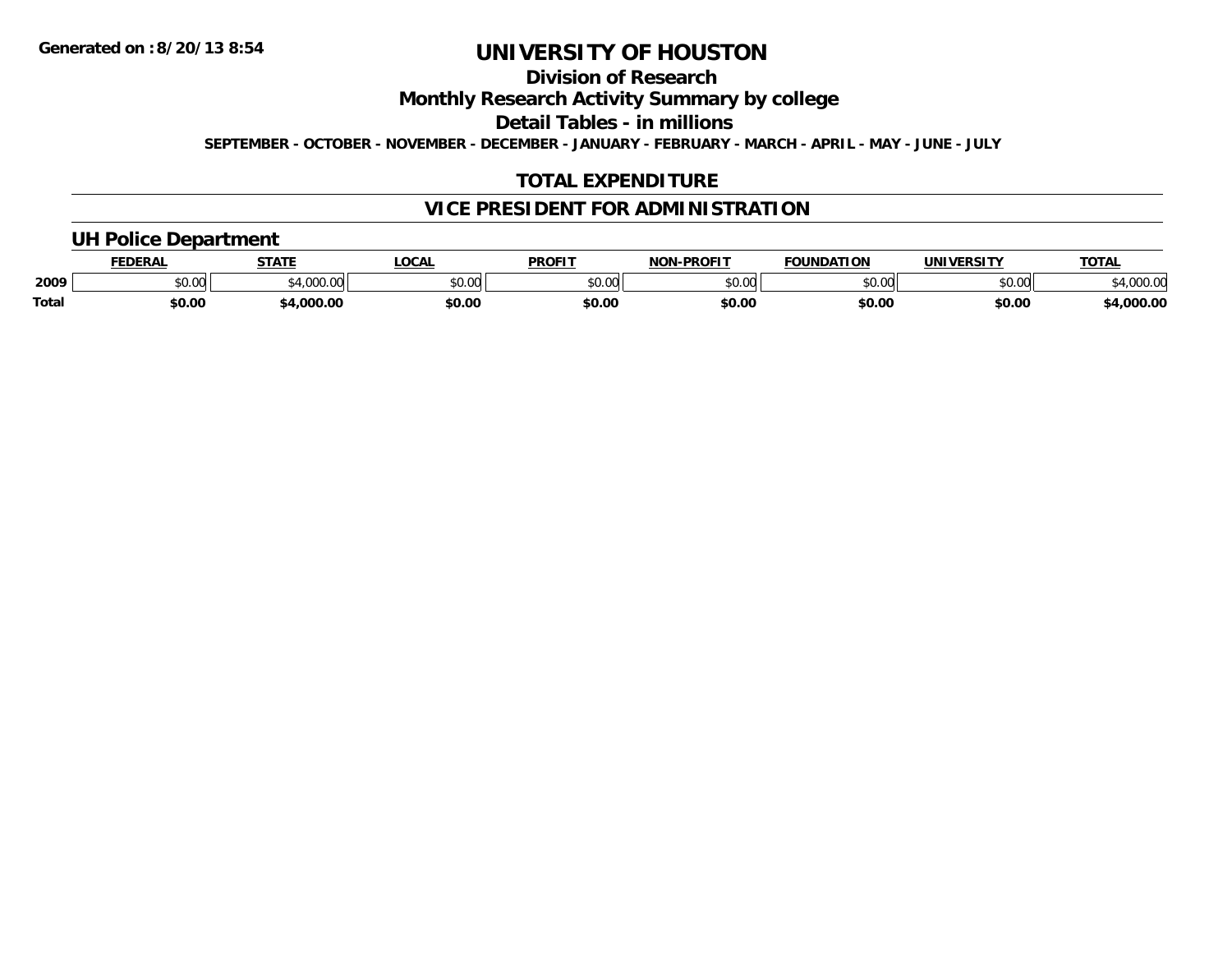# **Division of Research**

**Monthly Research Activity Summary by college**

**Detail Tables - in millions**

**SEPTEMBER - OCTOBER - NOVEMBER - DECEMBER - JANUARY - FEBRUARY - MARCH - APRIL - MAY - JUNE - JULY**

# **TOTAL EXPENDITURE**

## **VICE PRESIDENT FOR STUDENT AFFAIRS**

# **Dean, Student Affairs**

|      | <b>FEDERAL</b> | <b>STATE</b> | <u>LOCAL</u> | <b>PROFIT</b> | <b>NON-PROFIT</b> | <b>FOUNDATION</b> | <b>UNIVERSITY</b> | <b>TOTAL</b> |
|------|----------------|--------------|--------------|---------------|-------------------|-------------------|-------------------|--------------|
| 2009 | \$0.00         | \$0.00       | \$0.00       | \$0.00        | \$0.00            | \$0.00            | \$0.00            | \$0.00       |
| 2010 | \$0.00         | \$0.00       | \$0.00       | \$0.00        | \$0.00            | \$0.00            | \$0.00            | \$0.00       |
| 2011 | \$61,017.61    | \$0.00       | \$0.00       | \$0.00        | \$0.00            | \$0.00            | \$0.00            | \$61,017.61  |
| 2012 | \$68,352.83    | \$0.00       | \$0.00       | \$0.00        | \$0.00            | \$0.00            | \$0.00            | \$68,352.83  |
| 2013 | \$3,721.51     | \$0.00       | \$0.00       | \$0.00        | \$0.00            | \$0.00            | \$0.00            | \$3,721.51   |

#### **Vice President, Student Affairs**

|       | <b>FEDERAL</b> | <b>STATE</b> | <u>LOCAL</u> | <b>PROFIT</b> | <b>NON-PROFIT</b> | <b>FOUNDATION</b> | <b>UNIVERSITY</b> | <b>TOTAL</b>   |
|-------|----------------|--------------|--------------|---------------|-------------------|-------------------|-------------------|----------------|
| 2009  | \$247,617.87   | \$0.00       | \$0.00       | \$0.00        | \$0.00            | \$0.00            | \$0.00            | \$247,617.87   |
| 2010  | \$196,944.77   | \$0.00       | \$0.00       | \$0.00        | \$0.00            | \$0.00            | \$0.00            | \$196,944.77   |
| 2011  | \$218,386.65   | \$0.00       | \$0.00       | \$0.00        | \$0.00            | \$0.00            | \$0.00            | \$218,386.65   |
| 2012  | \$158,190.18   | \$0.00       | \$0.00       | \$0.00        | \$0.00            | \$0.00            | \$0.00            | \$158,190.18   |
| 2013  | \$210,082.81   | \$0.00       | \$0.00       | \$0.00        | \$0.00            | \$0.00            | \$0.00            | \$210,082.81   |
| Total | \$1,164,314.23 | \$0.00       | \$0.00       | \$0.00        | \$0.00            | \$0.00            | \$0.00            | \$1,164,314.23 |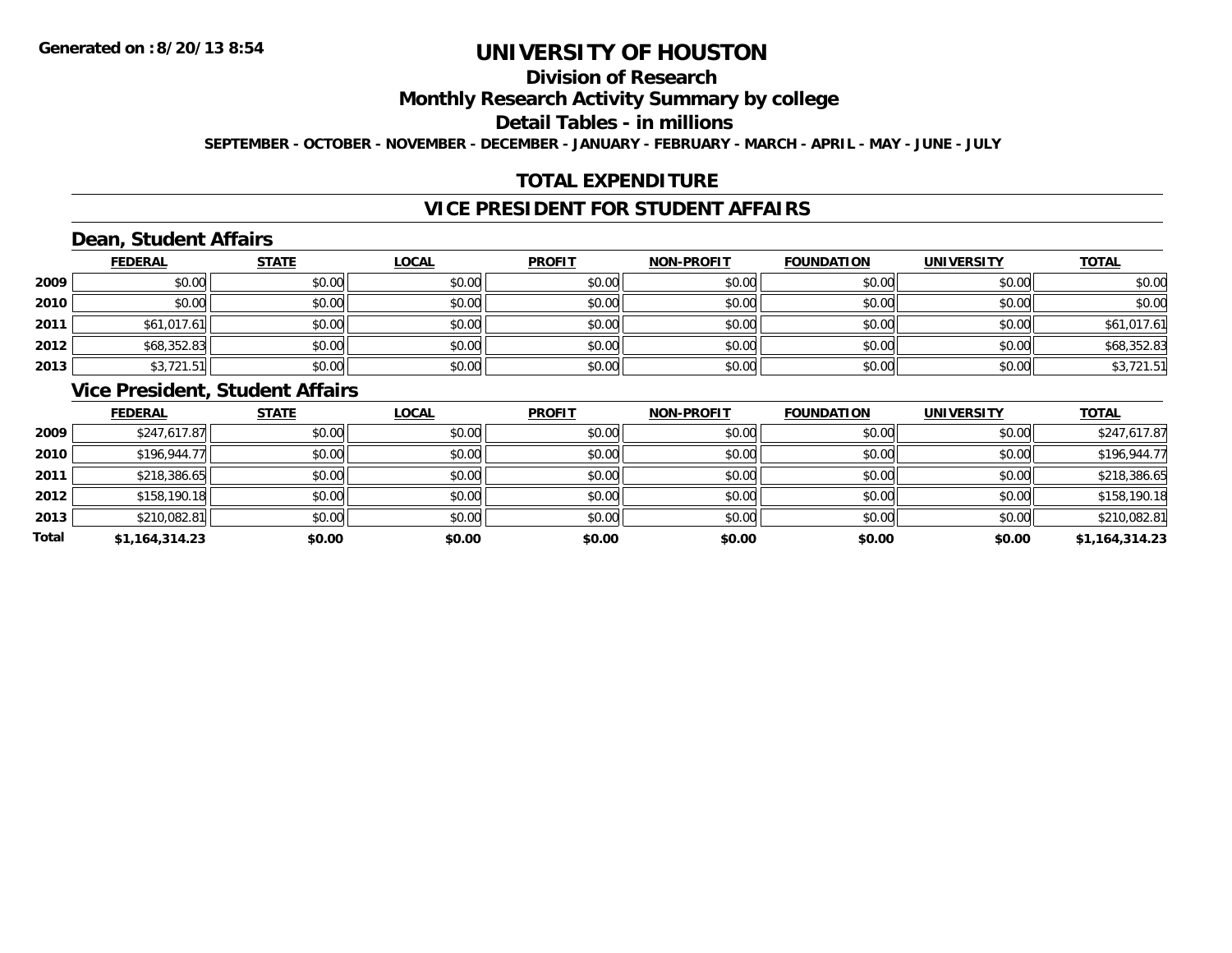# **Division of Research**

**Monthly Research Activity Summary by college**

**Detail Tables - in millions**

**SEPTEMBER - OCTOBER - NOVEMBER - DECEMBER - JANUARY - FEBRUARY - MARCH - APRIL - MAY - JUNE - JULY**

### **IDC RECOVERY**

#### **C.T. BAUER COLLEGE OF BUSINESS**

|       | Finance                                  |              |              |               |                   |                   |                   |                |
|-------|------------------------------------------|--------------|--------------|---------------|-------------------|-------------------|-------------------|----------------|
|       | <b>FEDERAL</b>                           | <b>STATE</b> | <b>LOCAL</b> | <b>PROFIT</b> | <b>NON-PROFIT</b> | <b>FOUNDATION</b> | <b>UNIVERSITY</b> | <b>TOTAL</b>   |
| 2009  | \$17,308.28                              | \$0.00       | \$0.00       | \$0.00        | \$0.00            | \$0.00            | \$0.00            | \$17,308.28    |
| 2010  | \$44,642.35                              | \$0.00       | \$0.00       | \$0.00        | \$0.00            | \$0.00            | \$0.00            | \$44,642.35    |
| 2011  | \$12,563.43                              | \$0.00       | \$0.00       | \$0.00        | \$0.00            | \$0.00            | \$0.00            | \$12,563.43    |
| 2012  | \$7,436.25                               | \$0.00       | \$0.00       | \$0.00        | \$0.00            | \$0.00            | \$0.00            | \$7,436.25     |
| 2013  | \$2,100.00                               | \$0.00       | \$0.00       | \$0.00        | \$0.00            | \$0.00            | \$0.00            | \$2,100.00     |
|       | Management                               |              |              |               |                   |                   |                   |                |
|       | <b>FEDERAL</b>                           | <b>STATE</b> | <b>LOCAL</b> | <b>PROFIT</b> | <b>NON-PROFIT</b> | <b>FOUNDATION</b> | <b>UNIVERSITY</b> | <b>TOTAL</b>   |
| 2009  | \$0.00                                   | \$0.00       | \$0.00       | \$0.00        | \$0.00            | \$0.00            | \$0.00            | \$0.00         |
| 2010  | \$0.00                                   | \$0.00       | \$0.00       | \$0.00        | \$0.00            | \$0.00            | \$0.00            | \$0.00         |
| 2011  | \$0.00                                   | \$0.00       | \$0.00       | \$0.00        | \$0.00            | \$0.00            | \$0.00            | \$0.00         |
| 2012  | \$0.00                                   | \$0.00       | \$0.00       | \$0.00        | \$0.00            | \$0.00            | \$0.00            | \$0.00         |
| 2013  | \$0.00                                   | \$0.00       | \$0.00       | \$0.00        | \$0.00            | \$0.00            | \$0.00            | \$0.00         |
|       | <b>Marketing</b>                         |              |              |               |                   |                   |                   |                |
|       | <b>FEDERAL</b>                           | <b>STATE</b> | <b>LOCAL</b> | <b>PROFIT</b> | <b>NON-PROFIT</b> | <b>FOUNDATION</b> | <b>UNIVERSITY</b> | <b>TOTAL</b>   |
| 2012  | \$0.00                                   | \$0.00       | \$0.00       | \$0.00        | \$0.00            | \$0.00            | \$0.00            | \$0.00         |
| 2013  | \$0.00                                   | \$0.00       | \$0.00       | \$0.00        | \$0.00            | \$0.00            | \$0.00            | \$0.00         |
|       | <b>Small Business Development Center</b> |              |              |               |                   |                   |                   |                |
|       | <b>FEDERAL</b>                           | <b>STATE</b> | <b>LOCAL</b> | <b>PROFIT</b> | <b>NON-PROFIT</b> | <b>FOUNDATION</b> | <b>UNIVERSITY</b> | <b>TOTAL</b>   |
| 2009  | \$152,218.89                             | \$0.00       | \$0.00       | \$0.00        | \$0.00            | \$0.00            | \$0.00            | \$152,218.89   |
| 2010  | \$85,845.77                              | \$0.00       | \$0.00       | \$0.00        | \$0.00            | \$0.00            | \$0.00            | \$85,845.77    |
| 2011  | \$101,438.84                             | \$0.00       | \$0.00       | \$0.00        | \$0.00            | \$0.00            | \$0.00            | \$101,438.84   |
| 2012  | \$848,865.36                             | \$0.00       | \$0.00       | \$0.00        | \$0.00            | \$537.52          | \$0.00            | \$849,402.88   |
| 2013  | \$389,243.83                             | \$0.00       | \$0.00       | \$0.00        | \$0.00            | \$10,099.65       | \$0.00            | \$399,343.48   |
| Total | \$1,661,663.00                           | \$0.00       | \$0.00       | \$0.00        | \$0.00            | \$10,637.17       | \$0.00            | \$1,672,300.17 |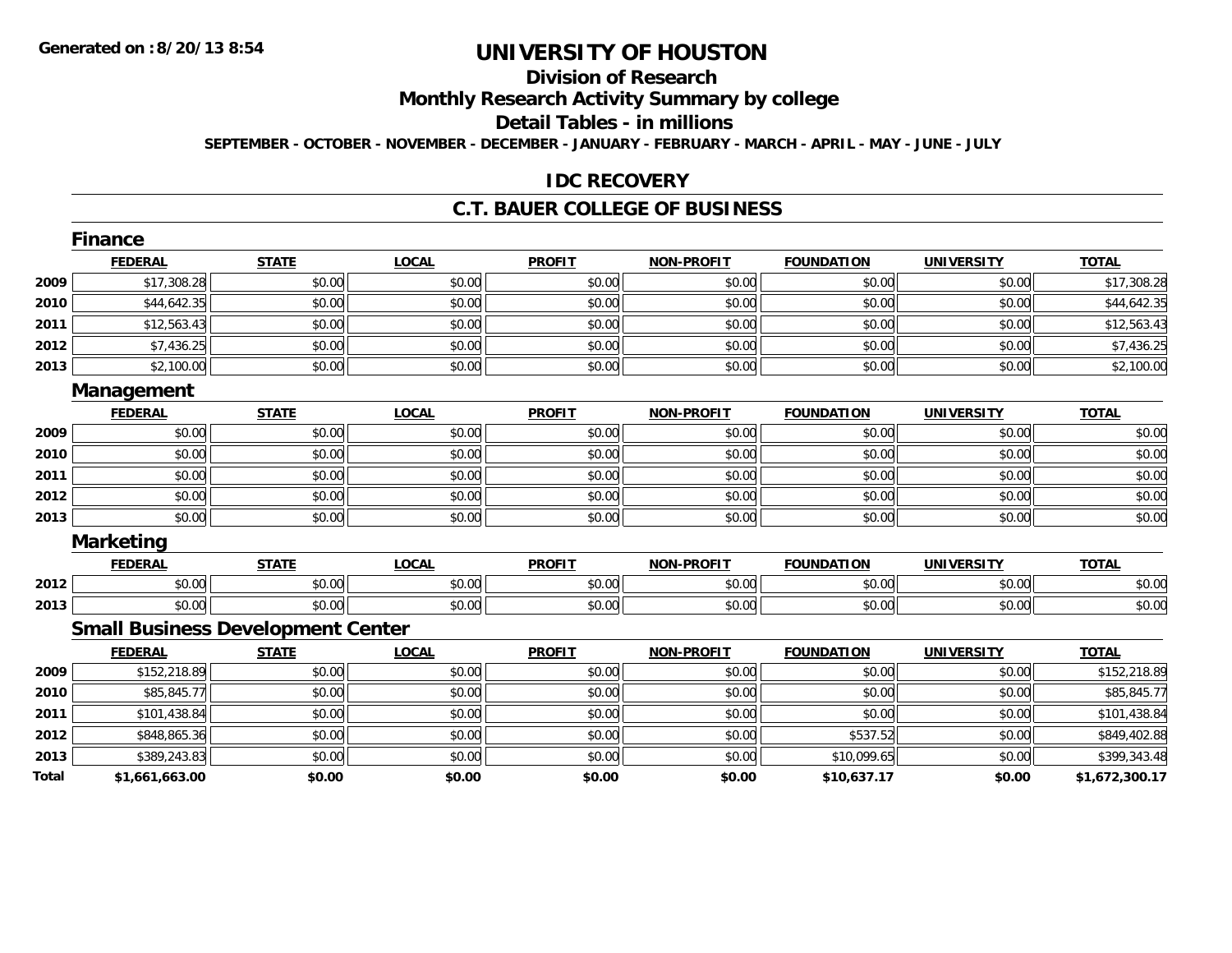**Division of Research**

**Monthly Research Activity Summary by college**

**Detail Tables - in millions**

**SEPTEMBER - OCTOBER - NOVEMBER - DECEMBER - JANUARY - FEBRUARY - MARCH - APRIL - MAY - JUNE - JULY**

#### **IDC RECOVERY**

#### **COLLEGE OF ARCHITECTURE**

|       | FEDERAL | <u>STATE</u> | <b>LOCAL</b> | <b>PROFIT</b> | <b>NON-PROFIT</b> | <b>FOUNDATION</b> | UNIVERSITY | <b>TOTAL</b> |  |  |
|-------|---------|--------------|--------------|---------------|-------------------|-------------------|------------|--------------|--|--|
| 2009  | \$0.00  | \$0.00       | \$0.00       | \$11.939.66   | \$0.00            | \$0.00            | \$0.00     | $*11,939.66$ |  |  |
| Total | \$0.00  | \$0.00       | \$0.00       | \$11,939.66   | \$0.00            | \$0.00            | \$0.00     | \$11,939.66  |  |  |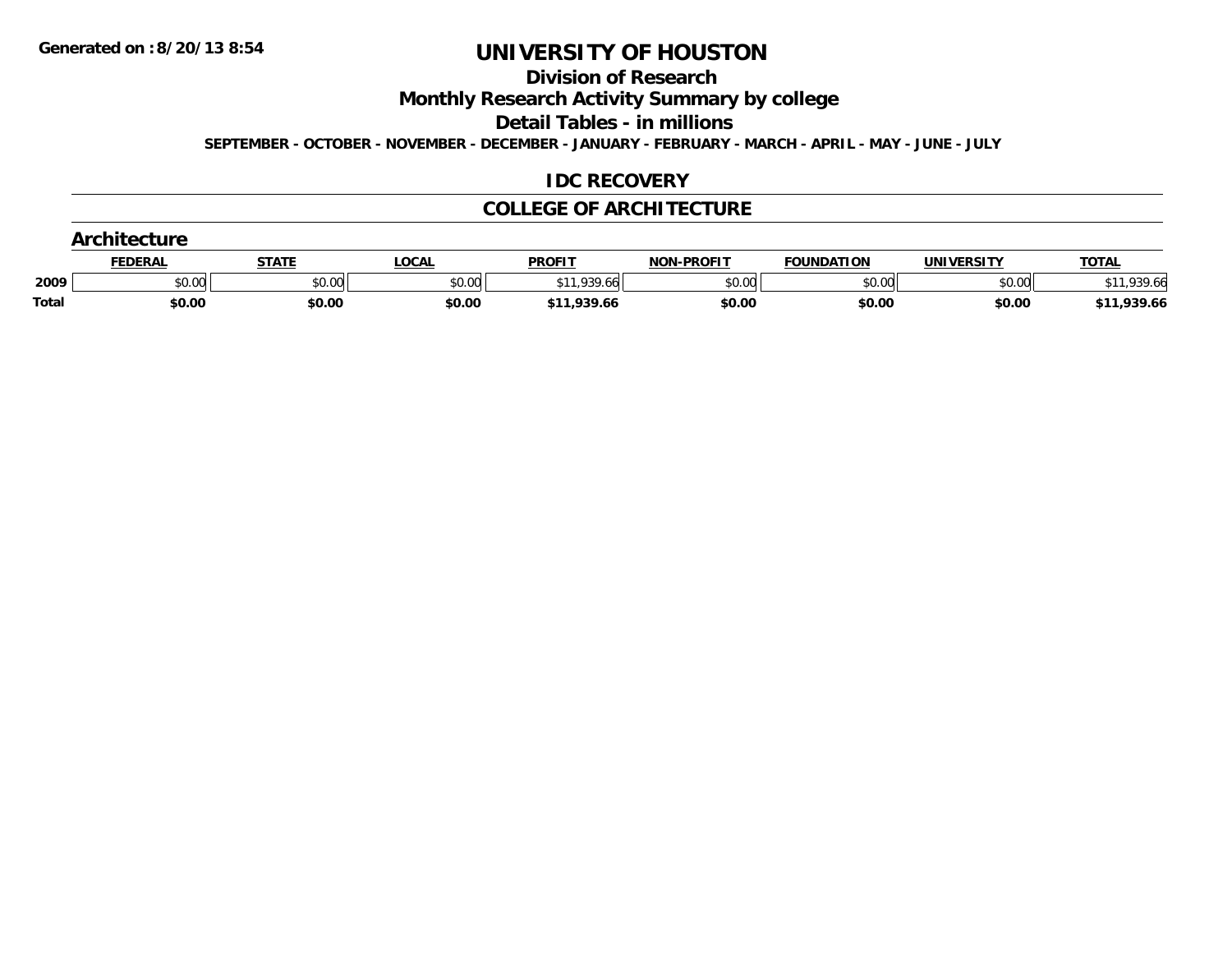# **Division of Research**

**Monthly Research Activity Summary by college**

#### **Detail Tables - in millions**

**SEPTEMBER - OCTOBER - NOVEMBER - DECEMBER - JANUARY - FEBRUARY - MARCH - APRIL - MAY - JUNE - JULY**

## **IDC RECOVERY**

## **COLLEGE OF EDUCATION**

# **Consistency Mgmt and Coop Disc**

|      | <b>FEDERAL</b> | <b>STATE</b> | <b>LOCAL</b> | <b>PROFIT</b> | <b>NON-PROFIT</b> | <b>FOUNDATION</b> | <b>UNIVERSITY</b> | <b>TOTAL</b> |
|------|----------------|--------------|--------------|---------------|-------------------|-------------------|-------------------|--------------|
| 2009 | \$0.00         | \$0.00       | \$1,682.56   | \$0.00        | \$32,732.31       | \$0.00            | \$0.00            | \$34,414.87  |
| 2010 | \$450.35       | \$0.00       | \$1,198.56   | \$0.00        | \$31,662.85       | \$0.00            | \$0.00            | \$33,311.76  |
| 2011 | \$1,159.70     | \$0.00       | \$0.00       | \$0.00        | \$5,456.76        | \$0.00            | \$0.00            | \$6,616.46   |
| 2012 | \$190.63       | \$0.00       | \$0.00       | \$0.00        | \$5,837.76        | \$0.00            | \$0.00            | \$6,028.39   |
| 2013 | \$0.00         | \$0.00       | \$0.00       | \$0.00        | \$3,438.44        | \$0.00            | \$0.00            | \$3,438.44   |

#### **Curriculum and Instruction**

|      | <b>FEDERAL</b> | <b>STATE</b> | <u>LOCAL</u> | <b>PROFIT</b> | <b>NON-PROFIT</b> | <b>FOUNDATION</b> | <b>UNIVERSITY</b> | <b>TOTAL</b> |
|------|----------------|--------------|--------------|---------------|-------------------|-------------------|-------------------|--------------|
| 2009 | \$77,588.34    | \$0.00       | \$0.00       | \$0.00        | \$3,244.43        | \$460.61          | \$0.00            | \$81,293.38  |
| 2010 | \$17,260.66    | \$0.00       | \$0.00       | \$0.00        | \$0.00            | \$9,416.39        | \$0.00            | \$26,677.05  |
| 2011 | \$53,796.02    | \$1,189.63   | \$0.00       | \$0.00        | \$0.00            | \$17,111.44       | \$0.00            | \$72,097.09  |
| 2012 | \$77,963.04    | \$26,158.71  | \$0.00       | \$0.00        | \$0.00            | \$19,082.91       | \$0.00            | \$123,204.66 |
| 2013 | \$65,307.44    | \$6,808.72   | \$0.00       | \$0.00        | \$4,049.31        | \$18,286.14       | \$0.00            | \$94,451.60  |

## **Dean, Education**

**2011**

**2012**

**2013**

|      | <b>FEDERAL</b> | <b>STATE</b> | <u>LOCAL</u> | <b>PROFIT</b> | NON-PROFIT | <b>FOUNDATION</b> | <b>UNIVERSITY</b> | <b>TOTAL</b> |
|------|----------------|--------------|--------------|---------------|------------|-------------------|-------------------|--------------|
| 2009 | \$0.00         | \$0.00       | \$0.00       | \$0.00        | \$0.00     | \$0.00            | \$0.00            | \$0.00       |
| 2010 | \$0.00         | \$0.00       | \$0.00       | \$0.00        | \$0.00     | \$0.00            | \$0.00            | \$0.00       |
| 2011 | \$0.00         | \$0.00       | \$0.00       | \$0.00        | \$0.00     | \$0.00            | \$0.00            | \$0.00       |
| 2012 | \$0.00         | \$0.00       | \$0.00       | \$0.00        | \$0.00     | \$0.00            | \$0.00            | \$0.00       |
| 2013 | \$0.00         | \$0.00       | \$0.00       | \$0.00        | \$0.00     | \$0.00            | \$0.00            | \$0.00       |

# **Educational Leadership & Cultural Studies**

|      | <b>FEDERAL</b>                | <b>STATE</b> | <b>LOCAL</b> | <b>PROFIT</b> | <b>NON-PROFIT</b> | <b>FOUNDATION</b> | UNIVERSITY | <b>TOTAL</b> |
|------|-------------------------------|--------------|--------------|---------------|-------------------|-------------------|------------|--------------|
| 2011 | \$0.00                        | \$20.03]     | \$0.00       | \$0.00        | \$0.00            | \$0.00            | \$0.00     | (\$20.03)    |
|      | <b>Educational Psychology</b> |              |              |               |                   |                   |            |              |
|      | <b>FEDERAL</b>                | <b>STATE</b> | <b>LOCAL</b> | <b>PROFIT</b> | <b>NON-PROFIT</b> | <b>FOUNDATION</b> | UNIVERSITY | <b>TOTAL</b> |
| 2009 | \$14,203.38                   | \$1,167.93   | \$0.00       | \$0.00        | \$0.00            | \$23,626.68       | \$0.00     | \$38,997.99  |
| 2010 | \$3,085.92                    | \$2,610.07   | \$0.00       | \$0.00        | \$487.20          | \$17,531.33       | \$0.00     | \$23,714.52  |

1 \$11,633.04 \$11,633.04 \$4,542.58 \$0.00 \$0.00 \$0.00 \$0.00 \$0.00 \$59.22 \$14,547.66 \$10,03 \$30,782.50

2 | \$50,495.30| \$1,367.16| \$1,367.16| \$0.00| \$0.00| \$0.00| \$0.00| \$0.00| \$0.00| \$0.00| \$51,862.46

\$68,624.35 \$0.00 \$0.00 \$0.00 \$0.00 (\$23.00) \$0.00 \$68,601.35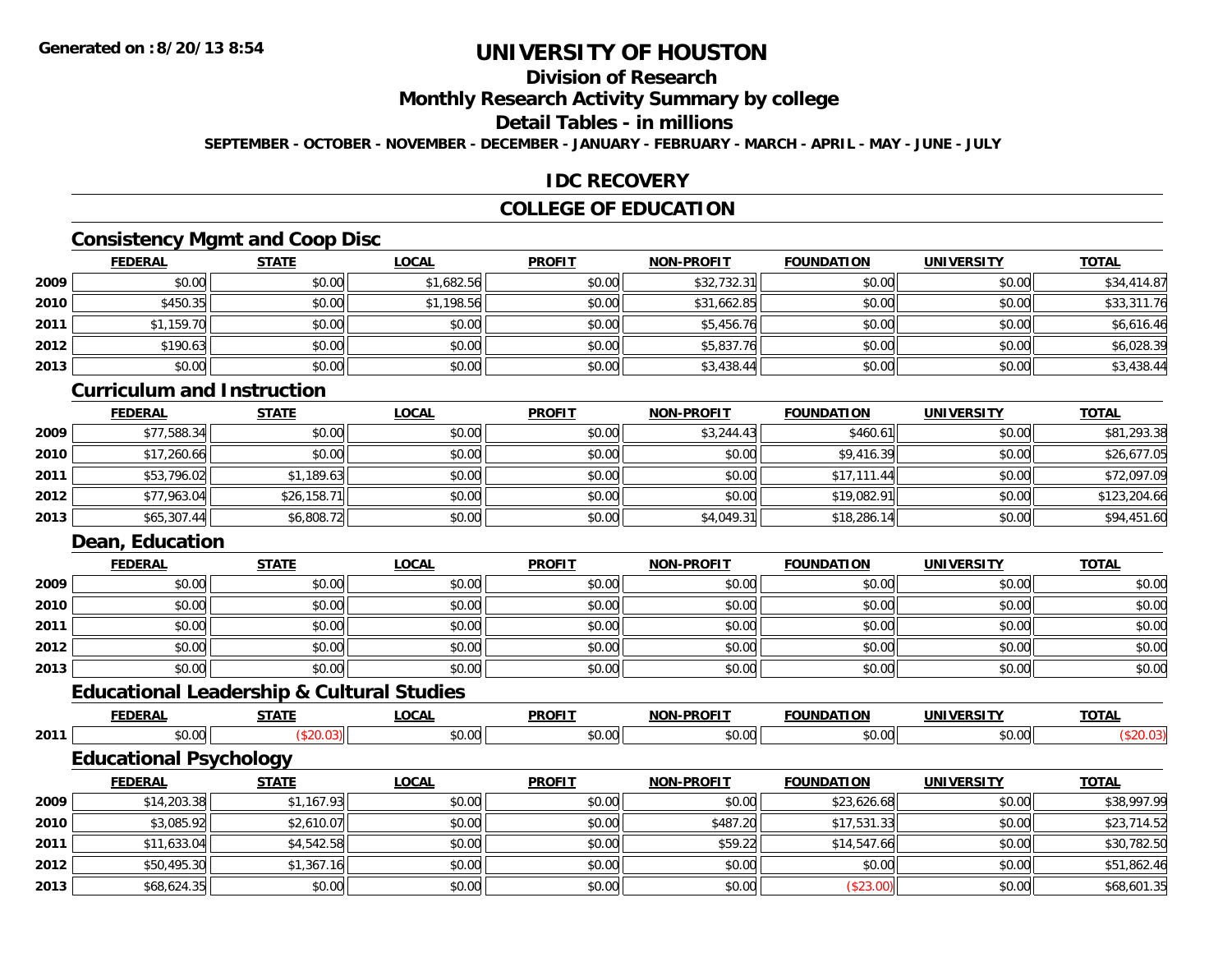### **Division of Research**

**Monthly Research Activity Summary by college**

**Detail Tables - in millions**

**SEPTEMBER - OCTOBER - NOVEMBER - DECEMBER - JANUARY - FEBRUARY - MARCH - APRIL - MAY - JUNE - JULY**

#### **IDC RECOVERY**

#### **COLLEGE OF EDUCATION**

#### **Institute for Urban Education**

|       | <b>FEDERAL</b> | <b>STATE</b> | <b>LOCAL</b> | <b>PROFIT</b> | <b>NON-PROFIT</b> | <b>FOUNDATION</b> | <b>UNIVERSITY</b> | <b>TOTAL</b> |
|-------|----------------|--------------|--------------|---------------|-------------------|-------------------|-------------------|--------------|
| 2009  | \$29,761.95    | \$0.00       | \$0.00       | \$0.00        | \$0.00            | \$0.00            | \$0.00            | \$29,761.95  |
| 2010  | \$20,873.55    | \$0.00       | \$0.00       | \$0.00        | \$0.00            | \$0.00            | \$0.00            | \$20,873.55  |
| 2011  | \$17,631.41    | \$0.00       | \$0.00       | \$0.00        | \$0.00            | \$0.00            | \$0.00            | \$17,631.41  |
| 2012  | \$12,661.08    | \$0.00       | \$0.00       | \$0.00        | \$0.00            | \$0.00            | \$0.00            | \$12,661.08  |
| 2013  | \$4,204.81     | \$0.00       | \$0.00       | \$0.00        | \$0.00            | \$0.00            | \$0.00            | \$4,204.81   |
| Total | \$526,890.97   | \$43,824.77  | \$2,881.12   | \$0.00        | \$86,968.27       | \$120,040.15      | \$0.00            | \$780,605.28 |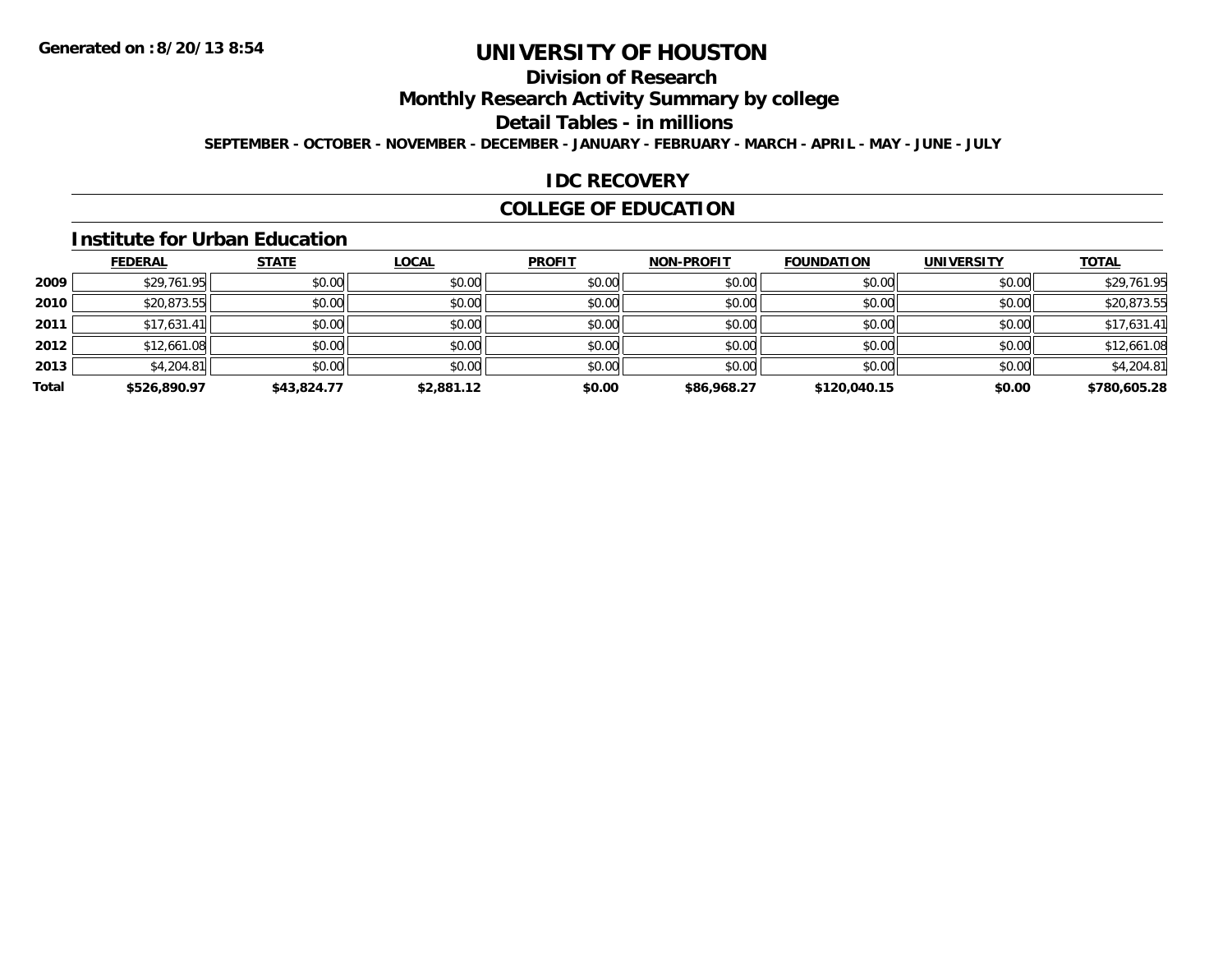## **Division of Research**

#### **Monthly Research Activity Summary by college**

#### **Detail Tables - in millions**

**SEPTEMBER - OCTOBER - NOVEMBER - DECEMBER - JANUARY - FEBRUARY - MARCH - APRIL - MAY - JUNE - JULY**

#### **IDC RECOVERY**

#### **COLLEGE OF LIBERAL ARTS AND SOCIAL SCIENCES**

|      | Art                                 |              |              |               |                   |                   |                   |              |
|------|-------------------------------------|--------------|--------------|---------------|-------------------|-------------------|-------------------|--------------|
|      | <b>FEDERAL</b>                      | <b>STATE</b> | <b>LOCAL</b> | <b>PROFIT</b> | <b>NON-PROFIT</b> | <b>FOUNDATION</b> | <b>UNIVERSITY</b> | <b>TOTAL</b> |
| 2012 | \$950.65                            | \$0.00       | \$0.00       | \$0.00        | \$0.00            | \$0.00            | \$0.00            | \$950.65     |
| 2013 | \$2,454.83                          | \$0.00       | \$0.00       | \$0.00        | \$0.00            | \$0.00            | \$0.00            | \$2,454.83   |
|      | <b>Arte Publico Press</b>           |              |              |               |                   |                   |                   |              |
|      | <b>FEDERAL</b>                      | <b>STATE</b> | <b>LOCAL</b> | <b>PROFIT</b> | <b>NON-PROFIT</b> | <b>FOUNDATION</b> | <b>UNIVERSITY</b> | <b>TOTAL</b> |
| 2010 | \$0.00                              | \$0.00       | \$0.00       | \$0.00        | \$0.00            | \$0.00            | \$0.00            | \$0.00       |
| 2011 | \$0.00                              | \$0.00       | \$0.00       | \$0.00        | \$0.00            | \$6,735.00        | \$0.00            | \$6,735.00   |
| 2012 | \$0.00                              | \$0.00       | \$0.00       | \$0.00        | \$0.00            | \$2,315.48        | \$0.00            | \$2,315.48   |
| 2013 | \$0.00                              | \$0.00       | \$0.00       | \$0.00        | \$0.00            | \$38,546.04       | \$0.00            | \$38,546.04  |
|      | <b>Blaffer Gallery</b>              |              |              |               |                   |                   |                   |              |
|      | <b>FEDERAL</b>                      | <b>STATE</b> | <b>LOCAL</b> | <b>PROFIT</b> | <b>NON-PROFIT</b> | <b>FOUNDATION</b> | <b>UNIVERSITY</b> | <b>TOTAL</b> |
| 2009 | \$2,023.32                          | \$0.00       | \$0.00       | \$0.00        | \$0.00            | \$0.00            | \$0.00            | \$2,023.32   |
| 2010 | \$13,699.29                         | \$0.00       | \$0.00       | \$0.00        | \$0.00            | \$0.00            | \$0.00            | \$13,699.29  |
| 2011 | \$1,431.32                          | \$0.00       | \$0.00       | \$0.00        | \$0.00            | \$0.00            | \$0.00            | \$1,431.32   |
|      | <b>Center for Public History</b>    |              |              |               |                   |                   |                   |              |
|      | <b>FEDERAL</b>                      | <b>STATE</b> | <b>LOCAL</b> | <b>PROFIT</b> | <b>NON-PROFIT</b> | <b>FOUNDATION</b> | <b>UNIVERSITY</b> | <b>TOTAL</b> |
| 2012 | \$9,323.16                          | \$0.00       | \$0.00       | \$0.00        | \$0.00            | \$0.00            | \$0.00            | \$9,323.16   |
| 2013 | \$9,708.50                          | \$0.00       | \$0.00       | \$0.00        | \$0.00            | \$0.00            | \$0.00            | \$9,708.50   |
|      | <b>Communication Disorders</b>      |              |              |               |                   |                   |                   |              |
|      | <b>FEDERAL</b>                      | <b>STATE</b> | <b>LOCAL</b> | <b>PROFIT</b> | <b>NON-PROFIT</b> | <b>FOUNDATION</b> | <b>UNIVERSITY</b> | <b>TOTAL</b> |
| 2009 | (\$2,830.74)                        | \$0.00       | \$0.00       | \$0.00        | \$0.00            | \$0.00            | \$0.00            | (\$2,830.74) |
| 2010 | \$8,822.37                          | \$0.00       | \$0.00       | \$0.00        | \$0.00            | \$0.00            | \$0.00            | \$8,822.37   |
| 2011 | \$1,231.04                          | \$0.00       | \$0.00       | \$0.00        | \$0.00            | \$0.00            | \$0.00            | \$1,231.04   |
| 2012 | \$1,910.34                          | \$0.00       | \$0.00       | \$0.00        | \$0.00            | \$0.00            | \$0.00            | \$1,910.34   |
| 2013 | \$168.14                            | \$0.00       | \$0.00       | \$0.00        | \$0.00            | \$0.00            | \$0.00            | \$168.14     |
|      | <b>Comparative Cultural Studies</b> |              |              |               |                   |                   |                   |              |
|      | <b>FEDERAL</b>                      | <b>STATE</b> | <b>LOCAL</b> | <b>PROFIT</b> | <b>NON-PROFIT</b> | <b>FOUNDATION</b> | <b>UNIVERSITY</b> | <b>TOTAL</b> |
| 2011 | \$0.00                              | \$0.00       | \$0.00       | (\$25.13)     | \$0.00            | \$0.00            | \$0.00            | (\$25.13)    |
| 2012 | \$0.00                              | \$32.21      | \$0.00       | \$0.00        | \$0.00            | \$0.00            | \$0.00            | \$32.21      |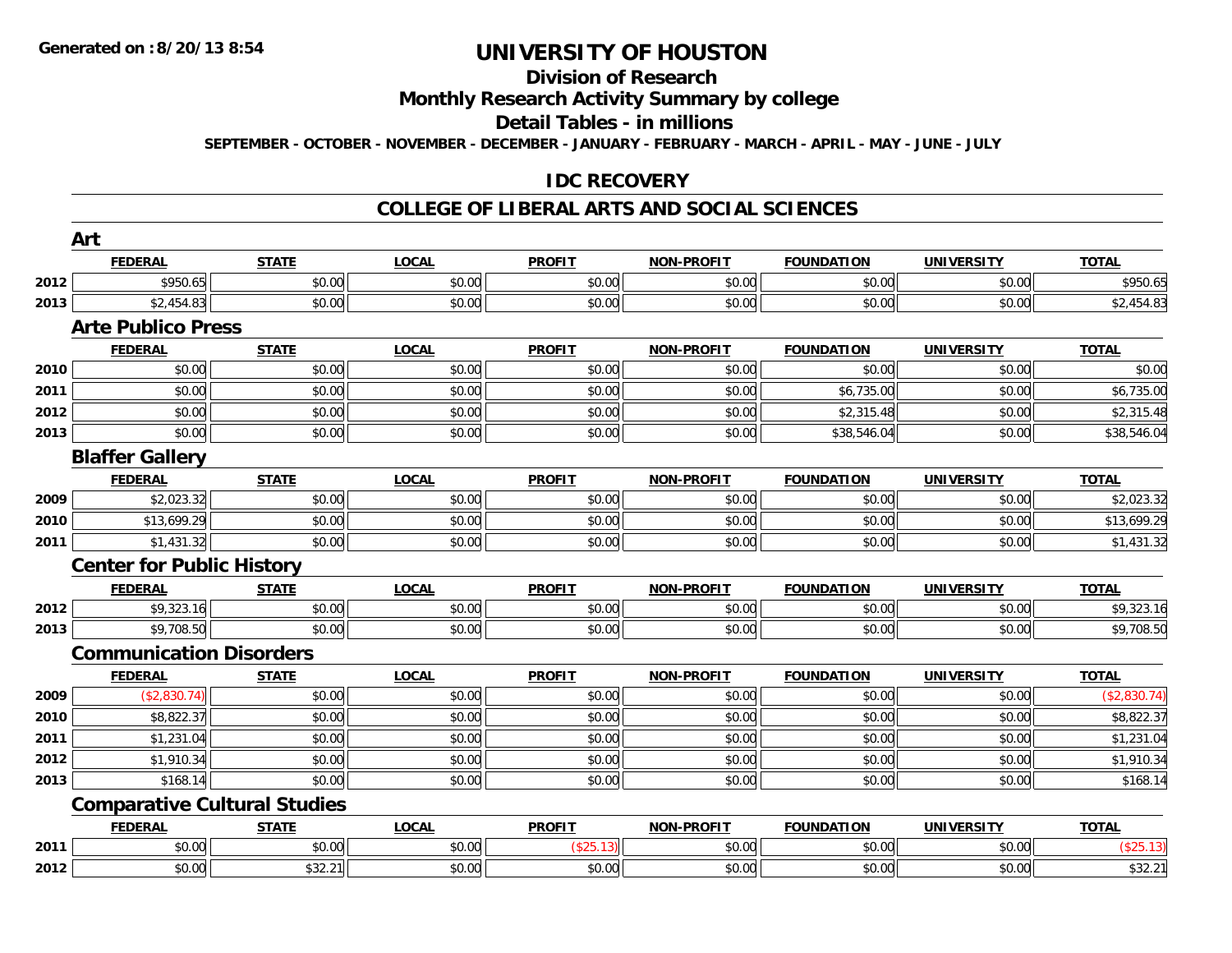### **Division of Research**

**Monthly Research Activity Summary by college**

**Detail Tables - in millions**

**SEPTEMBER - OCTOBER - NOVEMBER - DECEMBER - JANUARY - FEBRUARY - MARCH - APRIL - MAY - JUNE - JULY**

#### **IDC RECOVERY**

### **COLLEGE OF LIBERAL ARTS AND SOCIAL SCIENCES**

#### **Dean, Liberal Arts and Social Sciences**

|      | <b>FEDERAL</b> | <b>STATE</b> | <u>LOCAL</u> | <b>PROFIT</b> | <b>NON-PROFIT</b> | <b>FOUNDATION</b> | <b>UNIVERSITY</b> | <b>TOTAL</b> |
|------|----------------|--------------|--------------|---------------|-------------------|-------------------|-------------------|--------------|
| 2009 | \$34,572.62    | \$0.00       | \$0.00       | \$0.00        | \$0.00            | \$0.00            | \$0.00            | \$34,572.62  |
| 2010 | \$495.20       | \$0.00       | \$0.00       | \$0.00        | \$0.00            | \$0.00            | \$0.00            | \$495.20     |
| 2011 | \$705.83       | \$0.00       | \$0.00       | \$0.00        | \$0.00            | \$0.00            | \$0.00            | (\$705.83)   |
| 2012 | \$0.00         | \$0.00       | \$0.00       | \$0.00        | \$0.00            | \$0.00            | \$0.00            | \$0.00       |
| 2013 | \$0.00         | \$0.00       | \$0.00       | \$0.00        | \$0.00            | \$0.00            | \$0.00            | \$0.00       |

#### **Economics**

|      | <u>FEDERAL</u> | <b>STATE</b> | <u>LOCAL</u> | <b>PROFIT</b> | <b>NON-PROFIT</b> | <b>FOUNDATION</b> | <b>UNIVERSITY</b> | <b>TOTAL</b> |
|------|----------------|--------------|--------------|---------------|-------------------|-------------------|-------------------|--------------|
| 2009 | \$18,808.93    | \$0.00       | \$0.00       | \$0.00        | \$0.00            | \$0.00            | \$0.00            | \$18,808.93  |
| 2010 | \$10,334.73    | \$0.00       | \$0.00       | \$0.00        | \$0.00            | \$0.00            | \$0.00            | \$10,334.73  |
| 2011 | (S651.51)      | \$0.00       | \$0.00       | \$255.98      | \$0.00            | \$0.00            | \$0.00            | (\$395.53)   |
| 2012 | \$621.34       | \$0.00       | \$0.00       | \$2,774.44    | \$0.00            | \$0.00            | \$0.00            | \$3,395.78   |
| 2013 | \$15,793.32    | \$0.00       | \$0.00       | \$0.00        | \$12,728.95       | \$0.00            | \$0.00            | \$28,522.27  |

#### **English**

|      | <b>FEDERAL</b> | <b>STATE</b> | <b>LOCAL</b> | <b>PROFIT</b> | <b>NON-PROFIT</b> | <b>FOUNDATION</b> | <b>UNIVERSITY</b> | <b>TOTAL</b> |
|------|----------------|--------------|--------------|---------------|-------------------|-------------------|-------------------|--------------|
| 2009 | \$0.00         | \$0.00       | \$0.00       | \$0.00        | \$0.00            | \$0.00            | \$0.00            | \$0.00       |
| 2010 | \$0.00         | \$0.00       | \$0.00       | \$0.00        | \$0.00            | \$0.00            | \$0.00            | \$0.00       |
| 2011 | \$0.00         | \$0.00       | \$0.00       | \$0.00        | \$0.00            | \$0.00            | \$0.00            | \$0.00       |
| 2012 | \$0.00         | \$0.00       | \$0.00       | \$0.00        | \$0.00            | \$0.00            | \$0.00            | \$0.00       |
| 2013 | \$7,672.51     | \$0.00       | \$0.00       | \$0.00        | \$0.00            | \$0.00            | \$0.00            | \$7,672.51   |

#### **Health and Human Performance**

|      | <b>FEDERAL</b> | <b>STATE</b> | <u>LOCAL</u> | <b>PROFIT</b> | <b>NON-PROFIT</b> | <b>FOUNDATION</b> | UNIVERSITY | <b>TOTAL</b> |
|------|----------------|--------------|--------------|---------------|-------------------|-------------------|------------|--------------|
| 2009 | \$486,679.65   | \$0.00       | \$0.00       | \$8,277.22    | \$0.00            | \$1,691.50        | \$0.00     | \$496,648.37 |
| 2010 | \$466,372.73   | \$0.00       | \$0.00       | \$13,151.46   | \$0.00            | \$1,445.08        | \$0.00     | \$480,969.26 |
| 2011 | \$308,242.63   | \$0.00       | \$0.00       | \$58,864.08   | \$0.00            | \$966.71          | \$0.00     | \$368,073.42 |
| 2012 | \$312,201.56   | \$0.00       | \$0.00       | \$51,802.67   | \$0.00            | \$0.00            | \$0.00     | \$364,004.23 |
| 2013 | \$809,073.16   | \$0.00       | \$0.00       | \$19,318.32   | \$0.00            | (\$7.67)          | \$0.00     | \$828,383.81 |

#### **Hispanic Studies**

|      | <b>FFBFB</b><br>-115 | $- - - - -$                                                                             | $\sim$ $\sim$ $\sim$<br>.UUA | <b>PROFIT</b> | $$ DDOF!<br>  | .<br><b>'INDL</b>                                              | <b>ININI</b><br>ne 1.<br>$\mathbf{v}$ | <b>TOTAL</b>                    |
|------|----------------------|-----------------------------------------------------------------------------------------|------------------------------|---------------|---------------|----------------------------------------------------------------|---------------------------------------|---------------------------------|
| 2012 | $\sim$ 00<br>טט.     | $\sim$ 00<br>JU.U                                                                       | $\sim$ $\sim$<br>vv.vv       | 0000<br>ww.uu | 0.00<br>wu.uu | $\theta \cap \theta$<br>JU.UU                                  | $\sim$ 00<br>ψU.                      | $\triangle$ $\triangle$<br>JU.U |
| 2013 | $\sim$ 00<br>JU.UU   | $\begin{array}{c} \hline \text{A} & \text{A} & \text{A} \\ \hline \end{array}$<br>JU.UU | $\sim$ $\sim$<br>JU.UU       | 0000<br>JU.UU | 0.00<br>JU.UU | $\mathfrak{g} \cap \mathfrak{g} \subset \mathfrak{g}$<br>JU.UU | $\sim$ 00<br>JU.UU                    | JU.UU                           |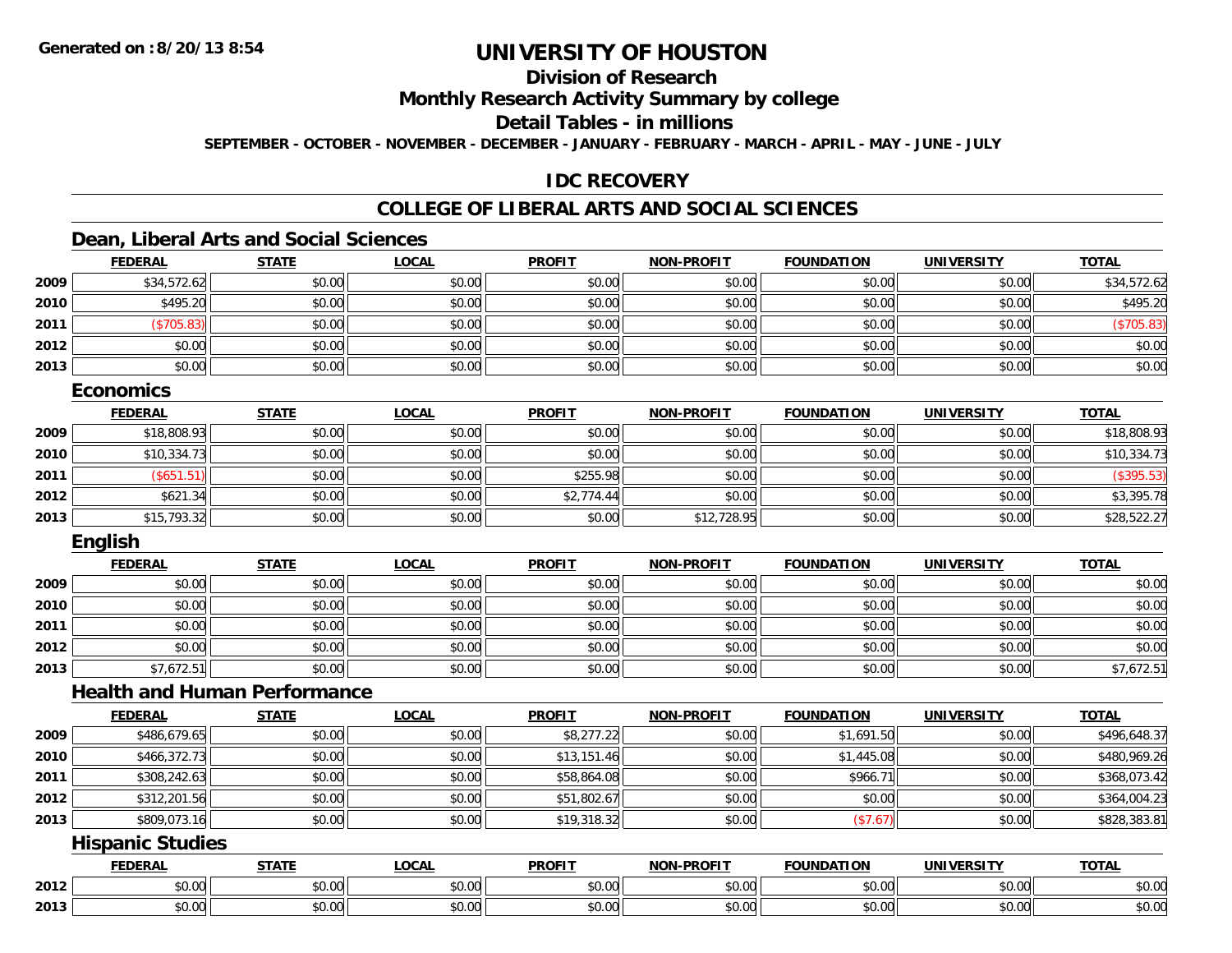### **Division of Research**

**Monthly Research Activity Summary by college**

**Detail Tables - in millions**

**SEPTEMBER - OCTOBER - NOVEMBER - DECEMBER - JANUARY - FEBRUARY - MARCH - APRIL - MAY - JUNE - JULY**

### **IDC RECOVERY**

#### **COLLEGE OF LIBERAL ARTS AND SOCIAL SCIENCES**

|      | <b>History</b>                        |              |              |               |                   |                   |                   |                     |
|------|---------------------------------------|--------------|--------------|---------------|-------------------|-------------------|-------------------|---------------------|
|      | <b>FEDERAL</b>                        | <b>STATE</b> | <b>LOCAL</b> | <b>PROFIT</b> | <b>NON-PROFIT</b> | <b>FOUNDATION</b> | <b>UNIVERSITY</b> | <b>TOTAL</b>        |
| 2009 | \$0.00                                | \$0.00       | \$0.00       | \$0.00        | \$0.00            | \$0.00            | \$0.00            | \$0.00              |
| 2010 | \$0.00                                | \$0.00       | \$0.00       | \$0.00        | \$0.00            | \$0.00            | \$0.00            | \$0.00              |
| 2012 | \$0.00                                | \$0.00       | \$0.00       | \$0.00        | \$0.00            | \$0.00            | \$0.00            | \$0.00              |
| 2013 | (\$2,206.75)                          | \$0.00       | \$0.00       | \$0.00        | (\$2,600.45)      | \$0.00            | \$0.00            | (\$4,807.20)        |
|      | <b>Hobby Center for Public Policy</b> |              |              |               |                   |                   |                   |                     |
|      | <b>FEDERAL</b>                        | <b>STATE</b> | <b>LOCAL</b> | <b>PROFIT</b> | <b>NON-PROFIT</b> | <b>FOUNDATION</b> | <b>UNIVERSITY</b> | <b>TOTAL</b>        |
| 2009 | \$7,008.61                            | \$0.00       | \$0.00       | \$0.00        | \$0.00            | \$0.00            | \$0.00            | \$7,008.61          |
| 2010 | \$4,290.73                            | \$0.00       | \$0.00       | \$0.00        | \$0.00            | \$0.00            | \$0.00            | \$4,290.73          |
| 2011 | \$4,678.73                            | \$0.00       | \$0.00       | \$0.00        | \$0.00            | \$0.00            | \$0.00            | \$4,678.73          |
|      | <b>Modern/Classical Languages</b>     |              |              |               |                   |                   |                   |                     |
|      | <b>FEDERAL</b>                        | <b>STATE</b> | <b>LOCAL</b> | <b>PROFIT</b> | <b>NON-PROFIT</b> | <b>FOUNDATION</b> | <b>UNIVERSITY</b> | <b>TOTAL</b>        |
| 2011 | \$48.48                               | \$0.00       | \$0.00       | \$0.00        | \$0.00            | \$0.00            | \$0.00            | $\overline{$48.48}$ |
| 2012 | \$27,393.06                           | \$0.00       | \$0.00       | \$0.00        | \$0.00            | \$0.00            | \$0.00            | \$27,393.06         |
| 2013 | \$12,060.40                           | \$0.00       | \$0.00       | \$0.00        | \$0.00            | \$0.00            | \$0.00            | \$12,060.40         |
|      | Philosophy                            |              |              |               |                   |                   |                   |                     |
|      | <b>FEDERAL</b>                        | <b>STATE</b> | <b>LOCAL</b> | <b>PROFIT</b> | <b>NON-PROFIT</b> | <b>FOUNDATION</b> | <b>UNIVERSITY</b> | <b>TOTAL</b>        |
| 2009 | \$0.00                                | \$0.00       | \$0.00       | \$0.00        | \$0.00            | \$0.00            | \$0.00            | \$0.00              |
| 2010 | \$0.00                                | \$0.00       | \$0.00       | \$0.00        | \$0.00            | \$0.00            | \$0.00            | \$0.00              |
| 2011 | \$0.00                                | \$0.00       | \$0.00       | \$0.00        | \$0.00            | \$0.00            | \$0.00            | \$0.00              |
| 2012 | \$2,161.39                            | \$0.00       | \$0.00       | \$0.00        | \$0.00            | \$0.00            | \$0.00            | \$2,161.39          |
| 2013 | \$2,265.07                            | \$0.00       | \$0.00       | \$0.00        | \$0.00            | \$0.00            | \$0.00            | \$2,265.07          |
|      | <b>Political Science</b>              |              |              |               |                   |                   |                   |                     |
|      | <b>FEDERAL</b>                        | <b>STATE</b> | <b>LOCAL</b> | <b>PROFIT</b> | <b>NON-PROFIT</b> | <b>FOUNDATION</b> | <b>UNIVERSITY</b> | <b>TOTAL</b>        |
| 2009 | \$28,496.48                           | \$0.00       | \$0.00       | \$0.00        | \$0.00            | \$0.00            | \$3,517.19        | \$32,013.67         |
| 2010 | \$166.49                              | \$0.00       | \$0.00       | \$0.00        | \$0.00            | \$0.00            | \$0.00            | \$166.49            |
| 2011 | (\$2,423.40)                          | (\$91.29)    | \$0.00       | \$0.00        | \$0.00            | \$0.00            | \$0.00            | (\$2,514.69)        |
| 2012 | \$0.00                                | \$0.00       | \$0.00       | \$0.00        | \$0.00            | \$0.00            | \$0.00            | \$0.00              |
| 2013 | \$10,203.12                           | \$0.00       | \$0.00       | \$0.00        | \$0.00            | \$0.00            | \$0.00            | \$10,203.12         |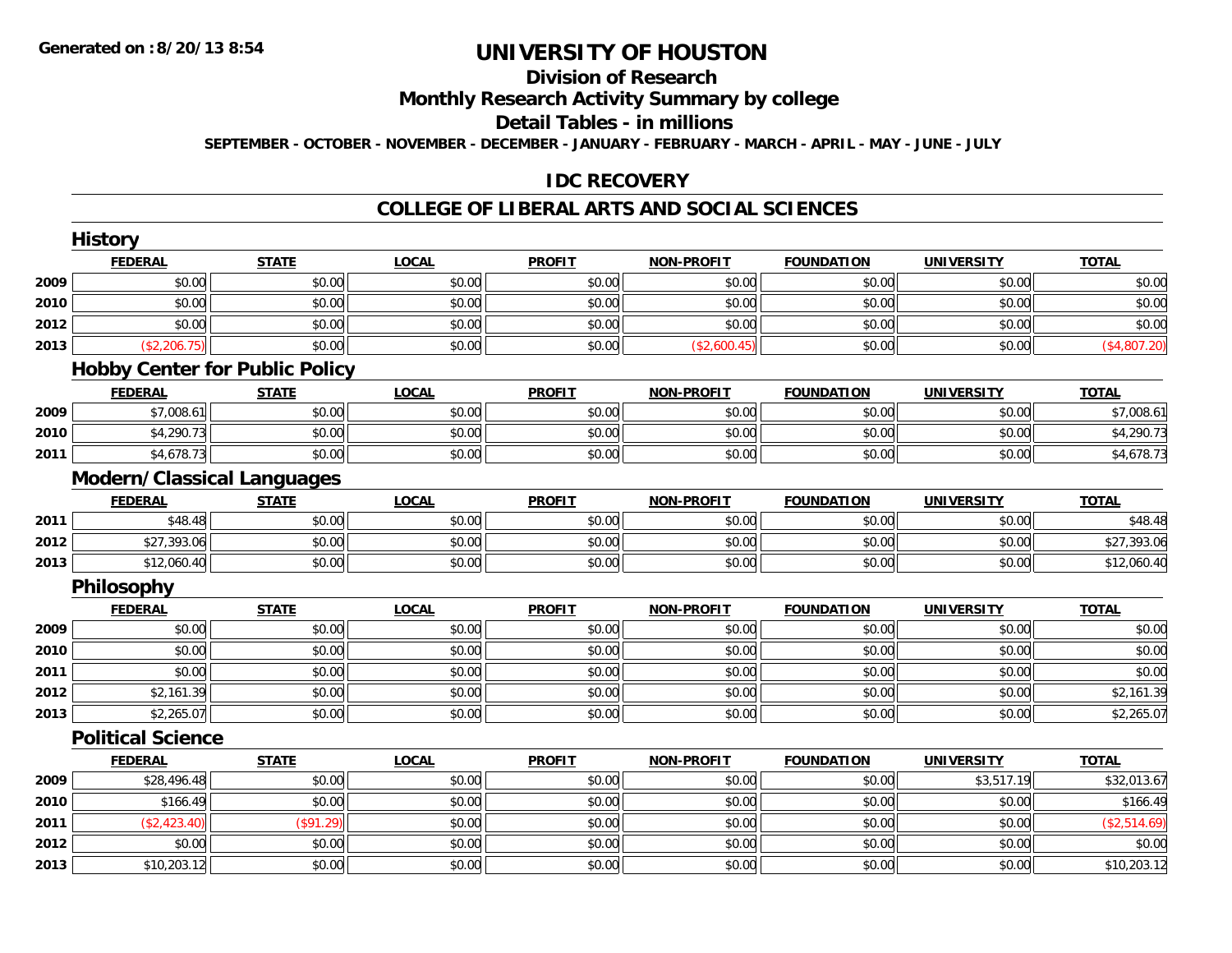**2012**

**2013**

**Total**

## **UNIVERSITY OF HOUSTON**

### **Division of Research**

**Monthly Research Activity Summary by college**

#### **Detail Tables - in millions**

**SEPTEMBER - OCTOBER - NOVEMBER - DECEMBER - JANUARY - FEBRUARY - MARCH - APRIL - MAY - JUNE - JULY**

#### **IDC RECOVERY**

#### **COLLEGE OF LIBERAL ARTS AND SOCIAL SCIENCES**

|      | <b>Psychology</b>              |              |              |               |                   |                   |                   |                |
|------|--------------------------------|--------------|--------------|---------------|-------------------|-------------------|-------------------|----------------|
|      | <b>FEDERAL</b>                 | <b>STATE</b> | <b>LOCAL</b> | <b>PROFIT</b> | <b>NON-PROFIT</b> | <b>FOUNDATION</b> | <b>UNIVERSITY</b> | <b>TOTAL</b>   |
| 2009 | \$669,595.71                   | \$224,894.97 | \$1,690.44   | \$12,015.39   | (\$2.14)          | \$3,632.19        | \$0.00            | \$911,826.56   |
| 2010 | \$811,515.33                   | \$133,026.12 | \$0.00       | \$13,401.69   | \$2,111.59        | \$3,160.82        | \$0.00            | \$963,215.55   |
| 2011 | \$1,279,246.96                 | \$40,660.15  | \$0.00       | \$9,423.60    | \$6,664.74        | \$26,678.33       | (\$96.70)         | \$1,362,577.08 |
| 2012 | \$1,301,277.30                 | \$772.53     | \$0.00       | \$6,137.59    | \$13,386.68       | \$21,511.01       | (\$3,117.51)      | \$1,339,967.60 |
| 2013 | \$1,130,337.95                 | \$20,091.15  | \$0.00       | \$1,871.97    | \$14,288.08       | \$4,146.10        | \$0.00            | \$1,170,735.25 |
|      | <b>School of Communication</b> |              |              |               |                   |                   |                   |                |
|      | <b>FEDERAL</b>                 | <b>STATE</b> | <b>LOCAL</b> | <b>PROFIT</b> | <b>NON-PROFIT</b> | <b>FOUNDATION</b> | <b>UNIVERSITY</b> | <b>TOTAL</b>   |
| 2009 | \$0.00                         | \$0.00       | \$0.00       | \$0.00        | \$0.00            | \$0.00            | \$0.00            | \$0.00         |
| 2010 | \$0.00                         | \$0.00       | \$0.00       | \$0.00        | \$0.00            | \$0.00            | \$0.00            | \$0.00         |
| 2011 | \$0.00                         | \$0.00       | \$0.00       | \$0.00        | \$0.00            | \$0.00            | \$0.00            | \$0.00         |
| 2012 | \$0.00                         | \$0.00       | \$0.00       | \$0.00        | \$0.00            | \$0.00            | \$0.00            | \$0.00         |
| 2013 | \$0.00                         | \$0.00       | \$0.00       | \$0.00        | \$0.00            | \$0.00            | \$0.00            | \$0.00         |
|      | Sociology                      |              |              |               |                   |                   |                   |                |
|      | <b>FEDERAL</b>                 | <b>STATE</b> | <b>LOCAL</b> | <b>PROFIT</b> | <b>NON-PROFIT</b> | <b>FOUNDATION</b> | <b>UNIVERSITY</b> | <b>TOTAL</b>   |
| 2009 | \$36,961.08                    | \$0.00       | \$4,842.13   | \$0.00        | \$0.00            | \$0.00            | \$0.00            | \$41,803.21    |
| 2010 | \$54,359.80                    | \$0.00       | \$432.67     | \$0.00        | \$1,615.28        | \$0.00            | \$0.00            | \$56,407.75    |
| 2011 | \$45,710.06                    | \$0.00       | \$0.00       | \$0.00        | \$0.00            | \$0.00            | \$0.00            | \$45,710.06    |

\$3,936.75 \$0.00 \$0.00 \$0.00 \$0.00 \$0.00 \$0.00 \$3,936.75

 $\textbf{3} \hspace{14mm} |\hspace{14mm} \text{ $60.00]} \hspace{14mm} \text{ $50.00]} \hspace{14mm} |\hspace{14mm} \text{ $50.00]} \hspace{14mm} |\hspace{14mm} \text{ $60.00]} \hspace{14mm} |\hspace{14mm} \text{ $50.00]} \hspace{14mm} |\hspace{14mm} \text{ $50.00]} \hspace{14mm} |\hspace{14mm} \text{ $50.00]} \hspace{14mm} |\hspace{14mm} \text{ $50.00]} \hspace{14mm} |\hspace{14$ 

**\$7,943,610.81 \$419,385.84 \$7,524.85 \$197,269.28 \$48,192.73 \$110,820.58 \$302.98 \$8,727,107.07**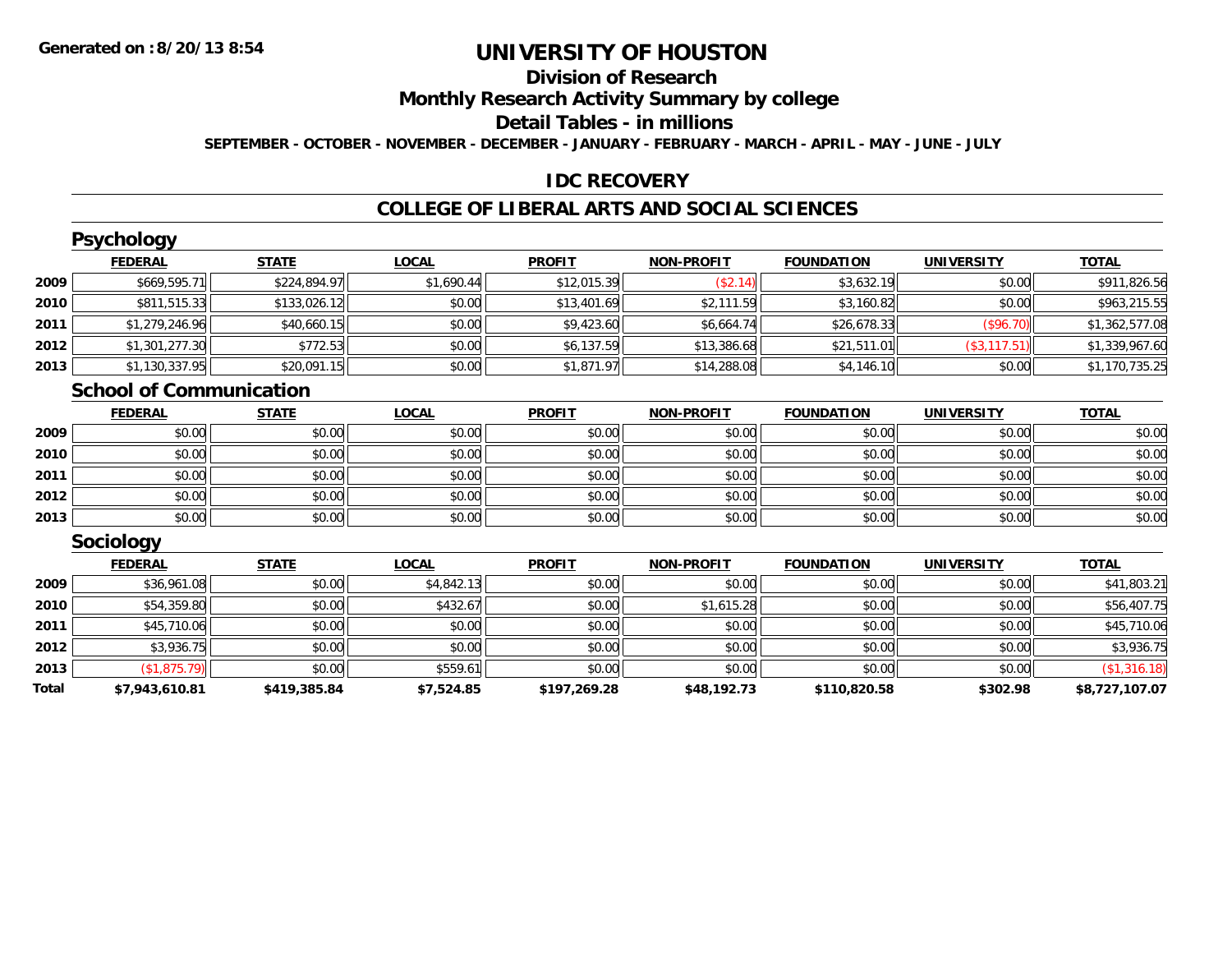### **Division of Research**

**Monthly Research Activity Summary by college**

**Detail Tables - in millions**

**SEPTEMBER - OCTOBER - NOVEMBER - DECEMBER - JANUARY - FEBRUARY - MARCH - APRIL - MAY - JUNE - JULY**

### **IDC RECOVERY**

### **COLLEGE OF NATURAL SCIENCES AND MATHEMATICS**

### **Biology/Biochemistry**

|      | <b>FEDERAL</b> | <b>STATE</b>                                    | LOCAL  | <b>PROFIT</b> | <b>NON-PROFIT</b> | <b>FOUNDATION</b>        | <b>UNIVERSITY</b> | <b>TOTAL</b>   |
|------|----------------|-------------------------------------------------|--------|---------------|-------------------|--------------------------|-------------------|----------------|
| 2009 | \$644,286.38   | \$0.00                                          | \$0.00 | \$0.00        | \$0.00            | \$5,594.43               | \$0.00            | \$649,880.81   |
| 2010 | \$1,162,690.36 | \$0.00                                          | \$0.00 | \$0.00        | \$22,005.97       | \$1,346.49               | \$0.00            | \$1,186,042.82 |
| 2011 | \$1,223,204.56 | \$7,231.85                                      | \$0.00 | \$1,866.66    | \$33,823.59       | \$0.00                   | \$0.00            | \$1,266,126.66 |
| 2012 | \$1,046,921.22 | \$19,208.71                                     | \$0.00 | \$0.01        | \$43,393.10       | \$3,185.09               | \$0.00            | \$1,112,708.13 |
| 2013 | \$774,342.17   | \$9,628.44                                      | \$0.00 | \$40,688.12   | \$44,154.59       | \$8,673.79               | \$0.00            | \$877,487.11   |
|      |                | <b>Center for Applied Geoscience Excellence</b> |        |               |                   |                          |                   |                |
|      | <b>FEBEBAL</b> | <b>CTATE</b>                                    | 10011  | <b>DDAFIT</b> | NAN DDAFIT        | <b><i>FOUNDATION</i></b> | <b>INIUTROTV</b>  | <b>TOTAL</b>   |

#### **FEDERAL STATE LOCAL PROFIT NON-PROFIT FOUNDATION UNIVERSITY TOTAL**<u>TOTAL</u> **2009** \$0.00 \$0.00 \$0.00 \$0.00 \$0.00 \$0.00 \$0.00 \$0.00 **2010**0 \$0.00 \$0.00 \$0.00 \$0.00 \$0.00 \$0.00 \$0.00 \$0.00 \$0.00 \$0.00 \$0.00 \$0.00 \$0.00 \$0.00 \$0.00 \$0.00 \$0.00

#### **Center for Nuclear Receptors and Cell Signaling**

|      | <b>FEDERAL</b> | <u>STATE</u> | <u>LOCAL</u> | <b>PROFIT</b> | <b>NON-PROFIT</b> | <b>FOUNDATION</b> | <b>UNIVERSITY</b> | <b>TOTAL</b> |
|------|----------------|--------------|--------------|---------------|-------------------|-------------------|-------------------|--------------|
| 2009 | \$0.00         | \$0.00       | \$0.00       | \$0.00        | \$0.00            | \$0.00            | \$0.00            | \$0.00       |
| 2010 | \$128,848.38   | \$0.00       | \$0.00       | \$0.00        | \$0.00            | \$0.00            | \$0.00            | \$128,848.38 |
| 2011 | \$236,855.07   | \$4,884.13   | \$0.00       | \$2,507.81    | \$0.00            | \$0.00            | \$0.00            | \$244,247.01 |
| 2012 | \$232,272.81   | \$29,663.89  | \$0.00       | \$77,657.54   | \$0.00            | \$0.00            | \$0.00            | \$339,594.24 |
| 2013 | \$189,223.53   | \$36,273.78  | \$0.00       | \$1,208.88    | \$0.00            | \$0.00            | \$0.00            | \$226,706.19 |

**Chemistry**

|      | <b>FEDERAL</b> | <u>STATE</u> | <u>LOCAL</u> | <b>PROFIT</b> | <b>NON-PROFIT</b> | <b>FOUNDATION</b> | <b>UNIVERSITY</b> | <b>TOTAL</b> |
|------|----------------|--------------|--------------|---------------|-------------------|-------------------|-------------------|--------------|
| 2009 | \$490,636.55   | \$0.00       | \$0.00       | \$21,622.28   | \$2,729.31        | \$0.00            | \$31,930.79       | \$546,918.93 |
| 2010 | \$813,507.20   | \$0.00       | \$0.00       | \$36,292.46   | \$11.01]          | \$0.00            | \$67,480.22       | \$917,268.86 |
| 2011 | \$844,631.81   | \$7,263.56   | \$0.00       | \$10,860.31   | \$0.00            | \$0.00            | \$44,829.16       | \$907,584.84 |
| 2012 | \$705,920.35   | \$34,866.67  | \$0.00       | \$16,256.98   | \$0.00            | \$0.00            | \$40,793.05       | \$797,837.04 |
| 2013 | \$680,960.12   | \$24,651.55  | \$0.00       | \$32,518.11   | \$0.00            | \$0.00            | (\$14,421.06)     | \$723,708.72 |

#### **Computer Science**

|      | <b>FEDERAL</b> | <u>STATE</u> | <b>LOCAL</b> | <b>PROFIT</b> | <b>NON-PROFIT</b> | <b>FOUNDATION</b> | <b>UNIVERSITY</b> | <u>TOTAL</u>   |
|------|----------------|--------------|--------------|---------------|-------------------|-------------------|-------------------|----------------|
| 2009 | \$911,793.74   | \$0.00       | \$0.00       | \$42,457.93   | \$0.00            | \$0.00            | \$0.00            | \$954,251.67   |
| 2010 | \$1,140,108.26 | \$9,572.14   | \$0.00       | \$14,897.15   | \$0.00            | \$0.00            | \$0.00            | \$1,164,577.55 |
| 2011 | \$1,104,974.64 | \$10,567.84  | \$0.00       | \$19,873.11   | \$114,542.33      | \$0.00            | (\$247.76)        | \$1,249,710.15 |
| 2012 | \$706,872.28   | \$4,483.34   | \$0.00       | \$96,535.41   | \$95,942.97       | \$0.00            | \$0.00            | \$903,834.00   |
| 2013 | \$730,306.05   | \$3,598.70   | \$0.00       | \$140,804.68  | \$17,154.97       | \$0.00            | \$0.00            | \$891,864.41   |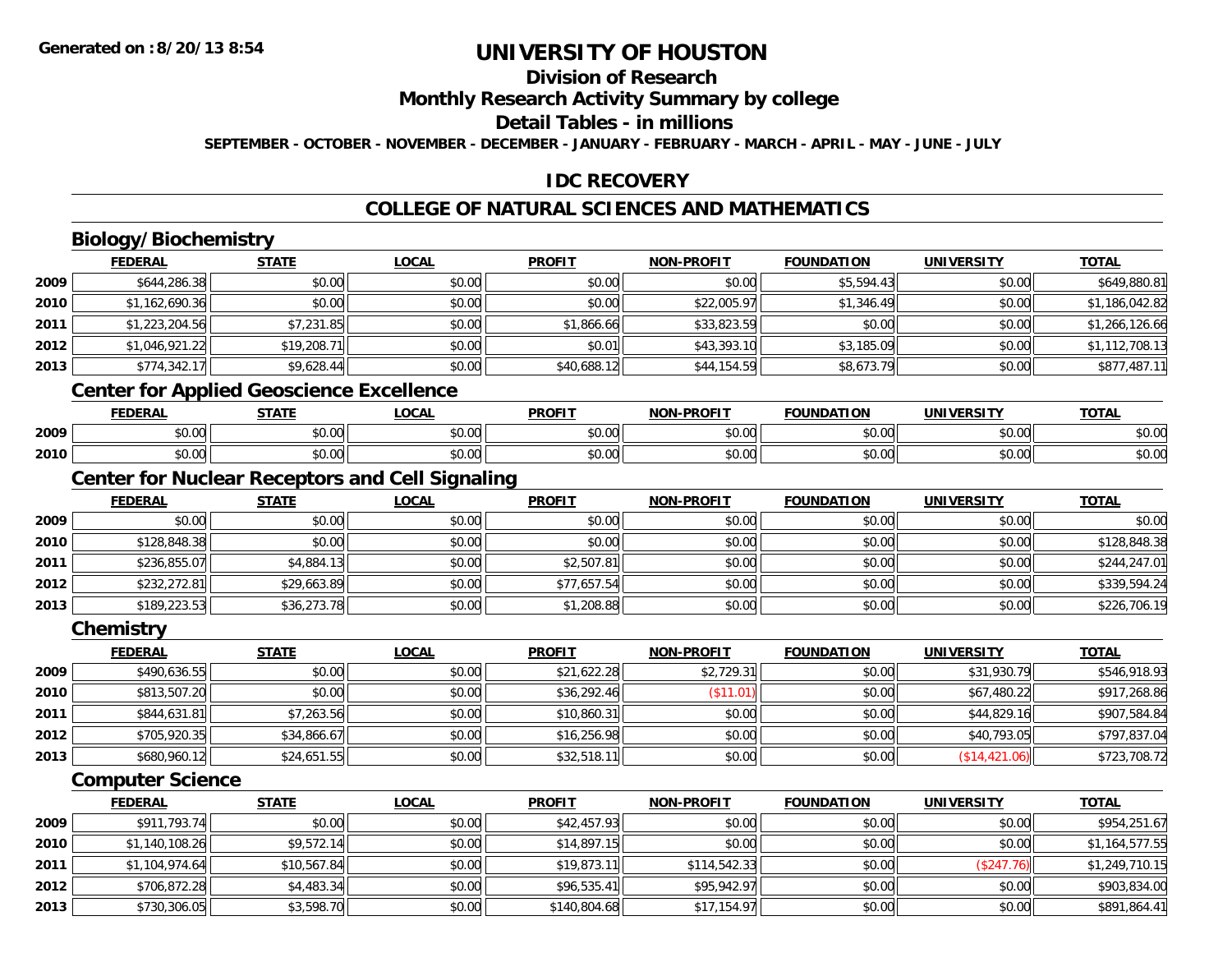### **Division of Research**

#### **Monthly Research Activity Summary by college**

#### **Detail Tables - in millions**

**SEPTEMBER - OCTOBER - NOVEMBER - DECEMBER - JANUARY - FEBRUARY - MARCH - APRIL - MAY - JUNE - JULY**

#### **IDC RECOVERY**

### **COLLEGE OF NATURAL SCIENCES AND MATHEMATICS**

### **Dean, Natural Sciences and Mathematics**

|      | <u>FEDERAL</u> | <b>STATE</b> | <b>LOCAL</b> | <b>PROFIT</b> | <b>NON-PROFIT</b> | <b>FOUNDATION</b> | <b>UNIVERSITY</b> | <b>TOTAL</b> |
|------|----------------|--------------|--------------|---------------|-------------------|-------------------|-------------------|--------------|
| 2009 | \$0.00         | \$0.00       | \$0.00       | \$0.00        | \$0.00            | \$0.00            | \$0.00            | \$0.00       |
| 2010 | \$0.00         | \$0.00       | \$0.00       | \$0.00        | \$0.00            | \$0.00            | \$0.00            | \$0.00       |
| 2011 | \$0.00         | \$0.00       | \$0.00       | \$0.00        | \$0.00            | \$0.00            | \$0.00            | \$0.00       |
| 2012 | \$8,645.57     | \$0.00       | \$0.00       | \$0.00        | \$0.00            | \$0.00            | \$0.00            | \$8,645.57   |
| 2013 | \$44,932.91    | \$0.00       | \$0.00       | \$0.00        | \$0.00            | \$0.00            | \$0.00            | \$44,932.91  |

#### **Earth & Atmospheric Sciences**

|      | <b>FEDERAL</b> | <b>STATE</b> | <b>LOCAL</b> | <b>PROFIT</b> | <b>NON-PROFIT</b> | <b>FOUNDATION</b> | <b>UNIVERSITY</b> | <b>TOTAL</b> |
|------|----------------|--------------|--------------|---------------|-------------------|-------------------|-------------------|--------------|
| 2009 | \$284,322.93   | \$30,266.12  | \$0.00       | \$176,649.88  | \$83,982.74       | \$0.00            | \$0.00            | \$575,221.67 |
| 2010 | \$243,861.00   | \$33,537.21  | \$0.00       | \$350,403.64  | \$31,873.71       | \$0.00            | \$0.00            | \$659,675.56 |
| 2011 | \$354,671.30   | \$117,098.90 | \$0.00       | \$248,723.89  | \$35,324.49       | \$0.00            | \$0.00            | \$755,818.58 |
| 2012 | \$440.795.61   | \$53,621.84  | \$0.00       | \$293,538.01  | \$32,358.69       | \$0.00            | \$0.00            | \$820,314.15 |
| 2013 | \$358,880.88   | \$32,482.11  | \$0.00       | \$272,094.65  | \$19,322.41       | \$69.72           | \$0.00            | \$682,849.76 |

#### **Institute for Climate and Atmospheric Science**

|      | <b>FEDERAL</b> | <b>STATE</b> | <b>LOCAL</b> | <b>PROFIT</b> | <b>NON-PROFIT</b> | <b>FOUNDATION</b> | <b>UNIVERSITY</b> | <b>TOTAL</b> |
|------|----------------|--------------|--------------|---------------|-------------------|-------------------|-------------------|--------------|
| 2009 | \$0.00         | \$0.00       | \$0.00       | \$0.00        | \$0.00            | \$0.00            | \$0.00            | \$0.00       |
| 2010 | \$0.00         | \$0.00       | \$0.00       | \$0.00        | \$0.00            | \$0.00            | \$0.00            | \$0.00       |
| 2011 | \$0.00         | \$0.00       | \$0.00       | \$0.00        | \$0.00            | \$0.00            | \$0.00            | \$0.00       |
| 2012 | \$0.00         | \$0.00       | \$0.00       | \$0.00        | \$0.00            | \$0.00            | \$0.00            | \$0.00       |
| 2013 | \$0.00         | \$0.00       | \$0.00       | \$0.00        | \$0.00            | \$0.00            | \$0.00            | \$0.00       |

#### **Mathematics**

|      | <b>FEDERAL</b> | <b>STATE</b> | <u>LOCAL</u> | <b>PROFIT</b> | <b>NON-PROFIT</b> | <b>FOUNDATION</b> | <b>UNIVERSITY</b> | <b>TOTAL</b> |
|------|----------------|--------------|--------------|---------------|-------------------|-------------------|-------------------|--------------|
| 2009 | \$221,485.74   | \$0.00       | \$0.00       | \$2,230.59    | \$0.00            | \$0.00            | \$0.00            | \$223,716.33 |
| 2010 | \$369,921.15   | \$0.00       | \$0.00       | \$30,143.48   | \$0.00            | \$0.00            | \$0.00            | \$400,064.63 |
| 2011 | \$294,429.85   | \$12,869.57  | \$0.00       | \$35,808.56   | \$30,824.64       | \$0.00            | \$0.00            | \$373,932.62 |
| 2012 | \$282,512.18   | \$17,613.53  | \$0.00       | \$67,104.00   | \$11,249.62       | \$442.99          | \$0.00            | \$378,922.31 |
| 2013 | \$457,859.09   | (\$145.36)   | \$0.00       | \$53,727.01   | \$0.00            | \$1,858.46        | \$0.00            | \$513,299.19 |

#### **Physics**

|      | <b>FEDERAL</b>              | STATE                  | LOCAL          | <b>PROFIT</b>                                                                          | <b>NON-PROFIT</b> | <b>FOUNDATION</b> | <b>UNIVERSITY</b> | <b>TOTAL</b>                     |
|------|-----------------------------|------------------------|----------------|----------------------------------------------------------------------------------------|-------------------|-------------------|-------------------|----------------------------------|
| 2009 | $*202E221$<br>\$302,565.33. | ሰ ሳ<br>$\cap$<br>DU.UU | ልስ ሰሰ<br>JU.UU | .930.46<br>166∶                                                                        | .780.1<br>\$14    | \$0.00            | \$0.00            | 275.22<br>\$484.<br>7. Z / J. 7J |
| 2010 | .496.25<br>\$541            | \$2,946.69             | 0000<br>DU.U¢  | $\overline{C}$ $\overline{C}$ $\overline{C}$ $\overline{C}$<br>$\land$<br>\$223,000.00 | \$5,268.20        | \$0.00            | \$0.00            | 700.70                           |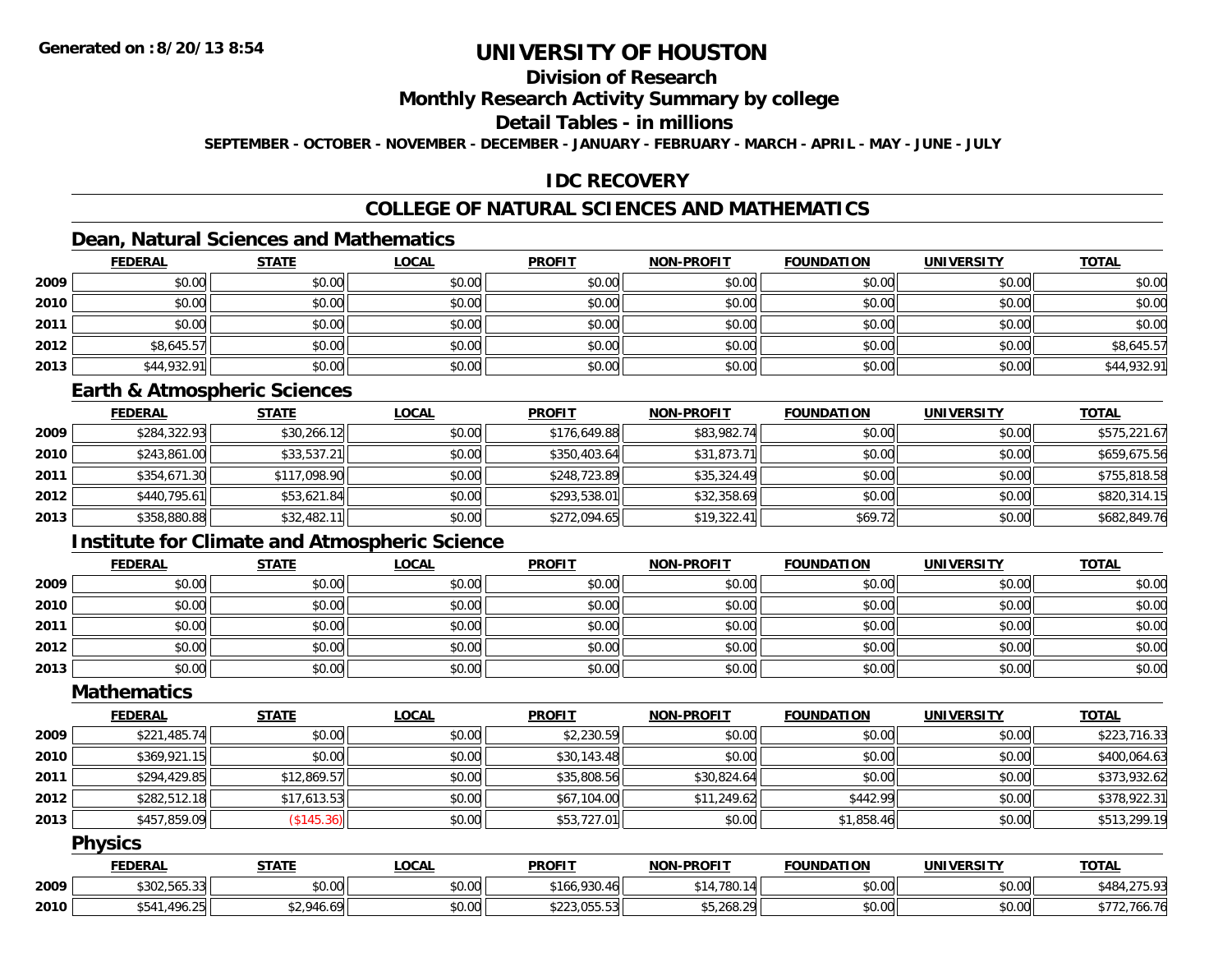### **Division of Research**

**Monthly Research Activity Summary by college**

**Detail Tables - in millions**

**SEPTEMBER - OCTOBER - NOVEMBER - DECEMBER - JANUARY - FEBRUARY - MARCH - APRIL - MAY - JUNE - JULY**

#### **IDC RECOVERY**

#### **COLLEGE OF NATURAL SCIENCES AND MATHEMATICS**

|       | <b>Physics</b>  |                  |              |                |                   |                   |                   |                 |
|-------|-----------------|------------------|--------------|----------------|-------------------|-------------------|-------------------|-----------------|
|       | <b>FEDERAL</b>  | <b>STATE</b>     | <b>LOCAL</b> | <b>PROFIT</b>  | <b>NON-PROFIT</b> | <b>FOUNDATION</b> | <b>UNIVERSITY</b> | <b>TOTAL</b>    |
| 2011  | \$751,580.44    | \$648.39         | \$0.00       | \$201,051.13   | \$398.10          | \$0.00            | \$0.00            | \$953,678.06    |
| 2012  | \$913,428.32    | $($ \$61.33) $ $ | \$0.00       | \$119,982.70   | \$394.22          | \$0.00            | \$0.00            | \$1,033,743.91  |
| 2013  | \$1,000,130.40  | \$0.00           | \$0.00       | \$251,168.77   | \$0.00            | \$0.00            | \$0.00            | \$1,251,299.17  |
| Total | \$20,639,874.43 | \$502,772.25     | \$0.00       | \$3,048,659.72 | \$639,512.87      | \$21,170.97       | \$170,364.40      | \$25,022,354.64 |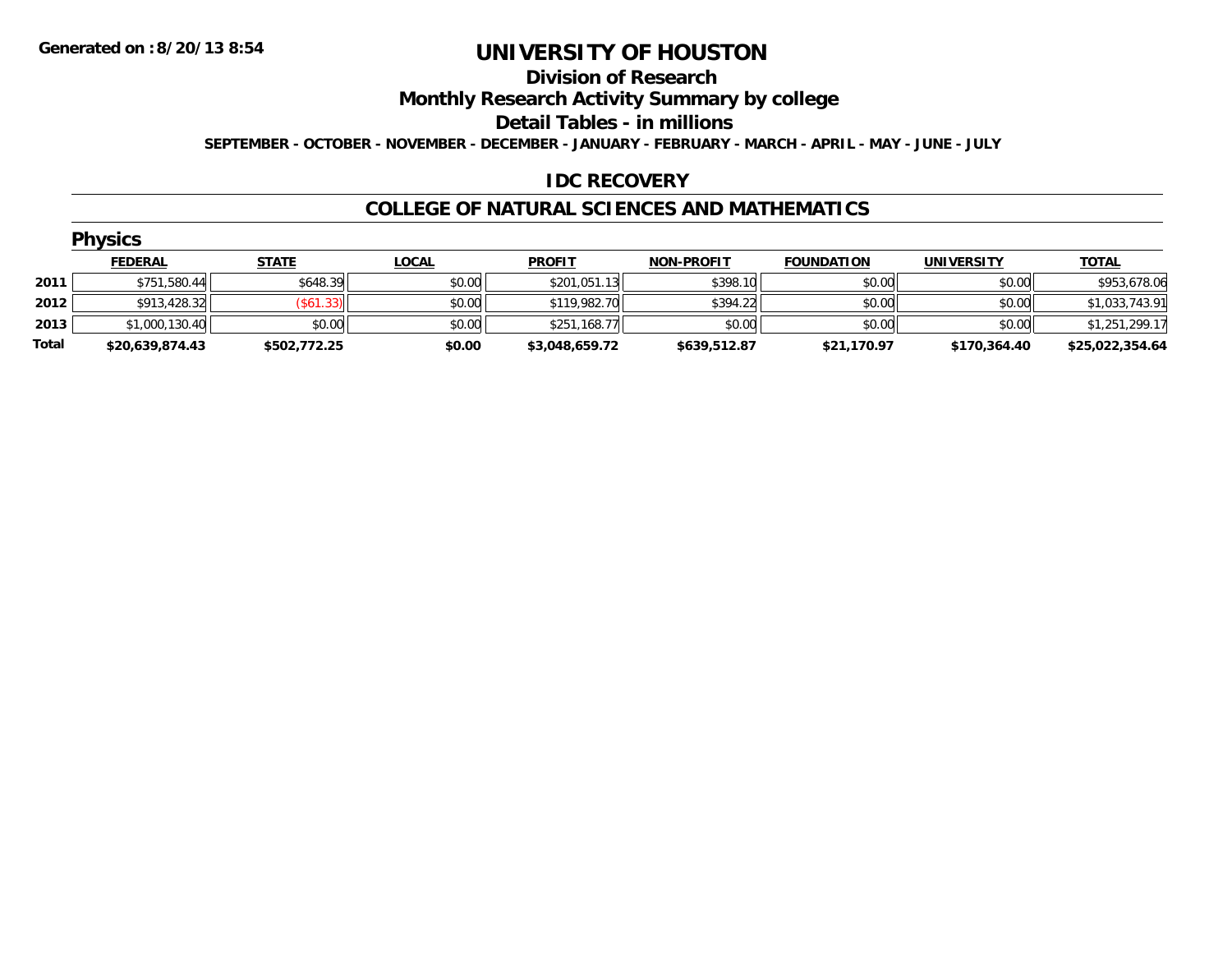### **Division of Research**

**Monthly Research Activity Summary by college**

**Detail Tables - in millions**

**SEPTEMBER - OCTOBER - NOVEMBER - DECEMBER - JANUARY - FEBRUARY - MARCH - APRIL - MAY - JUNE - JULY**

#### **IDC RECOVERY**

#### **COLLEGE OF OPTOMETRY**

## **Optometry, Community**

|       | <b>FEDERAL</b> | <b>STATE</b> | <b>LOCAL</b> | <b>PROFIT</b> | <b>NON-PROFIT</b> | <b>FOUNDATION</b> | <b>UNIVERSITY</b> | <b>TOTAL</b>   |
|-------|----------------|--------------|--------------|---------------|-------------------|-------------------|-------------------|----------------|
| 2009  | \$904,475.97   | \$2,336.66   | \$0.00       | \$34,560.30   | \$0.00            | \$0.00            | \$40,450.76       | \$981,823.69   |
| 2010  | \$1,104,349.16 | \$2,495.81   | \$0.00       | \$98,210.06   | \$0.00            | \$0.00            | \$21,689.86       | \$1,226,744.89 |
| 2011  | \$1,052,209.59 | \$1,176.77   | \$0.00       | \$53,684.06   | \$0.00            | \$0.00            | \$21,864.57       | \$1,128,934.99 |
| 2012  | \$1,116,850.42 | (\$0.03)     | \$0.00       | \$68,165.55   | \$0.00            | \$0.00            | \$51,156.77       | \$1,236,172.71 |
| 2013  | \$1,175,959.15 | \$4,047.11   | \$0.00       | \$210,056.13  | \$0.00            | \$0.00            | \$64,911.63       | \$1,454,974.02 |
| Total | \$5,353,844.30 | \$10,056.32  | \$0.00       | \$464,676.10  | \$0.00            | \$0.00            | \$200,073.59      | \$6,028,650.31 |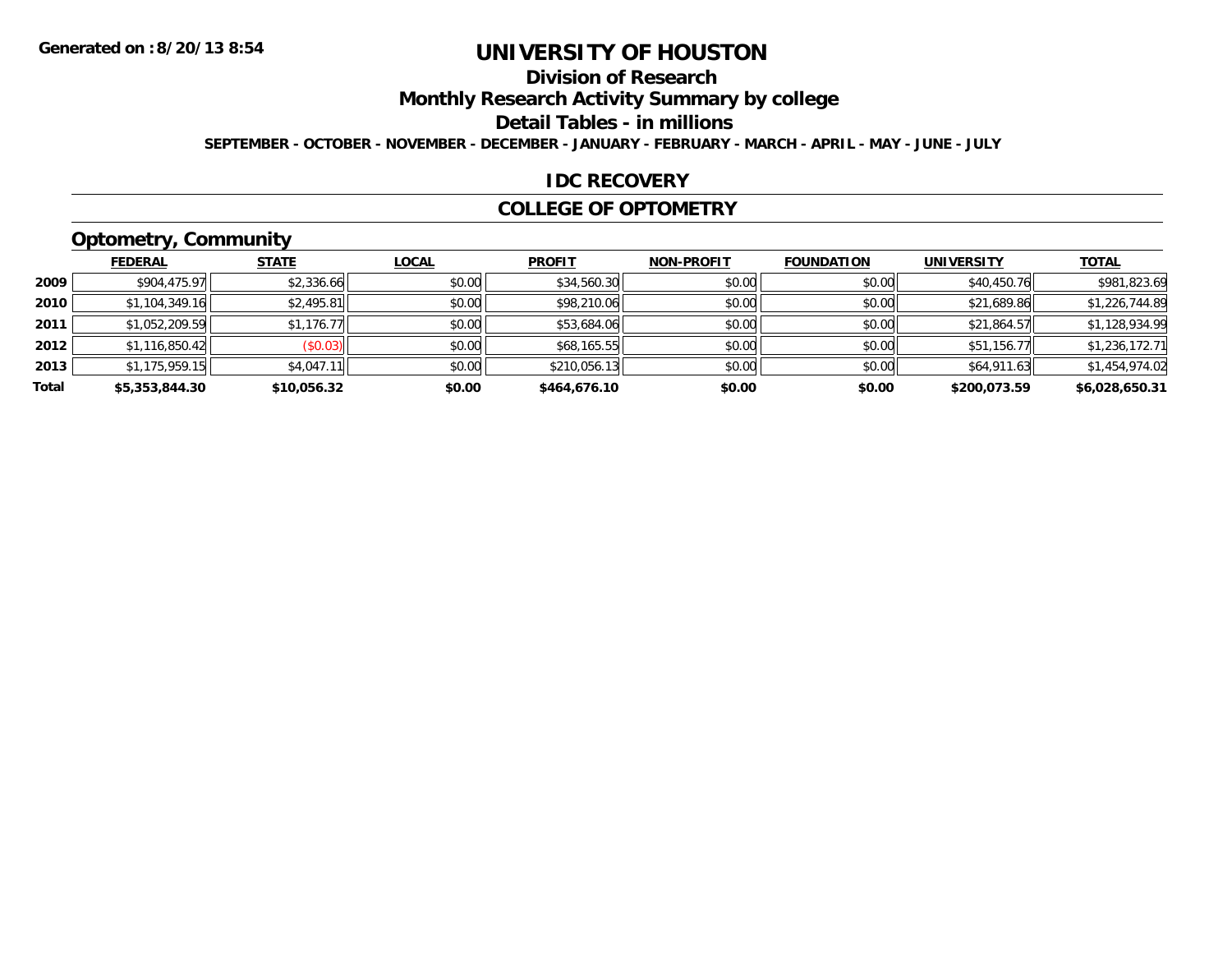### **Division of Research**

**Monthly Research Activity Summary by college**

### **Detail Tables - in millions**

**SEPTEMBER - OCTOBER - NOVEMBER - DECEMBER - JANUARY - FEBRUARY - MARCH - APRIL - MAY - JUNE - JULY**

#### **IDC RECOVERY**

#### **COLLEGE OF PHARMACY**

### **Clinical Sciences and Administration**

|      | <b>FEDERAL</b> | <b>STATE</b> | <u>LOCAL</u> | <b>PROFIT</b> | <b>NON-PROFIT</b> | <b>FOUNDATION</b> | <b>UNIVERSITY</b> | <b>TOTAL</b> |
|------|----------------|--------------|--------------|---------------|-------------------|-------------------|-------------------|--------------|
| 2009 | \$53,550.62    | \$0.00       | \$0.00       | \$74,066.90   | \$6,370.01        | \$105.38          | \$72.18           | \$134,165.09 |
| 2010 | \$32,641.39    | \$0.00       | \$0.00       | \$59,944.07   | \$13,444.31       | \$0.00            | \$212.43          | \$106,242.20 |
| 2011 | \$49,106.13    | \$0.00       | \$0.00       | \$64,259.38   | \$19,828.51       | \$0.00            | \$4.97            | \$133,198.99 |
| 2012 | \$60,878.09    | \$0.00       | \$0.00       | \$53,868.98   | \$25.03           | \$0.00            | \$0.00            | \$114,722.04 |
| 2013 | \$100,461.85   | \$0.00       | \$0.00       | \$87,390.84   | \$0.00            | \$0.00            | \$0.00            | \$187,852.69 |

#### **Dean, Pharmacy**

|      | <b>FEDERAL</b> | <b>STATE</b> | <b>LOCAL</b> | <b>PROFIT</b> | <b>NON-PROFIT</b> | <b>FOUNDATION</b> | <b>UNIVERSITY</b> | <b>TOTAL</b> |
|------|----------------|--------------|--------------|---------------|-------------------|-------------------|-------------------|--------------|
| 2009 | \$0.00         | \$0.00       | \$0.00       | \$0.00        | \$0.00            | \$0.00            | \$0.00            | \$0.00       |
| 2010 | \$0.00         | \$0.00       | \$0.00       | \$0.00        | \$0.00            | \$0.00            | \$0.00            | \$0.00       |
| 2011 | \$0.00         | \$0.00       | \$0.00       | \$0.00        | \$0.00            | \$0.00            | \$0.00            | \$0.00       |
| 2012 | \$0.00         | \$0.00       | \$0.00       | \$0.00        | \$0.00            | \$0.00            | \$0.00            | \$0.00       |
| 2013 | \$0.00         | \$0.00       | \$0.00       | \$0.00        | \$0.00            | \$0.00            | \$0.00            | \$0.00       |

### **Pharmacological and Pharmaceutical Sciences**

|       | <b>FEDERAL</b> | <b>STATE</b> | <b>LOCAL</b> | <b>PROFIT</b> | <b>NON-PROFIT</b> | <b>FOUNDATION</b> | <b>UNIVERSITY</b> | <b>TOTAL</b>   |
|-------|----------------|--------------|--------------|---------------|-------------------|-------------------|-------------------|----------------|
| 2009  | \$421,652.25   | \$0.00       | \$0.00       | \$11,830.91   | \$10,018.68       | \$613.33          | \$0.00            | \$444,115.17   |
| 2010  | \$764,383.88   | \$707.29     | \$0.00       | \$998.82      | \$11.521.65       | \$1,753.74        | \$0.00            | \$779,365.38   |
| 2011  | \$854,057.91   | \$5,643.89   | \$0.00       | \$0.00        | \$13,776.00       | \$0.00            | \$0.00            | \$873,477.80   |
| 2012  | \$498,130.26   | \$0.01       | \$0.00       | \$0.00        | \$8,160.86        | \$642.99          | \$0.00            | \$506,934.12   |
| 2013  | \$663,157.18   | \$0.00       | \$0.00       | \$261.71      | \$6,134.79        | \$2,223.11        | \$0.00            | \$671,776.79   |
| Total | \$3,498,019.57 | \$6,351.19   | \$0.00       | \$352.621.61  | \$89,229.78       | \$5,338.55        | \$289.58          | \$3,951,850.28 |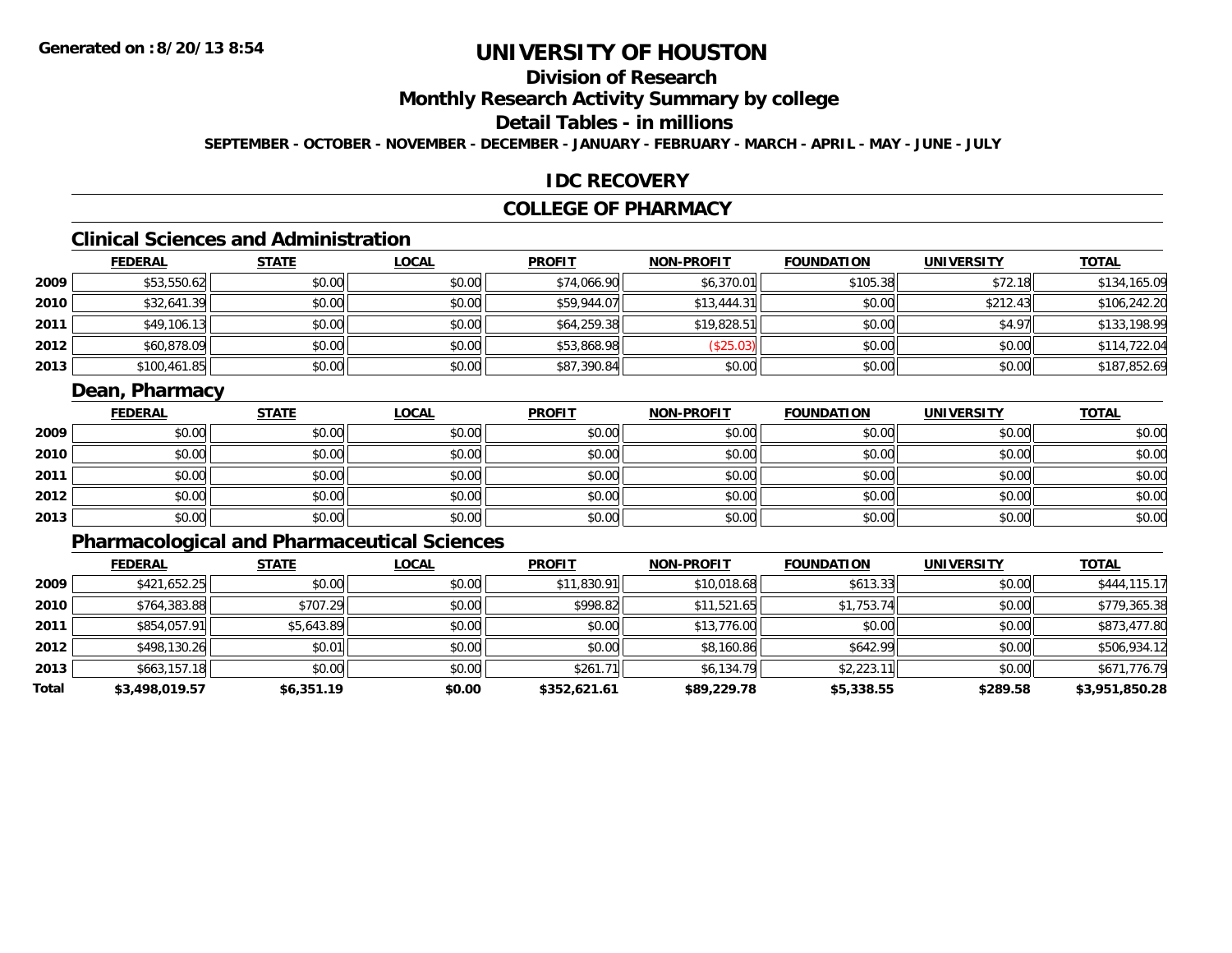### **Division of Research**

**Monthly Research Activity Summary by college**

### **Detail Tables - in millions**

**SEPTEMBER - OCTOBER - NOVEMBER - DECEMBER - JANUARY - FEBRUARY - MARCH - APRIL - MAY - JUNE - JULY**

#### **IDC RECOVERY**

#### **COLLEGE OF TECHNOLOGY**

## **Center for Life Sciences Technology**

|      | <b>FEDERAI</b>     | <b>STATE</b>     | <b>LOCAL</b>  | <b>PROFIT</b> | -PROFIT<br>NON | <b>FOUNDATION</b> | <b>UNIVERSITY</b> | <b>TOTAL</b> |
|------|--------------------|------------------|---------------|---------------|----------------|-------------------|-------------------|--------------|
| 2009 | $\sim$ 00<br>JU.UU | nn nn<br>JU.UU   | 0.00<br>JU.UU | \$0.00        | ልስ ለሰ<br>JU.UU | \$0.00            | \$0.00            | \$0.00       |
| 2010 | $\sim$ 00<br>JU.UU | ቀስ ስስ<br>- JU.UU | 0.00<br>JU.UU | \$0.00        | ልስ ለሰ<br>pu.uu | \$0.00            | \$0.00            | \$0.00       |

## **Center for Technology Literacy**

|      | <b>FEDERAL</b> | <u>STATE</u> | <b>LOCAL</b> | <b>PROFIT</b> | <b>NON-PROFIT</b> | <b>FOUNDATION</b> | <b>UNIVERSITY</b> | <b>TOTAL</b> |
|------|----------------|--------------|--------------|---------------|-------------------|-------------------|-------------------|--------------|
| 2010 | \$615.42       | \$0.00       | \$0.00       | \$0.00        | \$0.00            | \$0.00            | \$0.00            | \$615.42     |
| 2011 | \$164,961.52   | \$0.00       | \$0.00       | \$0.00        | \$0.00            | \$0.00            | \$0.00            | \$164,961.52 |
| 2012 | \$132,772.48   | \$0.00       | \$0.00       | \$0.00        | \$0.00            | \$0.00            | \$0.00            | \$132,772.48 |
| 2013 | \$98,164.66    | \$0.00       | \$0.00       | \$0.00        | \$0.00            | \$0.00            | \$0.00            | \$98,164.66  |

and the control of the control of the control of the control of the control of the control of the control of the

#### **Dean, Technology**

|      | <b>FEDERAL</b> | <b>STATE</b> | <b>LOCAL</b> | <b>PROFIT</b> | <b>NON-PROFIT</b> | <b>FOUNDATION</b> | <b>UNIVERSITY</b> | <b>TOTAL</b> |
|------|----------------|--------------|--------------|---------------|-------------------|-------------------|-------------------|--------------|
| 2009 | \$132,991.72   | \$0.00       | \$0.00       | \$0.00        | \$0.00            | \$0.00            | \$0.00            | \$132,991.72 |
| 2010 | \$73,946.52    | \$0.00       | \$0.00       | \$0.00        | \$0.00            | \$0.00            | \$0.00            | \$73,946.52  |
| 2011 | \$69,848.64    | \$0.00       | \$0.00       | \$0.00        | \$0.00            | \$0.00            | \$0.00            | \$69,848.64  |
| 2012 | \$56,520.10    | \$1,850.40   | \$0.00       | \$0.00        | \$0.00            | \$0.00            | \$0.00            | \$58,370.50  |
| 2013 | \$13,817.39    | \$3,857.47   | \$0.00       | \$0.00        | \$0.00            | \$0.00            | \$0.00            | \$17,674.87  |

#### **Engineering Technology**

|      | <b>FEDERAL</b> | <b>STATE</b> | <b>LOCAL</b> | <b>PROFIT</b> | <b>NON-PROFIT</b> | <b>FOUNDATION</b> | <b>UNIVERSITY</b> | <b>TOTAL</b> |
|------|----------------|--------------|--------------|---------------|-------------------|-------------------|-------------------|--------------|
| 2009 | \$57,181.55    | \$0.00       | \$0.00       | \$410.86      | \$2,361.19        | \$0.00            | \$3,315.67        | \$63,269.27  |
| 2010 | \$65,591.86    | \$0.00       | \$0.00       | \$810.82      | \$0.00            | \$15,253.60       | \$38.22           | \$81,694.50  |
| 2011 | \$116,461.51   | \$0.00       | \$0.00       | (S0.19)       | \$0.00            | \$8,326.02        | \$0.00            | \$124,787.34 |
| 2012 | \$114,366.67   | \$0.00       | \$0.00       | \$7,961.29    | \$0.00            | \$0.00            | \$0.00            | \$122,327.96 |
| 2013 | \$130,564.77   | \$964.37     | \$0.00       | \$17,821.16   | \$0.00            | \$4,111.42        | \$0.00            | \$153,461.72 |

#### **Human Development and Consumer Science**

|      | <b>FEDERAL</b> | <b>STATE</b> | <u>LOCAL</u> | <b>PROFIT</b> | <b>NON-PROFIT</b> | <b>FOUNDATION</b> | <b>UNIVERSITY</b> | <b>TOTAL</b> |
|------|----------------|--------------|--------------|---------------|-------------------|-------------------|-------------------|--------------|
| 2009 | \$16,560.27    | \$0.00       | \$0.00       | \$394.12      | \$0.00            | \$0.00            | \$0.00            | \$16,954.39  |
| 2010 | \$1,526.55     | \$0.00       | \$0.00       | \$3,278.60    | \$0.00            | \$0.00            | \$0.00            | \$4,805.15   |
| 2011 | \$213.79       | \$0.00       | \$0.00       | \$689.82      | \$0.00            | \$0.00            | \$0.00            | \$903.61     |
| 2012 | \$127.81       | (\$334.41)   | \$0.00       | (\$295.29)    | \$0.00            | \$0.00            | \$0.00            | (\$501.89)   |
| 2013 | \$153.56       | \$0.00       | \$0.00       | \$0.00        | \$0.00            | \$0.00            | \$0.00            | \$153.56     |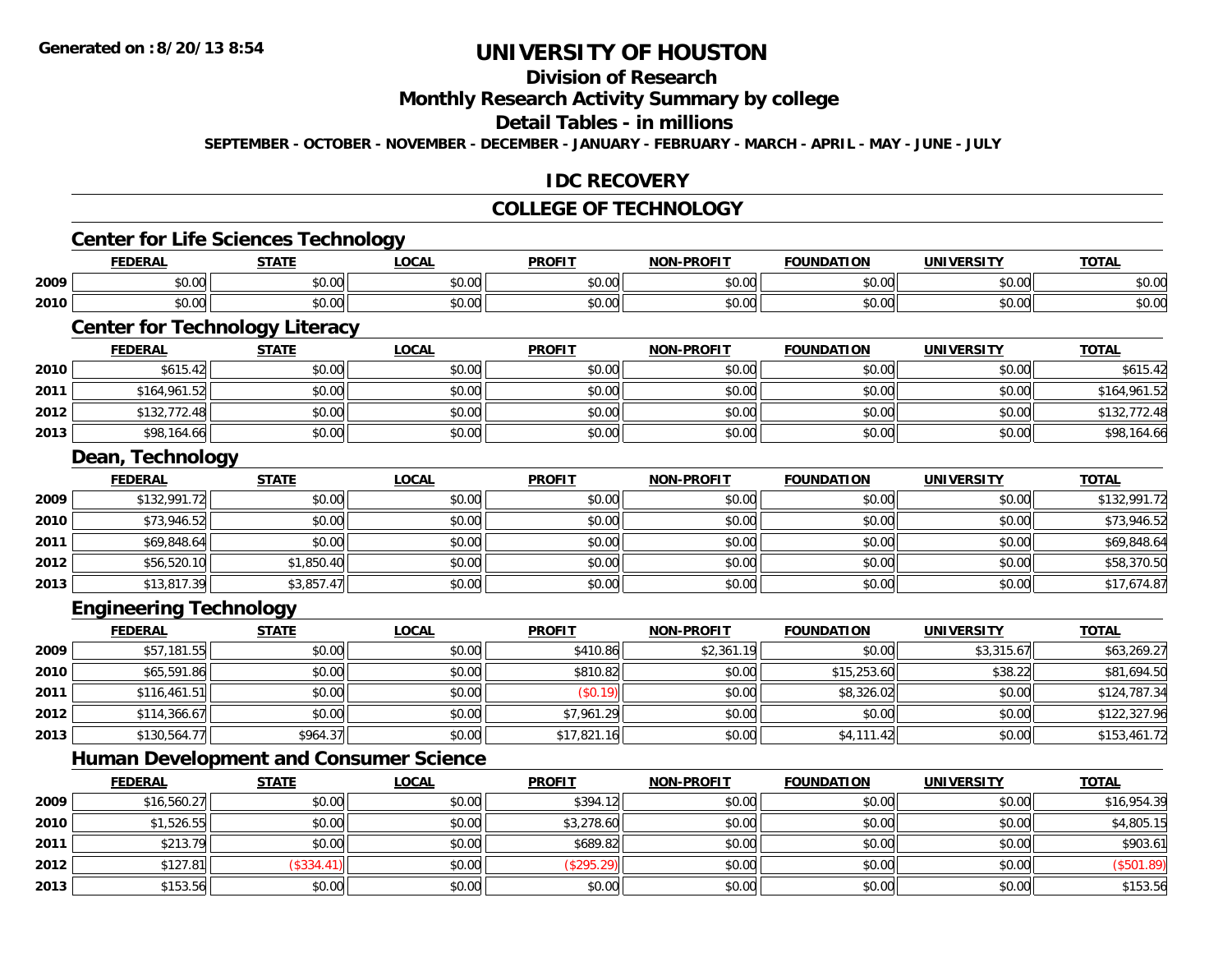## **Division of Research**

**Monthly Research Activity Summary by college**

**Detail Tables - in millions**

**SEPTEMBER - OCTOBER - NOVEMBER - DECEMBER - JANUARY - FEBRUARY - MARCH - APRIL - MAY - JUNE - JULY**

#### **IDC RECOVERY**

#### **COLLEGE OF TECHNOLOGY**

### **Information & Logistics Technology**

|      | <b>FEDERAL</b> | <b>STATE</b> | <u>LOCAL</u> | <b>PROFIT</b> | <b>NON-PROFIT</b> | <b>FOUNDATION</b> | <b>UNIVERSITY</b> | <b>TOTAL</b> |
|------|----------------|--------------|--------------|---------------|-------------------|-------------------|-------------------|--------------|
| 2009 | \$23,960.95    | \$0.00       | \$0.00       | \$0.00        | \$0.00            | \$0.00            | \$0.00            | \$23,960.95  |
| 2010 | \$1,978.67     | \$0.00       | \$0.00       | \$0.00        | \$0.00            | \$0.00            | \$0.00            | \$1,978.67   |
| 2011 | $($ \$114.66)  | \$0.00       | \$0.00       | \$0.00        | \$0.00            | \$0.00            | \$0.00            | (\$114.66)   |
| 2012 | \$14,958.63    | (S540.60)    | \$0.00       | \$0.00        | \$0.00            | \$0.00            | \$0.00            | \$14,418.03  |
| 2013 | \$0.00         | \$0.00       | \$0.00       | \$0.00        | \$0.00            | \$0.00            | \$0.00            | \$0.00       |

### **Texas Manufacturing Assistance Center**

|       | <b>FEDERAL</b> | <b>STATE</b> | <b>LOCAL</b> | <b>PROFIT</b> | <b>NON-PROFIT</b> | <b>FOUNDATION</b> | <b>UNIVERSITY</b> | <b>TOTAL</b>   |
|-------|----------------|--------------|--------------|---------------|-------------------|-------------------|-------------------|----------------|
| 2009  | \$0.00         | \$0.00       | \$0.00       | \$0.00        | \$0.00            | \$0.00            | \$0.00            | \$0.00         |
| 2010  | \$0.00         | \$0.00       | \$0.00       | \$0.00        | \$0.00            | \$0.00            | \$0.00            | \$0.00         |
| 2011  | \$0.00         | \$0.00       | \$0.00       | \$0.00        | \$0.00            | \$0.00            | \$0.00            | \$0.00         |
| 2012  | \$0.00         | \$0.00       | \$0.00       | \$0.00        | \$0.00            | \$0.00            | \$0.00            | \$0.00         |
| 2013  | \$0.00         | \$0.00       | \$0.00       | \$0.00        | \$0.00            | \$0.00            | \$0.00            | \$0.00         |
| Total | \$1,287,170.37 | \$5,797.23   | \$0.00       | \$31,071.19   | \$2,361.19        | \$27,691.04       | \$3,353.89        | \$1,357,444.91 |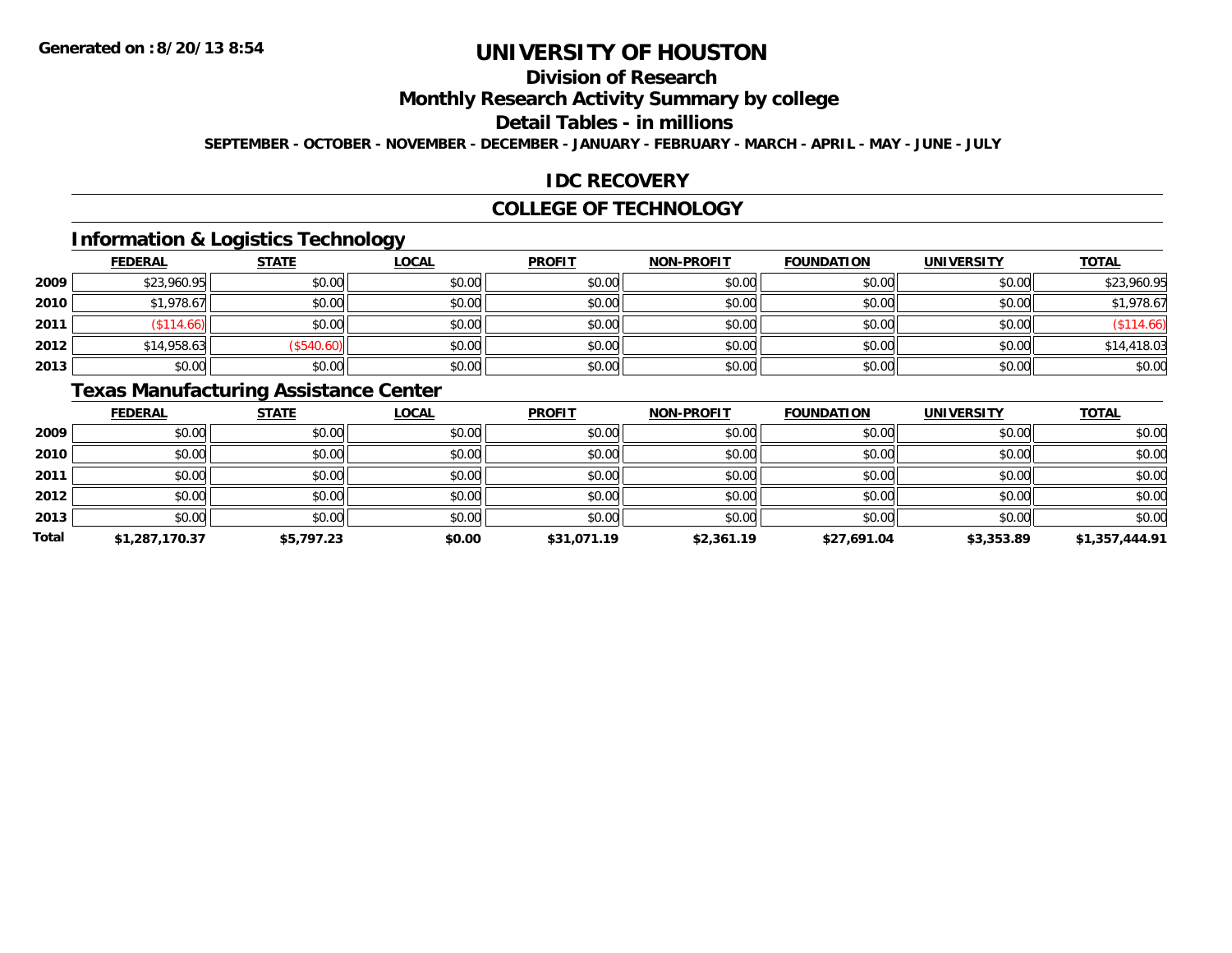### **Division of Research**

**Monthly Research Activity Summary by college**

### **Detail Tables - in millions**

**SEPTEMBER - OCTOBER - NOVEMBER - DECEMBER - JANUARY - FEBRUARY - MARCH - APRIL - MAY - JUNE - JULY**

#### **IDC RECOVERY**

### **CULLEN COLLEGE OF ENGINEERING**

#### **Biomedical Engineering**

|      | <b>FEDERAL</b> | <b>STATE</b> | <b>LOCAL</b> | <b>PROFIT</b> | <b>NON-PROFIT</b> | <b>FOUNDATION</b> | <b>UNIVERSITY</b> | <b>TOTAL</b> |
|------|----------------|--------------|--------------|---------------|-------------------|-------------------|-------------------|--------------|
| 2009 | \$25,281.52    | \$0.00       | \$0.00       | \$0.00        | \$0.00            | \$544.78          | \$0.00            | \$25,826.30  |
| 2010 | \$87,268.89    | \$0.00       | \$0.00       | \$0.00        | \$0.00            | (\$26.35)         | \$0.00            | \$87,242.54  |
| 2011 | \$72,568.98    | \$0.00       | \$0.00       | \$0.00        | \$0.00            | \$0.00            | \$0.00            | \$72,568.98  |
| 2012 | \$129,287.04   | \$0.00       | \$0.00       | \$0.00        | \$0.00            | \$0.00            | \$0.00            | \$129,287.04 |
| 2013 | \$333,034.86   | \$0.00       | \$0.00       | \$0.00        | \$0.00            | \$0.00            | \$0.00            | \$333,034.86 |

#### **Center for Innovative Grouting Materials and Tech**

|      | <b>FEDERAL</b> | <b>STATE</b> | <u>LOCAL</u> | <b>PROFIT</b> | <b>NON-PROFIT</b> | <b>FOUNDATION</b> | <b>UNIVERSITY</b> | <b>TOTAL</b> |
|------|----------------|--------------|--------------|---------------|-------------------|-------------------|-------------------|--------------|
| 2010 | \$0.00         | \$0.00       | \$0.00       | \$0.00        | \$0.00            | \$0.00            | \$0.00            | \$0.00       |
| 2011 | \$0.00         | \$0.00       | \$0.00       | \$0.00        | \$0.00            | \$0.00            | \$0.00            | \$0.00       |
| 2012 | \$0.00         | \$0.00       | \$0.00       | \$0.00        | \$0.00            | \$0.00            | \$0.00            | \$0.00       |
| 2013 | \$0.00         | \$0.00       | \$0.00       | \$0.00        | \$0.00            | \$0.00            | \$0.00            | \$0.00       |

### **Chemical Engineering**

|      | <b>FEDERAL</b> | <b>STATE</b>   | <u>LOCAL</u> | <b>PROFIT</b> | <b>NON-PROFIT</b> | <b>FOUNDATION</b> | <b>UNIVERSITY</b>   | <b>TOTAL</b>   |
|------|----------------|----------------|--------------|---------------|-------------------|-------------------|---------------------|----------------|
| 2009 | \$517,853.84   | \$578,697.76   | \$7,899.17   | \$169,707.19  | \$0.00            | \$2,970.42        | \$1,397.97          | \$1,278,526.34 |
| 2010 | \$857,219.84   | (\$2,840.56)   | \$4,438.25   | \$73,372.98   | \$0.00            | \$2,077.81        | \$41,346.98         | \$975,615.30   |
| 2011 | \$825,427.97   | (\$349,628.10) | \$1,411.18   | \$201,049.92  | \$0.00            | (\$219.31)        | \$41,719.29         | \$719,760.95   |
| 2012 | \$827,438.23   | \$3,743.15     | \$1,304.62   | \$258,742.66  | \$0.00            | \$132.37          | \$0.02              | \$1,091,361.05 |
| 2013 | \$1,009,713.25 | \$6,366.75     | \$0.00       | \$171,370.77  | \$0.00            | \$940.94          | $($ \$6,637.83) $ $ | \$1,181,753.89 |

#### **Civil Engineering**

|      | <b>FEDERAL</b> | <b>STATE</b> | <b>LOCAL</b> | <b>PROFIT</b> | <b>NON-PROFIT</b> | <b>FOUNDATION</b> | <b>UNIVERSITY</b> | <b>TOTAL</b> |
|------|----------------|--------------|--------------|---------------|-------------------|-------------------|-------------------|--------------|
| 2009 | \$185,490.86   | \$28,413.76  | \$19,283.19  | \$226.46      | \$13,867.39       | \$0.00            | \$0.00            | \$247,281.66 |
| 2010 | \$183,587.38   | \$35,178.02  | \$21,947.02  | \$25,244.28   | \$11,746.75       | \$0.00            | \$243.94          | \$277,947.39 |
| 2011 | \$347,201.05   | \$25,314.17  | \$3,225.81   | \$60,573.36   | \$24,865.63       | \$0.00            | \$5,260.31        | \$466,440.33 |
| 2012 | \$385,462.80   | \$37,860.91  | \$26,339.96  | \$37,347.85   | \$17,477.43       | \$0.00            | (\$490.00)        | \$503,998.95 |
| 2013 | \$719,132.26   | \$18,701.92  | \$2,653.74   | \$62,838.45   | \$25,337.19       | \$27,205.14       | \$1.974.72        | \$857,843.41 |

### **Composites Engineering and Applications Center**

|      | <b>FEDERAL</b> | <b>STATE</b> | <b>_OCAL</b>  | <b>PROFIT</b> | <b>NON-PROFIT</b>                                  | <b>FOUNDATION</b> | <b>UNIVERSITY</b> | <b>TOTAL</b> |
|------|----------------|--------------|---------------|---------------|----------------------------------------------------|-------------------|-------------------|--------------|
| 2010 | 0000<br>vu.vu  | \$0.00       | 0000<br>JU.UU | \$0.00        | $\mathsf{A}\cap\mathsf{A}\cap\mathsf{A}$<br>\$0.00 | \$0.00            | \$0.00            | \$0.00       |
| 2011 | PU.UU          | \$0.00       | 0000<br>DU.UG | \$0.00        | 40.00<br><b>DU.UU</b>                              | \$0.00            | \$0.00            | \$0.00       |
| 2012 | 0.00<br>pu.uu  | \$0.00       | 0000<br>ง∪.∪บ | \$0.00        | $\mathsf{A}\cap\mathsf{A}\cap\mathsf{A}$<br>\$0.00 | \$0.00            | \$0.00            | \$0.00       |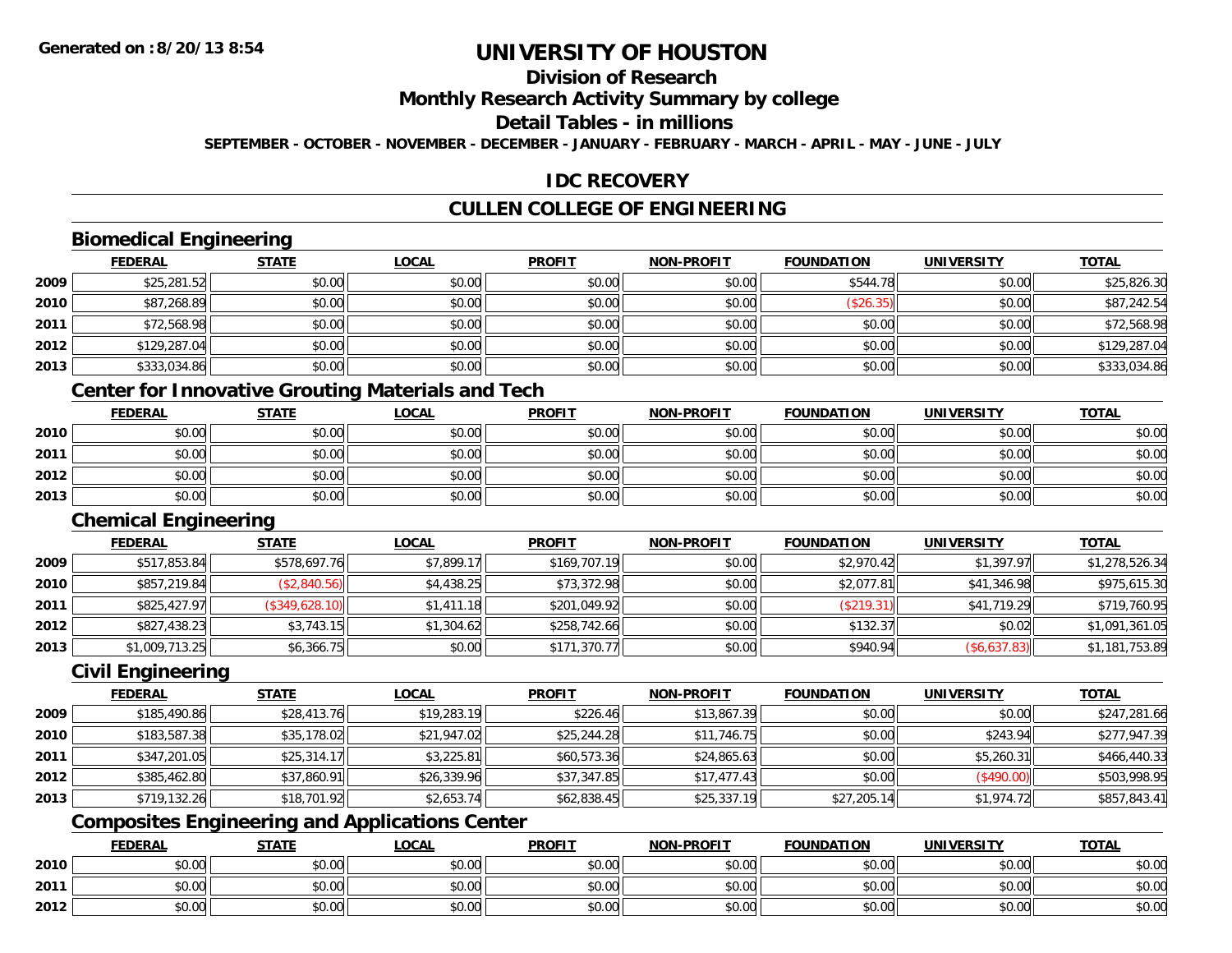**2013**

## **UNIVERSITY OF HOUSTON**

### **Division of Research**

#### **Monthly Research Activity Summary by college**

#### **Detail Tables - in millions**

**SEPTEMBER - OCTOBER - NOVEMBER - DECEMBER - JANUARY - FEBRUARY - MARCH - APRIL - MAY - JUNE - JULY**

#### **IDC RECOVERY**

#### **CULLEN COLLEGE OF ENGINEERING**

## **Composites Engineering and Applications Center**

|      | <b>FEDERAL</b>                               | <b>STATE</b> | <b>LOCAL</b> | <b>PROFIT</b> | <b>NON-PROFIT</b> | <b>FOUNDATION</b> | <b>UNIVERSITY</b> | <b>TOTAL</b>   |
|------|----------------------------------------------|--------------|--------------|---------------|-------------------|-------------------|-------------------|----------------|
| 2013 | \$0.00                                       | \$0.00       | \$0.00       | \$0.00        | \$0.00            | \$0.00            | \$0.00            | \$0.00         |
|      | Dean, Engineering                            |              |              |               |                   |                   |                   |                |
|      | <b>FEDERAL</b>                               | <b>STATE</b> | <b>LOCAL</b> | <b>PROFIT</b> | <b>NON-PROFIT</b> | <b>FOUNDATION</b> | <b>UNIVERSITY</b> | <b>TOTAL</b>   |
| 2009 | \$0.00                                       | \$0.00       | \$0.00       | \$0.00        | \$0.00            | \$0.00            | \$0.00            | \$0.00         |
| 2010 | \$4,873.80                                   | \$0.00       | \$0.00       | \$0.00        | \$0.00            | \$0.00            | \$0.00            | \$4,873.80     |
| 2011 | \$7,110.43                                   | \$0.00       | \$0.00       | \$0.00        | \$0.00            | \$0.00            | \$0.00            | \$7,110.43     |
| 2012 | \$6,433.78                                   | \$0.00       | \$0.00       | \$0.00        | \$0.00            | \$0.00            | \$0.00            | \$6,433.78     |
| 2013 | \$7,727.36                                   | \$0.00       | \$0.00       | \$0.00        | \$0.00            | \$0.00            | \$0.00            | \$7,727.36     |
|      | <b>Electrical &amp; Computer Engineering</b> |              |              |               |                   |                   |                   |                |
|      | <b>FEDERAL</b>                               | <b>STATE</b> | <b>LOCAL</b> | <b>PROFIT</b> | <b>NON-PROFIT</b> | <b>FOUNDATION</b> | <b>UNIVERSITY</b> | <b>TOTAL</b>   |
| 2009 | \$434,355.24                                 | \$14,244.22  | \$0.00       | \$71,817.95   | \$24,780.50       | \$0.00            | \$7,736.55        | \$552,934.46   |
| 2010 | \$567,408.26                                 | \$33,906.96  | \$0.00       | \$92,830.20   | \$24,316.07       | \$0.00            | \$89.18           | \$718,550.67   |
| 2011 | \$861,711.23                                 | \$27,005.30  | \$0.00       | \$40,487.29   | \$6,944.26        | \$0.00            | \$2,999.93        | \$939,148.02   |
| 2012 | \$751,321.74                                 | (\$314.22)   | \$0.00       | \$104,072.11  | (\$3,375.31)      | (\$16, 163.66)    | \$0.21            | \$835,540.86   |
| 2013 | \$812,398.76                                 | \$975.60     | \$0.00       | \$88,473.42   | \$15,400.69       | \$532.40          | \$0.00            | \$917,780.86   |
|      | <b>Industrial Engineering</b>                |              |              |               |                   |                   |                   |                |
|      | <b>FEDERAL</b>                               | <b>STATE</b> | <b>LOCAL</b> | <b>PROFIT</b> | <b>NON-PROFIT</b> | <b>FOUNDATION</b> | <b>UNIVERSITY</b> | <b>TOTAL</b>   |
| 2009 | \$41,345.91                                  | \$980.58     | \$0.00       | \$2,158.44    | \$0.00            | \$0.00            | \$0.00            | \$44,484.93    |
| 2010 | \$34,568.63                                  | \$2,116.03   | \$0.00       | \$0.00        | \$0.00            | \$0.00            | \$0.00            | \$36,684.66    |
| 2011 | \$49,067.20                                  | \$1,517.54   | \$30,788.20  | \$0.00        | \$0.00            | \$0.00            | \$0.00            | \$81,372.94    |
| 2012 | \$46,696.91                                  | (\$105.07)   | \$17,937.46  | \$0.00        | \$0.00            | \$0.00            | \$0.00            | \$64,529.30    |
| 2013 | \$43,797.71                                  | \$5,666.35   | \$3,643.31   | \$0.00        | \$0.00            | \$4,805.75        | \$0.00            | \$57,913.12    |
|      | <b>Mechanical Engineering</b>                |              |              |               |                   |                   |                   |                |
|      | <b>FEDERAL</b>                               | <b>STATE</b> | <b>LOCAL</b> | <b>PROFIT</b> | <b>NON-PROFIT</b> | <b>FOUNDATION</b> | <b>UNIVERSITY</b> | <b>TOTAL</b>   |
| 2009 | \$415,428.10                                 | \$0.00       | \$0.00       | \$102,663.32  | \$29,677.88       | \$0.00            | \$0.00            | \$547,769.30   |
| 2010 | \$665,135.51                                 | \$8,840.07   | \$0.00       | \$71,881.61   | \$36,253.19       | \$0.00            | \$0.00            | \$782,110.38   |
| 2011 | \$836,339.18                                 | \$10,664.80  | \$0.00       | \$156,653.18  | \$24,778.91       | \$7,999.45        | (\$24.92)         | \$1,036,410.60 |
| 2012 | \$686,947.81                                 | \$12,942.03  | \$0.00       | \$117,283.87  | \$17,534.68       | \$15,660.12       | \$0.00            | \$850,368.51   |

3 | \$918,138.57|| \$21,477.85|| \$0.00|| \$94,439.99|| \$0.00|| \$37,810.69|| \$0.00|| \$1,071,867.11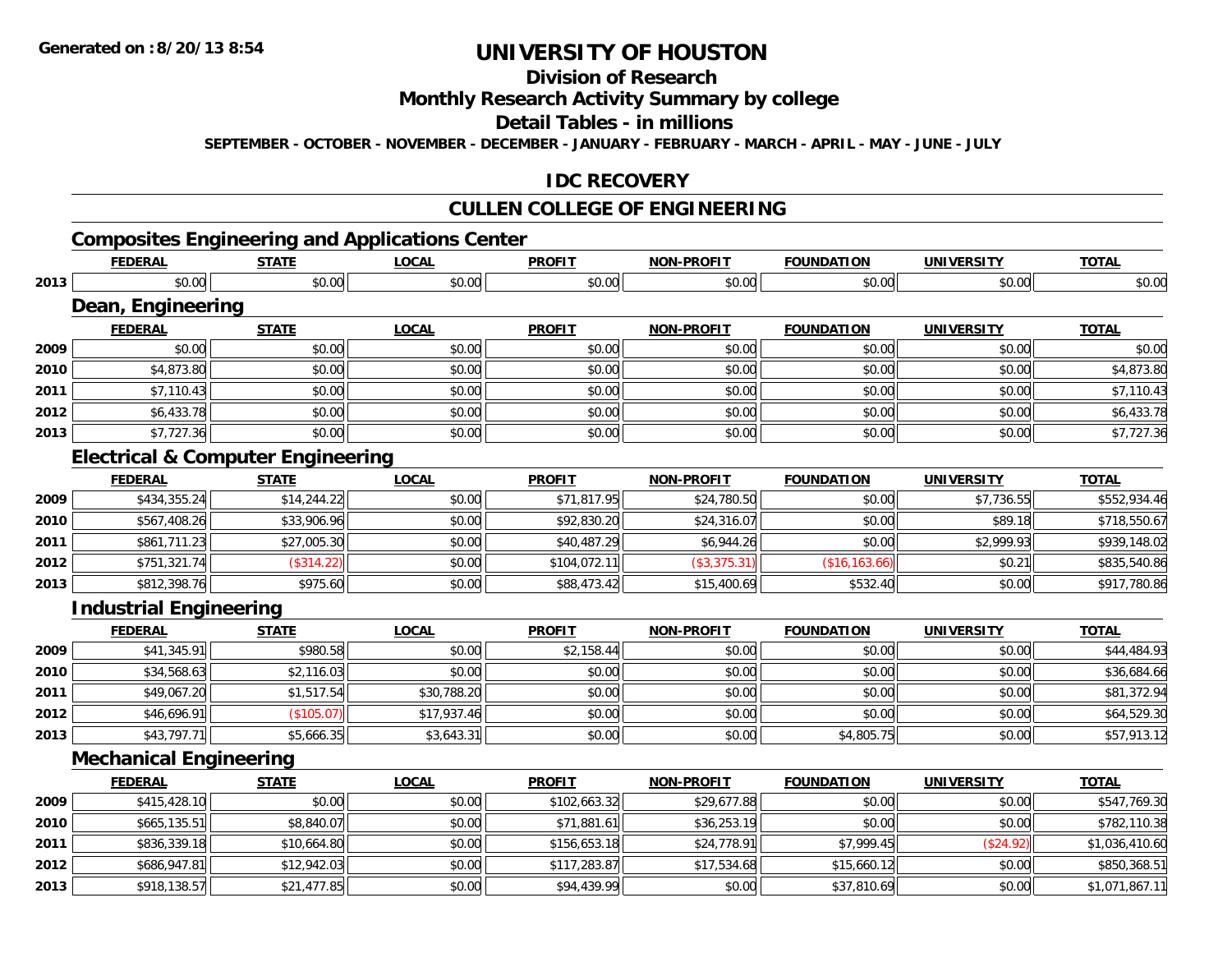### **Division of Research**

**Monthly Research Activity Summary by college**

**Detail Tables - in millions**

**SEPTEMBER - OCTOBER - NOVEMBER - DECEMBER - JANUARY - FEBRUARY - MARCH - APRIL - MAY - JUNE - JULY**

### **IDC RECOVERY**

### **CULLEN COLLEGE OF ENGINEERING**

#### **National Wind Energy Center**

|      | <b>FEDERAL</b> | <b>STATE</b> | <u>LOCAL</u> | <b>PROFIT</b> | <b>NON-PROFIT</b> | <b>FOUNDATION</b> | <b>UNIVERSITY</b> | <u>TOTAL</u> |
|------|----------------|--------------|--------------|---------------|-------------------|-------------------|-------------------|--------------|
| 2010 | \$0.00         | \$0.00       | \$0.00       | \$0.00        | \$0.00            | \$0.00            | \$0.00            | \$0.00       |
| 2011 | \$0.00         | \$0.00       | \$0.00       | \$0.00        | \$0.00            | \$0.00            | \$0.00            | \$0.00       |
| 2012 | \$0.00         | \$0.00       | \$0.00       | \$0.00        | \$0.00            | \$0.00            | \$0.00            | \$0.00       |
| 2013 | \$0.00         | \$0.00       | \$0.00       | \$0.00        | \$0.00            | \$0.00            | \$0.00            | \$0.00       |

#### **SW Public Safety Technology Center**

|              | <b>FEDERAL</b>  | STATE        | _OCAL        | <b>PROFIT</b>  | <b>NON-PROFIT</b> | <b>FOUNDATION</b> | <b>UNIVERSITY</b> | <b>TOTAL</b>    |
|--------------|-----------------|--------------|--------------|----------------|-------------------|-------------------|-------------------|-----------------|
| 2009         | \$0.00          | \$0.00       | \$0.00       | \$0.00         | \$0.00            | \$0.00            | \$0.00            | \$0.00          |
| 2010         | \$0.00          | \$0.00       | \$0.00       | \$0.00         | \$0.00            | \$0.00            | \$0.00            | \$0.00          |
| <b>Total</b> | \$13,696,774.91 | \$521,725.82 | \$140.871.91 | \$2,003,235.29 | \$269,605.26      | \$84,270.55       | \$95,616.35       | \$16,812,100.09 |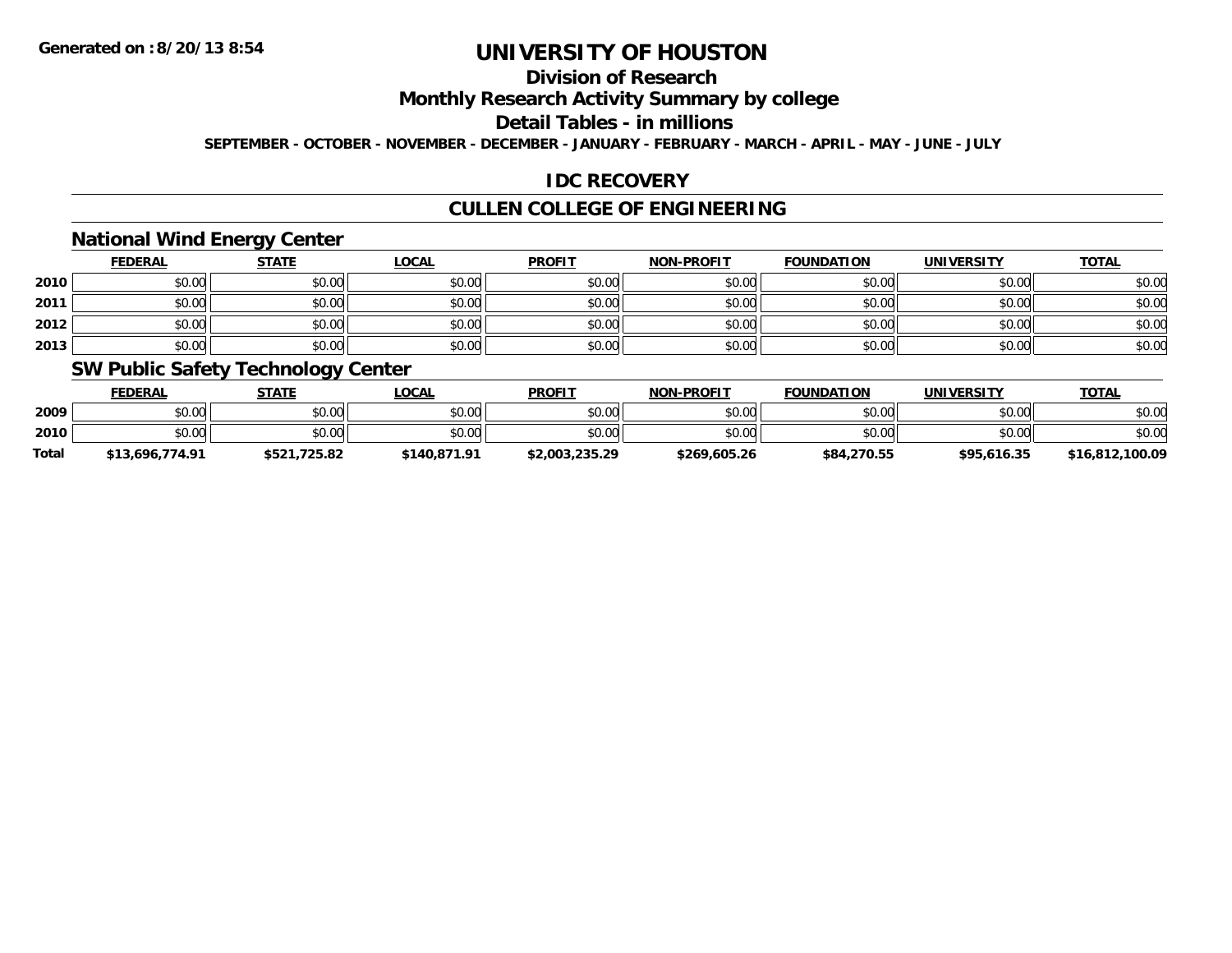### **Division of Research**

**Monthly Research Activity Summary by college**

#### **Detail Tables - in millions**

**SEPTEMBER - OCTOBER - NOVEMBER - DECEMBER - JANUARY - FEBRUARY - MARCH - APRIL - MAY - JUNE - JULY**

#### **IDC RECOVERY**

### **DIVISION OF RESEARCH**

#### **Allied Geophysical Laboratories**

|      | <b>FEDERAL</b> | <u>STATE</u> | <u>LOCAL</u> | <b>PROFIT</b> | <b>NON-PROFIT</b> | <b>FOUNDATION</b> | <b>UNIVERSITY</b> | <b>TOTAL</b> |
|------|----------------|--------------|--------------|---------------|-------------------|-------------------|-------------------|--------------|
| 2011 | \$0.00         | \$0.00       | \$0.00       | \$4,485.34    | \$0.00            | \$0.00            | \$0.00            | \$4,485.34   |
| 2012 | \$0.00         | \$0.00       | \$0.00       | \$5,974.26    | \$0.00            | \$0.00            | \$0.00            | . بن ب       |
| 2013 | \$0.00         | \$0.00       | \$0.00       | \$3,076.49    | \$0.00            | \$0.00            | \$0.00            | \$3,076.49   |

#### **Center for Advanced Materials**

|      | <b>FEDERAL</b> | <b>STATE</b> | <u>LOCAL</u> | <b>PROFIT</b> | <b>NON-PROFIT</b> | <b>FOUNDATION</b> | <b>UNIVERSITY</b> | <b>TOTAL</b> |
|------|----------------|--------------|--------------|---------------|-------------------|-------------------|-------------------|--------------|
| 2009 | \$12,907.57    | \$0.00       | \$0.00       | \$4,935.22    | \$0.00            | \$0.00            | \$0.00            | \$17,842.79  |
| 2010 | \$37.54        | \$10,569.93  | \$0.00       | \$484.70      | \$0.00            | \$0.00            | \$0.00            | \$11,092.17  |
| 2011 | \$14,082.63    | \$8,382.03   | \$0.00       | \$2,807.02    | \$0.00            | \$0.00            | \$0.00            | \$25,271.68  |
| 2012 | \$4,777.25     | \$0.00       | \$0.00       | \$0.00        | \$0.00            | \$0.00            | \$0.00            | \$4,777.25   |
| 2013 | \$692.20       | \$0.00       | \$0.00       | \$0.00        | \$0.00            | \$0.00            | \$0.00            | \$692.20     |

### **Center for Biomedical & Environmental Genomics**

|      | <u>FEDERAL</u> | <b>STATE</b> | <u>LOCAL</u> | <b>PROFIT</b> | <b>NON-PROFIT</b> | <b>FOUNDATION</b> | <b>UNIVERSITY</b> | <b>TOTAL</b> |
|------|----------------|--------------|--------------|---------------|-------------------|-------------------|-------------------|--------------|
| 2009 | \$0.00         | \$0.00       | \$0.00       | \$0.00        | \$0.00            | \$0.00            | \$0.00            | \$0.00       |
| 2010 | \$0.00         | \$0.00       | \$0.00       | \$0.00        | \$0.00            | \$0.00            | \$0.00            | \$0.00       |
| 2011 | \$0.00         | \$0.00       | \$0.00       | \$0.00        | \$0.00            | \$0.00            | \$0.00            | \$0.00       |
| 2012 | \$0.00         | \$0.00       | \$0.00       | \$0.00        | \$0.00            | \$0.00            | \$0.00            | \$0.00       |
| 2013 | \$0.00         | \$0.00       | \$0.00       | \$0.00        | \$0.00            | \$0.00            | \$0.00            | \$0.00       |

#### **Center for Industrial Partnerships**

|      | <b>FEDERAL</b> | <b>STATE</b> | <b>LOCAL</b> | <b>PROFIT</b> | <b>NON-PROFIT</b> | <b>FOUNDATION</b> | <b>UNIVERSITY</b> | <b>TOTAL</b> |
|------|----------------|--------------|--------------|---------------|-------------------|-------------------|-------------------|--------------|
| 2009 | \$29,648.42    | \$0.00       | \$0.00       | \$238.78      | \$0.00            | \$0.00            | \$0.00            | \$29,887.20  |
| 2010 | \$67,720.17    | \$0.00       | \$0.00       | \$1,610.69    | \$0.00            | \$0.00            | \$0.00            | \$69,330.86  |
| 2011 | \$74,286.19    | \$0.00       | \$0.00       | \$9,288.29    | \$0.00            | \$0.00            | \$0.00            | \$83,574.48  |
| 2012 | \$21,286.32    | \$0.00       | \$0.00       | \$7,849.80    | \$0.00            | \$0.00            | \$0.00            | \$29,136.11  |
| 2013 | \$3,016.46     | \$0.00       | \$0.00       | \$6,497.07    | \$0.00            | \$0.00            | \$0.00            | \$9,513.54   |

## **Center for Neuromotor & Biomechanics Research**

|      | <b>FEDERAL</b> | <b>STATE</b> | <u>LOCAL</u> | <b>PROFIT</b> | <b>NON-PROFIT</b> | <b>FOUNDATION</b> | <b>UNIVERSITY</b> | <b>TOTAL</b> |
|------|----------------|--------------|--------------|---------------|-------------------|-------------------|-------------------|--------------|
| 2009 | \$0.00         | \$0.00       | \$0.00       | \$0.00        | \$0.00            | \$0.00            | \$0.00            | \$0.00       |
| 2010 | \$0.00         | \$0.00       | \$0.00       | \$0.00        | \$0.00            | \$0.00            | \$0.00            | \$0.00       |
| 2011 | \$0.00         | \$0.00       | \$0.00       | \$0.00        | \$0.00            | \$0.00            | \$0.00            | \$0.00       |
| 2012 | \$0.00         | \$0.00       | \$0.00       | \$0.00        | \$0.00            | \$0.00            | \$0.00            | \$0.00       |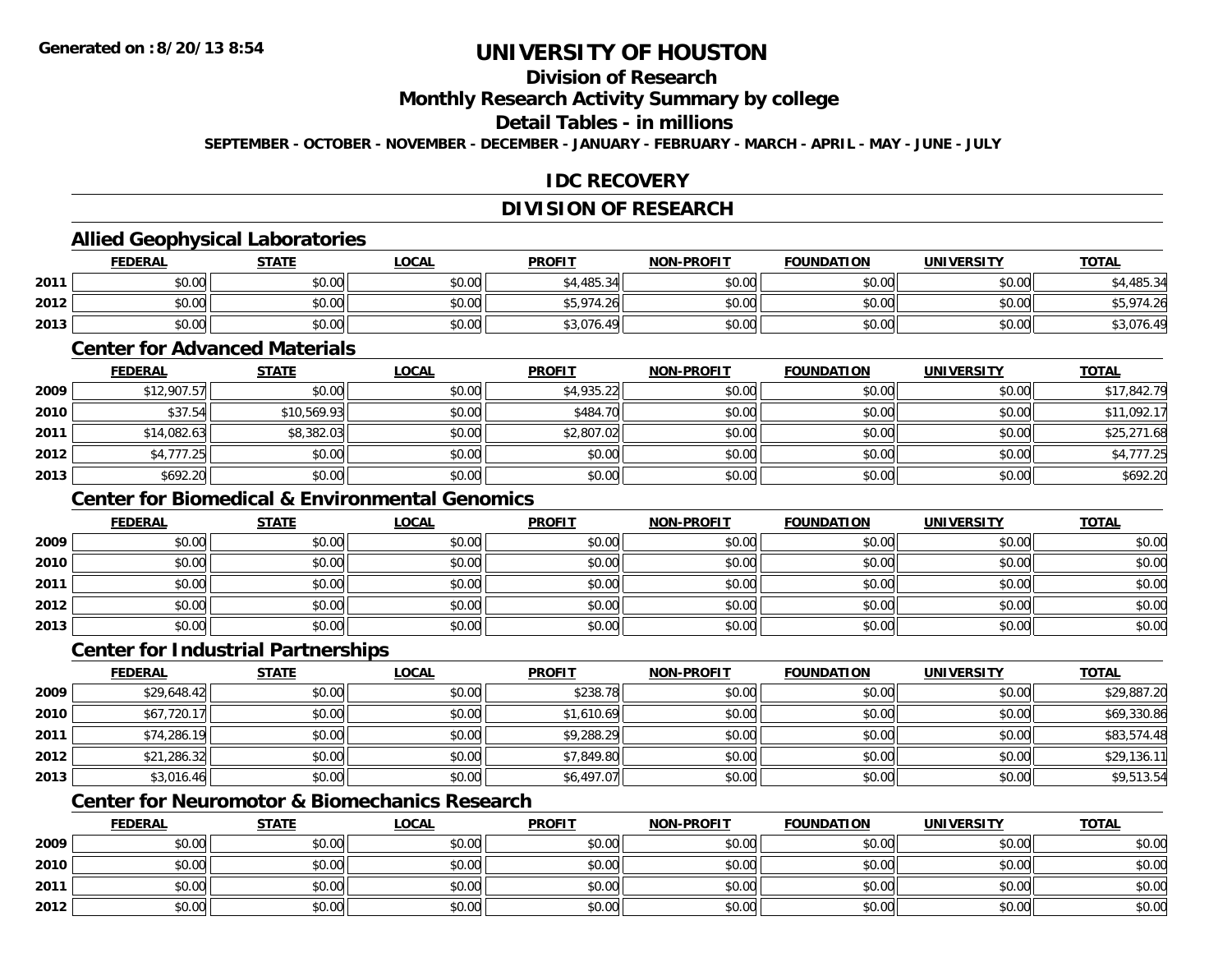## **Division of Research**

**Monthly Research Activity Summary by college**

**Detail Tables - in millions**

**SEPTEMBER - OCTOBER - NOVEMBER - DECEMBER - JANUARY - FEBRUARY - MARCH - APRIL - MAY - JUNE - JULY**

#### **IDC RECOVERY**

#### **DIVISION OF RESEARCH**

# **Center for Neuromotor & Biomechanics Research**

|      | <b>FEDERAL</b>                  | <b>STATE</b>                          | <b>LOCAL</b> | <b>PROFIT</b> | <b>NON-PROFIT</b> | <b>FOUNDATION</b> | <b>UNIVERSITY</b> | <b>TOTAL</b> |
|------|---------------------------------|---------------------------------------|--------------|---------------|-------------------|-------------------|-------------------|--------------|
| 2013 | \$0.00                          | \$0.00                                | \$0.00       | \$0.00        | \$0.00            | \$0.00            | \$0.00            | \$0.00       |
|      | <b>Division of Research</b>     |                                       |              |               |                   |                   |                   |              |
|      | <b>FEDERAL</b>                  | <b>STATE</b>                          | <b>LOCAL</b> | <b>PROFIT</b> | <b>NON-PROFIT</b> | <b>FOUNDATION</b> | <b>UNIVERSITY</b> | <b>TOTAL</b> |
| 2009 | \$3,806.81                      | \$0.00                                | \$0.00       | \$0.00        | \$0.00            | \$0.00            | \$0.00            | \$3,806.81   |
| 2010 | \$7,492.16                      | \$0.00                                | \$0.00       | \$0.00        | \$0.00            | \$0.00            | \$0.00            | \$7,492.16   |
| 2011 | (\$1,398.74)                    | \$0.00                                | \$0.00       | \$0.00        | \$0.00            | \$0.00            | \$0.00            | (\$1,398.74) |
| 2012 | (\$0.00)                        | \$0.00                                | \$0.00       | \$0.00        | \$0.00            | \$0.00            | \$0.00            | (\$0.00)     |
| 2013 | (\$67.82)                       | \$0.00                                | \$0.00       | \$0.00        | \$0.00            | \$0.00            | \$0.00            | (\$67.82)    |
|      | <b>Institute for Nanoenergy</b> |                                       |              |               |                   |                   |                   |              |
|      | <b>FEDERAL</b>                  | <b>STATE</b>                          | <b>LOCAL</b> | <b>PROFIT</b> | <b>NON-PROFIT</b> | <b>FOUNDATION</b> | <b>UNIVERSITY</b> | <b>TOTAL</b> |
| 2009 | \$0.00                          | \$0.00                                | \$0.00       | \$0.00        | \$0.00            | \$0.00            | \$0.00            | \$0.00       |
| 2010 | \$0.00                          | \$0.00                                | \$0.00       | \$0.00        | \$0.00            | \$0.00            | \$0.00            | \$0.00       |
| 2011 | \$0.00                          | \$0.00                                | \$0.00       | \$0.00        | \$0.00            | \$0.00            | \$0.00            | \$0.00       |
| 2012 | \$0.00                          | \$0.00                                | \$0.00       | \$0.00        | \$0.00            | \$0.00            | \$0.00            | \$0.00       |
| 2013 | \$0.00                          | \$0.00                                | \$0.00       | \$0.00        | \$0.00            | \$0.00            | \$0.00            | \$0.00       |
|      |                                 | <b>Office of Contracts and Grants</b> |              |               |                   |                   |                   |              |
|      | <b>FEDERAL</b>                  | <b>STATE</b>                          | <b>LOCAL</b> | <b>PROFIT</b> | <b>NON-PROFIT</b> | <b>FOUNDATION</b> | <b>UNIVERSITY</b> | <b>TOTAL</b> |
| 2009 | \$0.00                          | \$0.00                                | \$0.00       | \$0.00        | \$0.00            | \$0.00            | \$0.00            | \$0.00       |
| 2010 | \$0.00                          | \$0.00                                | \$0.00       | \$0.00        | \$0.00            | \$0.00            | \$0.00            | \$0.00       |
| 2011 | \$0.00                          | \$0.00                                | \$0.00       | \$0.00        | \$0.00            | \$0.00            | \$0.00            | \$0.00       |
| 2012 | \$0.00                          | \$0.00                                | \$0.00       | \$0.00        | \$0.00            | \$0.00            | \$0.00            | \$0.00       |
| 2013 | \$0.00                          | \$0.00                                | \$0.00       | \$0.00        | \$0.00            | \$0.00            | \$0.00            | \$0.00       |
|      | <b>TcSAM</b>                    |                                       |              |               |                   |                   |                   |              |
|      | <b>FEDERAL</b>                  | <b>STATE</b>                          | <b>LOCAL</b> | <b>PROFIT</b> | NON-PROFIT        | <b>FOUNDATION</b> | <b>UNIVERSITY</b> | <b>TOTAL</b> |
| 2009 | \$0.00                          | \$0.00                                | \$0.00       | \$0.00        | \$0.00            | \$0.00            | \$0.00            | \$0.00       |
| 2010 | \$0.00                          | \$0.00                                | \$0.00       | \$0.00        | \$0.00            | \$0.00            | \$0.00            | \$0.00       |
| 2011 | \$0.00                          | \$0.00                                | \$0.00       | \$0.00        | \$0.00            | \$0.00            | \$0.00            | \$0.00       |
|      | <b>TcSUH</b>                    |                                       |              |               |                   |                   |                   |              |
|      | <b>FEDERAL</b>                  | <b>STATE</b>                          | <b>LOCAL</b> | <b>PROFIT</b> | <b>NON-PROFIT</b> | <b>FOUNDATION</b> | <b>UNIVERSITY</b> | <b>TOTAL</b> |
| 2009 | \$27,635.92                     | \$0.00                                | \$0.00       | \$4,055.37    | \$0.00            | \$0.00            | \$0.00            | \$31,691.29  |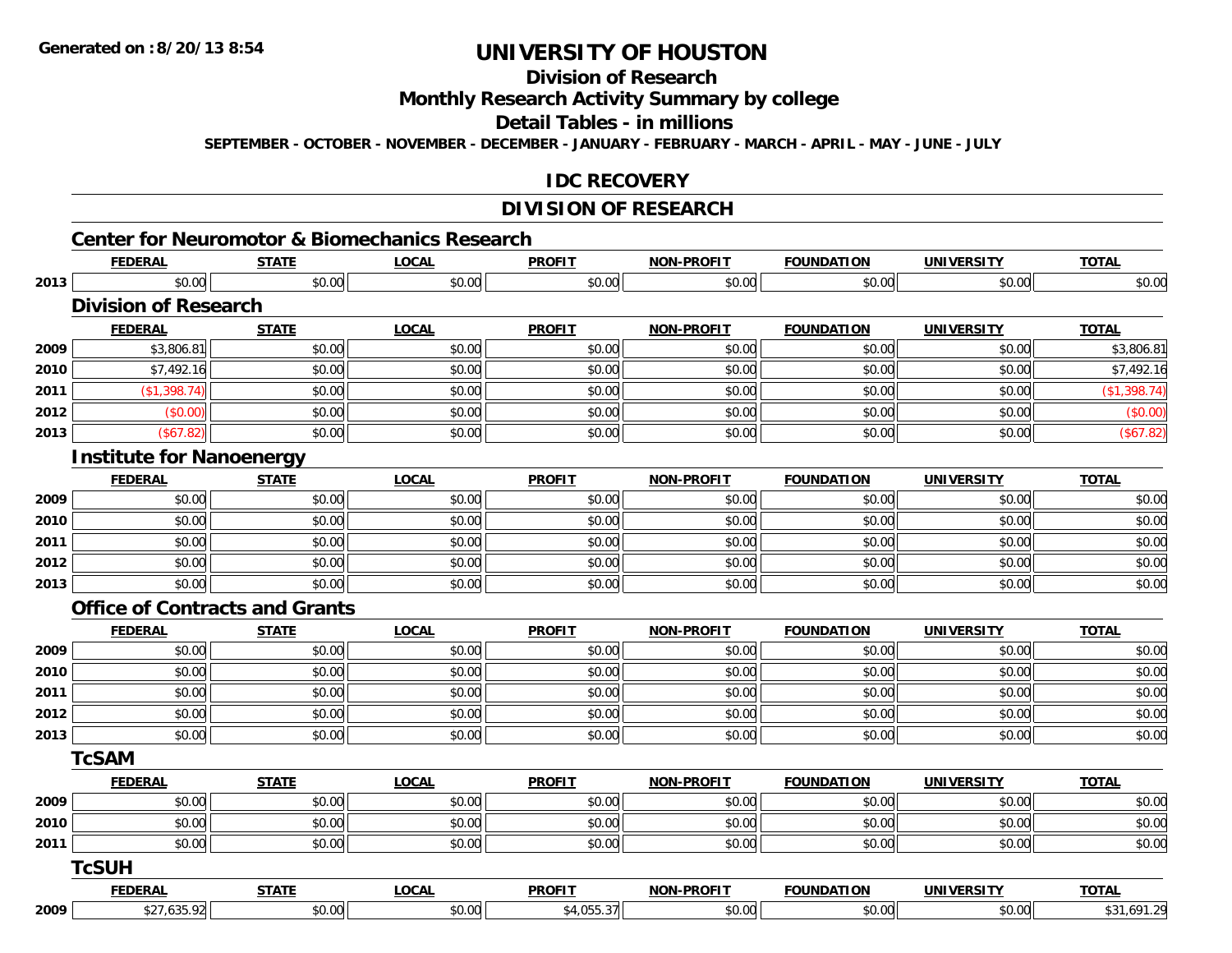## **Division of Research**

**Monthly Research Activity Summary by college**

#### **Detail Tables - in millions**

**SEPTEMBER - OCTOBER - NOVEMBER - DECEMBER - JANUARY - FEBRUARY - MARCH - APRIL - MAY - JUNE - JULY**

#### **IDC RECOVERY**

### **DIVISION OF RESEARCH**

|              | <b>TcSUH</b>                             |              |              |               |                   |                   |                   |                |
|--------------|------------------------------------------|--------------|--------------|---------------|-------------------|-------------------|-------------------|----------------|
|              | <b>FEDERAL</b>                           | <b>STATE</b> | <b>LOCAL</b> | <b>PROFIT</b> | <b>NON-PROFIT</b> | <b>FOUNDATION</b> | <b>UNIVERSITY</b> | <b>TOTAL</b>   |
| 2010         | \$21,646.85                              | \$0.00       | \$0.00       | \$31,631.06   | \$0.00            | \$0.00            | \$0.00            | \$53,277.91    |
| 2011         | \$12,555.71                              | \$665.59     | \$0.00       | \$38,632.65   | \$0.00            | \$0.00            | \$0.00            | \$51,853.95    |
| 2012         | \$27,343.67                              | \$2,347.93   | \$0.00       | \$28,654.51   | \$0.00            | \$0.00            | \$0.00            | \$58,346.11    |
| 2013         | \$27,983.30                              | \$1,463.39   | \$0.00       | \$21,065.69   | \$0.00            | \$0.00            | \$0.00            | \$50,512.38    |
|              | <b>Texas Learning/Computation Center</b> |              |              |               |                   |                   |                   |                |
|              | <b>FEDERAL</b>                           | <b>STATE</b> | <b>LOCAL</b> | <b>PROFIT</b> | <b>NON-PROFIT</b> | <b>FOUNDATION</b> | <b>UNIVERSITY</b> | <b>TOTAL</b>   |
| 2009         | \$0.00                                   | \$0.00       | \$0.00       | \$0.00        | \$0.00            | \$0.00            | \$0.00            | \$0.00         |
| 2010         | \$0.00                                   | \$0.00       | \$0.00       | \$0.00        | \$0.00            | \$0.00            | \$0.00            | \$0.00         |
| 2011         | \$8,510.83                               | \$0.00       | \$0.00       | \$0.00        | \$0.00            | \$0.00            | \$0.00            | \$8,510.83     |
| 2012         | \$12,899.81                              | \$0.00       | \$0.00       | \$0.00        | \$0.00            | \$0.00            | \$0.00            | \$12,899.81    |
| 2013         | \$318.02                                 | \$0.00       | \$0.00       | \$0.00        | \$0.00            | \$0.00            | \$0.00            | \$318.02       |
|              | <b>Texas Obesity Research Center</b>     |              |              |               |                   |                   |                   |                |
|              | <b>FEDERAL</b>                           | <b>STATE</b> | <b>LOCAL</b> | <b>PROFIT</b> | <b>NON-PROFIT</b> | <b>FOUNDATION</b> | <b>UNIVERSITY</b> | <b>TOTAL</b>   |
| 2010         | \$0.00                                   | \$0.00       | \$0.00       | \$0.00        | \$0.00            | \$0.00            | \$0.00            | \$0.00         |
| 2011         | \$0.00                                   | \$0.00       | \$0.00       | \$0.00        | \$0.00            | \$0.00            | \$0.00            | \$0.00         |
| 2012         | \$0.00                                   | \$0.00       | \$0.00       | \$0.00        | \$0.00            | \$0.00            | \$0.00            | \$0.00         |
| 2013         | \$0.00                                   | \$0.00       | \$0.00       | \$0.00        | \$0.00            | \$0.00            | \$0.00            | \$0.00         |
|              | <b>TIMES</b>                             |              |              |               |                   |                   |                   |                |
|              | <b>FEDERAL</b>                           | <b>STATE</b> | <b>LOCAL</b> | <b>PROFIT</b> | <b>NON-PROFIT</b> | <b>FOUNDATION</b> | <b>UNIVERSITY</b> | <b>TOTAL</b>   |
| 2009         | \$17,920.96                              | \$0.00       | \$0.00       | \$0.00        | \$0.00            | \$0.00            | \$8,558.74        | \$26,479.70    |
| 2010         | \$64,688.77                              | \$0.00       | \$0.00       | \$0.00        | \$0.00            | \$0.00            | \$162.29          | \$64,851.06    |
| 2011         | \$92,036.45                              | \$2,660.64   | \$0.00       | \$0.00        | \$0.00            | \$0.00            | \$0.00            | \$94,697.09    |
| 2012         | \$360,285.12                             | \$0.00       | \$0.00       | \$0.00        | \$0.00            | \$0.00            | \$0.00            | \$360,285.12   |
| 2013         | \$593,224.64                             | \$0.00       | \$0.00       | \$0.00        | \$0.00            | \$0.00            | \$0.00            | \$593,224.64   |
| <b>Total</b> | \$1,505,337.20                           | \$26,089.52  | \$0.00       | \$171,286.93  | \$0.00            | \$0.00            | \$8,721.03        | \$1,711,434.68 |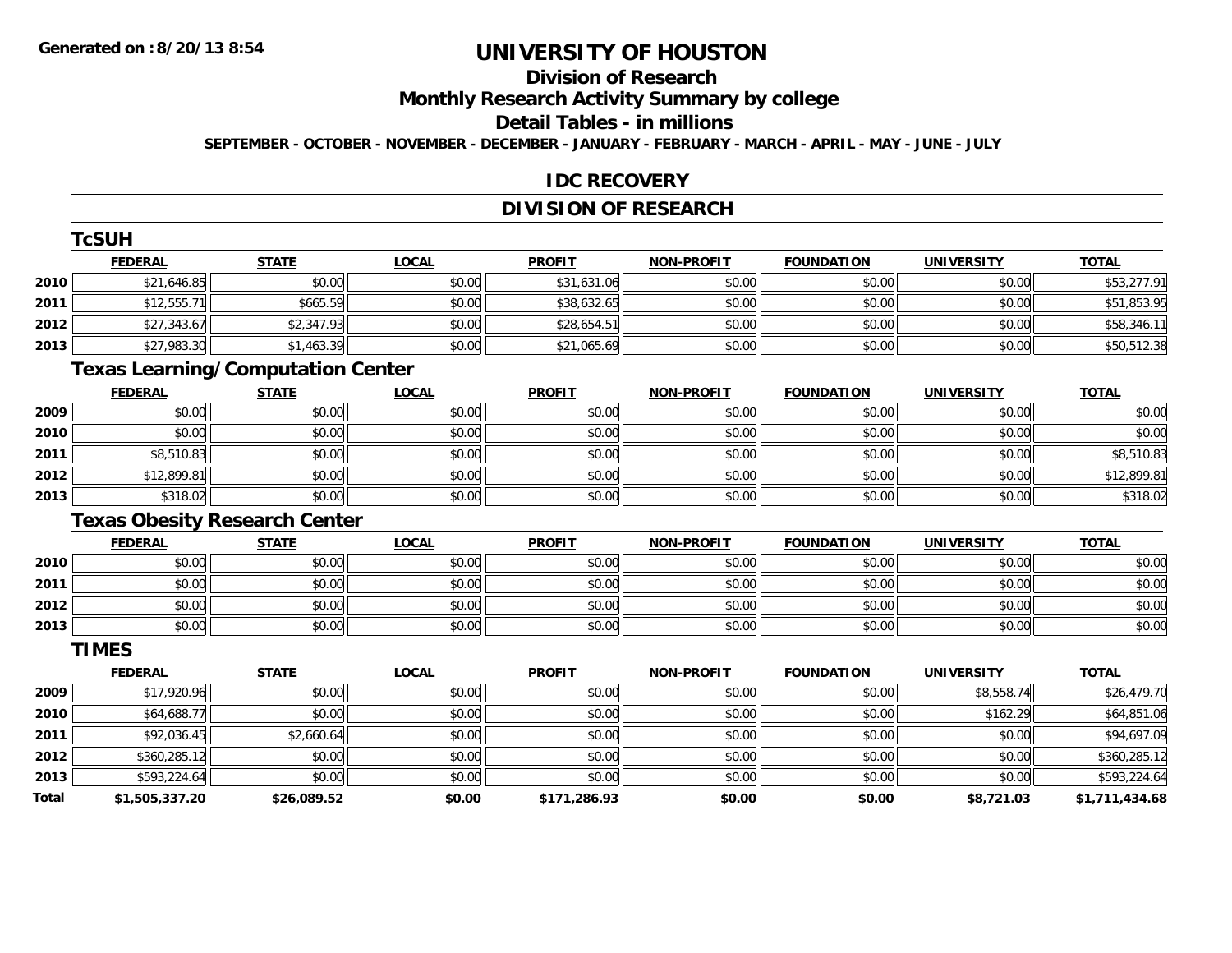### **Division of Research**

#### **Monthly Research Activity Summary by college**

#### **Detail Tables - in millions**

**SEPTEMBER - OCTOBER - NOVEMBER - DECEMBER - JANUARY - FEBRUARY - MARCH - APRIL - MAY - JUNE - JULY**

#### **IDC RECOVERY**

### **GRADUATE COLLEGE OF SOCIAL WORK**

### **Center for Drug and Social Policy Research**

|      | <b>FEDERAL</b> | <b>STATE</b> | <b>LOCAL</b> | <b>PROFIT</b> | <b>NON-PROFIT</b> | <b>FOUNDATION</b> | <b>UNIVERSITY</b> | <b>TOTAL</b> |
|------|----------------|--------------|--------------|---------------|-------------------|-------------------|-------------------|--------------|
| 2009 | \$0.00         | \$0.00       | \$0.00       | \$0.00        | \$0.00            | \$0.00            | \$0.00            | \$0.00       |
| 2010 | \$0.00         | \$0.00       | \$0.00       | \$0.00        | \$0.00            | \$0.00            | \$0.00            | \$0.00       |
| 2011 | \$0.00         | \$0.00       | \$0.00       | \$0.00        | \$0.00            | \$0.00            | \$0.00            | \$0.00       |
| 2012 | \$0.00         | \$0.00       | \$0.00       | \$0.00        | \$0.00            | \$0.00            | \$0.00            | \$0.00       |
| 2013 | \$0.00         | \$0.00       | \$0.00       | \$0.00        | \$0.00            | \$0.00            | \$0.00            | \$0.00       |

#### **Center for Health Equities & Evaluation Research**

|      | ------<br>-n.e | <b>CTATE</b>       | 001<br>ww     | <b>PROFIT</b>                         | -PROFIT<br>חחו            | DATION<br><b>FAUSIP</b> | <b><i>INIVERSITY</i></b> | $T^{\prime}$ |
|------|----------------|--------------------|---------------|---------------------------------------|---------------------------|-------------------------|--------------------------|--------------|
| 2012 |                | $\cdots$<br>JU.UU  | 0.00<br>JU.UU | 0000<br>JU.U                          | $\sim$ 00<br>₽U.UU        | ስ ለሰ                    | $\sim$ 00<br>vv.vv       |              |
| 2013 | $\sim$         | $\sim$ 00<br>PU.UU | \$0.00        | $\mathbb{C} \cap \mathbb{C}$<br>vu.vu | $\sim$ 00<br><b>PU.UU</b> | 0000<br><b>DU.UU</b>    | $\sim$ 00<br>JU.UU       |              |

#### **Child & Family for Innovative Research**

|      | <b>FEDERAL</b> | <b>STATE</b> | <u>LOCAL</u> | <b>PROFIT</b> | <b>NON-PROFIT</b> | FOUNDATION | <b>UNIVERSITY</b> | <b>TOTAL</b> |
|------|----------------|--------------|--------------|---------------|-------------------|------------|-------------------|--------------|
| 2009 | \$168.71       | \$17,954.84  | \$0.00       | \$0.00        | \$2,464.25        | \$0.00     | \$0.00            | \$20,587.80  |
| 2010 | \$1,913.39     | \$965.7      | \$0.00       | \$0.00        | \$0.00            | \$0.00     | \$0.00            | \$2,879.10   |
| 2011 | \$352.45       | \$0.00       | \$0.00       | \$0.00        | \$0.00            | \$0.00     | \$0.00            | \$352.45     |
| 2012 | \$228.77       | \$0.00       | \$0.00       | \$7,985.40    | \$0.00            | \$0.00     | \$0.00            | \$8,214.17   |
| 2013 | \$2,112.19     | \$669.60     | \$3,240.91   | (\$367.56)    | \$0.00            | \$0.00     | \$0.00            | \$5,655.14   |

#### **Community Projects - Social Work**

|      | <u>FEDERAL</u> | <b>STATE</b> | <u>LOCAL</u> | <b>PROFIT</b> | <b>NON-PROFIT</b> | <b>FOUNDATION</b> | <b>UNIVERSITY</b> | <b>TOTAL</b> |
|------|----------------|--------------|--------------|---------------|-------------------|-------------------|-------------------|--------------|
| 2009 | \$15,708.98    | \$0.00       | \$0.00       | \$0.00        | \$48.04           | \$0.00            | \$0.00            | \$15,757.02  |
| 2010 | \$0.00         | \$0.00       | \$0.00       | \$0.00        | \$0.00            | \$0.00            | \$0.00            | \$0.00       |
| 2011 | \$0.00         | \$168.90     | \$0.00       | \$0.00        | \$0.00            | \$0.00            | \$0.00            | (\$168.90)   |
| 2012 | \$228.77       | \$0.00       | \$0.00       | \$0.00        | \$0.00            | \$0.00            | \$0.00            | \$228.77     |
| 2013 | \$0.01)        | \$0.00       | \$0.00       | \$0.00        | \$0.00            | \$0.00            | \$0.00            | (\$0.01)     |

#### **Dean, Social Work**

|      | <b>FEDERAL</b> | <b>STATE</b> | <u>LOCAL</u> | <b>PROFIT</b> | <b>NON-PROFIT</b> | <b>FOUNDATION</b> | <b>UNIVERSITY</b> | <b>TOTAL</b> |
|------|----------------|--------------|--------------|---------------|-------------------|-------------------|-------------------|--------------|
| 2009 | \$330,065.84   | \$65,788.28  | \$0.00       | \$0.00        | \$0.00            | \$12.25           | \$0.00            | \$395,866.37 |
| 2010 | \$436,303.28   | \$46,141.90  | \$0.00       | \$0.00        | \$0.00            | \$188.91          | \$0.00            | \$482,634.08 |
| 2011 | \$462,288.16   | \$1,023.85   | \$0.00       | \$0.00        | \$0.00            | \$161.12          | \$0.00            | \$463,473.13 |
| 2012 | \$243,141.75   | \$0.00       | \$0.00       | \$0.00        | \$0.00            | \$0.00            | \$0.00            | \$243,141.75 |
| 2013 | \$172,294.56   | \$0.00       | \$0.00       | \$0.00        | \$0.83            | \$0.00            | \$0.00            | \$172,295.39 |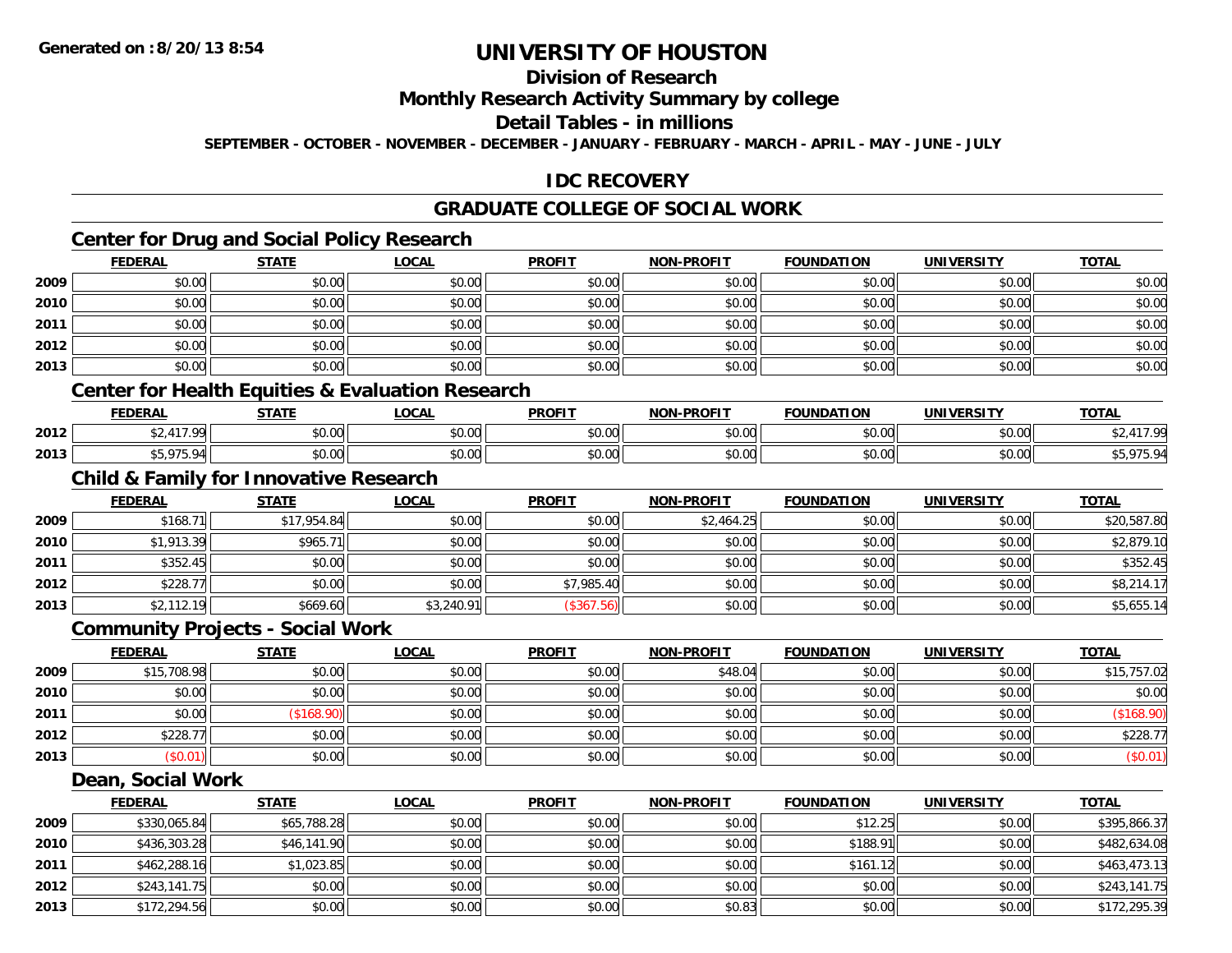### **Division of Research**

**Monthly Research Activity Summary by college**

**Detail Tables - in millions**

**SEPTEMBER - OCTOBER - NOVEMBER - DECEMBER - JANUARY - FEBRUARY - MARCH - APRIL - MAY - JUNE - JULY**

#### **IDC RECOVERY**

#### **GRADUATE COLLEGE OF SOCIAL WORK**

## **Office for Drug SPR**

|       | <b>FEDERAL</b> | <b>STATE</b> | <b>LOCAL</b> | <b>PROFIT</b> | NON-PROFIT | <b>FOUNDATION</b> | <b>UNIVERSITY</b> | <b>TOTAL</b>   |
|-------|----------------|--------------|--------------|---------------|------------|-------------------|-------------------|----------------|
| 2009  | \$0.00         | \$0.00       | \$0.00       | \$0.00        | \$0.00     | \$0.00            | \$0.00            | \$0.00         |
| 2010  | \$0.00         | \$0.00       | \$0.00       | \$0.00        | \$0.00     | \$0.00            | \$0.00            | \$0.00         |
| 2011  | \$0.00         | \$0.00       | \$0.00       | \$0.00        | \$0.00     | \$0.00            | \$0.00            | \$0.00         |
| 2012  | \$0.00         | \$0.00       | \$0.00       | \$0.00        | \$0.00     | \$0.00            | \$0.00            | \$0.00         |
| 2013  | \$0.00         | \$0.00       | \$0.00       | \$0.00        | \$0.00     | \$0.00            | \$0.00            | \$0.00         |
| Total | \$1,673,200.76 | \$132,375.28 | \$3,240.91   | \$7,617.84    | \$2,513.12 | \$362.28          | \$0.00            | \$1,819,310.19 |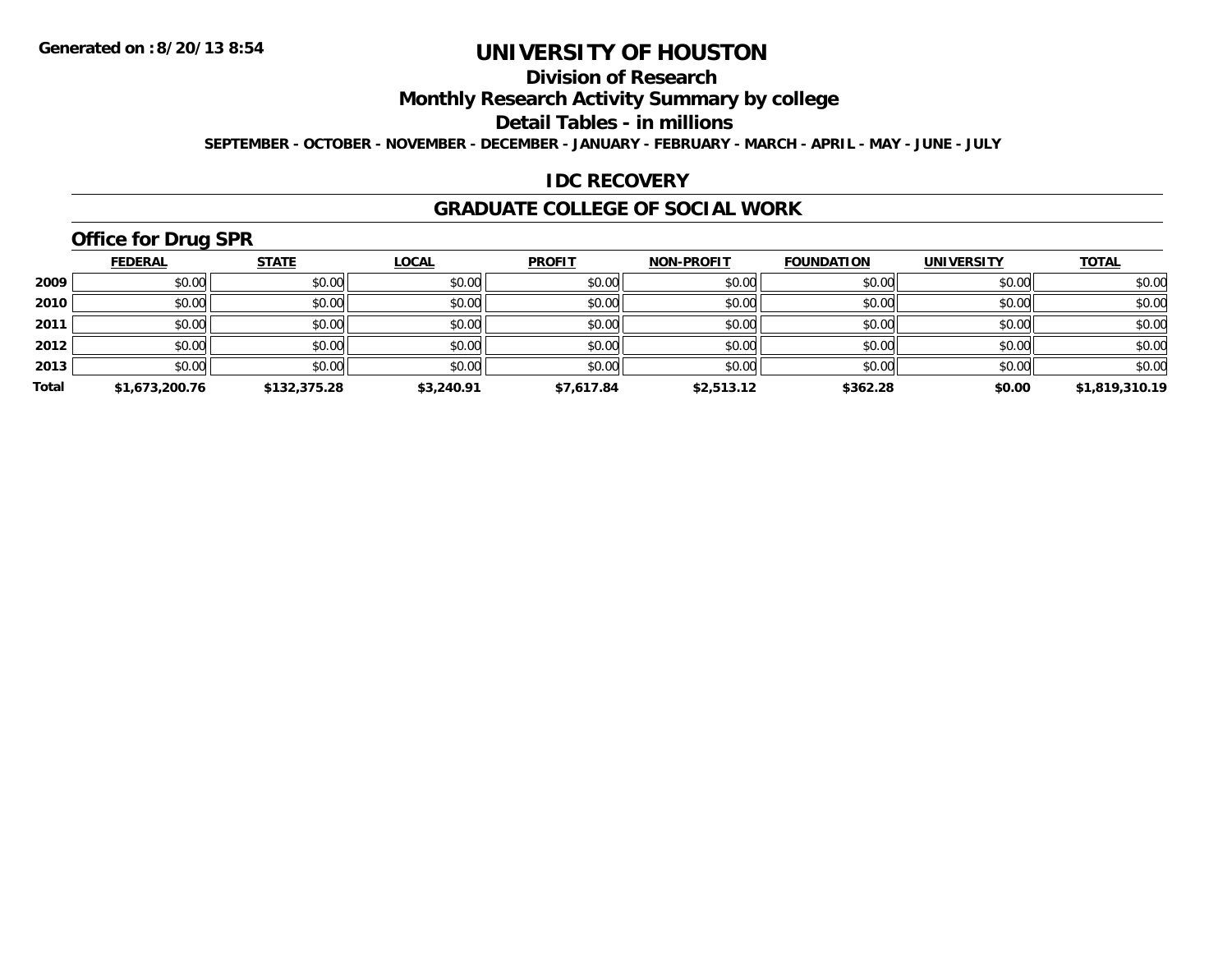### **Division of Research**

**Monthly Research Activity Summary by college**

**Detail Tables - in millions**

**SEPTEMBER - OCTOBER - NOVEMBER - DECEMBER - JANUARY - FEBRUARY - MARCH - APRIL - MAY - JUNE - JULY**

### **IDC RECOVERY**

#### **HILTON COLLEGE OF HOTEL AND RESTAURANT MANAGEMENT**

#### **Hotel and Restaurant Management**

|       | <b>FEDERAL</b> | <b>STATE</b> | <b>LOCAL</b> | <b>PROFIT</b> | <b>NON-PROFIT</b> | <b>FOUNDATION</b> | <b>UNIVERSITY</b> | <b>TOTAL</b> |
|-------|----------------|--------------|--------------|---------------|-------------------|-------------------|-------------------|--------------|
| 2009  | \$2,937.86     | \$0.00       | \$0.00       | \$576.76      | \$0.00            | \$0.00            | \$0.00            | \$3,514.62   |
| 2010  | \$4,573.31     | \$0.00       | \$0.00       | \$5,875.62    | \$0.00            | \$0.00            | \$0.00            | \$10,448.93  |
| 2011  | \$11,842.70    | \$0.00       | \$0.00       | \$177.55      | \$5,302.73        | \$0.00            | \$0.00            | \$17,322.98  |
| 2012  | \$9,151.78     | \$33,030.68  | \$0.00       | \$8.59        | \$2,918.1         | \$0.00            | \$0.00            | \$45,109.16  |
| 2013  | \$9,606.43     | \$804.38     | \$0.00       | \$0.00        | \$0.00            | \$0.00            | \$0.00            | \$10,410.81  |
| Total | \$38,112.08    | \$33,835.06  | \$0.00       | \$6,638.52    | \$8,220.84        | \$0.00            | \$0.00            | \$86,806.50  |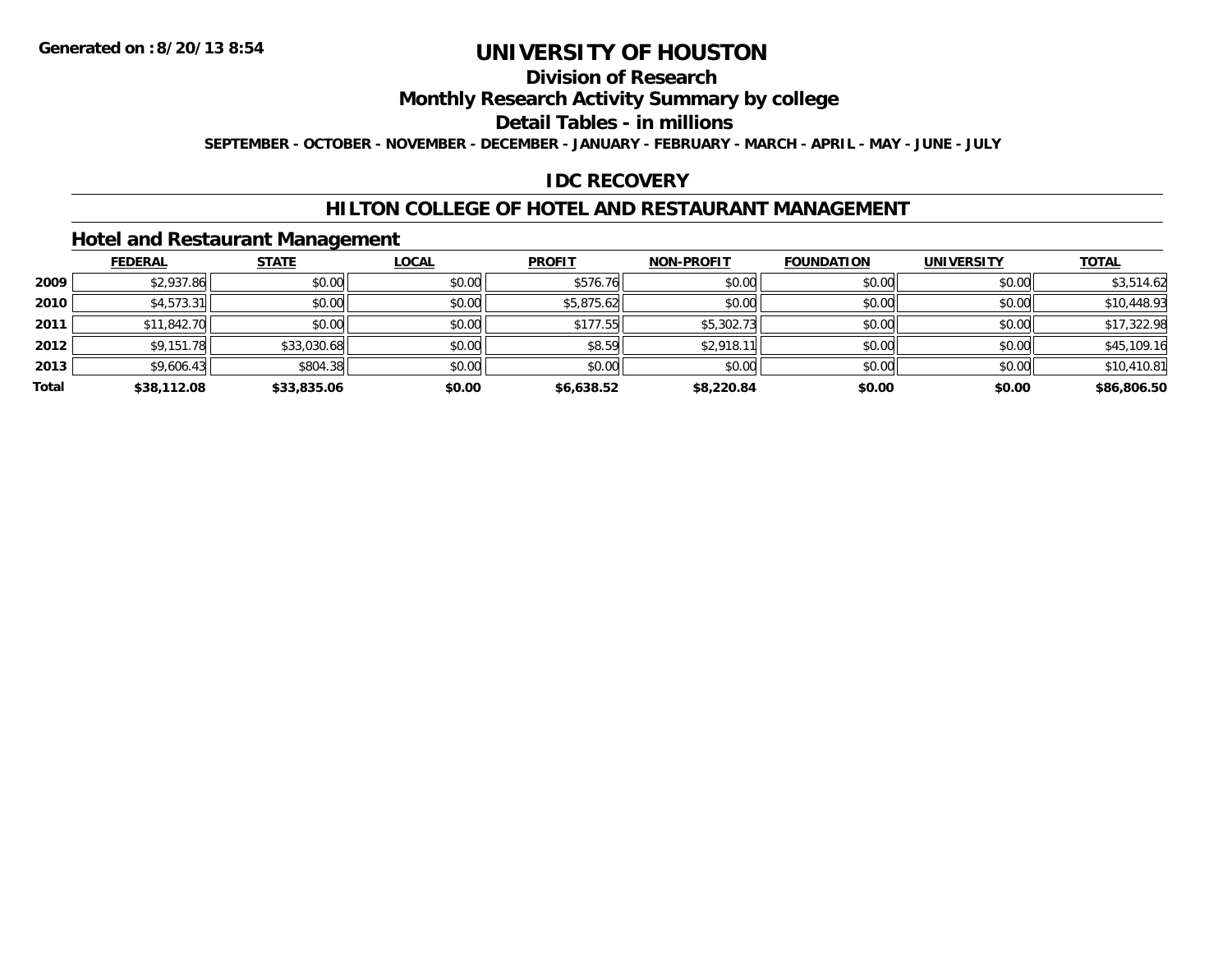### **Division of Research**

**Monthly Research Activity Summary by college**

**Detail Tables - in millions**

**SEPTEMBER - OCTOBER - NOVEMBER - DECEMBER - JANUARY - FEBRUARY - MARCH - APRIL - MAY - JUNE - JULY**

#### **IDC RECOVERY**

#### **HONORS COLLEGE**

### **Dean, Honors College**

|       | <b>FEDERAL</b> | <b>STATE</b> | <b>LOCAL</b> | <b>PROFIT</b> | <b>NON-PROFIT</b> | <b>FOUNDATION</b> | <b>UNIVERSITY</b> | <b>TOTAL</b> |
|-------|----------------|--------------|--------------|---------------|-------------------|-------------------|-------------------|--------------|
| 2009  | \$8,550.32     | \$0.00       | \$0.00       | \$0.00        | \$0.00            | \$0.00            | \$0.00            | \$8,550.32   |
| 2010  | \$11,728.96    | \$0.00       | \$0.00       | \$0.00        | \$0.00            | \$0.00            | \$0.00            | \$11,728.96  |
| 2011  | \$7,153.99     | \$0.00       | \$0.00       | \$0.00        | \$1,445.45        | \$0.00            | \$0.00            | \$8,599.44   |
| 2012  | \$9,334.09     | \$0.00       | \$0.00       | \$0.00        | \$7,070.72        | \$0.00            | \$0.00            | \$16,404.81  |
| 2013  | \$5,670.24     | \$0.00       | \$0.00       | \$0.00        | \$3,160.56        | \$2.90            | \$0.00            | \$8,833.70   |
| Total | \$42,437.60    | \$0.00       | \$0.00       | \$0.00        | \$11,676.73       | \$2.90            | \$0.00            | \$54,117.23  |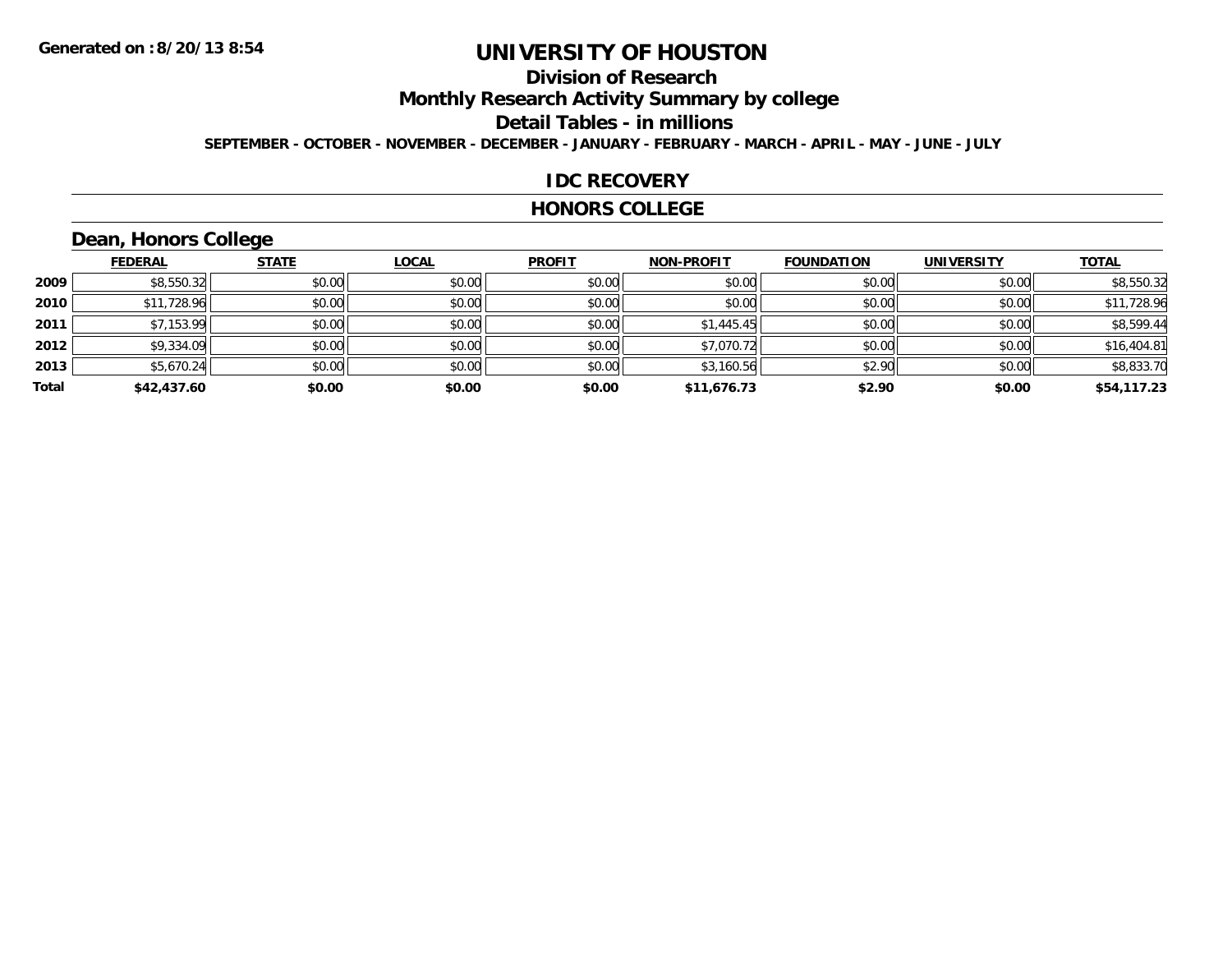### **Division of Research**

**Monthly Research Activity Summary by college**

#### **Detail Tables - in millions**

**SEPTEMBER - OCTOBER - NOVEMBER - DECEMBER - JANUARY - FEBRUARY - MARCH - APRIL - MAY - JUNE - JULY**

#### **IDC RECOVERY**

#### **LIBRARY**

### **Administration, Library**

|       | <b>FEDERAL</b> | <b>STATE</b> | <b>LOCAL</b> | <b>PROFIT</b> | <b>NON-PROFIT</b> | <b>FOUNDATION</b> | <b>UNIVERSITY</b> | <b>TOTAL</b> |
|-------|----------------|--------------|--------------|---------------|-------------------|-------------------|-------------------|--------------|
| 2009  | \$10,128.25    | \$0.00       | \$0.00       | \$0.00        | \$0.00            | \$0.00            | \$0.00            | \$10,128.25  |
| 2010  | \$9,481.37     | \$0.00       | \$0.00       | \$0.00        | \$0.00            | \$0.00            | \$0.00            | \$9,481.37   |
| 2011  | \$718.08       | \$0.00       | \$0.00       | \$0.00        | \$0.00            | \$0.00            | \$0.00            | \$718.08     |
| 2012  | \$0.00         | \$0.00       | \$0.00       | \$0.00        | \$0.00            | \$0.00            | \$0.00            | \$0.00       |
| 2013  | \$0.00         | \$0.00       | \$0.00       | \$0.00        | \$0.00            | \$0.00            | \$0.00            | \$0.00       |
| Total | \$20,327.70    | \$0.00       | \$0.00       | \$0.00        | \$0.00            | \$0.00            | \$0.00            | \$20,327.70  |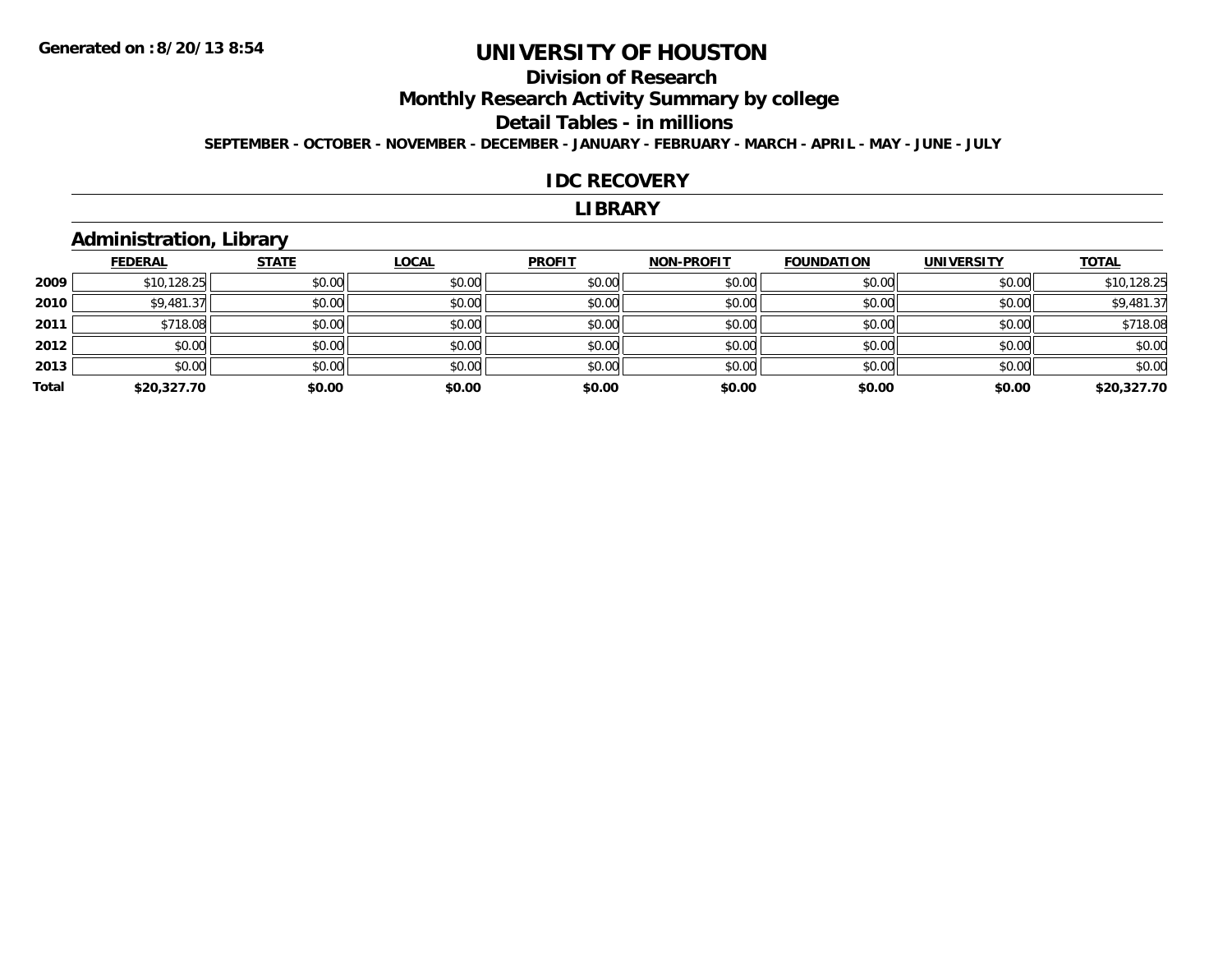### **Division of Research**

#### **Monthly Research Activity Summary by college**

#### **Detail Tables - in millions**

**SEPTEMBER - OCTOBER - NOVEMBER - DECEMBER - JANUARY - FEBRUARY - MARCH - APRIL - MAY - JUNE - JULY**

#### **IDC RECOVERY**

#### **SENIOR V.P. FOR ACADEMIC AFFAIRS AND PROVOST**

## **Continuing Education**

|      | <b>FEDERAL</b>                   | <b>STATE</b>                               | <b>LOCAL</b> | <b>PROFIT</b> | <b>NON-PROFIT</b> | <b>FOUNDATION</b> | <b>UNIVERSITY</b> | <b>TOTAL</b> |
|------|----------------------------------|--------------------------------------------|--------------|---------------|-------------------|-------------------|-------------------|--------------|
| 2011 | \$0.00                           | \$79.12                                    | \$0.00       | \$0.00        | \$0.00            | \$0.00            | \$0.00            | \$79.12      |
|      |                                  | <b>Learning and Assessment Services</b>    |              |               |                   |                   |                   |              |
|      | <b>FEDERAL</b>                   | <b>STATE</b>                               | <b>LOCAL</b> | <b>PROFIT</b> | <b>NON-PROFIT</b> | <b>FOUNDATION</b> | <b>UNIVERSITY</b> | <b>TOTAL</b> |
| 2009 | \$18,729.83                      | \$8,164.69                                 | \$0.00       | \$0.00        | \$0.00            | \$0.00            | \$0.00            | \$26,894.52  |
| 2010 | \$22,099.33                      | \$8,409.07                                 | \$0.00       | \$0.00        | \$0.00            | \$0.00            | \$0.00            | \$30,508.40  |
| 2011 | \$20,246.04                      | \$9,184.26                                 | \$0.00       | \$0.00        | (\$156.28)        | \$0.00            | \$0.00            | \$29,274.02  |
| 2012 | \$20,309.46                      | (\$125.73)                                 | \$0.00       | \$0.00        | \$0.00            | \$0.00            | \$0.00            | \$20,183.73  |
| 2013 | \$19,491.56                      | \$9,114.89                                 | \$0.00       | \$0.00        | \$0.00            | \$0.00            | \$0.00            | \$28,606.45  |
|      | <b>Learning Support Services</b> |                                            |              |               |                   |                   |                   |              |
|      | <b>FEDERAL</b>                   | <b>STATE</b>                               | <b>LOCAL</b> | <b>PROFIT</b> | <b>NON-PROFIT</b> | <b>FOUNDATION</b> | <b>UNIVERSITY</b> | <b>TOTAL</b> |
| 2009 | \$10,060.92                      | \$0.00                                     | \$0.00       | \$0.00        | \$0.00            | \$0.00            | \$0.00            | \$10,060.92  |
| 2010 | \$9,978.56                       | \$0.00                                     | \$0.00       | \$0.00        | \$0.00            | \$0.00            | \$0.00            | \$9,978.56   |
| 2011 | \$4,196.98                       | \$0.00                                     | \$0.00       | \$0.00        | \$0.00            | \$0.00            | \$0.00            | \$4,196.98   |
| 2012 | \$4,701.52                       | \$0.00                                     | \$0.00       | \$0.00        | \$0.00            | \$0.00            | \$0.00            | \$4,701.52   |
| 2013 | \$255.98                         | \$0.00                                     | \$0.00       | \$0.00        | \$0.00            | \$0.00            | \$0.00            | \$255.98     |
|      |                                  | Conier VD for Acodemic Affeire and Drouget |              |               |                   |                   |                   |              |

#### **Senior V.P. for Academic Affairs and Provost**

|       | <b>FEDERAL</b> | <b>STATE</b> | <b>LOCAL</b> | <b>PROFIT</b> | <b>NON-PROFIT</b> | <b>FOUNDATION</b> | <b>UNIVERSITY</b> | <b>TOTAL</b> |
|-------|----------------|--------------|--------------|---------------|-------------------|-------------------|-------------------|--------------|
| 2009  |                | \$0.00       | \$0.00       | \$0.00        | \$0.00            | \$0.00            | \$0.00            | $′$ \$35.    |
| 2012  | \$0.00         | \$0.00       | \$0.00       | \$0.00        | \$0.00            | \$0.00            | \$0.00            | \$0.00       |
| 2013  | \$0.00         | \$0.00       | \$0.00       | \$0.00        | \$0.00            | \$0.00            | \$0.00            | \$0.00       |
| Total | \$130,034.71   | \$34,826.30  | \$0.00       | \$0.00        | (\$156.28)        | \$0.00            | \$0.00            | \$164,704.73 |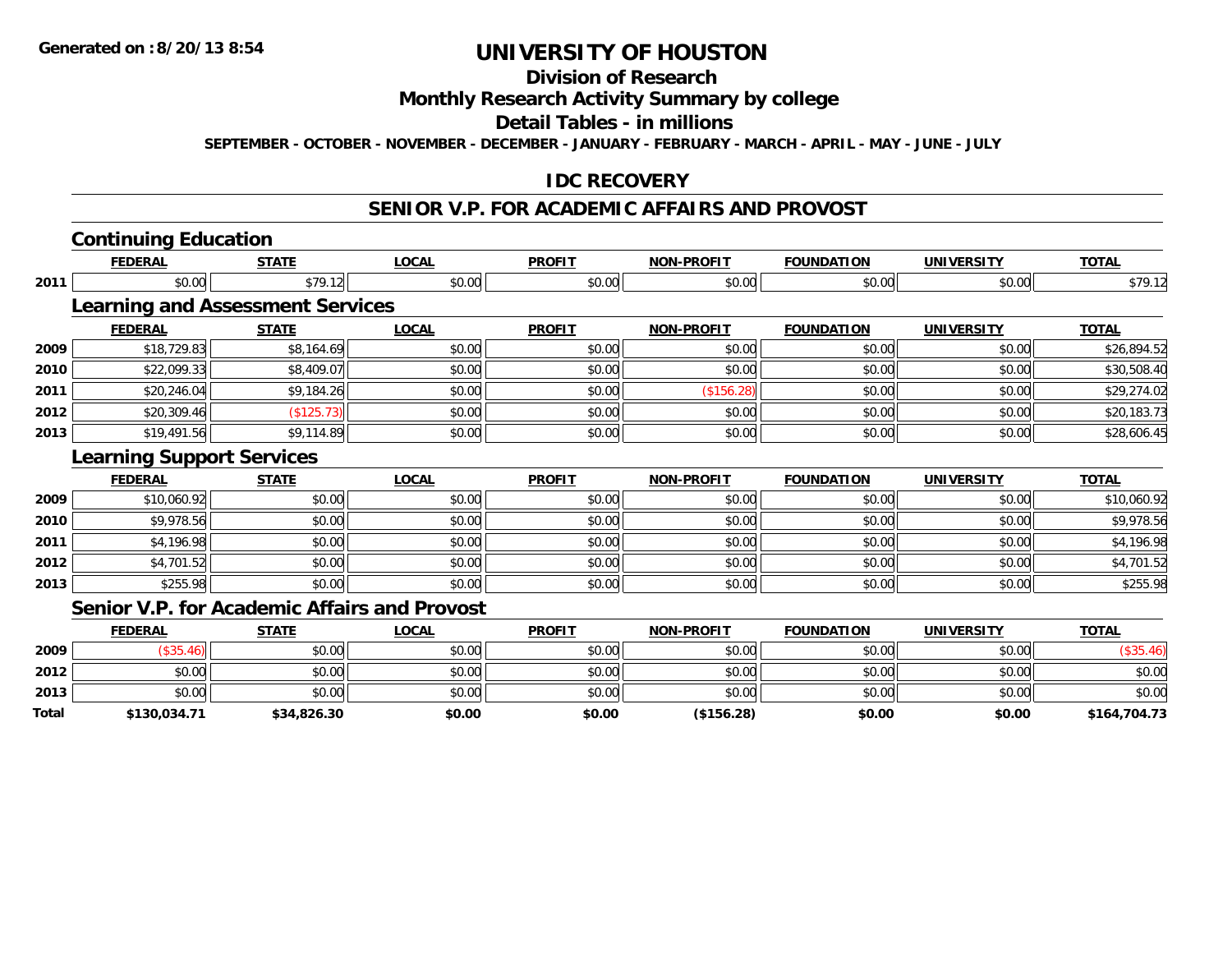## **Division of Research**

**Monthly Research Activity Summary by college**

**Detail Tables - in millions**

**SEPTEMBER - OCTOBER - NOVEMBER - DECEMBER - JANUARY - FEBRUARY - MARCH - APRIL - MAY - JUNE - JULY**

#### **IDC RECOVERY**

#### **UH LAW CENTER**

|       | Dean, Law          |              |              |               |                   |                   |                   |               |
|-------|--------------------|--------------|--------------|---------------|-------------------|-------------------|-------------------|---------------|
|       | <b>FEDERAL</b>     | <b>STATE</b> | <b>LOCAL</b> | <b>PROFIT</b> | <b>NON-PROFIT</b> | <b>FOUNDATION</b> | <b>UNIVERSITY</b> | <b>TOTAL</b>  |
| 2009  | \$21,099.15        | \$0.00       | \$0.00       | \$0.00        | \$0.00            | \$0.00            | \$0.00            | \$21,099.15   |
| 2010  | \$64,776.12        | \$0.00       | \$0.00       | \$0.00        | \$0.00            | \$0.00            | \$0.00            | \$64,776.12   |
| 2011  | \$10,685.41        | \$0.00       | \$0.00       | \$0.00        | \$0.00            | \$0.00            | \$0.00            | \$10,685.41   |
| 2012  | (\$70,357.49)      | \$0.00       | \$0.00       | \$0.00        | \$0.00            | \$0.00            | \$0.00            | (\$70,357.49) |
| 2013  | \$0.00             | \$0.00       | \$0.00       | \$0.00        | \$0.00            | \$0.00            | \$0.00            | \$0.00        |
|       | <b>Law Library</b> |              |              |               |                   |                   |                   |               |
|       | <b>FEDERAL</b>     | <b>STATE</b> | <b>LOCAL</b> | <b>PROFIT</b> | <b>NON-PROFIT</b> | <b>FOUNDATION</b> | <b>UNIVERSITY</b> | <b>TOTAL</b>  |
| 2009  | (\$0.29)           | \$0.00       | \$0.00       | \$0.00        | \$0.00            | \$0.00            | \$0.00            | (\$0.29)      |
|       | Law-UH             |              |              |               |                   |                   |                   |               |
|       | <b>FEDERAL</b>     | <b>STATE</b> | <b>LOCAL</b> | <b>PROFIT</b> | <b>NON-PROFIT</b> | <b>FOUNDATION</b> | <b>UNIVERSITY</b> | <b>TOTAL</b>  |
| 2009  | \$20,889.11        | \$0.00       | \$0.00       | \$0.00        | \$0.00            | \$0.00            | \$0.00            | \$20,889.11   |
| 2010  | \$2,668.04         | \$0.00       | \$0.00       | \$0.00        | \$0.00            | \$0.00            | \$0.00            | \$2,668.04    |
| 2011  | \$21,040.99        | \$2,755.67   | \$0.00       | \$0.00        | \$0.00            | \$7,021.96        | \$0.00            | \$30,818.62   |
| 2012  | \$1,421.01         | \$0.00       | \$0.00       | \$0.00        | \$0.00            | \$6,203.81        | \$0.00            | \$7,624.82    |
| 2013  | \$47,216.35        | \$30,975.70  | \$0.00       | \$0.00        | \$0.00            | \$4,786.56        | \$0.00            | \$82,978.61   |
| Total | \$119,438.40       | \$33,731.37  | \$0.00       | \$0.00        | \$0.00            | \$18,012.33       | \$0.00            | \$171,182.10  |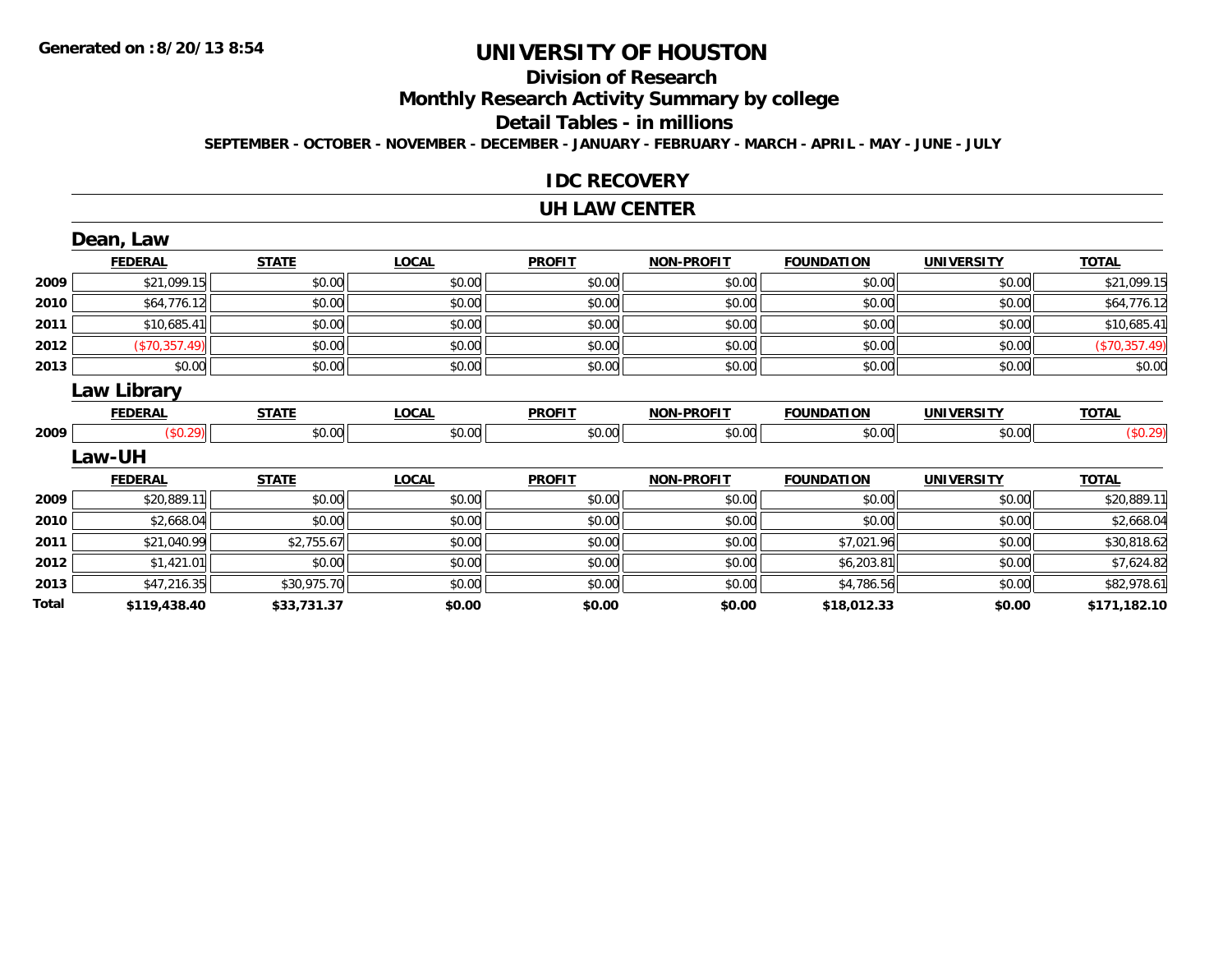#### **Division of Research**

**Monthly Research Activity Summary by college**

**Detail Tables - in millions**

**SEPTEMBER - OCTOBER - NOVEMBER - DECEMBER - JANUARY - FEBRUARY - MARCH - APRIL - MAY - JUNE - JULY**

#### **IDC RECOVERY**

#### **UH SYSTEM**

| (UH<br>ı- |  |
|-----------|--|
|-----------|--|

|              | <u>FEDERAL</u> | <b>STATE</b> | <u>LOCAL</u> | <b>PROFIT</b> | <b>NON-PROFIT</b> | <b>FOUNDATION</b> | <b>UNIVERSITY</b> | <b>TOTAL</b> |
|--------------|----------------|--------------|--------------|---------------|-------------------|-------------------|-------------------|--------------|
| 2009         |                | \$0.00       | \$0.00       | \$0.00        | \$0.00            | \$0.00            | \$0.00            | (\$35.46)    |
| 2010         |                | \$0.00       | \$0.00       | \$0.00        | \$0.00            | \$0.00            | \$0.00            |              |
| 2011         |                | \$0.00       | \$0.00       | \$0.00        | \$0.00            | \$0.00            | \$0.00            |              |
| <b>Total</b> | (\$3,990.31)   | \$0.00       | \$0.00       | \$0.00        | \$0.00            | \$0.00            | \$0.00            | (\$3,990.31) |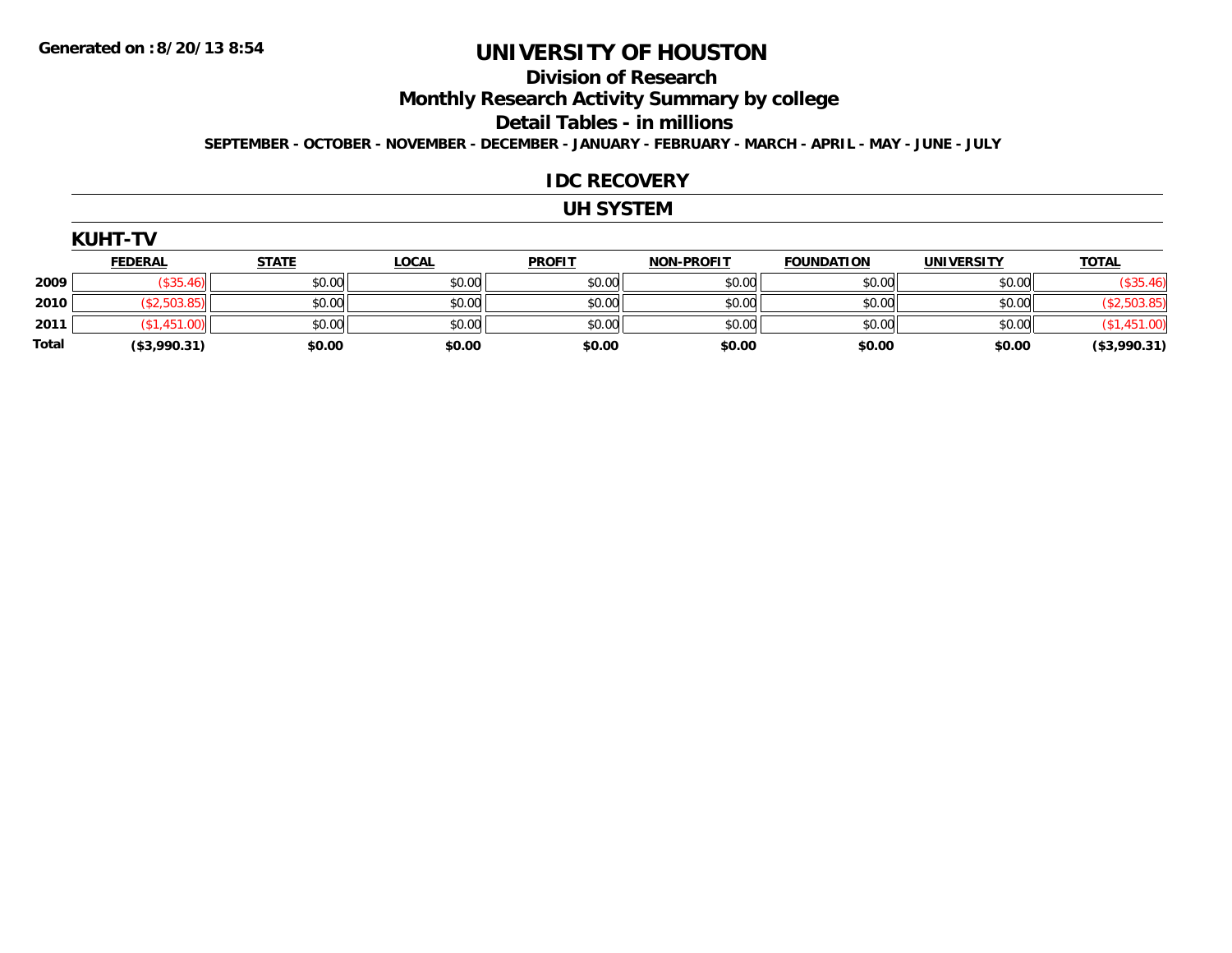### **Division of Research**

**Monthly Research Activity Summary by college**

**Detail Tables - in millions**

**SEPTEMBER - OCTOBER - NOVEMBER - DECEMBER - JANUARY - FEBRUARY - MARCH - APRIL - MAY - JUNE - JULY**

#### **IDC RECOVERY**

#### **UKNOWN COLLEGE**

#### **Unknown Department**

|              | <b>DERAI</b>           | CTATL         | .OCAL  | <b>PROFIT</b> | <b>DDOEL1</b><br>810 R | <b>FOUNDATION</b> | UNIVERSITY | TOTA.    |
|--------------|------------------------|---------------|--------|---------------|------------------------|-------------------|------------|----------|
| 2009         | $\sim$ $\sim$<br>JU.UU | 0.00<br>JU.UU | \$0.00 |               | $\sim$ 00<br>ט.טי      | 0000<br>.         | \$0.00     | 0.000    |
| <b>Total</b> | \$0.00                 | \$0.00        | \$0.00 | .809.8        | \$0.00                 | \$0.00            | \$0.00     | +,809.87 |